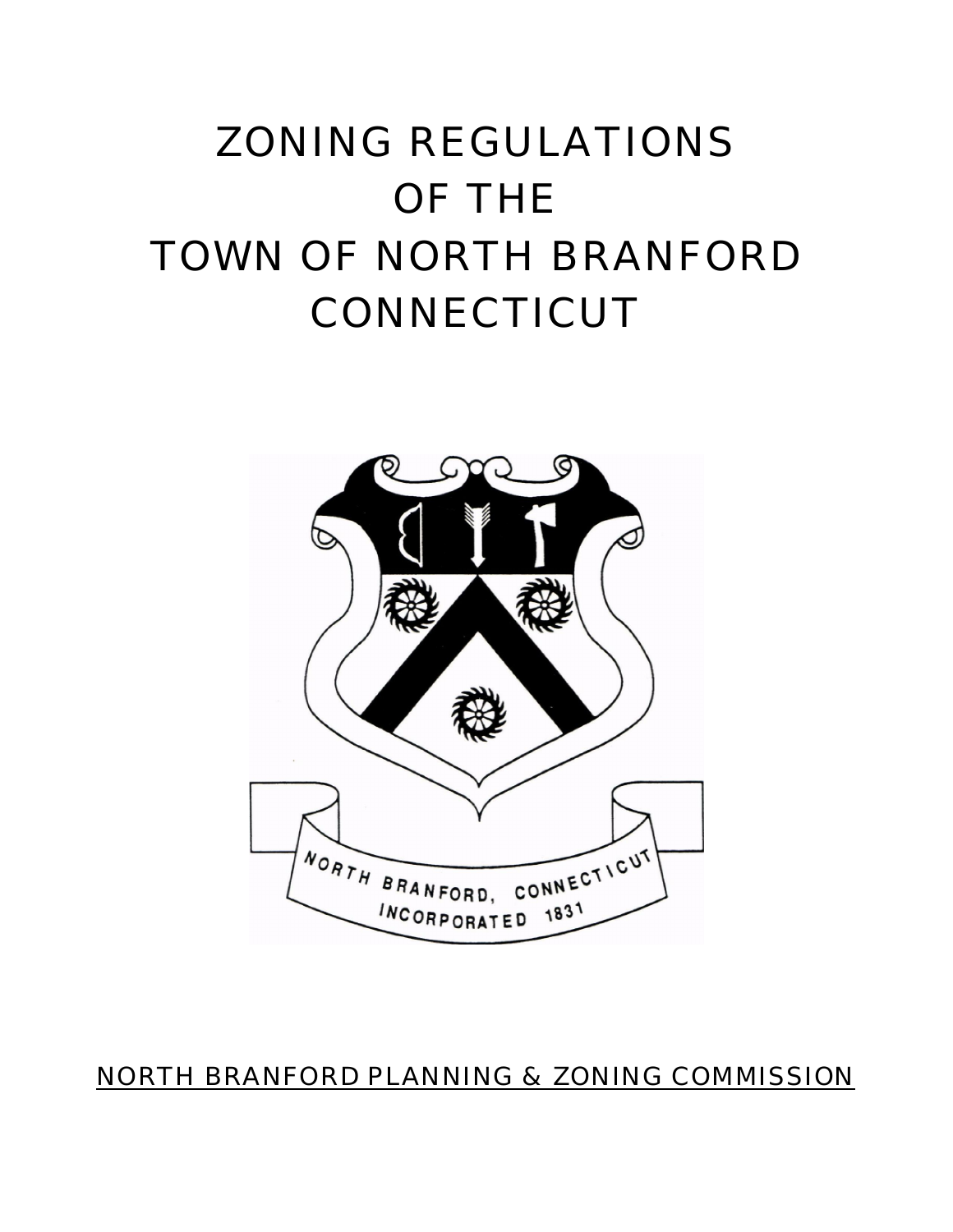# **ZONING REGULATIONS**

### **OF THE**

# **TOWN OF NORTH BRANFORD, CONNECTICUT**

| <b>ADOPTED EFFECTIVE:</b> | <b>September 2, 1977</b> |          |
|---------------------------|--------------------------|----------|
| <b>AMENDED:</b>           | 1/5/78                   |          |
| <b>EFFECTIVE TO:</b>      | 10/4/79                  | 3/11/04  |
|                           | 2/1/80                   | 10/15/04 |
|                           | 3/30/80                  | 12/8/04  |
|                           | 5/1/80                   | 10/8/05  |
|                           | 8/1/80                   | 11/14/05 |
|                           | 11/1/80                  |          |
|                           | 12/3/80                  |          |
|                           | 4/27/81                  |          |
|                           | 6/15/81                  |          |
|                           | 12/15/81                 |          |
|                           | 5/3/82                   |          |
|                           | 1/1/83                   |          |
|                           | 2/28/83                  |          |
|                           | 9/19/84                  |          |
|                           | 8/31/85                  |          |
|                           | 2/18/86                  |          |
|                           | 7/11/86                  |          |
|                           | 1/26/87                  |          |
|                           | 3/6/87                   |          |
|                           | 8/15/87                  |          |
|                           | 7/1/88                   |          |
|                           | 6/6/91                   |          |
|                           | 6/5/92                   |          |
|                           | 12/3/93                  |          |
|                           | 12/16/94                 |          |
|                           | 1/20/95                  |          |
|                           | 2/16/96                  |          |
|                           | 9/3/98                   |          |
|                           | 1/22/99                  |          |
|                           | 1/11/01                  |          |
|                           | 7/1/01                   |          |
|                           | 1/1/02                   |          |
|                           | 3/1/02                   |          |
|                           | 3/27/02                  |          |
|                           | 3/28/02                  |          |

### **PLANNING AND ZONING COMMISSION**

### **APRIL 2, 1977**

### **REVISED AUGUST 18, 1977**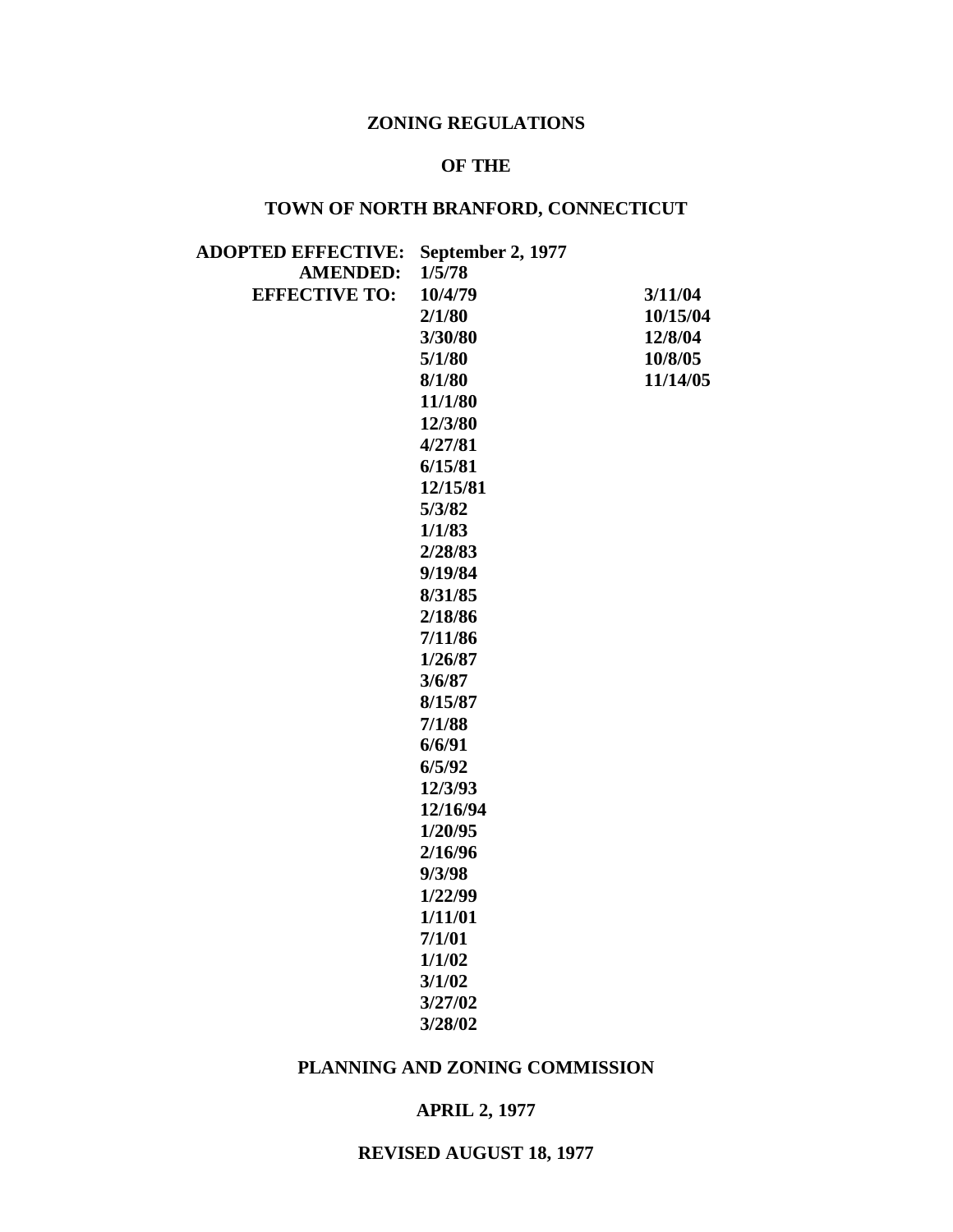### **NORTH BRANFORD PLANNING AND ZONING COMMISSION**

Joseph Faughnan, Chairman Harry Dulak, Vice Chairman Frances Lescovich, Secretary Charles Gunn, Regular Member John Landolfi, Sr., Regular Member Dennis Hrabchak, Alternate Member

### **STAFF**

Carol A. Zebb, Town Planner/Administrator, Acting Zoning Enforcement Officer Joseph DiNatale, Deputy Zoning Enforcement Officer

November 14, 2005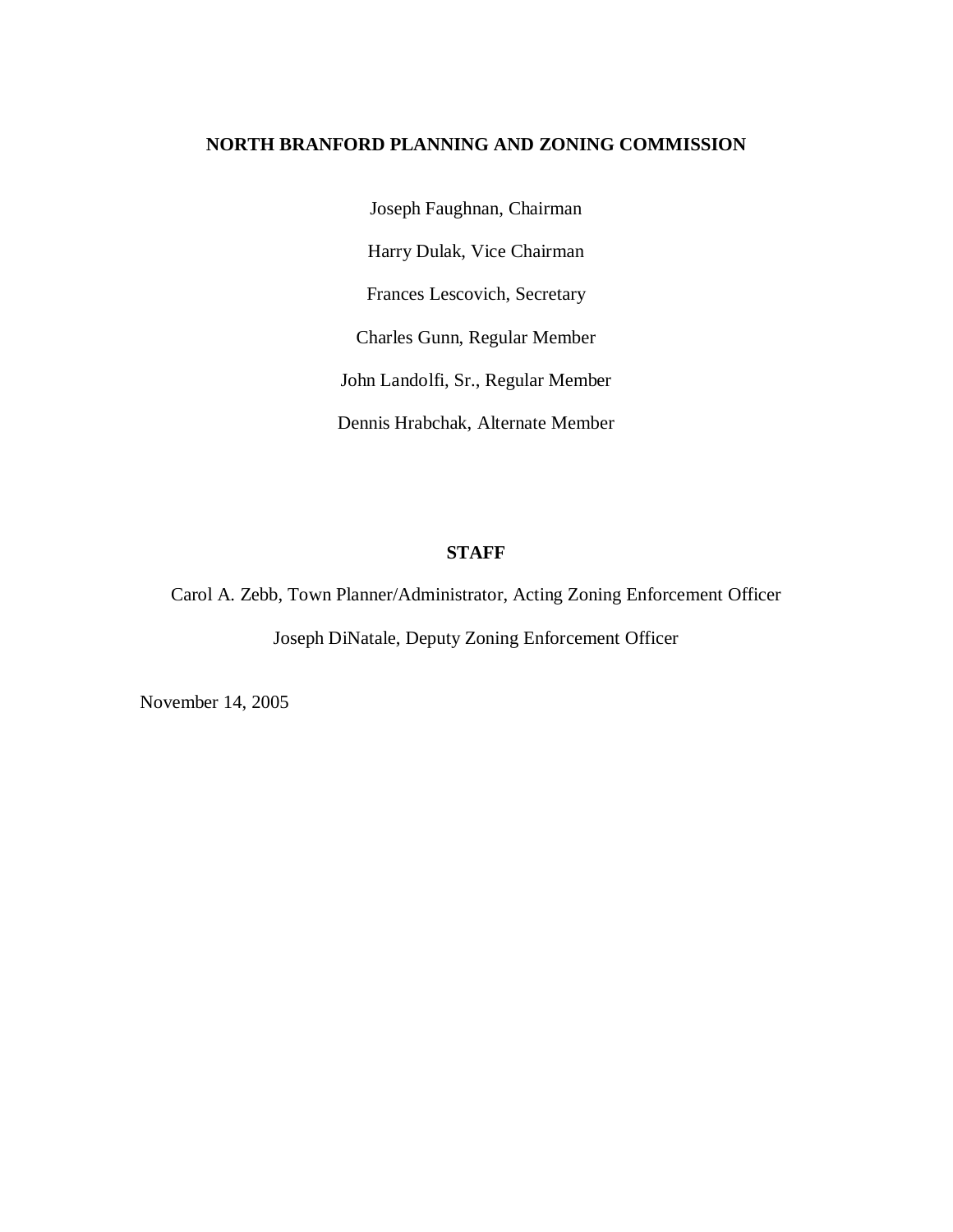### **AMENDMENT TO THE ZONING REGULATIONS OF THE TOWN OF NORTH BRANFORD CONNECTICUT**

At its Regular Meeting on December 6, 2001, the North Branford Planning and Zoning Commission took the following action:

Voted: That the North Branford Planning and Zoning Commission approve P&Z Application #2001/02-17, Petition of the North Branford Planning and Zoning Commission to amend the Zoning Regulations of the Town of North Branford as follows:

**"No special permit application with accompanying preliminary or final site plan, as required by Section 42B – Special Use Permits: Multiple Dwelling Cluster Developments & Planned Adult Residential Cluster Developments of the Zoning Regulations of the Town of North Branford, will be received, considered, or acted upon in any Residence R-40 and Residence R-80 zone before April 1, 2002.**

**This amendment is intended to suspend as aforesaid new residential cluster developments and new planned adult residential cluster developments from the effective date of this amendment until April 1, 2002, in order: to review the existing Section 42B of the local zoning regulations, to draft proposed zoning regulations to Section 42B or to other Sections as may be appropriate for consideration by the Town and regional agencies, and otherwise to allow for the orderly amendment of the Zoning Regulations of the Town of North Branford prior to the expiration of this moratorium.**

**The effective date of this amendment is January 1, 2002."**

Effective 1-01-02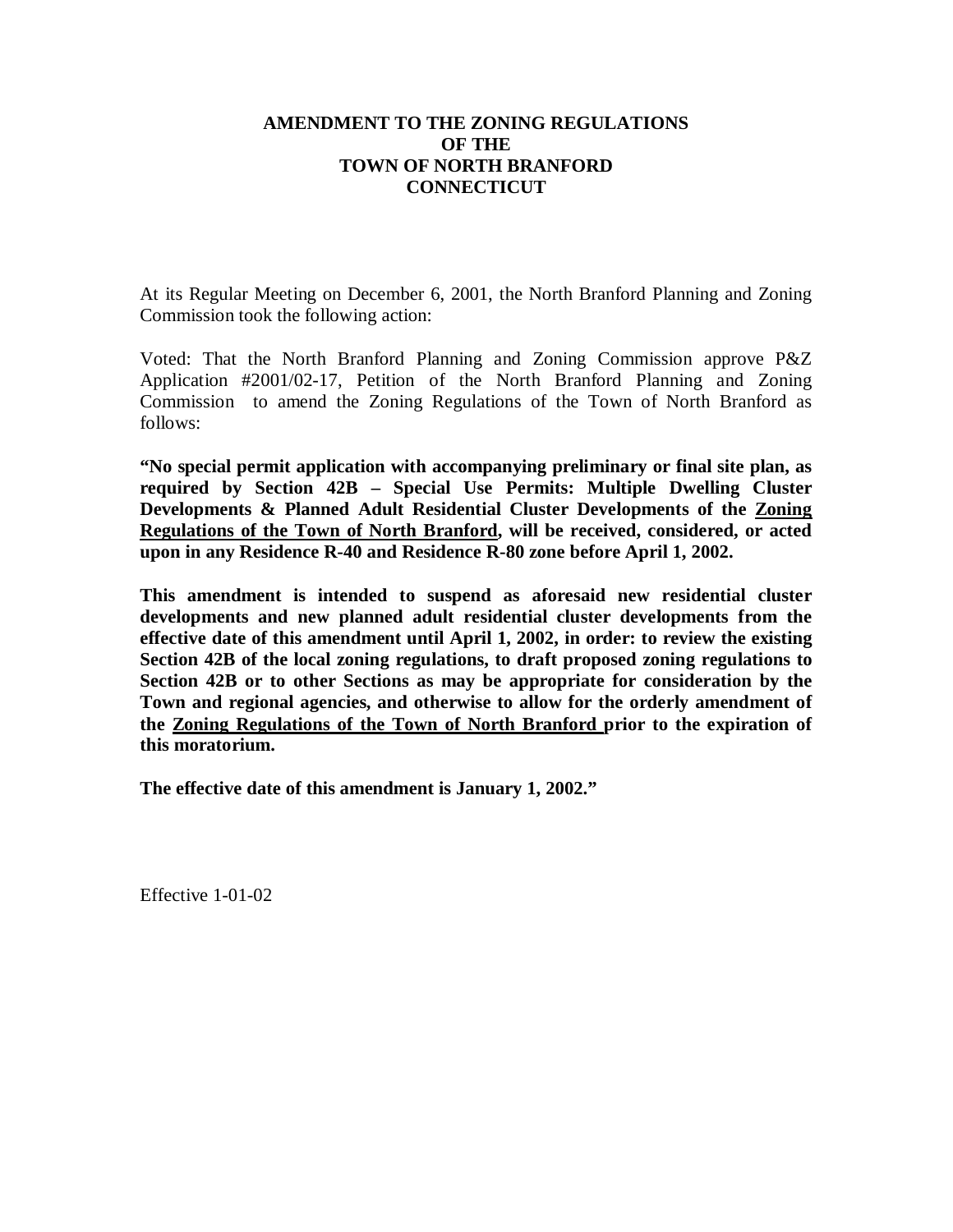### **AMENDMENT TO THE ZONING REGULATIONS OF THE TOWN OF NORTH BRANFORD CONNECTICUT**

At its Regular Meeting on June 21, 2001, the North Branford Planning and Zoning Commission took the following action:

Voted: That the North Branford Planning and Zoning Commission approve P&Z Application #2000/01-27, Petition of the North Branford Planning and Zoning Commission to amend the Zoning Regulations of the Town of North Branford as follows:

**"No special permit application with accompanying preliminary or final site plan, as required by Section 42B – Special Use Permits: Multiple Dwelling Cluster Developments & Planned Adult Residential Cluster Developments of the Zoning Regulations of the Town of North Branford, will be received, considered, or acted upon in any Residence R-40 and Residence R-80 zone before January 1, 2002.**

**This amendment is intended to suspend as aforesaid new residential cluster developments and new planned adult residential cluster developments from the effective date of this amendment until January 1, 2002, in order: to review the existing Section 42B of the local zoning regulations, to draft proposed zoning regulations to Section 42B or to other Sections as may be appropriate for consideration by the Town and regional agencies, and otherwise to allow for the orderly amendment of the Zoning Regulations of the Town of North Branford prior to the expiration of this moratorium.**

**The effective date of this amendment is July 1, 2001."**

This amendment is approved based upon the following findings and reasons:

- 1. This amendment would be consistent with the Town Plan of Development, dated January 21, 1991.
- 2. This proposed amendment is supported by the recommendation of the South Central Regional Council of Government Regional Planning Commission in its Referral Report dated June 18, 2001 Re: Zone Regulation Change Section 42B -Special Use Permits: Multiple Dwelling Cluster Developments and Planned Adult Residential Cluster Developments, Date Received May 21, 2001.
- 3. Because of the potential for major residential cluster development and planned adult residential cluster development on large tracts of land during the subject period, the Commission believes that it is in the best interest of the Town to consider the suspension of new residential cluster developments and planned adult residential cluster developments during such limited period so that Section 42B of the local zoning regulations can be reviewed to consider environmental and land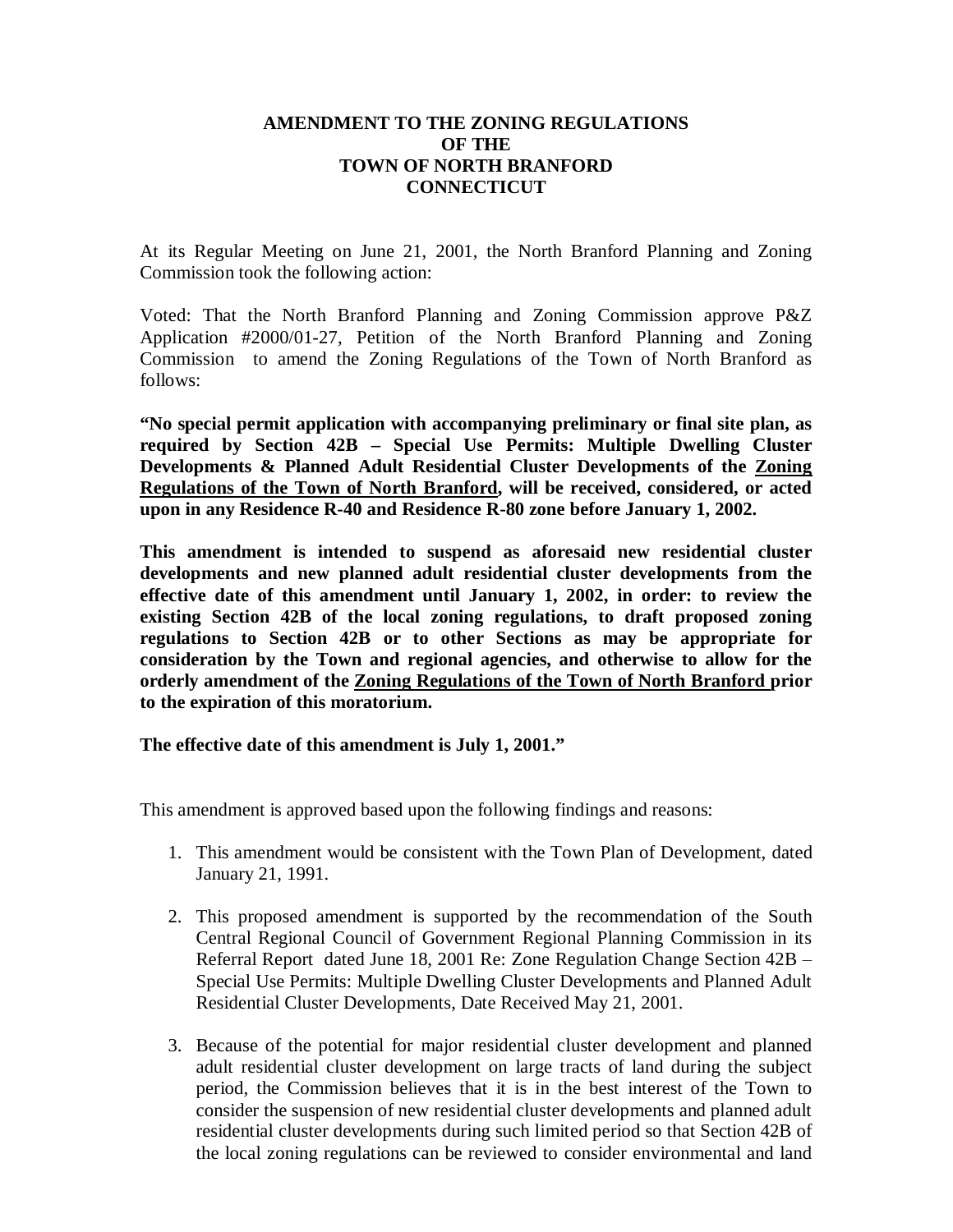use impacts and to address those concerns with revised zoning standards through the enactment of zoning amendments for that section of the local zoning regulations.

4. The enactment of zoning amendments to Section 42B of the local zoning regulations will not be enacted prior to the expiration of the existing moratorium on new residential cluster developments and new planned adult residential cluster developments approved by the Planning and Zoning Commission on January 4, 2001 effective January 11, 2001 until July 1, 2001. This additional moratorium period from the effective date of this amendment on July 1, 2001 until January 1, 2002 will allow additional time to review, consider, and revise zoning standards through the enactment of zoning amendments to that section of the local zoning regulations.

Effective 7-01-01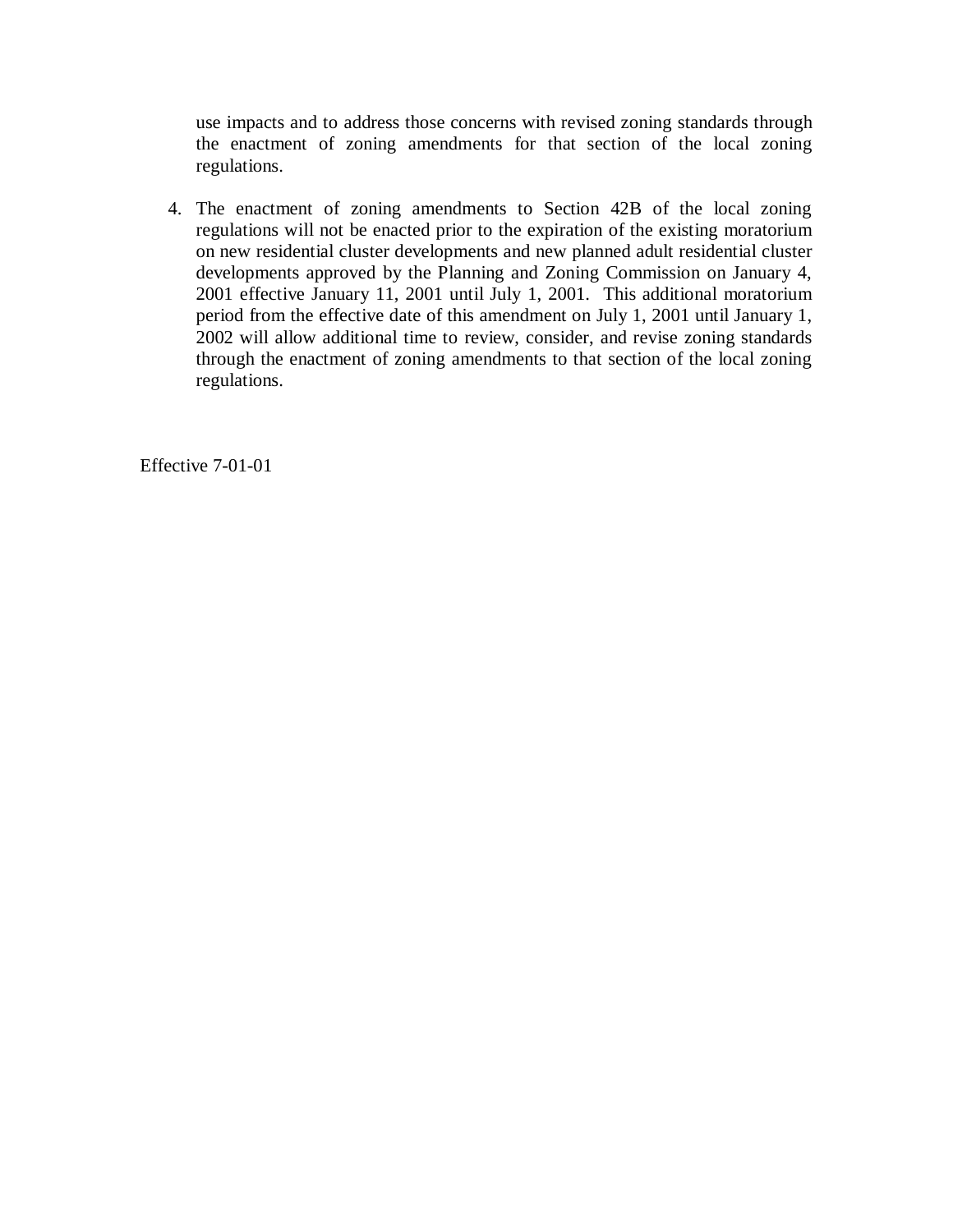### **AMENDMENT TO THE ZONING REGULATIONS OF THE TOWN OF NORTH BRANFORD CONNECTICUT**

At its Regular Meeting on January 4, 2001 the North Branford Planning and Zoning Commission took the following action:

Voted : That the North Branford Planning and Zoning Commission approve P&Z Application #2000/01-12, Petition of the North Branford Planning and Zoning Commission to amend the Zoning Regulations of the Town of North Branford to establish a moratorium as follows:

**"No special permit application with accompanying preliminary or final site plan, as required by Section 42B – Special Use Permits: Multiple Dwelling Cluster Developments & Planned Adult Residential Cluster Developments of the Zoning Regulations of the Town of North Branford, will be received, considered, or acted upon in any Residence R-40 and Residence R-80 zone before July 1, 2001.**

**This amendment is intended to suspend as aforesaid new residential cluster developments and new planned adult residential cluster developments from the effective date of this amendment until July 1, 2001, in order: to review the existing Section 42B of the local zoning regulations, to draft proposed zoning regulation amendments to Section 42B as may be appropriate for consideration by the Town and regional agencies, and otherwise to allow for the orderly amendment of the Zoning Regulations of the Town of North Branford prior to the expiration of this moratorium.**

**The effective date of this amendment is January 11, 2001."**

This amendment is approved based upon the following findings and reasons:

- 1. This amendment would be consistent with the Town Plan of Development, dated January 21, 1991, and the South Central Regional Council of Governments and its letter dated October 18, 2000.
- 2. There are issues regarding the density and the need for proper review from the Regional Water Authority for clarification purposes.
- 3. It will allow the Planning and Zoning Commission time to collect and review comments and the regulations.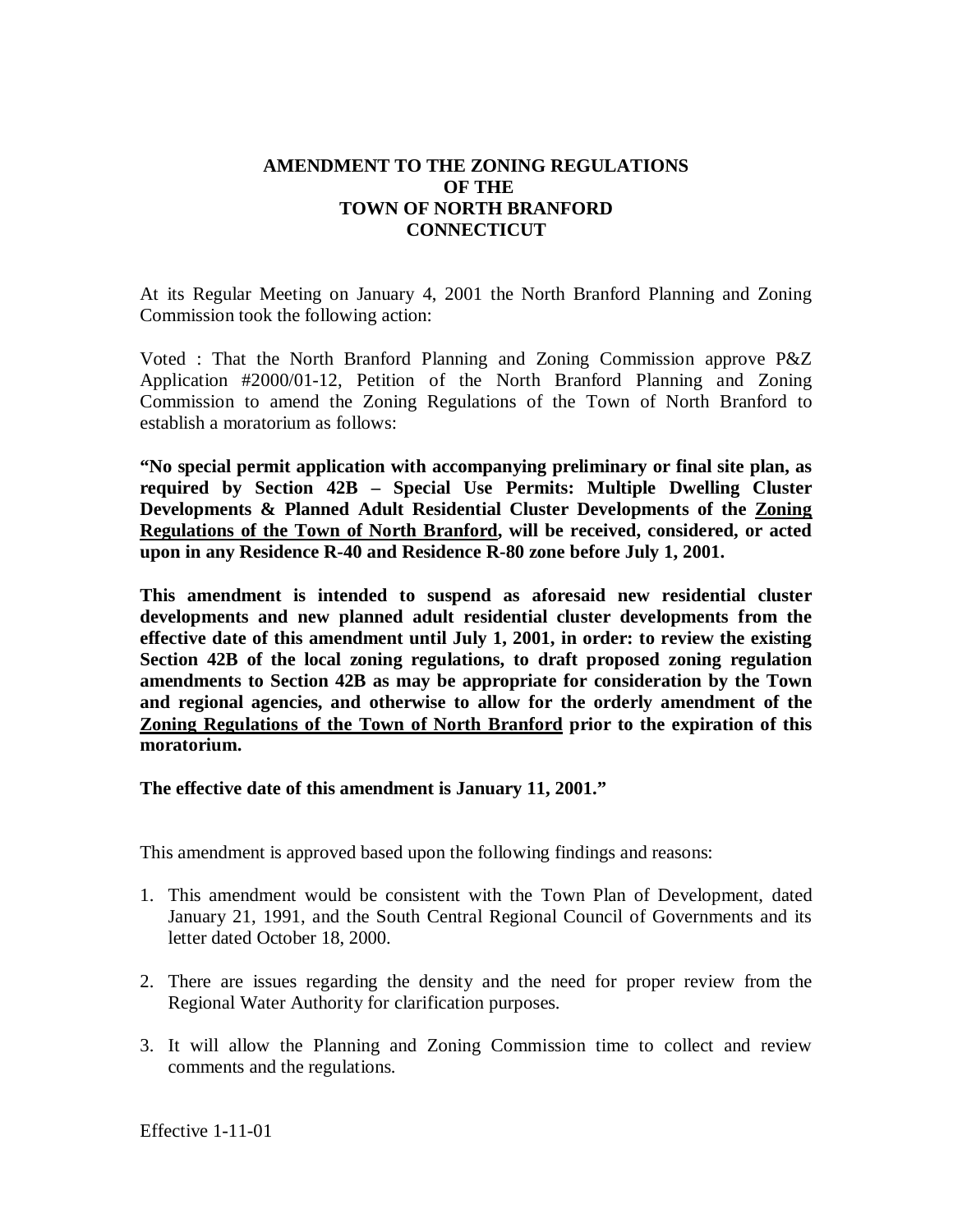## TABLE OF CONTENTS

|                    |                          |                                                  | <u>Page</u> |
|--------------------|--------------------------|--------------------------------------------------|-------------|
| <b>ARTICLE I</b>   |                          | <b>GENERAL PROVISIONS</b>                        |             |
| Section 1          |                          | Purpose                                          | $1-1$       |
| Section 2          |                          | Jurisdiction                                     | $1 - 2$     |
| Section 3          |                          | Zoning Permit and Certificate                    | $1-3$       |
| Section 4          |                          | <b>District and Townwide Provisions</b>          | $1-4$       |
| Section 5          |                          | Nonconformity                                    | $1-6$       |
| Section 6          |                          | Definitions                                      | $1 - 10$    |
|                    |                          |                                                  |             |
| <b>ARTICLE II</b>  |                          | <b>DISTRICT REQUIREMENTS</b>                     |             |
| Section 21         |                          | <b>Districts</b>                                 | $2 - 1$     |
| Section 22         |                          | Zoning Map                                       | $2 - 3$     |
| Section 23         | $\overline{\phantom{0}}$ | <b>Permitted Uses</b>                            | $2 - 4$     |
|                    |                          | SCHEDULE A, Permitted Uses (19 pages)            |             |
| Section 24         |                          | Area, Location and Bulk Standards                | $2-6$       |
|                    |                          | SCHEDULE B, Standards (8 pages)                  |             |
|                    |                          |                                                  |             |
| <b>ARTICLE III</b> |                          | <b>SPECIAL DISTRICTS</b>                         |             |
| Section 31         |                          | Planned Residence R-40P District (Deleted)       | $3 - 1$     |
| Section 32         |                          | <b>Water Supply District</b>                     | $3 - 5$     |
| Section 33         |                          | <b>Streambelt Protection District</b>            | $3 - 8$     |
| Section 34         |                          | <b>Town Design Districts</b>                     | $3 - 11$    |
| Section 34A        | $\overline{\phantom{a}}$ | Northford, Town Design District II               | $3 - 13$    |
| Section 34B        | $\overline{\phantom{a}}$ | North Branford, Town Design District I           | $3-18$      |
| Section 35         |                          | <b>Industrial Quarry District</b>                | $3 - 23$    |
| Section 36         |                          | Specialized Economic Development District        | $3 - 27$    |
| Section 37         |                          | Affordable Housing District (AHD)                | $3 - 36$    |
|                    |                          |                                                  |             |
| <b>ARTICLE IV</b>  |                          | DESIGN AND USE REQUIREMENTS                      |             |
| Section 41         |                          | Site Development Plan Standards                  | $4 - 1$     |
| Section 42         |                          | <b>Special Use Permits</b>                       | $4 - 8$     |
| Section 42A        |                          | Special Use Permits: Open Space Subdivisions     | $4 - 18$    |
| Section 42B        |                          | Special Use Permits: Multiple Dwelling/Planned   | $4 - 32$    |
|                    |                          | <b>Adult Cluster Developments (Repealed)</b>     |             |
| Section 42C        |                          | <b>Special Use Permits: Elderly Developments</b> | $4 - 40$    |
| Section 42D        |                          | <b>Historic Conversion</b>                       | $4 - 49$    |
| Section 43         |                          | Excavation, Grading, Removal or Filling          | $4 - 52$    |
| Section 44         |                          | <b>Additional Standards</b>                      | $4 - 57$    |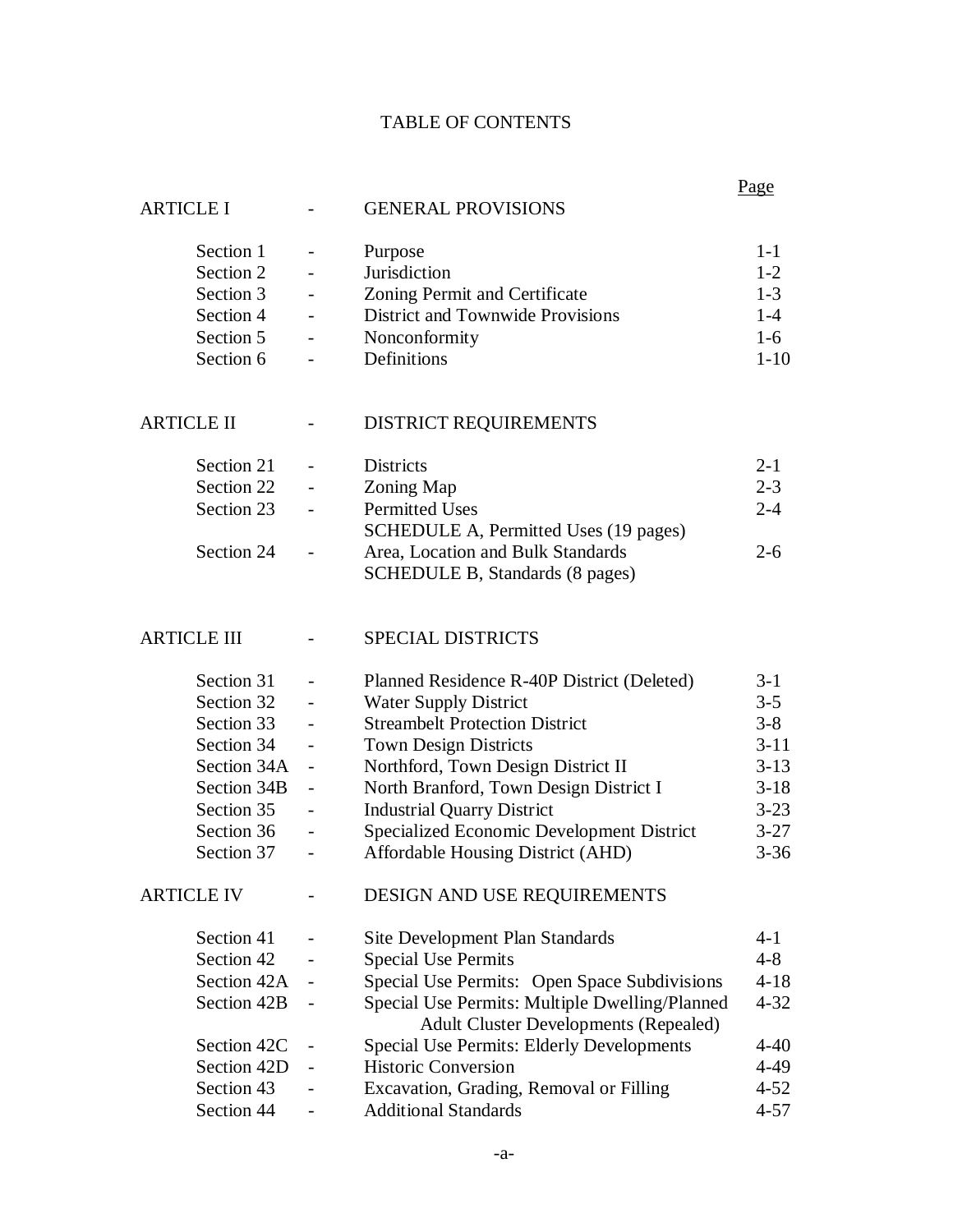ARTICLE V - TOWNWIDE REQUIREMENTS

| $\blacksquare$           | Performance Standards      | $5 - 1$  |
|--------------------------|----------------------------|----------|
| $\sim$                   | Signs                      | $5-3$    |
| $\overline{\phantom{a}}$ | Parking and Loading        | $5 - 8$  |
| $\overline{\phantom{a}}$ | <b>Alcoholic Beverages</b> | $5 - 14$ |
|                          |                            |          |

# ARTICLE VI - ADMINISTRATION AND ENFORCEMENT

| Section 61         | $\blacksquare$           | Zoning Board of Appeals          | $6-1$    |
|--------------------|--------------------------|----------------------------------|----------|
| Section 62         | $\mathbf{r}$             | Administration                   | $6 - 5$  |
| Section 63         | $\overline{\phantom{a}}$ | Amendments                       | $6 - 17$ |
| Section 64         | $\overline{a}$           | <b>Penalties and Remedies</b>    | $6 - 18$ |
| Section 65         | $\overline{a}$           | Validity                         | $6 - 18$ |
| Section 66         | $\sim$                   | <b>Effective Date and Repeal</b> | $6 - 18$ |
| <b>APPENDIXES-</b> |                          | <b>INDEX</b>                     |          |
|                    |                          | Sketch 1 through 7               |          |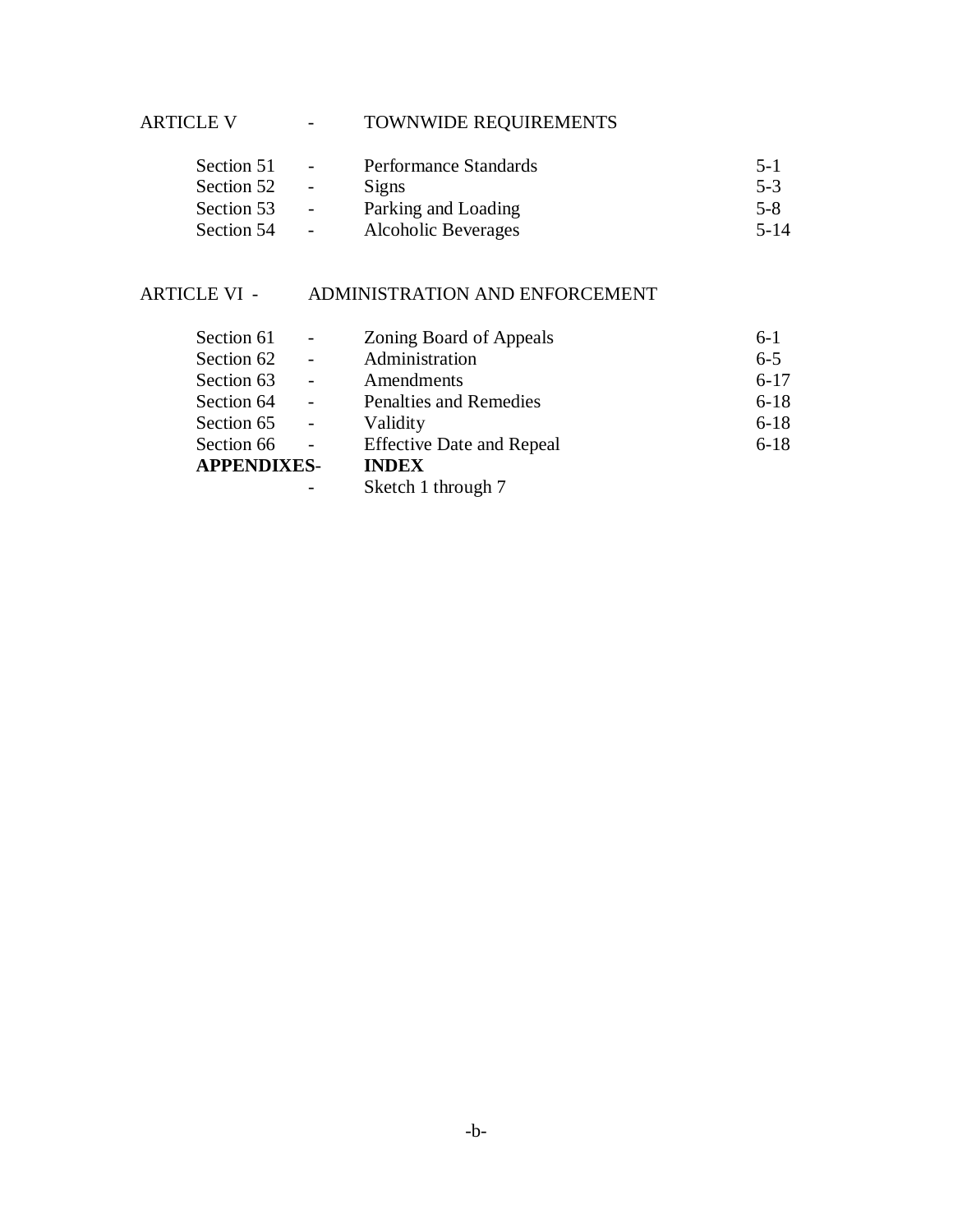ARTICLE I - GENERAL PROVISIONS

- SECTION 1 PURPOSE
- SECTION 2 JURISDICTION
- SECTION 3 ZONING PERMIT AND CERTIFICATE
- SECTION 4 DISTRICT AND TOWNWIDE PROVISIONS
- SECTION 5 NONCONFORMITY
- SECTION 6 DEFINITIONS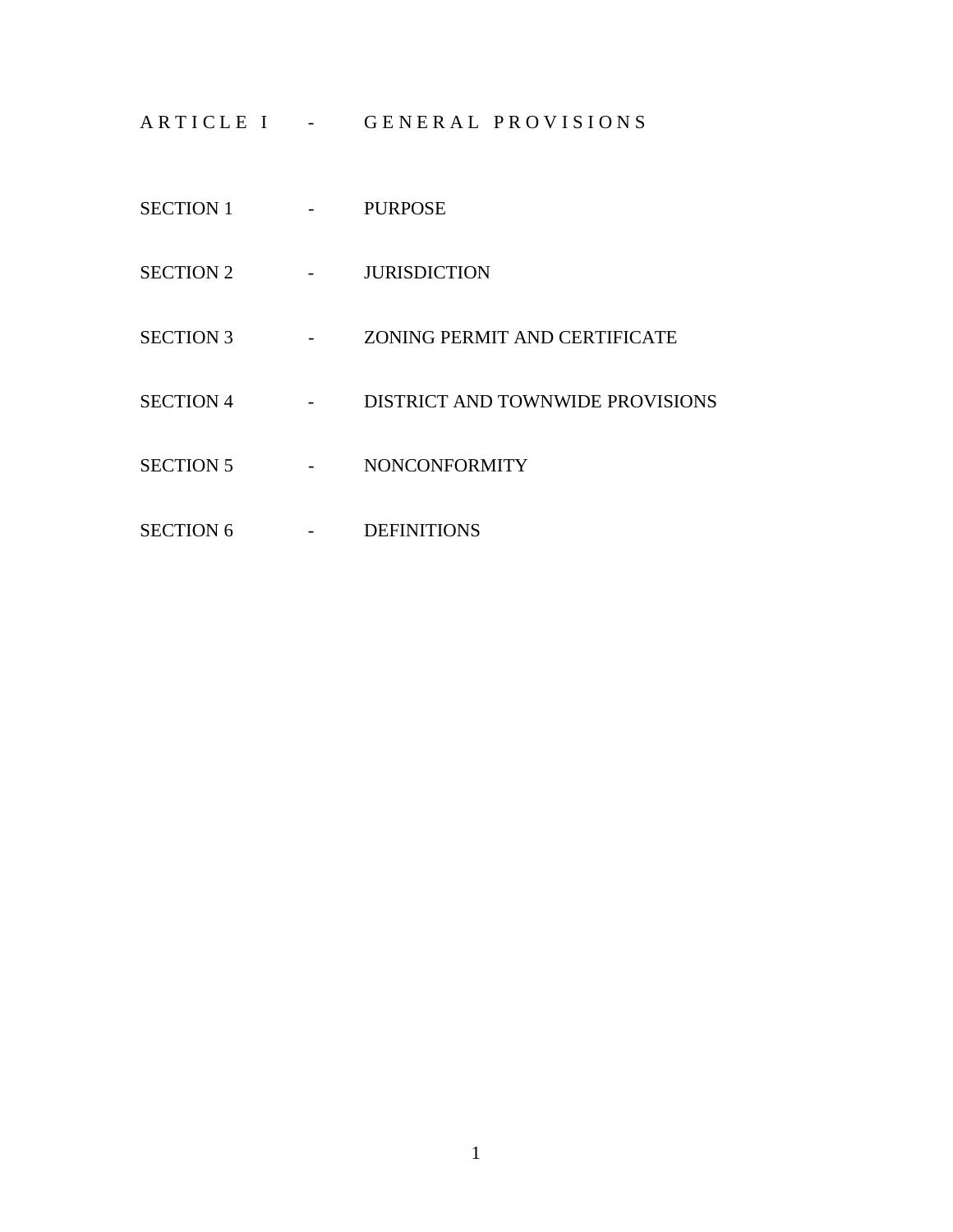#### SECTION 1 - PURPOSE

- 1.1 Purpose: In accordance with the provisions of Chapter 124 of the Connecticut General Statutes, the "Zoning Regulations of the Town of North Branford, Connecticut" are made in accordance with a comprehensive plan and are designed for the following purposes:
	- 1.1.1 to lessen congestion in the streets;
	- 1.1.2 to secure safety from fire, panic, flood and other dangers;
	- 1.1.3 to promote health and the general welfare;
	- 1.1.4 to provide adequate light and air;
	- 1.1.5 to prevent the overcrowding of land;
	- 1.1.6 to avoid undue concentration of population;
	- 1.1.7 to facilitate the adequate provision for transportation, water, sewerage, schools, parks and other public requirements; and
	- 1.1.8 to conserve the value of buildings and encourage the most appropriate use of the land throughout the Town, with reasonable consideration as to the character of each district and its peculiar suitability for particular uses.
- 1.2 Regulation: For the purposes set forth in Par. 1.1, theses regulations a) divide the town into districts, b) regulate the erection, construction, reconstruction, alternation and use of buildings and structures and the use of land and c) establish restrictions concerning the following:
	- 1.2.1 the height, number of stories and size of buildings and other structures;
	- 1.2.2 the percentage of the area of the lot that may be occupied;
	- 1.2.3 the size of yards, courts and other open spaces;
	- 1.2.4 the density of population;
	- 1.2.5 the location and use of buildings, structures and land for trade, industry, residence or other purposes; and
	- 1.2.6 the height, size and location of advertising signs and billboards.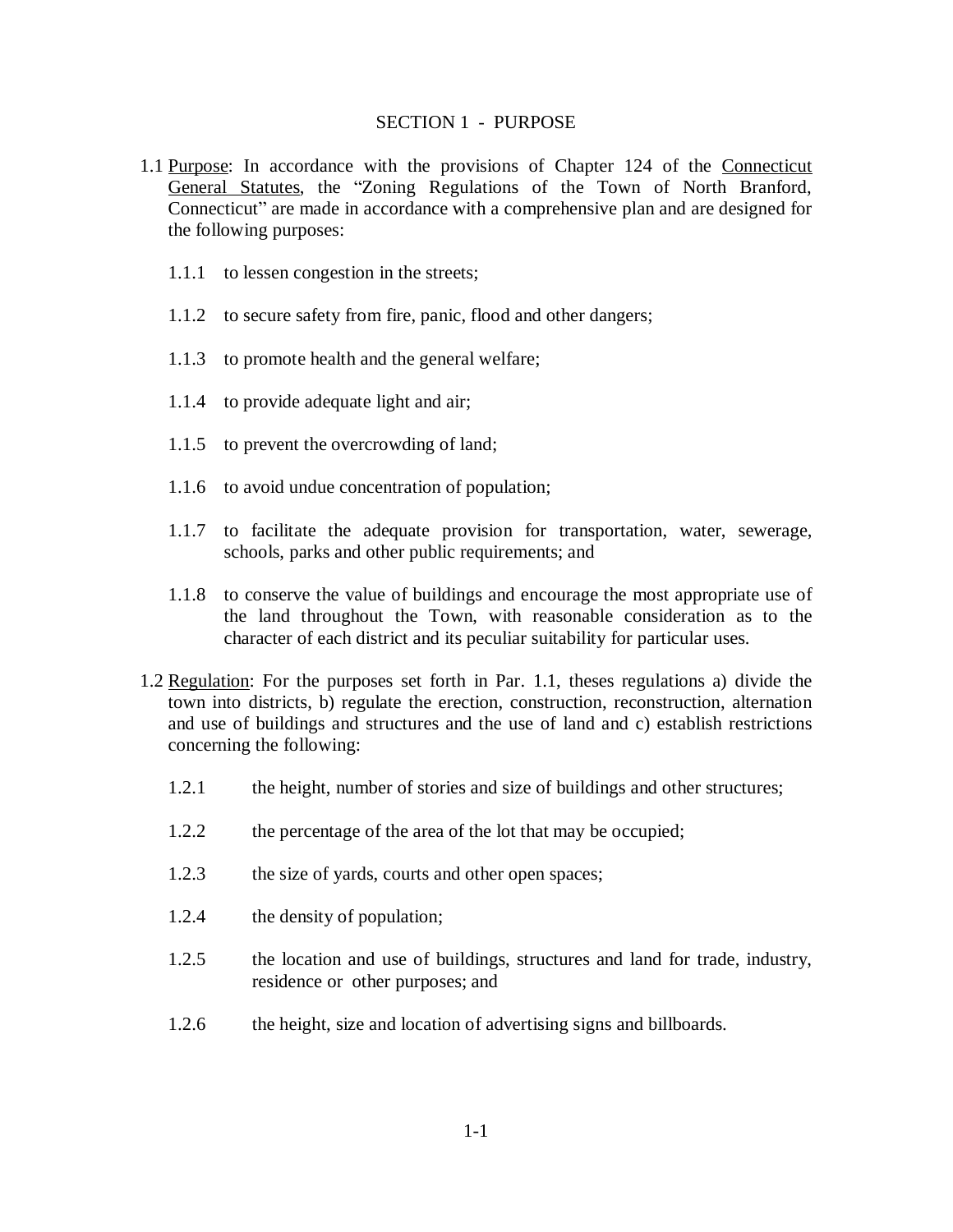### SECTION 2 - JURISDICTION

- 2.1 Jurisdiction: Within the town of North Branford, land, buildings and other structures may be used and buildings and other structures may be constructed, reconstructed, enlarged, extended, moved or structurally altered only in accordance with these Regulations. Any lot or land may be subdivided, sold, encumbered or conveyed only in accordance with these Regulations and shall not be so subdivided, sold, encumbered or conveyed in any manner as to 1) made said lot or land nonconforming or more nonconforming to these Regulations, 2) make any use, building or other structure nonconforming or more nonconforming, 3) reduce any setback, yard, open space or off-street parking and loading spaces to less than is required by these Regulations or 4) make any nonconforming setback, yard, open space or off-street parking and loading spaces more nonconforming.
- 2.2 Other Laws: The provisions of these Regulations are the minimum requirements necessary for the purposes set forth in Section 1 and shall not be deemed to repeal, abrogate or lessen the effect of any other laws, regulations or ordinances or any covenants or agreements between parties provided, however, that, where these Regulations impose a greater restriction, the provisions of these Regulations shall prevail.
- 2.3 Nonconformity: Any use, building or other structure or any lot which existed lawfully, by variance or otherwise, on the date of these Regulations or any amendment hereto became effective, and fails to conform to one or more of the provisions of these Regulations or such amendment hereto, may be continued subject to the provisions and limitations of Section 5.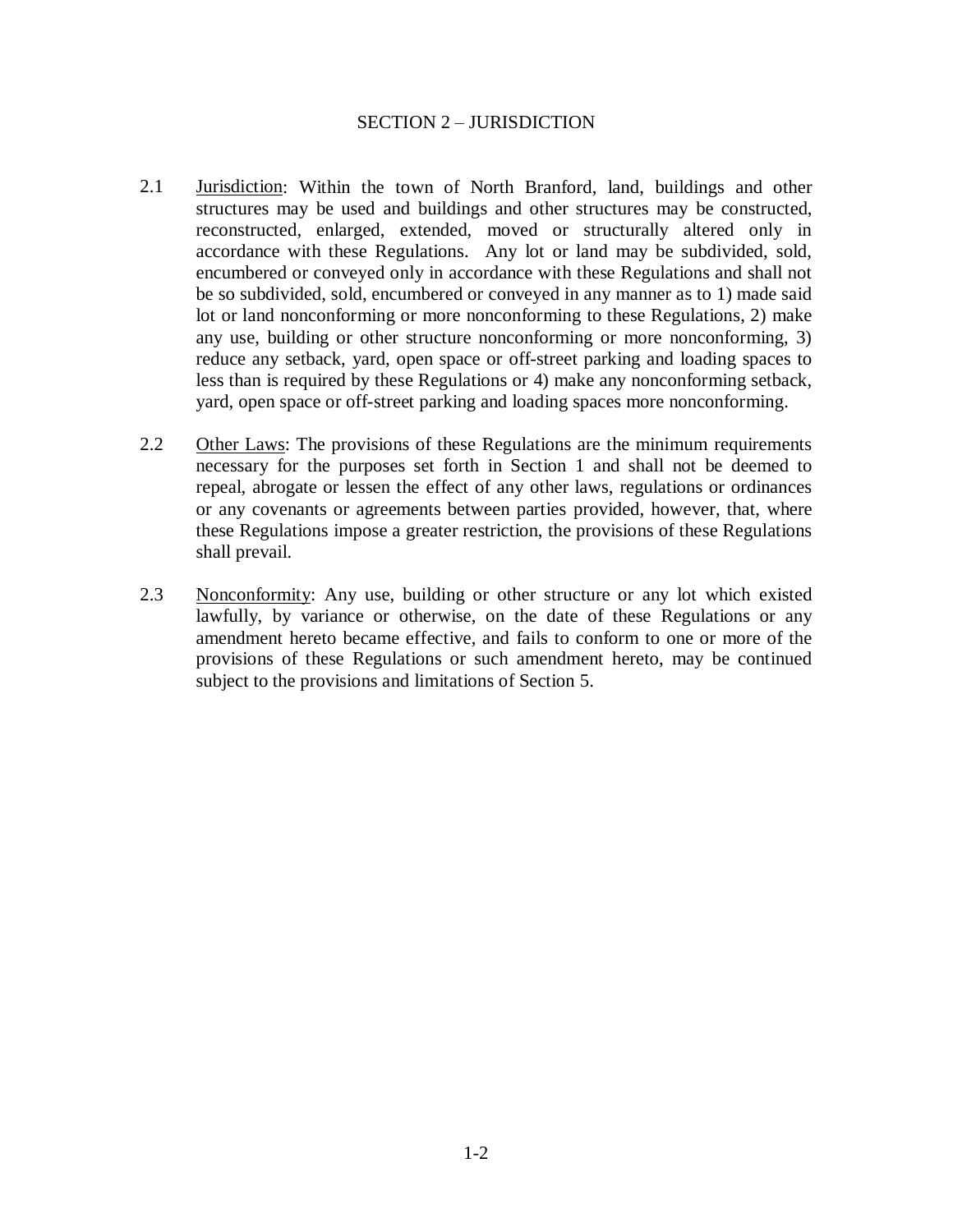### SECTION 3 - ZONING PERMIT AND CERTIFICATE

- 3.1 Zoning Permit: A ZONING PERMIT is the document authorizing commencement of building construction and site development under these Regulations. Building and other structures, or parts thereof, may be constructed, reconstructed, enlarged, extended, moved or structurally altered only after an APPLICATION for a ZONING PERMIT has been submitted to Zoning Enforcement Officer and a ZONING PERMIT therefore has been issued. Offstreet parking and loading areas, outside storage areas and other site improvements that area subject to these Regulations may be constructed, reconstructed, enlarged, extended or moved only after an APPLICATION for a ZONING PERMIT has been submitted to the Zoning Enforcement Officer and a ZONING PERMIT therefore has been issued. ALL APPPLICATIONS shall be submitted and ZONING PERMITS issued in accordance with the provisions of Section 62.
- 3.2 Certificate of Zoning Compliance: A CERTIFICATE OF ZONING COMPLIANCE is the document authorizing use or occupancy of a premise after completion of building construction and site development under these Regulations. Land, buildings and other structures, or parts of thereof, may be used or occupied, or changed in use, only after a CERTIFICATE OF ZONING COMPLIANCE therefore has been issued by the Zoning Enforcement Officer certifying conformity with these Regulations. ALL CERTIFICATES OF ZONING COMPLIANCE shall be issued in accordance with the provisions of Section 62.
- 3.3 Farms and Forestry: No ZONING PERMIT and no CERTIFICATE OF ZONING COMPLIANCE is required for a farm, forestry, nursery or truck garden use, other than buildings or other structures that may be established in connection therewith.
- 3.4 Conflict with Amendments: No APPLICATION for a ZONING PERMIT shall be approved by the Zoning Enforcement Officer and no ZONING PERMIT shall be issued by him authorizing a proposed use of land, building or other structure or proposed construction, reconstruction, enlargement, extension, moving or structural alteration of a building or other structure which does not conform to any proposed amendment of these Regulations, including the Zoning Map, if the first notice of a public hearing to consider such amendment has been published in a newspaper as required by the Connecticut General Statutes. If however, such hearing is not held or the proposed amendment has not been adopted by the Commission and made effective within 65 days after the date of the hearing, approval of the APPLICATION and issuance of a ZONING PERMIT by the Zoning Enforcement Officer shall not be withheld by reason of conflict with the proposed amendment.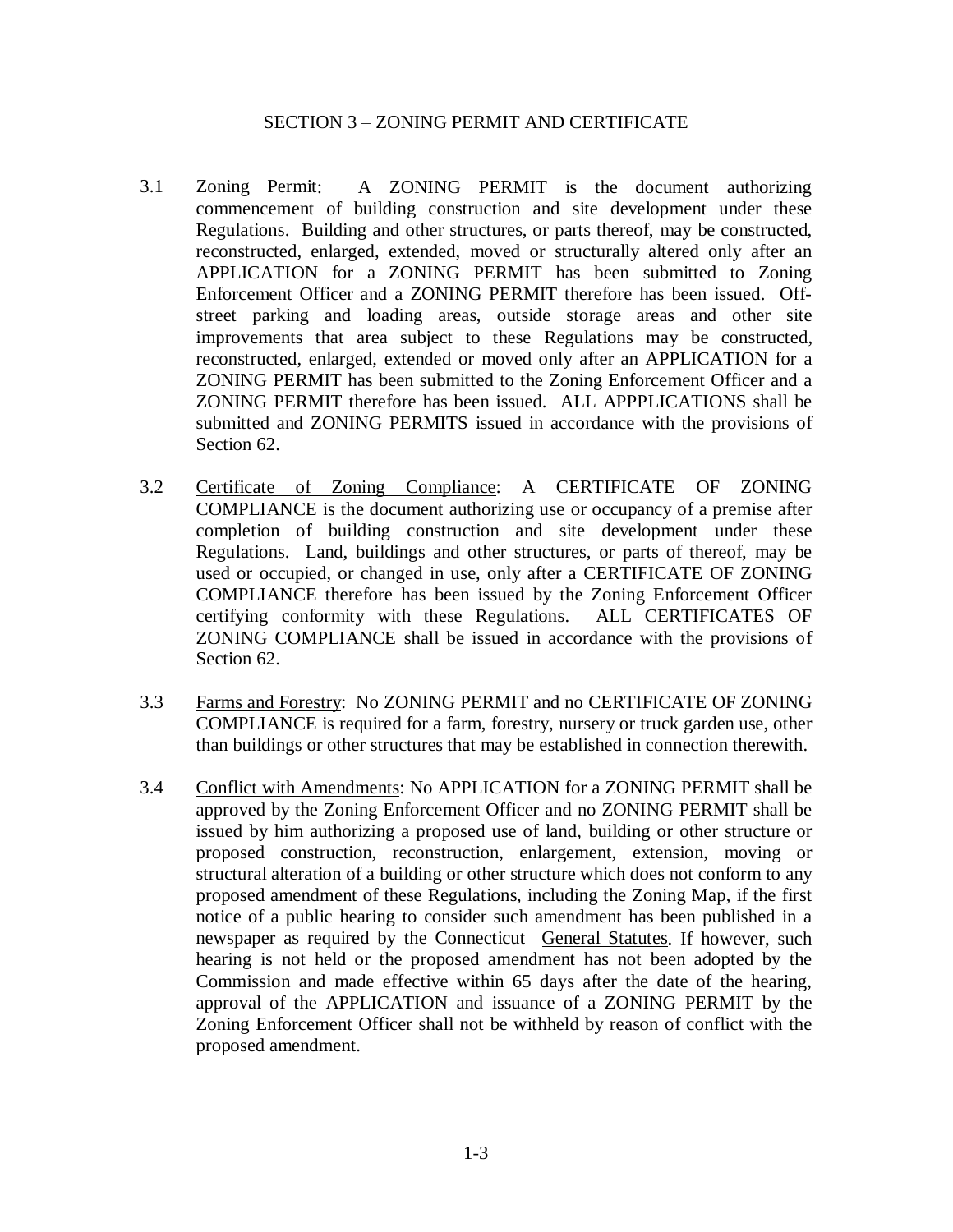### SECTION 4 - DISTRICT AND TOWNWIDE PROVISIONS

- 4.1 Districts: As provided in Section 21 the Town of North Branford is divided into classes of districts. Such districts are established on the Zoning Map specified in Section 22. The particular uses permitted and prohibited in each district are specified in Section 23, and the area, location and bulk standards peculiar to each district are specified in Section 24.
- 4.2 Excavation, Removal and Filling: There shall be no excavation, grading, or filling of land, or removal of sod, loam, clay, sand, gravel or stone from any lot except in accordance with the provisions of Section 35 or 43.
- 4.3 Performance Standards: The use of land, buildings and other structures, wherever located, shall be established and conducted so as to conform to the performance standards specified in Section 51 and Section 35.
- 4.4 Signs: All signs shall be established in accordance with the requirements of Section 52.
- 4.5 Parking and Loading: Parking and loading spaces shall be provided off the street for the use of land, building and other structures as specified in Section 53.
- 4.6 Flood Protection: \* The use and location of all structures shall be in conformance with Chapter 13B of the Code of the town of North Branford entitled: "Flood Damage Control" and all amendments thereto.
- 4.7 Temporary Emergency Structures: \*\* In order to allow for the temporary replacement of structures damaged or destroyed by fire or other casualty, the Planning and Zoning Administrator may issue temporary permits involving no fee for the use of structures for temporary occupancy, including necessary accessory appurtenances, subject to the following conditions:
	- (1) The Building Official shall have found that the damaged structure is unusable or uninhabitable as a result of the casualty.
	- (2) Said permit shall be issued for a period of six months and may be renewed by the Commission for a period of up to six additional months, provided that a building permit to reconstruct the destroyed or damaged structure has been issued during the first six month period.
	- (3) In order to allow for proper connection to utilities and to prevent fire and safety hazards, the general location of structures on lots shall be approved by the Building Official.

Nothing in these Regulations shall prevent the Town Manager from acting, pursuant to any Federal, State, or local authority, to approve the use of such temporary structures without further action by the Planning and Zoning Administrator when health and safety considerations require immediate action.

\* Amended: 2/1/80

\*\* Amended: 3/30/80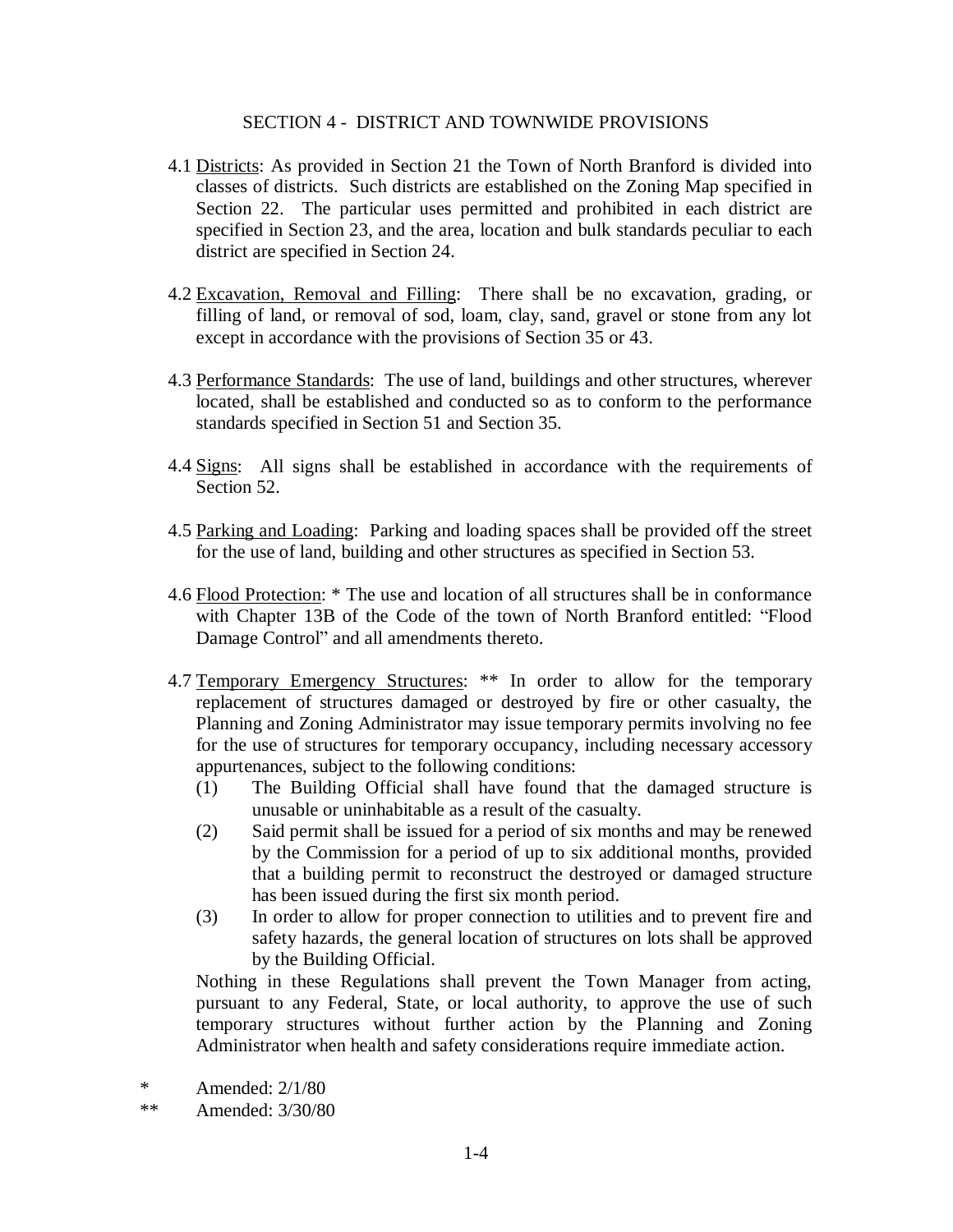- 4.8 Trailers for Temporary Storage : \* Except as specified in Par. 4.9, the Planning and Zoning Commission may issue temporary permits to allow the use of enclosed trailers for storage purposes on a temporary basis in any business or industrial zone or in connection with any agricultural use of land subject to the following conditions:
	- (1) The trailer shall be clearly accessory to the principal use or structure on the lot on which it is located.
	- (2) Permits shall be issued for a period of six months and may be renewed by the Commission for additional periods of up to six months.
	- (3) The location of the trailer on the lot shall be approved by the Commission and shall be such as to meet all the setback requirements of the zone in which it is located.
	- (4) No materials defined by the State Department of Environmental Protection as hazardous or toxic materials shall be stored in such trailers.
- 4.9 Construction Trailers: \*\* A construction trailer may be used as an office and/or for storage purposes in connection with and for the duration of (a) a Federal, State, or municipal construction project or, (b) construction work associated with an approved site development plan or subdivision, provided that the construction is removed within 60 days after the last Certificate of Occupancy is issued or, if no Certificate of Occupancy is involved, after the completion of the project.
- 4.10 Temporary Office Use Trailers: \*\*\* Location and use of a trailer may be approved by the planning and Zoning Commission for use as an office in connection with and for the duration of a Federal, State or municipal project provided that the trailer is removed within 6o days after the completion of the project for which the location and use of the trailer is required. Approval shall be granted for a maximum of two years to the Federal, State or Municipal Agency and may be occupied by a non-governmental office under the direction of the government Agency.

| 8/1/80 |
|--------|
|        |

| **<br>Amended: | 5/1/80 |
|----------------|--------|
|----------------|--------|

<sup>\*\*\*</sup> Amended: 5/5/88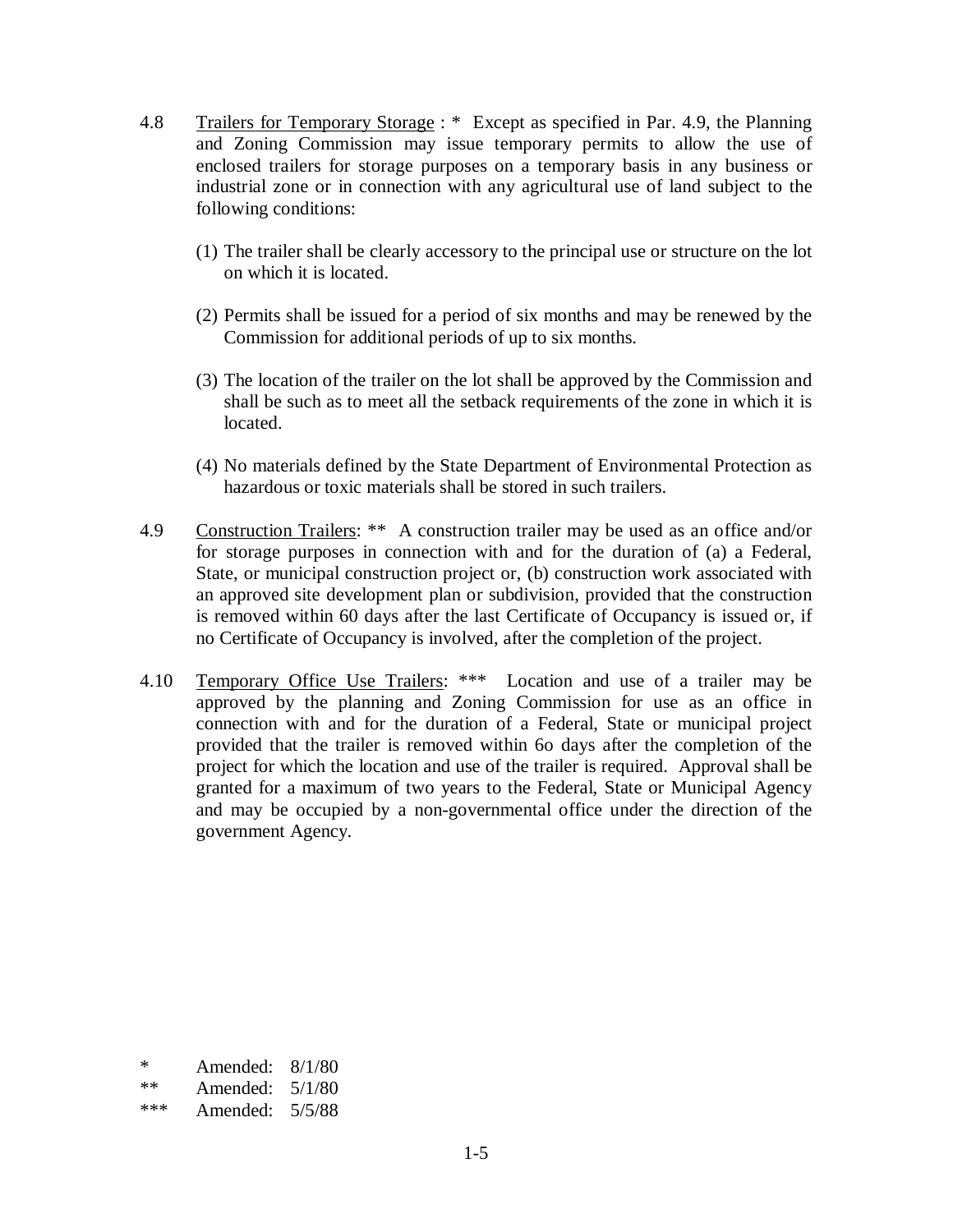### SECTION 5 - NONCONFORMITY

- 5.1 Intent: It is the intent of these Regulations that nonconformities are not to be expanded contrary to the comprehensive plan of zoning, that the nonconforming use of land, buildings and other structures should be changed to conformity as quickly as the fair interest of the owners permit and that the existence of any nonconformity shall not of itself be considered grounds for the approval of a variance for any other property.
- 5.2 Definitions: A nonconforming use, building or other structure, or lot, is one which existed lawfully, whether by a variance or otherwise, on the date of these Regulations or any amendment hereto became effective, and which fails to conform to one or more of the provisions of these Regulations or such amendment hereto. No nonconforming use, building or other structure, or lot shall be deemed to have existed on the effective date of these Regulations unless 1) it was actually in being on a continuous basis on such date and, 2) if such nonconformity is a use, such use had not been discontinued within the meaning of Par. 5.6.4.
- 5.3 Approved Applications and Certificates: Unless otherwise specifically provided in these Regulations, nothing in these Regulations shall require any change in the use of any land, building or other structure, or part thereof, or in the area, location, bulk or construction of any building or other structure for which an APPLICATION for a ZONING PERMIT shall have been lawfully approved and any required CERTIFICATE OF ZONING COMPLIANCE shall have been lawfully issued even though such use, building or structure does not conform to one or more provisions of these Regulations or any amendment hereto.
- 5.4 Change in Plans: Subject to the time limitations of Par. 62.8.2, nothing in these Regulations shall be deemed to require any change in the proposed use of any land, building or other structure or the area, location, bulk or construction of any building or other structure for which an APPLICATION for a ZONING PERMIT has been lawfully approved and any required Building Permit and Sanitation Permit shall have been lawfully issued even though such proposed use, building or other structure does not conform to one or more provisions of these Regulations or any amendment hereto.
- 5.5 Casualty: If any nonconforming building or structure or any building or structure containing a nonconforming use shall be damaged or destroyed by fire or other casualty, such building or structure may be restored and any such nonconforming use resumed to the extent that such building, structure or use existed at the time of the casualty, provided that such restoration is started within a period of one (1) year from such casualty and is diligently prosecuted to completion. In the event of failure to start such restoration within the one (1) year period and to complete the same within 24 months thereafter, or within such additional periods, not exceeding six (6) months, as the Commission may grant upon written application made to it, the right under this Paragraph to restoration of such building or other structure and the right to resume any such nonconforming use shall be lost and terminated.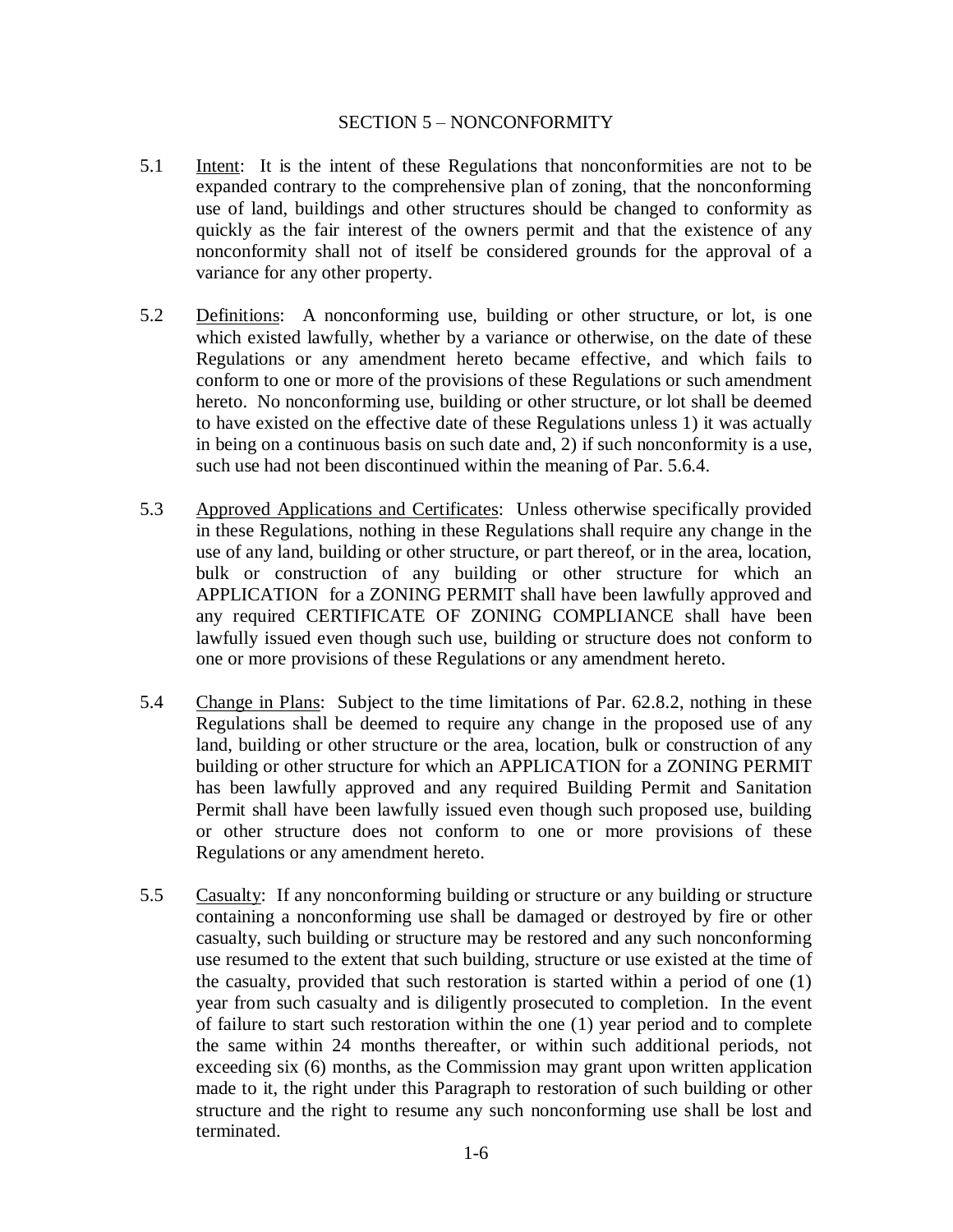- 5.6 Nonconformity  $-$  Use: The following provisions and limitations shall apply to a nonconforming use of land, building or other structure:
	- 5.6.1 Enlargement: No nonconforming use of land shall be enlarged, extended or altered, and no building or other structure or part thereof devoted to a nonconforming use shall be enlarged, extended, reconstructed or structurally altered, except where the result of such changes is to reduce or eliminate the nonconformity. No nonconforming use of a building or other structure shall be extended to occupy land outside such building or other structure or space in another building or other structure.
	- 5.6.2 Change: No nonconforming use of land, buildings or other structure shall be changed to any use which is substantially different in nature and purpose from the former nonconforming use except to such uses that are permitted uses in the district in which the use is located. No nonconforming use of land, buildings or other structure if once changed to conform or to more nearly conform to these Regulations shall thereafter be changed so as to be less conforming again.
	- 5.6.3 Moving: No nonconforming use of land shall be moved to another part of a lot or outside the lot, and no nonconforming use of a building or other structure shall be moved or extended to any part of the building or other structure not manifestly arranged and designed for such use at the time the use became nonconforming, and no building or other structure containing a nonconforming use shall be moved, unless the result of any such move is to end the nonconformity.
	- 5.6.4 Discontinuance: No nonconforming use of land, buildings or other structures which shall have been discontinued with intent to abandon said use shall thereafter be resumed or replaced by any other nonconforming use. No nonconforming use of buildings or other structures which shall have been discontinued for a continuous period of one (1) year shall thereafter be resumed or replace by any other nonconforming use.
	- 5.6.5 Performance Standards: Any use of land, buildings or other structure which does not conform to one or more of the performance standards of Section 51 shall not be changed to increase such nonconformity but may be changed to decrease or eliminate such nonconformity. Any such nonconformity so reduced or eliminated shall not be resumed.
	- 5.7 Nonconformity Improvements: The following provisions and limitations shall apply to nonconforming buildings, other structures and improvements:
		- 5.7.1 Enlargement: No nonconforming building, other structure or improvement shall be enlarged, extended, reconstructed or structurally altered unless the enlargement or extension is conforming.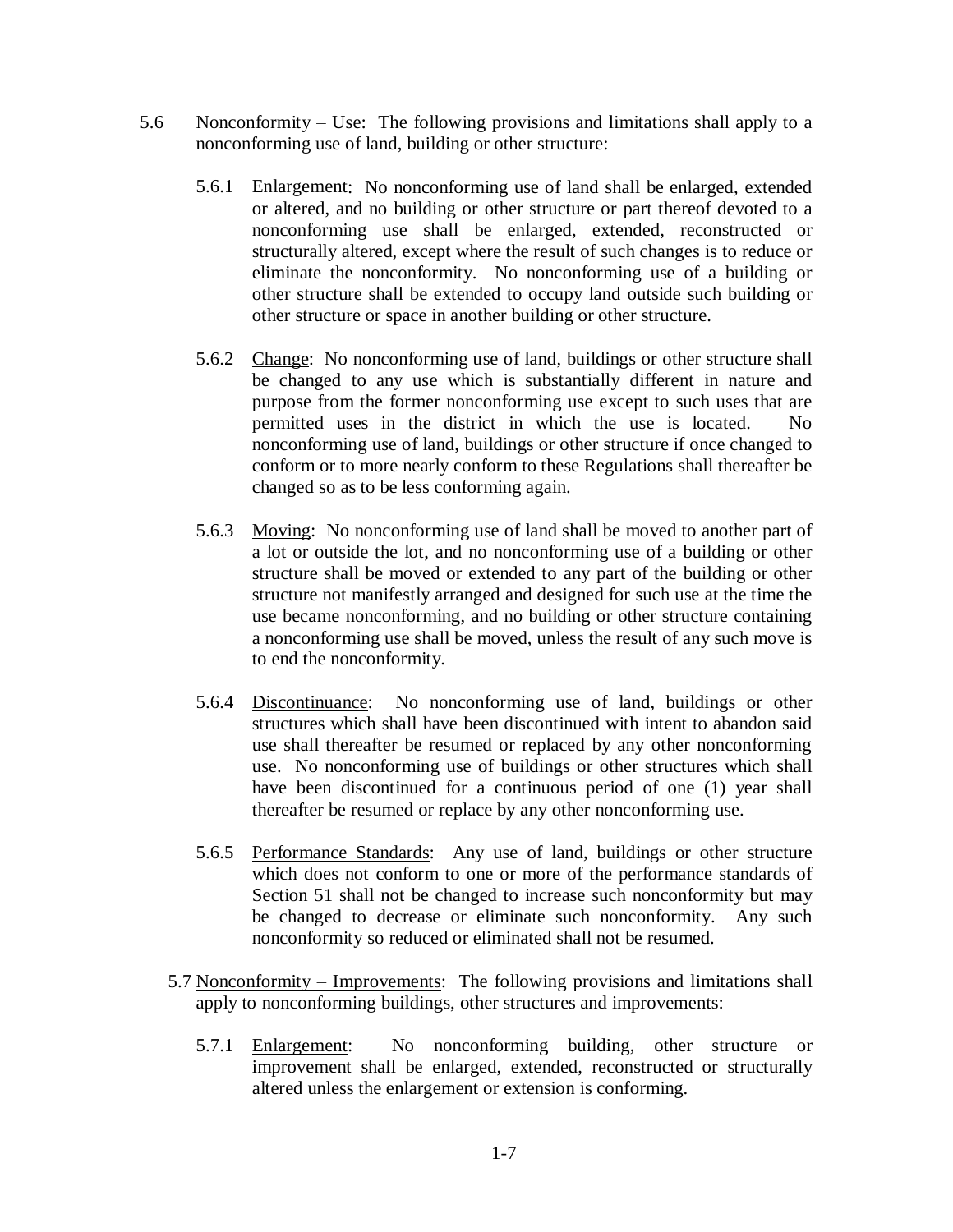- 5.7.2 Change: No nonconforming building, other structure or improvement if once changed to conform or to more nearly conform to these Regulations shall thereafter be changed so as to be nonconforming or less conforming again.
- 5.7.3 Moving: No nonconforming building, other structure or improvement shall be moved unless the result of such moving is to reduce or eliminate the nonconformity.
- 5.7.4 Signs: Signs of a size or type not permitted in the district in which they are situated, or which are improperly located or illuminated, or which are nonconforming in any other way, shall be considered nonconforming structures under this Section, and any increase in size, illumination or flashing of such signs shall be deemed to be an enlargement or extension constituting an increase in nonconformity. No nonconforming sign, if once removed in whole or in part, shall thereafter be replaced by another nonconforming sign. Nonconforming signs shall be made conforming no later than three (3) years after the effective date of this Paragraph.
- 5.7.5 Off-Street Parking and Loading: Any lot, use, building or other structure which does not conform to one or more of the parking and loading provisions of Section 53 shall continue to conform to such provisions to the extent that it conforms on the effective date of such Section. Any use of land, buildings or other structures which does not conform to one or more of the provisions of Section 53 shall not be changed to a use which would need additional off-street parking or loading spaces to comply with the provisions of Section 53 unless such spaces are provided as required for the new use under Section 53. Parking and loading spaces which do not conform to one or more of the provisions of Section 53 shall be made conforming no later than three (3) years after the effective date of this Paragraph.
- 5.7.6 Site Development and Landscaping: Site development, including landscaping, which fails to conform to the requirements of these Regulations under Section 41 shall be deemed a nonconformity. No use for which such site development and landscaping are required shall be enlarged, extended, changed or moved and no building or other structure for which such site development and landscaping are required shall be enlarged, extended, moved or reconstructed unless such nonconformity is eliminated, unless the Commission authorizes continuation or reduction of the nonconformity. Any use of land, building or other structure existing on the date of adoption of Section 41 shall not be deemed nonconforming solely for the reason that a SITE DEVELOPMENT PLAN therefore has not been approved under these Regulations. Site development, including landscaping and drainage, which fails to conform to one or more of the provisions of Section 41 shall be made conforming no later than three (3) years after the effective date of this Paragraph.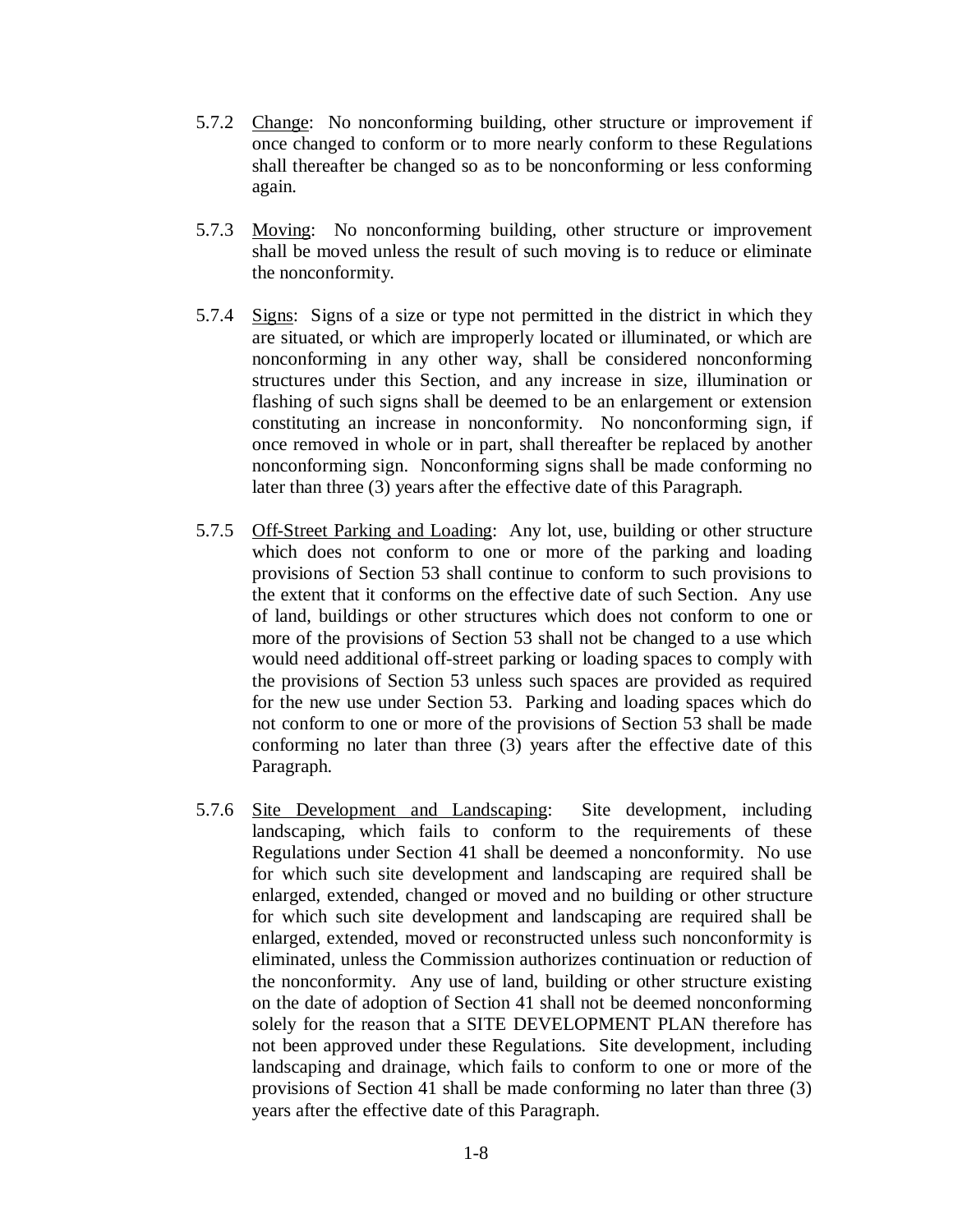- 5.8 Nonconforming Lots: A lot which fails to meet the area, shape or frontage or any other applicable requirements of these Regulations pertaining to lots, may be used as a lot, and a building or other structure may be constructed, reconstructed, enlarged, extended, moved or structurally altered thereon, providing that all of the following requirements are met:
	- 5.8.1 The use, building or other structure shall conform to all other requirements of these Regulations;
	- 5.8.2 If used for a dwelling, the lot shall contain an area of not less than 10,000 square feet if served by public water supply and sanitary sewers or 20,000 square feet if not so served; and
	- 5.8.3 If the lot fails to meet the area requirements of these Regulations, the owner of the lot shall not also be the owner of a contiguous lot, lots or land which in combination with such lot that fails to conform would make a lot that conforms or more nearly conforms to the area requirements of these Regulations pertaining to lots.
	- 5.9 Title: No change of title, possession or right of possession shall be deemed to affect right to continue a nonconforming use, building or other structure.
	- 5.10 Repair: Nothing in this Section shall be deemed to prohibit work on any nonconforming building or other structure when required by law to protect the public health or safety, provided that such work does not increase the nonconformity. Nothing in this Section shall be deemed to prohibit work on ordinary repair and maintenance of a nonconforming building or other structure or, except in the case of nonconforming signs, replacement of existing materials with similar materials.
	- 5.11 Certificate of Nonconformity: The owner of any nonconforming lot, or any lot containing a nonconforming use, building, other structure or improvements, is entitled to a CERTIFICATE OF ZONING COMPLIANCE certifying the validity of such nonconformity and the extent thereof.
	- 5.12 Corner Visibility: The Zoning Enforcement Officer may order in writing the removal of any fence, wall or planting which fails to conform to the provisions of Par.44.7.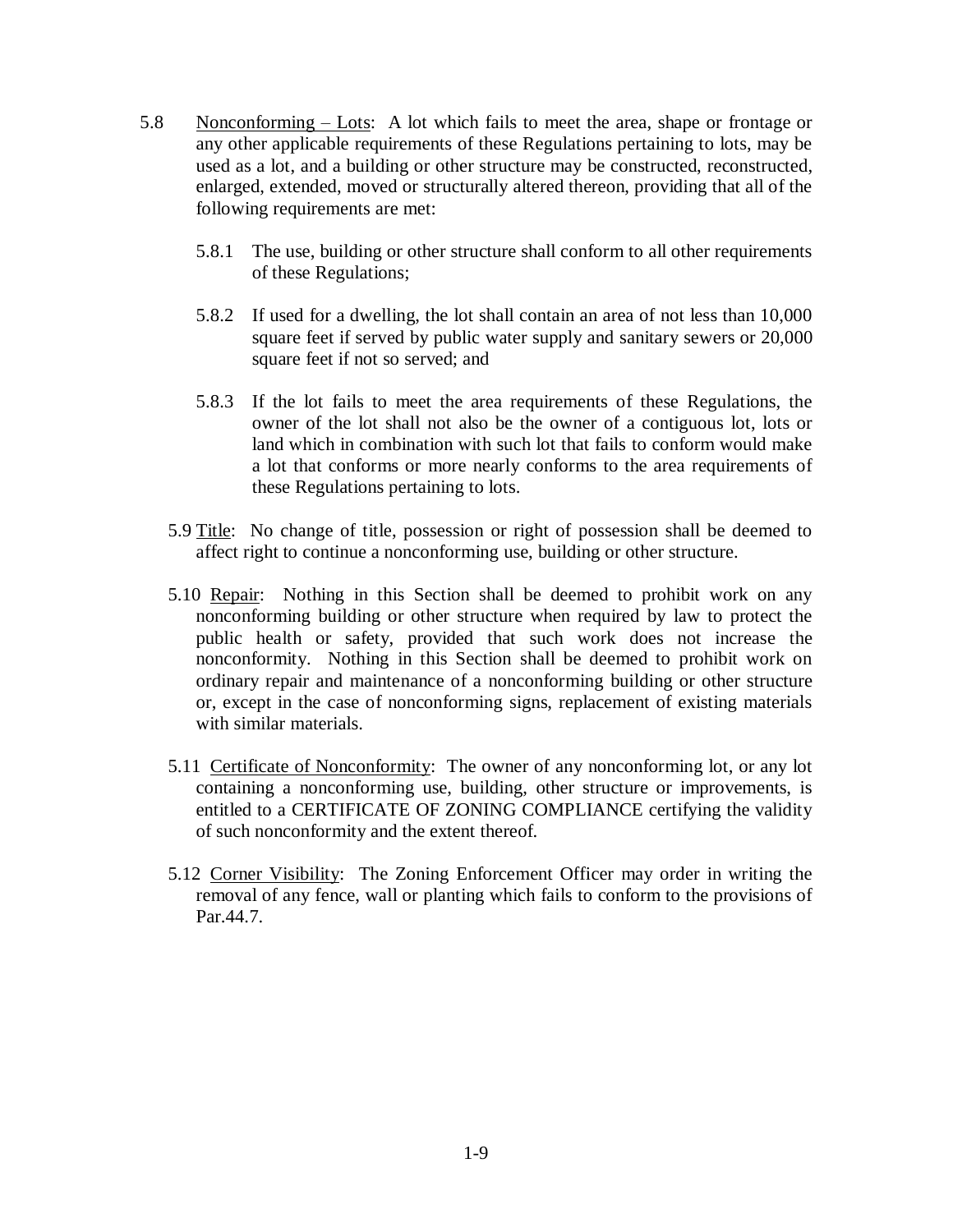### SECTION 6 - DEFINITIONS

6.1 General: The paragraphs which follow define and explain certain words used in these Regulations. Other words used in these Regulations shall have the meaning commonly attributed to them. When a question arises as to the precise meaning of a word, the Commission shall be the resolution to determine the meaning of the word, given due consideration to the expressed purpose and intent of these Regulations.

6.2 Accessory Building, Structure or Use:\*\*\*\* A detached building, structure, or use on the same lot with, and of a nature customarily incidental and subordinate to the principal building, structure, or use.

6.3 Accessory Dwelling Unit:\* An "accessory dwelling unit" is an additional dwelling unit, accessory and subordinate to the primary, detached dwelling (excluding condominium units, apartment units, quest houses, group homes, boarding house and mix uses), which is attached to or located within a single family dwelling containing a floor area not exceeding one-fourth (1/4) of the gross floor area of the principal unit or 6000 square feet, whichever is less, equipped with its own kitchen, including stove, bath and bedroom\* (s). Either the single family dwelling or the accessory dwelling unit shall be permanently occupied by the owner(s) of the premises.

( Adult Day Care Center:\*\*\*\*\* See Par. 6.46 )

6.4 Amusement Center (Indoor):\*\* The term "indoor amusement center" shall include any establishment which houses four (4) or more mechanical and/or electronic amusement device for use by the general public.

6.4.1 Mechanical and/or Electronic Amusement Devices:\*\* Any machine or devise which, upon the insertion of a coin, token or upon payment of a charge, is operated to register a score or tally of any kind, or permits a certain amount of "play" for entertainment or score and which shall include but not be strictly limited to such devices as pin-ball machines, shuffleboard devices, billiard tables, video and TV-like devices and electronic games.

6.5 Biomedical Waste:\*\*\* Means a solid waste generated during the administration of medical care or the performance of medical research involving humans or animals and which, because of its quantity, character or composition, has been determined by the D.E.P. Commissioner to require special handling, including infectious waste, pathological waste and chemotherapy waste, but excluding any solid waste which has been classified by the D.E.P. as a hazardous waste or is a radioactive material regulated.

| *     | Effective: 10/1/90        |  |
|-------|---------------------------|--|
| $**$  | <b>Effective: 5/17/91</b> |  |
| ***   | <b>Effective: 1/17/92</b> |  |
| ****  | Effective: $12/3/93$      |  |
| ***** | Effective: 10/15/04       |  |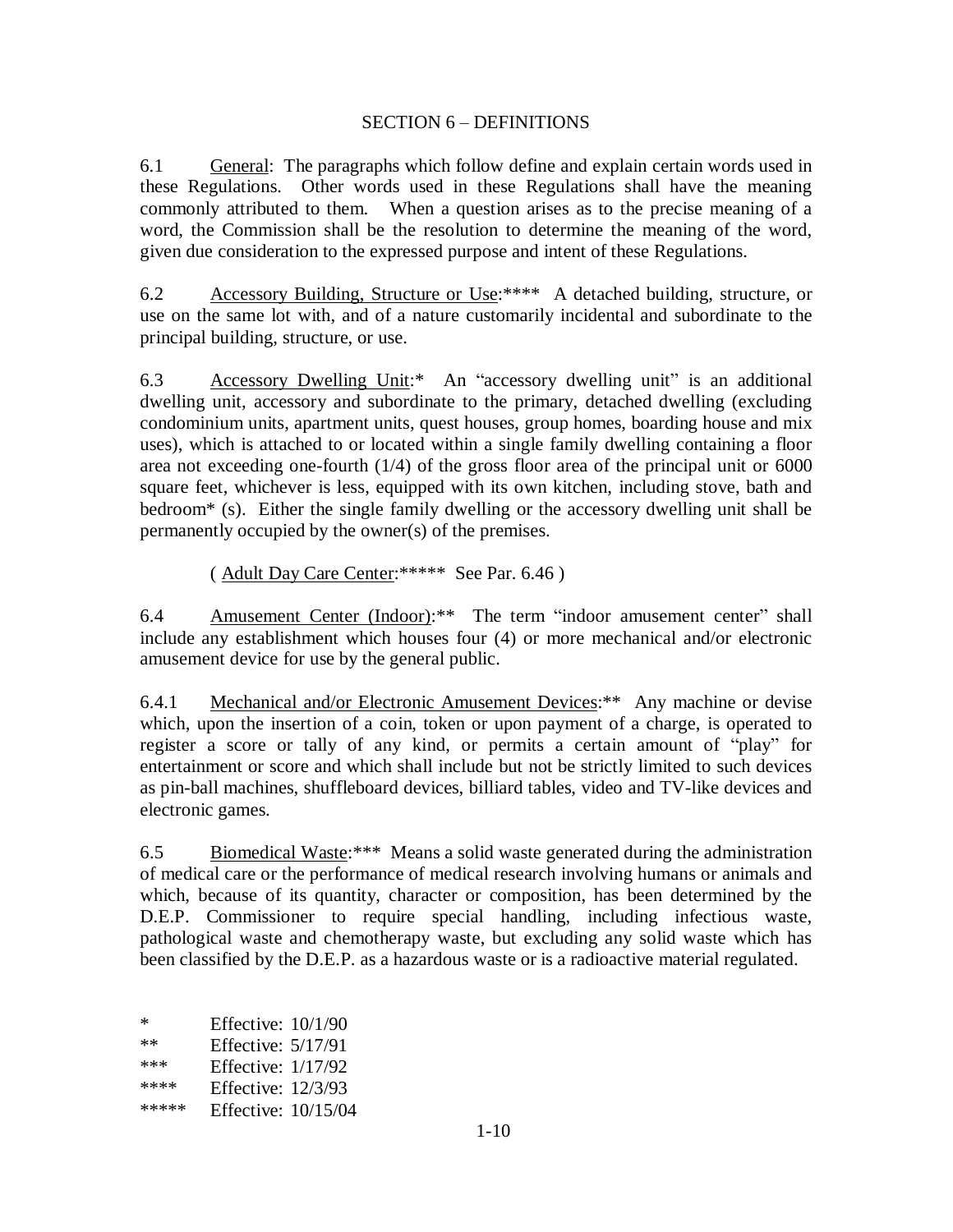6.5.1 Biomedical Waste Treatment Facility: Means a solid waste facility capable of storing, treating or disposing of an amount of biomedical waste, excluding any facility where the only biomedical waste treated, stored or disposed of its biomedical waste generated at the site.

6.6 Building: Any structure having a roof supported by columns or walls and intended for the shelter, housing or enclosure of any individual, animal, process, equipment, goods or materials of any kind or nature.

6.7 Child Day Care Center:\* A program of supplementary care to more than twelve related or unrelated children outside their own homes on a regular basis for a part of the twenty-four hours in one or more days in a week.

6.8 Commission: The term "Commission" shall mean the North Branford Planning and Zoning Commission.

6.9 Commercial Recreational Facility:\*\*\* Any facility where a fee is paid in exchange for activities, events, or programs related to athletics, physical conditioning and accessory activities conducted indoors and/or outdoors. Such activities may include but are not limited to: softball, batting cages, golf driving range, miniature golf, beach volleyball, horseshoes, playgrounds, bocci, ice skating, basketball, soccer, tennis, roller blade hockey, aerobics, weight-training, racquetball, flag football, whiffle ball, swimming, juvenile camp activities, and general passive recreational uses such a picnicking, biking and fishing.

Other related activities may include stores and other buildings and structures where goods are sold or services are rendered at retail when accessory and subordinate to an approved principal use on the same lot. Typical accessory uses may include child day care, retail pro shops, locker rooms, bathrooms, offices, concessions, arcades and game rooms.

( Disability Glare:\*\*\*\* See Par. 6.47 )

6.10 Dwelling Unit: A "dwelling unit" is a building or a part of a building designed for occupancy, and so occupied, by one  $(1)$  "family". Accommodations occupied for transient lodging in a hotel or motel shall not be considered to be a "dwelling unit".

6.11 Family: A "family" is a person or a group of related persons, plus guests and domestic servants thereof, or a group of not more than five (5) persons who need not be so related, who are living as a single housekeeping unit maintaining a common household. A roomer or boarder to whom rooms are let as permitted by these Regulations shall not be considered a member of a "family" for the purpose of this definition.

\* Effective:  $6/21/91$ <br>\*\* Effective:  $1/17/92$ **Effective: 1/17/92** \*\*\* Effective: 9/20/95 \*\*\*\* Effective: 12/08/04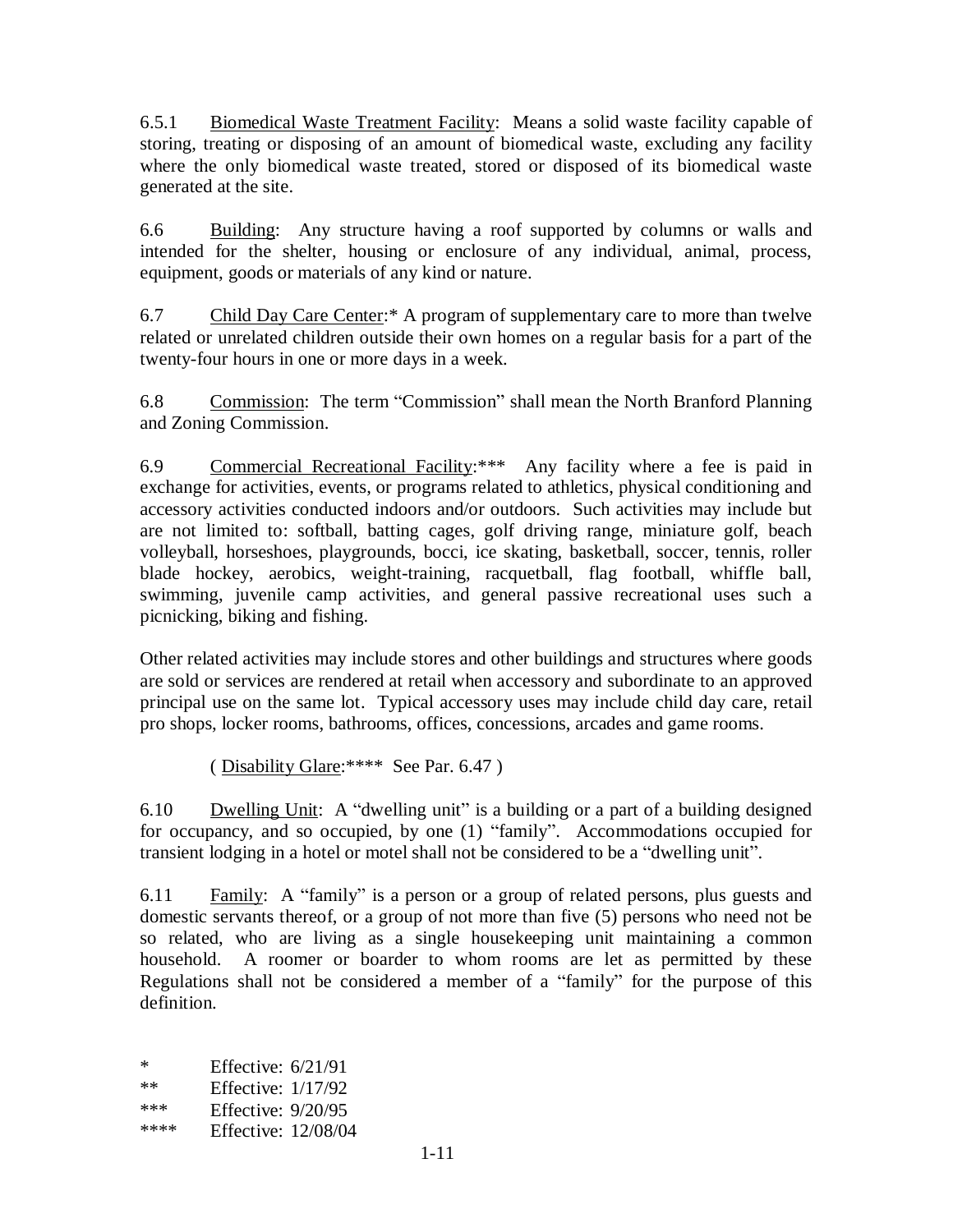6.12 Family Day Care Home:\* A private family homing caring for not more than six children, including the provider's own children not in school full time, where the children are cared for not less than three nor more than twelve hours during a twenty-four hour period and where care is given on a regularly recurring basis. During the regular school year, a maximum of three additional children who are in school full time, including the provider's own children, shall be permitted, except that if the provider has more than three children who are in school full time, all of the provider's children shall be permitted.

6.13 Farm\*\*\*: The term "farm" shall mean any lot or other tract of land of  $160,000$ square feet or more used for growing crops, harvesting the vegetative products of the land and/or the keeping and feeding of livestock or poultry.

6.14 Flea Market:\*\* Sales activity held where an individual or group of individual sellers offer good, new and used, for sale to the general public. It does not include private garage sales, annual fund raising events for nonprofit organizations having no more than two (2) such events per calendar year.

6.15 Floor Area  $-$  "Dwelling and Dwelling Unit": In determining compliance with minimum floor area requirements for "dwellings" and "dwelling units" and compliance with maximum floor area requirements for a professional or business office or a home occupation in a "dwelling unit", only finished livable floor area having a ceiling height of at least seven and one half  $(7\frac{1}{2})$  feet shall be counted and shall excluded garages, terraces, outside vestibules, bay widows, any basement rooms except a basement "story" as defined in Par. 6.41, utility rooms for heating apparatus, attics, open porches, enclosed porches not heated by a central heating system for the "dwelling" and hallways and other space designed for common use by occupants of two  $(2)$  or more "dwelling units". Measurements of floor area for any "dwelling" or "dwelling unit" shall be taken from the floor area. Any floor other than a ground floor must have access thereto by a permanent inside stairway to be included in computing floor area.

6.16 Floor Area: In computing total floor area of buildings and other structures for the purpose of determining building bulk and coverage, measurements shall be taken to the outside surfaces of exterior walls enclosing the floor area.

(Foot Candle:\*\*\*\* See Par. 6.48)

6.17 Frontage: ³Frontage´ is defined as a continuous property line that is also a "street line".

( Full Cut-Off Type Fixture:\*\*\*\* See Par. 6.49 )

\* Effective: 6/21/91

- \*\* Effective: 12/3/93
- \*\*\* Effective:  $12/16/94$ <br>\*\*\*\* Effective:  $12/08/04$
- **Effective: 12/08/04**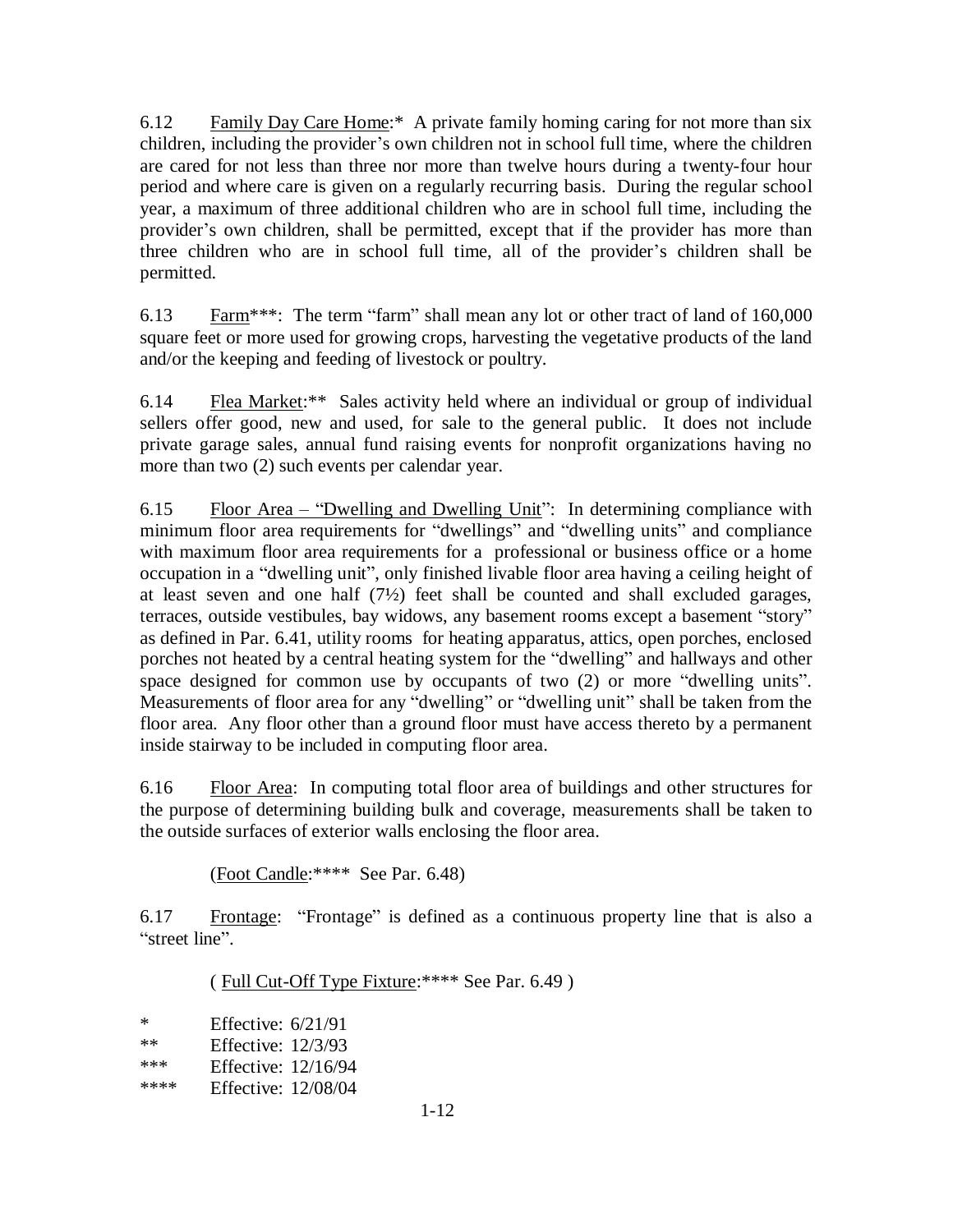6.18 Greenway:\*\* Any corridor of open space that protects natural resources and/or provides recreation. Greenways can be located along a waterway or other defining feature, such as a ridge line, or along a man-made corridor, such as an abandoned rightof-way, abandoned town road, a woods road, or a barge canal. It can be a green space along a highway or around a village. Greenways can provide the vital "missing link" to connect existing protected areas, and to give people convenient access to the outdoors. A greenway can be as wide as a river valley or as narrow as an abandoned rail bed.

Greenways serve many purposes. Rural greenways preserve natural habitat and wildlife migration routes, encourage restoration of environmentally valuable landscapes, and provide opportunities for recreation and education. In the cities and suburbs, greenways can encompass natural or manmade features and can provide resource conservation, recreation and transportation.

6.19 Group Day Care Home: \*\*\* A program of supplementary care to not less than seven or more than twelve related or unrelated children outside their own homes on a regular basis for a part of the twenty-four hours in one or more days in the week.

6.20 Height: "Height" is to be measured from the finished grade adjacent to the exterior walls of the building, vertically to the highest point of the building, including top of parapet, roof ridge and roof top mechanicals.

( Horizontal Illuminance:\*\*\*\* See Par. 6.50 )

6.21 Intermediate Processing Facility:\* Means facility where glass, metals, paper products, batteries, household hazardous waste, fertilizers and other items are removed from the waste stream for recycling or reuse.

6.22 Licensed: A "licensed" surveyor, engineer, architect or landscape architect is a person licensed to practice as such by the State of Connecticut.

( Light trespass:\*\*\*\* See Par. 6.51 )

6.23 Loading Space: See Par. 53.2 of Section 53.

6.24 Lot: A "lot" is defined as a parcel of land which is either 1) owned separately from any contiguous parcel as evidenced by fee conveyance recorded in the Office of the North Branford Town Clerk or 2) is a building lot shown on a subdivision, approved by the "Commission" and filed in the Office of the North Branford Town Clerk.

| *                         | Effective: $1-17-92$ |                             |
|---------------------------|----------------------|-----------------------------|
| $\cdot \cdot \cdot \cdot$ | $ \sim$              | $\sim$ $\sim$ $\sim$ $\sim$ |

| $**$        | Effective: $9-20-95$      |
|-------------|---------------------------|
| ماء ماء ماء | $\mathbf{r}$<br>- - - - - |

- \*\*\* Effective: 6-21-96<br>\*\*\*\* Effective: 12-08-04
- **Effective: 12-08-04**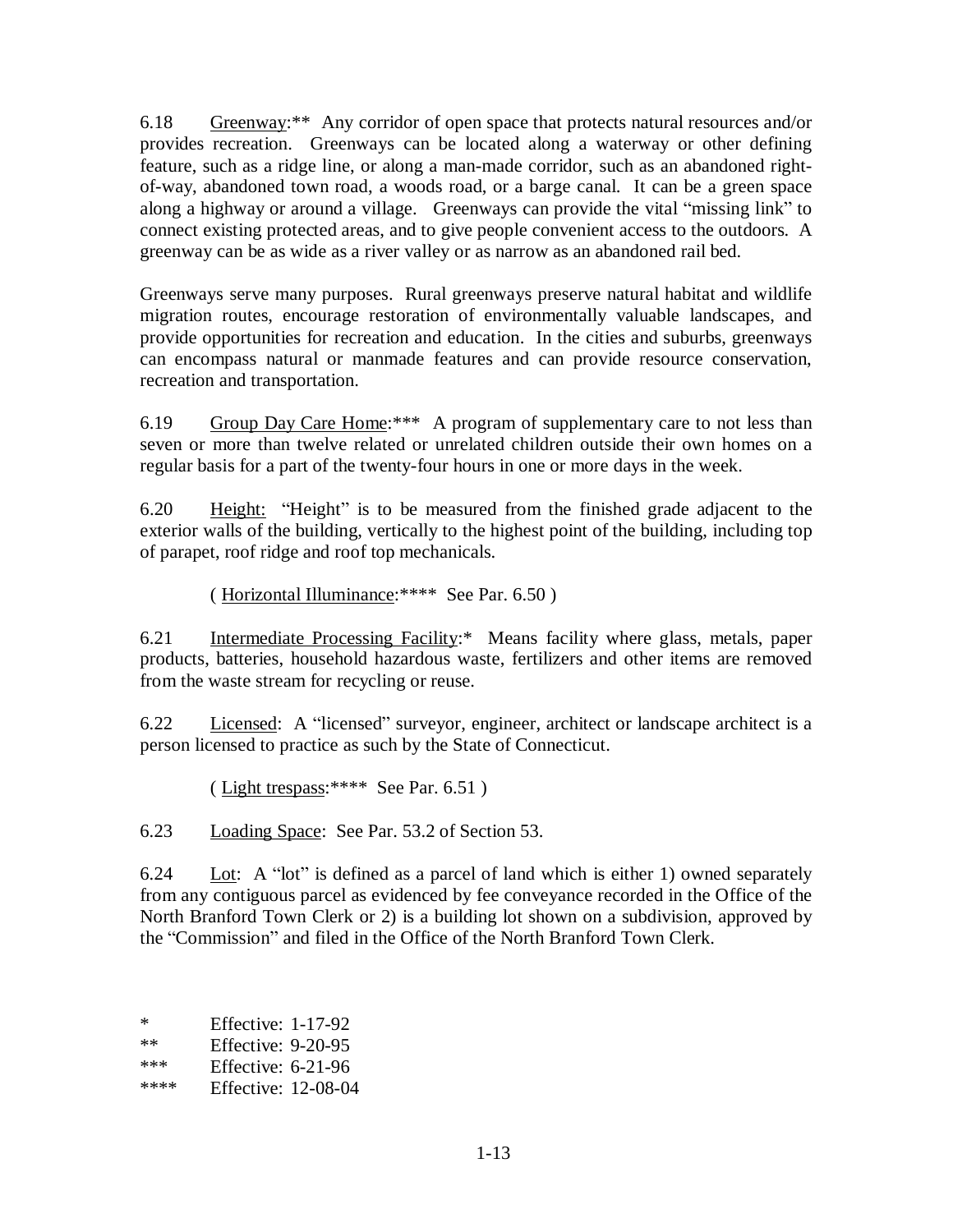6.25 Lot Area and Shape:\* In determining compliance with minimum lot area and shape requirements of these Regulations, land subject to easements for drainage facilities and underground public utilities may be included, but not street or highway, easement of vehicular access, private right-of-way for vehicles or easement for above-ground public utility transmission lines may be included. Area consisting of wetlands and water courses as defined in Par. 6.53 shall not be used for compliance with more than 25% of the minimum lot area requirement. Land in two or more Zoning Districts may be used to satisfy a minimum lot area requirement provided that the requirement of the District requiring the largest lot area is met, but no land in a Residence District shall be used to satisfy a lot area requirement in any District.

6.26 Multiple Dwelling: A "multiple dwelling" is a "dwelling" containing two  $(2)$  or more dwelling units.

6.27 Nonconformity: See Par. 5.2. of Section 5.

6.28 Outside Storage: See Par.41.2.10 of Section 41.

6.29 Parking Spaces: See Par. 53.2 of Section 53.

6.30 Personal Service Establishment:\*\*\* Establishments primarily engaged in providing services involving the care of a person or his or her apparel, such as a: Barber Shop, Beauty Parlor, Tailoring or Dressmaking Shop, Dry Cleaning Establishments, Laundromats, Shoe Repair Shop, Optician, Reducing Salon, Health Club, and other similar services.

6.31 Recycling:\*\* Means the processing of solid waste to reclaim material there from.

6.31.1 Recycling Facility or Recycling Center:\*\* Means land and appurtenances thereon and structures where recycling ids conducted, including but not limited to, and intermediate processing center.

6.32 Restaurant, Indoor: ³Indoor restaurants and other food and beverage service establishments" shall be established where customers are served only when seated at tables or counters and at least 75% of the customer seats are located within an enclosed building. Such establishments may include a food take-out service incidental to the primary permitted use but shall not include establishments where customers are served in motor vehicles or served primarily at food take-out counters.

6.33 Signs: See Par. 52.2 of Section 52.

\* Effective: 4/27/81

\*\* Effective: 1/17/92

\*\*\* Effective: 12/03/93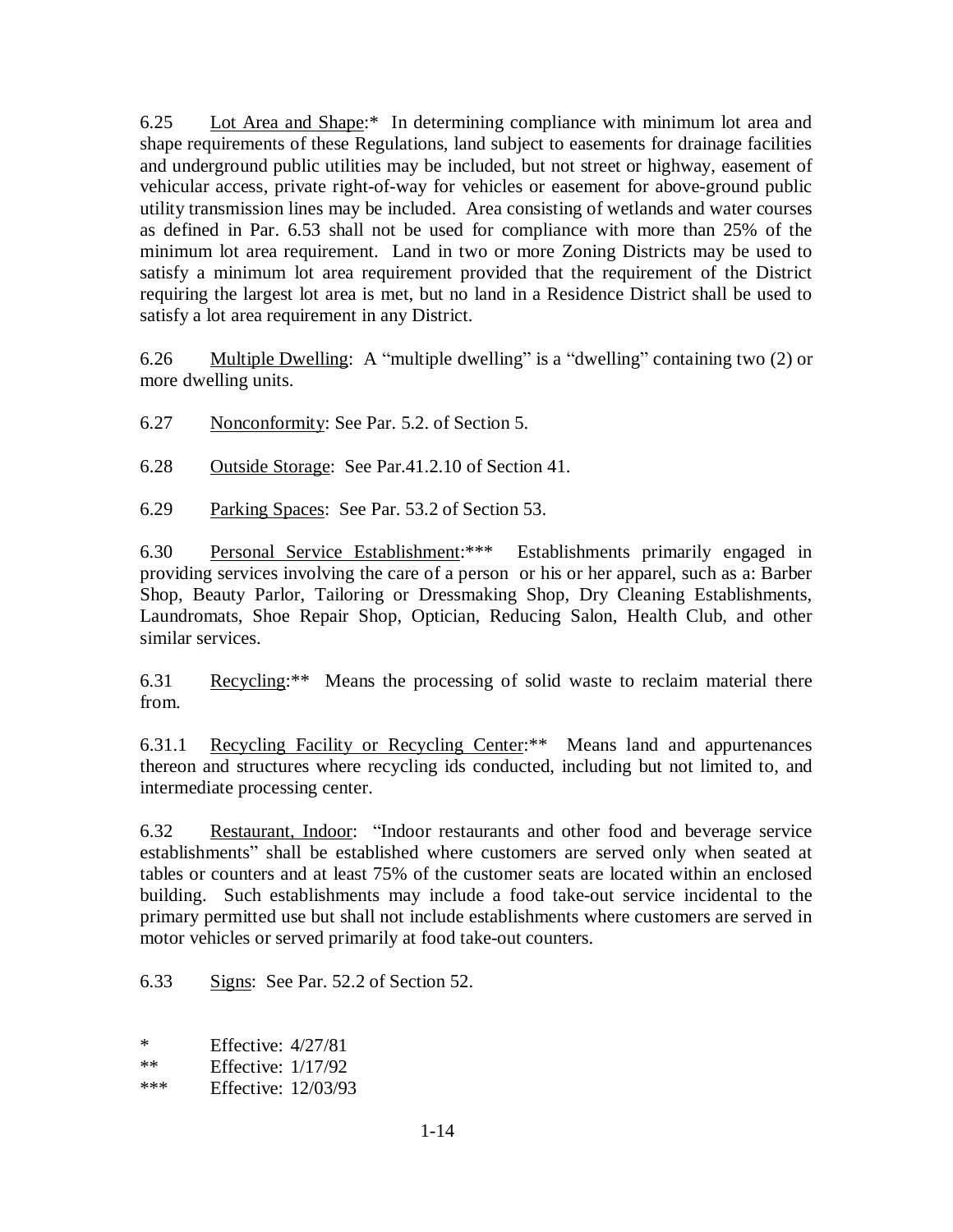6.34 Solid Waste:\* Means solid, liquid, semisolid or contained gaseous material that is unwanted or discarded, including, but not limited to, demolition debris, material burned or processed at a resources recovery facility or incinerator, material processed at a recycling facility and sludge or other residue from a water pollution abatement facility, water supply treatment plant or air pollution control facility.

6.34.1 Solid Waste Disposal Area:\* Means land and appurtenances thereon and structures, including a landfill or other land disposal site, used for the disposal of more than ten cubic yards of solid waste.

6.34.2 Solid Waste Facility:\* Means any solid waste disposal area, volume reduction plant, transfer station, wood-burning facility or biomedical waste treatment facility.

6.35 Story: A "story" is that portion of a building between the roof surface or any floor and the surface of the floor, ceiling or roof next above. Stories are counted one over the other. Attics not used for human occupancy shall not be considered a story. When the ceiling of a basement is four (4) feet or more above the average ground level within 10 feet of the building, the basement shall be considered a "story".

6.36 Street: A "street" shall mean any Town street or State Highway, except limited access State Highway, or any street shown on a subdivision map approved by the Commission and filed in the Office of the North Branford Town Clerk.

6.37 Street, Width: The "width" of a "street" shall mean the distance between the "street lines".

6.38 Street Line: The term "street line" shall mean the right-of-way, easement or taking line of any "street" or of any easement of vehicular access or private right-of-way 25 feet or more in width.

6.39 Structural Alteration: The term "structural alteration" shall mean any change in or addition to the structure of supporting members of a building, such as walls, columns, beams or girders.

6.40 Structure:\*\* A combination of materials to form a construction for use, occupancy, or ornamentation whether installed on, above, or below the surface of land or water. All buildings are structures; however, not all structures are buildings. See "BUILDING".

6.41 Swimming Pool, Private: A "private swimming pool" means any constructed pool, including portable and demountable above ground pools, which is used or intended to be used as a swimming pool in connection with a single detached dwelling for one (1) family and which is available for use only by the occupancy of the dwelling and their private guests.

\* Effective: 1/17/92 \*\* Effective: 9/20/95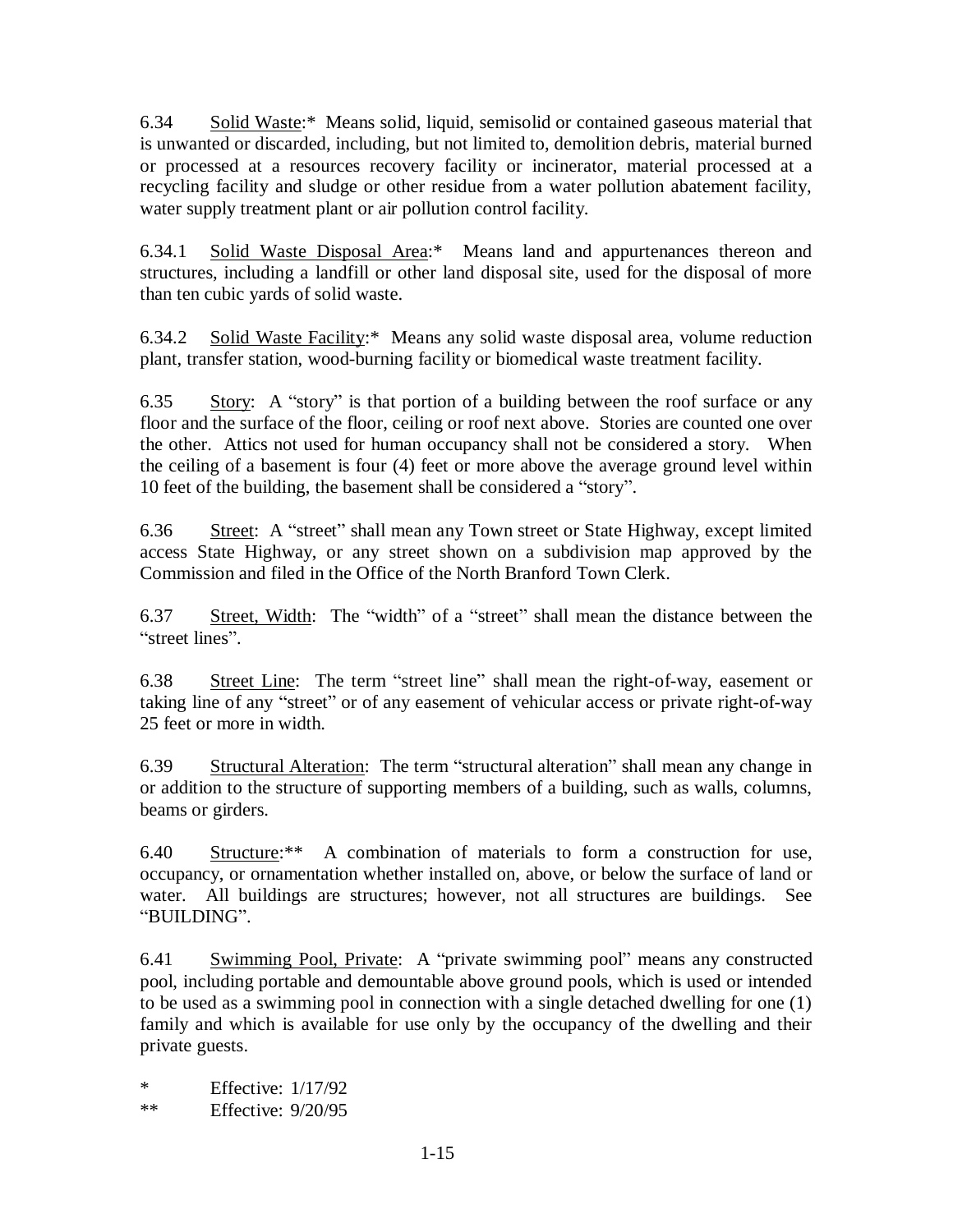6.42 Swimming Pool, Public or Semi-Public: A "public or semi-private swimming pool" means any swimming pool other than a "private swimming pool".

### 6.43 Trailer, Mobile Home, Recreational Vehicle:\*

 6.43.1 Mobile Home:\* Any vehicle or enclosure which is used designed, or intended to be used for human habitation as sleeping or living quarters and which is, may e, or ever was built on a chassis and designed to be mounted on wheels or propelled either by its own power or by another power-driven vehicle to which it may be attached or by which it may be carried, and whether or not attached to a permanent foundation. A recreational vehicle is not considered a mobile home.

 6.43.2 Recreational Vehicle:\* A vehicular, portable structure built on a chassis and designed to be used as a temporary dwelling for travel and recreational purposes. For the purposes of these Regulations, recreational shall include campers but shall not include mobile homes.

 6.43.3 Trailer:\* Any rubber-tired vehicle without motive power drawn or propelled by a motor vehicle. For the purposes of these Regulations, trailers shall not include mobile homes or recreational vehicles.

6.44 Transfer Station:\*\*\* Means land and appurtenances thereon and structures where more than ten cubic yards of solid waste, generated elsewhere, may be stored for transfer and transferred form vehicles and placed in other transportation units.

( Uplighting:\*\*\*\* See Section 6.52 )

( U.Ration:\*\*\*\* See Section 6.53 )

6.45 Watercourses and Wetlands: The term "watercourses" and "wetlands" are defined in Public Act #155 of 1972 and Public Act #73-571 respectively of the Connecticut General Assembly as follows:

6.45.1 Water Courses:\*\* Means rivers, streams, brooks, waterways, lakes, ponds, marshes, swamps, bogs and all other bodies of water, natural or artificial, public or private, which are contained within, flow through or border upon this state or any portion thereof, not regulated pursuant to Section  $22a - 28$  to  $22a - 35$ , inclusive, of the 1958 \*\*Revisions of\*\* the Connecticut General Statutes, as amended.

6.45.2 Wetlands: means land, including submerged land, not regulated pursuant to Sections  $22a - 28$  to  $22a - 35$ , inclusive, of the 1958 Supplement to the Connecticut General Statutes, as amended, which consists of any of the soil types designated as poorly drains, very poorly drained, alluvial and flood plain by the National Cooperative Soils Survey as may be amended from time to time, of the Soil Conservation Service of the United States Department of Agriculture.

| *    | Effective: $5-01-80$       |          |
|------|----------------------------|----------|
| $**$ | Effective: $5/05/88$       |          |
| ***  | Effective: $1/17/92$       |          |
| **** | <b>Effective: 12/08/04</b> | $1 - 16$ |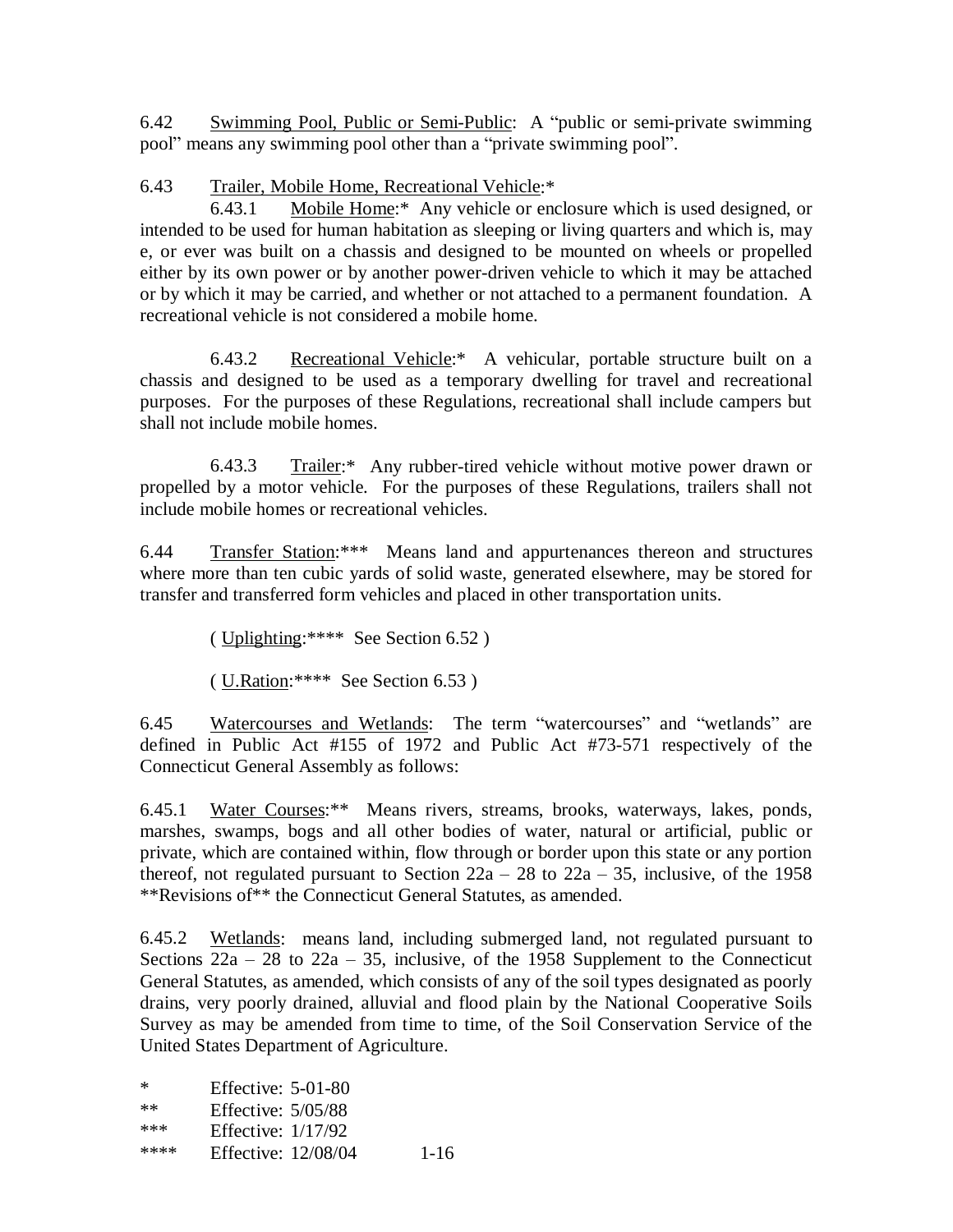6.46 Adult Day Care Center:\* A center for a program of supplementary care for adults outside of their homes on a regular basis for a part of one or more days in the week.

 $6.47$  Disability Glare: \*\* The eye's line-of-sight contact with a direct light source, which causes a partial blindness.

6.48 Foot Candle:\*\* A unit of measure for illuminance. A unit of illuminance on a surface that is everywhere one foot from a uniform point source of light of one candle and equal to one lumen per square foot.

6.49 Full Cut-Off Type Fixture:\*\* A luminaire or light fixture that by design of the housing, does not allow any light dispersion or direct glare to shine above a 90 degree, horizontal plane base of the fixture. Full cut-off fixtures must be installed in a horizontal position as designed, or the purpose of the design is defeated, and disability glare will result. (See Par. 41.2.11.b of Section 41)

6.50 Horizontal Illuminance:\*\* The measurement of brightness from a light source, usually measured in foot candles or lumens, which is taken through a light meter's sensor at a horizontal position.

6.51 Light trespass:\*\* Light from an artificial light source that is intruding into an area where it is not wanted or does not belong. (See Par. 41.2.11.c of Section 41 )

6.52 Uplighting:\*\* Any light source that distributes illumination above a 90 degree horizontal plane.

6.53 U.Ration:\*\* Uniformity ratio, describing the average level of illumination in relation to the lowest level of illumination for a given area. Example: U.ratio  $= 4:1$  for the given area, the lowest of illumination  $(1)$  should be no less than  $\frac{1}{4}$  or "4 times less" than the average (4) level of illumination.

\* Effective:  $10/15/04$ <br>\*\* Effective:  $12/08/04$ **Effective: 12/08/04**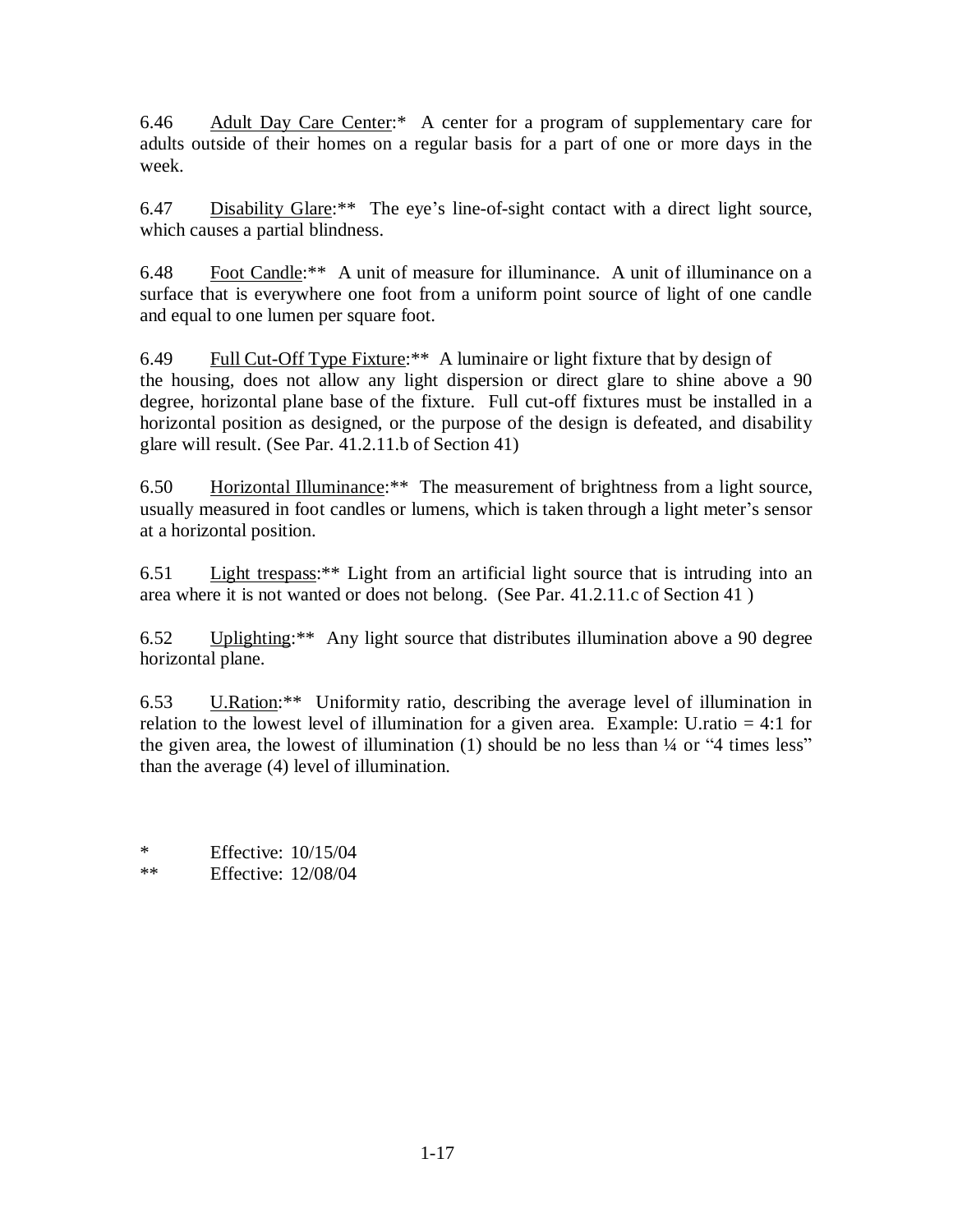ARTICLE II - DISTRICT REQUIREMENTS

- SECTION 21 DISTRICTS
- SECTION 22 ZONING MAP
- SECTION 23 PERMITTED USES
- SECTION 24 AREA, LOCATION AND BULK STANDARDS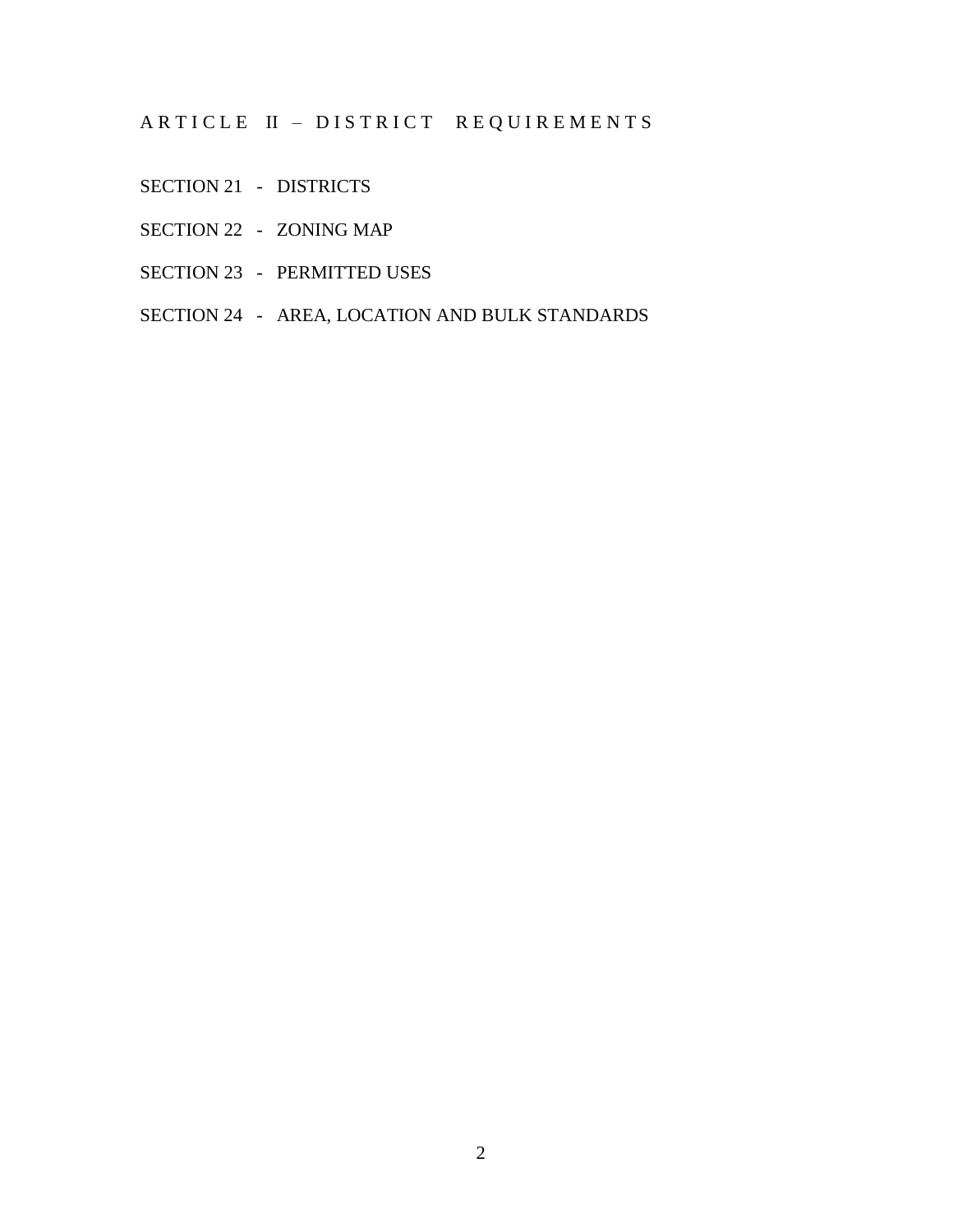### SECTION 21 - DISTRICTS

21.1 Districts: For the purpose of these Regulations, the Town of North Branford is hereby divided into the following classes of districts:

| <b>DISTRICT</b>                                                                                                                                                                         | <b>ZONING MAP CODE</b>                |
|-----------------------------------------------------------------------------------------------------------------------------------------------------------------------------------------|---------------------------------------|
| <b>Residence R-80 District</b><br><b>Residence R-40 District</b><br>Residence Garden Apartment R-GA District<br>Planned Residence R-40P District *<br>(OBSOLETE AS OF DECEMBER 3, 1980) | $R-80$<br>$R-40$<br>$R-GA$<br>$R-40P$ |
| <b>Water Supply District</b>                                                                                                                                                            | WS                                    |
| <b>General Business B-1 District</b><br><b>Central Business B-2 District</b><br><b>Local Business B-3 District</b>                                                                      | $B-1$<br>$B-2$<br>$B-3$               |
| <b>Town Design Districts</b><br>North Branford Center, Town Design District I<br>Northford, Town Design District II                                                                     | TD-I<br>TD-II                         |
| <b>Industrial Quarry I-1 District</b><br><b>Industrial I-2 District</b><br><b>Industrial I-3 District</b><br>Specialized Economic Development District***                               | $I-1$<br>$I-2$<br>$I-3$<br><b>SED</b> |
| <b>Streambelt Protection District</b><br>Mixed Business Park District**                                                                                                                 | <b>SP</b><br><b>MBP</b>               |

- 21.2 Planned Residence R-40P District: The Planned Residence R-40P District is a case of district in addition to and overlapping the Residence R-40 District and is established in accordance with the provisions of Section 31.
- 21.3 Water Supply District: The Water Supply District (WS) is a class of district in addition to and overlapping one or more of the other districts. The Water Supply delineates areas of the Town which are subject to provisions of Section 32.
- 21.4 Streambelt Protection District: The Streambelt Protection District is a class of district in addition to and overlapping one or more of the other districts. The Streambelt Protection District delineates areas of the Town which are subject to the provisions of Section 33.
- \* Amended: 6/19/81
- \*\* Effective: 9/1/93
- \*\*\* Effective: 1/20/95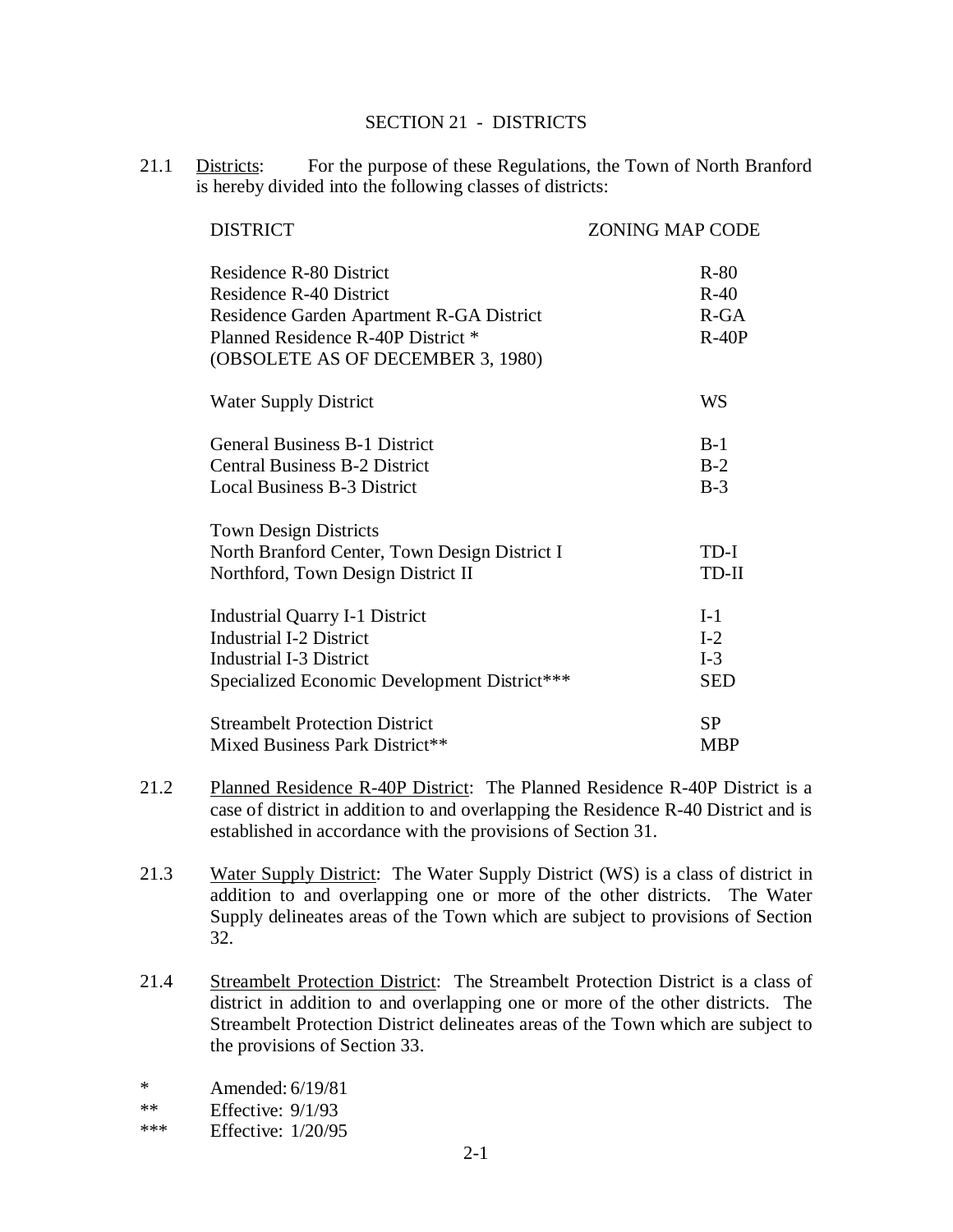- 21.5 Town Design Districts: Town Design Districts are classes of districts in addition to and overlapping one or more of the other districts. Town Design Districts delineate areas of the Town which are subject to the provisions of Section 34.
- 21.6 Industrial Quarry I-1 District: The Industrial Quarry I-1 District is a class of district that delineates areas of the Town which are subject to the provisions of Section 35.
- 21.7\* Mixed Business Park District: The Mixed Business Park District is a class of district that delineates areas of the Town which are subject to the provisions of Section 42. All properties in a Mixed Business Park District shall have frontage on and primary access to a State Highway. Business and restricted residential uses will be treated as special uses subject to special standards to assure, where desirable, preservation of historical structures and other site features, and to allow new development which is compatible and harmonious with the surrounding neighborhood.
- 21.8\*\* Specialized Economic Development District: The Specialized Economic Development District (SED) is a class of district that delineates areas of the Town which are subject to the provisions of Section 36. The minimum permitted site area for a SED is 800,000 square feet.

\* Effective: 9/1/93

\*\* Effective: 1/20/95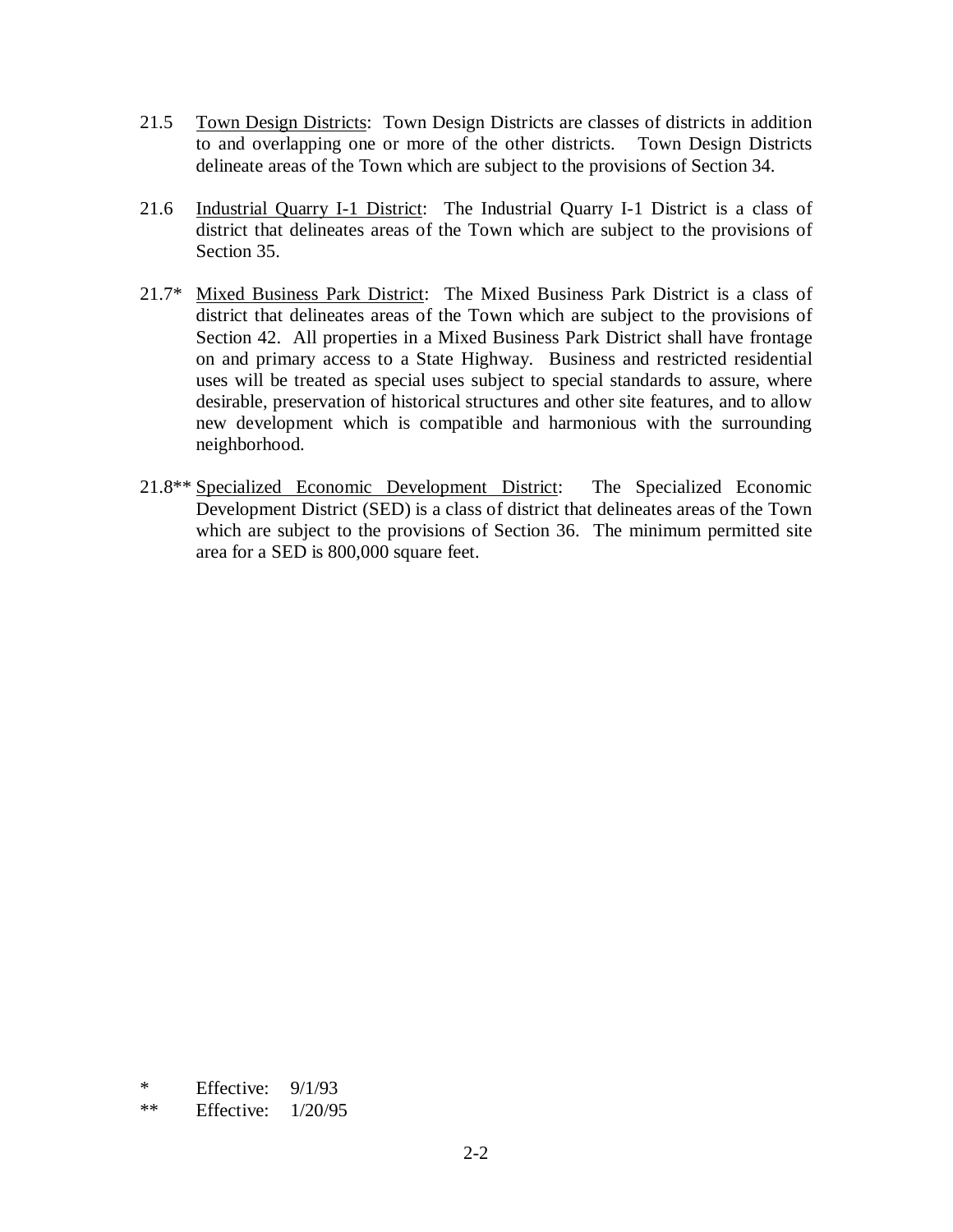### SECTION 22 - ZONING MAP

- 22.1 Map: The boundaries of the districts specified in Section 21 are hereby established as shown on a map entitled "Zoning Map of the Town of North Branford, Connecticut", dated June 1, 1976, revised August 18, 1977, and adopted effective September 2, 1977, including any special maps and boundary descriptions supplementary thereto and any amendments thereof, which map is hereby declared to be a part of these Regulations and is herein referred to as "Zoning Map".
- 22.2 Interpretation of Map: Where a question arises as to exact boundaries of a district shown on the Zoning Map, the Commission shall be resolution determine the location of the boundary, giving due consideration, among other factors, to the indicated location of the boundary on the Zoning Map, the scale of the Zoning Map and the expressed intent and purpose of these Regulations.
- 22.3 Extension of Use: Where the boundary of a district divides a lot, the existence of which lot is evidenced by deed or deeds recorded in the land records of the Town of North Branford on the effective date of these Regulations or on the effective date of any amendment of these Regulations establishing such boundary, the Commission may grant a SPECIAL USE PERMIT to authorize a use of land, buildings and other structures permitted in one district to be extended into the other district for a distance of not more than 50 feet in accordance with the provisions of Section 42.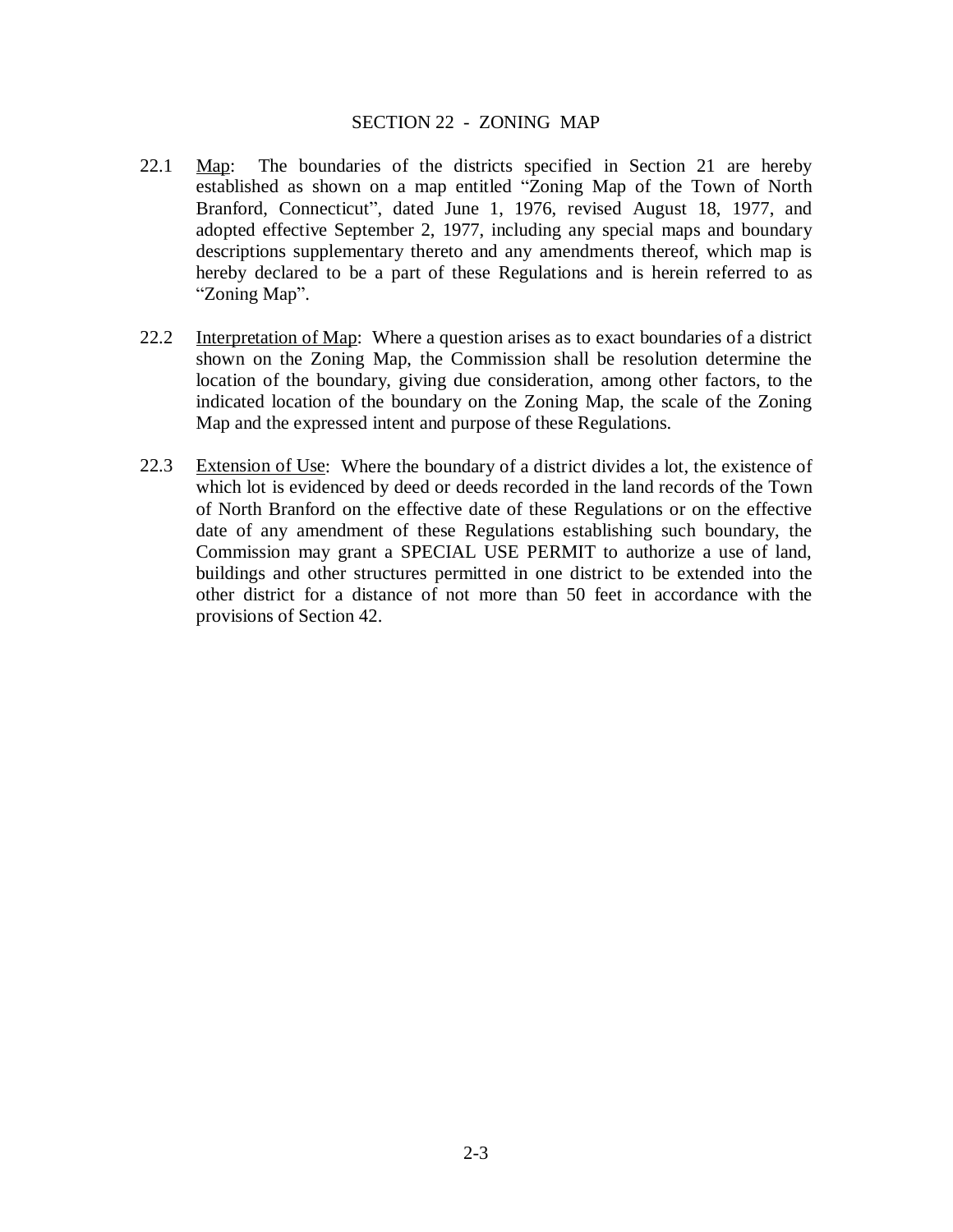### SECTION 23 - PERMITTED USES

- 23.1 SCHEDULE A: "Schedule  $A -$  Permitted Uses" is hereby declared to be a part of these Regulations and is herein referred to as "Schedule A". Land, buildings and other structures in any district may be used for one or more of the uses, and no other, specified in Schedule A as permitted in the district. Uses listed in Schedule A are permitted or prohibited in accordance with the following designation and procedure:
	- "P" means a use permitted in the district as a matter of right.
	- ³PA´ means a use permitted in the district as a matter of right, subject to additional standards specified in Section 44.
	- "S" means a use permitted in the district as a matter of right, subject to administrative approval of a SITE DEVELOPMENT PLAN by the Commission in accordance with Section 41.
	- ³SO´ means a use permitted in the district as a matter of right, subject to administrative approval of a Site Operations Plan by the Commission in accordance with Section 35.
	- $\text{``U''}^*$  means a use permitted in the district, subject to the securing of a SPECIAL USE PERMIT from the Commission in accordance with Section 42, 42A, 42B, 42C or 42D.\*\*
	- "X" means a use prohibited in the district.
- 23.2 Prohibited Uses: Any use not specified in Schedule A as permitted is prohibited. To further assist in the interpretation of Schedule A, the following uses, the listing of which is not intended to be exhaustive, are specifically prohibited:
	- 23.2.1 Signs that advertise goods sold, services rendered or establishments other than on the lot where the sign is located.
	- 23.2.2 The use or occupancy of a trailer, mobile home, camper or any vehicle as a dwelling.
	- 23.2.3 Motor vehicle or other junk yards; the outdoor storage on a lot in any district of more than one (1) unregistered motor vehicle, other than farm equipment and other than storage authorized by license issued by the State of Commissioner of Motor Vehicles.

\* Amended:  $6/15/81$ <br>\*\* Effective:  $5/05/88$ 

Effective: 5/05/88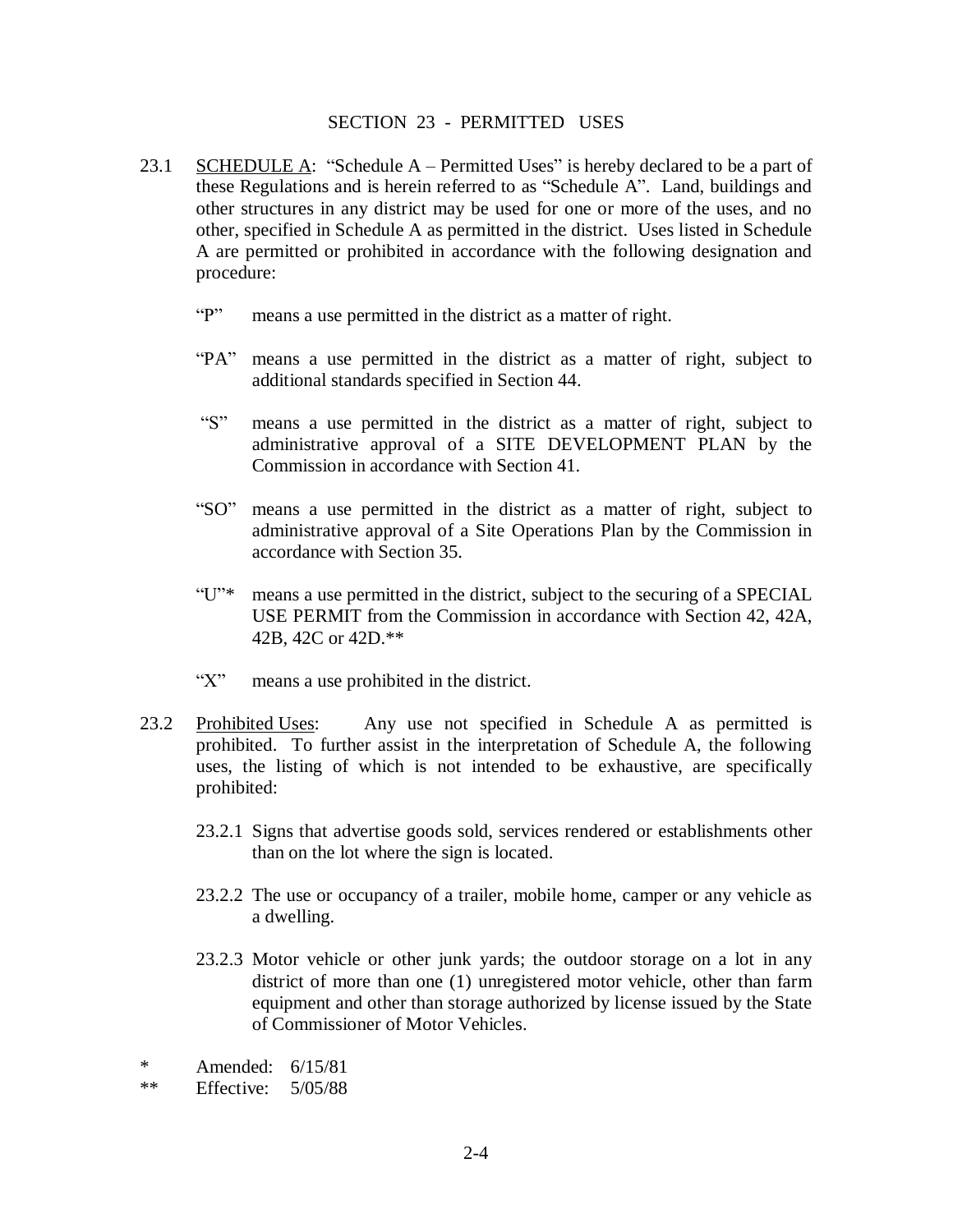- 23.2.4 Race tracks, drive-in theaters, golf driving ranges and other outdoor recreation businesses, except carousels and other amusement devices when sponsored by a local charitable organization and then for a period not to exceed 10 days and when a ZONING PERMIT therefore has been issued.
- 23.2.5 \* The outdoor accumulation, dumping, storage or incineration of refuse, garbage, septic tank waste, biomedical waste or radioactive or other dangerous materials and biomedical waste treatment facilities.
- 23.2.6 Bulk storage of cement and petroleum products; public utility company electric power plants, generating facilities and gas storage.

\* Effective: 1/17/92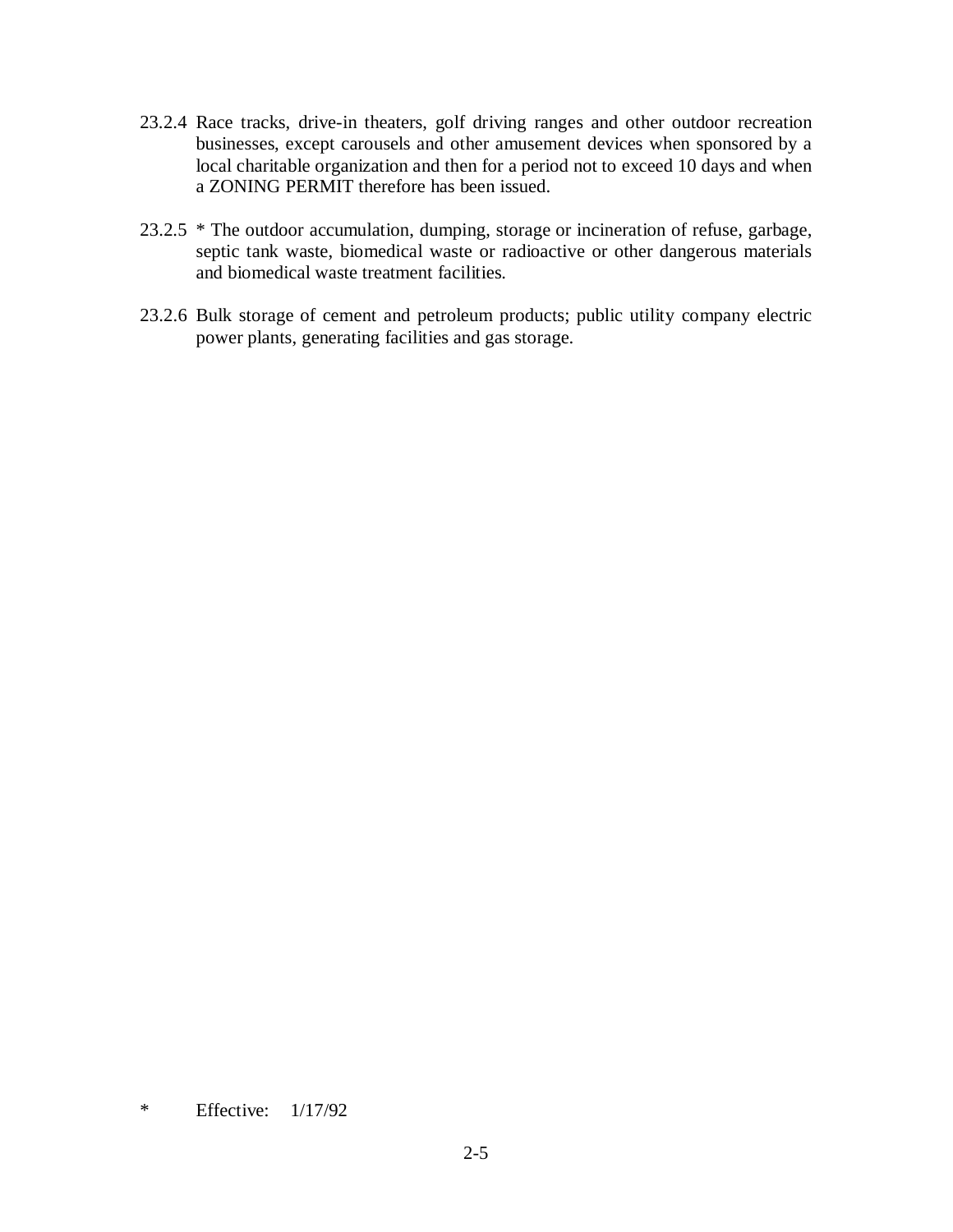### SECTION 24 - AREA, LOCATION AND BULK STANDARDS

- 24.1 Schedule B: "Schedule B Standards" is hereby declared to be a part of these Regulations and is herein referred to as "Schedule B". The area, location and bulk standards applicable in each district are as hereinafter specified and as listed in Schedule B.
- 24.2 Lot Area, Shape and Frontage: Each lot shall have at least the minimum area as specified in Schedule B. Each lot to be used for a dwelling containing multiple dwellings shall have at least the minimum area per dwelling unit specified in Schedule B. Each lot shall be of such shape that a square with the minimum dimension specified in Schedule B will fit on the lot and, in Residence Districts, shall also have the minimum width along the building line specified in Schedule B. Each lot, except interior lots in R-40 Districts permitted under Par. 24.2.2, shall have the minimum frontage on a street specified in Schedule B.
	- 24.2.1 \* Exceptions: The requirements of Par. 24.2 shall not be construed to prohibit condominium ownership of a building or buildings meeting the requirements of such Paragraph; the requirements of Par. 24.2 shall not be construed to prohibit other forms of ownership of a portion of a building and its related lot provided that a SPECIAL USE PERMIT therefore has been granted by the Commission in accordance with Section 42, 42A, or 42B and a subdivision map therefore has been approved by such Commission in accordance with the standards of the Land Subdivision Regulations of the Town of North Branford and recorded in the land records of the Town of North Branford.
	- 24.2.2 \*\*/\*\*\* Interior Lots, R-40: Interior lots may be permitted in the Residence R-40 District, subject to approval of the Planning and Zoning Commission. All interior lots shall comply with the provisions of Section 24 and other applicable municipal ordinances and regulations. Interior lots shall be subject to the following additional requirements:
		- a. In a proposed subdivision of five (5) or more lots, the number of interior lots shall not exceed one (1) interior lot for every three (3) front lots or one (1) interior lot for every 400 feet of road frontage;
		- b. The lot shall either contain a strip of land which is everywhere not less than 25 feet in width connecting to a street or shall have a frontage of 25 feet or more on an easement of access or private rightof-way which is everywhere not less than 25 feet in width connecting to a street provided that no more than two (2) lots may, for sole access, rely upon such an easement or right-of-way.

\* Amended:  $6/15/81$ <br>\*\* Amended:  $7/11/86$ Amended: 7/11/86 \*\*\* Effective: 6/05/92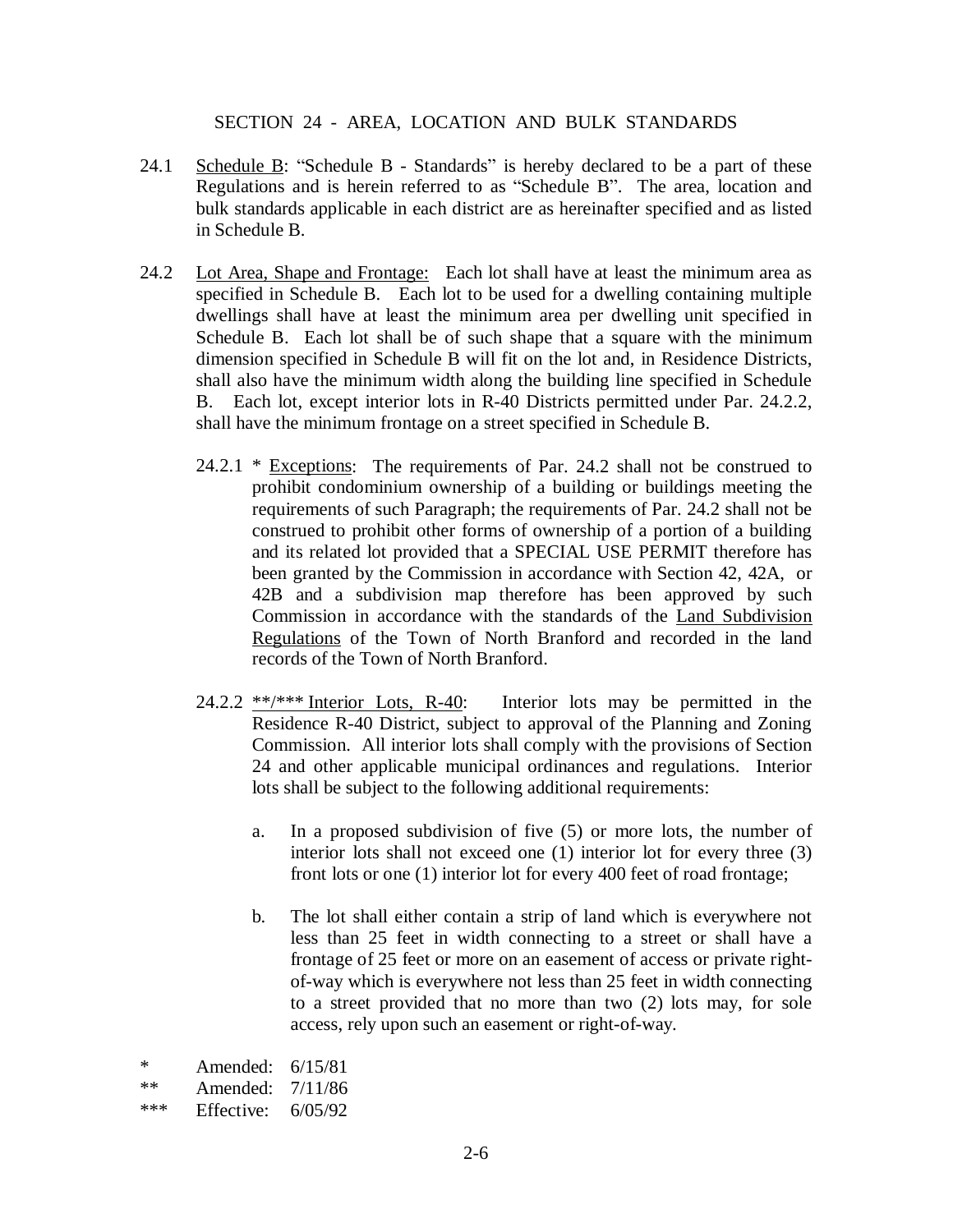- c. The strip of land, easement of access, or private right-of-way shall consist of an improved gravel base travel path which is everywhere not less than 18 feet in width;
- d. There shall be no more than two (2) strips of land, easements of access or private right-of-way, existing side by side at any one location and shall not exceed a length of 700 feet;
- e. Such easement of access, private right-of-way or fee strip shall be excluded from the minimum lot area requirement;
- f. The lot shall have an area of not less than 60,000 square feet;
- g. Street address numbers shall be affixed to a permanent support at the street line. Such street address numbers shall be three inches in height and shall be consistent with the street numbering system of the Town of North Branford;
- h. There shall be a setback line of ten (10) feet from each side of each rear lot property line that is parallel to or concentric with the street line on which trees 3 inches in caliper and not less than 6 feet in height shall be planted. Such plantings shall be of mixed variety, no less than 50% of which being evergreens and planted no more than 15 feet from one another measured from the center of the tree. Such setback requirements will create a rear lot, landscaped buffer by the owner of the property. To ensure such permanent preservation of said buffer area, its provisions shall be specified on the final map to be filed and recorded on the land records. The applicant shall also record on the land records a "notice of affirmation covenant" which shall specify the restrictions imposed, and identify the properties affected. Said notice shall also specify that the covenant runs with the land and binds all subsequent grantees, their heirs and assigns forever and shall be in a form acceptable to the Town Attorney;
- i. A one (1) year landscaping maintenance bond shall be submitted in an amount determined by the Town Engineer with form and surety approved by the Town Attorney;

\*\*\* Effective: 6/05/92 \*\*\* Amended: 6/05/92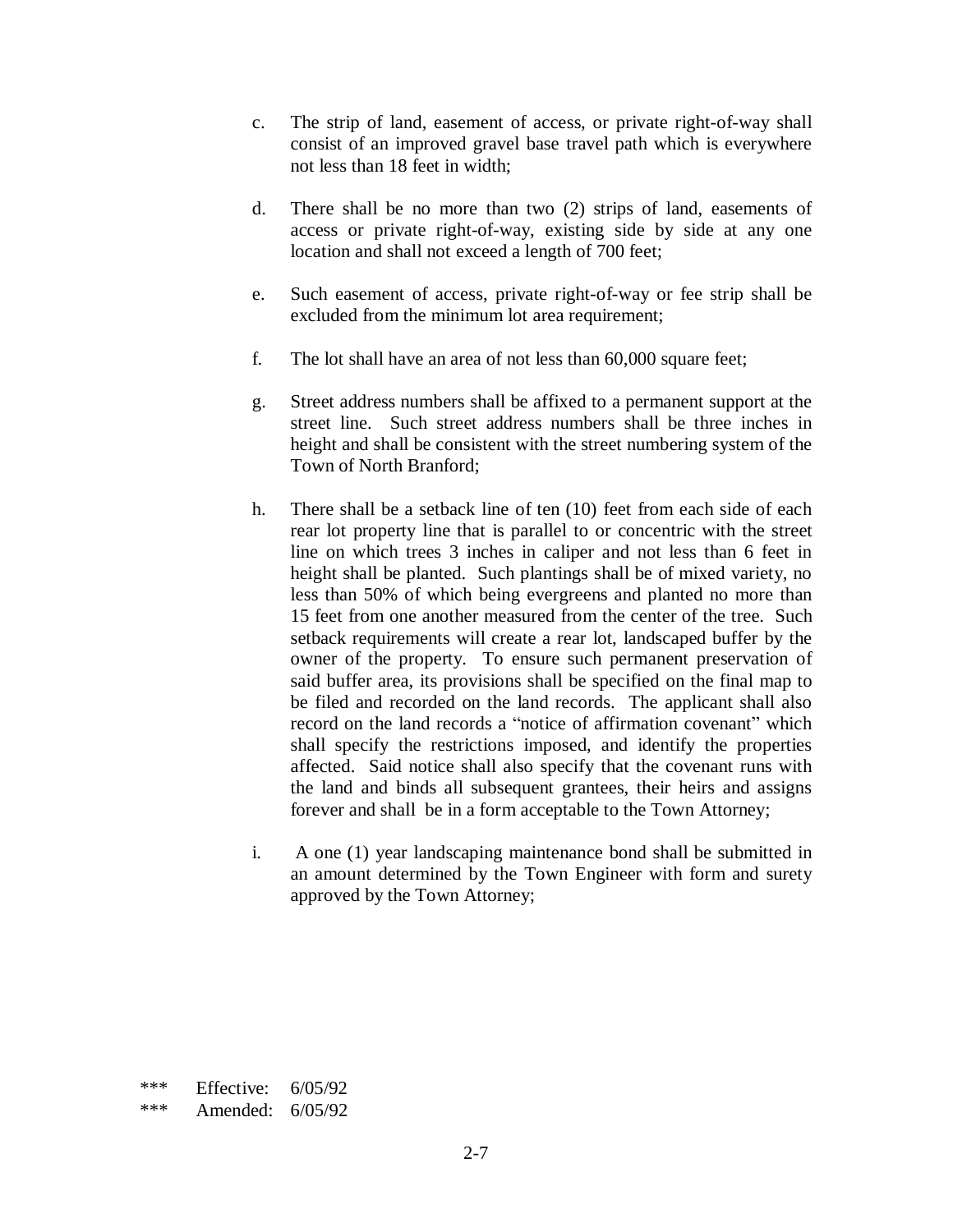- j. Interior lots are permitted in subdivisions containing less than five (5) lots and each lot shall either contain a strip of land which is everywhere not less than 25 feet in width connecting to a street or shall have a frontage of 25 feet or more on an easement of access or private right-of-way which is everywhere not less than 25 feet in width connecting to a street, provided that no more than two (2) lots may, for sole access, rely upon such an easement or right-of-way provided all other requirements in this section are adhered to where applicable;
- k. The Commission, due to topographic features, existing vegetation cover and other unique physical land features and conditions may modify the regulations of Section 24.2.2 (h);
- l. \*\*\* On any interior lot, no building or other structure, except permitted accessory buildings or structures, shall extend within forty (40) feet from any property line, easement of access, private right-ofway or fee strip.
- 24.3 Height: No building or other structure shall exceed the number of stories and//or the maximum height, whichever is less, as specified in Schedule B. This limitation, however, shall not apply to the following when not used for human occupancy: spires, cupolas and towers that are solely ornamental in function and chimneys, flagpoles and silos as well as such features plus tanks and elevator, heating, ventilating, air conditioning and similar equipment that are located on the roof of a building and do not occupy more than 20 % of the area of the roof. In addition, detached communications towers in Industrial Districts may have a greater height than specified in Schedule B provided that a) such height doe not exceed 100 feet, b) a SITE DEVELOPMENT PLAN for the tower is submitted to the Commission for approval under Par. 62.6 and Section 41, c) the applicant substantiates to the commission that both the tower and the additional height are essential to the requirements of these Regulations are met including but not limited to Par. 41.2.2.
- 24.4 Setbacks: No building or other structure shall extend within less than the minimum distances of any street line, rear property line, other property line or Residence District boundary line as specified in Schedule B, subject to the following exceptions and additional limitations:
	- 24.4.1 Signs: Certain permitted signs, as specifies in Section 52 may extend within lesser distances of a property or street line.
- \*\*\* Effective: 6/05/92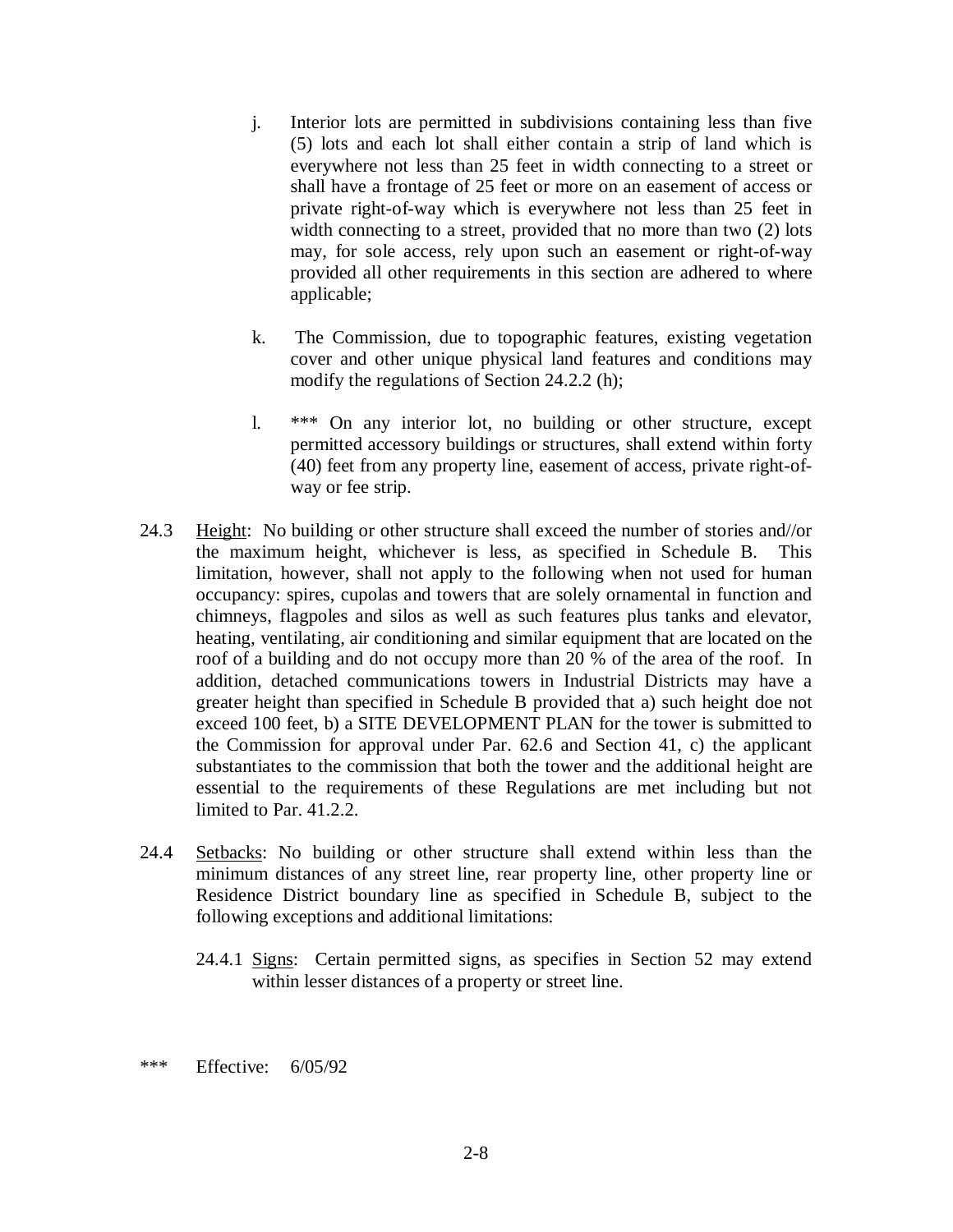- 24.4.2 Accessory Buildings: In R-80 and R-40 Districts accessory buildings may extend to the lesser minimum distance of a rear property line as specified in Schedule B.
- 24.4.3 Projections: Pilasters, belt courses, sills, cornices, marquees, canopies, awnings, eaves and similar architectural features and open fire escapes may project into the area requires for setback from street line, property line or Residence District boundary line for the distance specified in Schedule B.
- 24.4.4 \*Form of Ownership: The requirements of Par. 24.4 shall not be construed to prohibit condominium ownership of a building or buildings meeting the requirements of such Paragraph; the requirements of Par. 24.4 shall not be construed to prohibit other forms of ownership of a portion of a building and its related lot provided that a SPECIAL USE PERMIT therefore has been granted by the Commission in accordance with Section 42, 42A or 42B and a subdivision map therefore has been approved by the Commission in accordance with the standards of the Land Subdivision Regulations of the Town of North Branford and recorded in the land records of the Town of North Branford.
- 24.4.5 Fences, Walls and Terraces: The required setback distances shall not apply to fences or walls six (6) feet or less in height nor to necessary retaining walls or to unroofed terraces, but no fence, wall or terrace shall be located within the right-of-way of any street.
- 24.4.6 Railroads: In Business and Industrial Districts no setback is required from the right-of-way line of a railroad.
- 24.4.7 Narrow Streets: In the event that the street where the lot has frontage has a width of right-of-way of less then 60 feet in the case of a street designated as a "Town Major Street" or "Town Collector Street" on any plan of development adopted by the Commission under Chapter 126 of the Connecticut General Statutes or less than 50 feet in the case of all other streets, the required setback from a street line shall be measured from the centerline of right-of-way and shall be as follows:
	- a. 30 feet plus the setback specified in Schedule B, in the case of "Town" Major Streets" and "Town Collector Streets"; and
	- b. 25 feet plus the setback specified in Schedule B, in the case of all other streets.

\* Amended: 6/15/81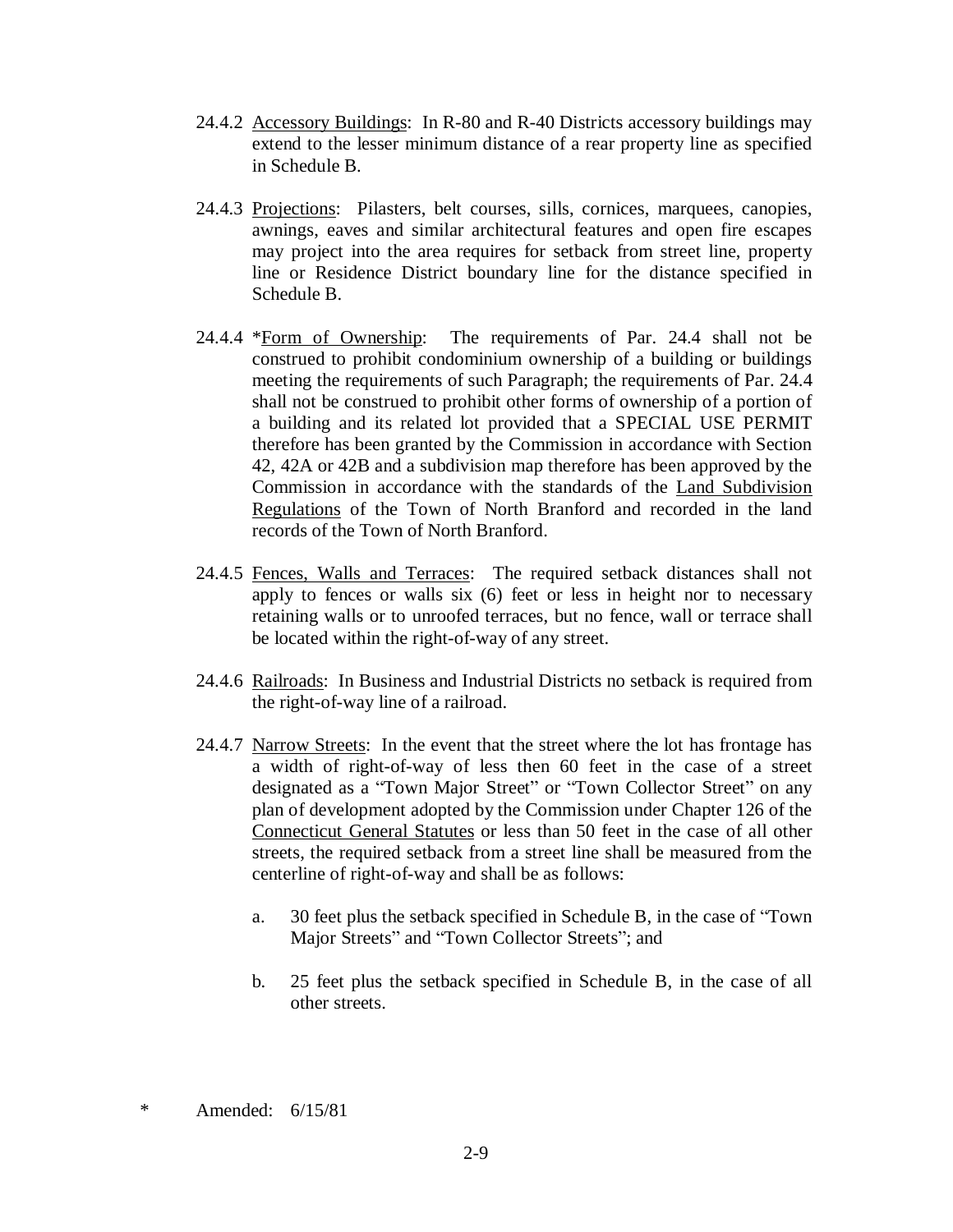- 24.4.8 Building Line: No building or other structure shall extend nearer to any street line than the building line as defined in Section 6 and specified in Schedule B.
- 24.4.9 \*\*\* Side Setbacks for Non-conforming Lot Frontage: On all lawfully existing, non-conforming lot in the Residence R-40 District having less than the required minimum lot frontage set forth in Schedule B, each required minimum setback from a side line shall not be less than ten percent (10%) of the lot frontage, but in no case less than ten (10) feet.
- 24.4.10 \*\*\*\* Street Line Setbacks for Non-conforming Historic Building Conversions: Shall be allowed to be modified in accordance with Section 42D.4.1.b.
- 24.5 Coverage and Bulk: The aggregate lot coverage by all buildings and other structures on any lot shall not exceed the percentage of the lot area specified in Schedule B, and the aggregate lot coverage by all accessory buildings on any lot in a Residence District shall not exceed the percentage of the lot area as specified in Schedule B. The total floor area of all buildings and other structures on any lot, excluding basements, shall not exceed the percentage of the lot are as specified in Schedule B. The aggregate lot coverage by all buildings and other structures, outside storage areas where permitted and paving for parking, loading and driveways shall not exceed the percentage of the lot area as specified in Schedule B.
	- $24.5.1 *$  Exception: The requirements of Par. 24.5 shall not be construed to prohibit condominium ownership of a building or buildings meeting the requirements of such Paragraph; the requirements of Par. 24.5 shall not be construed to prohibit other forms of ownership of a portion of a building and its related lot provided that a SPECIAL USE PERMIT therefore has been granted by the Commission in accordance with Section 42, 42A or 42B and a subdivision map therefore has been approved by such Commission in accordance with the standards of the Land Subdivision Regulations of the Town of North Branford and recorded in the land records of the Town of North Branford.
- 24.6 Minimum Floor Area Dwelling: Each dwelling shall have a minimum floor area on the ground floor as specified in Schedule B. Each dwelling unit in a multiple dwelling shall have a minimum floor area as specified in Schedule B, exclusive of basements, attics, garages, storage areas and common hallways.

\* Amended:  $6/15/81$ <br>\*\*\* Effective:  $6/05/92$ Effective:  $6/05/92$ \*\*\*\* Effective: 3/11/04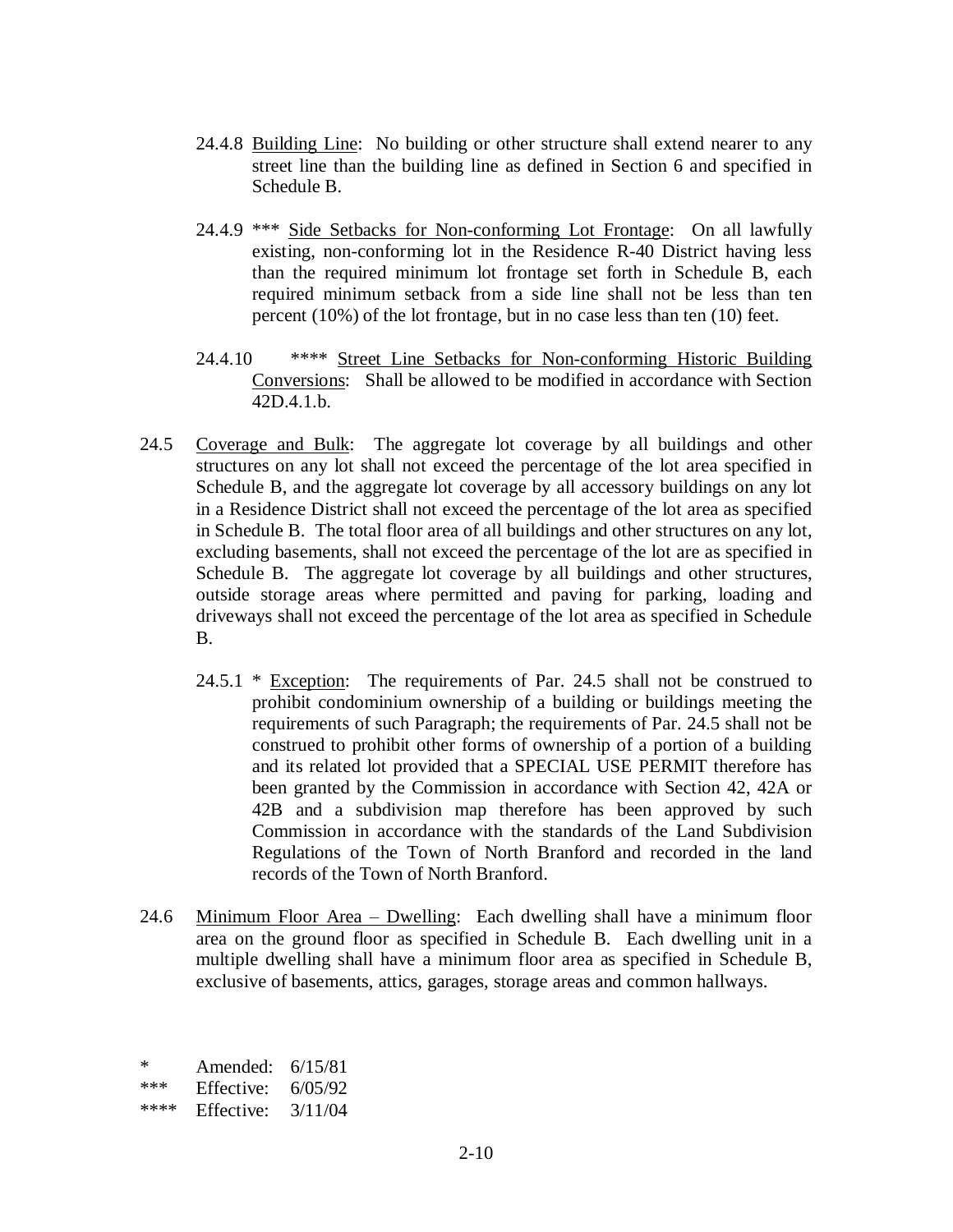## ARTICLE III - SPECIAL DISTRICTS

- SECTION 31 PLANNED RESIDENCE R-40P DISTRICT
- SECTION 32 WATER SUPPLY DISTRICT
- SECTION 33 STREAMBELT PROTECTION DISTRICT
- SECTION 34 TOWN DESIGN DISTRICTS
- SECTION 34A NORTHFORD, TOWN DESIGN DISTRICT II
- SECTION 34B NORTH BRANFORD CENTER, TOWN DESIGN DISTRICT I
- SECTION 35 INDUSTRIAL QUARRY DISTRICT
- SECTION 36 SPECIALIZED ECONOMIC DEVELOMENT DISTRICT
- SECTION 37 AFFORDABLE HOUSING DISTRICT (AHD)

(List revised 12/8/04 to add Section 34B which had been omitted from list since its passage with effective date 2/16/96)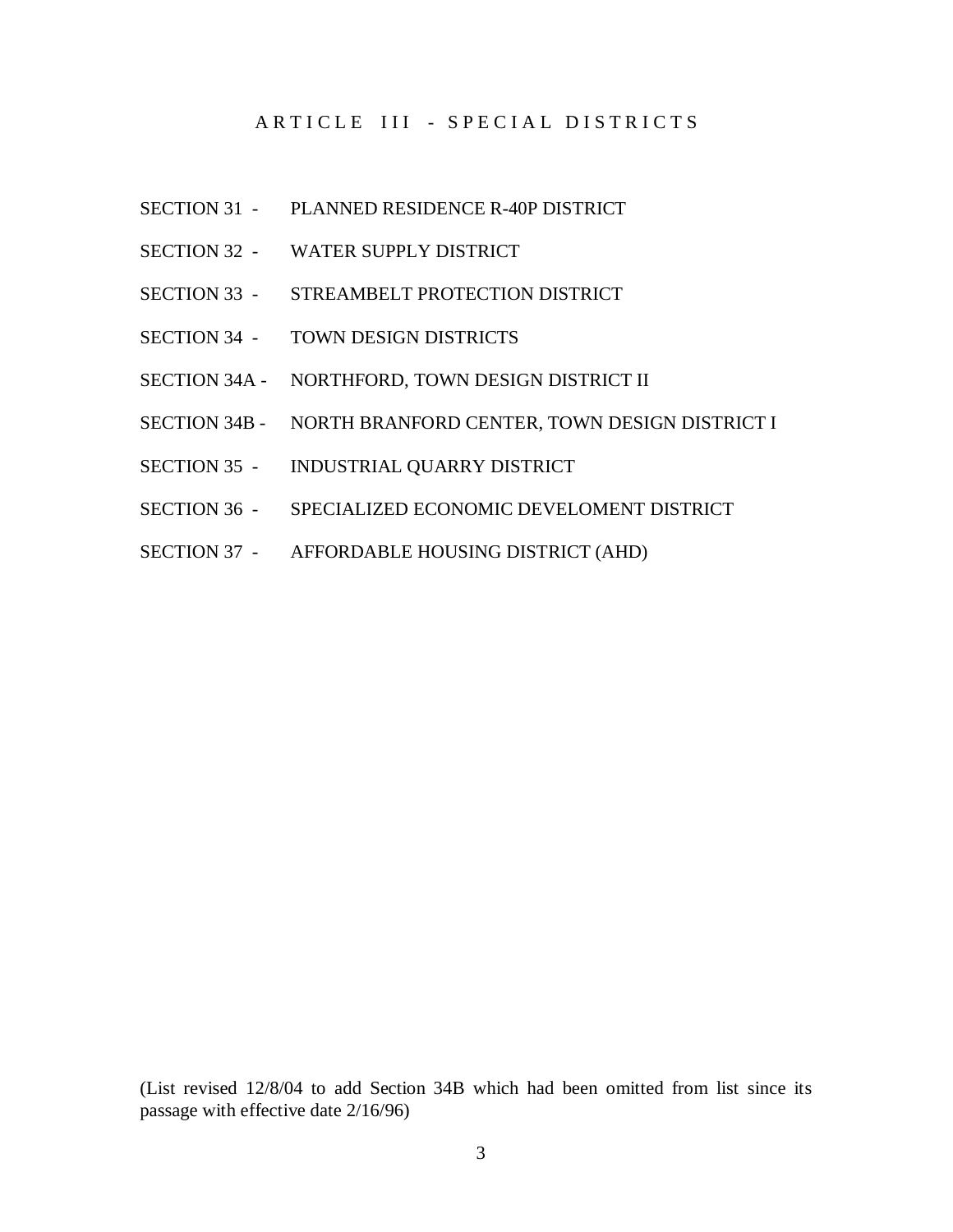### SECTION 31 DELETED BY THE PLANNING AND ZONING COMMISSION EFFECTIVE DECEMBER 3, 1980

#### SECTION 31 - PLANNED RESIDENCE R-40P DISTRICT

- 31.1 General: The Planned Residence R-40P District is a class of district in addition to and overlapping in the Residence R-40 District. Planned Residence R-40P Districts may be delineated from time to time by the Commission and made a part of the Zoning Map upon petition by the owner of property and after due notice and public hearing as required by law for amendment of these Regulations.
- 31.2 Purpose: The Planned Residence R-40P District is made a part of the comprehensive plan of zoning for the purpose of authorizing development of single family dwellings on individual lots or multiple dwellings, or a combination thereof, in clusters in such a manner as to preserve open space and conservation areas, encourage provision of central sewage disposal and water supply systems and provide for a choice in dwelling types within the Town. In the delineation of the Planned Residence R-40P District it is recognized that there are large tracts of land within the Residence R-40 District which are capable of accommodating such clusters by reason of open space and conservation resources on such tracts, soil conditions especially favorable for sewage disposal, availability of public water supply or sufficient on-site water resources and suitable location and access within the town. The procedures and standards hereinafter specified are necessary in order to delineate Planned Residence R-40P Districts that will be in accord with the comprehensive plan of zoning.
- 31.3 Petition: In accordance with the provisions of Section 63 and this Section, a petition may be filed with the Commission requesting an amendment of the Zoning Map for the purpose of delineating a Planned Residence R-40P District within the Residence R-40 District. The petition shall be signed by the owners of all of the land within such proposed District and shall be accompanied by the following:
	- 31.3.1 Boundary: a map and a metes and bounds description of the boundary of the proposed District, as specified in Par. 63.1.2.
	- 31.3.2 Conditions Map: a map or maps of all land within the proposed District, at a scale of not less than 100 feet to the inch, showing no less than the following:
		- a, existing contours at a maximum interval of five (5) feet;
		- b. existing natural soils, confirmed by field samples and tests, in accordance with classifications of the National Cooperative Soils Survey of the Soil Conservation Service of the United States Department of Agriculture; and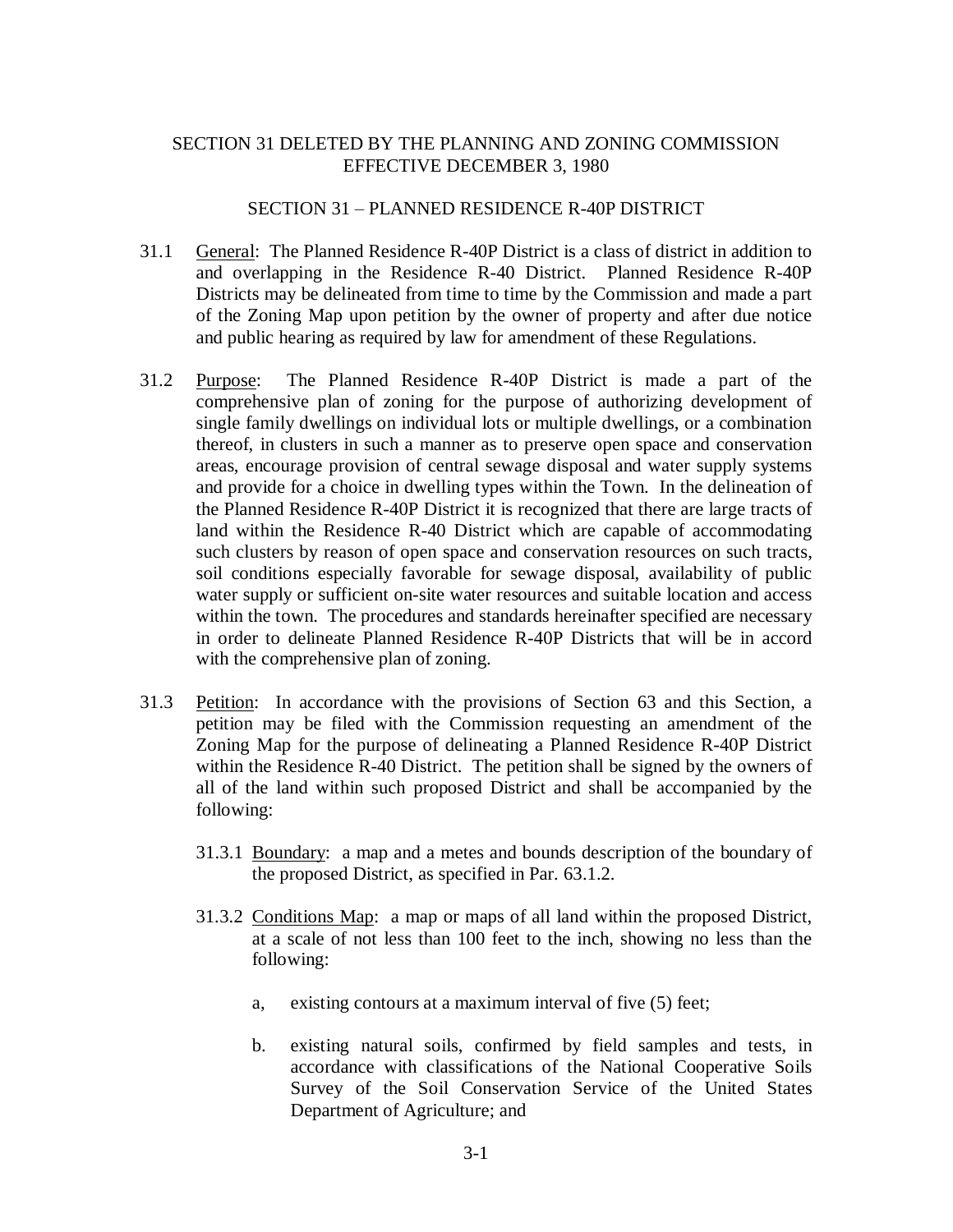- c. wetlands and watercourse as defined in Section 6 as well as large trees, wooded areas, ledge, significant open space and conservation features, historic sites and existing building and other structures.
- 31.3.3 Preliminary Subdivision: a preliminary subdivision plan of all land within the proposed District, meeting all of the requirements of the Land Subdivision Regulations of the Town of North Branford and showing a layout of lots for single family dwellings in accordance with the residence R-40 District standards.
- 31.3.4 Land Use Plan: a land use plan for all land within the proposed District, at a scale of not less than 100 feet to the inch, showing the following for a cluster plan:
	- a. a tentative layout of any proposed streets;
	- b. any portion of the District proposed to be used for individual lots for single family dwellings, and a specific maximum number of such lots;
	- c. any portion of the District proposed to be used for multiple dwellings consisting of two (2) or more dwelling units, and a specific maximum number of such dwelling units by the number of bedrooms in each; and
	- d. the portion of the District proposed to be reserved as open space.
- 31.3.5 Utilities: a report, prepared by a licensed engineer, evaluating and specifying the manner in which sewage disposal and water supply will be provided.
- 31.4 Criteria: In addition to all of the factors necessarily considered by the Commission in the delineation of any zoning district, the following criteria shall be applicable to the delineation of Planned Residence R-40P Districts:
	- 31.4.1 \* Area of District: The District shall encompass no less than 25 acres of undeveloped land. An area of not less than 15 acres may be considered by the Commission if the District adjoins another such District or if proposed open space within the District will be an adjunct to existing permanently reserved open space outside the District which open space shall have an area of not less than 2 acres.
- \* Amended: 10/04/79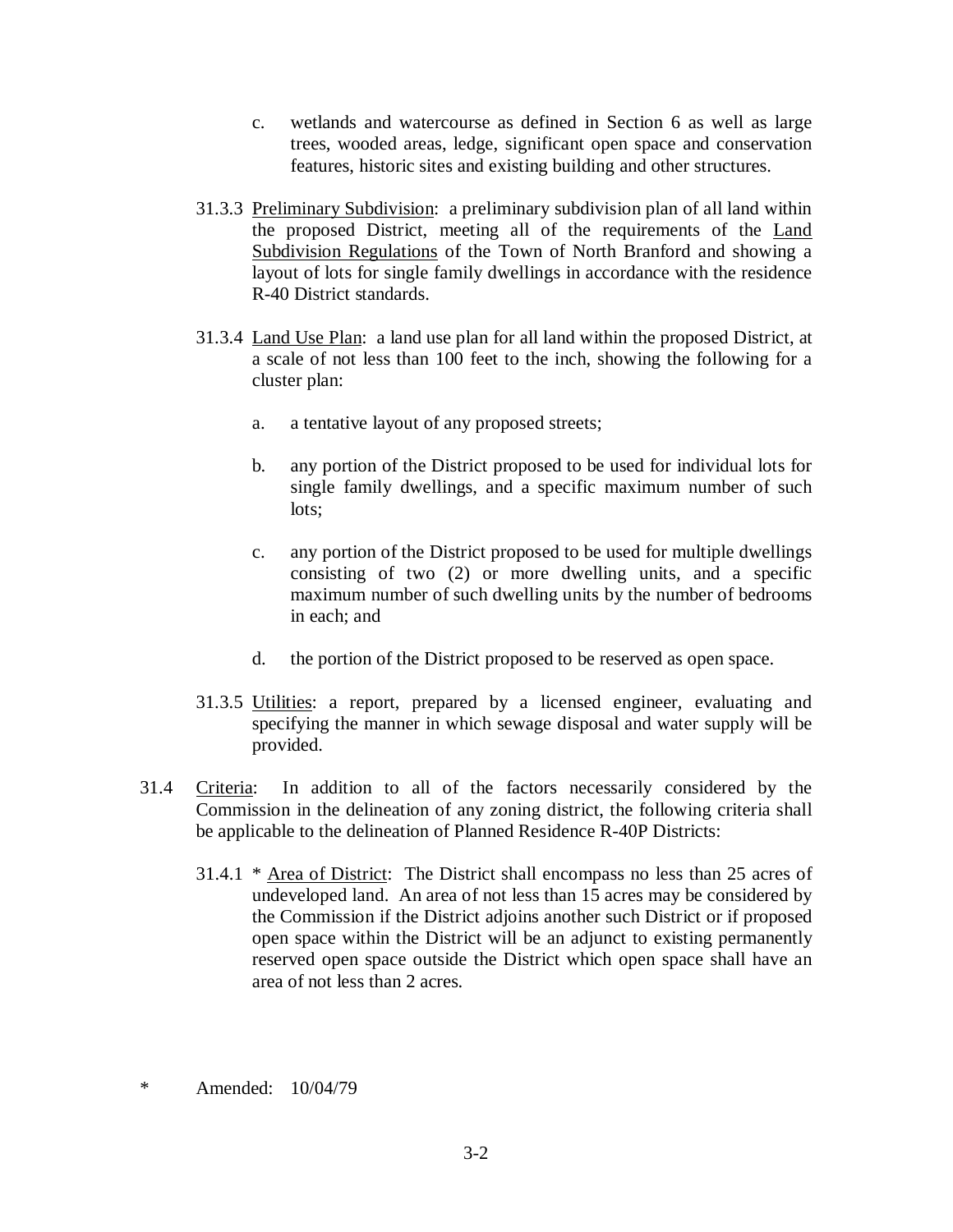- 31.4.2 Water Supply: Public water supply shall be available to the District, or the petitioner has demonstrated the availability of a sufficient on-site source of supply for a central water system.
- 31.4.3 Sewage Disposal: Town sanitary sewers shall be available to the District, or the petitioner has demonstrated that the natural soils within the District, based on field samples, seepage tests and deep test pits, consist of soils suitable to accommodate on-site sewage disposal systems for lots containing single family dwellings or for multiple dwellings on a long term basis.
- 31.4.4 Open Space: Significant and desirable land shall be reserved for open space and conservation purposes.
- 31.5 Procedure and Decision: When the Commission is satisfied that a complete petition has been filed, the Commission shall hold a public hearing, shall decide thereon and shall give notice of its decision as required by law. If the proposed Planned Residence R-40P District is adopted by the Commission and made a part of the Zoning Map, such adoption shall incorporate the following as specific restrictions within the District:
	- 31.5.1 the Land Use Plan, for the purpose of specifying areas to be used for individual lots for single family dwellings, multiple dwellings consisting of two (2) or more dwelling units and open space;
	- 31.5.2 the maximum number of individual lots for single family dwellings, which number shall not exceed the number of lots shown on the preliminary subdivision plan submitted under Par. 31.3.3 and determined by the Commission to represent a reasonable subdivision of the land or shall not exceed such lesser number which the sewage disposal and water supply resources for the District are capable of supporting;
	- 31.5.3 the maximum number of dwelling units, by number of bedrooms, in multiple dwellings, which number of units shall not exceed the number which the sewage disposal and water supply resources for the District are capable of supporting or shall not exceed the following, whichever is less:
		- a. for one (1) or two (2) bedroom units, four (4) times the number of lots shown on the preliminary subdivision plan submitted under Par. 31.3.3;
		- b. for three (3) or more bedroom units, two (2) times the number of lots shown on the preliminary subdivision plan submitted under Par. 31.3.3; but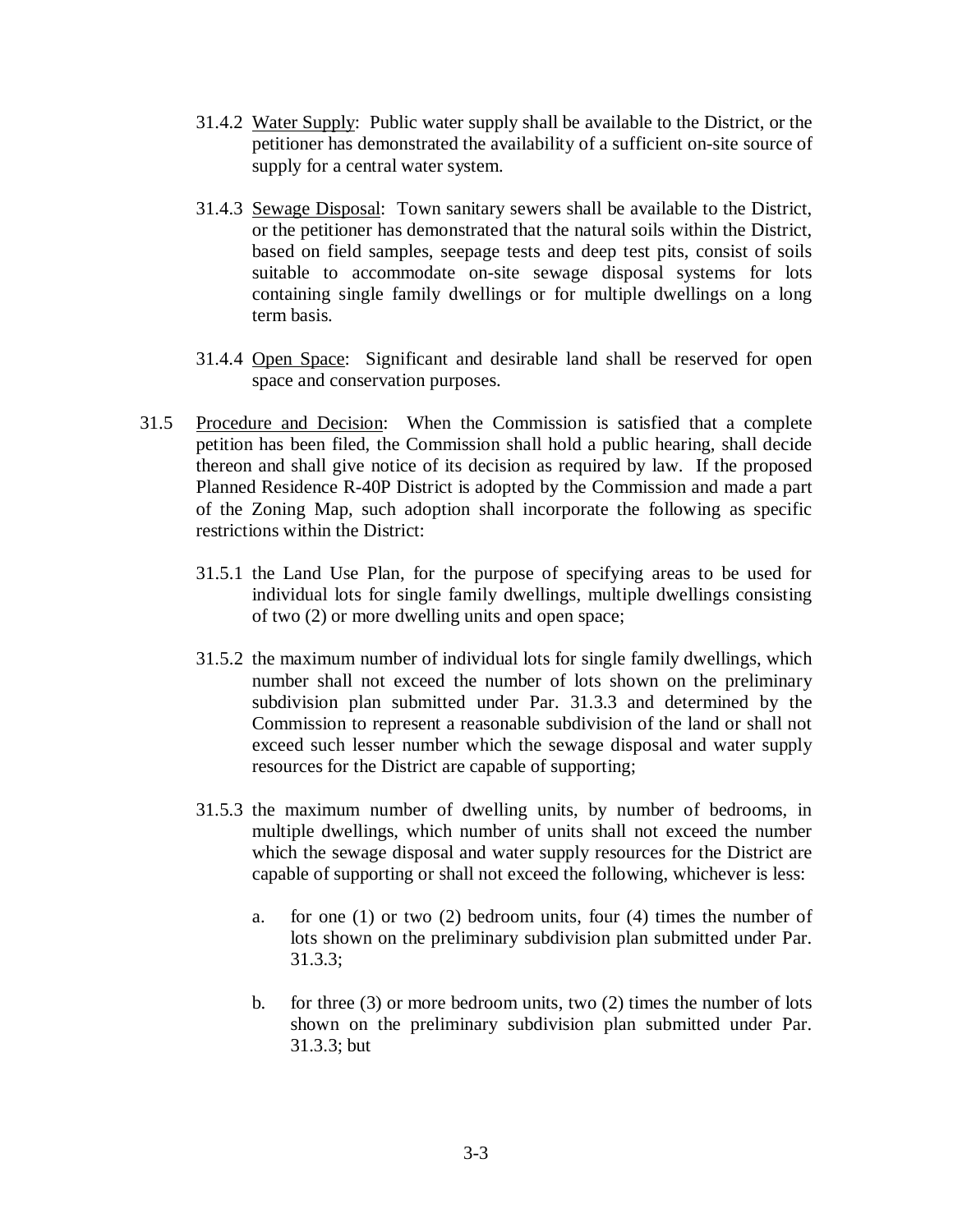- c. excluding from such computation the number of lots for single family dwellings provided in Par. 31.5.2 above; and
- 31.5.4 the minimum area of reserved open space, which area shall not be less than 16,000 square feet times the number of lots shown on the preliminary subdivision plan submitted under Par. 31.3.3.
- 31.6 Plans and Standards: After the effective date of any Planned Residence R-40P District adopted by the Commission, the Commission is authorized to approve the following within such District in accordance with the standards hereinafter specified:
	- 31.6.1 Lots for Single Family Dwellings: Individual lots for single family dwellings may be established by subdivision of land in accordance with the standards and procedures of the Land Subdivision Regulations of the Town of North Branford, and such lots shall contain an area of not less than 24,000 square feet, shall have a frontage of 110 feet or more on a street, shall be of such shape that a square with 120 feet on each side will fit on the lot and shall have a minimum width of 120 feet along the building line.
	- 31.6.2 Multiple Dwellings: Multiple dwellings consisting of two (2) or more dwelling units may be approved by the Commission subject to administrative approval of a SITE DEVELOPMENT PLAN therefore in accordance with Section 41.
	- 31.6.3 Open Space: In connection with approvals under Par. 31.6.1 and/or Par. 31.6.2, the minimum area of open space specified in Par. 31.5.4 shall be permanently reserved, and provision shall be made for retention and preservation of the land by means of ownership, operation and maintenance suitable to support the open space as approved by the Commission.
	- 31.6.4 Land Use Plan: The individual lots for single family dwellings, for multiple dwellings and the open space land shall be located in the areas specified on the Land Use Plan adopted by the Commission under Par. 31.5.1.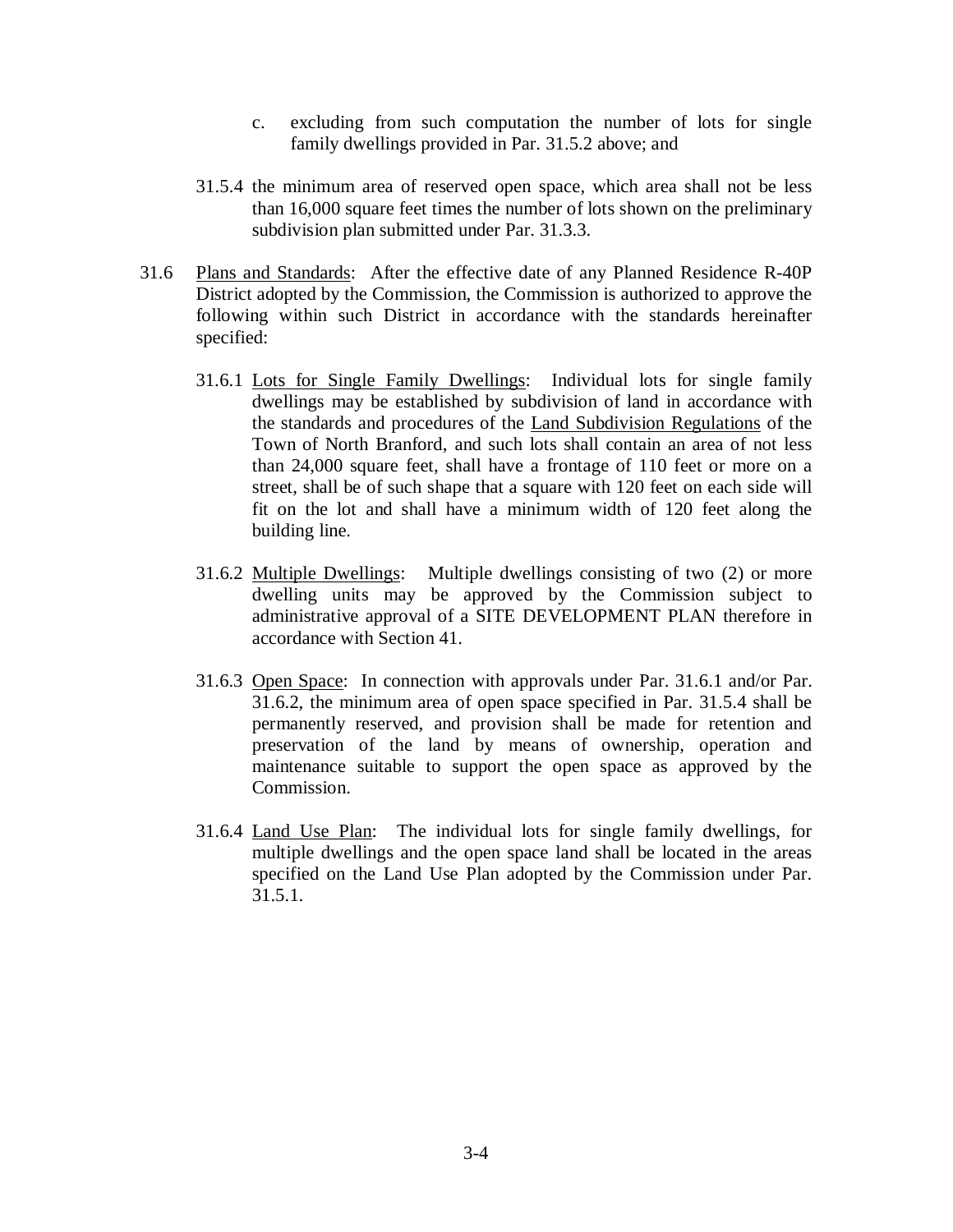### SECTION 32 - WATER SUPPLY DISTRICT

- 32.1 General: The Water Supply District is a class of district in addition to and overlapping one or more of the other districts. In any Water Supply District no land, building or other structure shall be used, no building, other structure or facilities shall be constructed, reconstructed, enlarged, extended, moved or structurally altered and no land shall be excavated, regraded or filled except in accordance with this Section in addition to the provisions applicable in the underlying district.
- 32.2 Purpose: In the delineation of the Water Supply District it is recognized that there are areas of the Town of North Branford which drain into surface reservoirs for potable water supply serving the Town of North Branford and other municipalities. In such water supply drainage areas, strict limitations on the use of land, buildings and other structures for human habitation, on the construction of buildings, other structures and facilities and on the excavation, regarding and filling of land are necessary to conserve water resources, to protect the public health and safety, to prevent erosion and sedimentation and to promote the provision of safe and sufficient public water supply.
- 32.3 Boundaries: The Water Supply District consists of all areas of the Town of North Branford, within the natural watershed of Lake Gaillard.
- 32.4 Procedure: In any Water Supply District, no land, building or other structure shall be used, no building or other structure or facilities shall be constructed, reconstructed, enlarged, extended, moved or structurally altered and no land shall be excavated, regraded or filled until an APPLICATION for a ZONING PERMIT therefore has been made to the Zoning Enforcement Officer and a SPECIAL USE PERMIT therefore has been approved by the Commission.
- 32.5 Standards: The SPECIAL USE PERMIT shall be approved by the Commission when it determines that all of the standards of Section 42 have been met as well as the following standards:
	- 32.5.1 The proposed use, buildings and other structures shall conform to all of the requirements of the underlying district where located and to the provisions applicable in any Streambelt Protection District where located.
	- 32.5.2 Any proposed excavation, grading or filling of land shall conform to the provisions of Section 43.
	- 32.5.3 The use of land, buildings and other structures shall be limited to one or more of the following:
		- a. a single detached dwelling for one (1) family and not more than one (1) such dwelling per lot;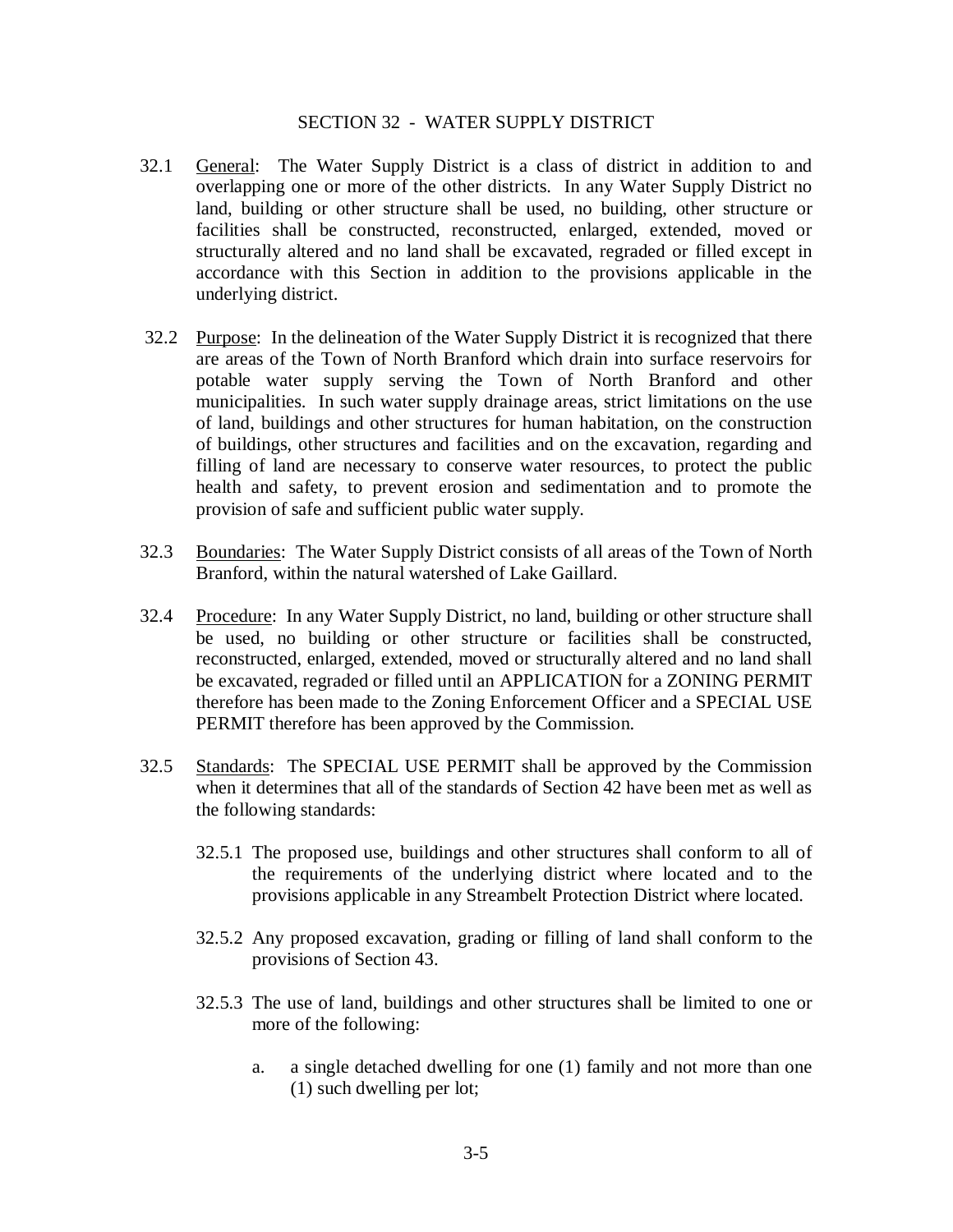- b. farms, truck gardens, forestry and nurseries, expressly excluding the keeping of livestock and poultry;
- c. the following uses when not conducted as a business or for profit: churches and places of worship; parish halls; schools; colleges; universities; educational, religious, philanthropic and charitable institutions; membership clubs; lodges; community houses; nature preserves; wildlife sanctuaries, and recreation facilities;
- d. golf, tennis, swimming or similar clubs, whether operated as a business or for profit or not, including customary accessory services and eating facilities incidental to the conduct of a club, but not including a commercial golf driving range or miniature golf; and
- e. public utility company water supply reservoirs, wells, pump stations, storage facilities and treatment facilities.
- 32.5.4 Each lot shall contain an area of not less than 10 acres in addition to the other requirements applicable to lots in the underlying district, provided however, that SPECIAL USE PERMITS may be approved for use of a lot of less than 10 acres that existed on the effective date of this Paragraph and conforms to the criteria of Par. 5.8.
- 32.5.5 No more than 10% of any lot shall be covered by buildings, other structures and paved areas, and such covered areas shall be distributed on the lot in such a manner as to avoid any major continuum, or concentration of covered area that would exceed 40,000 square feet; all other portions of the lot shall have suitable vegetation cover or be left as undisturbed natural terrain.
- 32.5.6 Provision for waste and sewage disposal shall be approved in writing by the State Department of Environmental Protection and the east Shore District Health Department and shall also conform to no less than the following standards:
	- a. any part of an on-site sewage disposal system shall have an elevation of not less than five (5) feet above the natural groundwater level and seven (7) feet above bedrock;
	- b. no on-site sewage disposal system shall be located within any Streambelt Protection District;
	- c. all sanitary sewer pipes shall be designed, constructed and installed to force main standards; and
	- d. no sewage lift pump stations are permitted within the natural watershed of Lake Gaillard.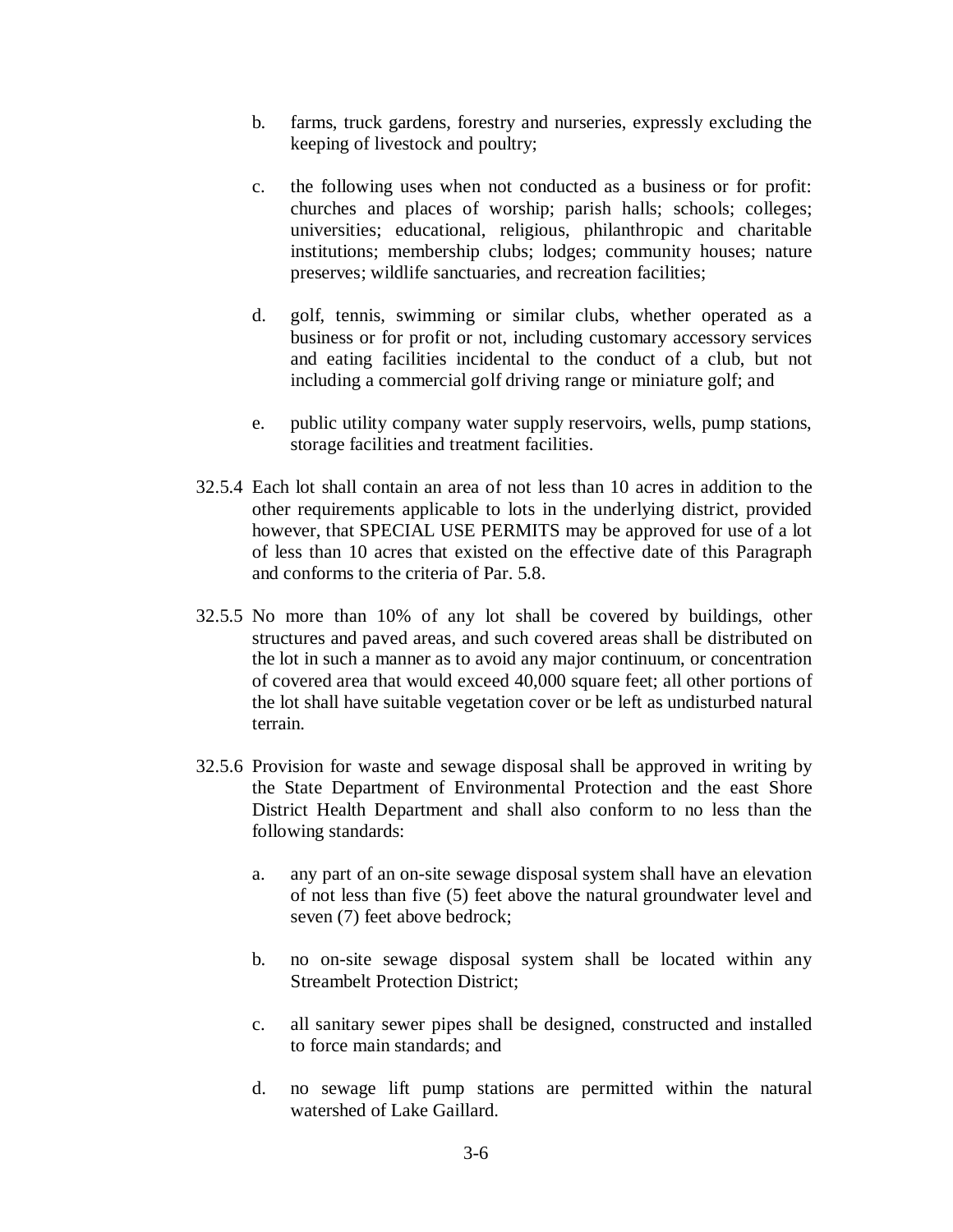- 32.5.7 No building or other structure or paved area shall be located within any Streambelt Protection District, except that this limitation shall not apply to buildings, other structures and paved areas approved in connection with a use authorized under Par. 32.5.3e above nor to necessary driveways and access roads approved by the Commission under the standards of Section 33.
- 32.5.8 Storm drainage runoff from buildings, other structures and paved areas shall be designed to assure that no contaminants will reach any wetlands or water course and shall be designed to recharge into the ground or discharge outside the Water Supply District.
- 32.5.9 \* Adequate provision shall be made for control of erosion and sedimentation and siltation of wetlands and water courses both during and after construction of buildings, other structures and site development. No more than five (5) acres of land shall be disturbed at any one time during construction.

\* POLICY: See "Erosion and Sediment Control Handbook – Connecticut", dated 1972, published by U.S. Department of Agriculture, Soil Conservation Service, for guidelines in accordance with policy adopted by the Commission.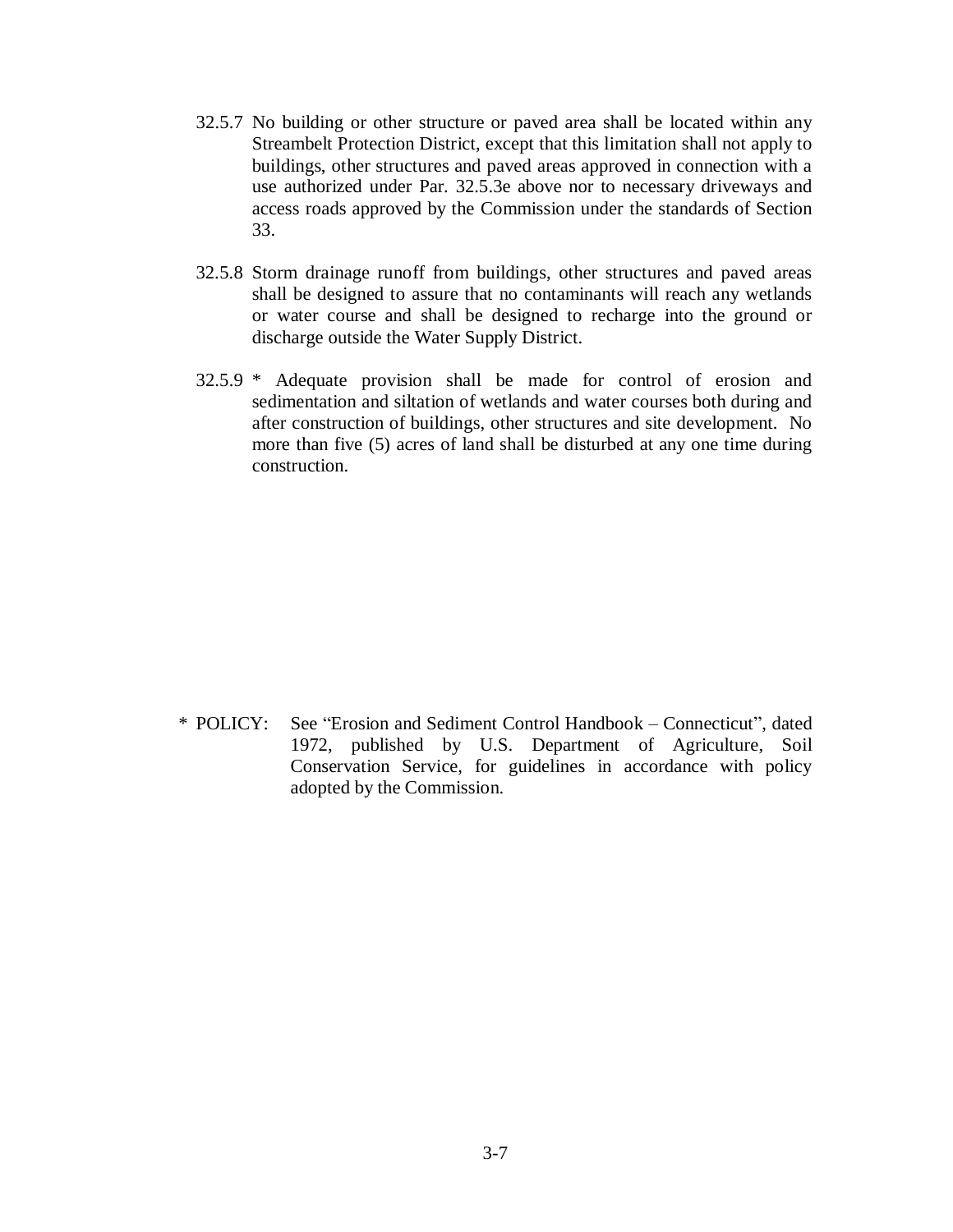### SECTION 33 - STREAMBELT PROTECTION DISTRICT

- 33.1 General: The Streambelt Protection District is a class of district in addition to and overlapping one or more of the other districts. In addition to the provisions applicable in the underlying district, none of the following activities shall be conducted in any Streambelt Protection District except in accordance with the provisions of this Section:
	- 33.1.1 the construction, reconstruction, enlargement, extension or moving of any building or other structure;
	- 33.1.2 the establishment of outside storage areas, and the construction of parking and loading facilities, roads, driveways or other paved areas;
	- 33.1.3 the excavation, grading or filling of land;
	- 33.1.4 the cutting or removal of live trees having a caliper of six (6) inches or more; and
	- 33.1.5 the depositing of refuse or other waste materials, and installation of on-site sewage disposal systems;
	- 33.1.6 provided however, clearing of debris, removal of damaged trees and salvage operations necessary as a result of hurricane , flood or other natural disaster or casualty shall not be considered activities subject to the provisions of this Section.
- 33.2 Purpose: Protection and proper use of streams and other water courses, and adjacent lands, are necessary to protect the public health and safety and property in the Town of North Branford. Streams and other water courses constitute the natural drainage system upon which residents and property owners rely. Water courses in North Branford drain into surface public water supplies and also serve to recharge groundwater resources upon which residents and property owners rely for water supply. Lands adjacent to water courses provide space for water to spread during times of flood, and also such lands and vegetation cover reduce the amount and time of concentration of storm water runoff and protect water courses from pollution. Streams and other water courses, and adjacent lands, are best retained in a natural state in order to avoid flooding problems and water pollution. Any modification of the natural drainage and pollution control effectiveness of water courses and adjacent lands, by construction or otherwise, should occur only with consideration for the consequences to the public health, safety and property.
- 33.3 Boundaries: The Streambelt Protection District consists of the following:
	- 33.3.1 Designated Water Courses: all areas of the Town of North Branford along and in the vicinity of the Farm River, Branford River, Munger Brook, Burrs Brook and Eight Mile Brook which would be inundated from such water courses during a 100-year storm; and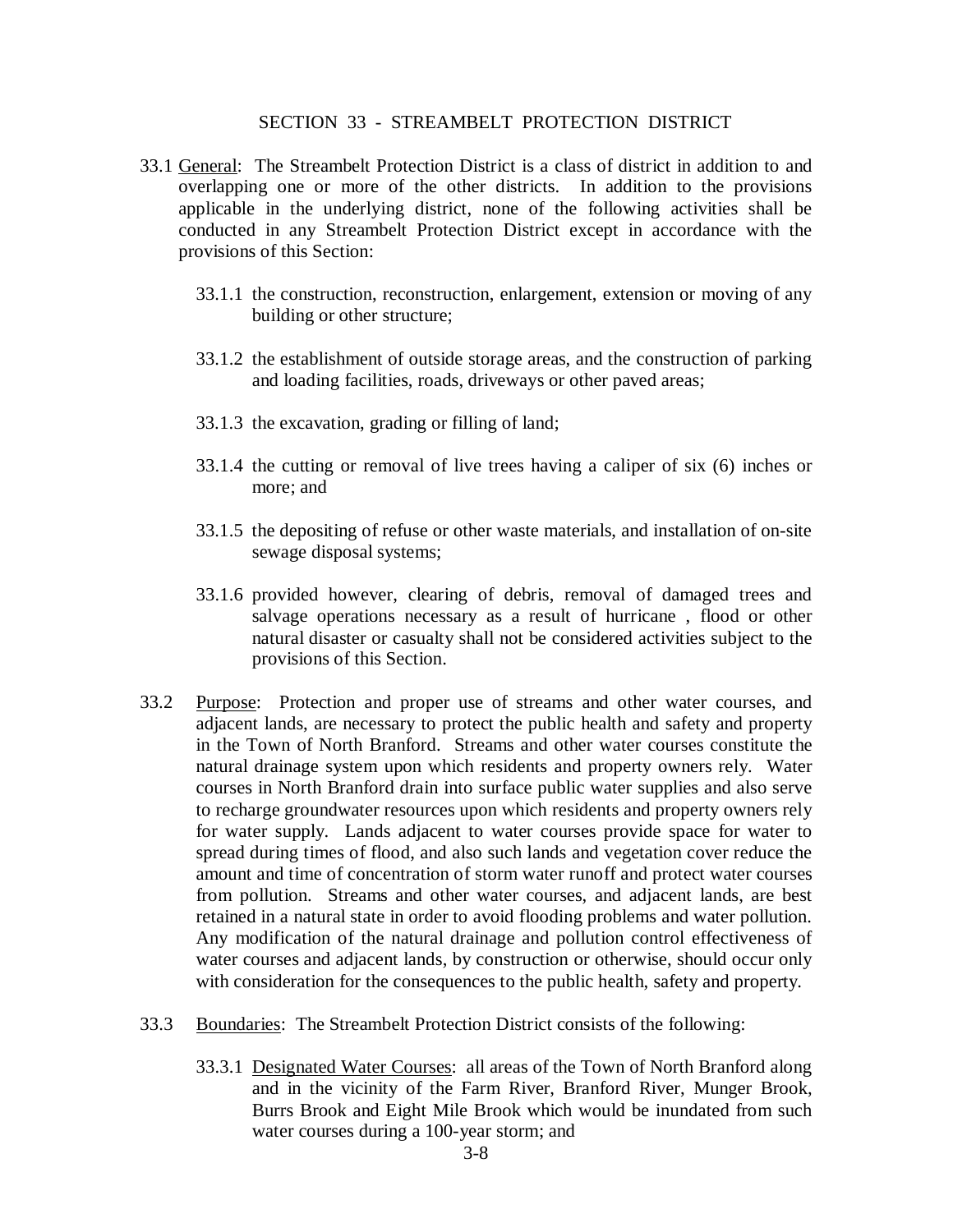- 33.3.2 Other Water Courses: all land located within 150 feet of any other water course in the Town of North Branford.
- 33.4 Procedure: Prior to conduct of a regulated activity in any Streambelt Protection District, the person, firm or corporation proposing to conduct such activity shall file a Notice of Intent with the Planning and Zoning Administrator. The proposed activity shall be deemed authorized under this Section in accordance with the following and if in compliance with all other provisions of these Regulations:
	- 33.4.1 if such activity is to be located in an area subject to regulation by the North Branford Inland Wetlands Agency, and has been approved by such Agency; or
	- 33.4.2 when the Planning and Zoning Administrator determines that the standards of Par. 33.5 will be met;
	- 33.4.3 provided that the Planning and Zoning Administrator may transmit the Notice of Intent to the Commission for a decisions and, prior to such decision, the Commission may request the submission of additional information, such as the following, as deemed necessary to determine compliance with the standards of Par. 33.5:
		- a. plans showing the location, extent and specifications for the proposed activity;
		- b. engineering computations of storm water runoff and potential flooding from a 100-year storm;
		- c. identification of the groundwater table and the existing natural soils; and/or
		- d. provisions to be made for avoidance of water pollution; and
	- 33.4.4 provided further that if such activity involves tree cutting for the purpose of forest maintenance within the Water Supply District, the Notice of Intent shall be subject to the approval of the Commission and such approval shall have a duration determined by the Commission and not to exceed one (1) year.
- 33.5 Standards: Regulated activities to be conducted in any Streambelt Protection District shall conform to the following standards:
	- 33.5.1 The proposed activity shall not substantially increase the potential for flooding on the lot or on any other lot, shall not reduce the flow capacity of or substantially increase the time of flow concentration in any water course and shall not otherwise endanger the public health, safety or property. In determining the likelihood of any substantial increase, the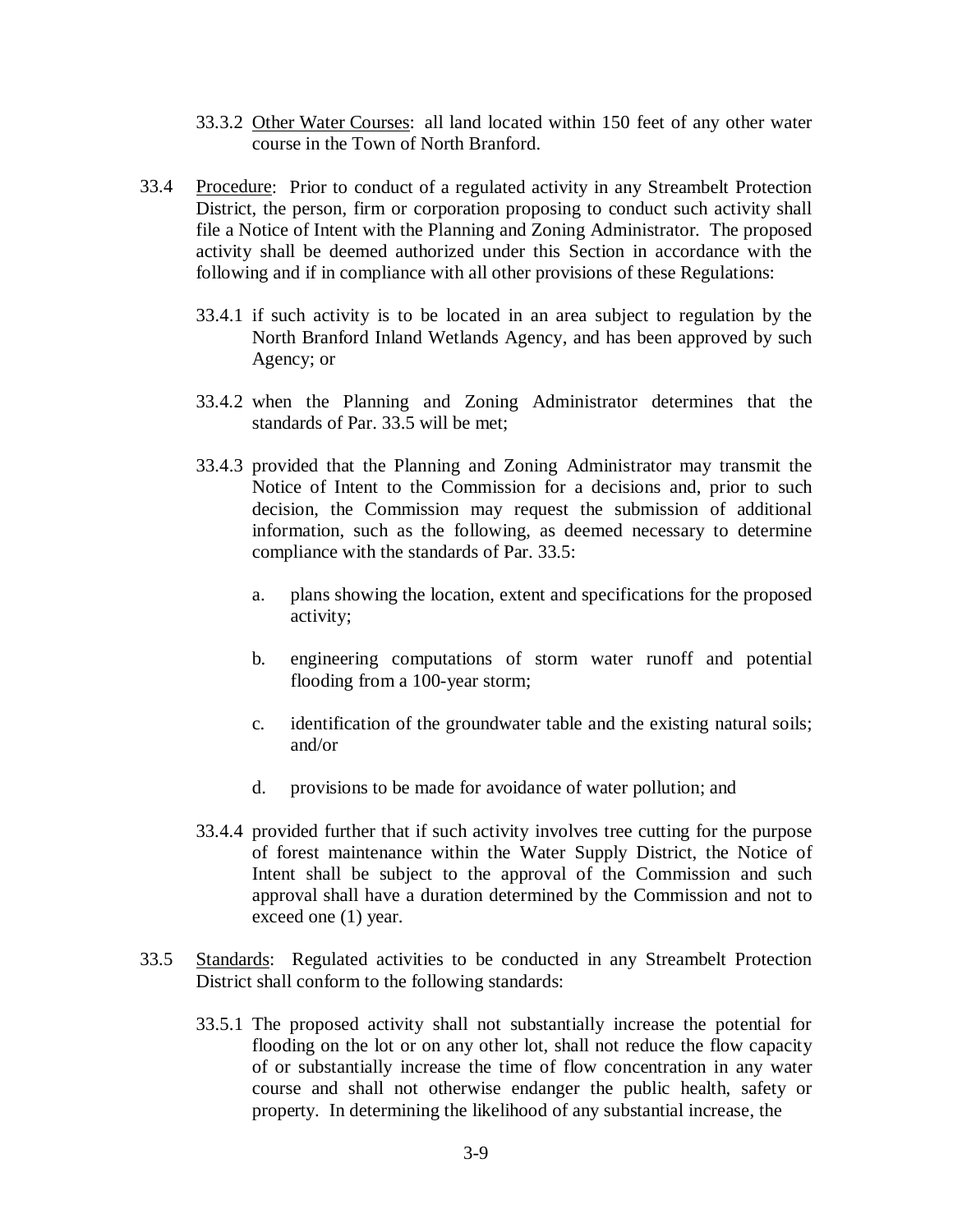cumulative effect of the proposed activity, if it were allowed in similarly situated areas along the entire water course shall be considered.

- 33.5.2 Any building or other structure for human occupancy shall be of an elevation and construction as to be protected from flooding and the streets and driveways giving access to such buildings and structures shall be of an elevation, or shall be suitably protected, as to allow access by vehicles during flood.
- 33.5.3 There shall be no storage or depositing of materials or goods upon land in a manner that can result in floatation of such materials or goods during flood.
- 33.5.4 Proper provision shall be made to control erosion and sedimentation during and upon completion of the activity.
- 33.5.5 No on-site sewage disposal system shall be located in the Streambelt Protection District, unless it is demonstrated that such system will not be located in a floodable area and that no pollution will reach a wetlands or water course as defined in Section 6.
- 33.5.6 Proper provision shall be made for control of water pollution resulting from storm water runoff and pipes, ditches and other systems for collection and disposal of runoff.
- 33.5.7 Sanitary sewer mains in the Streambelt Protection District shall be constructed to force main standards.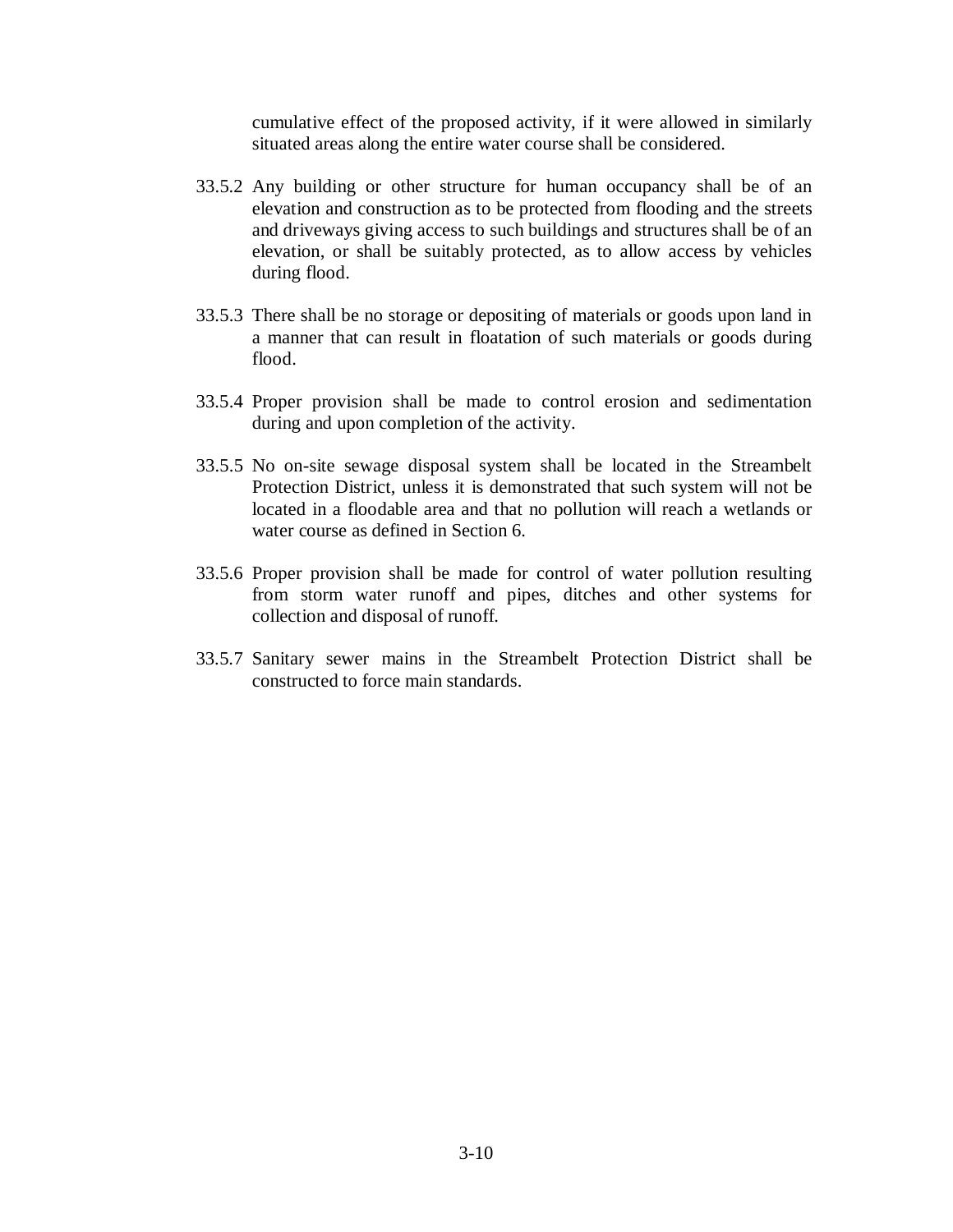### SECTION 34 - TOWN DESIGN DISTRICTS

- 34.1 General: Town Design Districts are classes of districts in addition to and overlapping one or more of the other districts. Town Design Districts may be delineated from time to time by the Commission and made a part of the Zoning Map after due notice and public hearing as required by law for amendment of these Regulations.
- 34.2 Purpose: In the delineation of Town Design Districts it is recognized that there are areas of the Town of North Branford which can and will best be developed in accordance with a unified plan for the use of land, buildings and other structures, the location, bulk and character of buildings and other structures, and the location, character and extent of streets, open spaces, landscaping and other elements of site design. Development of such areas in accordance with a plan will support the comprehensive plan of zoning, enhance property values, protect the public health and safety and achieve the purposes of these Regulations.
- 34.3 Establishment of TD District: Town Design Districts may be established by the Commission only when the commission has adopted a plan of development for the Town of North Branford in accordance with Chapter 126 of the Connecticut General Statutes and has adopted a supplement thereto which delineates a planning area and for such area provided recommendations for the use of land, buildings and other structures, the location, bulk and character of buildings and other structures and the location, character and extent of streets, open spaces, landscaping and other elements of site design, each to the extent and as appropriate for such planning area. Any Town Design District shall be reasonably coterminous with such planning area and the recommendations of the plan supplement shall be capable of interpretation in the administration of the SITE DEVELOPMENT PLAN review provisions of these Regulations. Each Town Design District shall be numbered and shall be shown on the Zoning Map with a reference to the records of the Commission where the adopted plan of development supplement may be seen.
- 34.4 Procedure: In a Town Design District, each APPLICATION for a ZONING PERMIT shall be accompanied by a SITE DEVELOPMENT PLAN. No ZONING PERMIT shall be issued until such SITE DEVELOPMENT PLAN has been approved by the Commission in accordance with this Section and Section 41.
- 34.5 Standards: The SITE DEVELOPMENT PLAN shall be approved by the Commission when it determines that the following standards have been met:
	- 34.5.1 The proposed use, buildings and other structures shall conform to all of the requirements of the underlying district where located.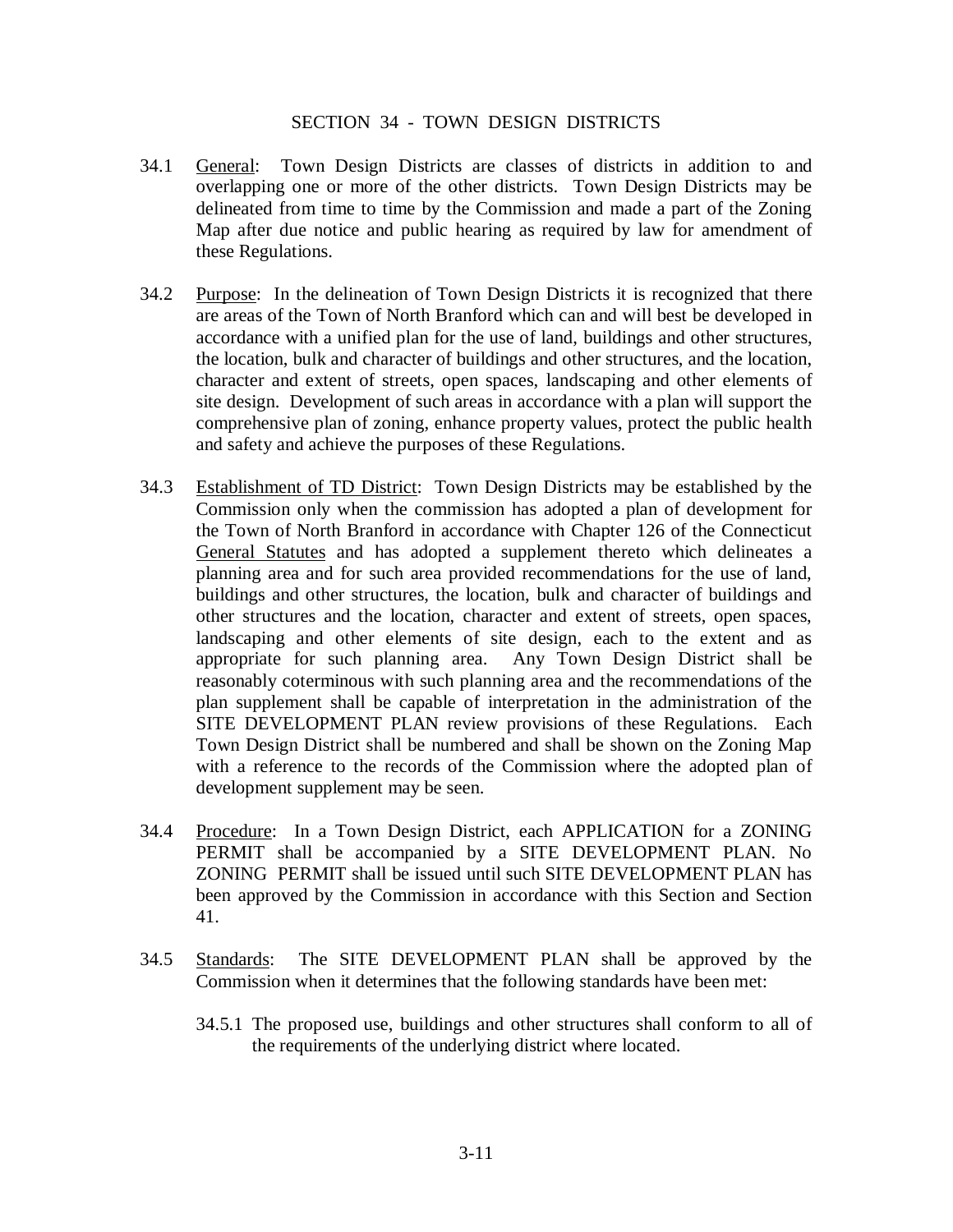- 34.5.2 The proposed use, buildings and other structures shall also conform to the recommendations of the adopted supplement to the plan of development with regard no less than the following as may be specified in such supplement:
	- a. the use of land, buildings and other structures;
	- b. the location, bulk and character of buildings and other structures;
	- c. the location and extent of streets and vehicular access to lots;
	- d. the provision of landscaping and open spaces, including transition buffer strips.
- 34.6 Modification of Standards: In approving a SITE DEVELOPMENT PLAN the Commission may, after due notice and public hearing as required by law, grant a SPECIAL USE PERMIT to modify the applicable provisions of the underlying district to a lesser requirement than specified for such district when such modification is necessary, as determined by the Commission, to conform to particular recommendations of the adopted supplement to the plan of development.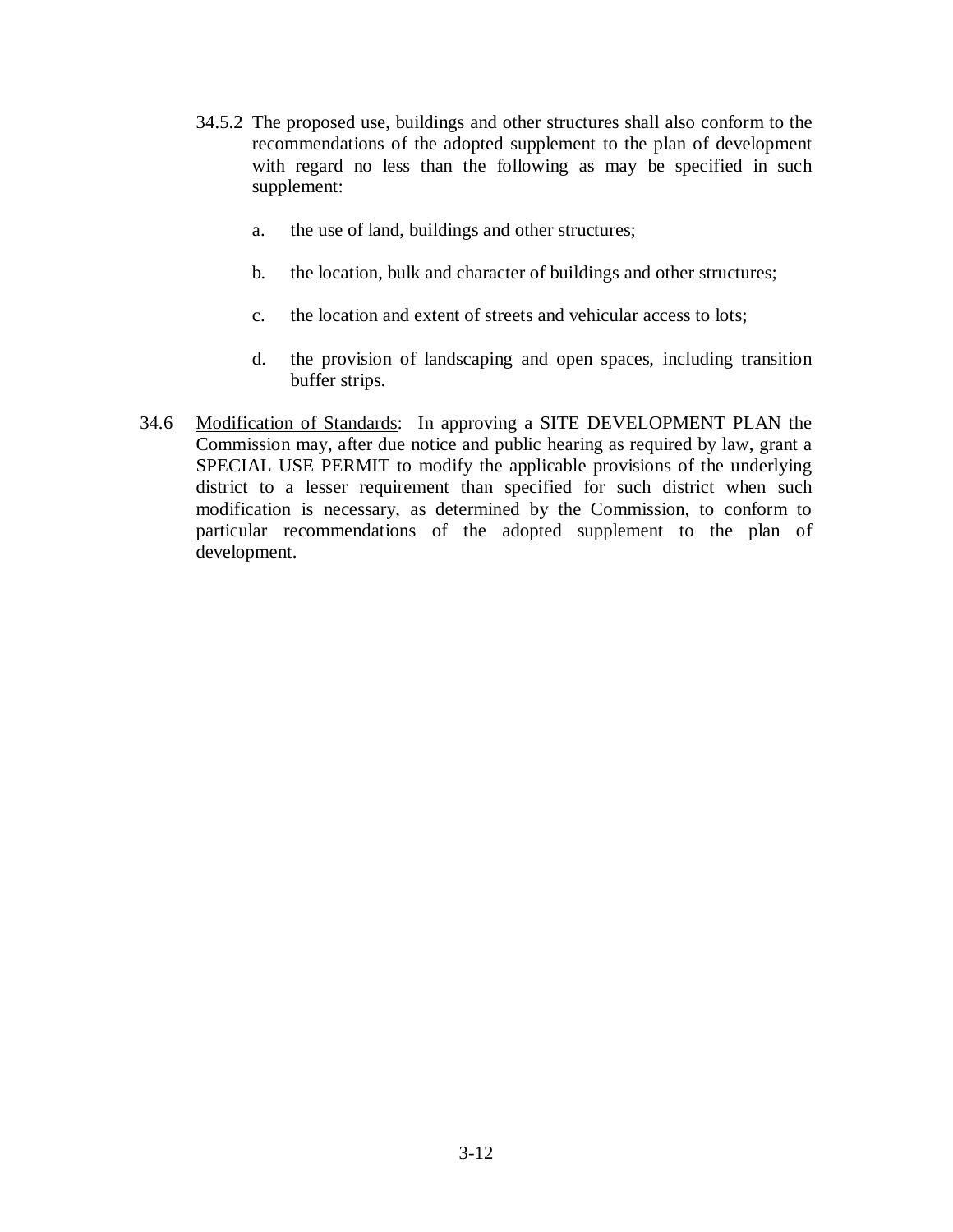SECTION 34A - NORTHFORD, TOWN DESIGN DISTRICT II \*

- 34A.1 Area: The area of the Northford, Town Design District shall be defined as follows: All of that portion of the center of Northford lying within the limits of the B-2 Central Business District Zone as defined on the Zoning Map of the Town of North Branford.
- 34A.2 Purpose: The purpose of the Northford Town Design District is to promote:
	- 34A.2.1 The objectives of the Comprehensive Plan of Development and Zoning Regulations of the Town of North Branford.
	- 34A.2.2 Economic vitality and growth.
	- 34A.2.3 Public health and safety.
	- 34A.2.4 The development of proper aesthetic quality with the intent of producing a safe, cohesive, attractive, and economically sound Northford Center.
- 34A.3 Objectives: The objectives of these Regulations are:
	- 34A.3.1 Assistance and direction to property owners and tenants to upgrade and improve existing buildings and grounds.
	- 34A.3.2 Assistance, encouragement and review of new development proposals to insure coordination with existing and other new development.
	- 34A.3.4 Assistance to private and quasi-public bodies (i.e., garden clubs, service organizations, etc.) in their efforts to develop a more attractive, cohesive and safe Northford.
- 34A.4 Design Intent: The intent of design criteria herein is to promote the construction and reconstruction of Northford Center, using both architectural and landscape design, to result in optimum visual and functional quality and to produce the greatest impact as an integrated unit. The proposed uses and design criteria are intended to create a center which will be commercially sound, attractive and serve as a focal point of social interest for the entire community.

 Architectural design for new or remodeled buildings shall generally be complementary and compatible to Northford Center structures constructed before 1950 and shall enhance the aesthetic quality and visual impact of the center. All architectural design must be approved by the Planning and Zoning Commission.

\* Amended: 1/05/78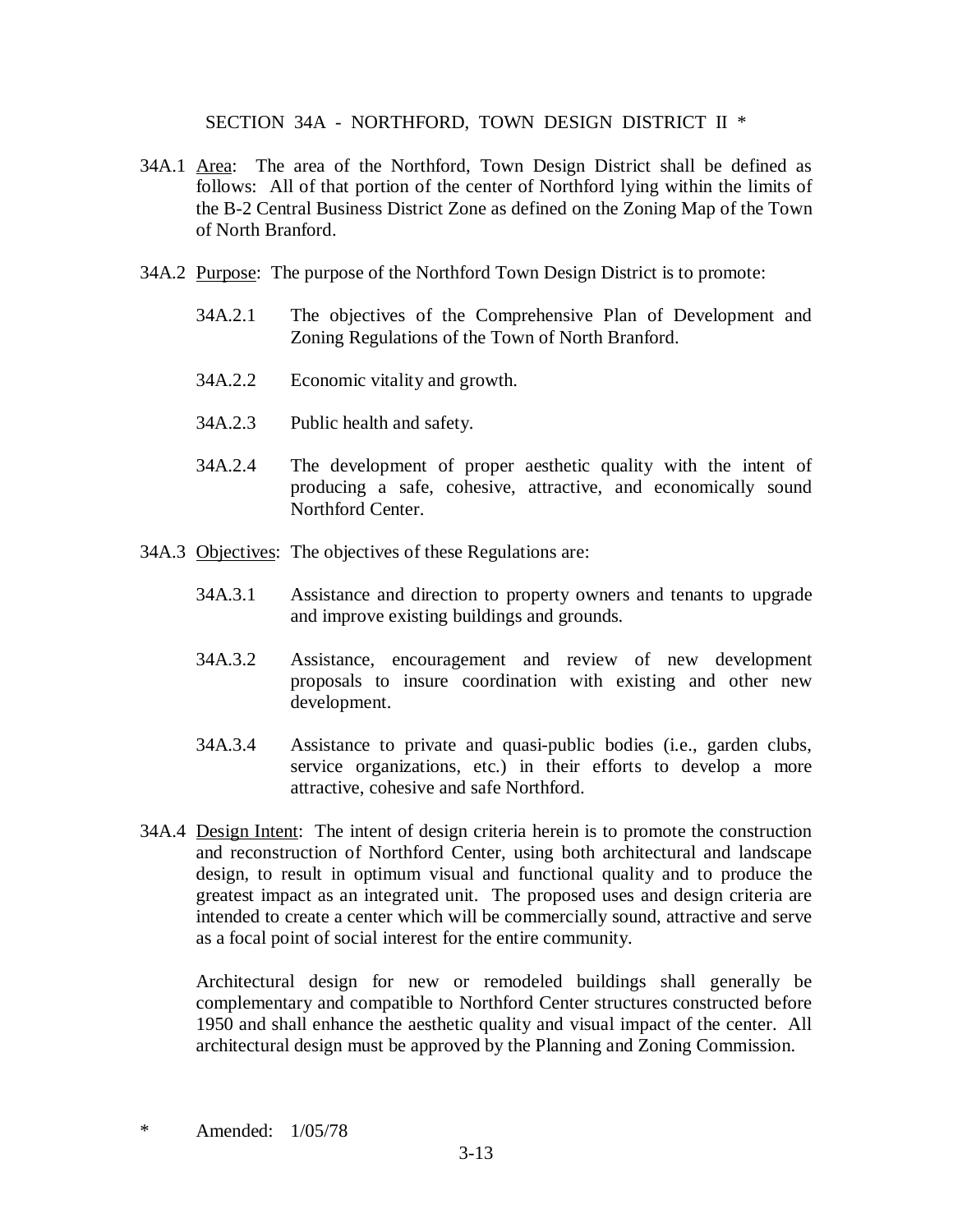#### 34A.5 Exterior Architectural Treatment:

### 34A.5.1 Walkways and curbing at buildings

- a. Walkways at buildings shall be 8 feet wide minimum, clear space, with no obstructions except for roof support posts.
- b. Walkways at buildings shall not be bituminous concrete.
- c. Painted bituminous concrete curbs shall not be used at buildings or building planting areas.
- d. Walkway scoring patterns shall be as approved by the Planning and Zoning Commission.
- 34A.5.2 Materials for new buildings
	- a. For all areas exposed to public view, materials shall be limited to stone, unglazed brick, natural or painted wood or other surface treatment specifically approved by the Commission.
- 34A.5.3 Materials and configurations of renovated buildings
	- a. Materials shall conform to a. above.
	- b. The configuration of remodeled or renovated building facades shall generally conform to the cross section and dimensions shown on Sketch 1 included with these Regulations.
	- c. Alternate cross-sections, conforming to the intent of the above, may be submitted to the Commission for consideration for acceptability.
- 34A.5.4 Building Lighting \*\*
	- a. All building lighting shall conform to the requirements of Section 41.2.11 Lighting .\*\*

## 34A.6 Functional Site Layout

- 34A.6.1 Driveways, curb cuts, walkways, building locations, landscaping and other site features shall be in general conformity with the established Northford Design District Plan and other requirements of the Zoning Regulations.
- 34A.6.2 Walkways not at buildings shall be 5 ft. wide minimum.
- \*\* Effective: 12/08/04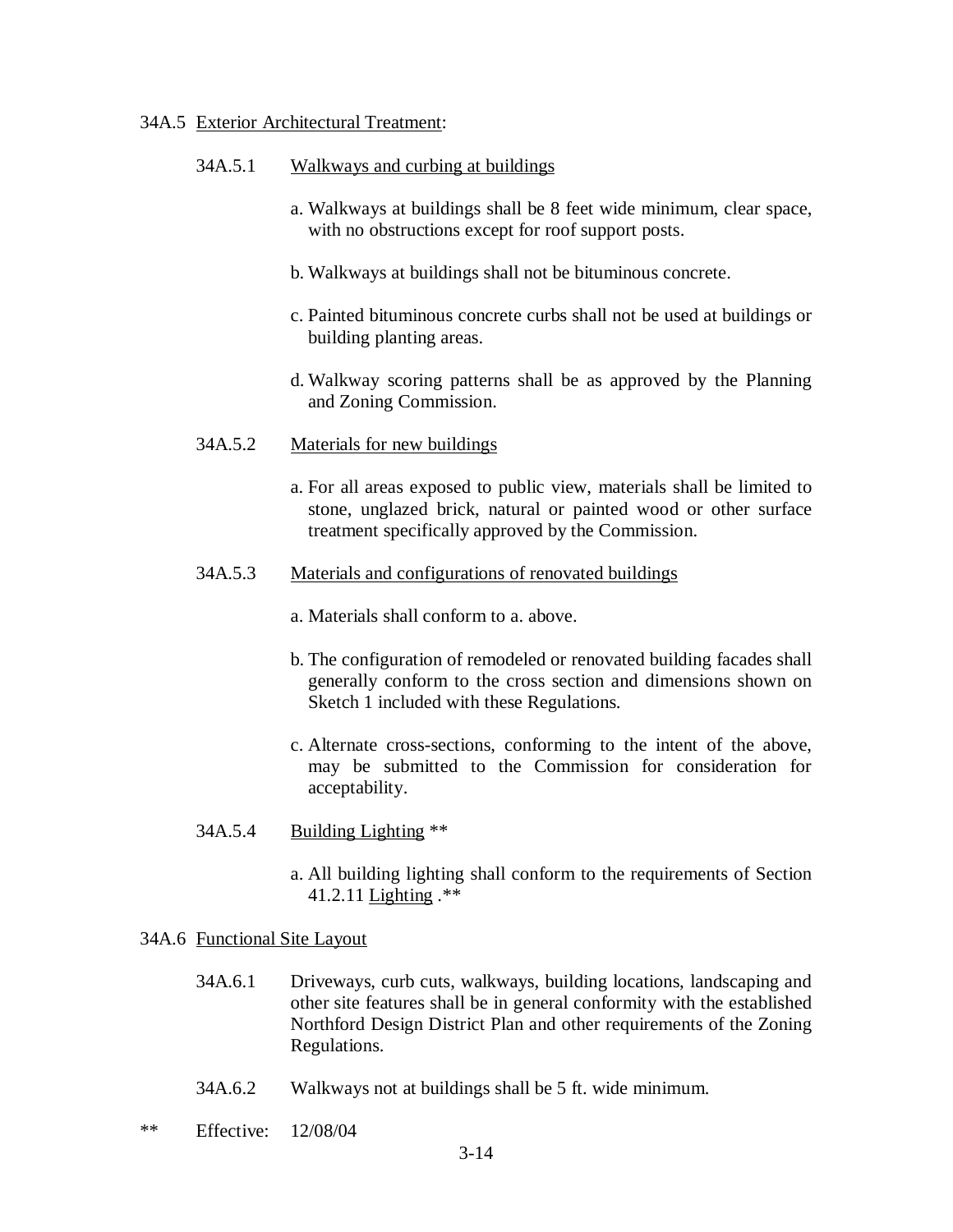- 34A.6.3 Planting areas shall be 4 ft. wide minimum with plants so arranged to be safe from damage from auto overhang.
- 34A.6.4 All landscaping except trees in walkways shall be mulched with bark or wood chips.
- 34A.6.5 Trees in walkways shall be placed in 4 ft. square openings covered with brick, block or other approved paving.

### 34A.7 Site Treatment

### 34A.7.1 Landscaping

- a. Foundation, border or other planned landscaping shall be of evergreen varieties. Flowering or other deciduous plant materials shall be used for accent only. (See Sketches 1- 4 included with these Regulations.)
- b. Highway trees shall be Pin Oak or other approved variety 50 ft. on center maximum, 2 ½ - 3 inches minimum caliper, 7 ft. trim line, single straight trunk.
- c. Off-highway trees shall be London Plane tree or other approved variety with spacing and location as recommended by Northford Design District Plan, 2 ½ - 3 inches minimum caliper, 8 ft. trim line, single straight trunk. (See Sketch 3 included with these Regulations.)

## 34A.7.2 Signs

a. All signs shall be restricted to three types:

- i. to identify "Northford Center"
- ii. street directory signs, identifying groups of business. (Sketch 5 included with these Regulations)
- iii. individual business identification on building structure.
- b. All lettering shall be Helvetica or modified Helvetica.
- c. All lettering shall be of one case.
- d. Maximum sign height for types i and ii shall be 8 ft., 6 inches.

 e. Lighting shall be restricted to shielded or ground light sources as approved by the Commission and shall conform to the requirements of section 41.2.11 Lighting. \*\*

\*\* Effective: 12/08/04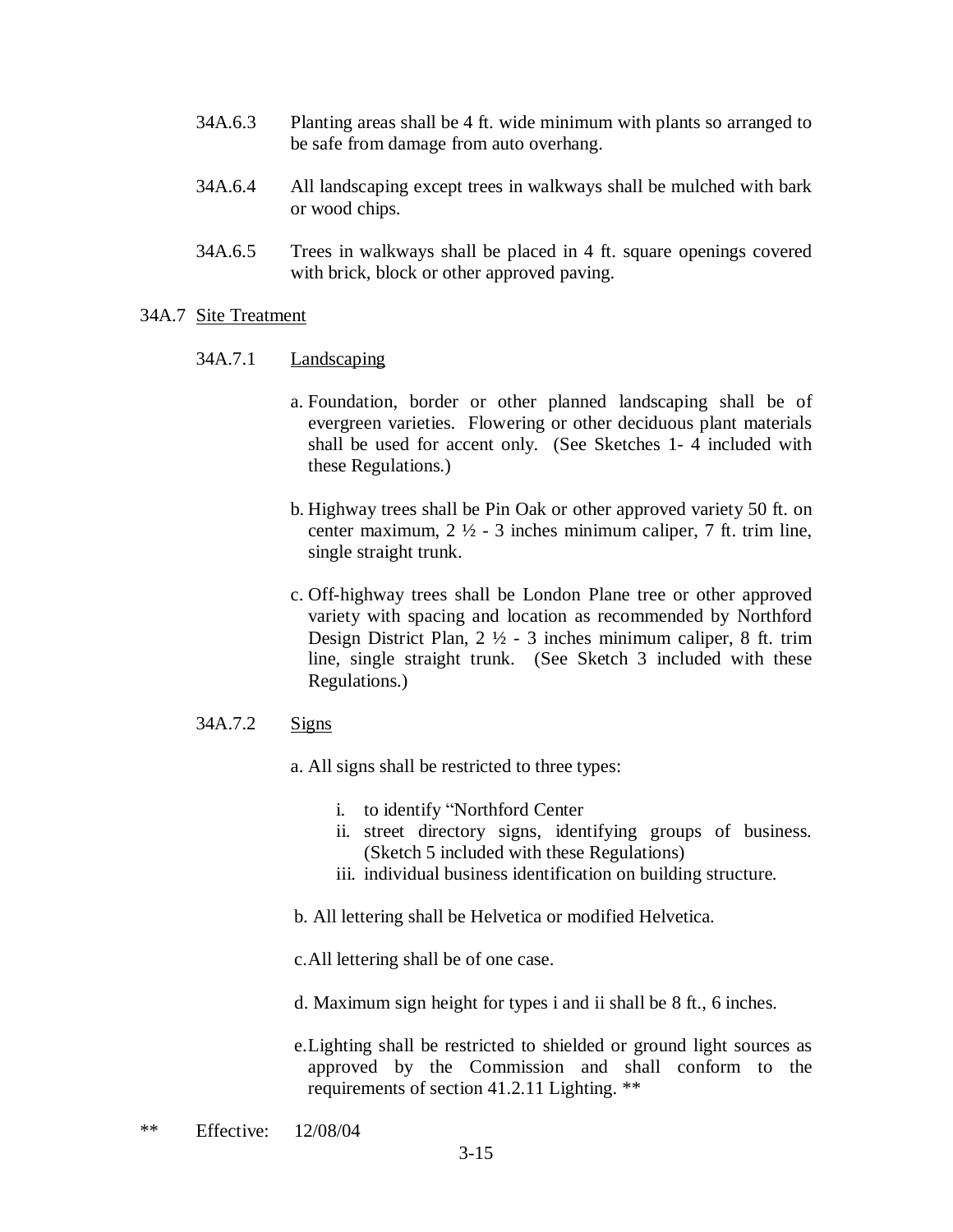- f. Street Directory Signs shall be letter signs only.
- g.Each sign on the street directory shall have a maximum size of 6 square feet.
- h. Street Directory Sign lettering shall be 8 inches high maximum.
- i. Street Directory Signs shall contain no more than 5 signs per standard.
- j. Ground signs as permitted in Section 52.5.3 of the Zoning Regulations shall not be permitted except as specified herein as "Street Directory Signs". (Sketch 5 included with these Regulations.)
- k.Individual business identification signs shall conform to Section 52.5.3 of the Zoning Regulations for building signs. Identifying "Logo's" will be allowed within specified height, width and area limitations of the Zoning Regulations.
- 34A..7.3 Portable Signs: No portable signs shall be allowed.
- 34A.7.4 Posters: Poster areas will be allowed in groups of structures as approved by the Planning and Zoning Commission. Poster areas shall not be considered signs in computing sign areas.
- 34A.7.5 Post Lighting: (See Sketch 6 and 7 \*\* included with these Regulations.)
	- a. All lighting shall have Mercury Vapor, metal halide or high pressure sodium vapor lamps to be consistent within a single development.
	- b.\* Posts shall be 6 inches square and have a dark finish.
	- c. Fixtures shall be horizontally placed.
	- d. Fixtures shall be installed in one, two or four lamp clusters.
	- e. Fixtures shall conform to the dimensions of Sketch 6 included with these Regulations or approved equal. Maximum height limit area lighting shall be 20 feet.
	- f. All light sources shall be shielded and shall conform to the requirements of Section 41.2.11 Lighting.\*\*

\* Amended: 12/15/81

\*\* Effective: 12/08/04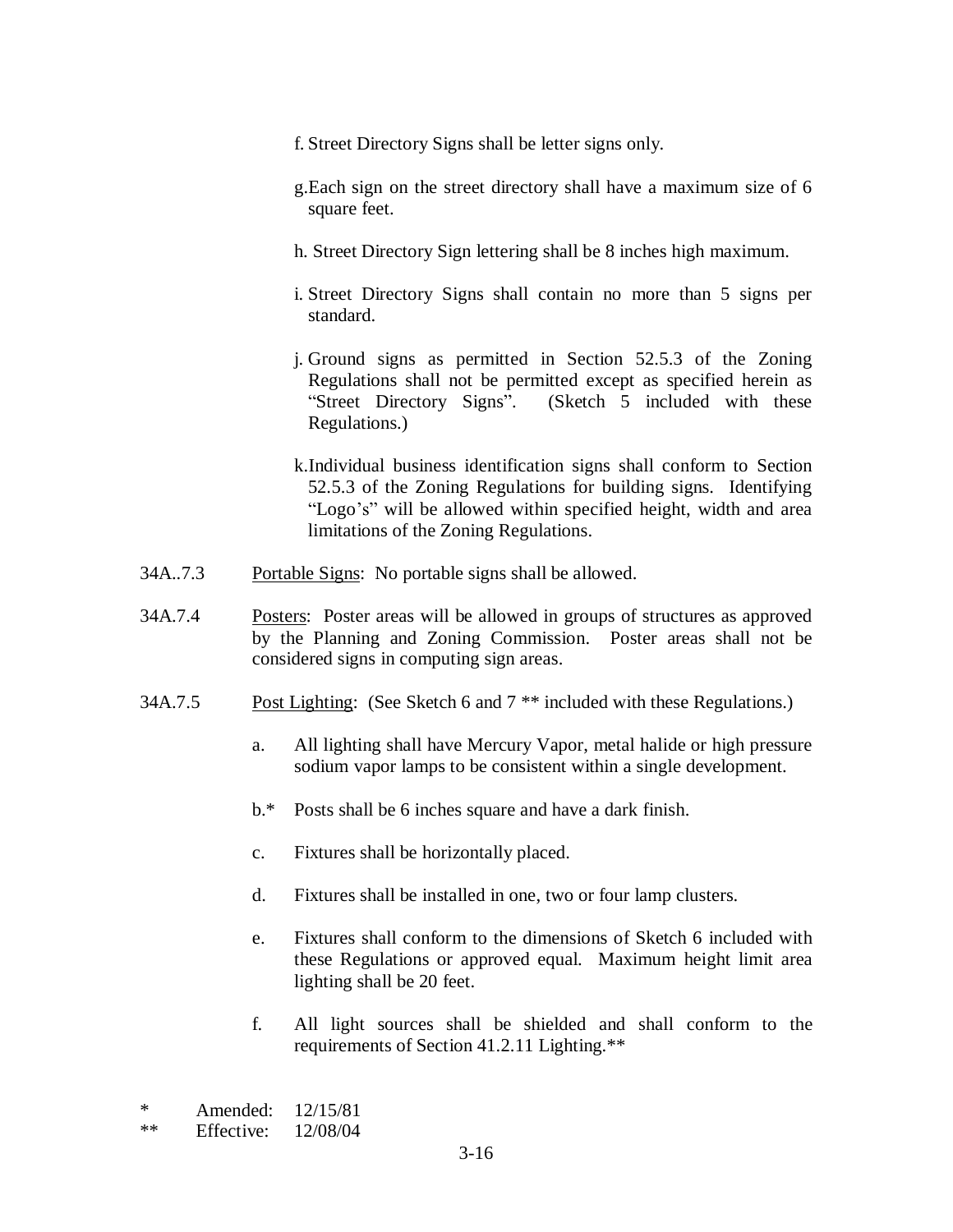### 34A.8 Parking

- 34A.8.1 The number of spaces required shall be as specified in the Zoning Regulations. To make maximum use of space available, full use of Section 53.8 of the Zoning Regulations shall be made and overlapping use of off peak requirements shall be encouraged.
- 34A.8.2 Layout and landscaping of parking areas shall be in accord with the attached typical planting sketches and the Zoning Regulations.

### 34A.9 Plan Submissions and Requires Approvals

 34A.9.1 Site Development Plans: All plans for new construction, reconstruction, renovations, additions, and/or site improvements in the Northford Design District shall be in accordance with the Design District Plan, the Plan of Development, and the Zoning Regulations.

### 34A.10 Enforcement

 34A.10.1 Enforcement of the Northford Design District Plan shall rest with the Planning and Zoning Commission or its agent.

> The Planning and Zoning Commission may appoint an advisory committee to assist the Commission in review and recommendations on all site development plans and may provide assistance to property owners and others.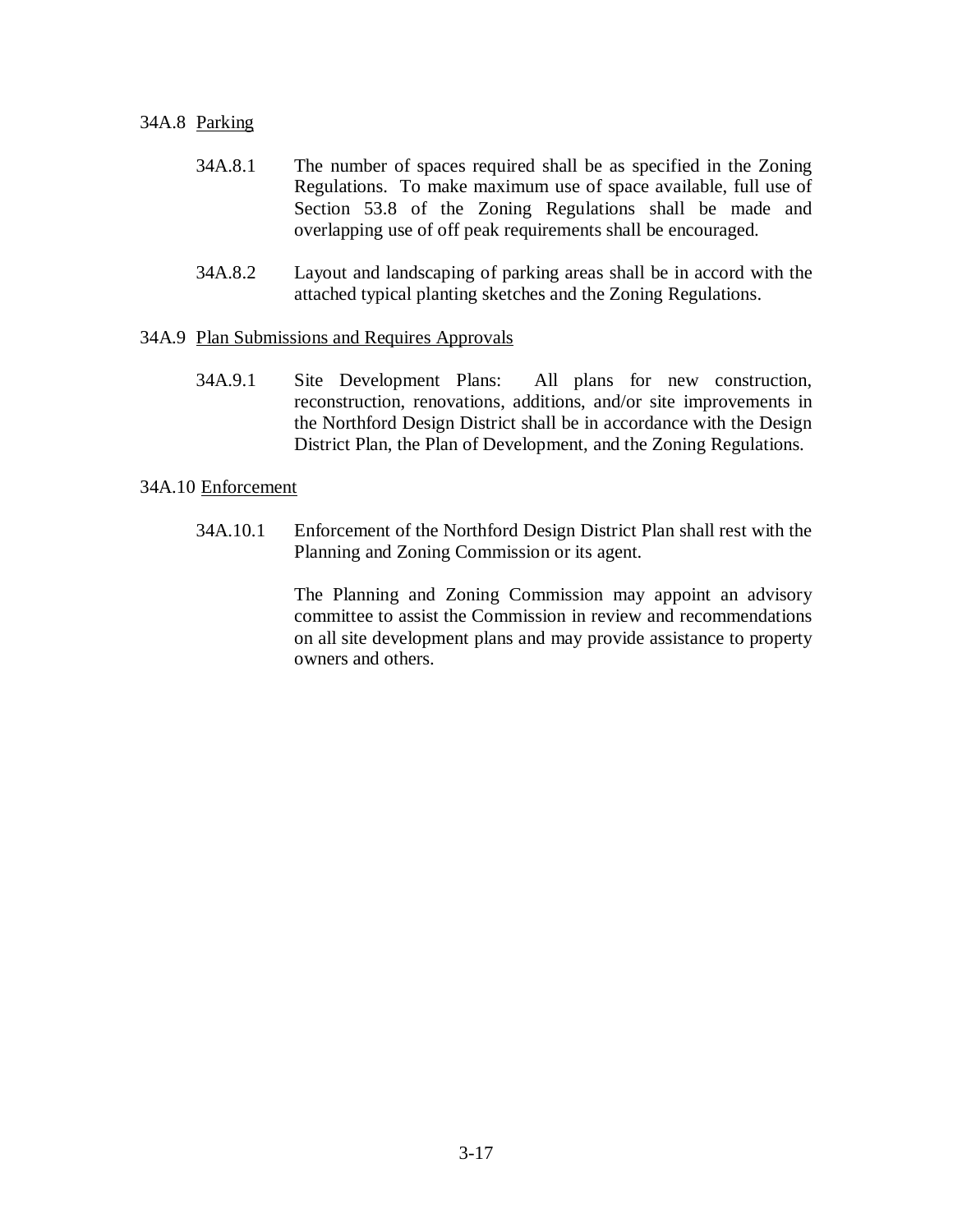SECTION 34B - NORTH BRANFORD CENTER, TOWN DESIGN DISTRICT I\*

- 34B.1 Area: The area of north Branford Center, Town Design District I shall be defined as follows: All of that portion of the center of North Branford lying within the limits of the Central Business B-2 District Zone and the Local Business B-3 District Zone, and portion of the Residence R-40 District Zone, located primarily at the intersection of Route 80 and 139 and 22 and having frontage on the westerly and easterly sides of Branford Road (Route 139) and Notch Hill Road (Route 22) and the southerly and northerly sides of Foxon Road (Route 80) as defined on the Zoning Map of the Town of North Branford.
- 34B.2 General: The use of land, buildings and other structures within the Town Design Overlay District shall be conducted in conformity with the underlying zone district, subject to the additional requirements of this section. No application for a Zoning Permit shall be approved by the Zoning Enforcement Officer and Planning and Zoning Administrator and no Certificate of Zoning Compliance shall be issued until a determination has been made that such use, building or structure is in compliance with these Regulations.
- 34B.3 Purpose: The purpose of the North Branford Center, Town Design District I is to promote:
	- 34B.3.1 The objectives of the 1991 Plan of Development and Zoning Regulations of the Town of North Branford.
	- 34B.3.2 Economic vitality and growth.
	- 34B.3.3 Public health and safety.
	- 34B.3.4 The development of proper aesthetic quality with the intent of producing a safe, cohesive, attractive, and economically sound North Branford Center.
- 34B.4 Objectives: The objectives of these Regulations are to:
	- 34B.4.1 Provide assistance and direction to property owners and tenants to upgrade and improve existing buildings and grounds.
	- 34B.4.2 Provide assistance , encouragement and review of new development proposals to insure coordination with existing and other new development.
	- 34B.4.3 Cooperation and encouragement of State and Local officials to improve traffic circulation and safety.
	- 34B.4.4 Provide for extension of retail stores and office services in a manner consistent with an appropriate village character for the Center.
	- 34B.4.5 Encourage beautification activities and preservation of historic sites.
	- 34B.4.6 Provide for an increased resident population which can enjoy the convenience of living in or adjacent to the Center.
	- 34B.4.7 Recognize the broad areas around the confluence of Route 80, 22 and 139 as the overall North Branford Center development area.
- \* Effective: 2/16/96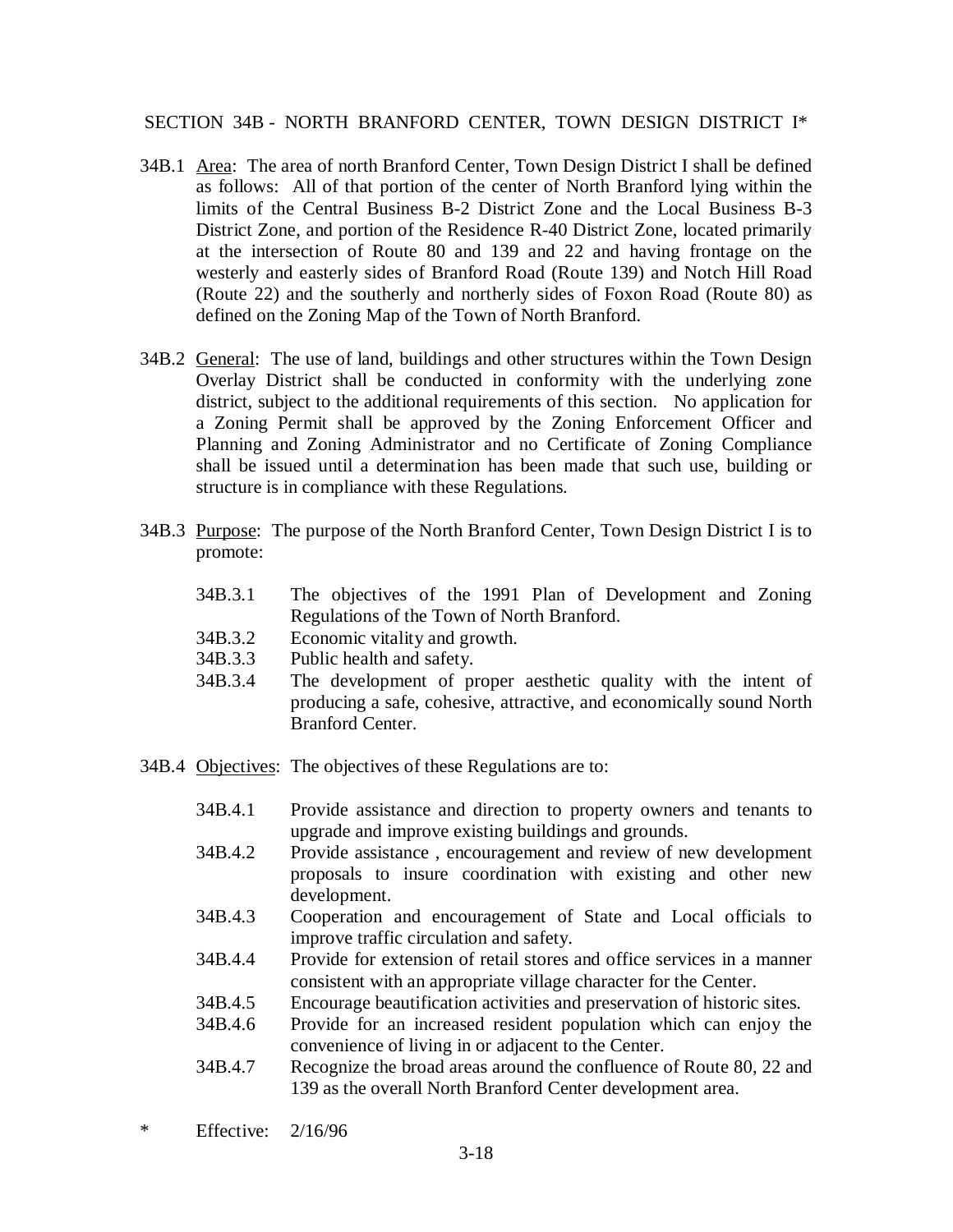- 34B.4.8 Improve the overall appearance and safety of the Center's business area through the use of graphic symbols, the planting of trees, the installation of sidewalks and street furniture, the improvement of personal safety, and the provision of other functional and aesthetic improvements which will make these areas more desirable for pedestrian shoppers.
- 34B.4.9 Encourage the removal and relocation of overhead wires from the main street area of North Branford Center.
- 34B.5 Exterior Architectural Treatment:
	- 34B.5.1 Walkways and curbing at buildings
		- A. Walkways at buildings shall be 8 feet wide minimum, clear space, with no obstructions except for roof support posts.
		- B. Walkways at buildings shall not be bituminous concrete.
		- C. Painted bituminous concreter curbs shall not be used at buildings or building planting areas.
		- D. Walkway scoring patterns shall be as approved by the Planning and Zoning Commission.
		- E. Concrete or granite curbing shall be required where deemed appropriate and necessary by the P & Z Commission.

## 34B.5.2 Materials for new buildings/structures

- A. For all areas exposed to public view, materials shall be limited to stone, unglazed brick, natural or painted wood or other surface treatment specifically approved by the Commission.
- 34B.5.3 Materials and configurations of renovated buildings/structures
	- A. Materials shall conform to 34B.5.2 above.
	- B. The configuration of remodeled or renovated building facades shall generally conform to the architectural styles of the Center.
	- C. Alternate cross-sections, conforming to the intent of the above, may be submitted to the Commission for consideration for acceptability.

# 34B.5.4 Building Lighting\*

 A. All building lighting shall conform to the requirements of Section 41.2.11 Lighting \*

# 34B.6 Functional Site Layout

- 34B.6.1 Driveways, curb cuts, walkways, building location, landscaping fencing, and other site features shall be in general conformity with the North Branford Center Design District standards and other requirements of the Zoning Regulations.
- \* Effective: 12/08/04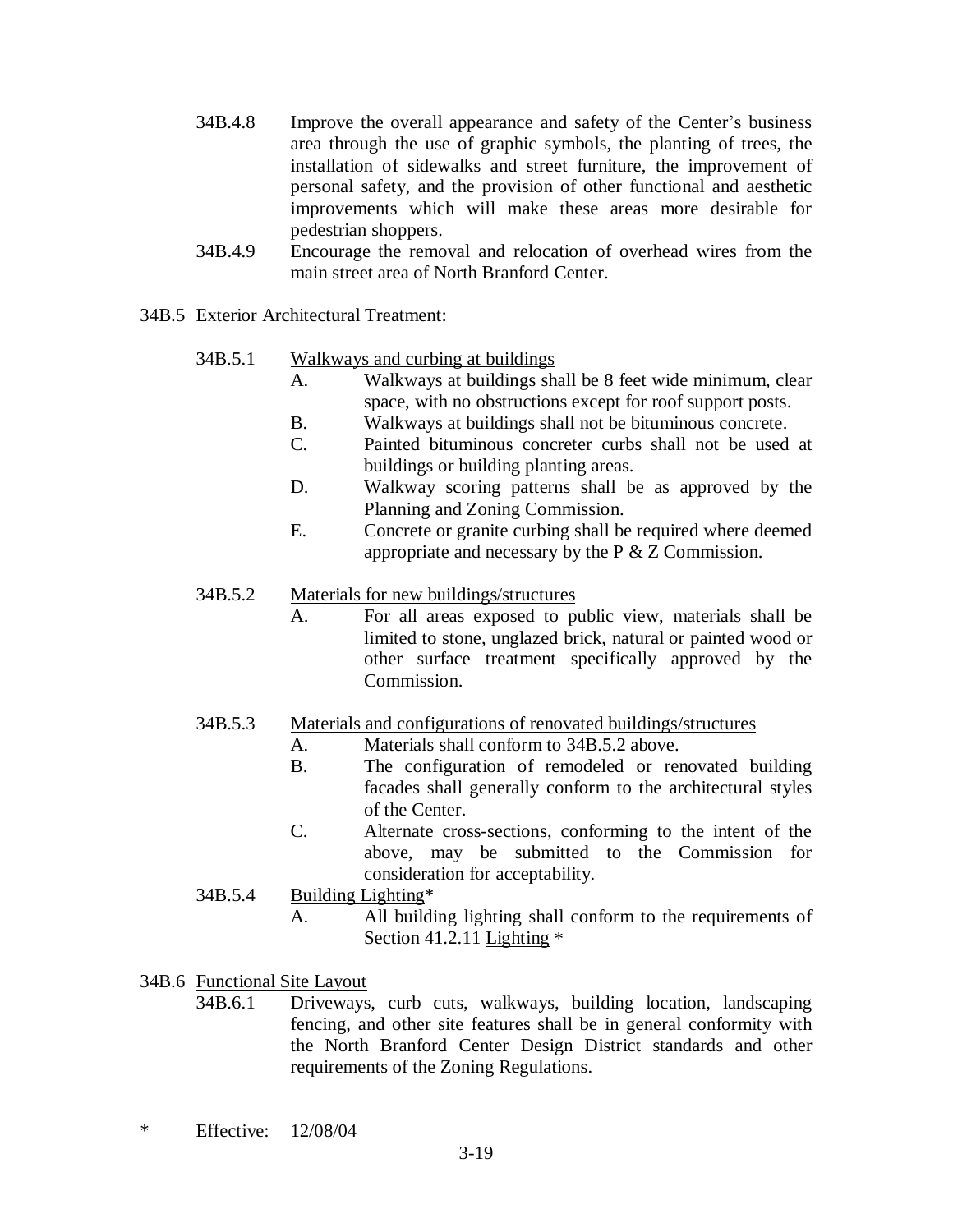- 34B.6.2 Walkways not at buildings shall be 5 ft. wide minimum and shall not be bituminous concrete.
- 34B.6.3 Planting areas shall be 4 ft. wide minimum with plants so arranged to be safe from damage from auto overhang.
- 34B.6.4 All landscaping except trees in walkways shall be mulched with bark or wood chips and properly maintained.
- 34B.6.5 Trees in walkways shall be placed in 4 ft. square openings covered with brick, block or other approved treatment.

### 34B.7 Site Treatment

### 34B.7.1 Landscaping

- A. Foundation, border or other planning landscaping shall be of evergreen varieties. Flowering or other deciduous plant materials shall be used for accent only. (See Sketches 1-4 in the appendix.)
- B. Highway trees shall be of deciduous type selected from the permitted tree list provided by the Commission and planted 50 ft. on center maximum,  $2\frac{1}{2}$  - 3 inches minimum caliper, 7 feet trim line, single straight trunk and of nursery stock.
- C. Off-highway trees shall be selected from the permitted tree list provided by the Commission with spacing and location to be approved by the Commission. All trees shall be  $2\frac{1}{2}$  -3 inches minimum caliper, 8 feet trim line, single straight trunk and of nursery stock.
- D. Each tree planted shall be firmly guyed or supported by means of an upright post driven into the ground parallel to the trunk. The post shall be attached to the tree with guy wire threaded through rubber hose. This support shall be properly maintained for the first two (2) years for each newly planted tree. The property owner shall replace any unhealthy or dead tree and shall maintain all trees and landscape materials.

## 34B.7.2 Signs

A. All signs shall be restricted to five types:

- i. To identify "North Branford Center"
- ii. Street directory signs identifying groups of business (See Sketch 5 in appendix)
- iii. Individual ground signs identifying the occupant or business
- iv. Individual business identification on building structure
- v. Necessary traffic or directional signage
- vi. Temporary signs having a community purpose subject to the requirements of Section 52.7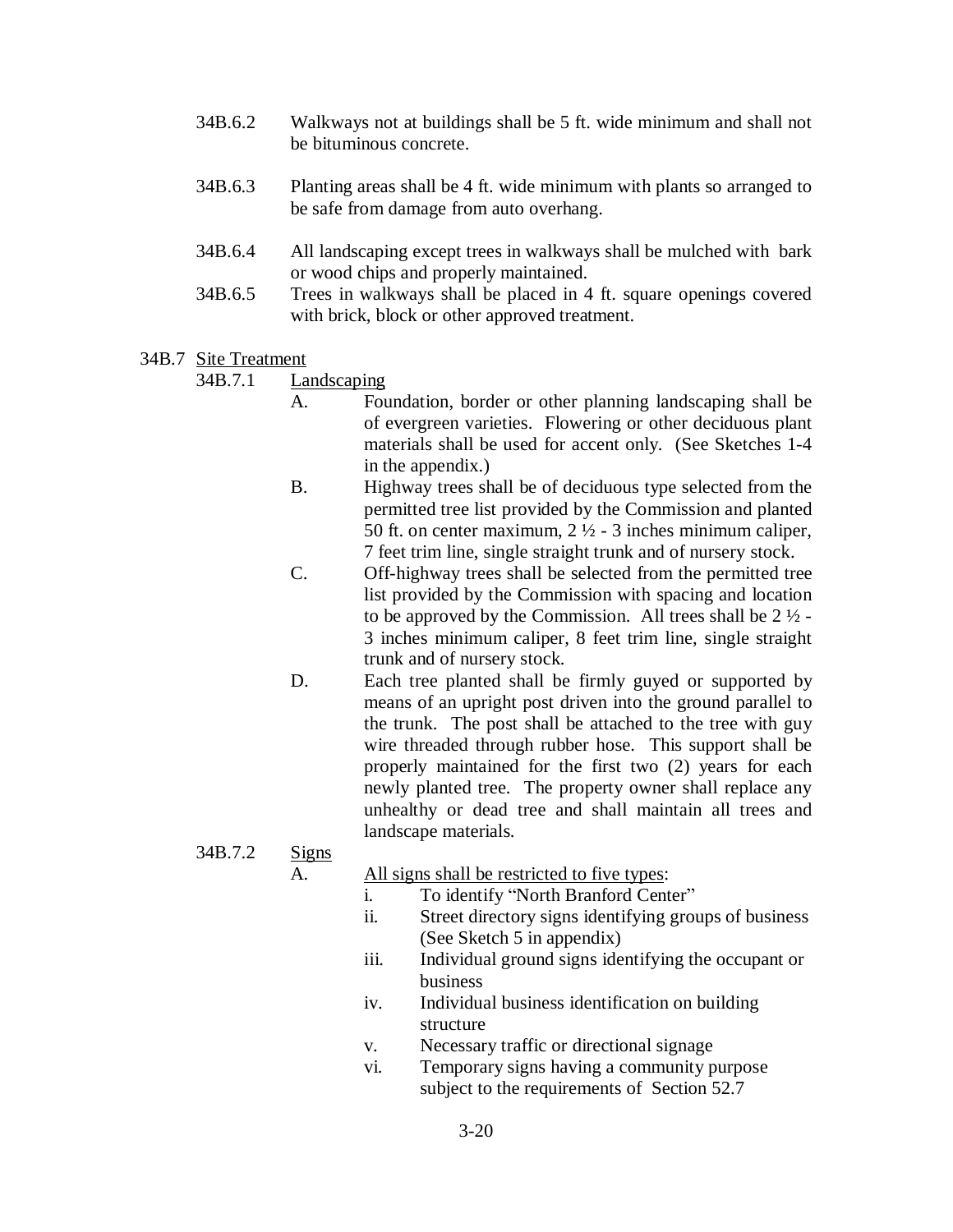- B. All lettering styles shall be subject to review and approval by the Commission. No more than two different type styles should be used on the same signs.
- C. Maximum sign height for types i, ii and iii shall be 10 feet. All other signs shall comply with Section 52.3 of the Zoning Regulations.
- D. Lighting shall be restricted to shielded or ground light sources as approved by the Commission and shall conform to the requirements of Section 41.2.11 Lighting.\*
- E. Each sign on the street directory shall have a maximum size of 6 square feet.
- F. Street Directory Sign lettering shall be 8 inches high maximum.
- G. Street Directory Signs shall contain no more than 5 signs per standard.
- H. Ground signs shall not exceed 12 square feet in area.
- I. Plans for all signs shall be presented showing size, layout, materials, color and lighting.
- J. All signs may extend to the street line. No signs shall be permitted within the right-of-way of any street.
- K. All signs shall be maintained in a safe condition. The Zoning Enforcement Officer shall notify the owner of any sign which is found to be in a hazardous or unsafe condition. If prompt repairs are not made, the officer shall order such sign removed.
- L. Individual business identification signs on buildings shall conform to Section 52.5.3 of the Zoning Regulations for building signs. Identifying "Logo's" will be allowed within specified height, width and area limitation of the Zoning Regulations.
- 34B.7.3 Portable Signs: No portable signs shall be allowed with the except of Section 34B.7.2 (vi) noted above.
- 34B.7.4 Posters: Posters shall be affixed only to the inside surface of windows for the purpose of advertising. Poster area shall not exceed 50 percent of glass area and shall not be considered signs in computing sign areas under Section 52 of these Regulations.
- 34B.7.5 Post lighting: (See Sketch 6 and 7\* included with these Regulations) A. All lighting shall have Mercury Vapor, metal halide or high pressure sodium vapor lamps to be consistent within a single development.
	- B. Post shall be 6 inches square and have a dark finish.
	- C. Fixtures shall be horizontally placed.
- \* Effective: 12/08/04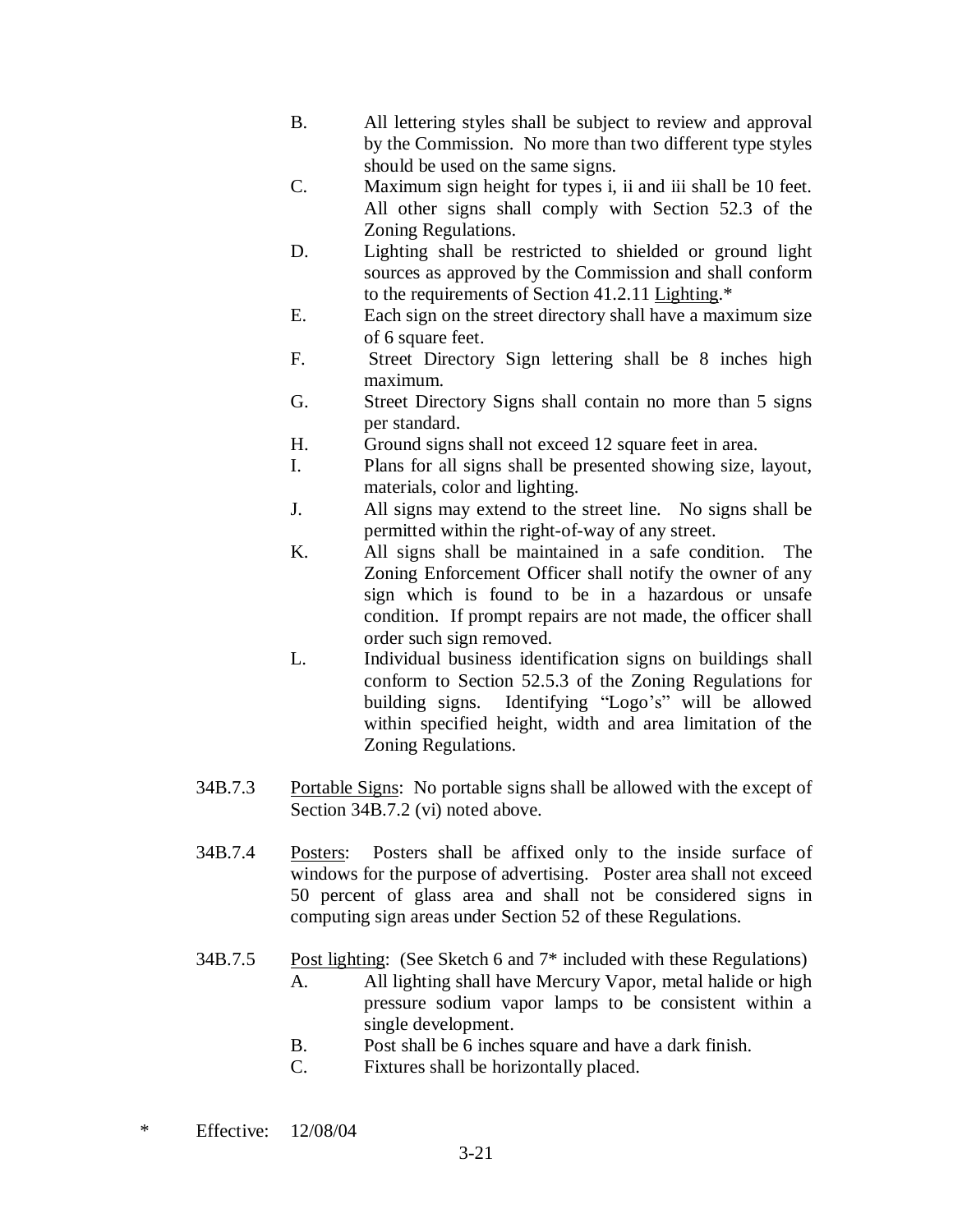- D. Fixtures shall be installed in one, two or four lamp clusters.
- E. Fixtures shall conform to the dimensions of Sketch 6 in the appendix or approved equal. Maximum height limit for area lighting shall be 20 feet.
- F. All lighting sources shall be shielded and shall conform to the requirements of Section 41.2.11 Lighting.\*
- G. The Commission, if deemed necessary, shall require the applicant to submit an outdoor lighting plan separate from the site development plan or landscaping plans. The plan shall show the location, the height above grade, the type of illumination the source lumens, and the luminous area for each source light which is proposed.

# 34B.8 Parking

- 34B.8.1 The number of spaces required shall be as specified in the Zoning Regulations. To make maximum use of space available, full use of Section 53.8 of the Zoning Regulations shall be made and overlapping use of off peak requirements shall be encouraged.
- 34B.8.2 Layout and landscaping of parking areas shall be in accord with the typical sketches as shown in the appendix and the Zoning Regulations. Whenever possible, parking lots shall be provided only at the side or rear of buildings.

## 34B.9 Plan Submission and Required Approvals

 34B.9.1 Site Development Plans: All plans for new construction, renovations, addition and/or site improvements in the North Branford Design District shall be submitted and approved by the Commission in accordance with the Design District Standards, the Plan of Development and the Zoning Regulations.

## 34B.10 Advisory Committee

The Planning and Zoning Commission may appoint an advisory committee to assist the Commission in review and recommendations on all site development plans and may provide assistance to property owners and others. The Committee shall prepare and submit a report to the Commission stating all the recommendations on the pending application.

## 34B.11 Enforcement

- 34B.11.1 Enforcement of the North Branford Center Design District Plan shall rest with the Planning and Zoning Commission or its agent.
- \* Effective: 12/08/04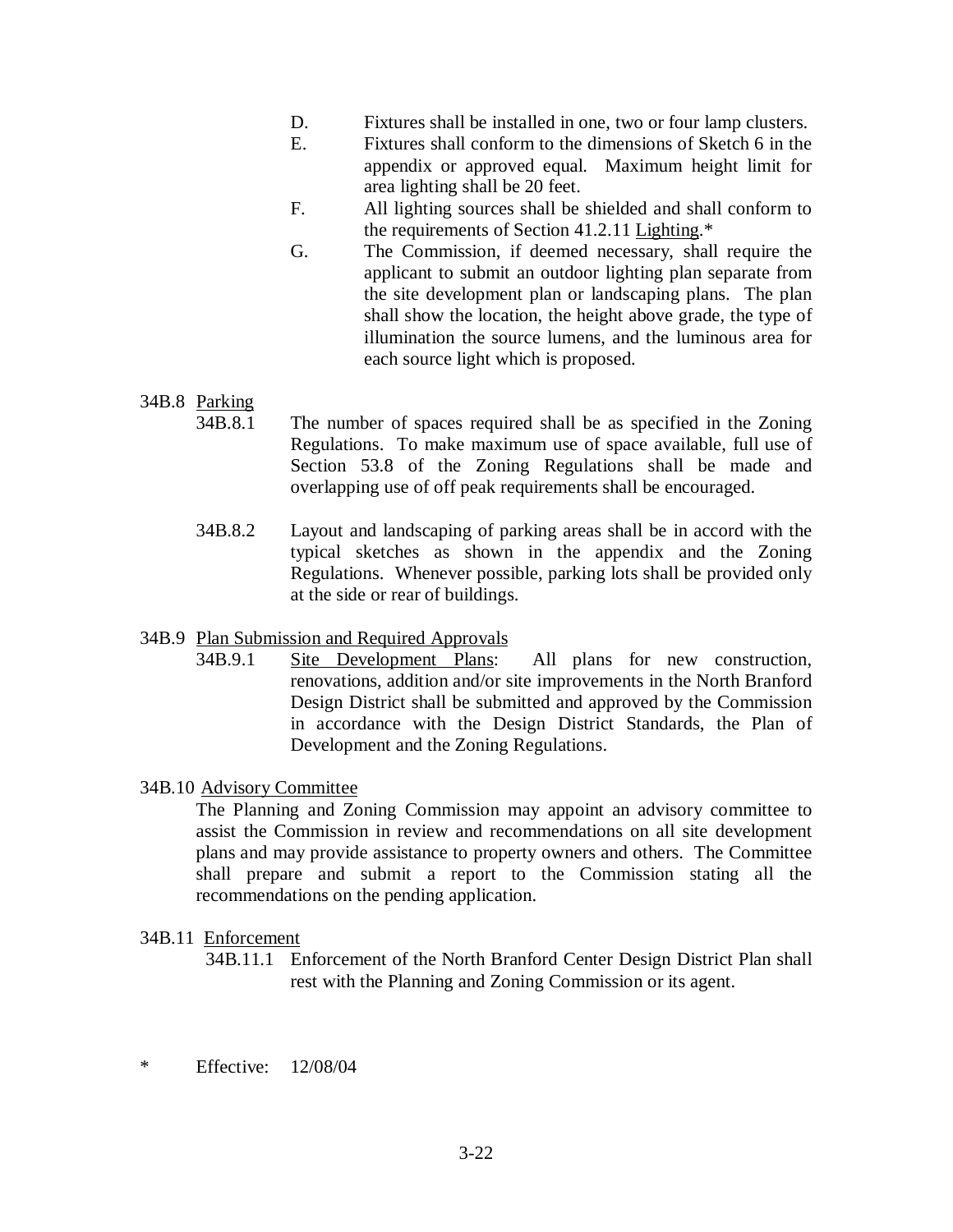### SECTION 35 - INDUSTRIAL QUARRY DISTRICT

- 35.1 General: The Industrial Quarry I-1 District is a class of district delineated to encompass an important quarry stone resource and such related lands that are appropriately used in connection with that resource.
- 35.2 Purpose: In the delineation of the Industrial Quarry I-1 District it is recognized that there is an area of the Town of North Branford that consists of a stone quarry resource that has been in use for many years and will be needed in the future as a source of stone for building construction within North Branford and elsewhere. The District encompasses a unique physical circumstance and is served by railroad and highway transportation systems. The purposes of the Industrial Quarry I-1 District are as follows:
	- 35.2.1 to recognize the existence of the resource;
	- 35.2.2 to permit stone quarry operations, including stone crushing, sorting and storage of materials, and earth excavation, removal and filling relating thereto, from within the District; and
	- 35.2.3 in connection with the purpose in Par. 35.2.2, to permit ancillary office, trucking, concrete mixing plants and other uses;
	- 35.2.4 provided that such principal and ancillary uses are conducted in a manner that conforms to the performance standards of Section 51, that protects the public health, safety, general welfare and property values in the Town and that provides for the appropriate reuse of land upon completion of stone quarry operations.
- 35.3 Procedure: Certain uses are listed in Schedule A as permitted in the Industrial Quarry I-1 District, subject to administrative approval of a SITE DEVELOPMENT PLAN. Any person, firm or corporation conducting stone quarry operations, and earth excavation, removal and filling relating thereto, within the District shall, at intervals not exceeding five (5) years and beginning with the year 1978, present a Site Operations Plan for administrative approval by the Commission. Submission and approval of a SITE DEVELOPMENT PLAN and accompanying documentation as outlined in Section 62, is required, however, in connection with any proposed buildings and structures.
- 35.4 Site Operations Plan: A Site Operations Plan shall be prepared by a registered professional, as authorized by law, and shall show, for the five (5) year period, the location and extent of proposed stone quarry operations, including the area to be quarried, existing and proposed ground elevations, vehicular access and circulation, outside storage areas and provision for drainage and lighting.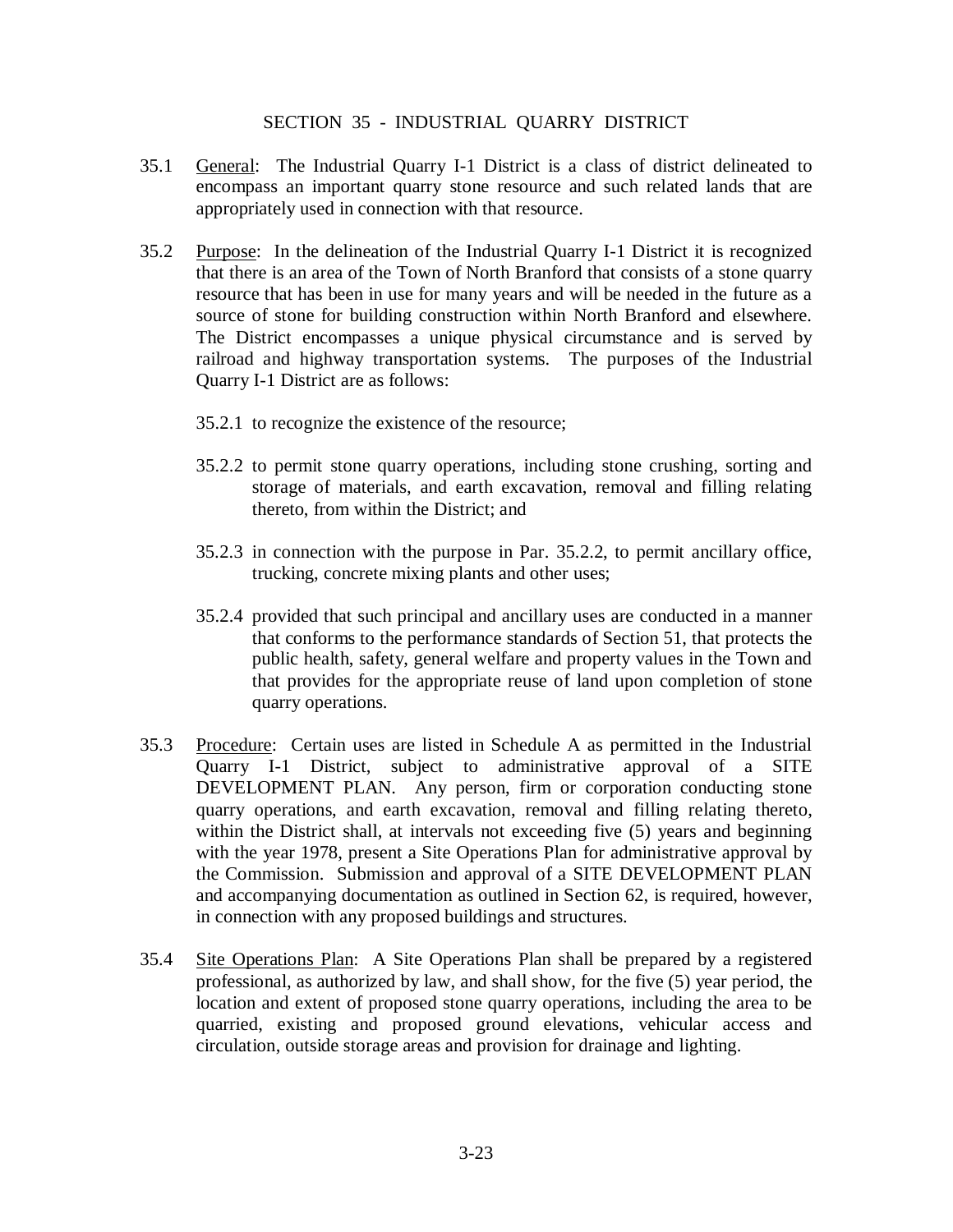### 35.5 Site Development Plan Standards:

- 35.5.1 General: The standards hereinafter specified are applicable to the use of land, buildings and other structures, and to the construction, reconstruction, enlargement, extension, moving or structural alteration of buildings and other structures as well as site development and landscaping in connection therewith.
- 35.5.2 Access: Provision shall be made for vehicular access to the property in such a manner as to safeguard against hazards to traffic and pedestrians in the street and on the lot and to avoid traffic congestion on any street. Access shall also conform to the following:
	- a. Where reasonable alternate access is available, the vehicular access to the lot shall be arranged to avoid traffic use of existing local residential streets situated in or bordered by residence Districts.
	- b. The street giving access to the lot shall have traffic carrying capacity and shall have suitable paving and other improvements to accommodate the traffic generated by the proposed use as well as other existing traffic on the street.
	- c. Provision shall be made for turning lanes and traffic controls within the street as may be necessary to provide safe access and avoid congestion.
	- d. Access driveways shall be of a design and have sufficient capacity to avid back up of entering vehicles within the street.
	- e. Driveways into the lot shall not exceed a grade of 8 % and shall conform to Town Ordinances or regulations of the State of Connecticut as applicable. Driveways connecting to a street shall not exceed a width of 30 feet unless a greater width is required by Town Ordinance, the Commission or by the State of Connecticut.
	- f. Unless otherwise approved by the Commission, there shall be no more than one (1) driveway entering any lot from any one street, except that there may be one (1) additional driveway for each 300 feet of lot frontage in excess of 150 feet.
	- g. Suitable provision shall be made on the lot for access to buildings and other structures by fire, police and other emergency services and for fire hydrants, where public water supply is available, in accordance with good fire protection practices.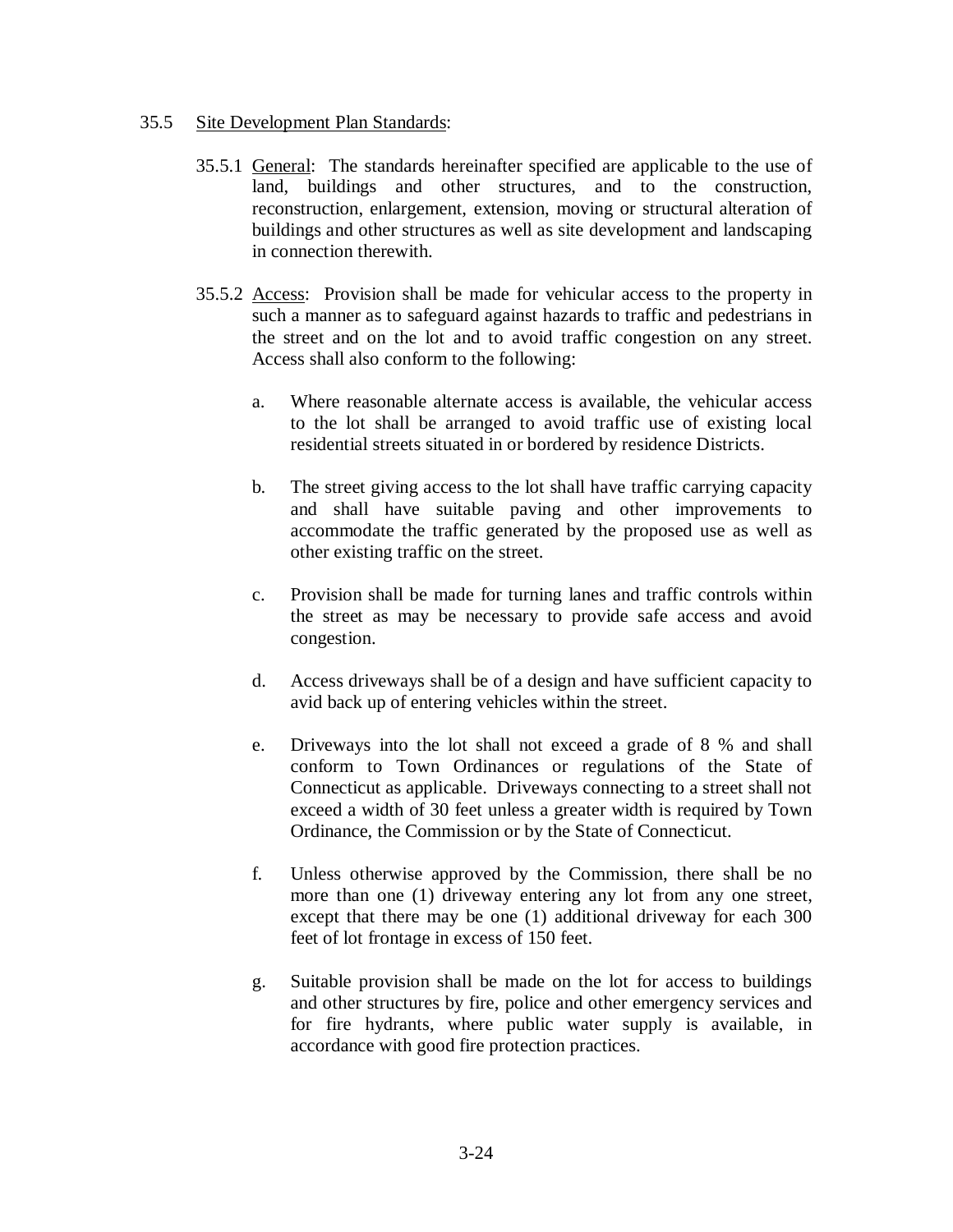- 35.5.3 Drainage: Provision shall be made for the collection and drainage of storm water on the lot in such a manner as to assure the usability of offstreet parking and loading spaces, to avoid hazards to pedestrians and vehicular traffic on the lot and in any street, to avoid storm water flow across sidewalks and other pedestrian ways and to protect wetlands and water courses from pollution. Provision shall also be made for the protection of existing water courses and for the construction of channels and other drainage systems in accordance with sound design criteria under good engineering practice and as approved by the Commission.
- 35.5.4 Wetlands and Water Courses: The SITE DEVELOPMENT PLAN shall provide for protection of wetlands and water courses, unless modification thereof is authorized by the North Branford Inland Wetlands Agency, and shall conform to the Streambelt Protection District limitations as specified in Section 33.
- 35.5.5 Parking and Loading: Off-street parking and loading spaces shall be provided in accordance with the provisions of Section 53.
- 35.5.6 Outside Storage: Outside storage (including storage and/or display of merchandise, supplies, wastes, machinery, equipment and other materials not in an enclosed building and the outside manufacture, processing or assembling of goods, but excluding areas for the parking of registered motor vehicles in daily use) shall be limited in the I-1 District as follows:
	- a. No outside storage areas shall extend into the area required for setback from a street line or Residence District boundary line.
	- b. Outside storage areas shall be limited in extent on any lot in the I-1 District to 25 % of the area of lot.
- 35.5.7 Lighting: The location, height, design and arrangement of outside lighting shall be such as to avoid glare on any other lot, and no light shall be transmitted outside the lot where it originates so as to endanger the public health or safety, including the value and reasonable use of any other lot. All exterior lighting of the site, buildings, parking areas and signs shall conform to the requirements under Section 41.2.11 Lighting. \*
- 35.5.8 Landscaping: Landscaping shall be provided and permanently maintained as follows:
	- a. The Commission may require that the area required for setback of parking spaces from a street line under Par. 53.3.5 be provided with specimen trees, shrubs and other ornamental landscaping.
- \* Effective: 12/08/04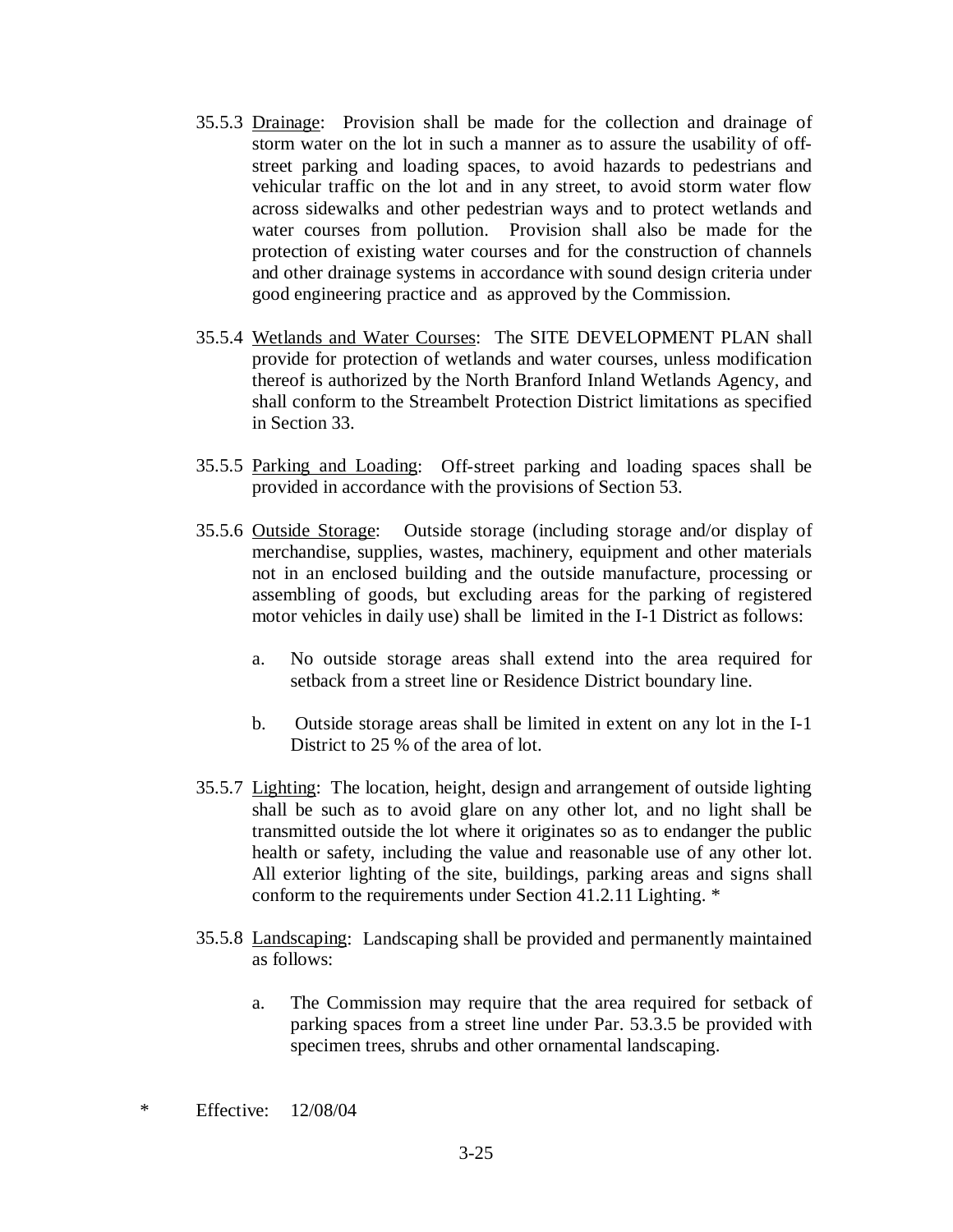- b. There shall be provide in the area required for setback from a Residence District boundary a greenbelt, having a width not less than 50 feet, planted with trees and shrubs of suitable species, no less than 50 % of which being evergreens. Any new plantings shall have a minimum height after planting and pruning of six (6) feet. Suitable existing trees and shrubs may be preserved, or augmented by new plantings, to form the required greenbelt. The Commission, however, may approve fences, walls or other means of landscaping in substitution for the greenbelt when the Commission determines that the purpose of the greenbelt will be accomplished.
- c. Off-street parking and loading areas shall be provided with suitable landscaped planting islands within and/or border landscaping adjacent to such areas in such a manner as to enhance the appearance of the area. Any parking area accommodating 10 or more cars shall be provided with not less than one (1) tree for each 10 cars or fraction thereof, which trees shall be of a species approved by the Commission and shall be not less than two (2) inches caliper and 10 feet in height.
- 35.5.9 Building Location: Any building or other structure on the lot shall be located so that a) the highest point of such building or structure does not exceed an elevation of 330 feet above mean sea level and b) any portion of the building or structure which exceeds 60 feet in height has an additional setback from a street line, property line or Residence District boundary line equal to five (5) feet for each one (1) foot that such portion exceeds 60 feet in height.
- 35.5.10 Bond: When required by the Commission, the applicant shall file with the Commission a completion bond to guarantee faithful performance of improvements in accordance with the approved SITE DEVELOPMENT PLAN. Such bond shall be in form and amount and with surety acceptable to the Town Attorney and shall be a) a surety bond, executed by a surety company authorized to enter into such bonds in the State of Connecticut, b) a cash bond, c) a savings account bond accompanied by a letter of assignment from a bank in a form acceptable to the Town Attorney, or d) an irrevocable letter of credit. Letters or credit shall have an expiration date no earlier than six (6) months from the required date of completion and shall be in a form acceptable to the Town Attorney.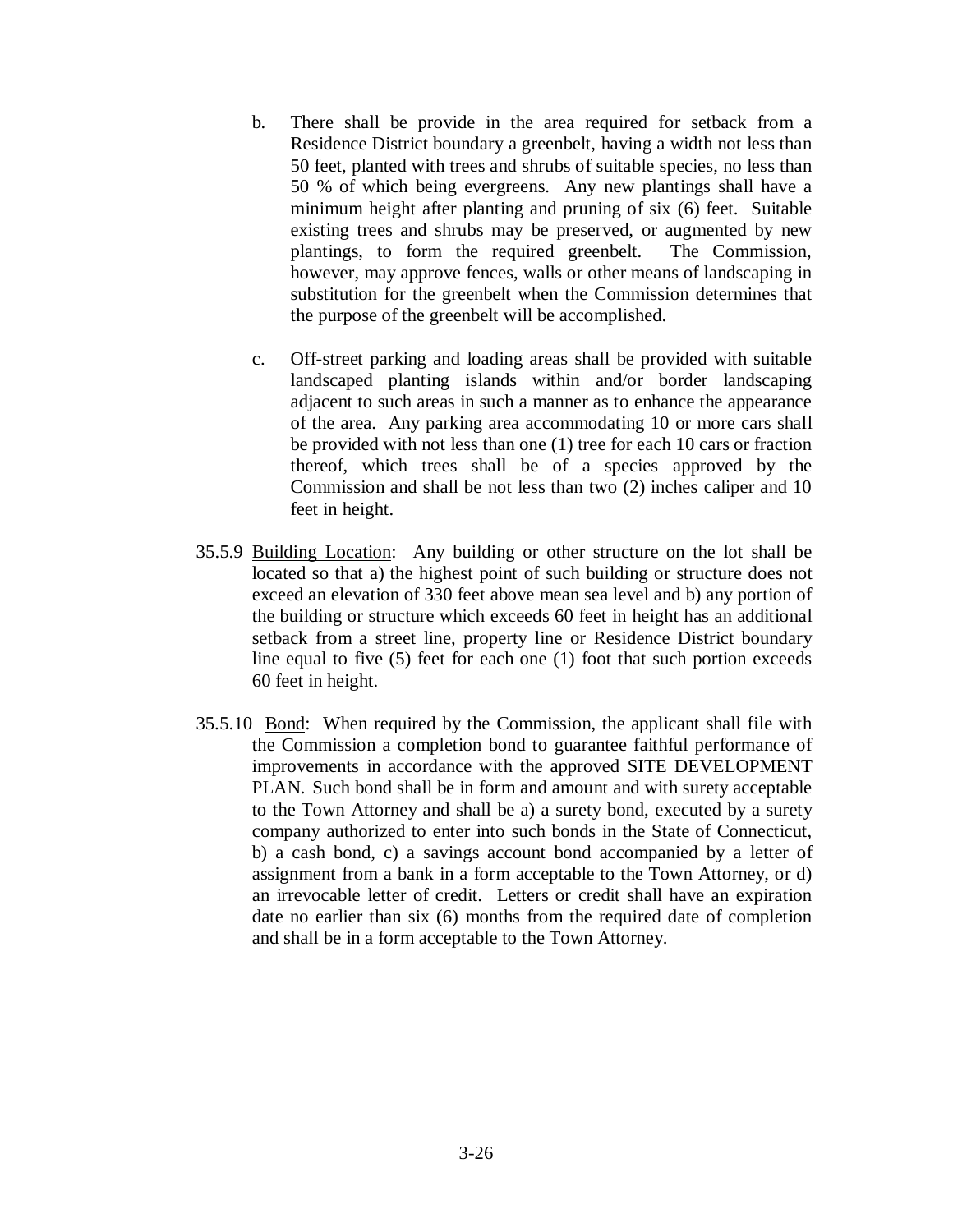SECTION 36 - SPECIALIZED ECONOMIC DEVELOPMENT DISTRICT \*

- 36.1 General: The Specialized Economic Development District (SED) is a class of district which delineates a planning area for desirable economic development activities in a park-like setting.
- 36.2 Purpose: The Specialized Economic Development (SED) District is established to provide an aesthetically attractive working environment exclusively for and conducive to the development and protection of offices, research and development institutions, a variety of manufacturing establishments. The district is to promote development that is practical, feasible, and economical, and an asset to the owner, neighbors and the community. The purposes of the Specialized Economic Development (SED) District are as follows:
	- a. Preserve existing natural resources and give proper consideration to the physical constraints of the land.
	- b. Provide for safe and efficient vehicular and pedestrian circulation.
	- c. Provide for proper screening, landscaping, signing, and lighting.
	- d. Ensure efficient, safe and aesthetic land development.
	- e. Provide for compliance with appropriate design standards to ensure adequate light and air, proper building arrangements, and minimum adverse effect on surrounding property.
	- f. Develop proper safeguards to minimize the impact on the environment, including but not limited to minimizing soil erosion and sedimentation, air and water pollution and noise level.
	- g. Ensure the provision of adequate water supply, drainage and stormwater management, sanitary facilities and other utilities and services.
	- h. Retain as much of the natural vegetative cover, particularly in critical environmental areas, where it serves important functional as well as aesthetic purposes.
	- i. Implement the goals and objectives of the Plan of Development dealing with proper land development, site design, and conservation.
- \* Effective: 1/20/95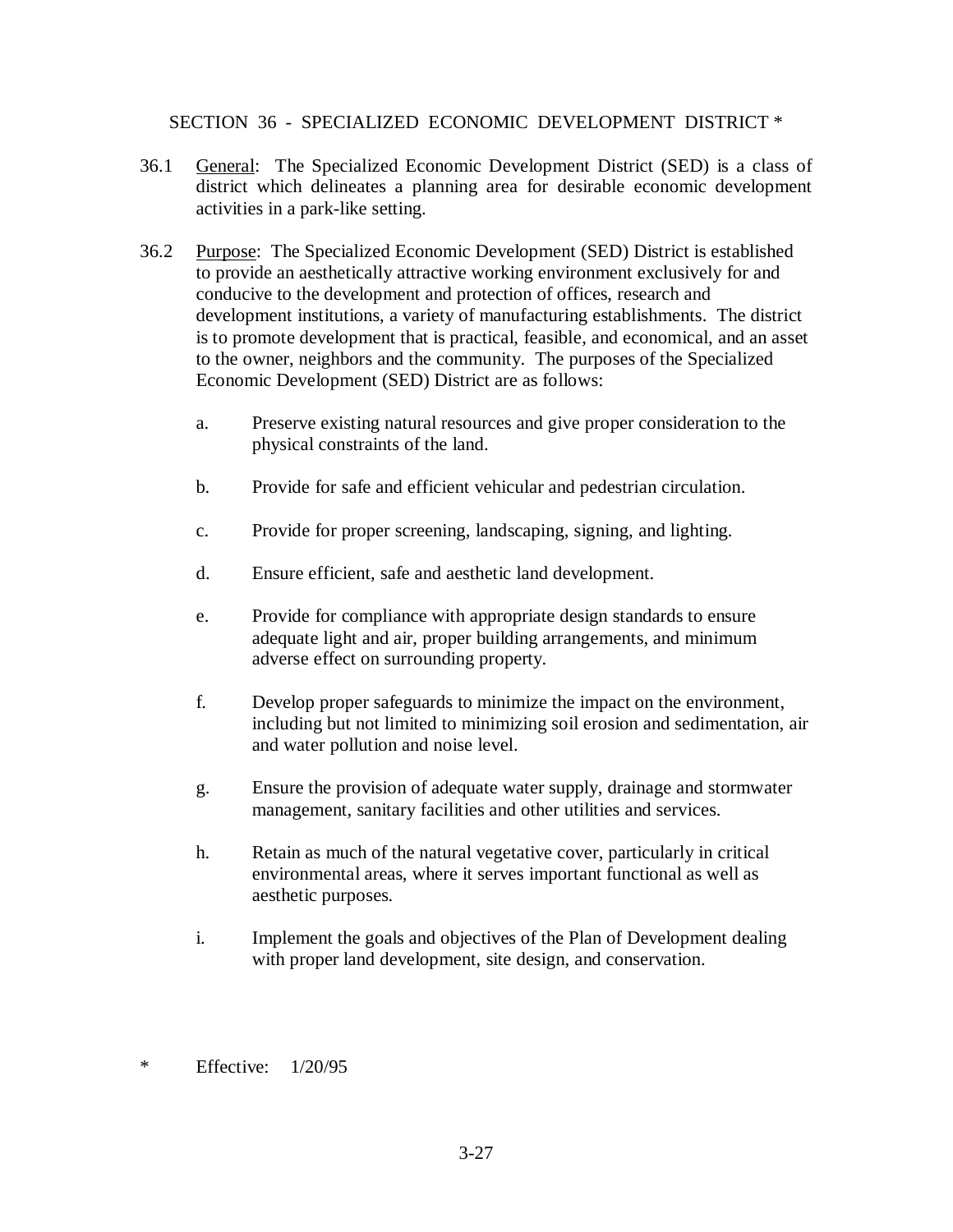- j. Encourage modern and innovative design, construction, technology, and planning methods. Facades of all buildings/structures shall have coordinated architecturally finished exteriors.
- k. Advance and promote sound growth and the general welfare.
- l. Strengthen and sustain the economic potential of the Town.
- 36.3 Size of Site and Lot Area  $-$  The minimum permitted site area for the establishment of a Specialized Economic development District is 800,000 square feet. The minimum permitted individual lot area within the SED is 80,000 square feet. Flood Plain and designated wetland/watercourse areas may be included in the calculations of the minimum site and individual lot area.
- 36.4 Utilities All developments shall be served by municipal sewers. Both public water supply or individual on-site well or community well systems are permitted provided the later is approved by East Shore Health Department, Department of Public Utility Control, and Department of public Health and Addictive Services, if applicable. Developments served by municipal sewers shall require confirmation from the Water Pollution Authority.
- 36.5 Informal Consideration ± The Commission recommends that, prior to the submission of a formal petition to establish a Specialized Economic Development District, the applicant review with the Commission and its staff in a preliminary and informal manner any proposal for a Specialized Economic Development District. The Commission recommends that the applicant submit preliminary plans which provide Basic Development information and that four (4) copies be submitted. The Commission or its staff may request that the applicant submit such additional information as may lead to a rendering of a non-binding opinion by the Commission.
- 36.6 Establishment of SED District  $-$  A petition requesting an amendment of the Zoning Map for the purpose of establishing a SED may be filed with the Commission in accordance with the provision of Section 63 of these Regulations. Unless the Commission ids the petitioner, all petitions shall be signed by the owner or owners of all properties within the proposed SED and shall be accompanied by six (6) copies of each of the following:
	- a. A boundary map and a metes and bounds description of the boundary of the proposed SED as described in Paragraph 63.1.2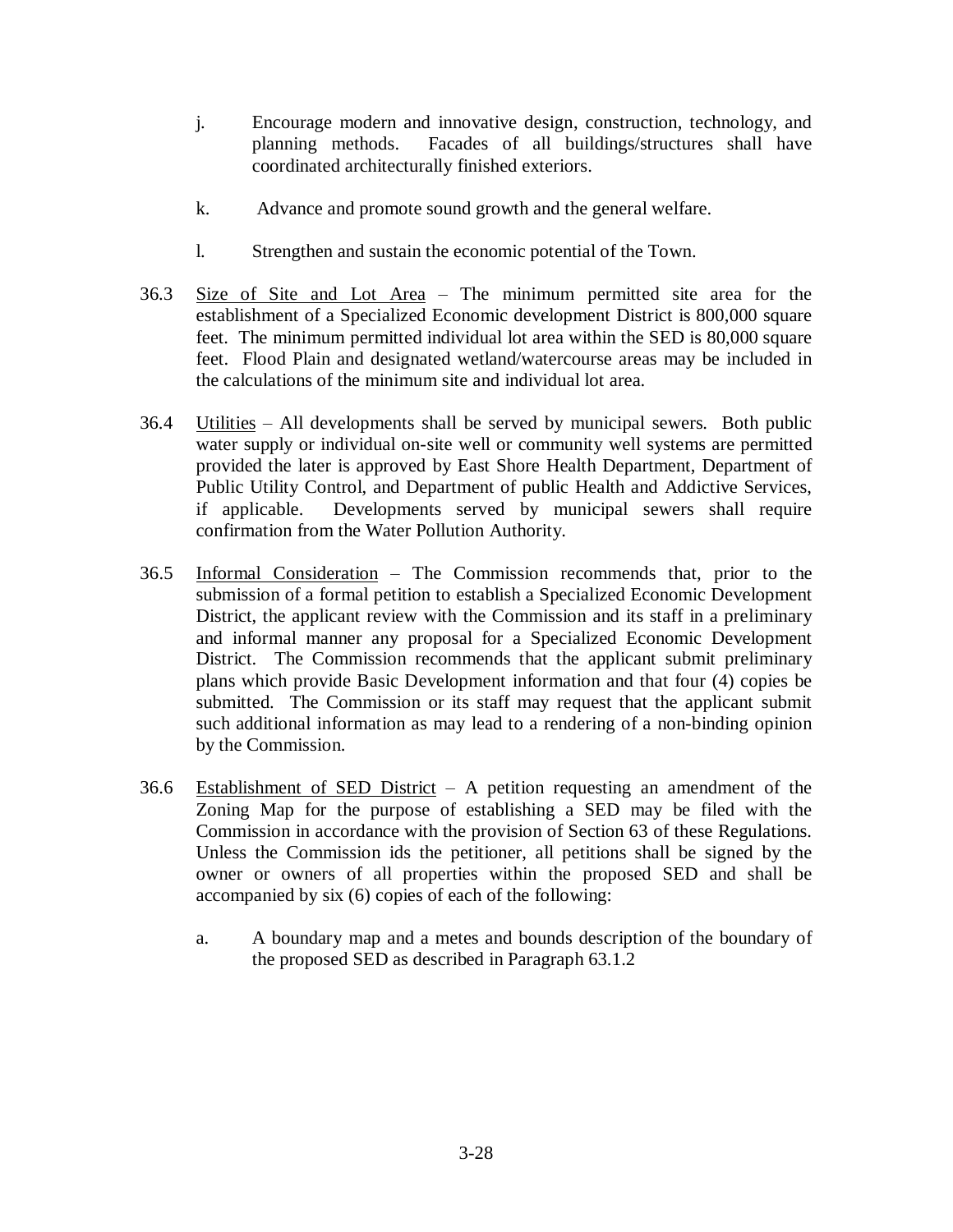- b. An existing condition map or maps of the entire area of the proposed SED at a scale of not less than 100 feet to the inch showing no less than the following information:
	- 1. existing contours at a maximum interval of two (2) feet;
	- 2. existing natural soils in accordance with the classifications of the National Cooperative Soils Survey of the Soil Conservation Service of the U.S. Department of Agriculture; and
	- 3. large trees, wooded areas, ledge outcroppings, open space areas and conservation features, historic sites, trails, existing buildings and other structures, wetlands and watercourses and flood plain areas.
- 36.7 Procedure Certain uses are listed in Schedule A as permitted in the Specialized Economic Development SED District, subject to administrative approval of a Site Development Plan or approval of a Special Use Permit. Submission and approval of a Site Development Plan shall be processed in accordance with Section 41 of these Regulations. Submission and approval of a Special Use Permit shall be processed in accordance with Section 42 of these Regulations.
- 36.8 Permitted Principal Uses No building, structure, or part thereof shall be erected, altered, or used, nor shall the premises be used in whole or part for other than one or more of the uses specified in Schedule A. To further assist in the interpretations of Schedule A, the following uses are permitted:
	- 1. Manufacturing, production, fabrication., processing, packaging, repair and assembly of goods.
	- 2. Research and development facilities.
	- 3. Offices for corporate, business and professional purposes.
	- 4. Printing and publishing and graphic arts.
	- 5. Banks and financial institutions.
	- 6. Data and other electronic processing facilities.
	- 7. Farming.
- 36.9 Permitted Accessory Uses Any use customarily incidental to the permitted use or uses is permitted as an accessory use provided that the incidental use is not itself prohibited by the provision of Section 23 or in conflict with Section 51 of these Regulations. Uses and structures commonly accessory to a permitted use will be allowed including: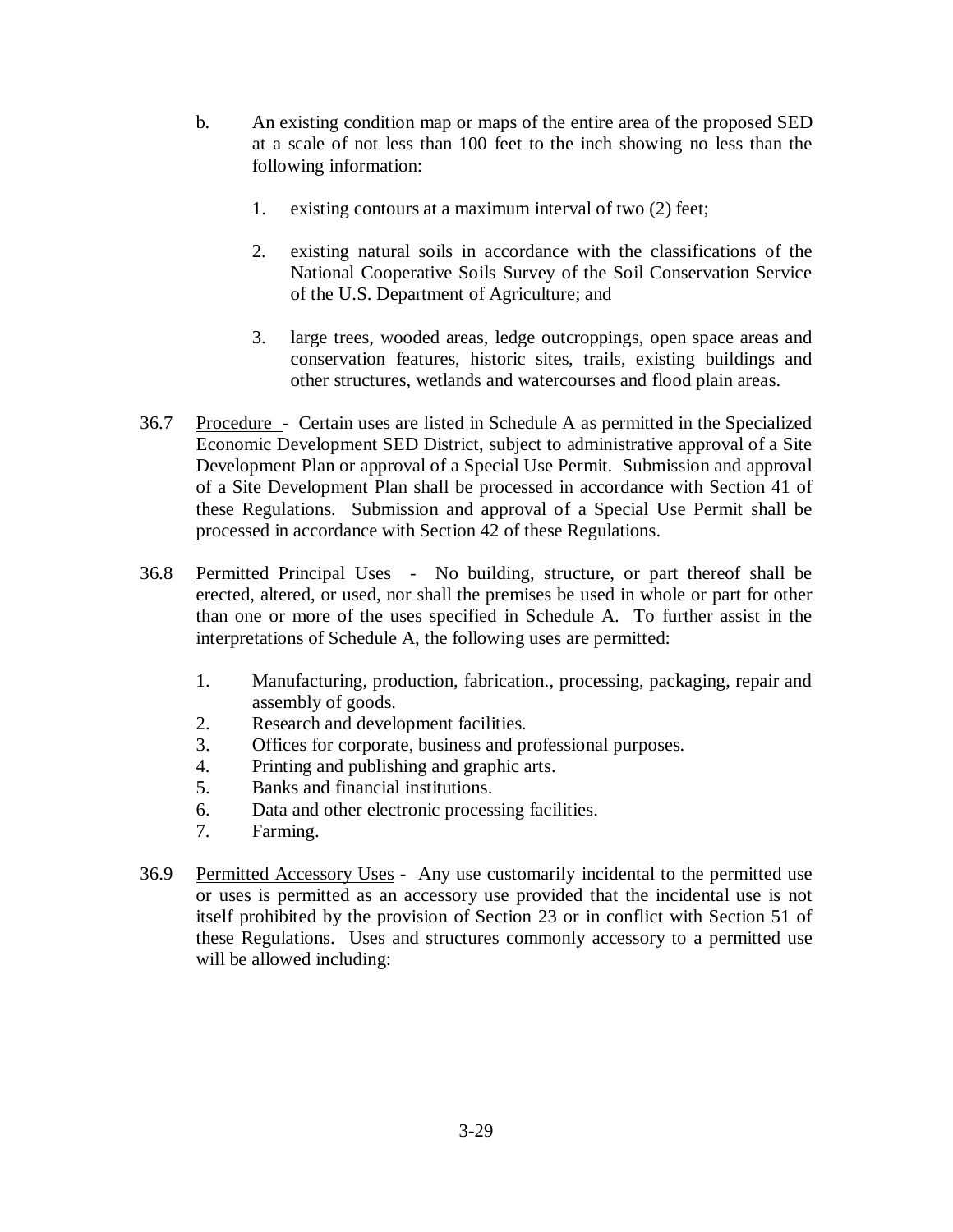- a. Retail shops, fitness centers, child day acre centers and similar facilities for the convenience of occupants and employees of the permitted use.
- b. Drive-thru facilities subordinate to a bank or financial institution.
- c. Guard houses and other security structures and storage type facilities.
- d. Communications facilities including antenna masts not exceeding 40 feet in height and satellite dishes.
- e. Employee credit unions.
- 36.10 Prohibited Uses To further protect the quality and intent of the SED any use not specified in Schedule A as permitted is prohibited. In addition to those uses prohibited in subsection 23.2, the following uses are specifically prohibited:
	- 1. Drive-in or drive-thru restaurants or portions of restaurants.
	- 2. Freight and materials trucking terminals.
	- 3. Garbage and reuse processing, incineration and recycling.
	- 4. Automobile and truck sales, service and repair establishments.
	- 5. Lumber and building material yards.
	- 6. Personal service establishments.
	- 7. Bowling alleys, billiard or pool halls, amusement centers, off-track betting (OTB) parlors, casino gambling and other commercial recreation establishments.
	- 8. Horse, dog or auto tracks.
	- 9. Junk yards and junk or salvage businesses.
	- 10. Cemeteries.
	- 11. Billboards or outdoor advertising signs.
	- 12. Single family and multi-family housing developments.
- 36.11 Uses Permitted by Special Use The following additional uses may be permitted in the SED as a Special Use Permit pursuant to the provisions of the Section 42 of these Regulations. In determining the appropriateness of the use, the Commission shall consider the general standards of subsection 42.4 and the following additional criteria:
	- a. the goals and objectives of the Plan of Development are met;
	- b. adverse traffic impacts are not created;
	- c. negative impacts on property values are not created;
	- d. the land is physically suited for the proposed use;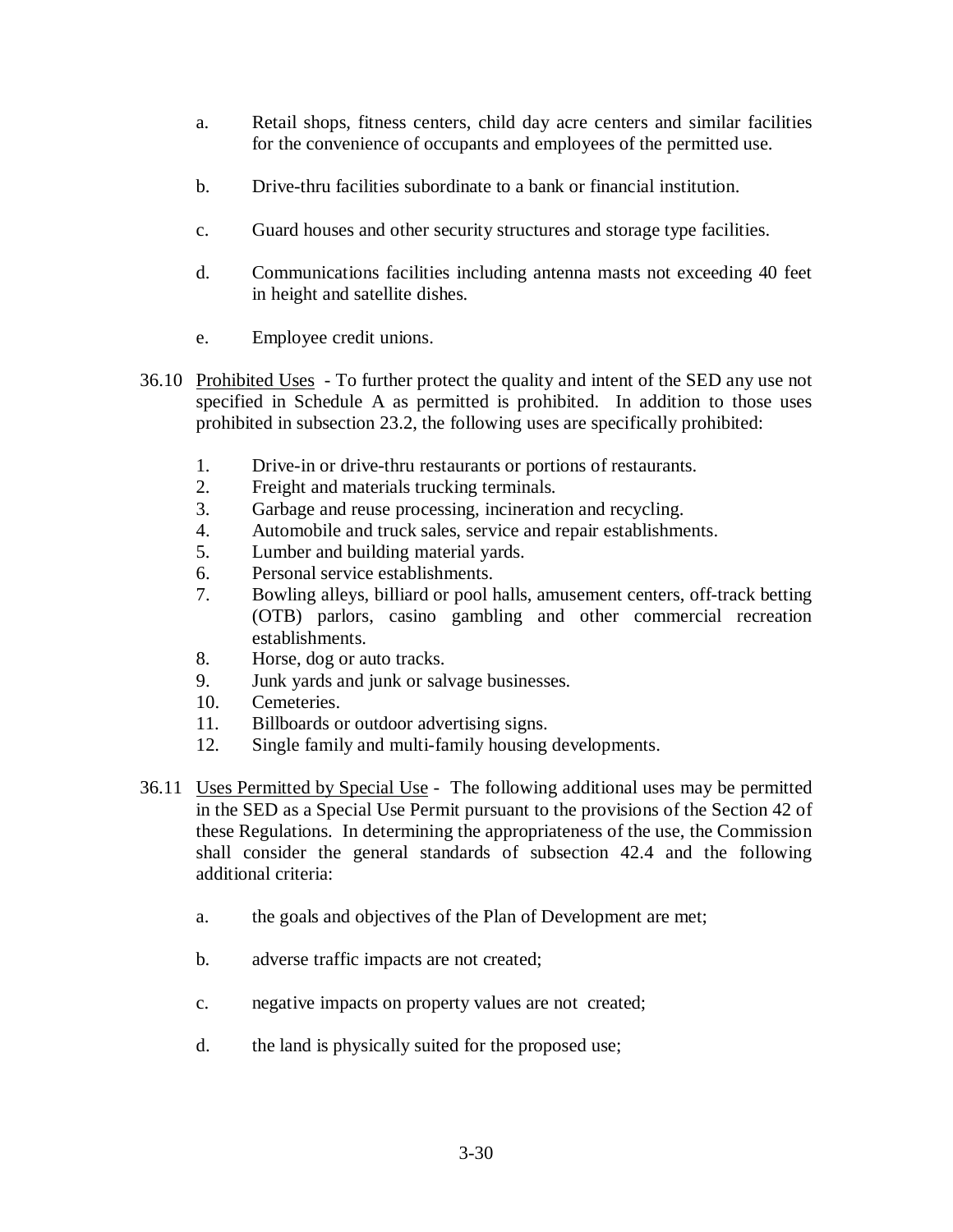- e. adverse environmental impacts are not created;
- f. there is a balance between neighborhood acceptance and community needs;
- g. present and proposed utilities, streets, drainage system and other improvements have adequate capacity to accommodate the proposed use'
- h. historic factors are adequately protected; and
- i. the overall physical appearance of the proposed development is compatible with the surrounding development and the Commission's goals for the neighborhood/corridor.

## Special Uses Permitted

- 1. Indoor restaurants and cafeterias and similar facilities which serve the employees and guests of the businesses and not the general public.
- 2. Child day care centers.
- 3. State of Connecticut, Federal Government or any other governmental uses.
- 4. Hotels and motels containing meeting and conference rooms, restaurants and recreation facilities.
- 5. Indoor recreational facilities and health clubs excluding billiard halls, electronic game rooms and similar activities.
- 6. Helipads.
- 7. Earth excavation, removal and filling as provided in Section43.

The Commission may impose additional approval conditions in accordance with these Regulations in order to ensure that all criteria enumerated above are satisfied.

- 36.12 Application and Procedure A Zoning Permit from the Commission is required for all new development, expansion or alteration of existing development, or for a change of use within the SED.
	- a. Permitted uses listed in Schedule A, subject to approval of a Site Development Plan, shall be submitted with an Application for a Zoning Permit in accordance with this Section and Section 41.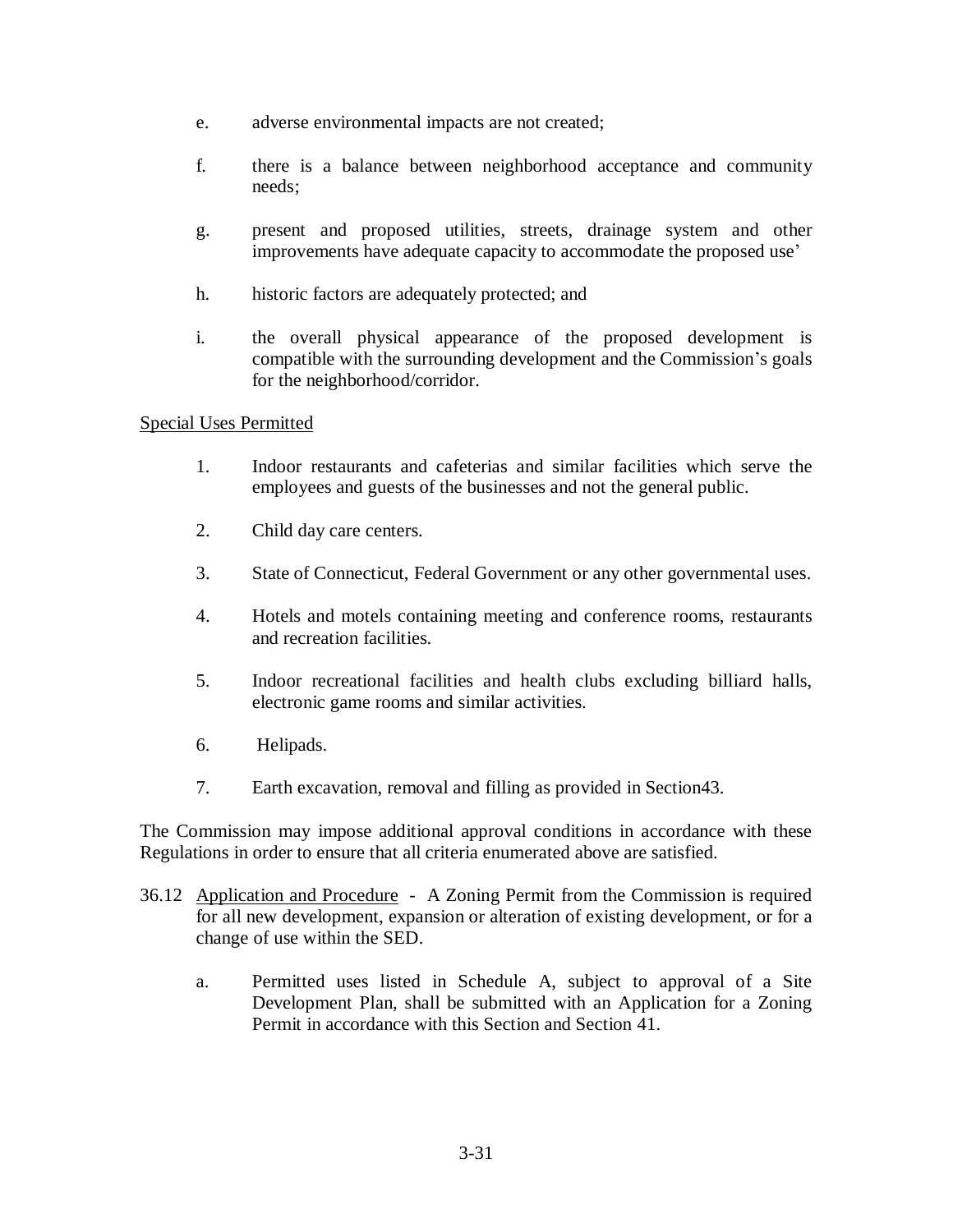- b. Permitted uses listed in Schedule A, subject to approval of a Special Use Permit, shall be submitted with an Application for a Zoning Permit in accordance with this Section and Section 42.
- c. Revisions to pre-existing site plans shall be considered as a new application and such revisions shall comply with current regulations. Inability to completely comply with current standards due to physical site limitations or location of existing structures shall not prevent an existing use from being improved, provided that public health, safety standards are not reduced.
- d. In case where the applicant intends to develop in stages, an overall site and staging plan indicating ultimate development shall be submitted.
- e. The Commission may, if deemed necessary, require the submission of a written report by a qualified traffic engineer evaluating the impact of the development on the transportation system, including the amount of traffic projected within and for the proposed development and the adequacy of the surrounding streets and traffic controls to accommodate existing traffic, projected traffic from other approved developments in the area.
- f. Waiver of Site Plan Requirements: Upon written request the Commission may waive or partially waive the site plan requirements of Section 41 if the construction, alteration or change in use does not affect existing traffic circulation, drainage, relationship of buildings to each other, landscaping, buffering, lighting or other considerations of site plan review or deviate from the intended goals and objectives of the Plan of Development.
- g. Bonuses Upon written request the Commission may allow the increase of certain standards of Section 24 (Schedule B) based on lot size and the following criteria:

|                                                            | Max. Lot Coverage<br>By Bldg. a s% of<br>Lot Area (Line 8, Schedule B) | Max. Floor Area<br>of Bldg. as % of<br>Lot Area (line 9, Schedule B) |
|------------------------------------------------------------|------------------------------------------------------------------------|----------------------------------------------------------------------|
| <b>Lot Size</b><br>$120,000$ sq. ft. to<br>159,999 sq. ft. | 35 %                                                                   | 55 %                                                                 |
| $160,000$ sq. ft.                                          | 40 %                                                                   | 60 %                                                                 |

Prior to granting site bonuses, the Commission shall determine that the site is capable and the surrounding land uses are compatible with the increased coverages and building size and is consistent with the goals and objectives of the Plan of Development and subsection 36.2 of this Regulation.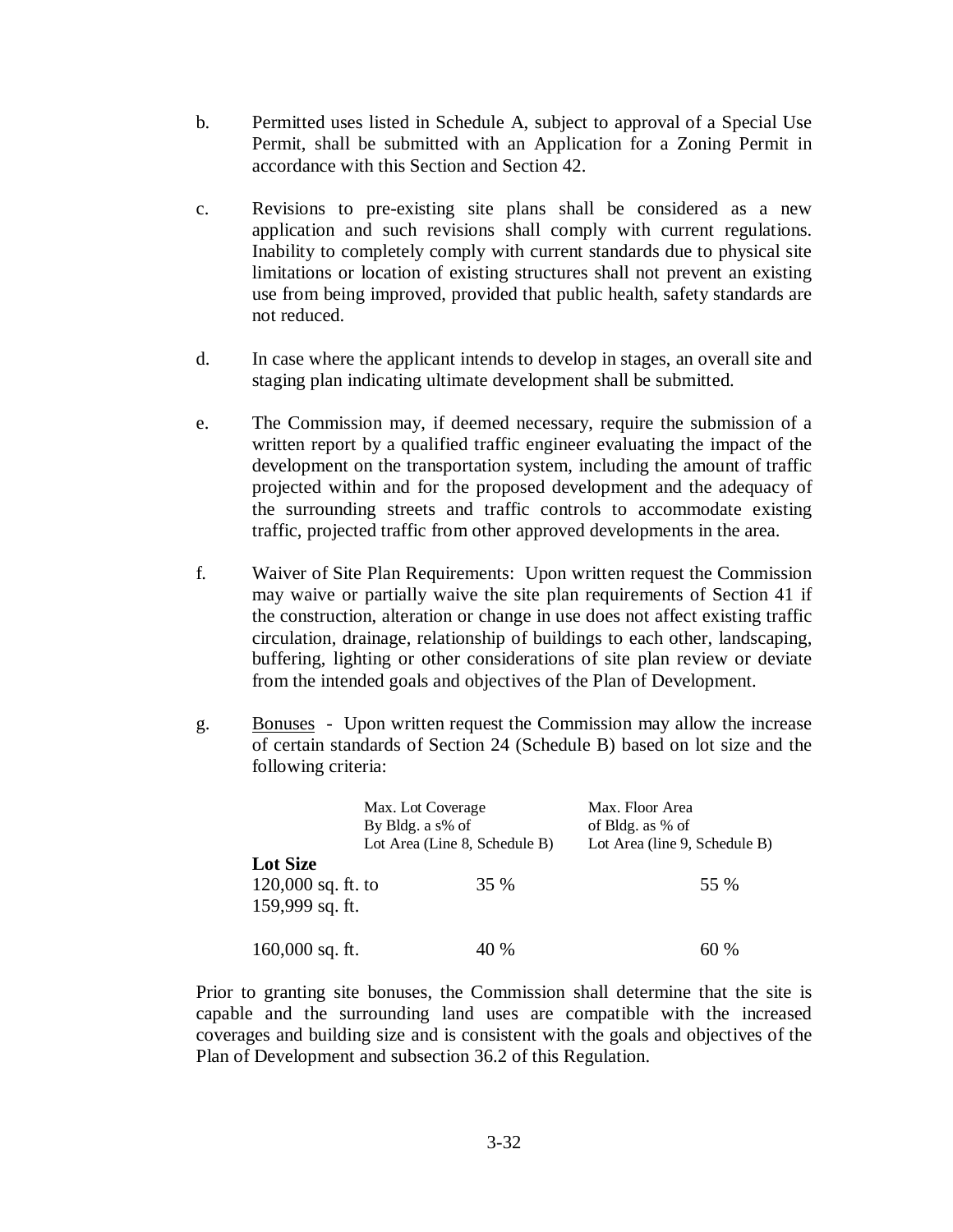- 36.13 Parking and Loading Off-street parking and loading spaces shall be provided in accordance with the provisions of Section 53.
- 36.14 Outside Storage and Accessory Structures Outdoor storage or display of any material outside a building is prohibited if such storage or display is visible off the individually developed site. Outdoor storage is prohibited within a Residence District setback area.

 Limited Outside Storage (including storage and/or display of merchandise, supplies, wastes, machinery, equipment and other materials not in an enclosed building and the outside manufacture, processing or assembling of goods, but excluding areas for the parking of registered motor vehicles in daily use) shall be limited in the SED District as follows:

- a. No outside storage area shall extent into the area required for setback from a street line or within the front yard portion of the property.
- b. Outside storage area shall be limited in extent on any lot in the SED District to 10 % of the area of the lot.
- c. All permitted structures, containers, trailers and other materials shall be adequately screened with fencing and/or landscaping.

No accessory structures, except for permitted security guard facilities, picnic tables and similar recreational type items, shall be used for human habitation or for conduct of a business, whether for profit or otherwise. No accessory structures shall extend into the front yard area of the property or exceed 25 feet in height nor extend within less than 100 feet of a Residence District and 25 feet from all other property lines.

36.15 Landscaping Plan - A landscaping plan, portraying all landscaping and buffering elements, shall be submitted with each Site Development Plan Application. This plan shall be incorporated into the maps comprising the site development plan. Suitable landscaping, including lawns ands nursery-grown trees and shrubs, is required in all areas not covered by impervious surfaces, except where waived by the Commission, such as in areas with established natural vegetation, or areas reserved for site use. Buffer areas void of natural vegetation shall be adequately planted with a combination of evergreen and deciduous type trees.

 The landscaping plan shall include a listing and count of all trees and shrubs to be installed by common and botanical name, size (caliper, height, maturity) at installation, and height and spread at maturity. Large trees and stands of mature trees (and shrubs) are to remain undisturbed where practical and desirable. All trees (and shrubs) to remain undisturbed shall be tagged (or otherwise identified) in the field prior to commencement of site work, and shall be shown on the landscaping plan. No building permit shall be issued until a performance bond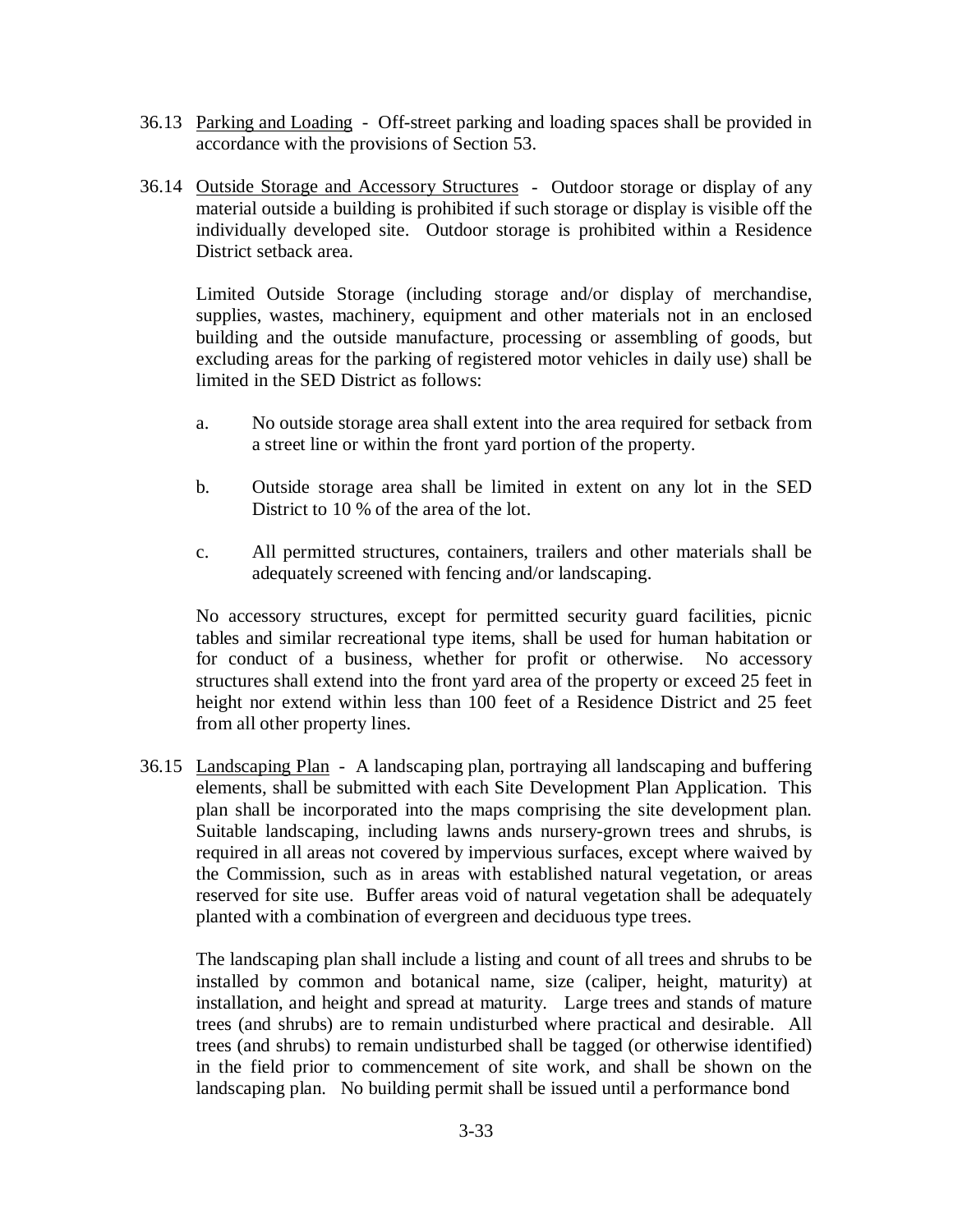has been posted in an amount sufficient to insure said completion. Such performance bond will not be released until all landscaping elements have been planted and have survived in good condition at least one growing season.

 All landscaping elements portrayed on the approved landscaping plan, including buffer treatments, shall be maintained in a manner sufficient to ensure its continuing performance and the survival of all plantings. Where a maintenance problem arises, upon order of the Zoning Enforcement Officer, said landscaping shall be restored to a satisfactory condition consistent with the approved landscaping plan.

- 36.16 Buffers Buffers shall conform to Schedule B Standards and subsection 41.2.13 and 53.3.5 and the following additional Regulations:
	- a. Clear cutting/harvesting of trees within a buffer area is expressly prohibited at any time without prior Commission approval.
	- b. Within the buffer area the Commission encourages and may require the establishment of jogging/hiking paths, exercise courses, picnic tables and similar structures which provide recreational opportunities for the employees of the industrial park. A plan showing location and design shall be submitted along with site development plan for review and approval by the Commission. The Commission shall refer to the Open Space Plan if these trail paths are to be made part of the Town-wide hiking trail system.

## 36.17 Signs and Lighting

- a. Individual business identification signs and ground signs shall conform to Section 52.5.5 of the Zoning Regulations. Upon written request, the Commission may authorize a large ground sign in accordance with Section 52.5.6. All signs are subject to final approval by the Commission and shall include review of design, location and materials used.
- b. Exterior lighting shall be of a style and character which is in harmony with the character of the district. Lighting standards in parking area shall not exceed twenty (20) feet in height. Luminaries shall have shielded light sources to prevent glare. Pedestrian walkways shall be illuminated by light bollards or other low level lighting standards with shielded light sources. All outdoor lighting shall be designed for safety convenience and security which minimizing sky glow and adverse effect from illumination upon the use, enjoyment and value of nearby property and upon the appearance of the community.
- c. All exterior lighting of the site, buildings, parking areas and signs shall conform to the requirements under Section 41.2.11 Lighting. \*\*
- \*\* Effective: 12/08/04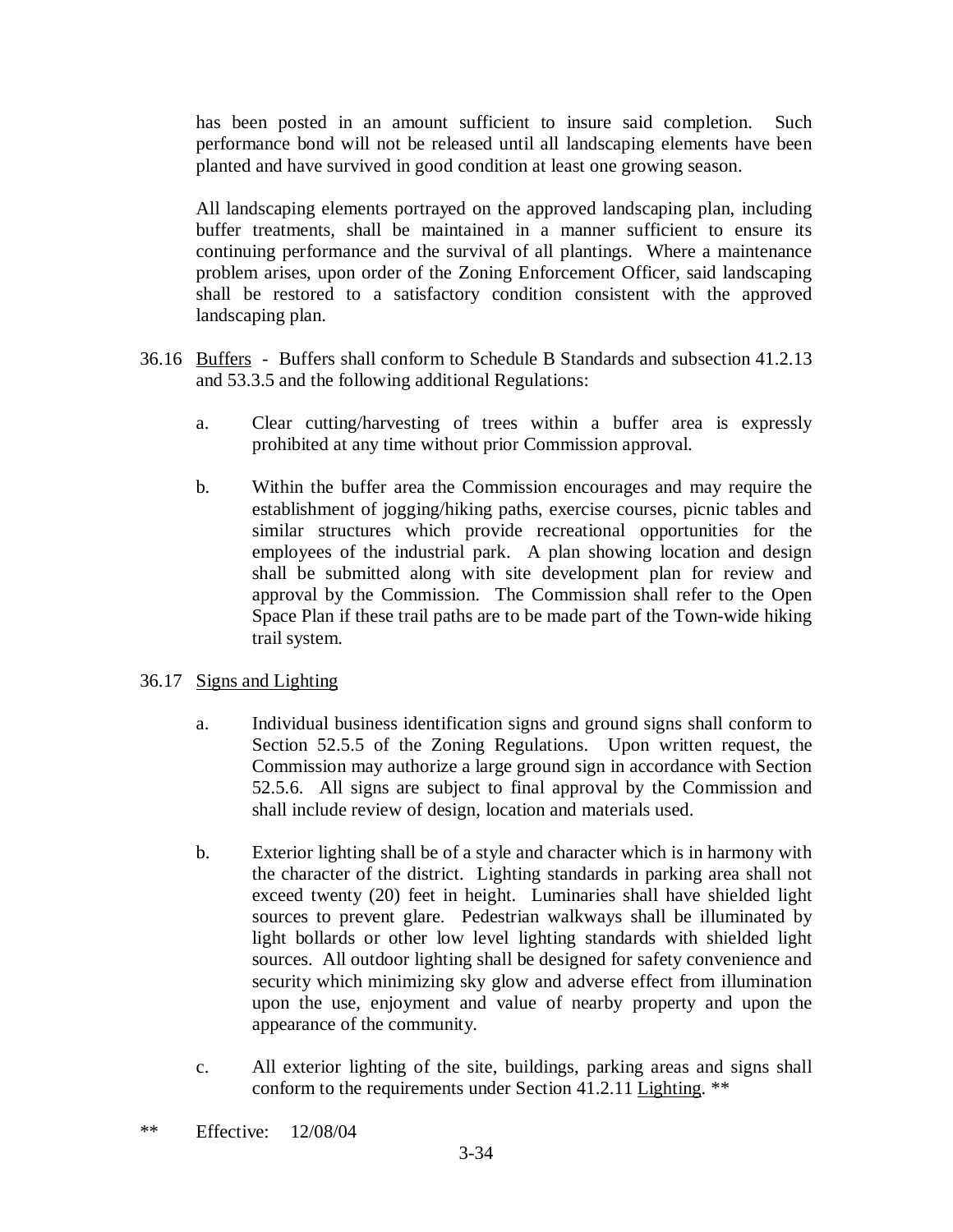- 36.18 Architecture All buildings/structures within the SED will require architectural and related site design control which promotes the aesthetic qualities of the district. Architectural design, scale and mass of building/structures shall be of such character as to harmonize and be compatible with the development and surrounding neighborhood. Each building/structure shall have coordinated styles, colors, materials and textures with other buildings/structures within the SED development. Proper screening and architectural controls for roof or ground mounted HVAC systems shall be provided. The Commission may appoint an advisory committee to assist the Commission in review and recommendations on all site development plans to meet special community design guidelines. The advisory committee may provide assistance to property owners and others. All architectural plans are subject to final review and approval by the Commission.
- 36.19 Utilities All electric, telephone and cable television utility wires shall be installed underground unless waived by the Commission.
- 36.20 Performance Standards The performance standards established in Section 51 and the Noise Pollution Ordinance are designed to encourage a high standard of development by providing assurance that neighboring land uses will be compatible. All developments and uses under these Regulations shall be required to meet these standards. The Zoning Enforcement Officer and/or the Planning and Zoning Administrator shall be responsible for enforcing these standards.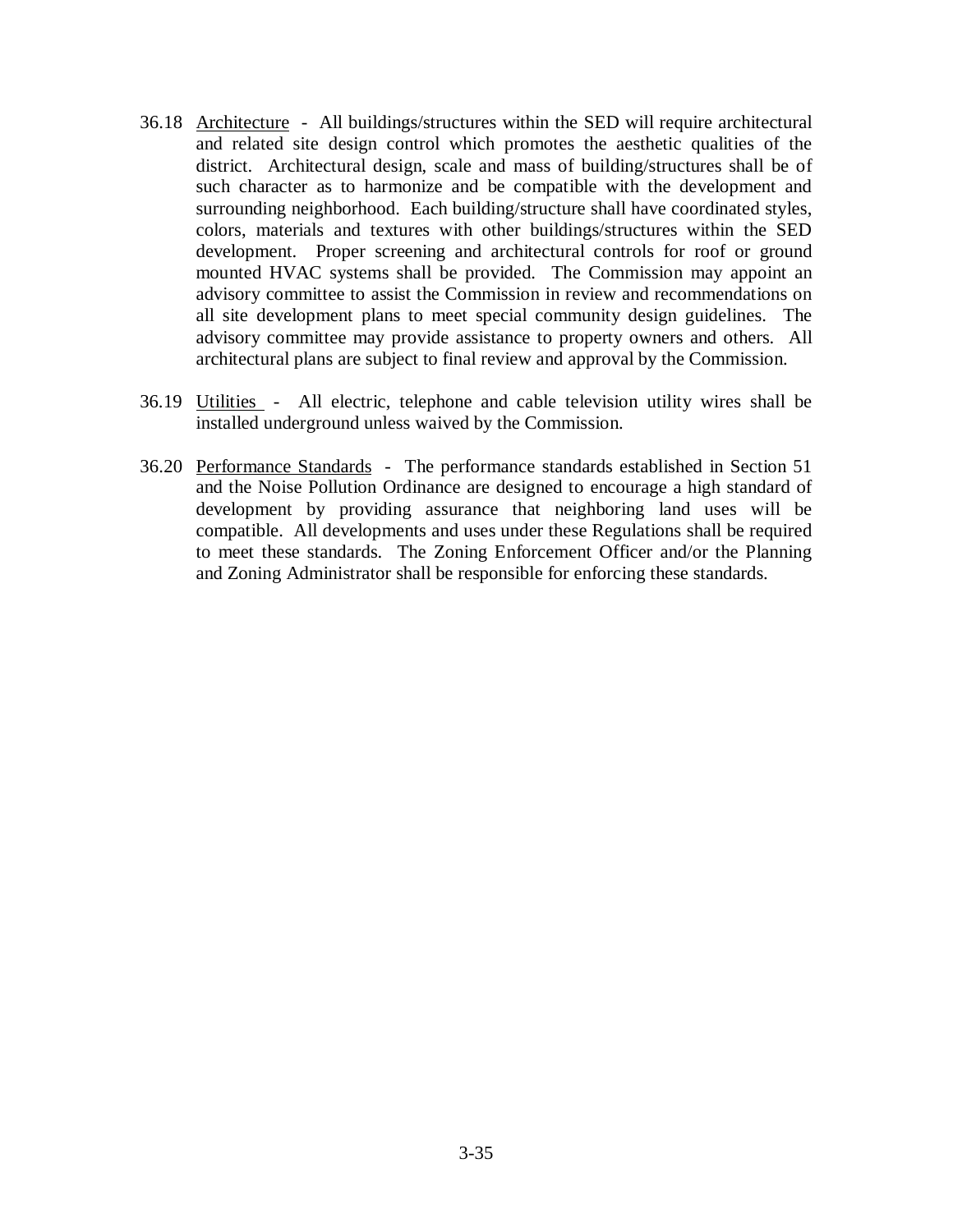# SECTION 37 - AFFORDABLE HOUSING DISRTICT (AHD) \*

37.1 The Affordable Housing District is that district shown on the official zoning map as AHD which was created by Superior Court order per Connecticut General Statutes, Section 8-30G.

<sup>\*</sup> Adopted 9/03/98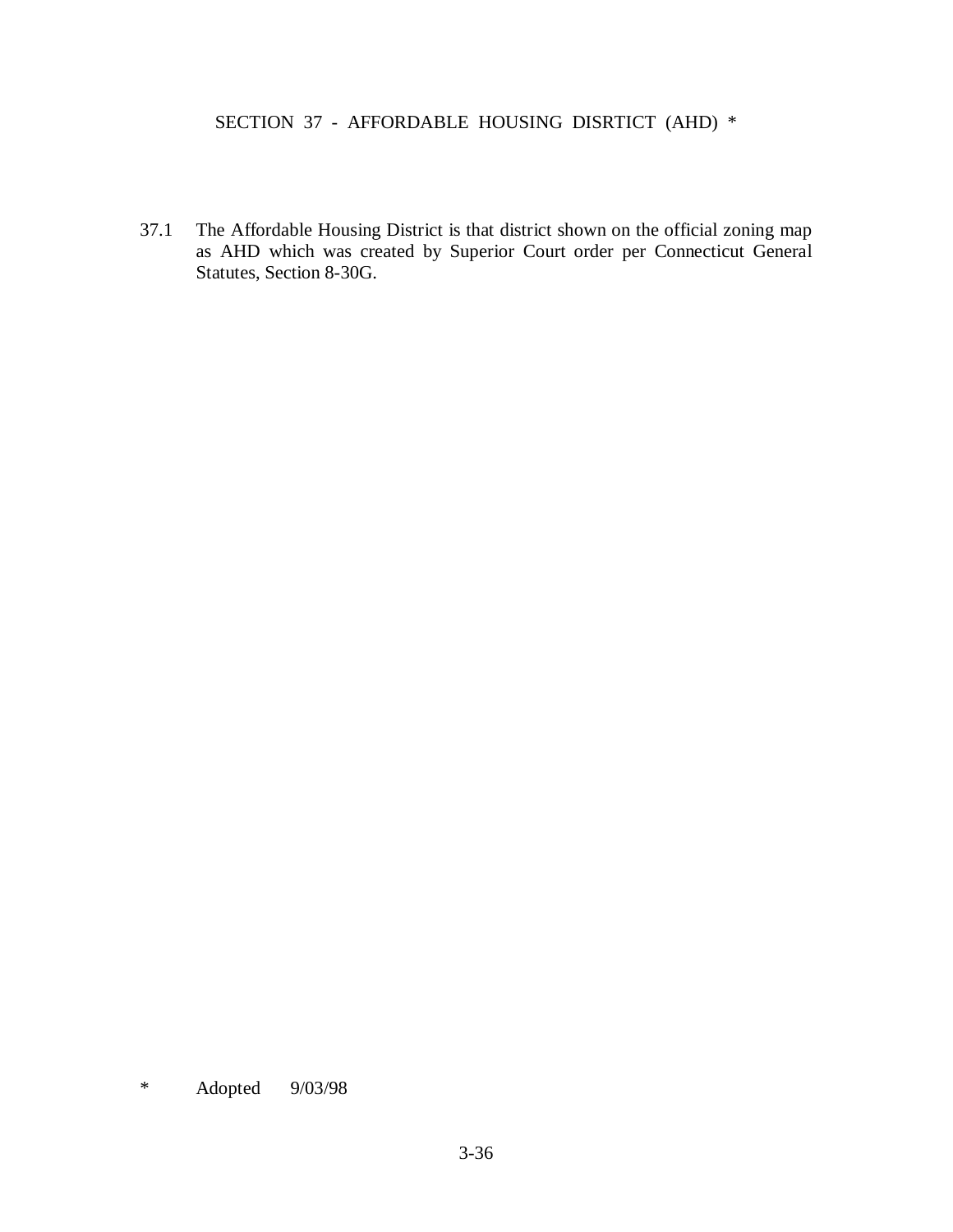#### **ARTICLE IV - DESIGN AND USE REQUIREMENTS**

- SECTION 41 SITE DEVELOPMENT PLAN STANDARDS
- SECTION 42 SPECIAL USE PERMITS
- SECTION 42A SPECIAL USE PERMITS: OPEN SPACE SUBDIVISIONS
- SECTION 42B SPECIAL USE PERMITS: MULTIPLE DWELLING CLUSTER DEVELOPMENT & PLANNED ADULT RESIDENTIAL CLUSTER DEVELOPMENTS (Repealed\*)
- SECTION 42C SPECIAL USE PERMITS: ELDERLY DEVELOPMENTS\*\*
- SECTION 42D SPECIAL USE PERMITS: HISTORIC CONVERSION
- SECTION 43 EXCAVATION, GRADING, REMOVAL AND FILLING
- SECTION 44 ADDITIONAL STANDARADS

\* Effective: 3/28/02

\*\* Effective: 11/14/05

(List revised 3-11-04 to add Section 42D which had been omitted from list since its passage on 3-6-87.)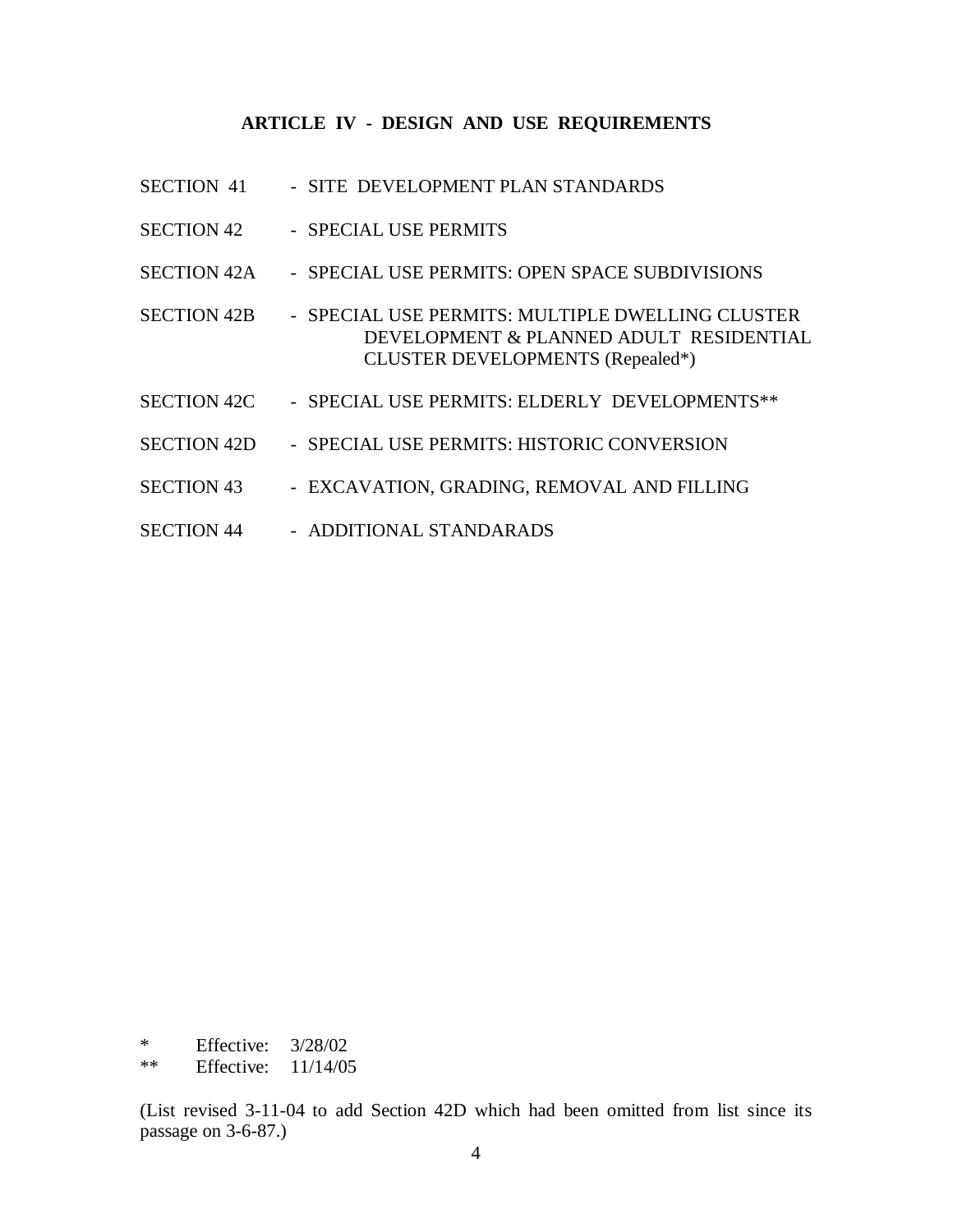### SECTION 41 - SITE DEVELOPMENT PLAN STANDARDS

- 41.1 General: The standards hereinafter specified are applicable to the use of land, buildings and other structures, and to the construction, reconstruction, enlargement, extension, moving or structural alteration of buildings and other structures as well as site development and landscaping in connection therewith, in the following case:
	- a. to uses listed on Schedule A as permitted in a district as a matter of right, subject to administrative approval of a SITE DEVELOPMENT PLAN;
	- b.\* to uses listed on Schedule A as permitted in a district, subject to the securing of a SPECIAL USE PERMIT from the Commission under Section 42, 42A, 42C or 42D.\*\*
	- c. to multiple dwellings located in Residence R-40P Districts under Section 31; and
	- d. to uses located in Town Design Districts under Section 34.

Any such use shall conform to the General Standards and any Special Standards for particular uses hereinafter specified. The standards of this Section are in addition to other provisions of these Regulations applicable in the district in which the use is to be located and are in addition to the standards of Section 42 pertaining to SPECIAL USES and Section 34 pertaining to Town Design Districts.

- 41.2 General Standards: A SITE DEVELOPMENT PLAN shall conform to the requirements of Section 62.2.3.. The following General Standards shall apply to all uses subject to approval of a SITE DEVELOPMENT PLAN by the Commission under this section:\*\*
	- 41.2.1 Plan of Development: The SITE DEVELOPMENT PLAN shall be in conformance with the purpose and intent of any plan of development, or supplement or amendment thereto, adopted by the Commission and pertaining to the area in which the use is to be located, particularly in regard to but not limited to the following:
		- a. the provision of streets;
		- b. the setback, bulk and appearance of buildings and other structures; and
		- c. the provision and location of landscaping features.

| ∗  | Amended: 6/15/81     |       |
|----|----------------------|-------|
| ** | Effective: $5/05/88$ | $4-1$ |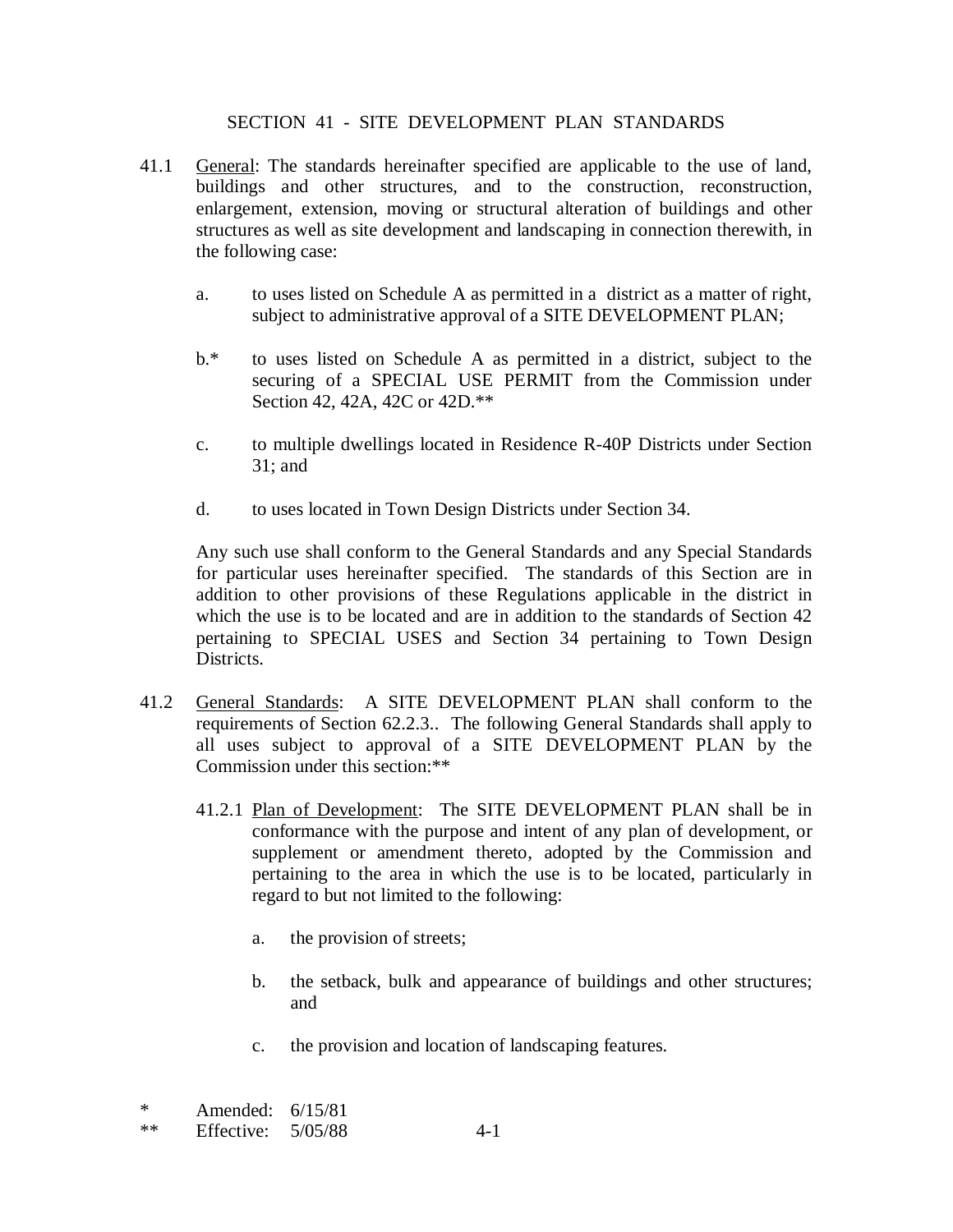- 41.2.2 Neighborhood: The use of land, buildings, and other structures, the location and bulk of buildings and other structures and the development of the lot shall be of a character as to harmonize with the neighborhood, to accomplish a transition in character between areas of unlike character, to protect property values and to preserve and enhance the appearance and beauty of the community.
- 41.2.3 Access: Provision shall be made for vehicular access to the lot in such a manner as to safeguard against hazards to traffic and pedestrians in the street and on the lot and to avoid traffic congestion on any street. Access shall also conform to the following:
	- a. Where reasonable alternate access is available, the vehicular access to the lot shall be arranged to avoid traffic use of existing local residential streets situated in or bordered by residence Districts.
	- b. The street giving access to the lot shall have traffic carrying capacity and shall have suitable paving and other improvements to accommodate the traffic generated by the proposed use as well as other existing traffic on the street.
	- c. Provision shall be made for turning lanes and traffic controls within the street as may be necessary to provide safe access and avoid traffic congestion.
	- d. Access driveways shall be of a design and have sufficient capacity to avoid back up of entering vehicles within any street.
	- e. Driveways into the lot shall not exceed a grade of 8 % and shall conform to Town Ordinances or regulations of the State of Connecticut as applicable. Driveways connecting to a street shall not exceed a width of 30 feet unless a greater width is required by the Town Ordinance, the Commission or the State of Connecticut.
	- f. Unless otherwise approved by the Commission, there shall be no more than one (1) driveway entering any lot from any one street, except that there may be one (1) additional driveway for each 300 feet of lot frontage in excess of 150 feet.
- 41.2.4 Existing Streets: Where the lot has frontage on an existing street, proper provision shall be made for drainage, grading and improvement of shoulders and sidewalk areas with in the right-of-way of the street and for provision of curbs and sidewalks, as approved by the Commission and in accordance with the pattern of development along the street. Provision shall also be made for appropriate future continuation and improvement of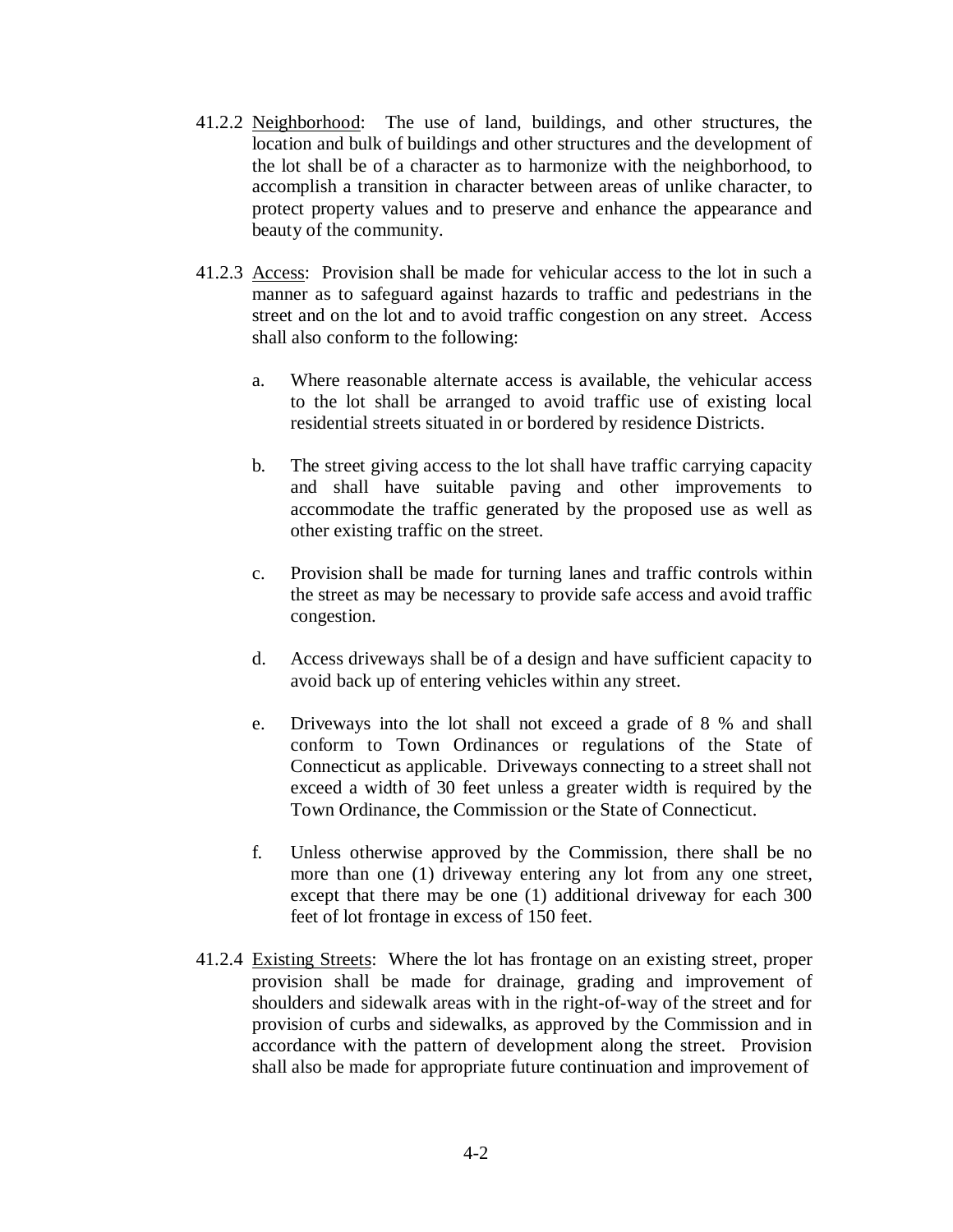streets terminating at the lot where the use is to be located and in accordance with the standards of the Road Ordinance and the Land Subdivision Regulations of the Town of North Branford.

- 41.2.5 Emergency Services: Suitable provision shall be made on the lot for access to buildings and other structures by fire, police and other emergency services and for fire hydrants, where public water supply is available, in accordance with good fire protection practices.
- 41.2.6 Drainage: Provision shall be made for the collection and discharge of storm water on the lot in a such a manner as to assure the usability of offstreet parking and loading spaces, to avoid hazards to pedestrian and vehicular traffic on the lot an in any street, to avoid storm water flow across sidewalks and other pedestrian ways and to protect wetlands and water courses from pollution. Provision shall also be made for the protection of existing water courses and for the construction of channels and other drainage systems in accordance with sound design criteria under good engineering practice and as approved by the Commission.
- 41.2.7 Wetlands and Water Courses: The SITE DEVELOPMENT PLAN shall provide for protection of wetlands and water courses, unless modification thereof is authorized by the North Branford Inland Wetlands Agency, and shall conform to the Streambelt Protection District limitations as specified in Section 33.
- 41.2.8 Excavation, Grading, Removal and Filling: The SITE DEVELOPMENT PLAN shall make best use of the natural contour of the land, avoiding extensive excavation, grading, removal and filling operations. Any such operations shall otherwise conform to the provisions of Paragraphs 43.4.4. and 43.4.7 through 43.4.10 of Section 43.
- 41.2.9 Parking and Loading: Off-street parking and loading spaces shall be provided in accordance with the provisions of Section 53.
- 41.2.10 Outside Storage: Outside storage (including storage and/or display of merchandise, supplies, wastes, machinery, equipment and other materials not in an enclosed building and the outside manufacture, processing or assembling of goods, but excluding areas for the parking of registered motor vehicles in daily use) shall be limited in Business and Industrial Districts as follow:
	- a. No outside storage areas shall extend into the area required for setback from a street line or Residence District boundary line.
	- b. In addition, in B-3 and I-3 Districts, no outside storage are shall extend into the area required for setback from a property line.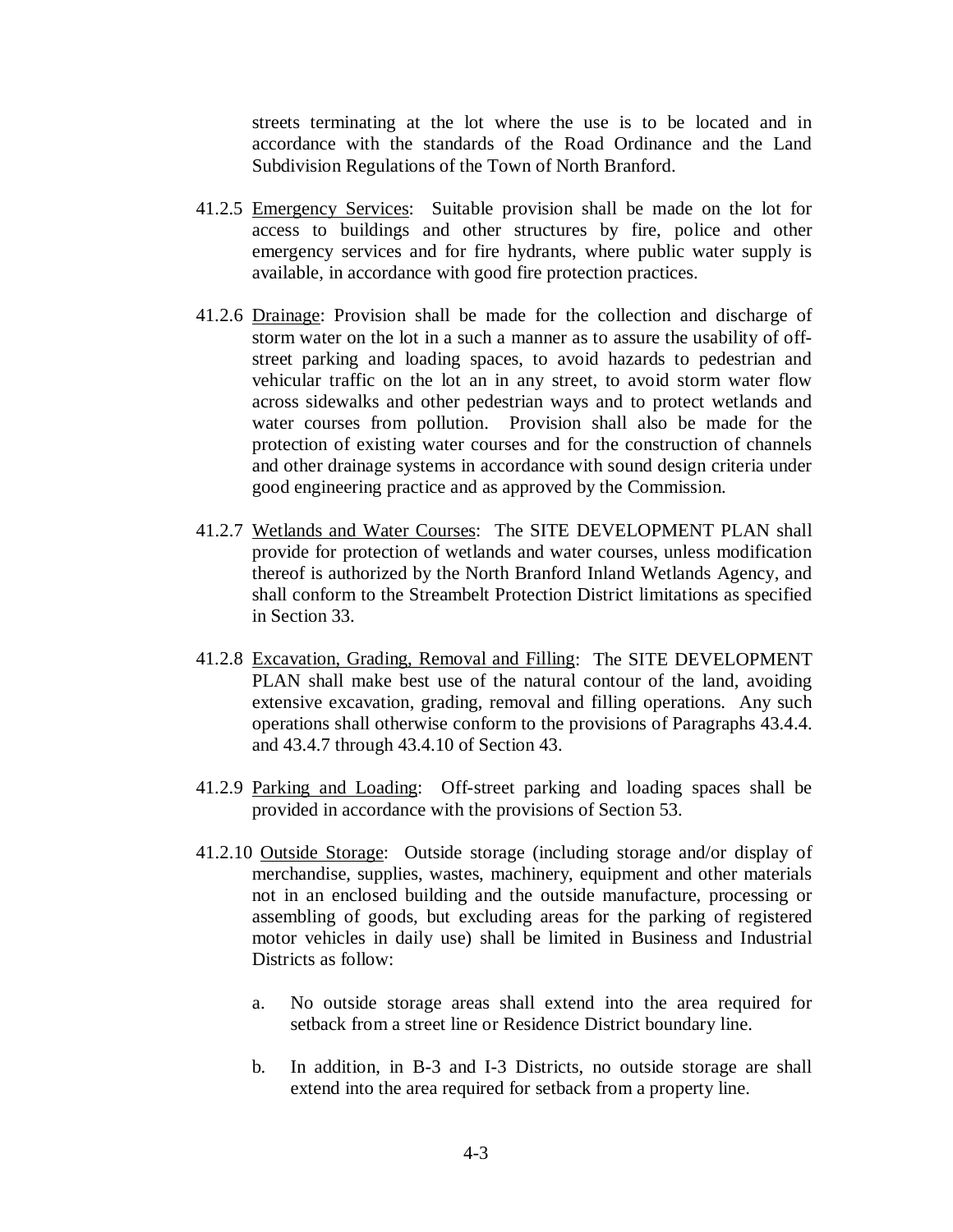c. Outside storage areas shall be limited in extent on any lot, in accordance with the district where located, as follows:

| District      | % of Lot Area               |
|---------------|-----------------------------|
| $\text{SED*}$ | 10 % (See Subsection 36.14) |
| $B-1$         | 25 %                        |
| $B-2$         | 10 %                        |
| $B-3$         | 10 %                        |
| $I-1$         | 25 %                        |
| $I-2$         | 25 %                        |
| $I-3$         | 10 %                        |
| <b>MBP</b>    | $0\%$                       |
|               |                             |

- d. In B-1, B-2 B-3, I-2 and I-3 Districts all outside storage areas shall be enclosed, except for necessary access drives, by buildings and/or fences, walls, embankments or evergreen shrubs or trees so as to screen the storage area from view from any other lot and from any street, provided that the Commission may determine that such enclosure is not necessary in connection with necessary and reasonable outside storage that is an adjunct to retail sales.
- 41.2.11\*\* Lighting: The location, height, design and arrangement of outside lighting shall conform to the provisions of 41.2.2, the standards of Section 51 and to the following:
	- a. That all exterior lights and illuminated signs shall be designed, located, installed and directed in such a manner as to prevent objectionable light at the property lines and disability glare at any location on or off the property. The lighting must also be, as much as physically possible, contained to the target area. The "maintained" horizontal illuminance recommendations" set by the Illuminating Engineering Society of North America (IES) shall be observed.
	- b. All exterior lighting shall use full cut-off or shielded type fixtures. (See Appendix Sketch 7, Examples of Acceptable/Unacceptable Lighting Fixtures.)
	- c. Externally lit signs, display, building and aesthetic lighting must be lit from the top and shine downward. The uplighting exception is externally lit signs in the Specialized Economic Development District, the North Branford Town Design District I and Northford Town Design District II Overlay Districts that may be allowed to be lit by ground light sources subject to the Planning and Zoning Commission review and approval. If floodlighting is used, it must be

\* Effective: 1/20/95

\*\* Effective: 12/08/04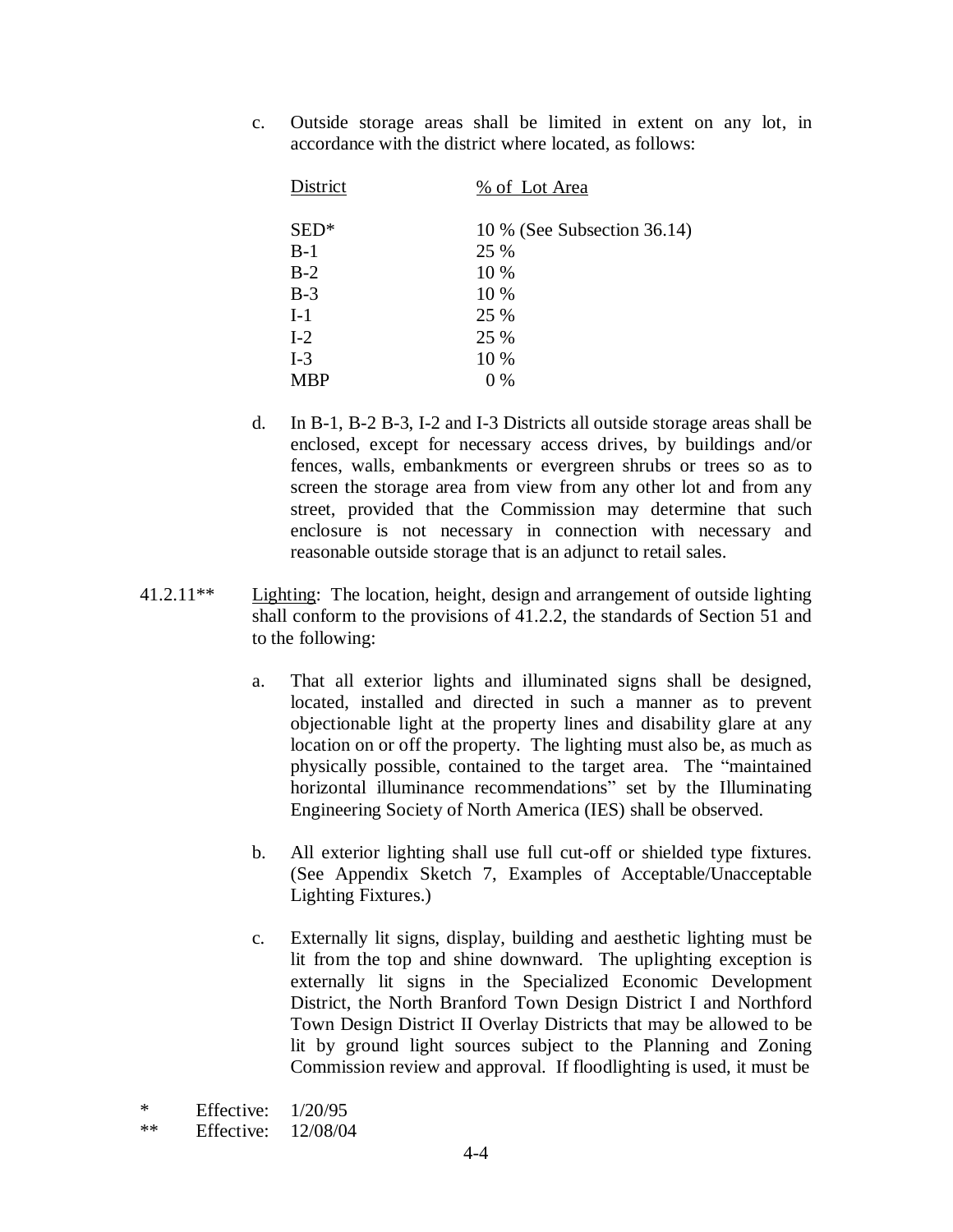shielded to prevent: a.) disability glare for drivers or pedestrians, b.) light trespass beyond the property line, and c.) light above a 90 degree, horizontal plane. Internally lit signs are allowed in Business and Industrial Zones subject to the Planning and Zoning Commission review and approval but are prohibited within the North Branford Town Design District I and Northford Town Design District II overlay Districts unless they are legal nonconforming signs which existed lawfully on the effective date of these Regulations or any amendment hereto.

- d. All non-essential lighting will be required to be turned off after business hours, leaving only the necessary lighting for site security. ("Non-essential" can apply to: display, aesthetic, parking and sign lighting.)
- e. All exterior lighting which existed lawfully on the effective date of these Regulations or any amendment hereto shall be legal nonconforming.
- 41.2.12 Landscaping: Landscaping shall be provided and permanently maintained on the lot to conform to the standards of Par. 41.2.1, 41.2.2 and 41.2.10 and to the following:
	- a. All areas of the lot not covered by buildings and other structures, outside storage and paving shall be suitably landscaped with trees and/or shrubs, lawns or other suitable landscaping or shall be left as natural terrain if not disturbed by excavation, grading, removal or filling. The Commission may require that the area required for setback of parking spaces from a street line (Par. 53.3.5) be provided with specimen trees, shrubs and other ornamental landscaping.
	- b. In Business and I-2 and I-3 Districts, in addition to the provisions of Par. 41.2.12.a, there shall be provided in the area required for setback from a Residence District boundary line a greenbelt, having a width not less than none-third of the width of the required setback area, planted with trees and shrubs of suitable species, no less than 50 % of which being evergreens. Any new planting shall have a minimum after planting and pruning of six (6) feet. Suitable existing trees and shrubs may be preserved, or augmented by new planting, to form the required greenbelt. The Commission, however, may approve fences, walls or other means of landscaping in substitution for the greenbelt when the Commission determined that the purpose of the greenbelt will be accomplished.
	- c.\* On a lot containing multiple dwellings in the R-40P District, the R-GA District, or in a development for which a SPECIAL USE

<sup>\*</sup> Amended: 6/15/81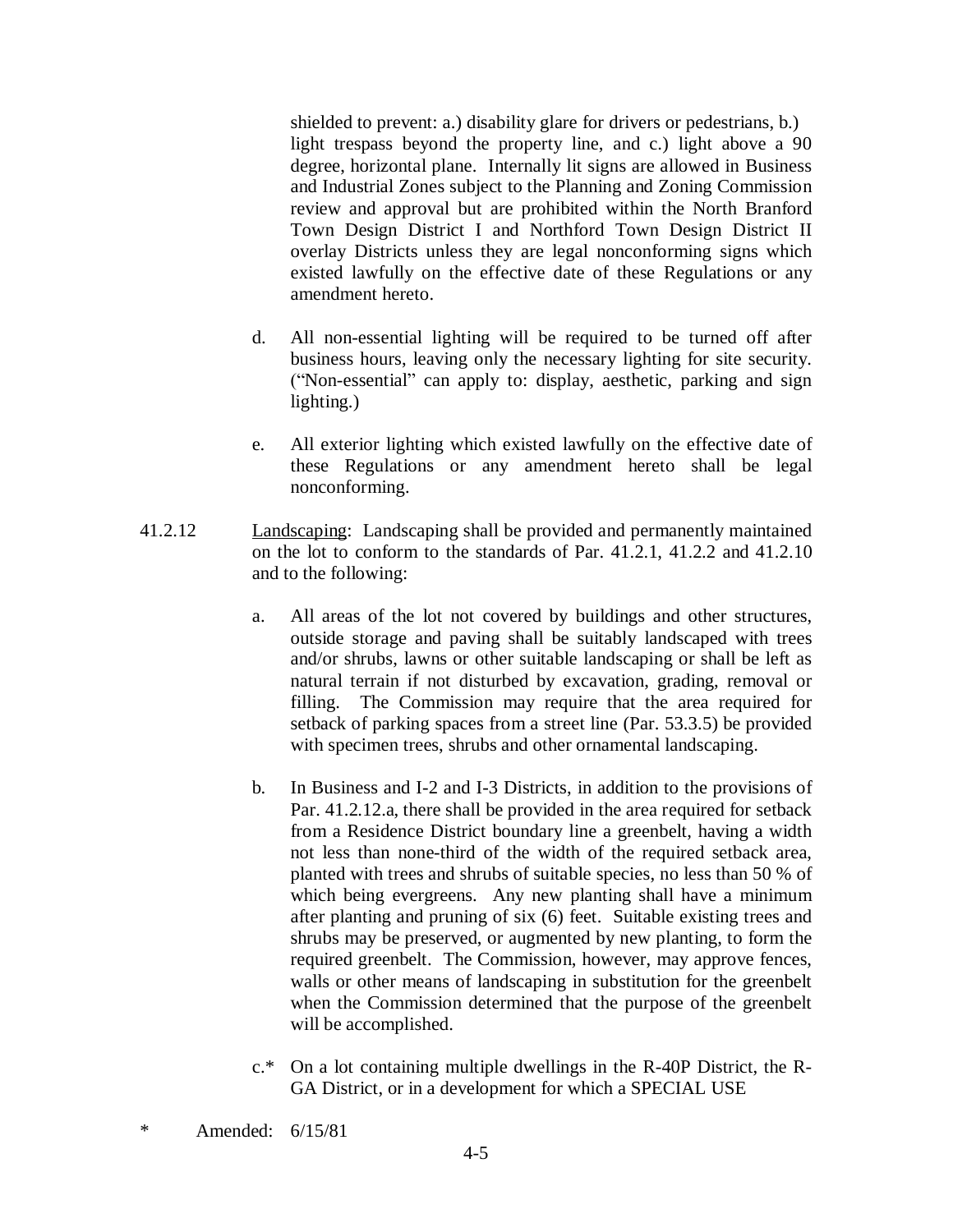PERMIT has been granted under Section 42A or 42B, where the side or rear property line is also the boundary line between such District and another Residence District, the area requires for setback from such line shall be provided with a greenbelt having a minimum width of 20 feet, planted with trees and shrubs of suitable species, no less than 50 % of which being evergreens. Any new planting shall have a minimum height after planting and pruning of six (6) feet. Suitable existing trees and shrubs may be preserved, or augmented by new planting, to form the required greenbelt.

- d. Off-street parking and loading areas shall be provided with suitable landscaping planting islands within and/or border landscaping adjacent to such areas in such a manner as to enhance the appearance of the area. Any parking area accommodating 10 or more cars shall be provided with not less than one (1) tree for each 10 cars or fraction thereof, which trees shall be of a species approved by the Commission and shall be not less than 2 inches caliper and 10 feet in height.
- 41.2.13\* Handicapped Accessibility: The SITE DEVELOPMENT PLAN shall be in conformance with the applicable provisions of Article 21 of the State of Connecticut Basic Building Code, "Making Buildings Accessible to and usable by the Physically Handicapped´.
- 41.2.14\*\* Soil Erosion and Sediment Control Plan: Provision shall be made for the control of soil erosion and sediment control in accordance with the provisions of Section 62.5.4, SOIL EROSION and SEDIMENT CONTROL PLAN, of these Regulations.
- 41.3 Special Standards: The following SPECIAL STANDARDS are also applicable to particular uses for which administrative approval of a SITE DEVELOPMENT PLAN is required:
	- 41.3.1 Farm Stands: Stands, including any structure of tables, for the display and sale of farm, truck garden, forestry and nursery produce in Residence and Industrial Districts (Line A-6.1 of Schedule A) shall be established primarily for the display and sale of products grown on the premises where the stand is located, shall not exceed a maximum ground coverage of 400 square feet, shall observe all setbacks required for buildings and other structures and shall be provided with not less than one (1) off-street parking space for each 50 feet of ground coverage by the stand.

\* Amended:  $3/30/80$ <br>\*\* Amended:  $8/31/85$ 

Amended: 8/31/85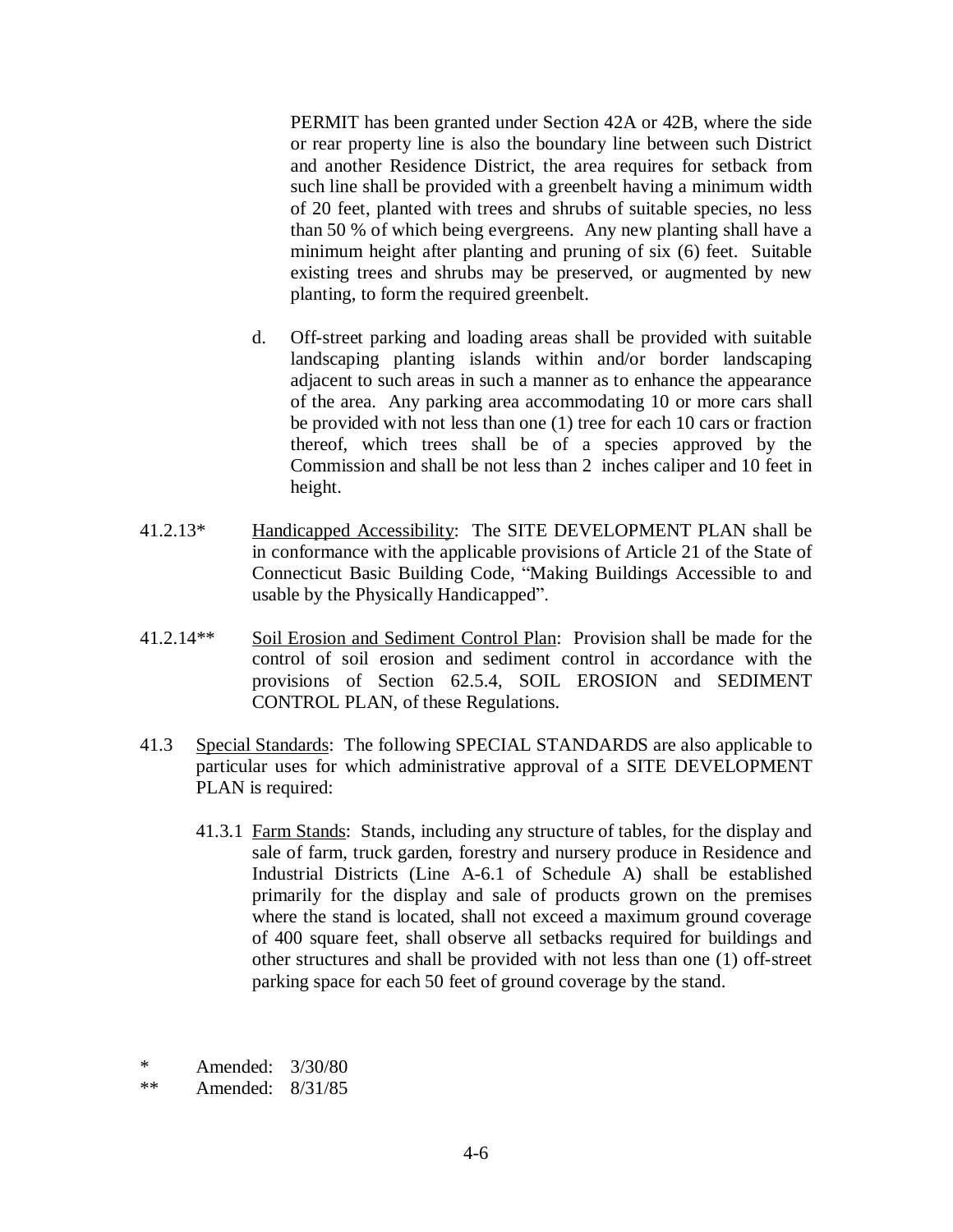- 41.3.2 Multiple Dwellings in R-40P and R-GA Districts: Multiple dwellings in Residence R-40P and R-GA Districts (Line A-2 of Schedule A) shall conform to the following Special Standards:
- \*\*/\*\*\* a. Each building in a R-40P District shall contain not more than five (5) dwelling units and each building in a R-GA District shall contain not more than eight (8) dwelling units.
	- b. In R-GA Districts, the lot shall contain not less than 10,000 square feet each dwelling unit.
	- c. In R-40P Districts, the number of dwelling units by number of bedrooms, shall not exceed the number specified by the Commission for the District under Par.31/5/3. and such units shall be provided with reserved open space as provided in Par. 31.5.4 and shall be located in the area specified on the Land Use Plan under Par. 31.5.1.
	- \*\*\*\*41.3.3 Family Day Care Homes: Family Day Care Homes (Line B-5 of Schedule A) shall conform to the following Special Standards:
		- a. The person or persons conducting such use shall reside in the dwelling unit, and there shall be nr more than two (2) non-resident persons engaged in the conduct of such use.
		- b. The use shall not impair the residential character of the premises.
		- c. No enclosed outside play area shall be located between any street line and the detached single family dwelling.
		- d. Sufficient off-street parking spaces shall be provided in accordance with Section 53.4.13 and shall be located on the same lot with the use.
	- \*41.4 Bond: When required by the Commission, the applicant shall file with the Commission a completion bond to guarantee faithful performance of improvements in accordance with the approved SITE DEVELOPMENT PLAN.

 After the site improvements have been completed but prior to the release of said completion bond, the applicant shall file with the Commission a maintenance bond to be held for a period of one (1) year following the release of the completion bond to guarantee the survival of plantings and to ensure any other relevant improvements.

\* Amended: 3/30/80 \*\* Amended:  $1/01/83$ <br>\*\*\* Amended:  $9/19/84$ Amended: 9/19/84 \*\*\*\* Amended: 6/21/91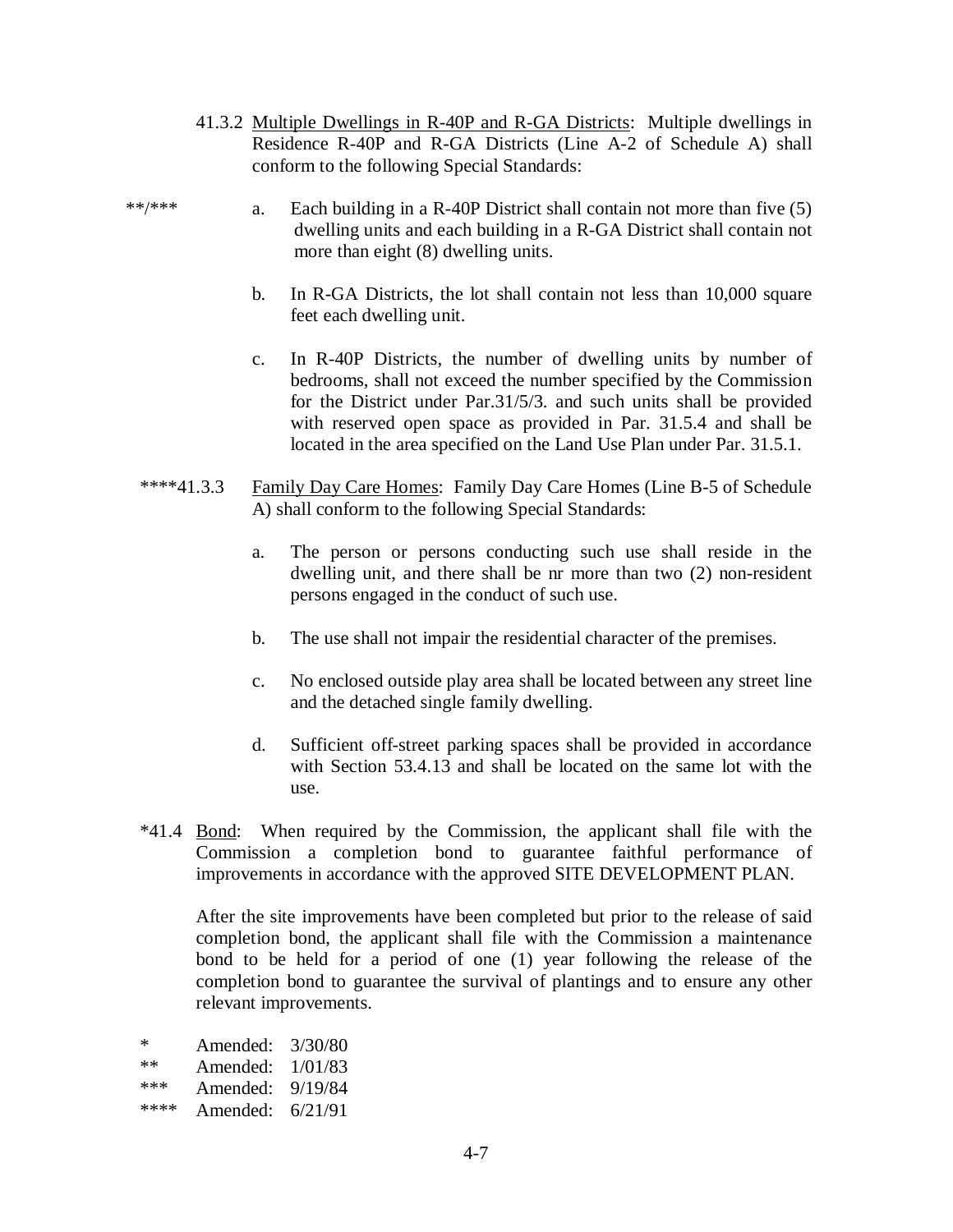Such completion and maintenance bonds shall:

- a. be in an amount acceptable to the Town Engineer;
- b. be in a form acceptable to the town Attorney;
- c. be 1) a surety bond, executed by a surety company authorized to enter into such bonds in the State of Connecticut; 2) a cash bond; 3) a savings account passbook in the name of the Town of North Branford to be held in escrow by the Town, together with a letter from the applicant stating that the passbook is being provided in accordance with the conditions of SITE DEVELOPMENT PLAN approval and may be drawn against by the Town if necessary; or 4) an irrevocable letter of credit;
- d. have an expiration date no earlier than sixty (60) days after the required date of completion, or, in the case of a maintenance bond, no earlier than the end of the one year period.
- \*41.5 Change in Use:
	- A. A change in use of land or in the use of a structure or building will require Commission approval of a site plan if such change in use increases the required amount of parking, loading or access or requires substantial alteration to the land, structure or building.
	- B. Minor changes in the use or occupancy of land, structures or buildings not requiring additional parking, loading, or access will not require site plan approval.

<sup>\*</sup> Amended: 12/03/93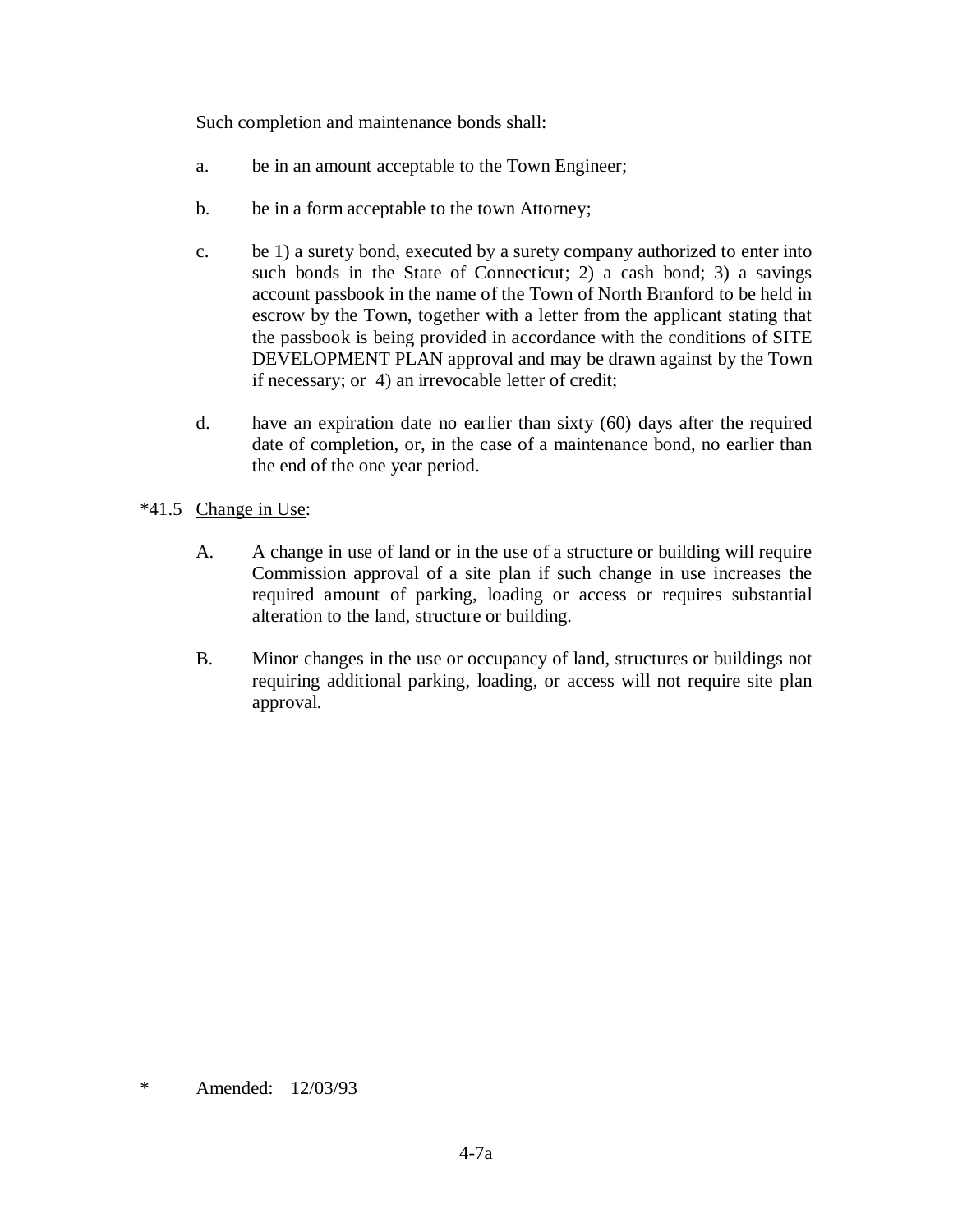#### SECTION 42 - SPECIAL USE PERMITS

- 42.1 General: In accordance with the procedures, standards and conditions hereinafter specified, the Commission may grant a SPECIAL USE PERMIT to authorize establishment of one or more of the uses for which a SPECIAL USE PERMIT must be secured as required by these Regulations. All requirements of this Section are in addition to other requirements applicable in the district in which the SPECIAL USE is to be located.
- 42.2\* Application and Procedure: Application for a SPECIAL USE PERMIT under this Section shall be submitted in writing to the Zoning Enforcement Officer together with an APPLICATION for a ZONING PERMIT. The Commission, upon written request by the applicant, may by resolution determine that the required submission of all or part of the information specified in Par. 62.5.2 and 62.5.3 is not necessary in order to decide on the application and need not be submitted. The Commission may request the applicant to submit such additional information that it deemed necessary in order to decide on the application. In acting on any application, the Commission shall hold a public hearing, shall decide thereon and shall give notice of its decision as required by law, prior to the Public Hearing, the applicant shall post a "Notice of Public Hearing" sign and shall notify all property owners within 500 feet in all directions of the site in accordance with the procedures of Par. 63.2 of these Regulations.
- 42.3 Approval: After the public hearing, the Commission may approve the application to permit establishment of one or more of the uses for which a SPECIAL USE PERMIT must be secured if it shall find that the proposed use and the proposed buildings and other structures will conform to the GENERAL STANDARDS, as well as any SPECIAL STANDARDS for particular uses, specified in this Section and will be in harmony with the purpose and intent of these Regulations. Approval of an application under this Section shall constitute approval conditioned upon completion of the proposed SPECIAL USE in accordance with plans as approved. Any substantial revision of an approved SPECIAL USE shall require submission of a SPECIAL USE PERMIT application as for the original application. Any SPECIAL USE may be approved subject to appropriate conditions and safeguards necessary to conserve the public health, safety, convenience, welfare and property values.
- 42.4 General Standards: The proposed use and the proposed buildings and structures shall conform to the following GENERAL STANDARDS:
	- 42.4.1 Streets: The streets giving access to the lot where the use is to be located shall be adequate to accommodate the vehicular and pedestrian traffic generated by the use, in addition to other usage of the street, without undue congestion or hazards.
- \* Amended: 4/27/81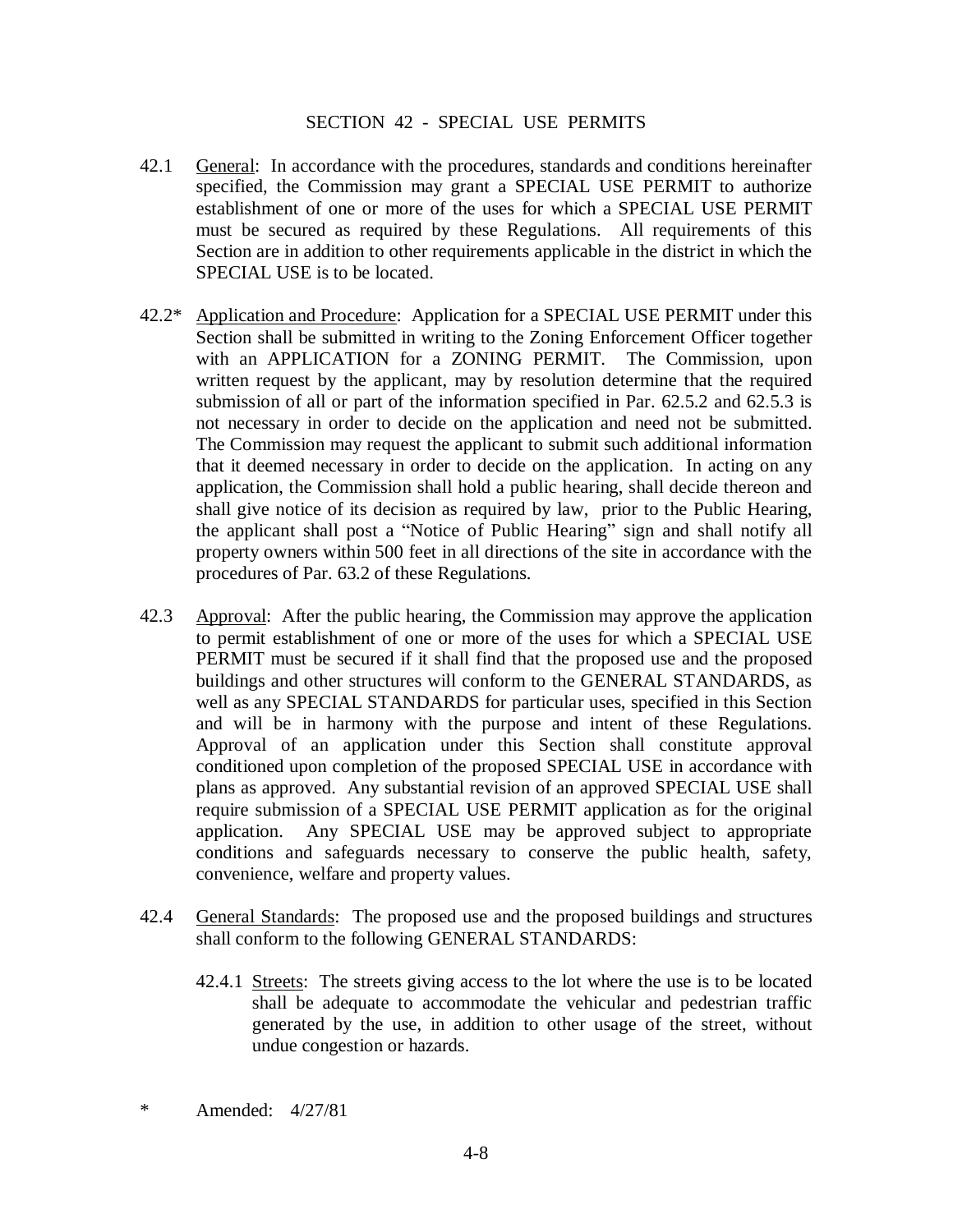- 42.4.2 Lot: The lot on which the use is to be established shall be of sufficient size and adequate dimensions to permit conduct of the use and provisions of buildings, other structures and facilities in a manner that will not impair the reasonable use, enjoyment and value of adjacent property or the neighborhood.
- 42.4.3 Neighborhood: The use of land, buildings and other structures, the location, bulk and appearance of buildings and other structures and the development of the lot, including but not limited to the landscaping,, lighting and parking and loading areas, shall be of a character as to harmonize with the neighborhood, to accomplish transition in character between areas of unlike character, to protect property values and to preserve and enhance the appearance and beauty of the community.
- 42.4.4 Other: The use shall conform to all other provisions of these Regulations, including but not limited to the SITE DEVELOPMENT PLAN standards of Section 41 concerning Plan of Development, access, Existing Streets, Emergency Services, Drainage, Wetlands, and Water Courses, Excavation, Grading, Removal and Filling, Lighting and Landscaping.
- 42.4.5 Special Standards: The following SPECIAL STANDARDS are also applicable to particular SPECIAL USES:
	- 42.5.1\* Multiple Dwellings in B-2, B-3 and MBP Districts:
		- A. All dwelling units shall be restricted to upper floor areas only.\* This restriction does not apply to the MBP District.\*\*
		- B. All dwelling units shall be served by municipal sewers and public water. The Commission may, at its discretion, permit onsite well and water supply only when approved by the East Shore District Health department, Department of Public Utility Control and Department of Health Services.
		- C. There shall be no more than five (5) such dwelling units in any building and each dwelling unit shall be restricted to one bedroom.
		- D. In the MBP District only, the lot shall contain not less than 20,000 square feet for each dwelling unit. Lots in the B-2 and B-3 districts shall contain not less than 20,000 square feet for each dwelling unit.
		- E. All dwelling units shall have access and egress separate from the access and egress for any other use in the building.

\* Amended: 9/01/93

\*\* Effective: 3/01/02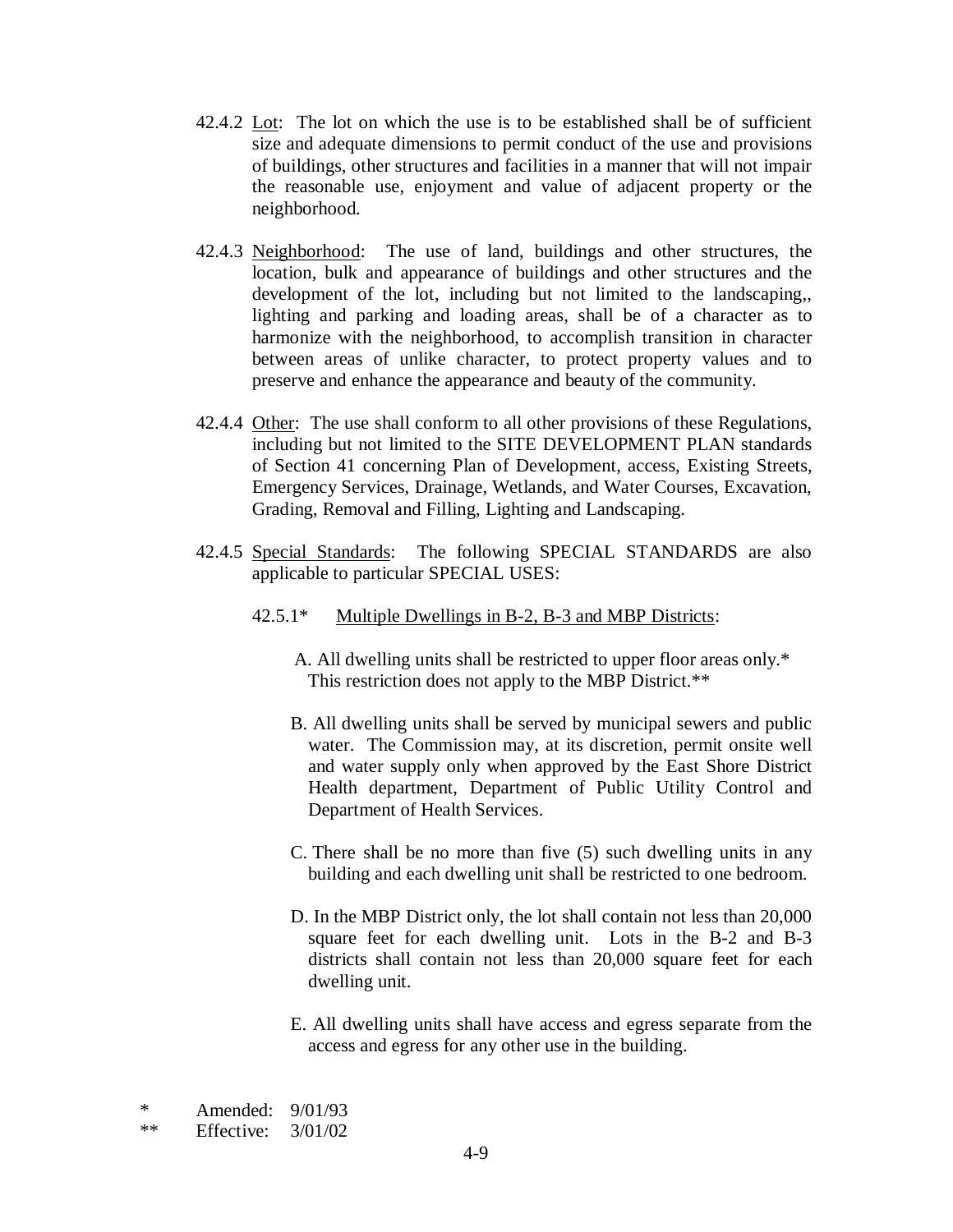- F. Each such dwelling unit shall be provided with either a usable balcony or porch or a designated landscaped ground level yard for outdoor recreation having an area of not less than 500 square feet. Upon written request, the Commission may waive this requirement.
- G. No outside clothes line or the hanging of clothes shall be permitted.
- H. Parking spaces shall comply with the parking standards of Sections 53.3 and 53.4. Visitor and/or additional parking shall be provided as deemed appropriate by the Planning and Zoning Commission.\*\*
- 42.5.2 Hospitals and Convalescent Homes: Hospitals, convalescent homes, nursing homes and sanitaria (Line B-8 of Schedule A) shall conform to the following Special Standards:
	- A. In Residence R-80 Districts, the use shall be located on a lot having a minimum area of 10 acres, and there shall be no more than one (1) patient bed for each 10,000 square feet of lot area; in all other districts, the use shall be located on a lot having a minimum area of five (5) acres, and thee shall be no more than one (1) patient bed for each 5,000 square feet of lot area.
	- B. In Residence Districts, no building or other structure established in connection with such use shall extend within less than 100 feet of any property line other than a street line.
	- C. The use shall be served by public water supply.
- 42.5.3 Kennels and Stables: Commercial kennels, livery and boarding stables and riding schools (Line A-7 of Schedule A) shall conform to the following Special Standards:
	- A. The use shall be located on a lot of not less than five (5) acres.
	- B. Any building, enclosures, feed yards or runs for animals shall be located not less than 150 feet from any property or street line or any natural water course.
	- C. Adequate provision shall be made for off-street parking of the automobiles and other motor vehicles or all persons using or visiting the use.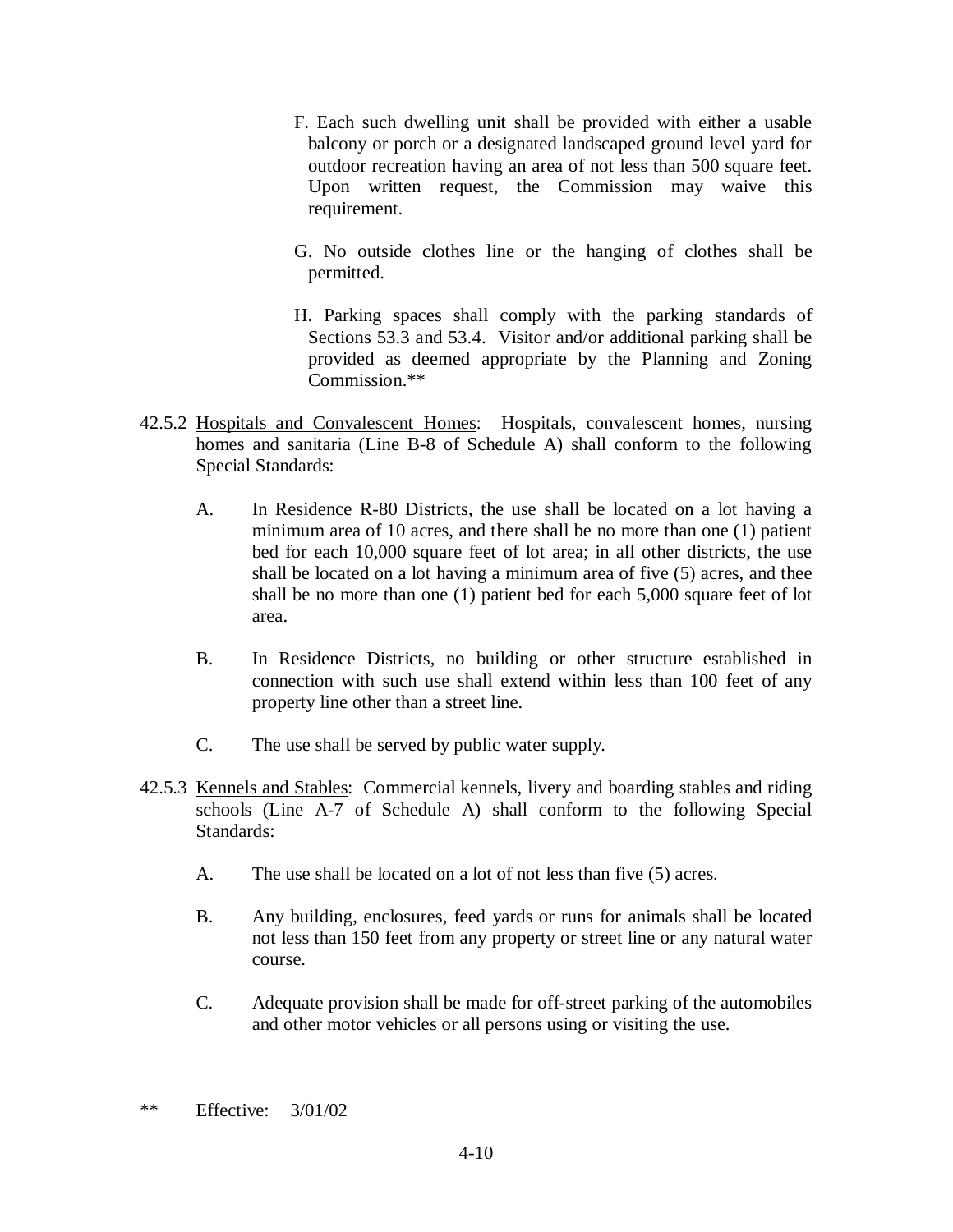- 42.5.4 Uses Allowed Under Line B-11 of Schedule A: Schools, philanthropic and charitable institutions, community houses, day nurseries and child care centers, business and professional offices, medical and dental clinics allowed under Line B-11 of Schedule 'A' shall conform to the following Special Standards:
	- A. No lease for the above uses may be executed for a term in excess of five (5) years.
	- B. No Special Use Permit for uses listed in Line B-11 of Schedule 'A' shall be granted for a period longer than five (5) years.
	- C. If located in a Residential Zone, the subject uses shall not impair the residential character of the neighborhood and there shall be no evidence of the use outside the school building except for permitted signs.
	- D. A certificate of zoning compliance shall be required prior to issuance of a certificate of occupancy.
- 42.5.5 Accessory Dwelling Unit:\* The following regulations are designed to permit a wider variety of housing types for various segments of North Branford's population (Line A-11 of Schedule A). The purpose of this section is to promote the general welfare of the Town by allowing an alternative dwelling by securing the approval of a Special Use Permit (Section 42). The additional dwelling unit shall conform to the following Special Standards:

## **STANDARDS**

- A. The detached single family dwelling shall have been previously issued a Certificate of Zoning Compliance and Certificate of Occupancy for a period of three years to be considered under this Regulation. Either the principal single family dwelling or the accessory dwelling unit shall be permanently occupied by the owner (s) of the premises during the duration of the Special Use Permit. Prior to the issuance of a Zoning Permit, the owner (s) shall submit an affidavit to the accessory dwelling unit or the principal dwelling ids occupied by an owner of the premises as required for the original application.
- B. After due notice and public hearing the Commission may grant a Special Use Permit. The Special Use Permit shall automatically terminate when there is a change of ownership of the premises unless the change of ownership is for no consideration.
- C. The use shall be located on conforming lots in the R-80 or R-40 districts meeting the minimum area, location and bulk standards of Section 24 and shall not include pre-existing non-conforming lots.
- \* Effective: 10/01/90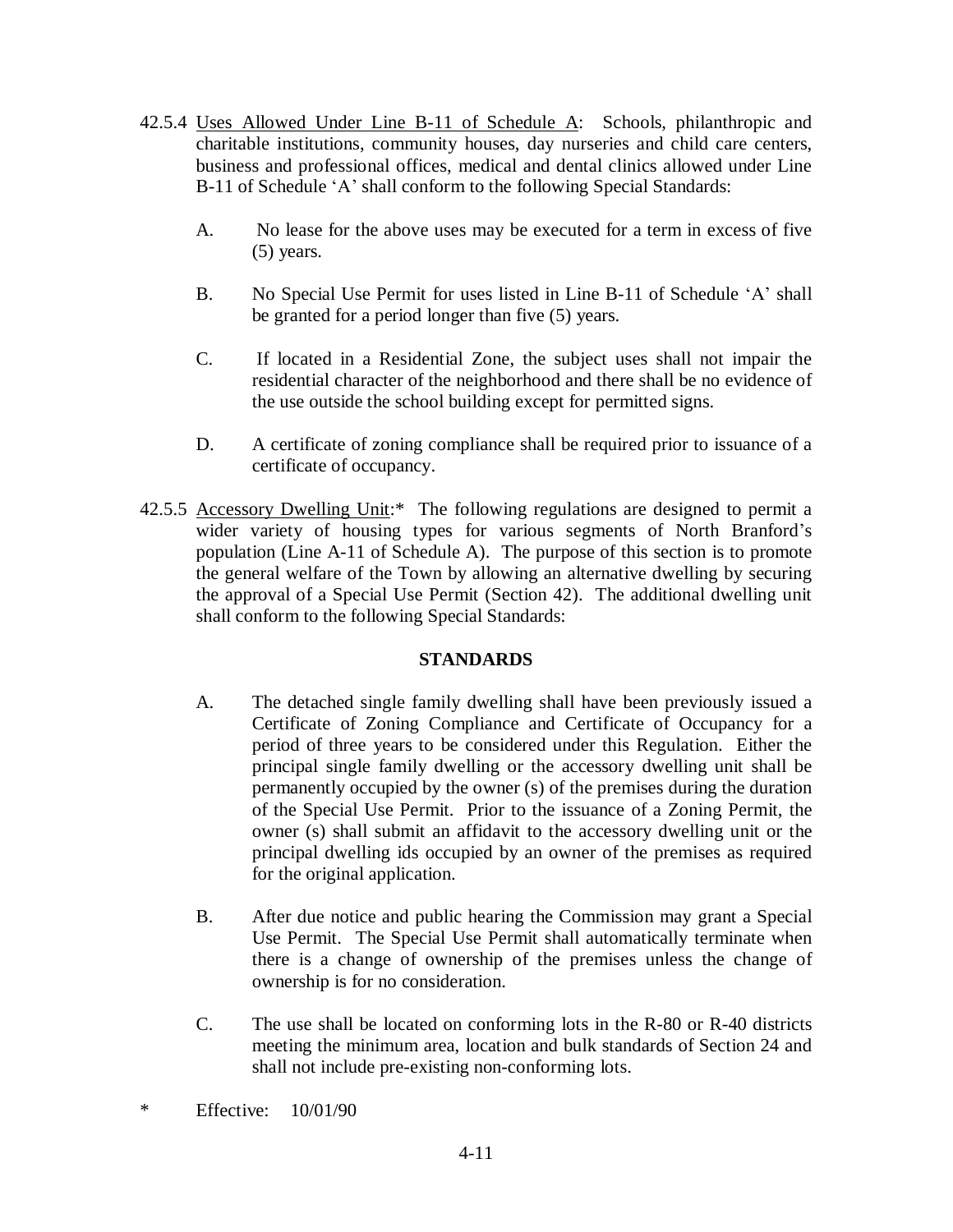- D. Both dwelling units shall be attached by a common wall, floor, or ceiling, not simply attached by a breezeway or porch and shall be contained in one building. The building's appearance shall conform with the single family character of the neighborhood, preserving natural topographic features and the historic values of the area. To preserve this character, the Commission may require that additional site improvements including but not limited to landscaping and paving be made.
- E. The units may have separate outside entrances but the accessory dwelling unit shall have only one outside door along the front façade and any stairwell serving the accessory unit shall be located to the rear of the building unless waived by the Commission.
- F. The floor area of the accessory dwelling unit may not exceed one fourth (1/4) of the gross floor area of the principal unit or 600 square feet, whichever is less. The local sanitarian/health district must provide certification to the Commission, prior to approval, that a lot with on-site septic disposal is capable of accommodating the accessory dwelling unit.
- G. Two (2) off-street parking spaces shall be provided on the lot for each dwelling unit.
- H. Both dwelling units shall share the use of one street address number assigned by the Town of North Branford. The street address numbers shall be affixed to a permanent support at the street line and/or located on the exterior front of the dwelling.
- 42.5.6 Indoor Amusement Centers\*: Indoor amusement centers and indoor amusement centers as a subordinate secondary use (Use Line C-8 and C-8.1 Schedule A) shall conform to the following special standards:
	- 1. No Special Use Permit for uses listed in Line C-8 and C-8.1 of Schedule A shall be granted for a period to exceed five (5) years. The Commission, upon application, may grant extensions (of 1 to 3 years) of the five (5) year period provided the operation is being conducted as approved. The Special Use Permit shall be issued to the operator (s) of the business only and shall not be transferable unless specifically approved by the Commission.
	- 2. The applicant requesting the Special Use Permit shall submit a statement of intended use describing the place where the amusement devices are to be located, hours of operation, floor plan showing the location of the amusement devices, and the stated number of type of amusement devices to be used therein.
- \* Amended: 5/17/91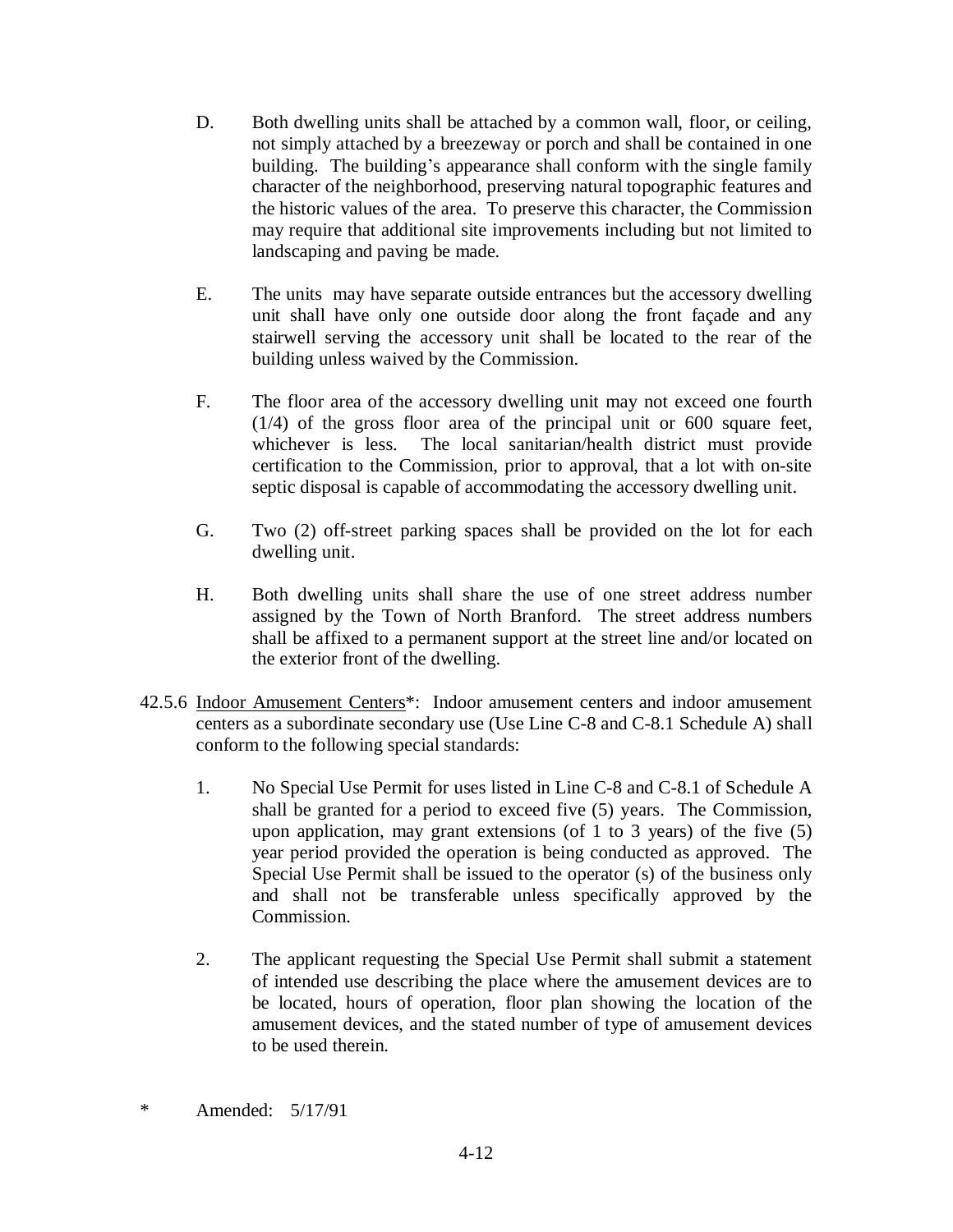- 3. The indoor amusement center shall require the operator(s) or his/her designated adult supervisor (s) to be present on the premises at all times. The adult supervisor shall be a t least 21 years of age and shall not permit loiterers, truants or disorderly persons on the premises.
- 4. The indoor amusement center shall prohibit the use or possession of alcoholic beverages or illegal substances on the premises.
- 5. Adequate provision shall be made for off-street parking as requires under Section 53 for all motor vehicles using or visiting the use.
- 42.5.7 Group Day Care Homes:\* Group Day Care Homes (Line B-5.1 of Schedule A) shall conform to the following Special Standards:
	- A. The person or persons conducting such use shall reside in the dwelling unit and there shall be no more than two (2) non-resident persons engaged in the conduct of the use.
	- B. The use shall not impair the residential character of the premises.
	- C. No enclosed outside play area shall be located between any street line and the detached single family dwelling.
	- D. Sufficient off-street parking spaces shall be provided in accordance with Section 53.4.13 and shall be located on the same lot with the use.
- 42.5.8 Intermediate Processing Facilities:\*\* Intermediate Processing Facilities allowed under use Line C-20 of Schedule A shall conform to the following Special Standards:
	- 1. The use shall be located on a lot of not less than five (5) acres. The site shall have frontage or direct access to a state highway. No buildings or structures shall be located less than 100 feet from any street line and 200 feet from any residence district.
	- 2. Outside storage or stockpiling of refuse, garbage and recyclable materials are prohibited unless stored within an enclosure, trailer, or container approved by the Planning and Zoning Commission. All permitted enclosures, containers and trailers shall be adequately screened with fencing and/or landscaping.
	- 3. Adequate provision shall be made for off-street parking of motor vehicles including commercial vehicles of all persons using or visiting the use.
	- 4. In accordance with the standards of local and state health regulations provisions shall be made for control of litter, noise, odors and rodents.
- \* Effective: 6/21/91
- \*\* Effective: 1/17/92 4-13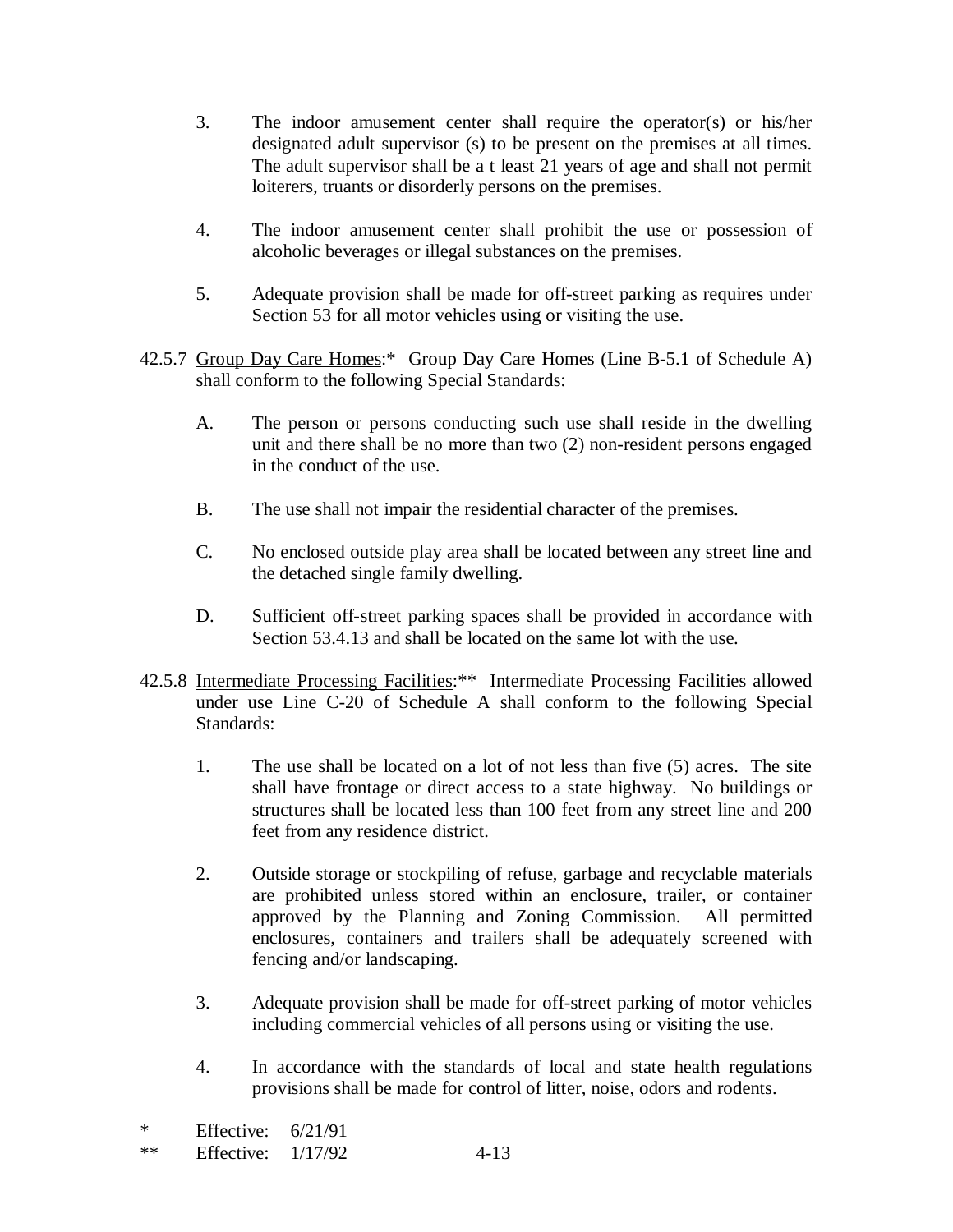- 5. Adjacent to each property line of such intermediate processing facility there shall be provided a greenbelt having a minimum width of 20 feet, planted with trees and shrubs of appropriate species, at least 50 % of which shall be evergreens and have a minimum height of five (5) feet and shall be planted no more than 10 feet from one another measured from the center of the tree. Suitable existing trees and shrubs may be preserved and/or supplemented by new plantings to form the required greenbelt.
- 42.5.9 Mixed Business Park (MBP) Uses allowed under Lines A-2, B-2, C-1 through C-1.2, C-2 and C-21 shall conform to the following special standards: \*
	- A. Uses shall be located on properties having frontage on and primary access to a state highway.
	- B. On-site parking, driveways, and loading areas shall be located to the rear and side of existing and proposed buildings located along a street line setback. Parking, driveways, and loading areas limited to the sides and front entrance areas of buildings. The Commission may, upon written request, waive or partially waive this requirement if the property contains an existing building with a nonresidential use and established parking and the Commission finds that an alternative design meets the objectives of this district. All other parking standards shall comply with Section 53 of these Regulations.
	- C. No part of the area required for setback from a Residence District boundary shall be used for off-street parking, driveway, and loading. A strip of land not less than 50 feet in width shall be left in its natural state, if already wooded or shall be landscaped with an adequate mix of evergreen and deciduous trees and shrubs. At least 50 % of the trees shall be evergreens and have a minimum height of five (5) feet and shall be planted no more than 10 feet from one another from the center of tree.
	- D. To reduce possible traffic conflict points, the Commission may require the developer to provide vehicular access connection to an adjacent property on the site plan to serve as a common driveway serving more than one property. A written agreement for the common use and maintenance off shared access must be recorded in the Town land records.
	- E. No building used exclusively for residential usage shall have a footprint greater than 5,000 S.F. and the gross square footage of residential usage on the site shall not exceed the gross square footage of buildings used for commercial and business uses on the site. \*\*

\* Effective:  $9/1/93$ <br>\*\* Effective:  $3/1/02$ 

Effective:  $3/1/02$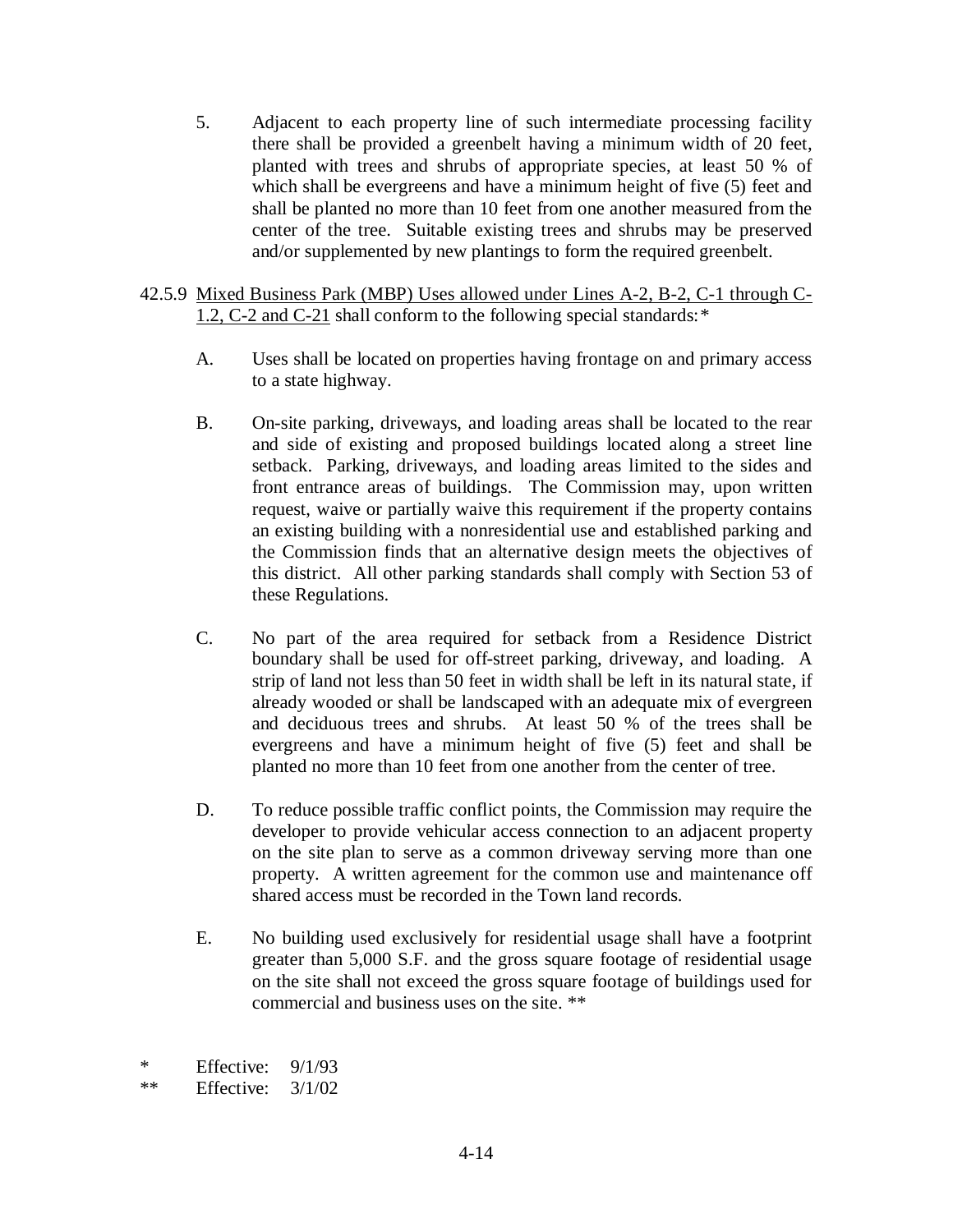- F. Spacing between buildings:
	- 1. One-story, 15 feet minimum
	- 2. Two-story, 25 feet minimum

The Commission may permit a single story breezeway or porch connecting two or more buildings within this building separation setback.

- G. All site utilities shall be installed underground.
- H. Outside storage areas are prohibited. Dumpsters shall be located in enclosures having an exterior surface compatible with the principal buildings and adequately screened with landscaping.
- I. No accessory structures shall be used for human habitation or for conduct of a business, whether for profit or otherwise. No accessory structures shall exceed 15 feet in height, contain a floor area in excess of 750 square feet and extend within less than 50 feet of a Residence District and 25 feet from all other property lines.
- J. Decorative walls, fences, walkways, lighting, and landscaping improvements are permitted within the setback areas if approved by the Commission.
- K. The applicant must demonstrate that the site design makes proper provision for pedestrian access and safety. The plan shall provide for pedestrian walkways and circulation in and around the buildings. Interior walkways shall be constructed of slate, brick, concrete or suitable paving blocks but in no case shall they be loose gravel or earth. Sidewalks along State highways are required and shall be installed by the developer in accordance with requirements of Section 322 of the North Branford Subdivision Regulations. The Commission reserves the right to waive the sidewalk requirements.
- L. Individual Business identification signs and ground signs shall conform to Section 52.5.3 of the Zoning Regulations. Upon written request, the Commission may authorize a larger ground sign in accordance with Section 52.5.6. All signs are subject to final approval by the Commission and shall include review of design location and materials used.
- M. Exterior lighting shall be of a type and character which is in harmony with the character of the district. Lighting standards in parking areas shall not exceed twenty (20) feet in height. Luminaries shall have shielded light sources to prevent glare. Pedestrian walkways shall be illuminated with light bollards or other low level lighting standards with shielded light sources. All outdoor lighting shall be deigned for safety, convenience and security while minimizing sky glow, an adverse effect from illumination upon the size, enjoyment and value of nearby property and upon the appearance of the community.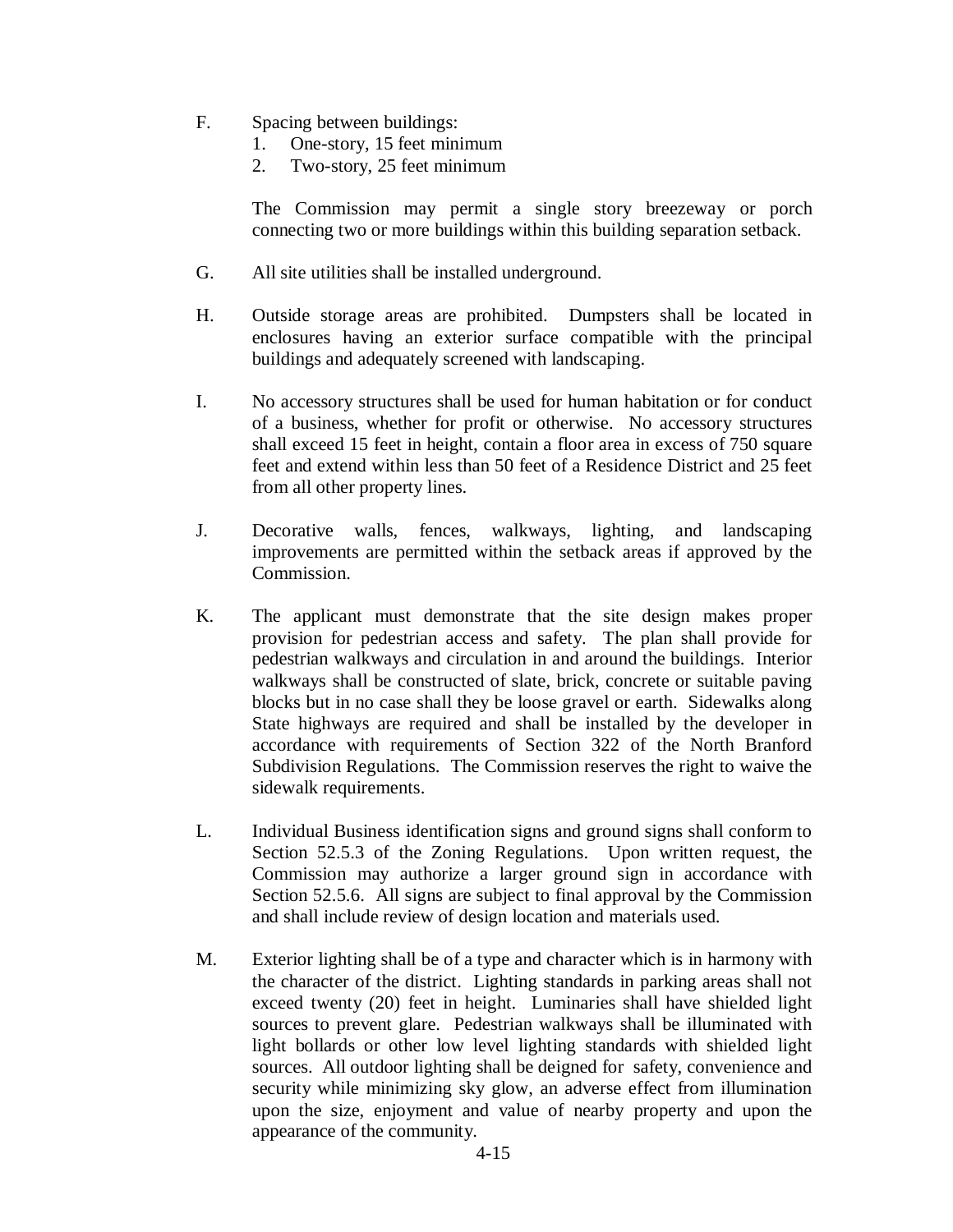- N. Architectural details of the particular style and period proposed shall be incorporated into the design for any new construction and should relate harmoniously to adjacent buildings. It s not intended that the architectural details of old businesses be duplicated precisely, but they should be regarded as suggestive of the extent, nature and scale of details that would be appropriate on new buildings or alterations. Desirable architectural features, where appropriate for a particular style, including gabled roofs, multi-pane windows (12 over 12, 6 over 6), chimneys, porches, shutters, gothic arches, white columns and entablature, and fanlights. Examples of designed architectural style include Colonial, Georgian, Federal Greek Revival, Romantic Revival and Victorian styles.
- O. Basic landscaping plans, portraying all landscaping elements, shall be submitted with the Special Use Permit application. Upon approval of the Special Use Permit, detailed landscaping plans shall be incorporated into the maps comprising the Site Development Plan. Suitable landscaping, including lawns and nursery-grown trees and shrubs, is required around foundations and between structures and other areas not covered by imperious surfaces.
- P. The Commission may appoint an advisory committee to assist the Commission in review and recommendations on all site development plans and may provide assistance to property owners and others.
- Q. A Special Use Permit is required for all new development, expansion or alteration of existing development, or for a change of use within the mixed business park district. Upon written request, a waiver of the Special Use Permit requirement may be granted by the Commission under the following conditions:
	- 1. Revisions to a site development plan application for which a public hearing was previously held for the special use permit within the past six months and which do not result in a change of use;
	- 2. Minor changes in an existing use or existing structure. A minor change is one which will not result in additional dwelling units, additional floor space for sales or service, or additional parking requirements.
- R. Upon approval of the Special Use Permit the application shall file for and submit an application to the Commission for Site Development Plan approval in accordance with this section and Section 43 of these Regulations.
- S. All proposed changes to uses existing at the time of adoption of this district and all proposed alterations or additions to structures existing at the time of adoption of this district will require upgrading of signs,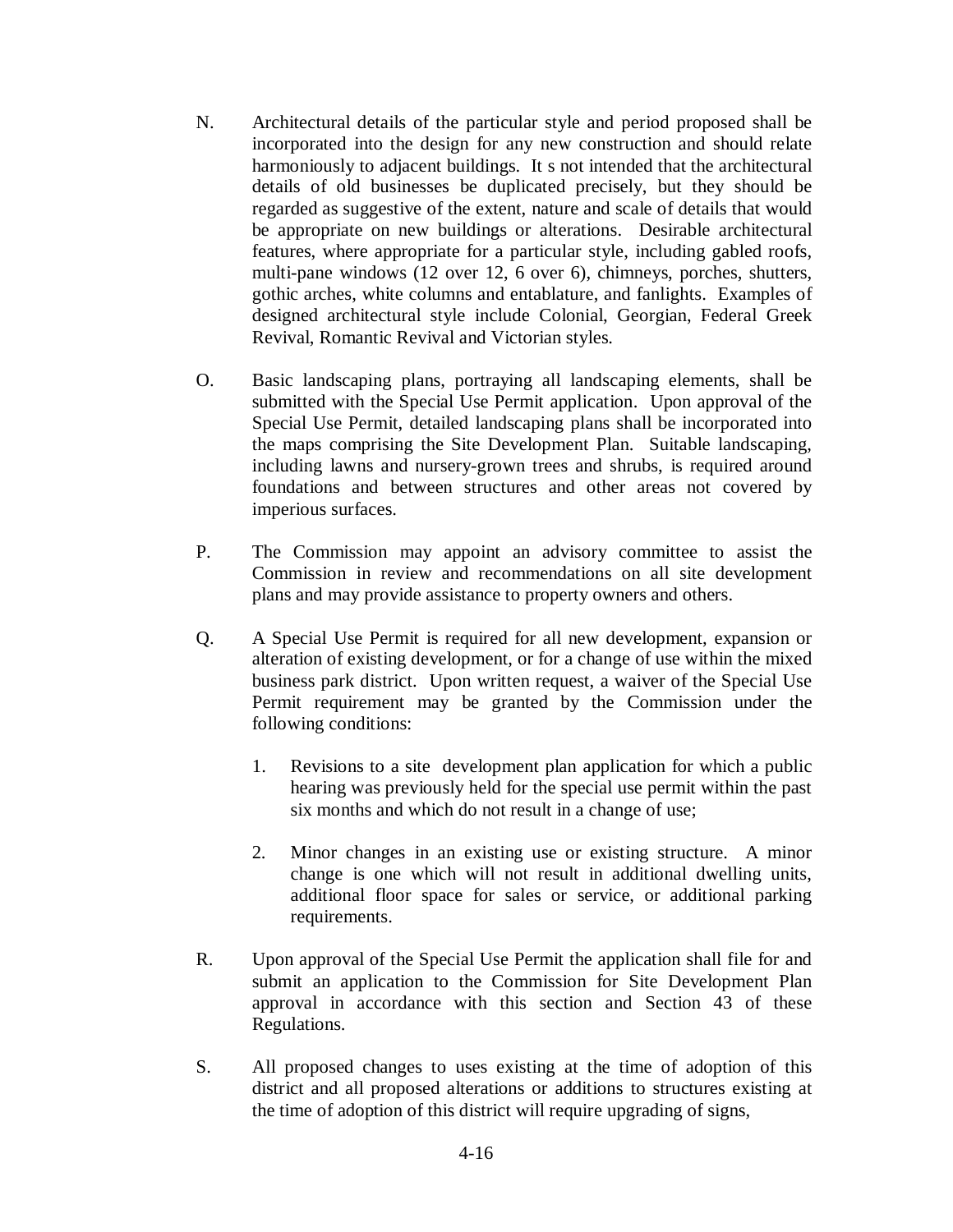landscaping, access ways, common design elements and other standards of this district to the extent possible. The Commission may upon written request, waive or partially waive these requirements.

- 42.5.10\* Commercial Recreational Facilities Allowed Under Use Line C-9 shall conform to the following Special Standards:
	- A. Support Facilities: Special netting and lighting structures may be permitted to exceed the 35 foot height restriction requirement where demonstrated to the satisfaction of the Commission to be necessary for the specified use and of no adverse impact to the surrounding properties. The maximum height shall not exceed 80 feet. Necessary fencing, lighting and/or netting structures exceeding the maximum 6 foot height restriction within the minimum setback areas of Schedule B, where demonstrated to be necessary and to the satisfaction of the Commission, may be permitted subject to Commission approval. All light sources shall be shielded so as to minimize the visibility of the light sources outside the lot where it originates.
	- B. Hours of Operation: All outdoor playing field lighting shall be turned off by 11:30 p.m. and all patrons and visitors must leave the premises by 12:00 midnight. Starting time for all activities, events or programs shall not begin before 7:00 a.m.

### 42.5.11<sup>\*\*</sup> Adult Day Care Centers (Allowed under Use Line B-5.3):

- A. The use, location, and design of the proposed building shall be in conformity with the nature and character of the surrounding environs including the appropriateness of roadway arteries serving the property.
- B. No outdoor recreation or gathering area, if any, shall be located between the building and any street line and said area shall be adequately screened and landscaped.
- C. Bulk Standards: The commission shall apply the bulk standards in the particular zone the adult day care center is proposed as set forth in Schedule B of Section 24.5.
- D. Sufficient off-street parking spaces shall be provided as deemed appropriate by the Commission in accordance with the provisions of Section 53.4.16.
- E. The Commission may restrict the hours of operation and the number of adults receiving care within the Center at any one time, based on its size, location and the general standards set forth in Section 42.4.

<sup>\*</sup> Effective: 9/20/95

<sup>\*\*</sup> Effective: 10/15/04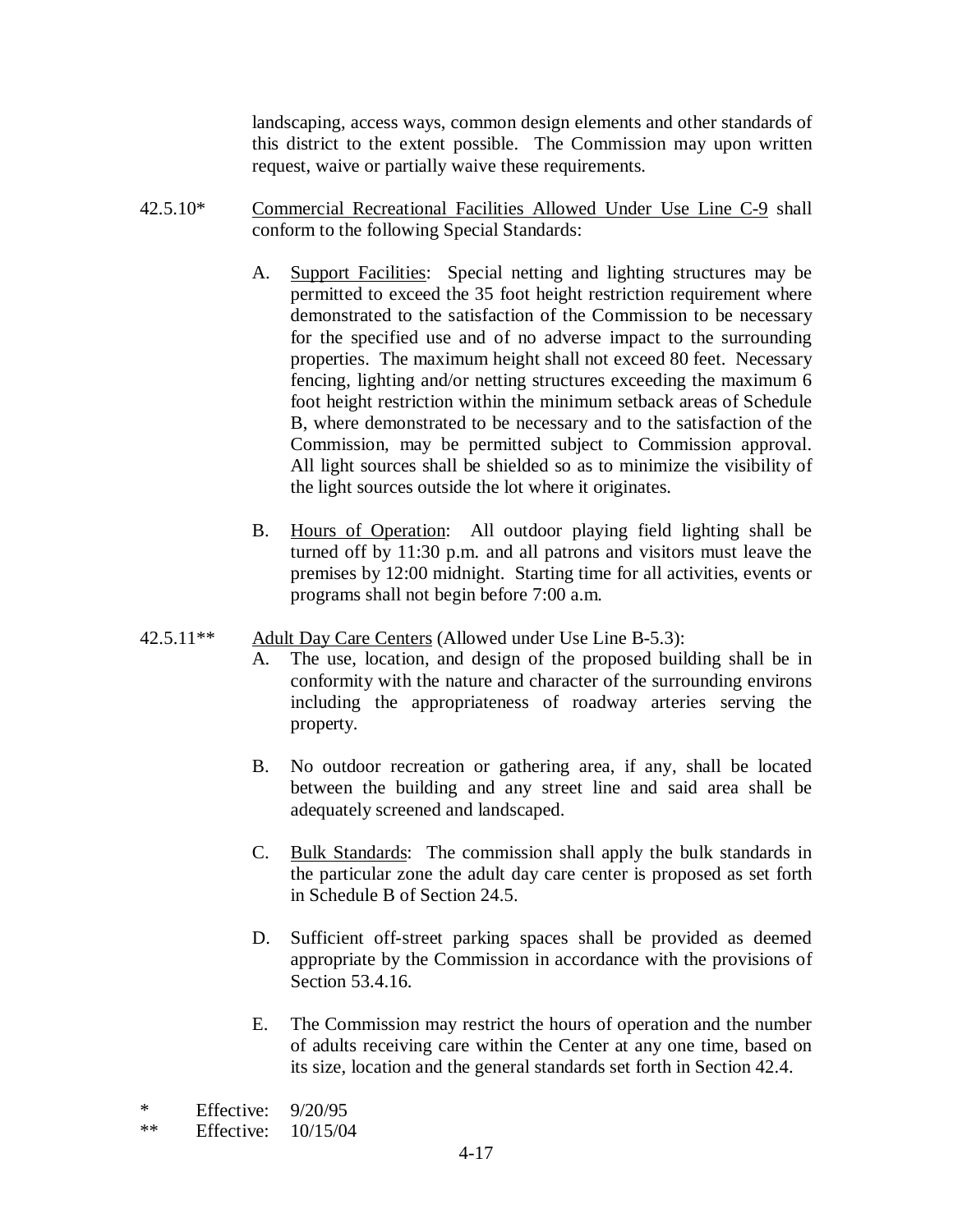\* SECTION 42A - SPECIAL USE PERMITS: OPEN SPACE SUBDIVISIONS

- 42A.1 General: The Planning and Zoning Commission may grant a SPECIAL USE to allow development of an Open Space Subdivision in the R-40 zone which permits a reduction in lot requirements while preserving land for open space, recreational, and/or other purposes. The Commission shall follow the procedures specified herein and, before granting a SPECIAL USE under this Section, shall find that the standards and conditions specified herein have been met and that the SPECIAL USE will accomplish the purposes set forth in Paragraph 42A.2 and will be in harmony with the purpose and intent of the Town's Plan of Development and Zoning Regulations.
- 42A.2 Purpose: An Open Space Subdivision shall result in the permanent preservation of land for the following purposes:
	- 42A.2.1. the provision of parks, playgrounds, or outdoor recreation areas;
	- 42A.2.2 the protection and conservation of natural water courses, wetlands, or water supply;
	- 42A.2.3 the protection of natural drainage systems or floodplains;
	- 42A.2.4 the preservation of sites or areas of scenic value or historical interest;
	- 42A.2.5 the conservation of forest, wildlife, agricultural, or other natural resources.
- 42A.3 Application and Procedure: Application for a SPECIAL USE to allow an Open Space Subdivision shall be submitted in writing and shall be accompanied by the following:
	- 42A.3.1 a proposed Open Space Subdivision plan of the subject site, which plan shall meet the Preliminary Plan requirements of the Subdivision Regulations (Section 501) and the standards of Paragraph 42A.4.
	- 42A.3.2 for those sites for which on-site sewage disposal systems are proposed, the results of soil test samples, seepage tests, and deep test pits, and a report prepared by a licensed professional engineer evaluating the suitability of the natural soils on the site to accommodate on-site sewage disposal systems; seepage tests and deep tests shall be conducted in accordance with the requirements of Section 603b. of the Subdivision Regulations.

 The Commission may request the applicant to submit such additional information that it deems necessary to decide upon the application.

\* Amended: 6/15/81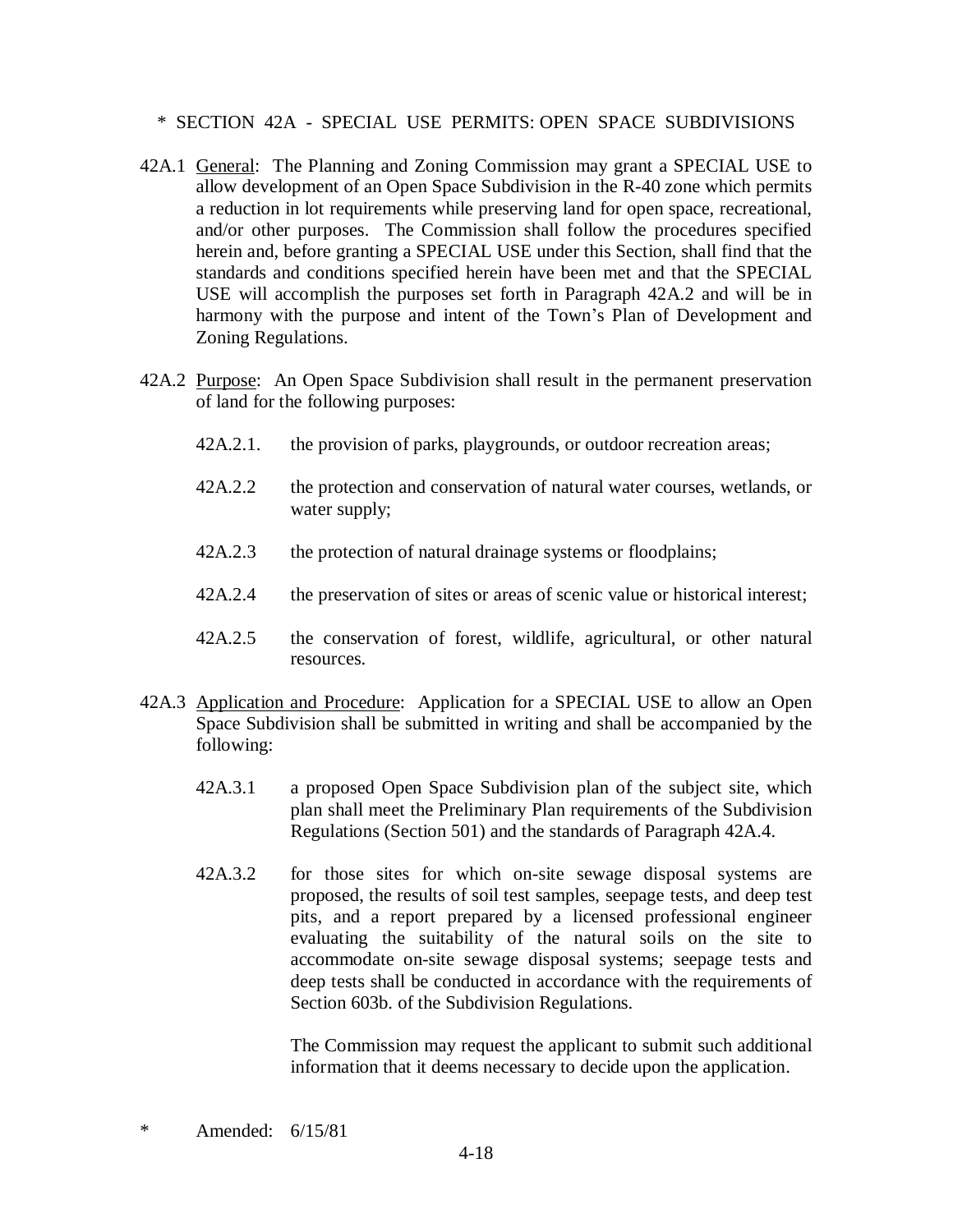In acting on any such application, the Commission shall hold a public hearing, shall decide thereon, and shall give notice of its decision as required by law. Prior to the public hearing, the applicant shall post a "notice of public hearing" sign and shall notify all property owners within 500 feet in all directions of the site in accordance with the procedures of Par. 63.2 of these Regulations.

- 42A.4 Standards: An Open Space Subdivision shall conform to the following standards in addition to those of the Subdivision Regulations:
	- 42A.4.1 Acreage: The site shall be at least 15 contiguous acres in size.
	- 42A.4.2 Number of Lots: The maximum number of lots permitted shall be determined as follows:
		- a. from the total acreage of the site shall be subtracted three-fourths (3/4) of the area of all wetlands and water courses (as defined by State law) on the site, excluding free flowing water courses such as brooks, streams, and rivers;
		- b. the acreage derived in a. above shall be multiplied by 0.9, and the result rounded off to the nearest whole number.
	- 42A.4.3 Lot Area and Shape: Each lot shall meet the following requirements:
		- a. For those sites not to be served by public sanitary sewers:

Minimum lot area  $-$  24,000 square feet, exclusive of wetlands or standing bodies of water Minimum street frontage  $-60$  feet Minimum width at the building line  $-110$  feet Minimum dimension of 'building square' side  $-110$  feet

b. For those sites to be served by public sanitary sewers:

Minimum lot area  $-20,000$  square feet, up to 25 % of which may be wetlands or standing bodies of water Minimum street frontage  $-60$  feet Minimum width at the building line  $-100$  feet Minimum dimension of 'building square' side  $-100$  feet

 Each lot shall otherwise meet the appropriate zoning standards of the R-40 zone as specified in Schedule B.

 Interior lots as set forth in Par. 24.2.2 shall be prohibited in an Open Space Subdivision.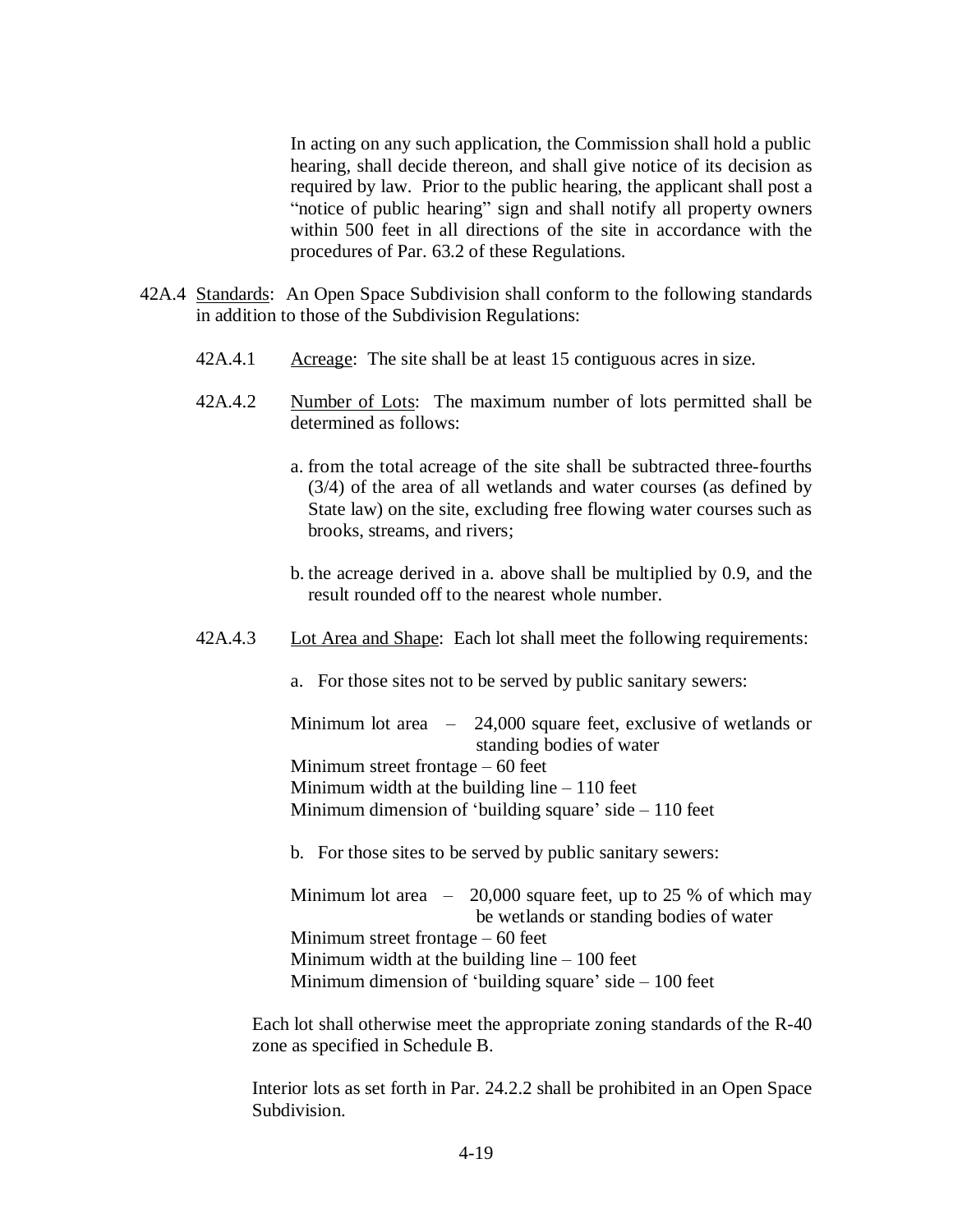- 42A.4.4 Open Space Land: The minimum amount of land to be reserved for open space, recreational, and/or other public purposes shall be determined by multiplying the acreage of the entire site by the percentage by which the minimum lot area is to be reduced. Provision for the permanent reservation, operation, and maintenance of said land shall be as per Section 313 of the Subdivision Regulations.
- 42A.5 Decision: After the public hearing, the Commission may approve a SPECIAL USE to allow an Open Space Subdivision if it finds that the proposed subdivision conforms to the General Standards for SPECIAL USES as set forth in Paragraph 42.4 and will be in harmony with the purpose and the intent of the Plan of Development and these Regulations. In addition:
	- 42A.5.1 the Commission shall have found that the subdivision plan is designed appropriately in relation to soil types, wetlands, water courses, topography, scenic vistas, and other natural features;
	- 42A.5.2 the Commission shall have determined that the site contains land deemed significant and desirable for open space, recreational, and/or other public purposes, based upon said land's size, shape, natural features, location and access. The dimensions of this land and its location within the subdivision shall be determined by the Commission. In making such a determination, the Commission may consider recommendations of appropriate agencies.

A SPECIAL USE to allow an Open Space Subdivision may be approved subject to appropriate conditions and safeguards deemed by the Commission necessary to protect the public health, safety, convenience, and property values.

- 42A.6 Subdivision Approval: After the effective date of a SPECIAL USE for an Open Space Subdivision approved by the Commission, the Commission is authorized to consider an application for subdivision approval of the proposed site in accordance with the standards and procedures of the Subdivision Regulations, the provisions of this Section, and any conditions imposed as part of the SPECIAL USE approval.
- 42A.7 Multiple Dwellings in an Open Space Subdivision: The Commission may approve a SPECIAL USE to allow a mix of single-family and multiple dwellings as part of an Open Space Subdivision in accordance with the following provisions:
	- 42A.7.1 For the purposes of this paragraph, the term 'buildable area' shall be as per Par. 42B.3.1.
	- 42A.7.2 The portion of the site that may be considered for multiple dwellings shall be as follows: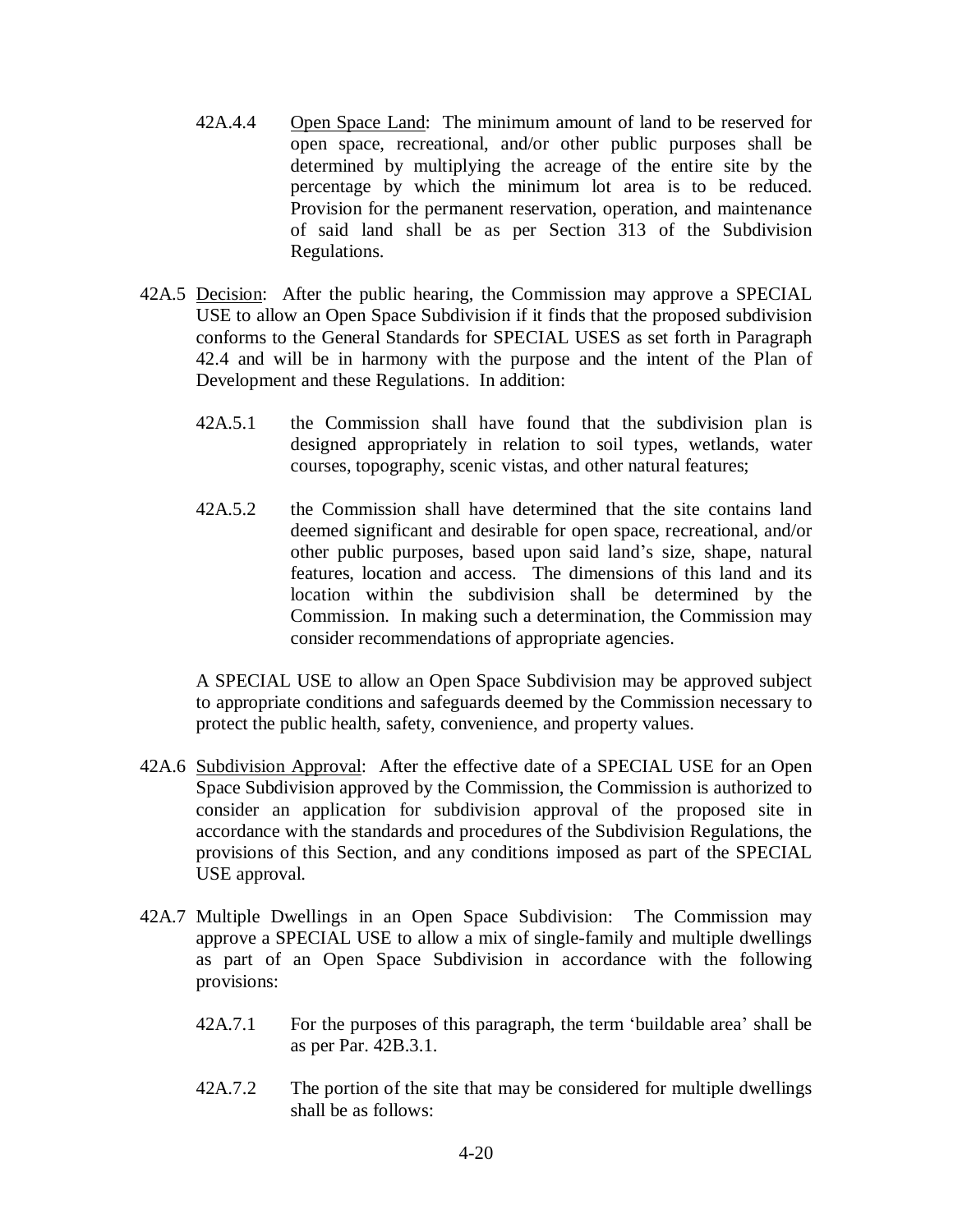- a. for those sites less than 20 acres in size, no multiple dwellings shall be allowed;
- b. for those sites at least 20 acres but less than 60 acres in size, up to 25 % of the entire site's buildable area may be considered for multiple dwelling development;
- c. for those sites 60 acres or more in size, up to 15 acres of the entire site's buildable area may be considered for multiple dwelling development.
- 42A.7.3 The maximum number of single-family lots allowed under this paragraph shall be determined by subtracting the buildable area proposed for multiple dwelling development from the buildable area of the entire site, multiplying the remainder by 0.9, and rounding off the result to the nearest whole number.
- 42A.7.4\*\*\*\* An application for a SPECIAL USE to allow a mix of single-family and multiple dwellings as part of an Open Space Subdivision shall be filed in accordance with the requirements of this Section and Section 42A.7.6 of these Regulations.
- 42A.7.5\*\*\*\* That portion of the site to be utilized for the development of multiple dwellings shall conform to the standards and requirements of Section 42A.7.6 of these Regulations, including the provisions of Paragraph 42A.7.6.4 if the SPECIAL USE is approved.
- 42A.7.6\*\*\*\* General: The Planning and Zoning Commission may grant a SPECIAL USE to allow the development of multiple dwellings in clusters on unique site in R-40 zone restricted by natural or manmade physical conditions, adjacent development, or property lines. The Commission shall follow the procedures specified herein and, before granting a SPECIAL USE under this section, shall find that the standards and conditions specified herein have been met and that the SPECIAL USE will be in harmony with the purpose and intent of the Town's Plan of Development and the Zoning Regulations.
- \*\*\*\*42A.7.6.1 Application and Procedure: Application for a SPECIAL USE to allow a Multiple Dwelling Cluster Development shall be submitted in writing ad shall be accompanied by the following:
	- 42A.7.6.1.a an Existing Conditions Map of the site, at a scale of not less than  $1" = 40'$ , showing no less than the following:
		- 1. existing contours at a maximum interval of five feet;
- \*\*\*\* Effective: 3/27/02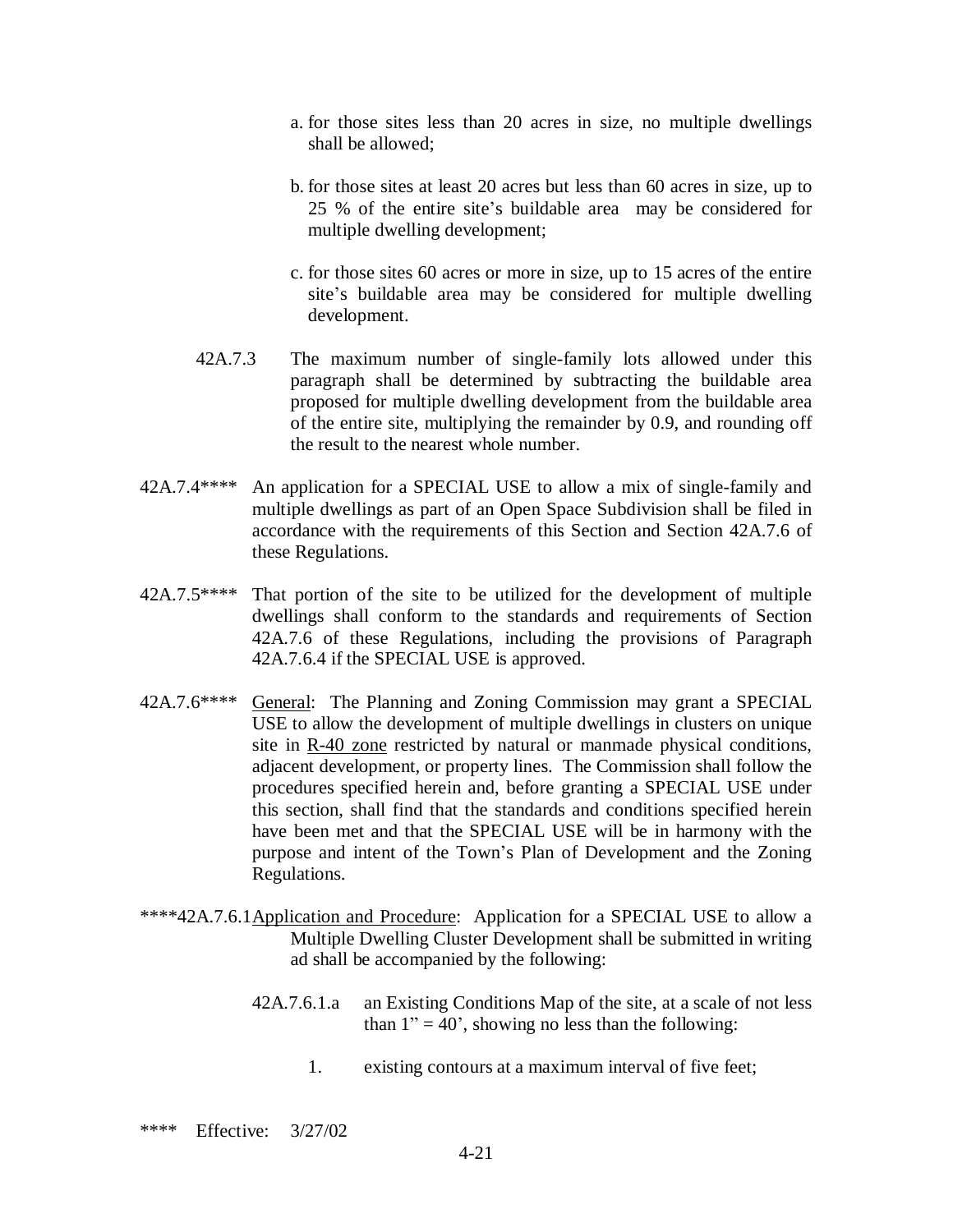- 2. existing natural soils, confirmed by field samples and tests and classified as per the Soil Survey of New Haven County, Soil Conservation Service;
- 3. wetlands and watercourses (as defined by State law), large trees, wooded areas, rock outcroppings, significant open space and conservation features, recognized landmarks, historic sites, and existing buildings and other structures.
- 42A.7.6.1.b a Utilities Report specifying the means by which sewage disposal and water supply will be provided for the proposed development:
	- 1. for those sites for which on-site sewage disposal systems are proposed, the results of soil test samples, seepage tests, and deep test pits, and an evaluation prepared by a licensed professional engineer of the suitability of the natural soils on the site to accommodate on-site sewage disposal systems; seepage tests and deep tests shall be conducted in accordance with the requirements of Section 603b. of the Subdivision Regulations;
	- 2. for those sites for which sanitary sewers are proposed, a statement from the Town Engineer that the site can be adequately served by sanitary sewers;
	- 3. for those sites for which an on-site source of water supply is proposed, a report prepared by a licensed professional engineer indicating the number of wells proposed and the per-well yield requirements;
	- 4. for those sites for which public water is proposed, a statement from the appropriate water utility that the site can be adequately served by its public water lines.
- 42A.7.6.1.c a Preliminary Site Plan of the proposed development, superimposed on the Existing Conditions Map, and containing at least the following information, both existing and proposed:
	- 1. all buildings and structures;
	- 2. streets, driveways, and off-site parking facilities;
	- 3. the location of sewage disposal and water supply facilities;
	- 4. a schematic landscaping plan, including trees, shrubs, lawns, and any other natural features not to be disturbed;
	- 5. a location map at a scale of  $1'' = 800'$  showing the location of the proposed development in relation to existing streets.
- 42A.7.6.1.d Preliminary Architectural Plans of the proposed dwellings, including, but not limited to, exterior elevations, generalized floor plans, and perspective drawings in sufficient detail to indicate their function, bulk, and exterior character.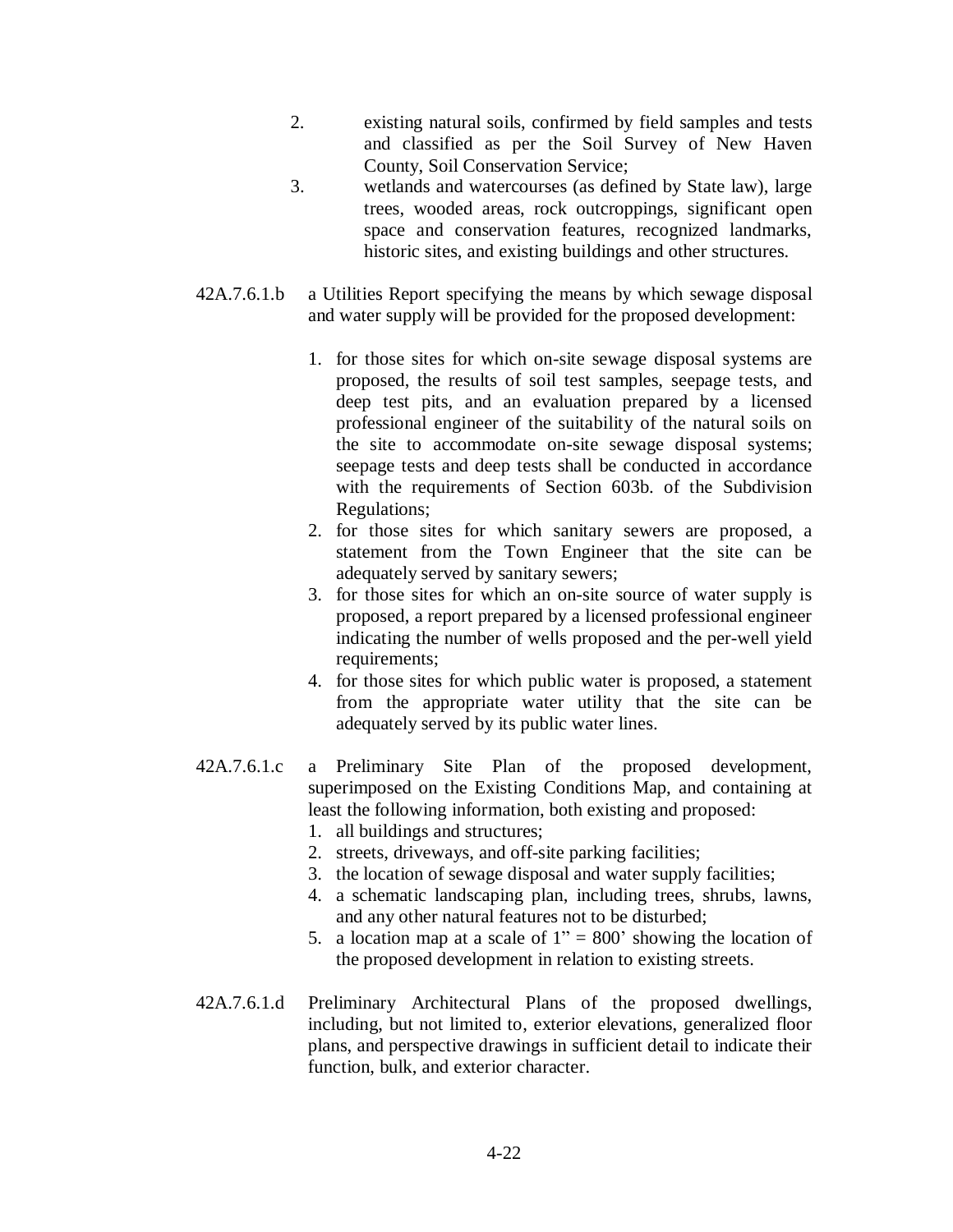The Commission may request the applicant to submit such additional information that it deems necessary to decide upon the application. In acting on any such application, the Commission shall hold a public hearing, shall decide thereon, and shall give notice of its decision as required by law. Prior to the public hearing, the applicant shall post a "notice of public hearing" sign and shall notify all property owners within 500 feet in all directions of the site in accordance with the procedures of Par. 63.2 of these Regulations.

- \*\*\*\*42A.7.6.2 Standards: A Multiple Dwelling Cluster development shall conform to the following standards in addition to other applicable Sections of these Regulations:
	- 42A.7.6.2.a Acreage: The site shall contain a minimum of 3.5 contiguous acres and a maximum of 15 contiguous acres of buildable area. For the purposes of determining the buildable area, the acreage of the site shall be separated into: (1) wetlands and watercourses (as defined by State law), excluding free flowing watercourses such as brooks, streams, and rivers (the 'wet' area); and (2) the balance of the site (the 'dry' area).

The buildable area shall be defined as the smaller of: (1) the total acreage of the site minus three-fourths  $(3/4)$  of the 'wet' area; (2) 1.25 times the 'dry' area.

Sites containing more than 15 contiguous acres of buildable area may be considered by the Commission; however, in such cases, the computations of Par. 42A.7.6.2.d shall be applicable to a maximum of 15 acres of buildable area only.

- 42A.7.6.2.b Frontage: The site shall have at least 50 feet of frontage on a town or State road.
- 42A.7.6.2.c Other Zoning Requirements: The site shall otherwise meet the appropriate zoning standards and requirements of the R-40 zone as specified in Schedule B, unless in the opinion of the Commission, a greater setback is required to properly protect surrounding properties from the impact of intensity of development and protect privacy and reasonable use of residential property.
- 42A.7.6.2.d Number of Bedrooms: The maximum number of bedrooms permitted shall be determined by multiplying the acreage of the site's buildable area by 3.6 and rounding off the results to the nearest whole number.
- 42A.7.6.2.e Number of Dwelling Units: The number of dwelling units shall not exceed 60% of the maximum number of bedrooms derived in
- \*\*\*\* Effective: 3/27/02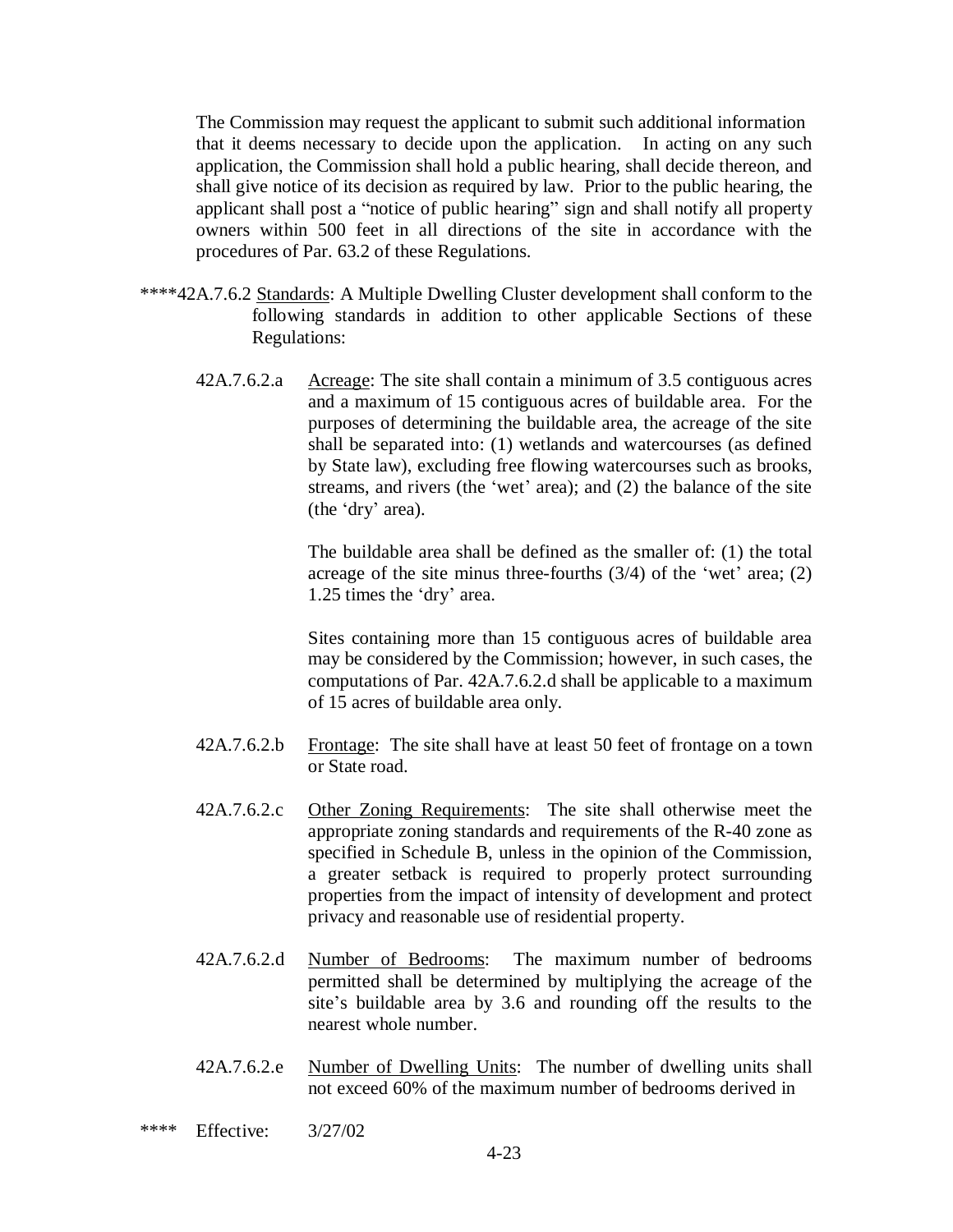Par. 42A.7.6.2.d above, rounded off to the nearest whole number.

42A.7.6.2.f Open Space Land: The Commission may require that land be set aside for open space, recreational and/or other public purposes. In requiring such provision, the Commission shall have determined that the site contains land deemed significant for open space, recreational, and/or other public purposes, based upon said land's size, shape, natural features, location and access. The dimensions of this land and its location within the site shall be determined by the Commission, except that the non-open space portion of the site shall not be reduced below 10,000 square feet per dwelling unit. In making a determination whether or not to require the provision of land for open space recreational, and/or other public purposes, the Commission may consider recommendations of appropriate agencies.

> In addition to or in lieu of said provision of land, the Commission may require appropriate easements and restrictions on any portion of the site that it has determined would be in the public interest to retain, maintain and conserve in its natural state; said easements may include, but shall not be limited to, scenic easements, conservation easements, pedestrian easements, and passive recreation easements.

- \*\*\*\*42A.7.6.3 Decision: After the public hearing, the Commission may approve a SPECIAL USE to allow a Multiple Dwelling Cluster Development if it finds that the proposed development conforms to the General Standards for SPECIAL USES as set forth in Paragraph 42A.7.6.3 and will be in harmony with the purpose and intent of the Plan of Development and these Regulations. In addition:
	- 42A.7.6.3.a the Commission shall have found that the proposed development is in harmony with the area in which it is proposed and has been designed and sited to protect neighboring property values while respecting the site's natural and man-made features.
	- 42A.7.6.3.b the Commission shall have found that the proposed development is appropriately related to the town's general goals regarding housing, open space, and community facilities.
	- 42A.7.6.3.c the Commission shall consider the proximity of the proposed development to other like developments.

A SPECIAL USE to allow a Multiple Dwelling Cluster Development may be approved subject to: the imposition of a time period within which an application

\*\*\*\* Effective: 3/27/02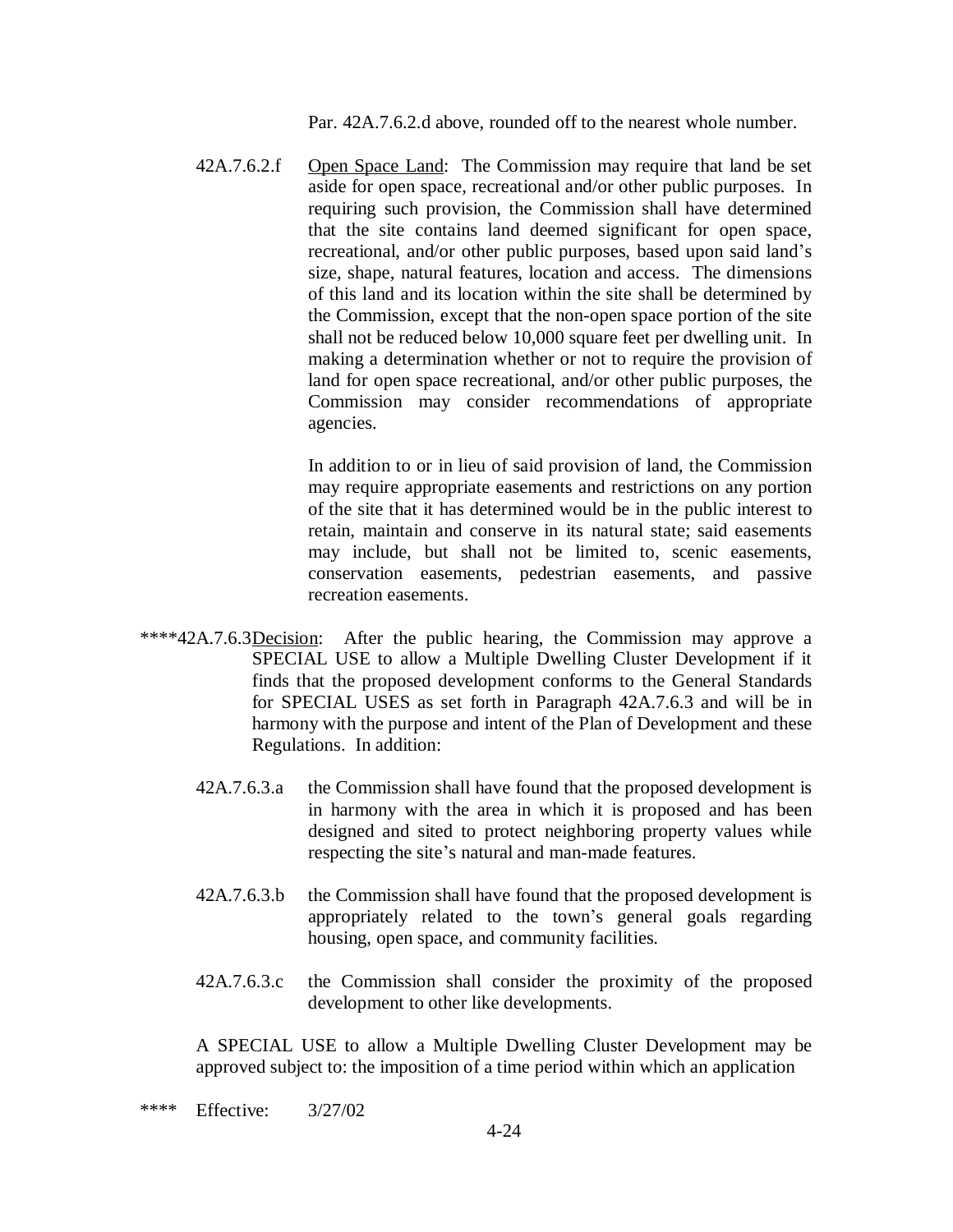for approval of a Site Development Plan must be filed, and/or other appropriate conditions and safeguards deemed by the Commission necessary to protect the public health, safety, convenience, and property values.

- \*\*\*\*42A.7.6.4 Site Development Plan Approval: After the effective date of a SPECIAL USE for a Multiple Dwelling Cluster Development approved by the Commission, the Commission is authorized to consider an application for approval of a Site Development Plan for the proposed site in accordance with the standards and procedures of Section 41 and 62.5 of the Zoning Regulations, the provisions of this Section, and any conditions imposed as part of the SPECIAL USE approval.
	- 42A.7.6.4.a The Site Development Plan shall be in substantial conformance with the Preliminary Site Plan required by Par. 42A.7.6.1.
	- 42A.7.6.4.b The Commission shall review the floor plans of the dwelling units to assure that the number of bedrooms proposed does not exceed the maximum number of bedrooms allowed by Par. 42A.7.6.2.d; the Commission shall also review building elevations to assure the development is in harmony with the general character of the neighborhood in which it is located.
	- 42A.7.6.4.c The following Special Design Standards shall be applicable to a Site Development Plan for a Multiple Dwelling Cluster Development approved under this Section:
		- 1. Paved areas or structures for active recreation and parking areas shall not be permitted within the required setbacks of the R-40 zone.
		- 2. Through paths, common parking areas, or drives shall not be located closer than twenty feet to any window or door of a residential unit.
		- 3. On those sites which lack unique natural features (e.g., dramatic topography) or existing wooded areas of sufficient density and size and of appropriate species to provide adequate screening and privacy between proposed dwellings and public areas, the Commission may require additional buffering materials such as landscaping, fences, or earthen berms to accomplish said purpose.
		- 4. Each multiple dwelling shall contain not more than four dwelling units; however, the Commission may approve up to six dwelling units per multiple dwelling, to accommodate unusual site conditions.
		- 5. Each dwelling unit shall have at least one access door or set of stairs directly to the outdoors.
		- 6. The interior perimeter walls of each multiple dwelling shall be
- \*\*\*\* Effective: 3/27/02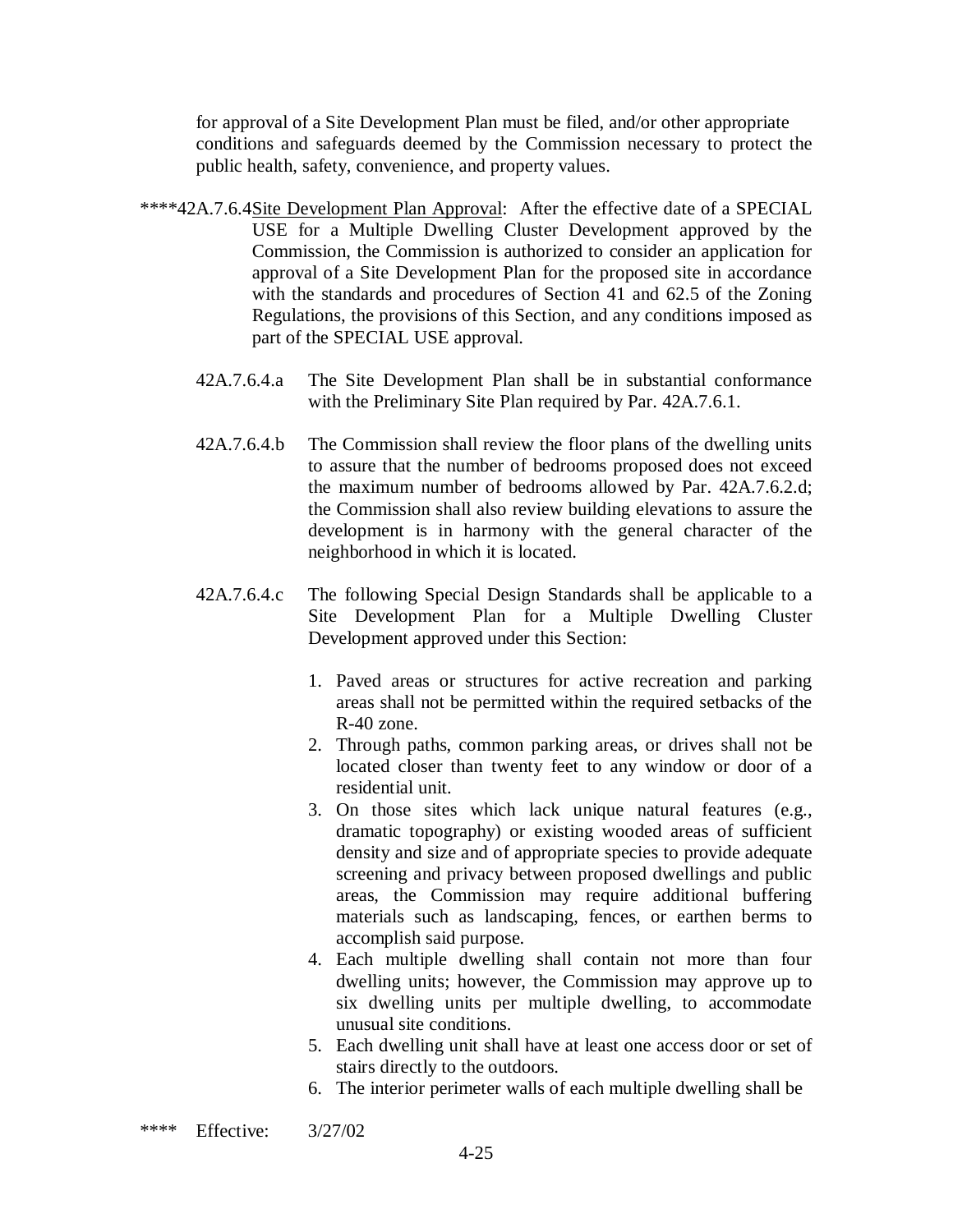constructed of eight-inch concrete block; other interior perimeter wall construction may be approved by the Commission if it is shown to provide at least equal noise insulation and fire protection.

- 42A.7.6.4.d Proper provision, approved by the Commission shall be made by the developer for the permanent preservation, operation, and maintenance of the land to be set aside for open space, recreational, and/or other public purposes as per Par. 42A.7.6.2.f, including but not limited to:
	- 1. the establishment of suitable restrictive covenants;
	- 2. the establishment of an association to own, operate, and maintain the land;
	- 3. the dedication to the Town of North Branford, if accepted by the Town; and/or,
	- 4. the dedication to the North Branford Land Conservation Trust, if accepted by the Trust.

Disposition of said land shall be by warrantee deed, unless otherwise approved by the Commission.

- 42A.7.6.4.e In those cases where a Site Development Plan is approved for a site for which an on-site source of water supply is proposed, the applicant shall submit to the Commission – prior to the issuance of any building permit  $-\alpha$  statement from the Connecticut Department of Health Services that there is water available in sufficient quantity and quality to serve the number of approved dwelling units, based upon the results of yield tests conducted on wells installed at the site. If the yield tests indicate there to be an insufficient quantity of water to serve the number of approved dwelling units, the applicant shall submit to the Commission a revised Site Development Plan for a lesser number of dwelling units, which number shall not exceed that which the water supply is capable of supporting. The requirements of this paragraph shall not, however, preclude the applicant from obtaining the aforementioned statement and submitting it to the Commission prior to Site Development Plan approval.
- 42A.8 \* / \*\* Affordable dwellings on individual lots in an Open Space Subdivision:
	- 42A.8.1 Purpose

The purpose of an Open Space Subdivision containing affordable dwelling units is:

- \* Effective: 12/20/91
- \*\* Effective: 12/03/93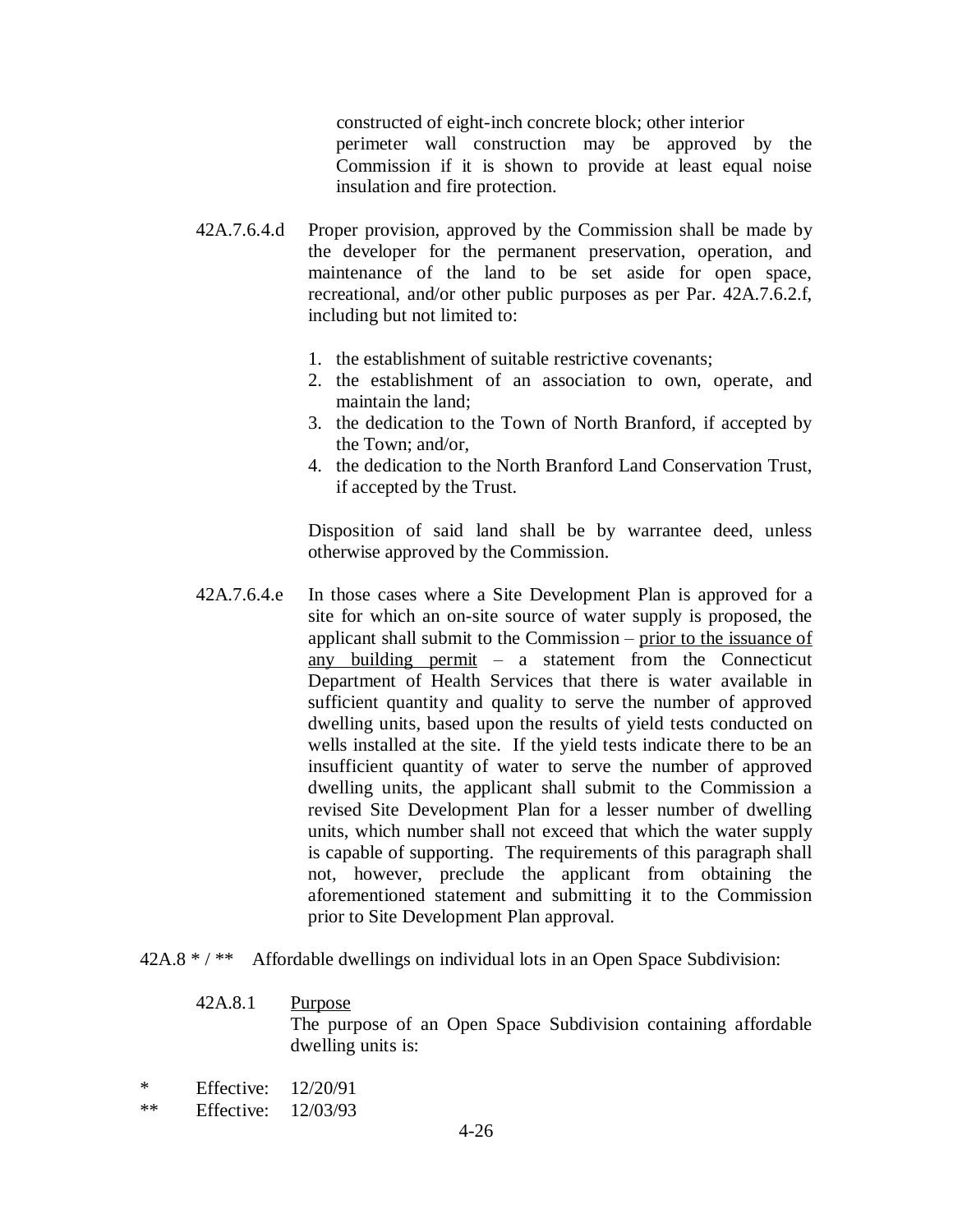- 1. To permit a mixture of fair market rate detached single family units and affordable detached single family units on individual lots;
- 2. To increase the diversity of the Town's housing stock in accordance with P.A. 88-338;
- 3. To allow small scaled developments scattered throughout the community consistent with the goals and objectives of the Plan of Development; and
- 4. To protect environmentally sensitive areas of Town by cluster design development.

 The Commission may approve a Special Use to allow a mix of fair market rate and affordable dwelling units on individual lots as part of an Open Space Subdivision in accordance with the following provisions:

- 42A.8.2 The site shall contain a minimum of 5 contiguous acres and shall not exceed a maximum of 15 contiguous acres in size.
- 42A.8.3 All developments containing affordable housing units shall be served by both municipal sewers and public water supply. The Commission may, at its discretion, permit individual on-site well water or community well systems subject to the approval of East Shore District Health Department, Department of Public Utility Control, and Department of Public Health and Addiction Services, if applicable. Developments served by municipal sewers shall require confirmation from the Water Pollution Control Authority that appropriate capacity exists for the proposed development.
- 42A.8.4 The Commission may, if deemed necessary, require the submission of a written report by a qualified traffic engineer evaluating the impact of the development on the transportation system, including the amount of traffic projected within and for the proposed development and the adequacy of the surrounding streets and traffic controls to accommodate existing traffic, projected traffic from other approved developments in the area.
- 42A.8.5 the development shall be served by a public, paved road having a minimum width of 30 feet and shall conform to the Road Ordinance of the Town of North Branford. The Commission may, however, allow the reduction of pavement width to 24 feet for nonextendable cul-de-sacs and when the overall site development plan has been designed to the satisfaction of the Commission.
- 42A.8.6 A minimum of two (2) off-street parking spaces shall be provided for and located at each dwelling, at least one (1) of which shall be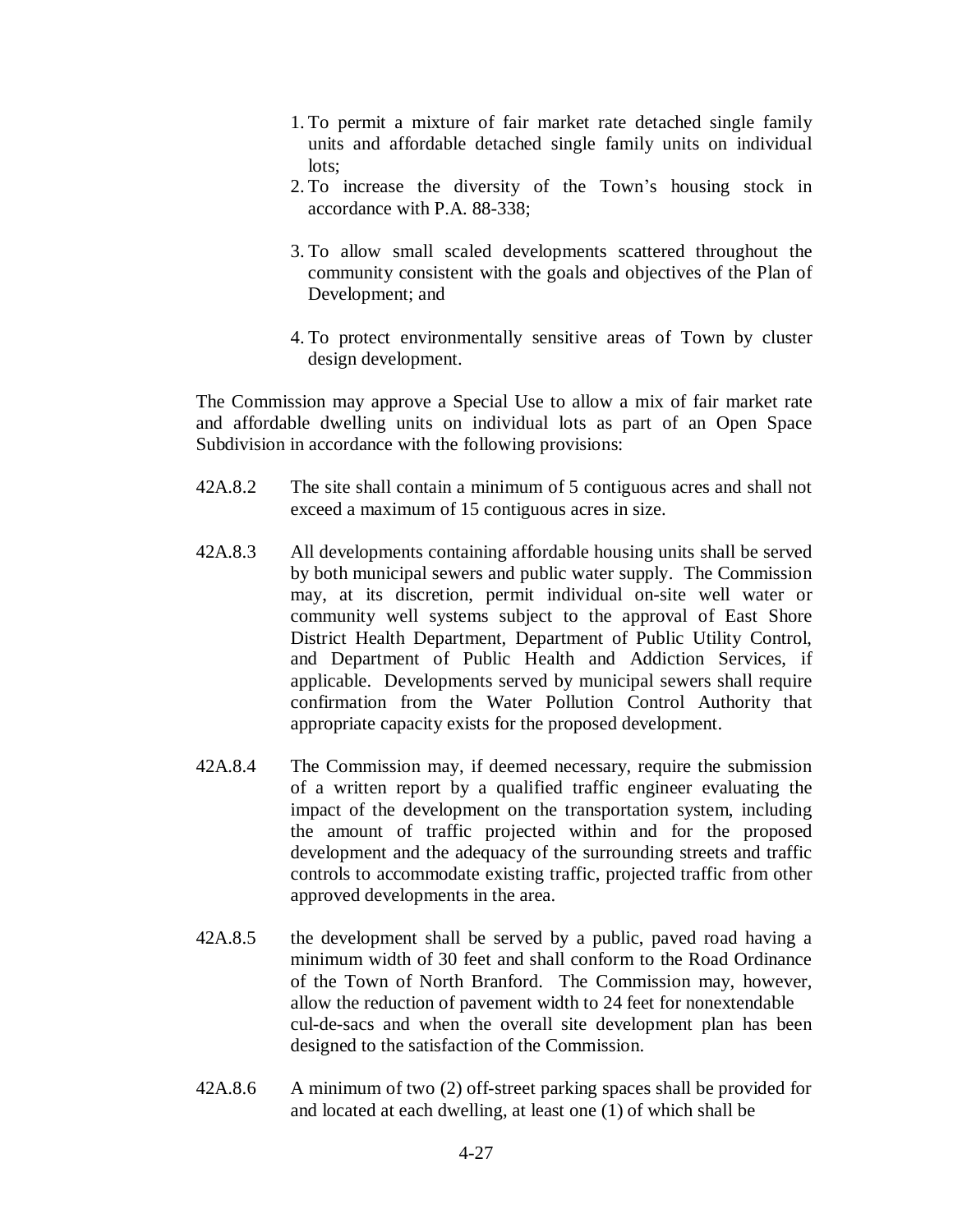located within an enclosed garage. Other than private, passenger vehicles in everyday use, any open parking and/or storage of campers, mobile homes, boats and trailers or any recreational vehicles shall be located to the rear of the principle structure and screened from view of adjoining dwellings, unless otherwise approved by the Commission.

- 42A.8.7 The Commission shall require the development to include concrete sidewalks within the street right-of-way along the frontage of lots and shall be constructed to the standards of the Town of North Branford. All utilities shall be placed underground. The Commission reserves the right to waive or partially waive these requirements.
- 42A.8.8 All driveways and parking areas shall be paved with asphalt. Walkways shall be surfaced with concrete, stone, brick or appropriate landscaping treatment approved by the Commission.
- 42A.8.9 The applicant shall provide copies of completed declarations and covenants and other required documents to the Commission to confirm deed restrictions for the proposed affordable units. Copies shall be referred to the Town Attorney for review.
- 42A.8.10 Number of Lots: The maximum number of lots for individual detached single family dwellings shall be determined as follows:
	- A. The "buildable area" shall be determined by subtracting the following from the total site acreage:
	- 1. 25 percent of areas designated as wetlands and watercourses (see Section 6.30 of the Zoning Regulations);
	- 2. 100 percent of areas designated as flood hazard areas.
	- B. The "buildable area" derived in A.) above shall be multiplied by 1.2 and the result rounded off to the nearest whole number.
- 42A.8.11 Building Standards: Each lot shall meet the following requirements:
	- A. Minimum lot area  $-15,000$  square feet, exclusive of wetlands or standing bodies of water and shall not contain an average grade greater than 20 %
	- B. Minimum street frontage  $-80$  feet
	- C. Minimum width at the building line  $-80$  feet
	- D. Minimum dimension of building square side  $-80$  feet
	- E. Minimum setback from streetline  $-50$  feet
	- F. Minimum setback from side property line  $-10$  feet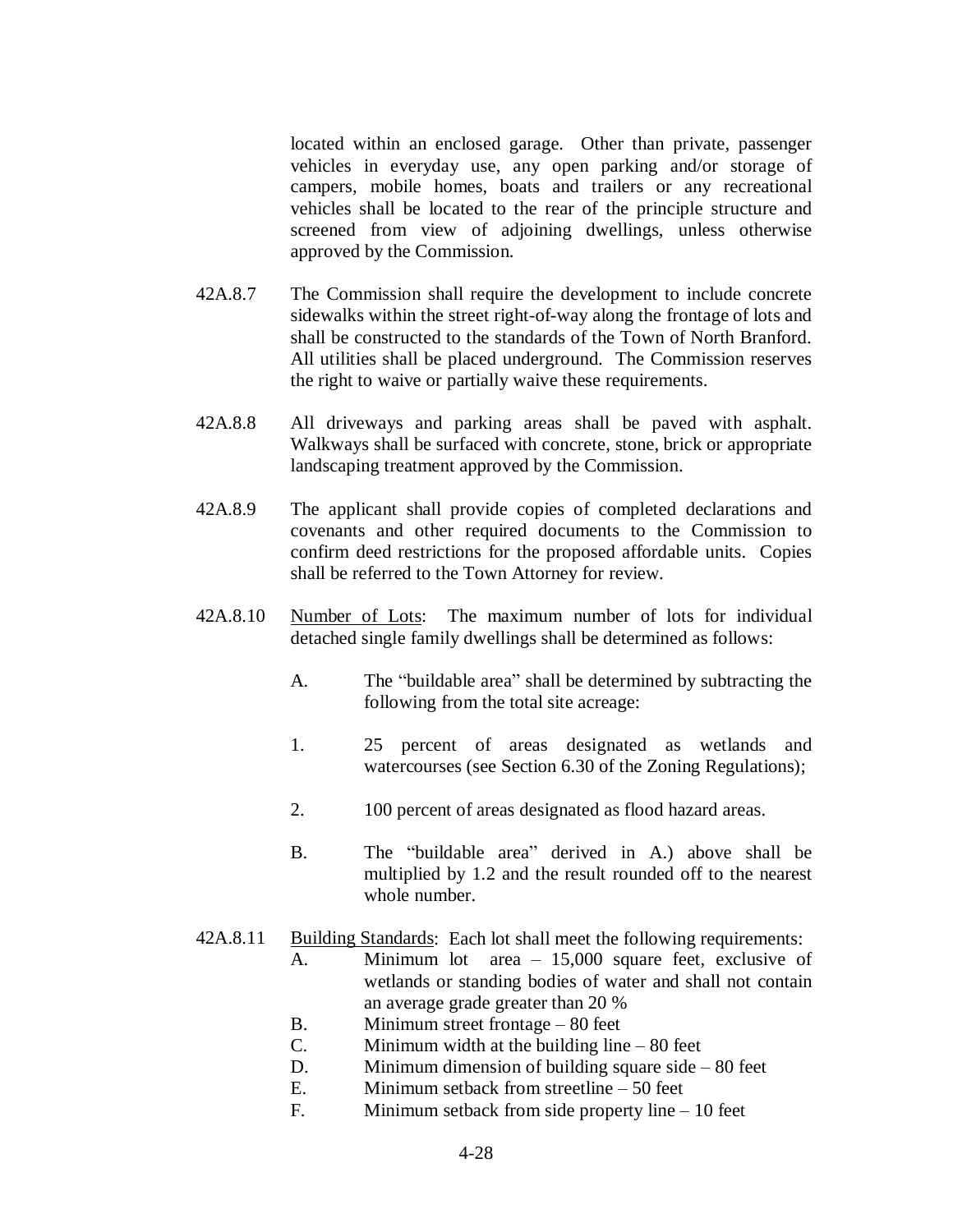- G. Minimum setback from rear property line  $-25$  feet
- H. Minimum living area for all floors of a dwelling 900 sq.ft.
- I. Maximum lot coverage by buildings as % of lot area  $-15%$
- 42A.8.12 Each lot shall otherwise meet the appropriate zoning standards of the R-40 District as specified in Schedule B.
- 42A.8.13 Interior lots as set forth in Par. 24.2.2 shall be prohibited in an Open Space Subdivision.
- 42A.8.14 The plans shall provide examples of proposed product types for the residential units, typical building layouts and elevations of all buildings (front, back and both side) showing proposed textures, materials and colors. Identical buildings will not require multiple elevations. The applicant shall provide examples of exterior building materials to the Commission for review and approval.
- 42A.8.15 The plans shall provide proposed types, quantities and general location of residential units including square footage and number of bedrooms and densities for individual sections or phases of the development as well as for the development as a whole.
- 42A.8.16 A summary table shall be provided indicating compliance with the development standards. The table shall show proposed phasing, the number and type of buildings and units, number of parking spaces required and provided, square feet and percent of lot area covered by pavement and buildings, lot area, frontage and landscaping requirements and amount of open space provided.
- 42A.8.17 If the development is contiguous to undeveloped land owned by the applicant and capable of future residential development under these Regulations the applicant shall provide a conceptual master plan incorporating other adjoining properties showing road and lot layout design.
- 42A.8.18 Landscaping: A landscaping plan, portraying all landscaping elements, shall be submitted with the Special Use Permit application. This plan shall be incorporated into the maps comprising the subdivision plan. Suitable landscaping, including lawns and nurserygrown trees and shrubs, is required around foundations and between structures and other areas not covered by impervious surfaces, except that the Commission may waive this requirement in lieu of maintenance of existing natural vegetation.

 Landscape Plan Inclusions: The landscape plan shall provide a listing and count of all trees and shrubs to be planted, including a minimum of two front yard trees of  $2\frac{1}{2}$  inches or larger caliper, by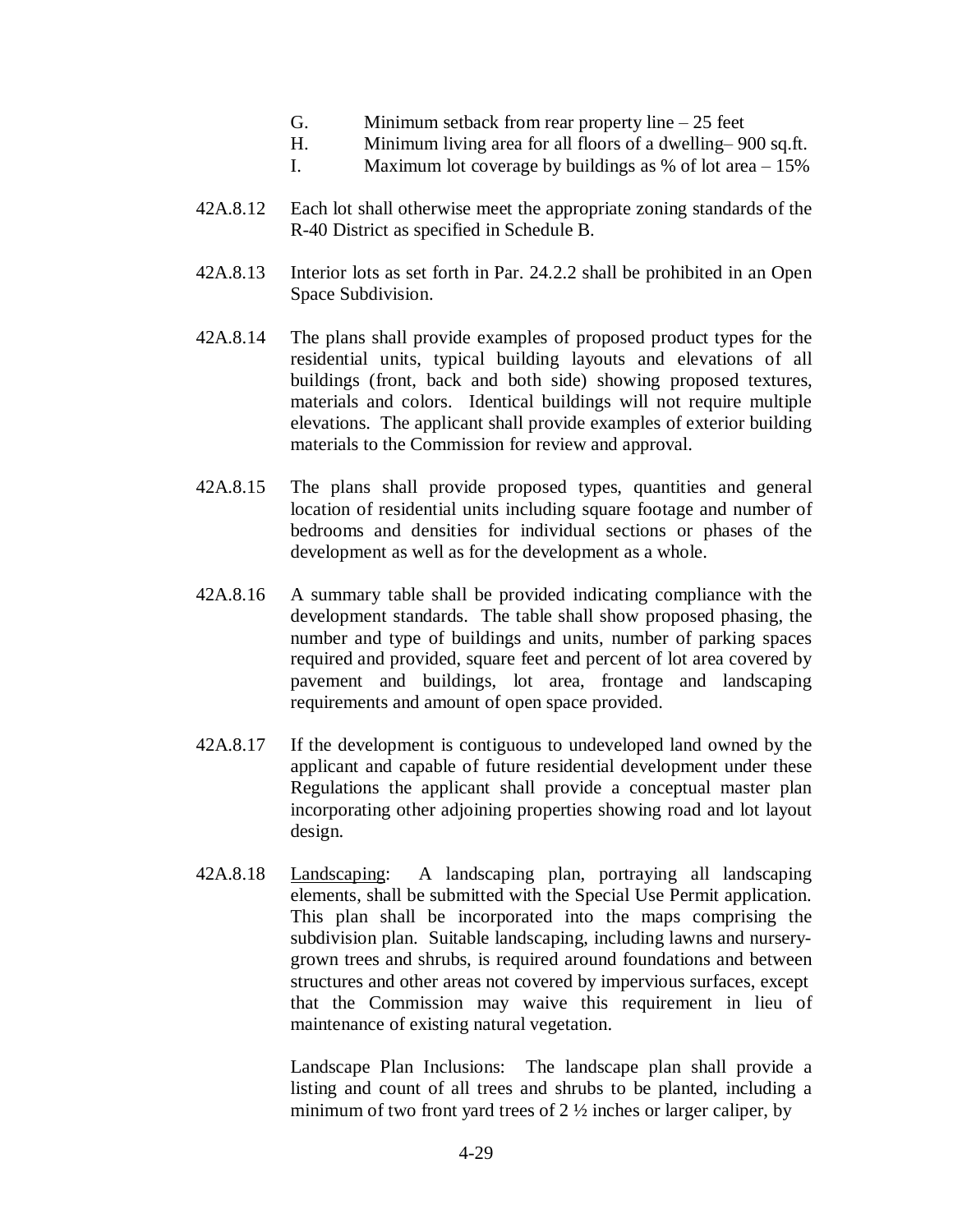common and botanical names, size (caliper, height, time until maturity) at planting, and height and spread at maturity. Large trees and stands of mature trees and shrubs are to remain undisturbed where practical and desirable. All trees and shrubs to remain undisturbed shall be tagged, or otherwise identified, in the field prior to commencement of site work, and shall be shown on the landscape plan. No Certificate of Occupancy shall be issued until all landscaping elements have been completed: or in lieu of completion, surety has been posted in an amount sufficient to insure said completion. The amount of surety is to be determined by the Town Engineer.

- 42A.8.19 Decision: After the public hearing, the Commission may approve a Special Use to allow an Open Space Subdivision containing affordable housing units if it finds that the proposed subdivision conforms with the provisions of Section 42A.8 and will be in harmony with the purpose and intent of the Plan of Development and these Regulations.
- 42A.8.20 Subdivision Approval: After the effective date of a Special Use for an Open Space Subdivision approved by the Commission, the Commission is authorized to consider an application for subdivision approval of the proposed site in accordance with the standards and procedures of the Subdivision Regulations, the provision of this Section, and any conditions imposed as part of the Special Use approval.
- 42A.8.21A. At least twenty percent (20%) of the permitted number of units must be affordable units which are made available for sale or rent to moderate income households. The affordable units shall be indistinguishable from the market-rate units in all manner, including but not limited to size, number of bedrooms, location, appearance, provision of amenities and community facilities, quality of construction and, installation of utilities. The Commission encourages developments to provide a higher percentage of affordable dwelling units. When determining the actual number of affordable units the result shall be rounded off to the nearest whole number. (i.e.  $2.5 = 3$  units).
- 42A.8.21B. Definition of Moderate Income Household: Moderate income households are those which, at the time of execution of a contract of sale or lease agreement are as defined by C.G.S. Sections 8-39A and 8-30g.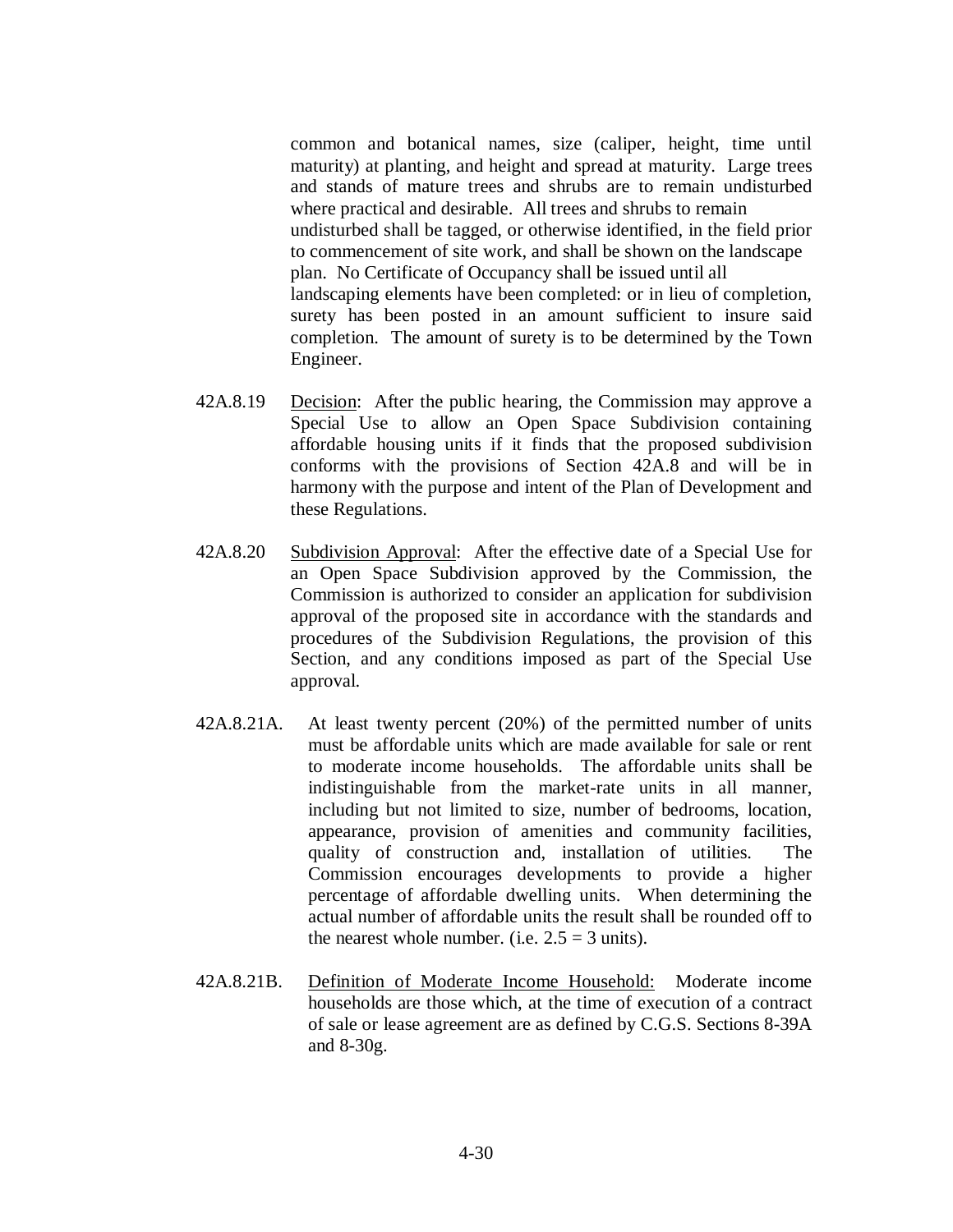42A.8.21C. Definition of Affordable Housing Unit: An "Affordable Housing Unit" is a dwelling unit as defined by C.G.S. Sections  $8-30g$  and  $8-$ 39A. For the purpose of this section an affordable housing unit is defined as one containing two or three bedrooms.

42A.8.21D. Determination of Eligibility

In determining whether an applicant for an Affordable Housing Unit meets the definition of Moderate Income Household, the same factors and methods of calculations outlined under C.G.S. Sections 8-30g and 8-39A, shall be administered by the North Branford Housing Authority or other appointed Department selected by the commission. Moderate income households applying for dwelling units shall be selected on the basis of the following categories of priority:

- a. Residents of the town of North Branford for two (2) continuous years, whether presently or in the past ten (10) years.
- b. Nonresident municipal and Board of Education employees;
- c. All others.

## 42A.8.21E. Resale Restrictions

In the case of Affordable Housing Units, the title to said properties shall be restricted for at least (20) twenty years so that in the vent of any resale by the owner or any successor, the resale price shall not exceed the then maximum sales price as defined in Section 42A.8.19 C*.* In no event shall an owner be compelled to sell at a price below his cost. Such restrictions shall be conveyed by deeds incorporation the terms and conditions of the sale agreement and resale restrictions. A copy of which shall be filed with the Town of North Branford until released by the Town.

The sale and resale or lease, sublease and re-letting of units may not occur until the Housing Authority of the Town of North Branford or other appointed Department verifies that the conditions have been met with respect to the initial sale or resale price or rent under a lease, sublease or re-letting. The new purchaser or enter of the property shall also provide the Housing Authority with information verifying their income for the prior three years. All sale and resale or lease, sublease and re-letting of units shall adhere to requirements of C.G.S. Section 8-30g.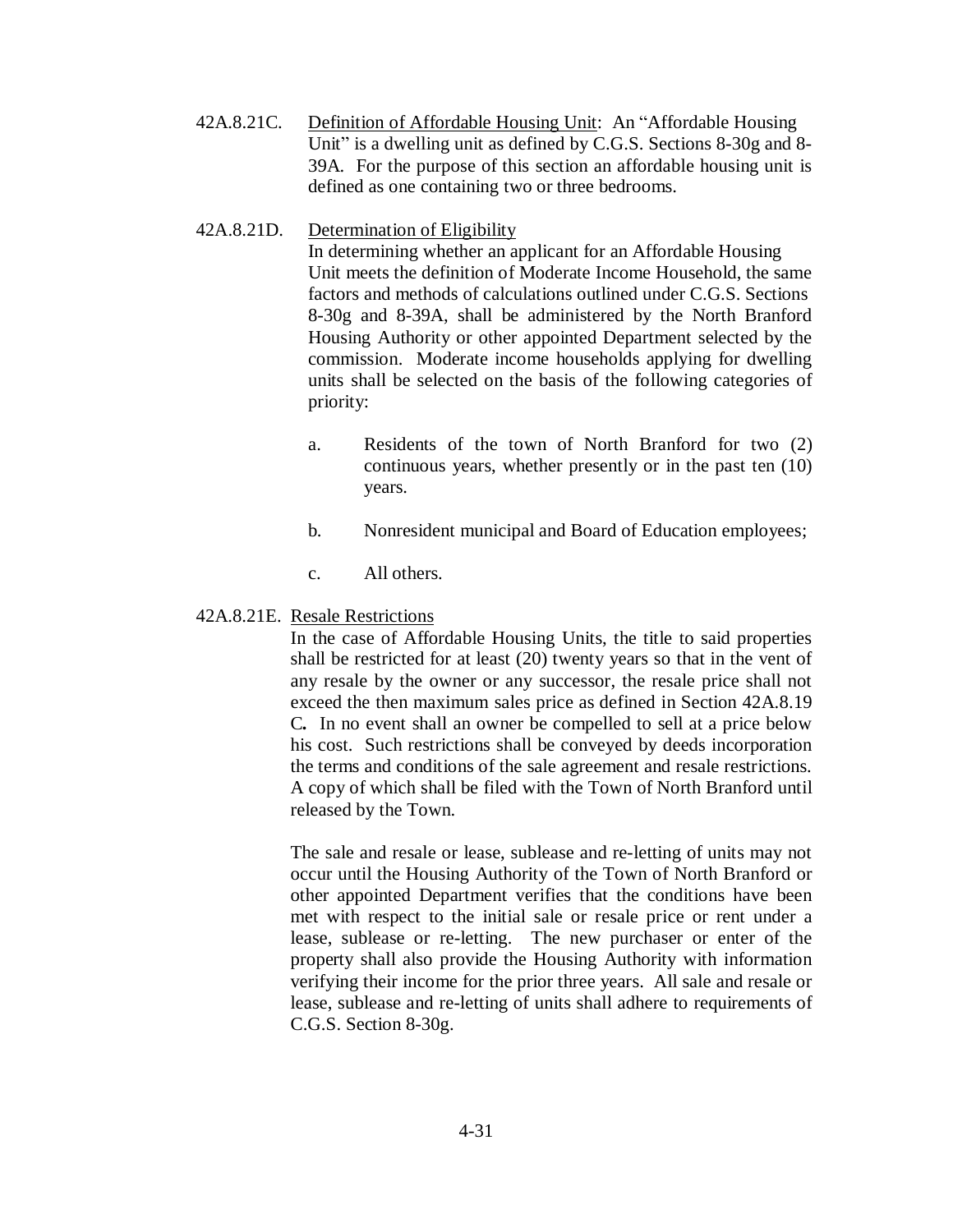## \*\*\*\* SECTION 42B REPEALED BY THE PLANNING AND ZONING **COMMISSION** EFFECTIVE MARCH 28, 2002

## **\*SECTION 42B – SPECIAL USE PERMITS: MULTIPLE DWELLING CLUSTER DEVELOPMENTS & PLANNED ADULT RESIDENTIAL CLUSTER DEVELOPMENTS**

42B.1 General: The Planning and Zoning Commission may grant a SPECIAL USE to allow the development of multiple dwellings in clusters on unique sites in R-40 and R-80 zones restricted by natural or manmade physical conditions, adjacent development, or property lines.\* The Commission shall follow the procedures specified herein and, before granting a SPECIAL USE under this section, shall find that the standards and conditions specified herein have met and that the SPECIAL USE will be in harmony with the purpose and intent of the Town's Plan of Development and Zoning Regulations.\*\*

For the purposes of this regulation, Planned Adult Residential Cluster Developments shall mean development of dwelling units designed to be exclusively occupied by and to meet specific requirements and design standards suitable for occupancy by one or more persons at least one of whom is at least 55 years of age or over with the specific intent to provide a variety of specially designed housing and living environments that provide supportive services necessary to permit the older population, despite age, infirmity and other functional limitations to remain as independent as possible in a residential setting. Developments under this section may consist of one or more of the housing types and living environments being developed as a unified community which will meet the specific needs of this population, including:

- (1) single family detached dwellings;
- (2) multi-family attached and semi-attached dwellings;

either on individual lots or on large parcels of land under unified ownership.\*\*\*

- 42B.2 Application and Procedure: Application for a SPECIAL USE to allow a Multiple Dwelling Cluster or Planned Adult Residential Cluster Development shall be submitted in writing and shall be accompanied by the following:
	- 42B.2.1 an Existing Conditions Map of the site, at a scale of not less than 1<sup>"</sup>  $= 40$ , showing no less than the following:
		- a. Existing contours at a maximum interval of five feet;

\* Amended:  $6/15/81$ <br>\*\* Amended:  $5/05/88$ Amended: 5/05/88 \*\*\* Effective: 1/02/99 \*\*\*\* Effective: 3/28/02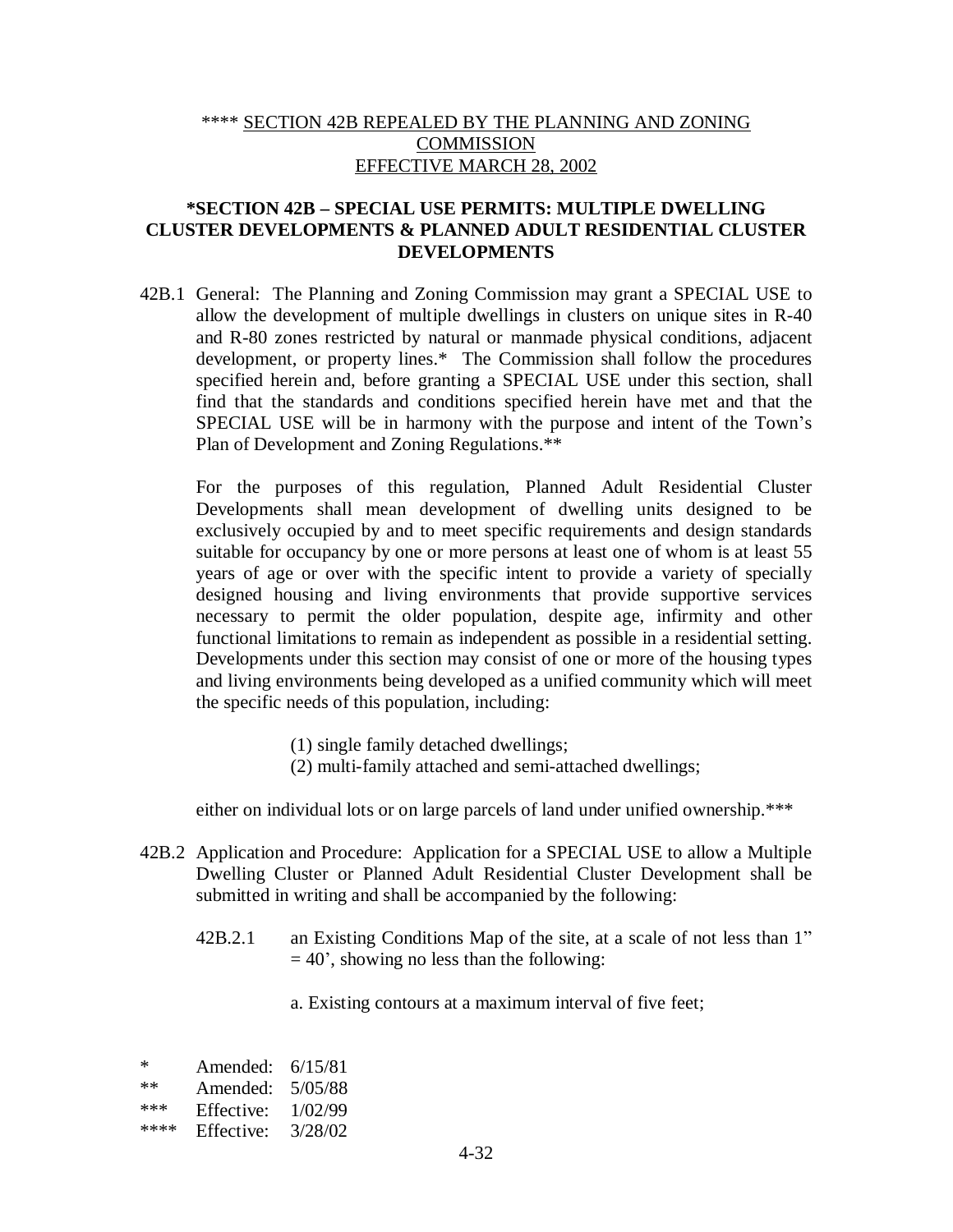- b. Existing natural soils, confirmed by filed samples and tests and classified as per the Soil Survey of New Haven County, Soil Conservation Service;
- c. Wetlands and watercourses (as defined by State law), large trees, wooded areas, rock outcroppings, significant open space and conservation features, recognized landmarks, historic sites, and existing buildings and other structures.
- 42B.2.2 a Utilities Report specifying the means by which sewage disposal and water supply will be provided for the proposed development:
	- a. For those sites for which on-site sewage disposal systems are proposed, the results of soil test samples, seepage tests, and deep test pits, and an evaluation prepared by a licensed professional engineer of the suitability of the natural soils on the site to accommodate on-site sewage disposal systems; seepage tests and deep tests shall be conducted in accordance with the requirements of Section 603b of the Subdivision Regulations;
	- b. For those sites for which sanitary sewers are proposed, a statement from the town Engineer that the site can be adequately served by sanitary sewers;
	- c. For those sites for which an on-site source of water supply is proposed, a report prepared by a licensed professional engineer indicating the number of wells proposed and the per-well yield requirements;
	- d. For those sites for which public water is proposed, a statement from the appropriate water utility that the site can be adequately serviced by its public water lines.
- 42B.2.3 a Preliminary Site Plan of the proposed development, superimposed on the Existing Conditions Map, and containing at least the following information, both existing and proposed:
	- a. All buildings and structures;
	- b. Streets, driveways, and off-street parking facilities;
	- c. The location of sewage disposal and water supply facilities;
	- d. A schematic landscaping plan, including trees, shrubs, lawns, and any other natural features not to be disturbed;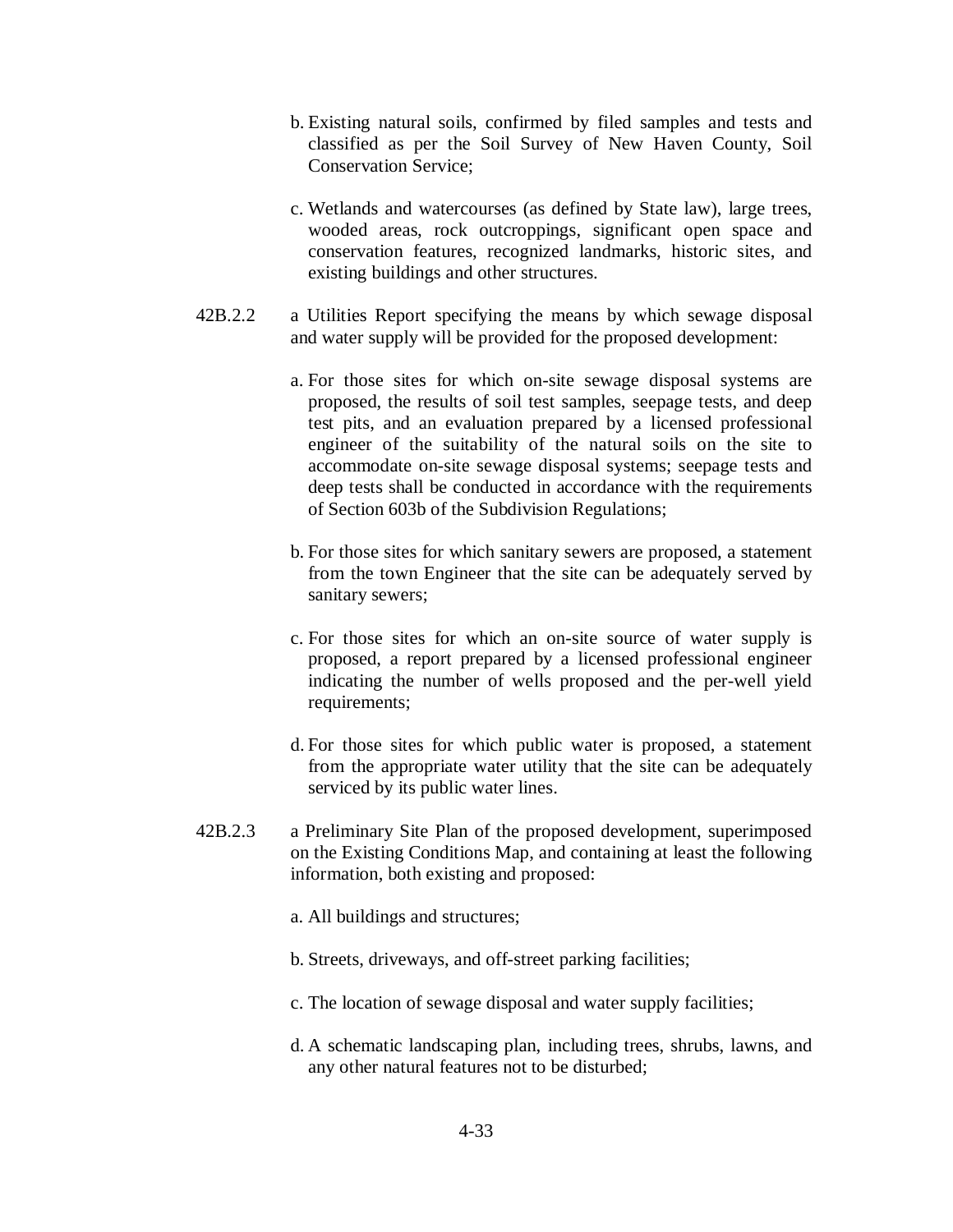- e. A location map at a scale of  $1'' = 800'$  showing the location of the proposed development in relation to existing streets;
- f. Site grading plans showing contours at a minimum of 2 foot intervals.
- 42B.2.4 Preliminary Architectural Plans of the proposed dwellings, including but not limited to, exterior elevations, generalized floor plans, and perspective drawings in sufficient detail to indicate their function, bulk and exterior character.

The Commission may request the applicant to submit such additional information that it deemed necessary to decide upon the application. In acting on any such application, the Commission shall hold a public hearing, shall decide thereon, and shall give notice of its decision as require by law. Prior to the public hearing, the applicant shall post a "notice of public hearing" sign and shall notify all property owners within 500 feet in all directions of the site in accordance with the procedures of Par.63.2 of these Regulations.

## 42B.3 STANDARDS:

- 42B.3.1 Multiple Dwelling Cluster Developments: a Multiple Dwelling Cluster Development shall conform to the following standards in addition to other applicable Sections of these Regulations:
	- a. Acreage: The site shall contain a minimum of 3.5 contiguous acres and a maximum of 15 contiguous acres of buildable area. For the purposes of determining the buildable area, the acreage of the site shall be separated into: (1) wetlands and watercourses (as defined by State law), excluding free flowing watercourses such as brooks, streams, and rivers (the "wet" area); and  $(2)$  the balance of the site (the "dry" area).

 The buildable area shall be defined as the smaller of: (1) the total acreage of the site minus three-fourths  $(3/4)$  of the "wet" are; (2) 1.25 times the "dry" area.

 Sites containing more than 15 contiguous acres of buildable area may be considered by the Commission; however, in such cases, the computations of Par. 42B.3.4 shall be applicable to a maximum of 15 acres of buildable area only.

 b. Frontage: The site shall have at least 50 feet of frontage on a town or State road. Other Zoning Requirements: The site shall otherwise meet the appropriate zoning standard and requirement of the R-40 or R-80 zones as specified in Schedule B.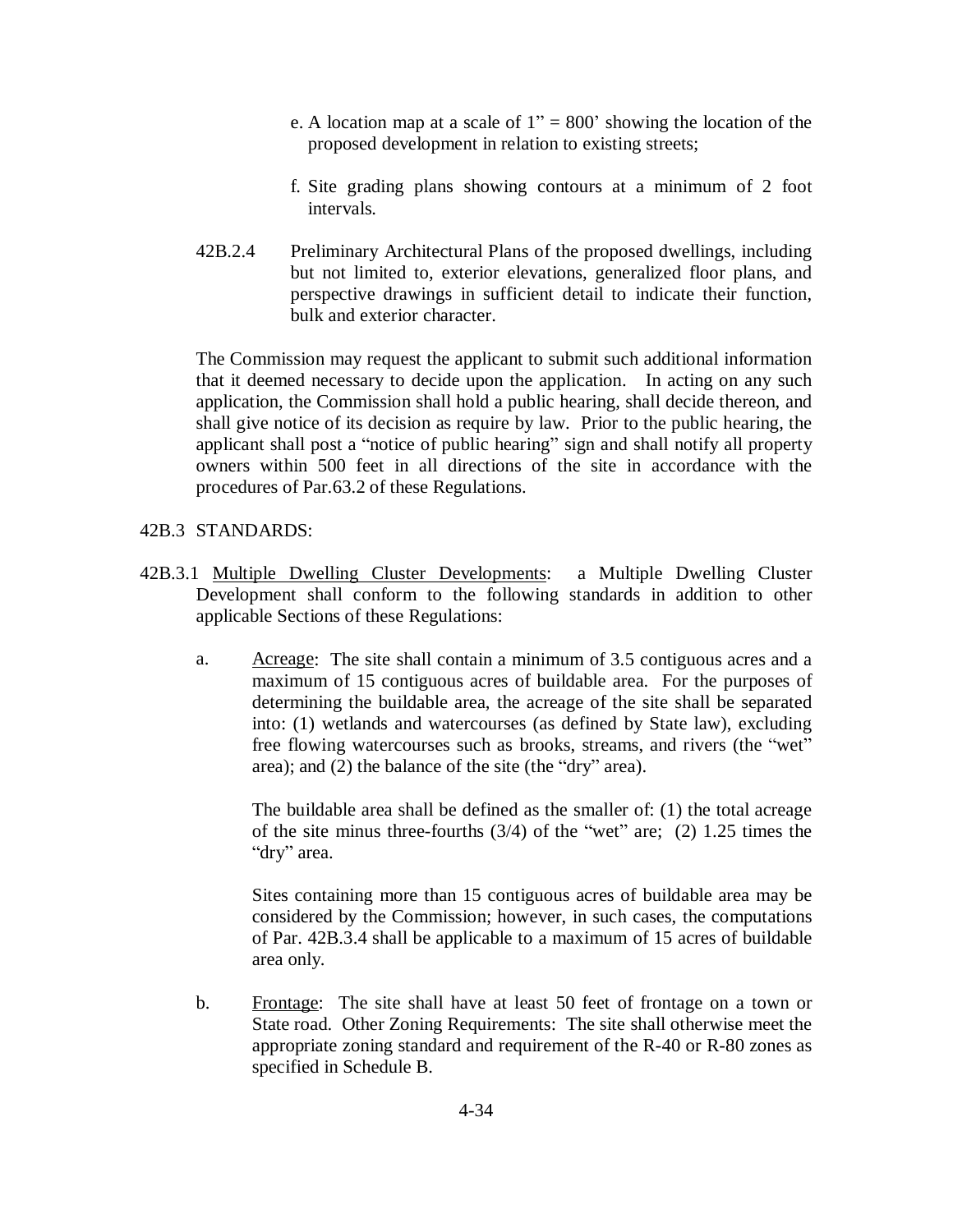- c. Number of Bedrooms: The maximum number of bedrooms permitted shall be determined by multiplying the acreage of the site's buildable area by 3.6 and rounding off the result to the nearest whole number.
- d. Number of Dwelling Units: The number of dwelling units shall not exceed 60 % of the maximum number of bedrooms derived in Par. 42B.3.1.c above, rounded off to the nearest whole number.
- e. Open Space Land: The Commission may require that land be set aside for open space, recreational and/or other public purposes. In requiring such provision, the Commission shall have determined that the site contains land deeded significant for open space, recreational, and/or other public purposes, based upon said land's size, shape, natural features, location and access. The dimensions of this land and its location within the site shall be determined by the Commission, except that the non-open space portion of the site shall not be reduced below 10,000 square feet per dwelling unit. In making a determination whether or not to require the provision of land for open space, recreational, and/or other public purposes, the Commission may consider recommendations of appropriate agencies.

 In addition to or in lieu of said provision of land, the Commission may require appropriate easements and restrictions on any portion of the site that it has determined would be in the public interest to retain, maintain and conserve in its natural state; said easements may include, but shall not be limited to, scenic easements, conservation easements, pedestrian easements and passive recreation easements.

- 42B.3.2 Planned Adult Residential Cluster Developments: a Planned Adult Cluster Development shall conform to the following standards in addition to other applicable Sections of these Regulations:
	- a. Acreage: The area of such development shall be at least 30 acres.
	- b. Density: The maximum number of allowable dwelling units shall not exceed 3 dwelling units per 40,000 square feet of gross lot area; further, those areas suitable for building development that are not part of the designated open space for the development as described in Section 42B.3.2.h shall not exceed an intensity of development of four buildings for each 40,000 square feet of said developable area, with no more than two dwelling units per building and no more than two-thirds of the buildings in the development being duplex units. The single family and duplex dwelling units must be dispersed throughout the developable area. The Planning and Zoning Commission may require a lesser density if, in its opinion, site conditions, impact on surrounding properties and adverse environmental impacts indicate such a reduction is necessary to protect the public interest.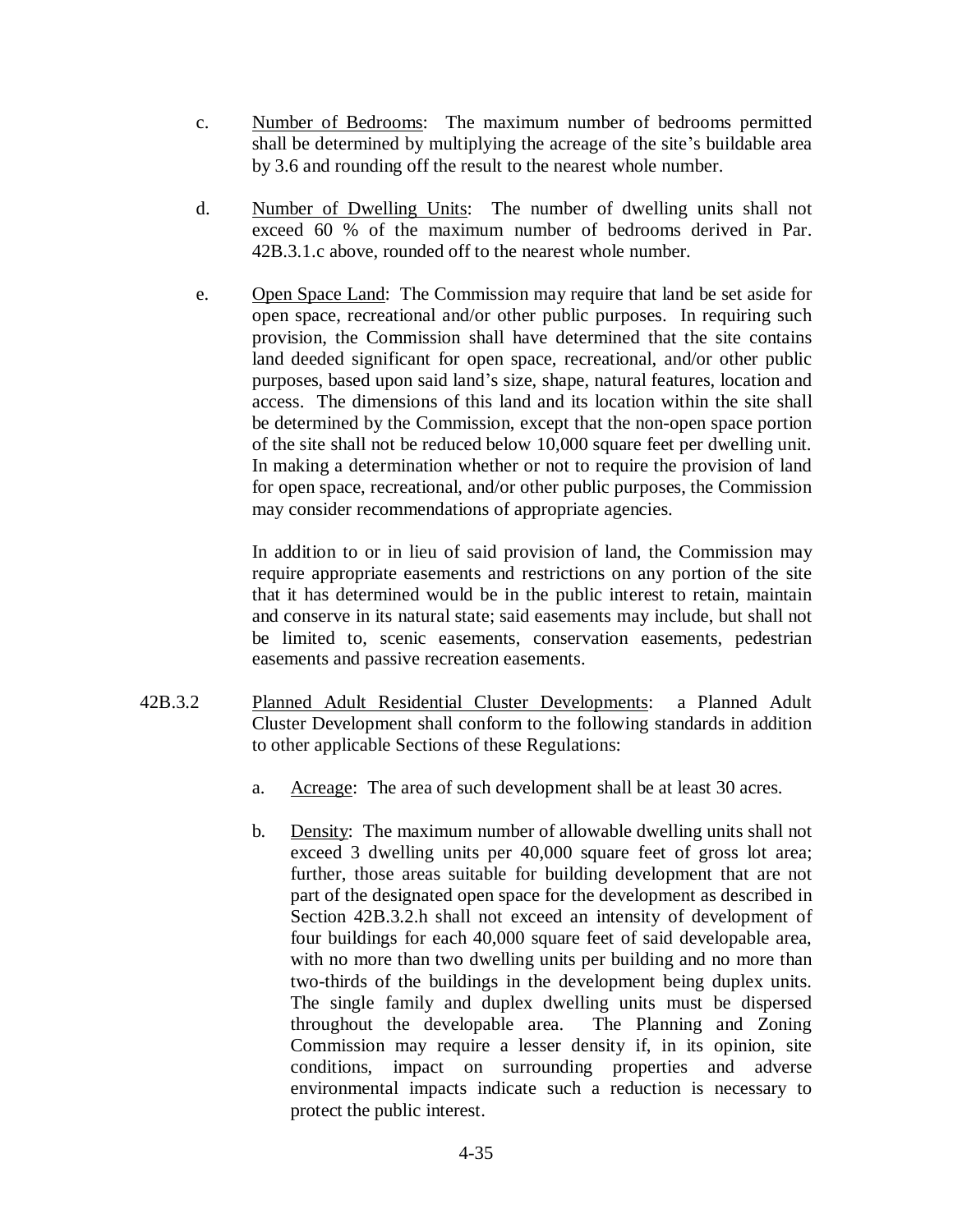- c. Site Coverage: Maximum lot coverage by buildings as percentage of lot area shall be no more than 15 % of the gross area of the site, including garages. Total coverage by buildings, parking, and other impervious surfaces shall not exceed 40 % of the gross area of the site and shall not exceed 50 % of the developable area.
- d. Setbacks: Each dwelling cluster or individual dwelling unit or part thereof shall conform to the following setback requirements:
	- 1. A minimum distance of 300 feet from any street line or public highway line upon which the site has frontage.
	- 2. A minimum of 40 feet from any other property line, unless in the opinion of the Commission, a greater setback is required to properly protect surrounding properties from the impact of intensity of the development which would affect the privacy and reasonable use of residential property.
	- 3. The minimum distance between clusters and/or single dwellings shall be 15 feet. In the case of developments consisting of lots to be conveyed within a common interest community, the minimum setback of dwelling clusters and/or individual dwellings or parts thereof shall be a minimum of 8 feet.
- e. Single family dwelling units/dwelling clusters: Individual, detached, single family dwellings and dwelling clusters shall not exceed two stories for human occupancy.
- f. Frontage: Each such development shall have at least 200 feet of frontage on a public highway or unobstructed easement of access or exclusive right of way, at least 50 feet wide, on a public highway.
- g. Bedrooms: Each dwelling unit shall contain at least one bedroom and no more than two. Bedrooms are defined as any room other than a kitchen, living room, office or bathroom, and containing an entry door and/or closet. Open air or screened porches shall not be considered a room.
- h. Open Space Land: For the purpose of these regulation, or any part thereof, "open space" is defined as any land that is not occupied by building(s), part of an individual building lot designed for private ownership within the cluster development, or covered by parking area, driveway or roadway. Such area shall encompass land having meaningful ecological, aesthetic and recreational characteristics. The area of open space shall not be less than 35 % of the gross land area.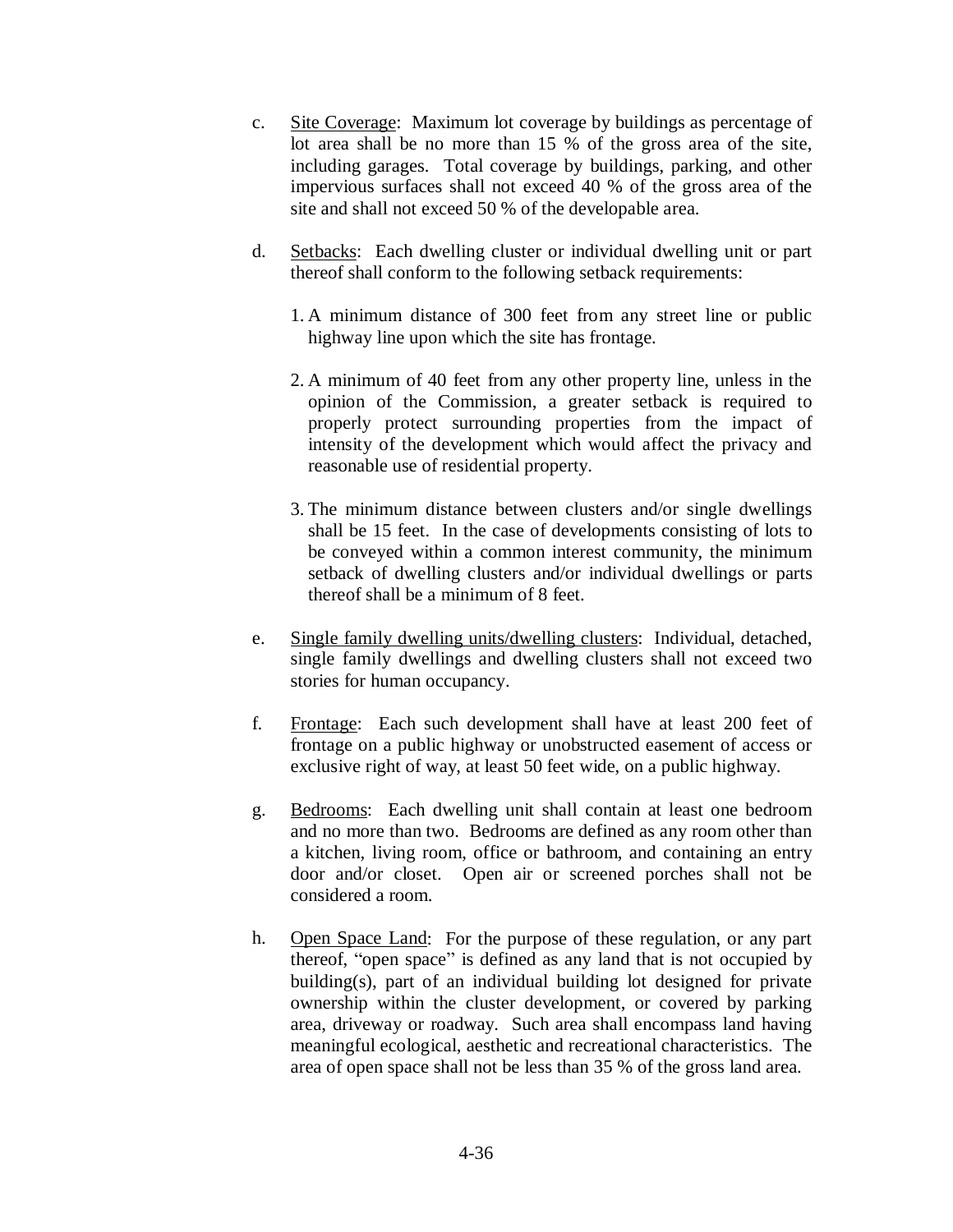- i. Landscaping: The entire lot area of each dwelling unit and/or dwelling cluster not utilized for buildings, paved parking or walk areas shall be landscaped with lawns, shrubs, trees and other plantings, including intervening spaces between buildings, parking lots, roads and/or drives.
- 42B.4 Decision: After the public hearing, the Commission may approve a SPECIAL USE to allow a Multiple Dwelling Cluster Developments or Planned Adult Residential Cluster Developments if it finds that the proposed development conforms to the General Standards for SPECIAL USES as set forth in Paragraph 42.4 and will be in harmony with the purpose and intent of the Plan of Development and these Regulations. In addition:
	- 42B.4.1 The Commission shall have found that the development is in harmony with the area in which it is proposed and has been designed and sited to protect neighboring property values while respecting the site's natural and man-made features.
	- 42B.4.2 The Commission shall have found that the proposed development is appropriately related to the town's general goals regarding housing, open space and community facilities.
	- 42B.4.3 The Commission shall consider the proximity of the proposed development to other like developments.

A SPECIAL USE to allow a Multiple Dwelling Cluster Development or Planned Adult Residential Cluster Developments may be approved subject to: the imposition of a time period within which an application for approval of a Site Development Plan must be filed, and/or other appropriate conditions and safeguards deemed by the Commission necessary to protect the public health, safety, convenience and property values.

- 42B.5 Site Development Plan Approval: After the effective date of a SPECIAL USE for a Multiple Dwelling Cluster development or planned Adult Residential Cluster Developments approved by the Commission, the Commission is authorized to consider an application for approval of a Site Development Plan for the proposed site in accordance with the standards and procedures of Section 41 and 62.5 of the Zoning Regulations, the provisions of this Section and any conditions imposed as part of the SPECIAL USE approval.
	- 42B.5.1 The Site Development Plan shall be in substantial conformance with the preliminary Site Plan required by Par. 42B.2.3.
	- 42B.5.2 The Commission shall review the floors plans of the dwelling units to assure that the number of bedrooms proposed does not exceed the maximum number of bedrooms allowed by Par.42B.3.1 c or 42B.3.2 g,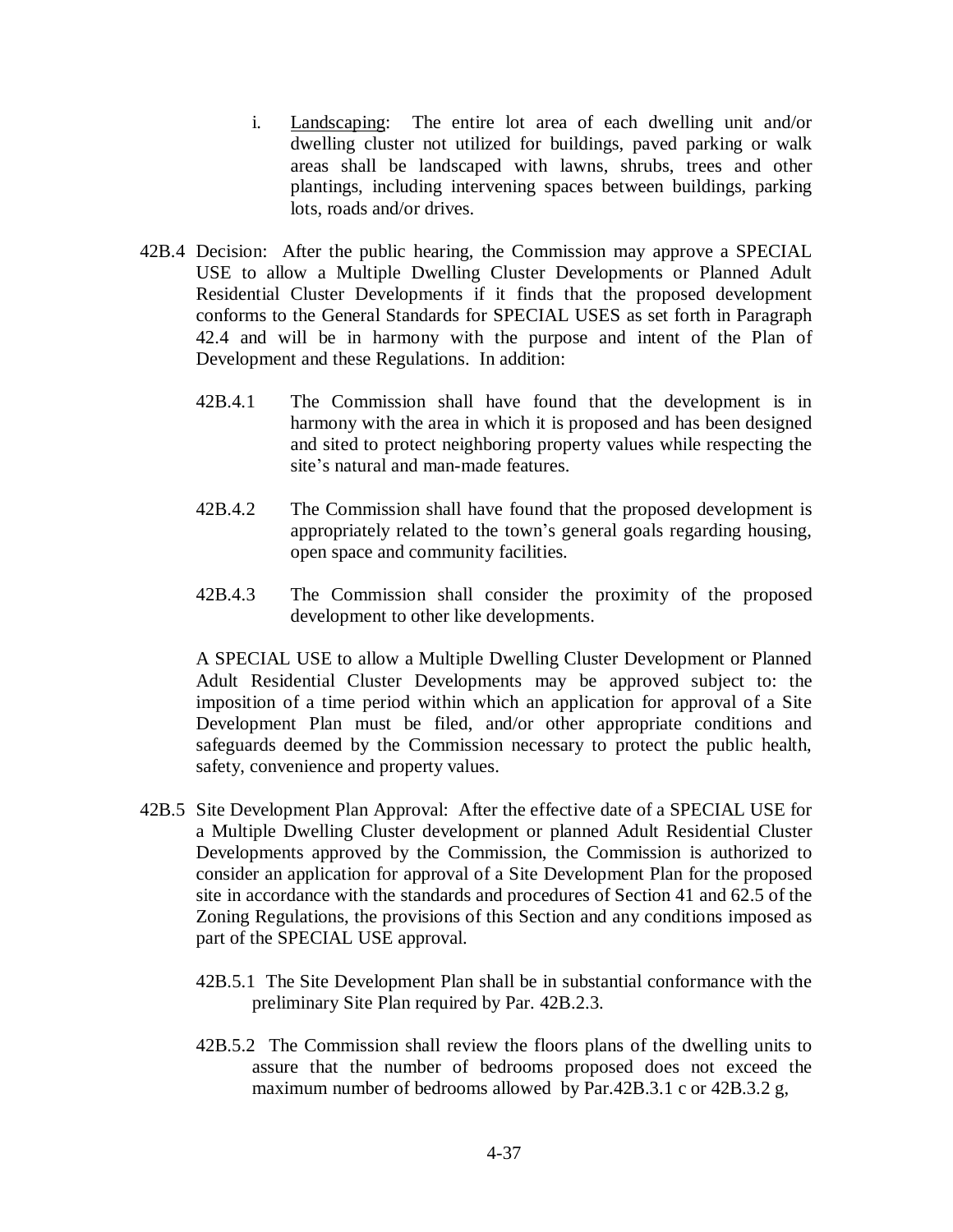the Commission shall also review building elevations to assure the development is in harmony with the general character of the neighborhood in which it is located.

- 42B.5.3 The following Special Design Standards shall be applicable to a Site Development Plan for a Multiple Dwelling Cluster Development and/or Planned Adult Residential Cluster developments approved under this section:
	- a. Paved areas or structures for active recreation and parking area shall not be permitted within the required setbacks of the zone in which the development is located.
	- b. Through paths, common parking areas or devices shall not be located closer than twenty feet to any window or door of a residential unit.
	- c. On those sites which lack unique natural features (e.g., dramatic topography) or existing wooded areas of sufficient density and size and of appropriate species to provide adequate screening and privacy between proposed dwellings and public areas, the Commission may require additional buffering materials such as landscaping, fences or earthen berms to accomplish said purpose.
	- d. Each multiple dwelling in a Multiple Dwelling Cluster shall contain not more than four dwelling units; however, the Commission may approve up to six dwelling units per multiple dwelling to accommodate unusual site conditions.
	- e. Each dwelling unit shall have at least one access door or set of stairs directly to the outdoors.
	- f. The interior perimeter walls of each multiple dwelling shall be constructed of eight-inch concrete block; other interior perimeter wall construction may be approved by the Commission if it is shown to provide at least equal noise insulation and fire protection.
- 42B.5.4 Proper provision, approved by the Commission, shall be made by the developer for the permanent preservation, operation and maintenance of the land to be set aside for open space, recreational, and/or other public purposes as per Par. 42B.3.6, including but not limited to:
	- a. The establishment of suitable restrictive covenants;
	- b. The establishment of an association to own, operate and maintain the land;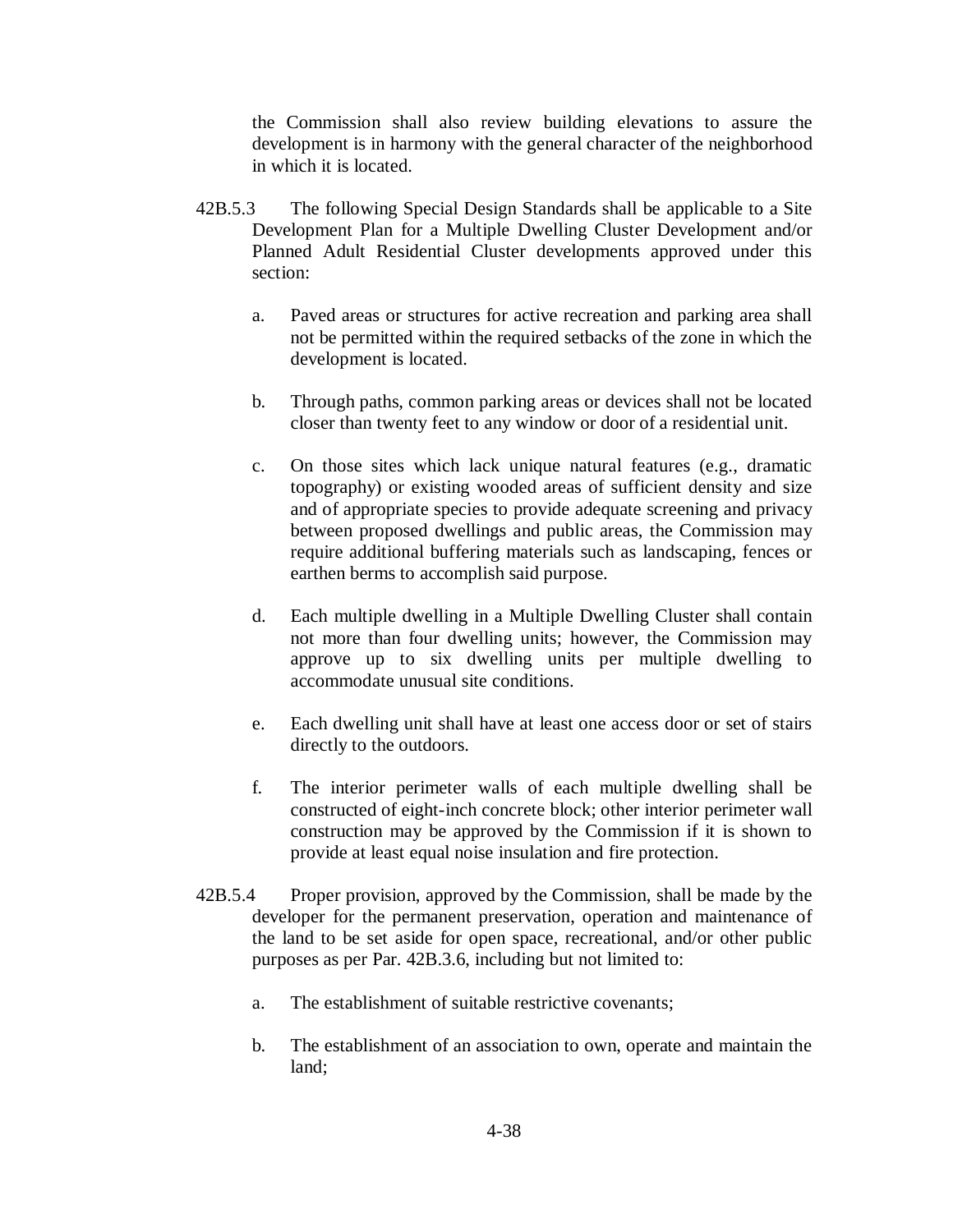- c. The dedication to the Town of North Branford, if accepted by the Town; and/or,
- d. The dedication to the North Branford Land Conservation Trust, if accepted by the Trust.

Disposition of said land shall be by warrantee deed, unless otherwise approved by the Commission.

42B.5.5 In those cases where a Site Development Plan is approved for a site for which an on-site source of water supply is proposed, the applicant shall submit to the Commission – prior to the issuance of any building permits  $-\alpha$  statement from the Connecticut Department of Health Services that there is water available in sufficient quantity and quality to serve the number of approve dwelling units, based upon the results of yield test conducted on wells installed at the site. If the yield tests indicate there to be an insufficient quantity and quality of water to serve the number of approved dwelling units, the applicant shall submit to the Commission a revised Site Development Plan for a lesser number of dwelling units, which number shall not exceed that which water supply is capable of supporting. The requirements of this paragraph shall not, however, preclude the applicant from obtaining the aforementioned statement and submitting it to the Commission prior to Site Development Plan approval.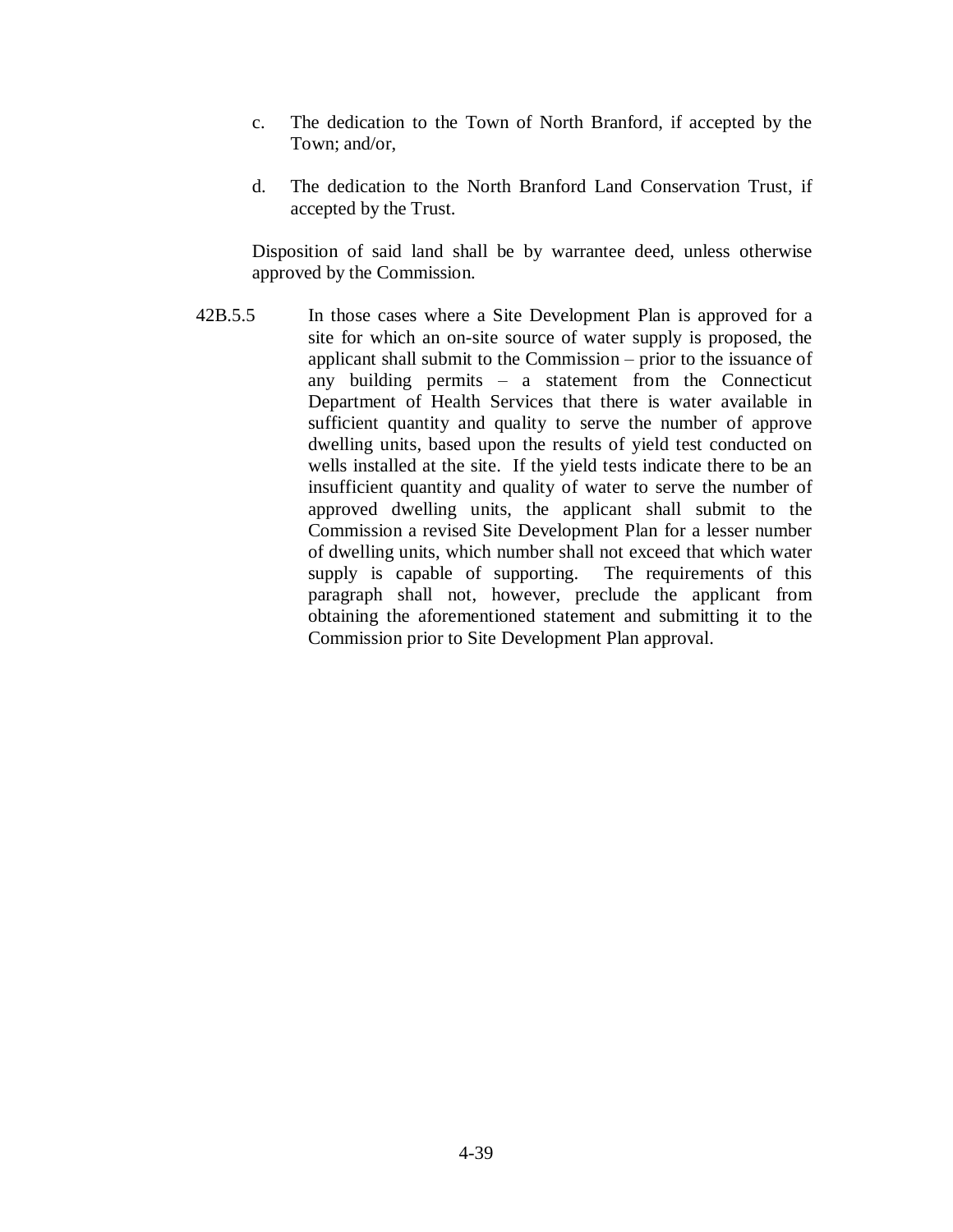\*SECTION 42C - SPECIAL USE PERMITS: +ELDERLY DEVELOPMENTS+

- 42C.1 General: The Planning and Zoning Commission may grant a SPECIAL USE to allow the development of Elderly Developments+ on unique sites restricted by natural or man-made physical conditions, adjacent development, or property lines. The Commission shall follow procedures specified herein and, before granting a SPECIAL USE under this Section, shall find that the standards and conditions specified herein have been met and that the SPECIAL USE will be in harmony with the purpose and intent of the Town's Plan of Development and Zoning Regulations. For purposes of this Regulation, "ELDERLY" shall mean a person who is 55\*\* years of age or older and, if applicable his/her spouse. The development and dwelling units shall have in its deeds and condominium declarations such age requirement as a restriction.+
- 42C.2 Purpose: It is recognized that there are tracts of land in the Town of North Branford which can be developed and improved in accordance with a unified plan for the use of land, buildings and other structures to provide for a broad range of specialized facilities for the elderly, when such tracts are of sufficient size to accommodate such facilities in a manner consistent with the character of the Town and when significant common open space is provided and/or natural features of the terrain are preserved and retained. Such facilities may include housing specifically designed for and occupied by elderly persons +and+ geriatric, +continuing+ or convalescent care facilities. Social and recreational facilities and other associated uses +may be+ included as non-residential uses to the extent that such non-residential uses are designed to complement other uses and are intended to serve the needs of the residents of the development and their guests. Development of such facilities must be in accordance with a plan that will support the comprehensive plan of zoning, enhance property values, protect the public health and safety and achieve the purpose of these Regulations.
- 42C.3 Permitted Uses: Any site for which a Special Use Permit has been granted shall be used for an +elderly development, which may+ include housing, geriatric, convalescent or continuing care facilities for the elderly and ancillary support services include recreational and social facilities, transportation services, dietary care, communal dining, arts and crafts centers, meeting rooms, administrative offices, storage facilities and trash removal facilities. Sizable elderly residential developments and continuing care facilities accommodating 200 or more dwelling units may also provide an area for limited retail and service facilities primarily for the service and convenience of its residents and its guests, subject to the approval of the Commission. The total of such commercial space shall not exceed 20 square feet of gross floor area for each dwelling unit.
- \* Effective: 1/26/87
- \*\* Effective: 9/3/98
- + Effective: 11/14/05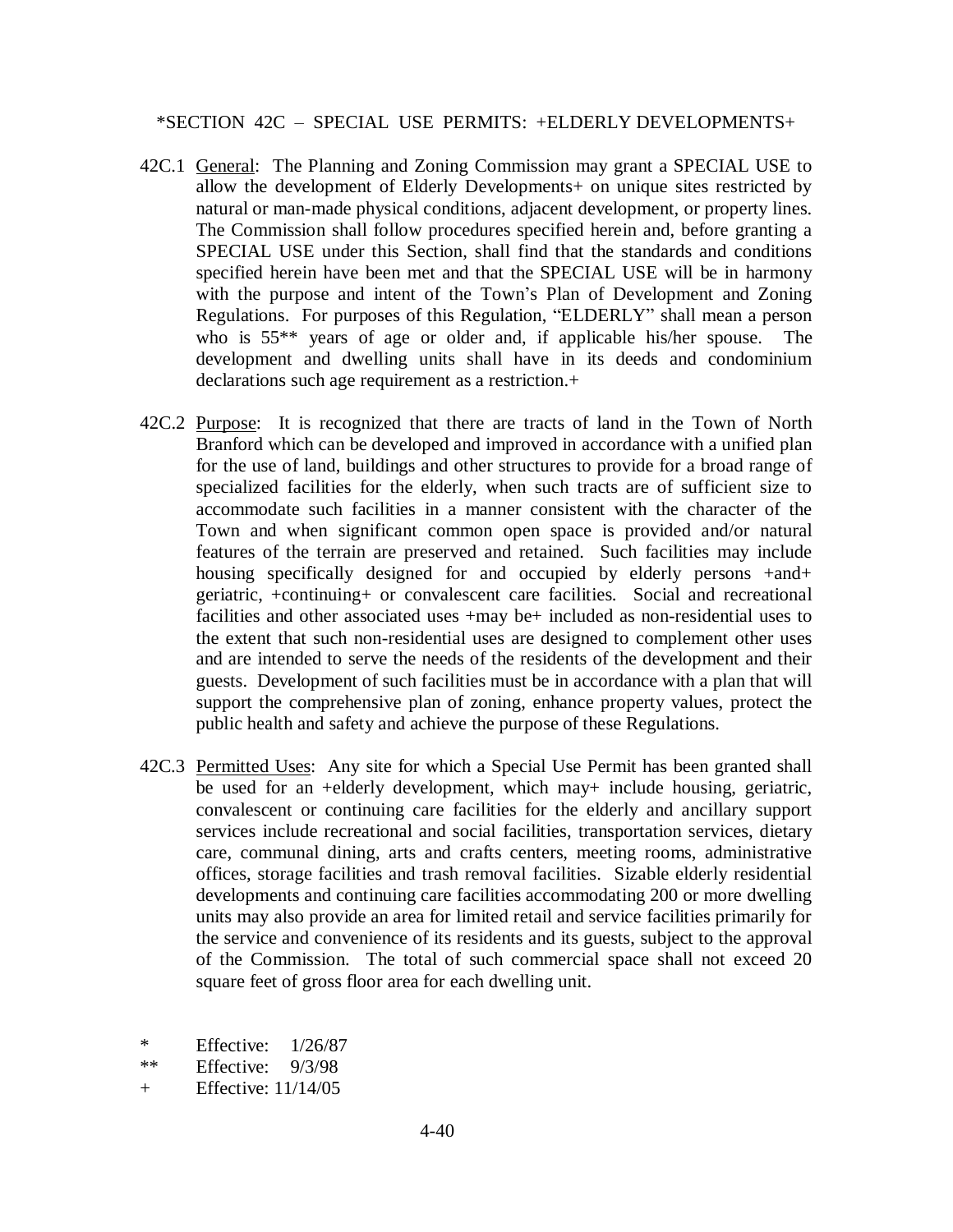- 42C.4 Application and Procedure: A petition for the establishment of an Elderly Development\* shall conform to the standards set forth in Paragraph 42C.5 and shall be submitted to the Commission in writing, and shall be accompanied by the following:
	- 42C.4.1 Statement: A written statement, in 10 copies, relative to the nature of existing development around the proposed facility, the concepts relating to open space proposals and their preservation, a description of the types of proposed uses, types of dwelling units, proposed ownership and design features.
	- 42C.4.2 General Development Plan: A complete General Development Plan for the proposed development, in ten (10) copies, shall be submitted. As appropriate and where applicable, plans shall be prepared and certified by an architect, professional civil engineer and/or landscaped architect licensed to practice in the State of Connecticut. Where possible, maps should be drawn at a minimum scale of  $1'' = 40'$  but in no case less than  $1" = 100'$ , showing the information required below:
		- a. Property Map: A map showing the location and size of the property of the proposed development with an accuracy meeting or exceeding standards for a "Class A-2 Transit Survey" as defined by the Connecticut Technical Council, Inc., which map is to show the precise boundaries of the proposed facility, as well as existing zoning boundaries, the adjoining properties within 500 feet of the proposed facility and the names of the owners of such properties as appear on the latest records in the office of the Assessor;
		- b. Existing Conditions Map: A map showing existing conditions including existing structures by use, topography, vegetation, significant natural features, and the boundaries of any officially designated wetland areas;
		- c. Site Development Plan: A preliminary plan showing the location of proposed buildings and structures, roads, parking and other paved areas, walkways, recreational facilities, open space areas and limits of proposed development stages and including a tabulation of the required standards and the design standards used;
		- d. Grading and Utilities Plan: A preliminary plan of proposed grading and a schematic layout of proposed storm drainage and utility systems, including water supply, sanitary sewers, electric, telephone, gas, and other utilizes all of which shall be placed underground;

<sup>\*</sup> Effective: 11/14/05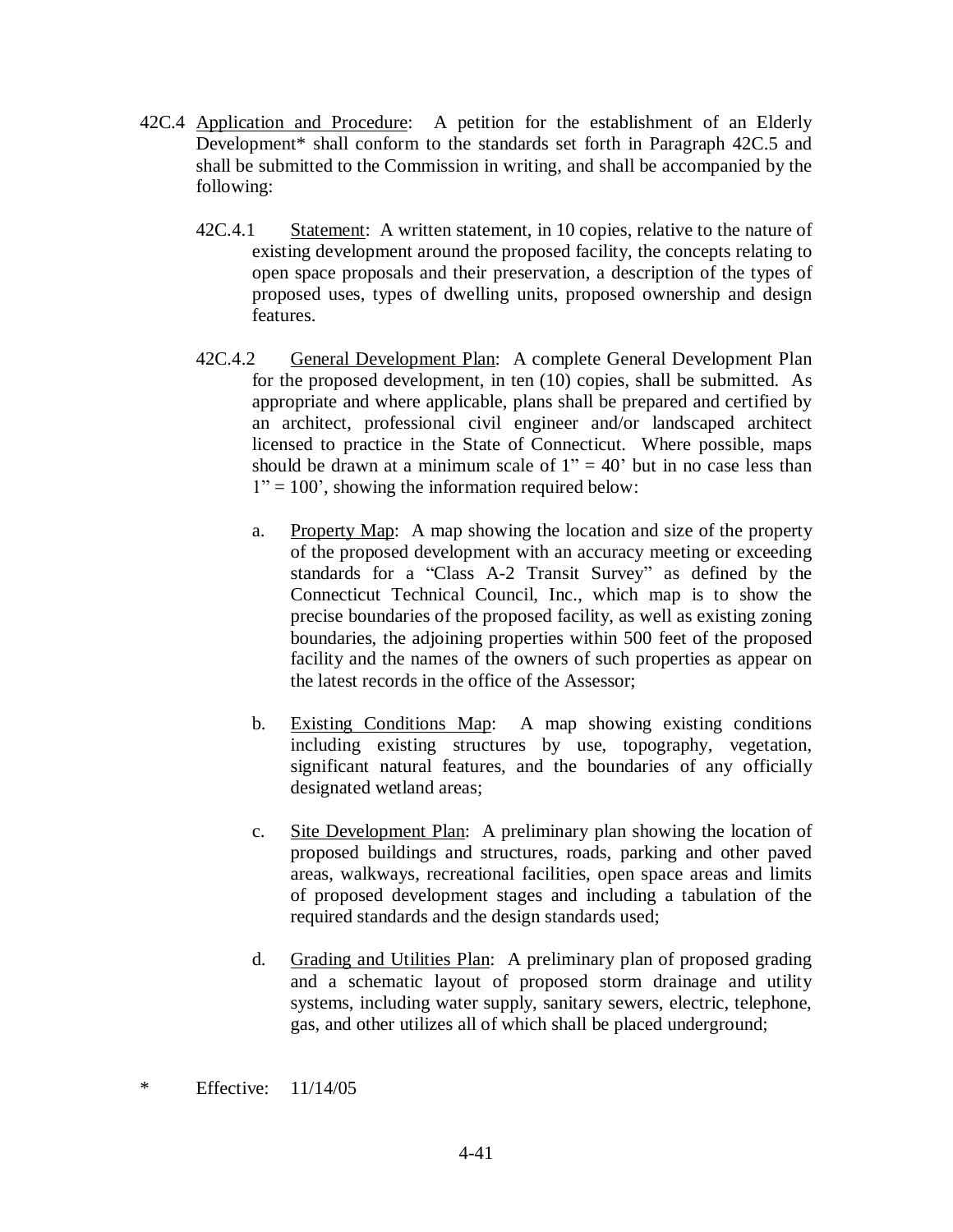- e. Landscaping Plan: A preliminary plan of existing and proposed landscaping treatment, including major trees areas, water bodies, treatment of open space areas, screening, existing and proposed topography, location of lighting fixtures and location of signs;
- f. Architectural Plans: Preliminary generalized floor plans, exterior elevations, perspective drawings \*\*in sufficient detail to indicate their function, bulk, and exterior character \*\* and descriptive information on number and size of units, rooms per unit, \*\*units per building\*\*, types of building materials and specific exterior materials and finishes to be used;
- g. Reports: A preliminary report or reports in ten (10) copies showing the proposed method of handling sewage disposal, water supply, storm water discharge including capacity of water courses, volume of additional discharge, improvements needed and design basis, projected development scheduling and contemplated financing program.
- h. Additional Information: Any additional information which the Commission may reasonable require or the applicant may wish to submit, including information on traffic, soil conditions, marketability, environmental impact, project model, proposed covenants, easements, deeds, etc.
- 42C.5 Standards: Elderly Developments<sup>\*\*</sup> shall conform to the following standards and requirements:
	- 42C.5.1 Site Area Shape and Characteristics: The site for an Elderly Development\*\* shall contain a minimum area of twenty (20) acres\*\* of generally buildable land with suitable soils, topography and other natural features. Ponds, marshes and designated wetlands shall not be used for purposes of computing allowable density. Natural features of the land shall be retained when reasonably possible. Each site shall have a minimum frontage of 50 feet on a street and be of such shape that a square with a minimum dimension of 400 feet will fit on the site.
	- 42C.5.2 Density: The minimum lot area per dwelling unit in the housing portion\*\* of an Elderly Development\*\* shall be as follows:
		- a. For efficiency and one bedroom dwelling units: 8,000 sq.ft. per d.u.
		- b.\* For two bedroom dwelling units: 9,500 sq.ft. per d.u.
- \* Effective: 2/19/93
- \*\* Effective: 11-14-05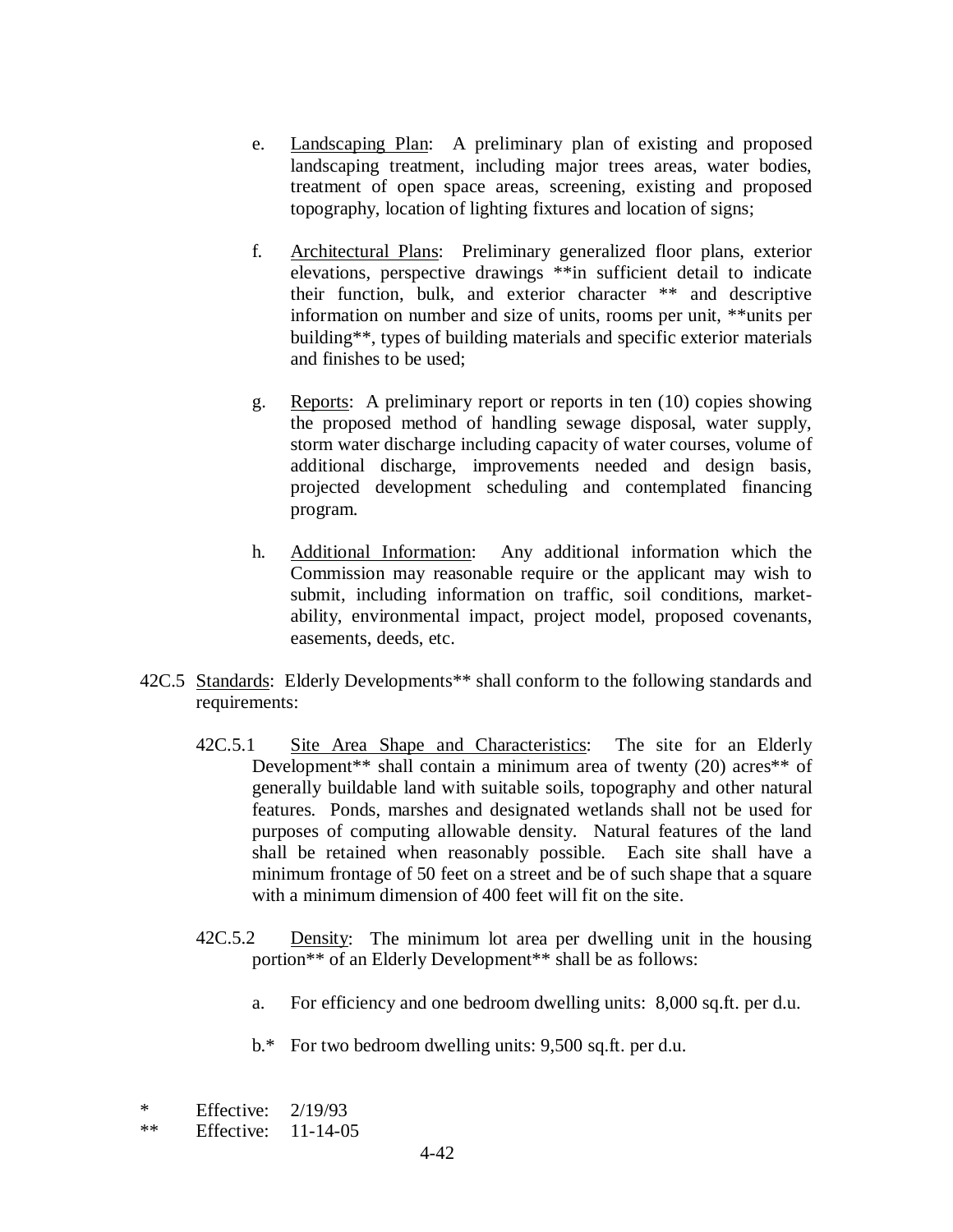The minimum lot area per nursing home bed in an Elderly Development\*\*shall be as follows:

- c. For one nursing home bed: 5,000 sq.ft. per n.h.b.
- 42C.5.3 Floor Area: The minimum floor area per dwelling unit in an Elderly Development\*\* shall not be less than 600 square feet.
- 42C.5.4 Setbacks: No buildings or other structures shall extend within less than 150 feet of any street line or any other property line, \*\*unless in the opinion of the Commission, a reduction down to the development's minimum setback from a Residence District boundary line is in harmony with the purpose and intent of Section 42C.5.14.a. The Commission may also require a greater setback to properly protect surrounding properties from the impact of intensity of development and protect privacy and reasonable use of adjacent residential property.\*\*
- \*42C.5.5 Height: Buildings and other structures shall not exceed a height of 35 feet, except that the Commission may authorize an increase up to and not to exceed 45 feet if the applicant provides to the Commission's satisfaction, design features that minimize the visual impact of the increased height on the surrounding neighborhood. \*\*The Commission may also limit the proposed height of buildings to one or two stories where increased height along with building length and width will have a visual impact to surrounding neighborhoods having small residential lot sizes. \*\*
	- a. Height is to be measured from the finished grade adjacent to the exterior walls of the building, vertically to the highest point of the building, including top of parapet, roof ridge and roof top mechanicals.
- 42C.5.6 Building Bulk and Coverage
	- a. Maximum floor area as a percent of lot area shall not exceed 20 percent.
	- b. Maximum lot coverage by buildings and other structures as a percent of lot area shall not exceed 10 percent.
- 42C.5.7 Open Space Land: The Commission may require that land be set aside for open space, recreational, and/or other public purposes. In requiring such provision, the Commission shall have determined that

```
* Effective: 9/03/98
```
\*\* Effective: 11-14-05 4-43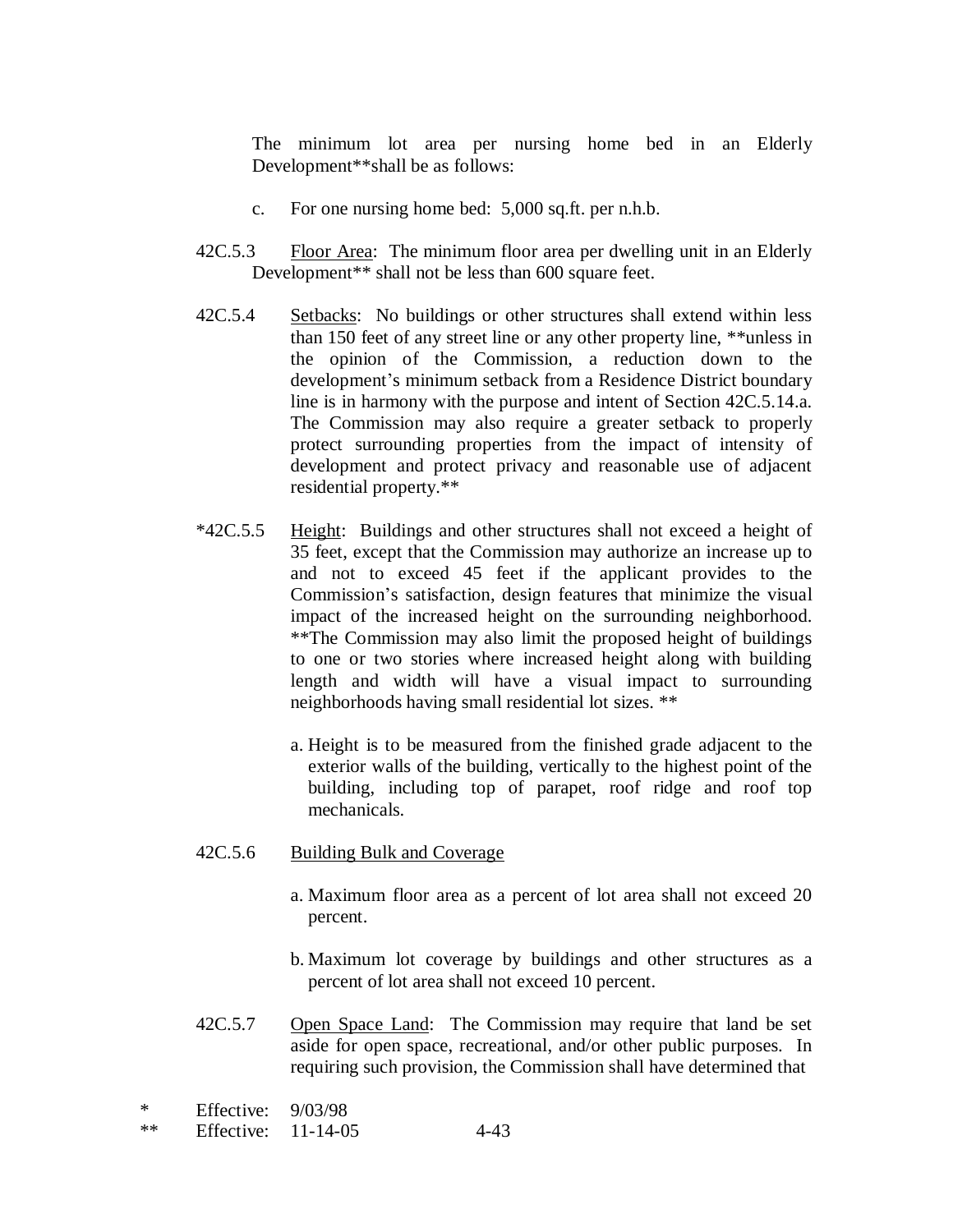the site contains land deemed significant for open space, recreational, and/or other public purposes, based upon said land's size, shape, natural features, location and access.

 The dimensions of this land and its location within the site shall be determined by the commission, except that the non-open space portion of the site shall not be reduced below 8,000 square feet per dwelling unit. In making a determination whether or not to require the provision of land for open space, recreational, and/or other public purposes, the Commission may consider recommendations of appropriate agencies.

 In addition to or in lieu of said provision of land, the Commission may require appropriate easements and restrictions on any portion of the site that it has determined would be in the pubic interest to retain, maintain and conserve in its natural state; said easements may include, but shall not be limited to, scenic easements, conservation easements, pedestrian easements and passive recreation easements.

- 42C.5.8 Landscaping: Landscaping shall be provided and permanently maintained on the lot to conform to the standards of Par.41.2.1 and 41.2.2. and 41.2.10 and to the following:
	- a. There shall be provided in the area required for side and rear yard setbacks from, a greenbelt, having a width not less than one-third

 of the width of the required setback area, planted with trees and shrubs of suitable species, no less than 50 % of which being evergreens. Any new planting shall have a minimum height after planting and pruning of six (6) feet and shall be planted 15 feet on center from one another. Suitable existing trees and shrubs may be preserved, or augmented by new planting, to form the required greenbelt.

 The Commission, however, may approve fences, walls or other means of landscaping in substitution for the greenbelt when the Commission determines that the purpose of the greenbelt will be accomplished.

 b. Off-street parking and loading areas shall be provided with suitable landscaping planting islands within and/or border landscaping adjacent to such areas in such a manner as to enhance the appearance of the area. Any parking area accommodating 10 or more cars shall be provided with not less than one (1) tree for each 10 cars or fraction thereof, which trees shall be not less than two (2) inches caliper and 10 feet high.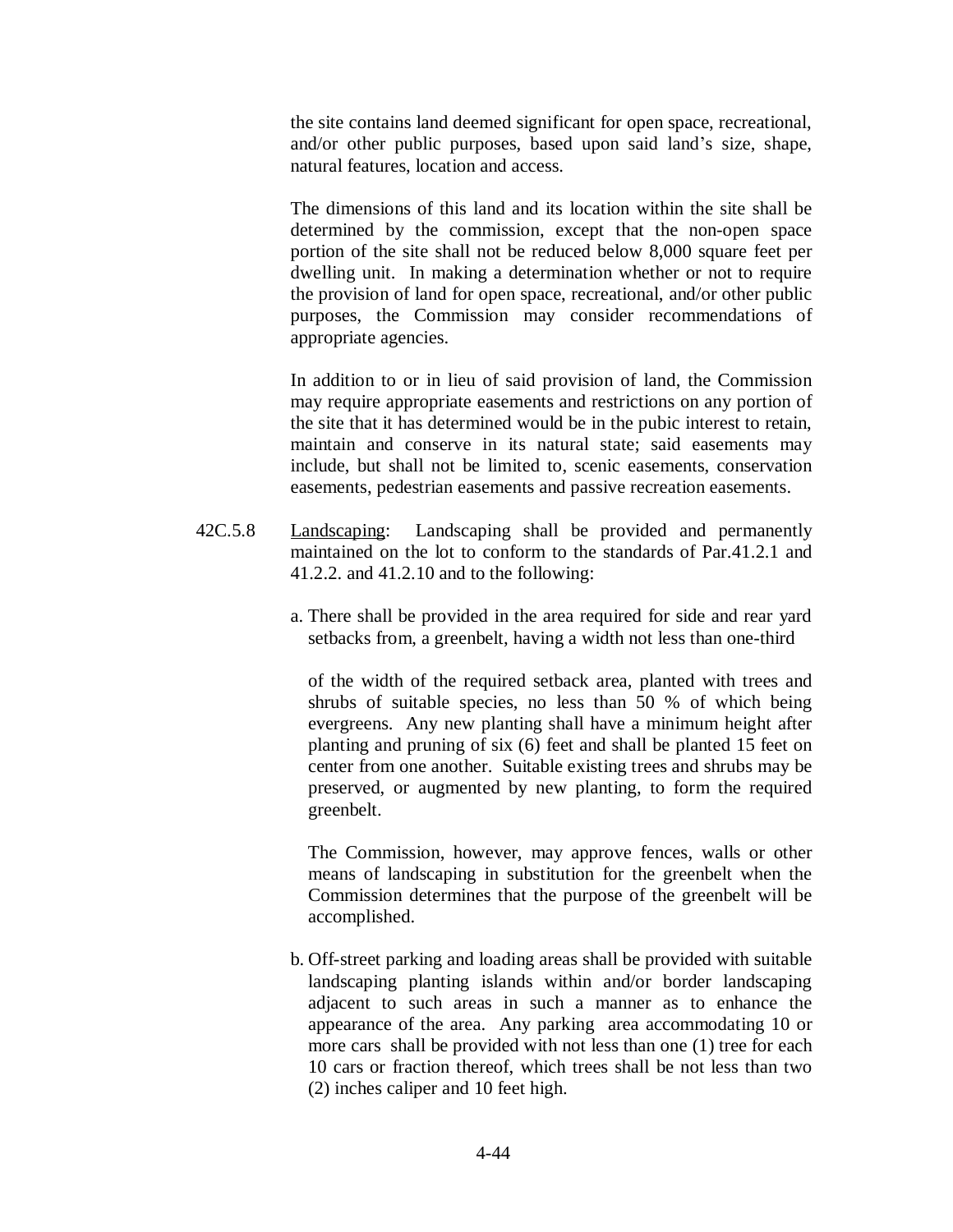- 42C.5.9 Streets and Drives: Major access streets, whether private or proposed to be dedicated as public streets, shall be constructed to at least the minimum Town road standards. Interior driveways shall have a paved roadway width of at least 12 feet for on-way travel and at least 24 feet for two directional travel with no parallel parking allowed.
- 42C.5.10 Utilities: All Elderly Developments\*shall be served by municipal sanitary sewers and public water supply. All utilities including, but not limited to, electric, telephone, gas, water and sanitary sewers shall be placed underground.
- 42C.5.11 Parking: No part of any parking area shall extend within 100 ft. of any street line or property line. Off-street parking spaces shall be provided as required by Section 53 of these Regulations and the following specific ratios:

| Residential portion of         | $1\frac{1}{2}$ *space for each               |
|--------------------------------|----------------------------------------------|
| an elderly development*        | residential dwelling unit                    |
| Nursing home portion of        | 1 space for each                             |
| an elderly development*        | 2 nursing home beds                          |
| Other supporting facility uses | 1 space for each 400 sq.ft.<br>of floor area |

All parking shall be designed as an integral part of the overall site design, property arranged to prevent undue concentration of parking facilities, and attractively landscaped through ample use of trees, shrubs, hedges, walls and fences.

- 42C.5.12 Other Improvements: Sidewalks having a minimum width of four (4) feet shall be provided between all buildings and parking areas, streets and drives. Appropriate exterior lighting shall be designed and provided at building entrances, along walkways, in parking areas, at all access points to streets and at such other locations as may be required for the safety of vehicular and pedestrian traffic. Suitable, screened areas and facilities shall be provided for the adequate reduction, collection and disposal of refuse. All laundry and clothes drying facilities shall be contained within a structure. All signs shall be designed as part of the overall design concept and shall meet the requirements of these Regulations for signs in residential districts.
- 42C.5.13 Professional Standards: All maps, plans and technical drawings shall be designed by and of a qualified professional engineer, architect, landscape architect and/or surveyor, licensed to practice in the State
- \* Effective: 11/14/05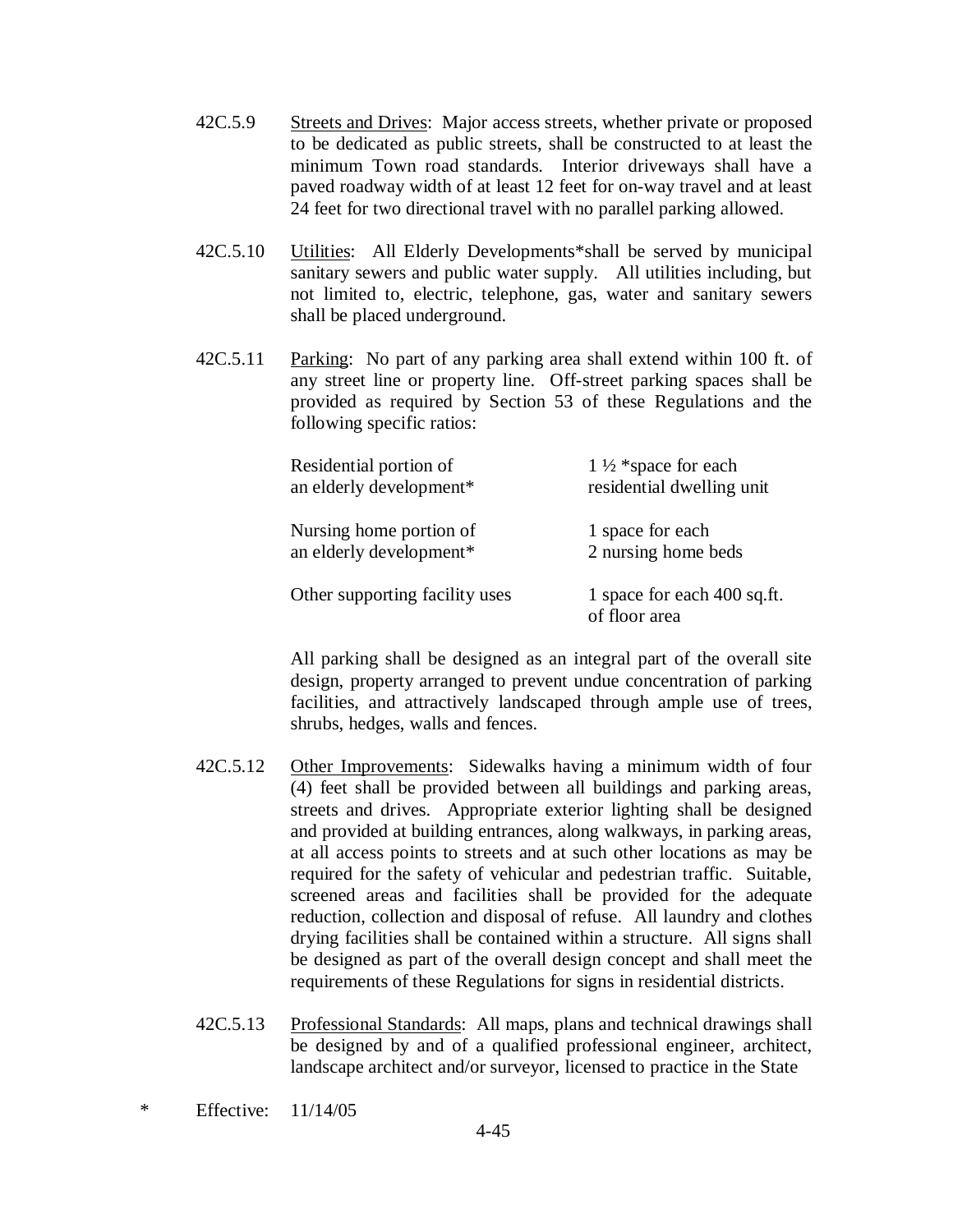of Connecticut, when submitted for approval. All site plans and landscape plans shall be designed by a registered landscape architect, architect or civil engineer; all structures intended primarily for human occupancy shall be designed by a registered architect; all boundary surveys and property maps shall be prepared by a registered land surveyor; all engineering design, road and utility plans and sanitary sewerage facilities designs shall be prepared by a registered civil engineer.

- \*42C.5.14 Decision: After a public hearing, the Commission may approve a SPECIAL USE to allow an Elderly Development if it finds that the proposed development conforms to the General Standards for SPECIAL USES as set forth in Section 42C.5 and will be in harmony with the purpose and intent of the Plan of Development and these Regulations. In addition:
	- 42C.5.14.a \* the Commission shall have found that the proposed development is in harmony with the area in which it is proposed and has been designed and sited to protect neighboring property values while respecting the site's natural and man-made features.
	- 42C.5.14.b.\* the Commission shall have found that the proposed development is appropriately related to the town's general goals regarding housing, open space, and community facilities.
	- 42C.5.14.c.\* the Commission shall consider the proximity of the proposed development to other like developments and to any lower density residential developments in the area in the evaluation of density and traffic impacts to developed neighborhoods.
	- 42C.5.14.d.\* A SPECIAL USE to allow an Elderly Development may be approved subject to the imposition of a time period within which an application for approval of a Site Development Plan must be filed, and/or other appropriate conditions and safeguards deemed by the Commission necessary to protect the public health, safety, convenience, and property values.
- 42C.6 Site Development Plan Approval: After the effective date of a SPECIAL USE for an Elderly Development\* is approved by the Commission, the Commission is authorized to consider an application for approval of a Site Development Plan for the proposed site in accordance with the standards and procedures of section 41 and 62.5 of the Zoning Regulations, the provisions of this Section, and any conditions imposed as part of the SPECIAL USE approval.
- \* Effective: 11-14-05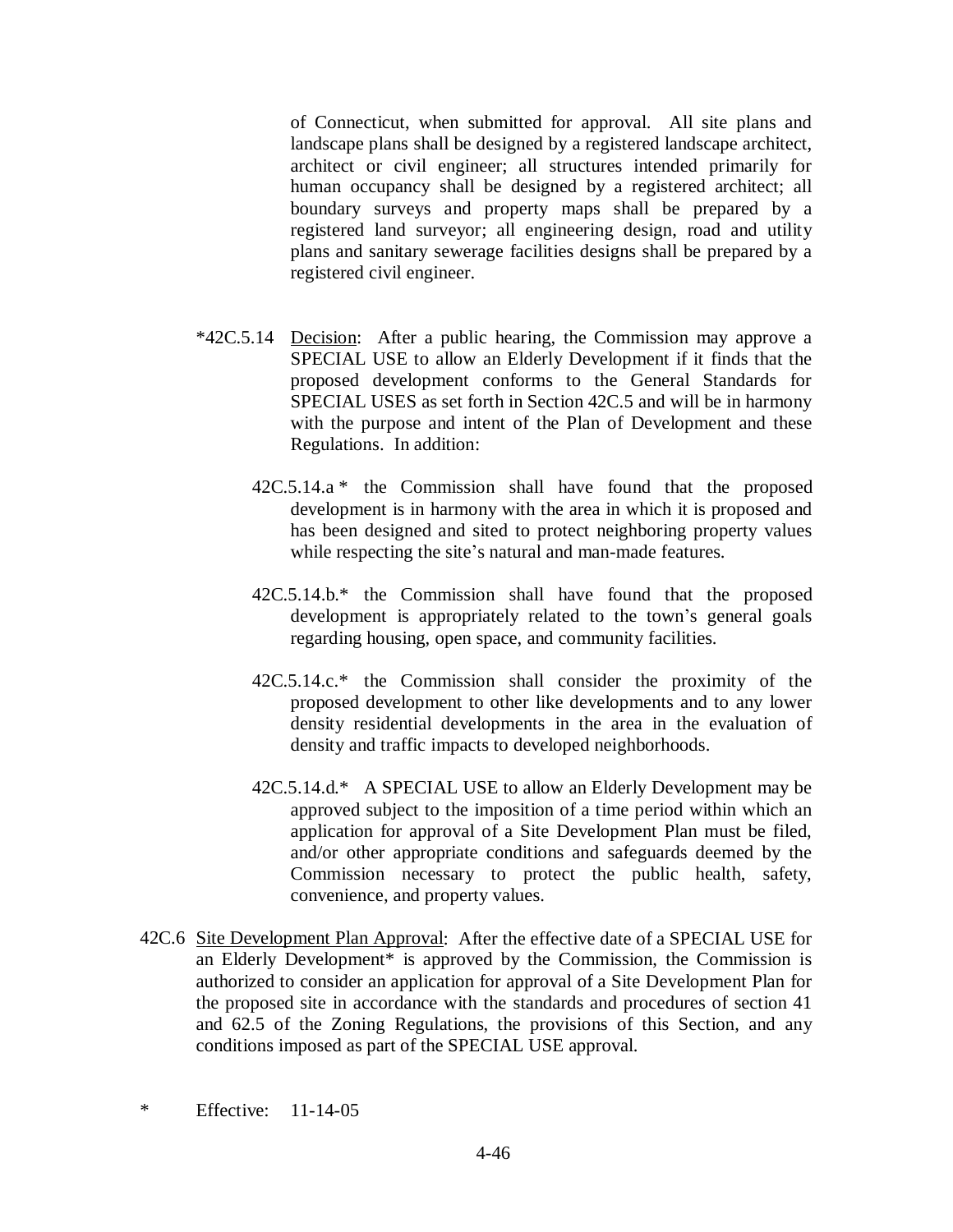- 42C.6.1\*\* The Site Development Plan shall be in substantial conformance with the Preliminary Site Plan required by Par. 42A.7.6.1.c.
- 42C.6.2\* The Commission shall review building elevations to assure the development is in harmony with the general character of the neighborhood in which it is located.
- 42C.6.3 The following Special Design Standards shall be applicable to a Site Development Plan for an Elderly Development\*\*\* approved under this Section:
	- a. Paving: Paved areas or structures for active recreation and parking areas shall not be permitted within the required setbacks of the R-40 zone;
	- b. Proximity: Through paths, common parking area, or drives shall not be located closer than twenty feet to any window or door of a residential unit;
	- c. Sanitary Sewerage: Evidence from the Sewer Commission that sewers are available to the project for tie-in and that the sewer lines, sewage treatment plant and related appurtenances have the capacity for the projected volumes;
	- d. Traffic: Evidence that the proposal will not cause any undue traffic hazards;
	- e. Fire Protection: A statement from the Fire Marshal that the proposal meets fire safety standards and concerning the fire fighting feasibility of the proposed plan;
	- f. Public Works: Evidence from the Town Engineer with reference to the adequacy of the basic drainage system, the public street design and the design elements to be served by the Public Works Department of the Town;
	- g. Other Information: Statements, studies or analysis from any other municipal department or advisory committee whose opinion is deemed appropriate by the Commission.

| *   | Amended:   | 8/5/87   |
|-----|------------|----------|
| **  | Effective: | 3/27/02  |
| *** | Effective: | 11/14/05 |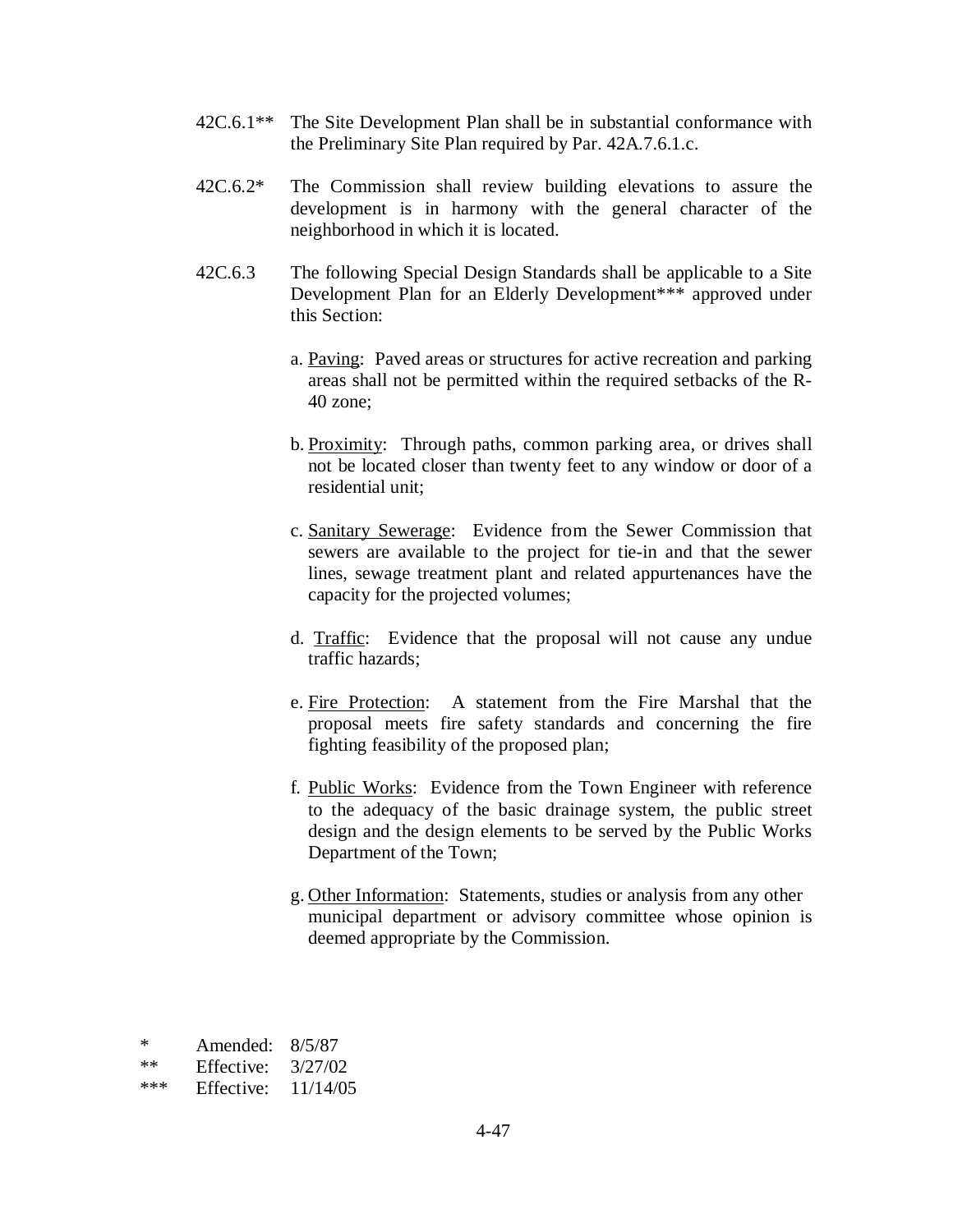- 42C.7.1 Proper provision, approved by the Commission, shall be made by the developer for the permanent preservation, operation, and maintenance of the land to be set aside for open space, recreational , and/or other public purposes as per Par. 42C.5.6, including but not limited to:
	- a. the establishment of suitable restrictive covenants;
	- b. the establishment of an association to own, operate and maintain the land;
	- c. the dedication to the Town of North Branford, if accepted by the Town; and/or,
	- d. the dedication to the North Branford Land Conservation Trust, if accepted by the Trust.

 Disposition of said land shall be by warranty deed, unless otherwise approved by the Commission.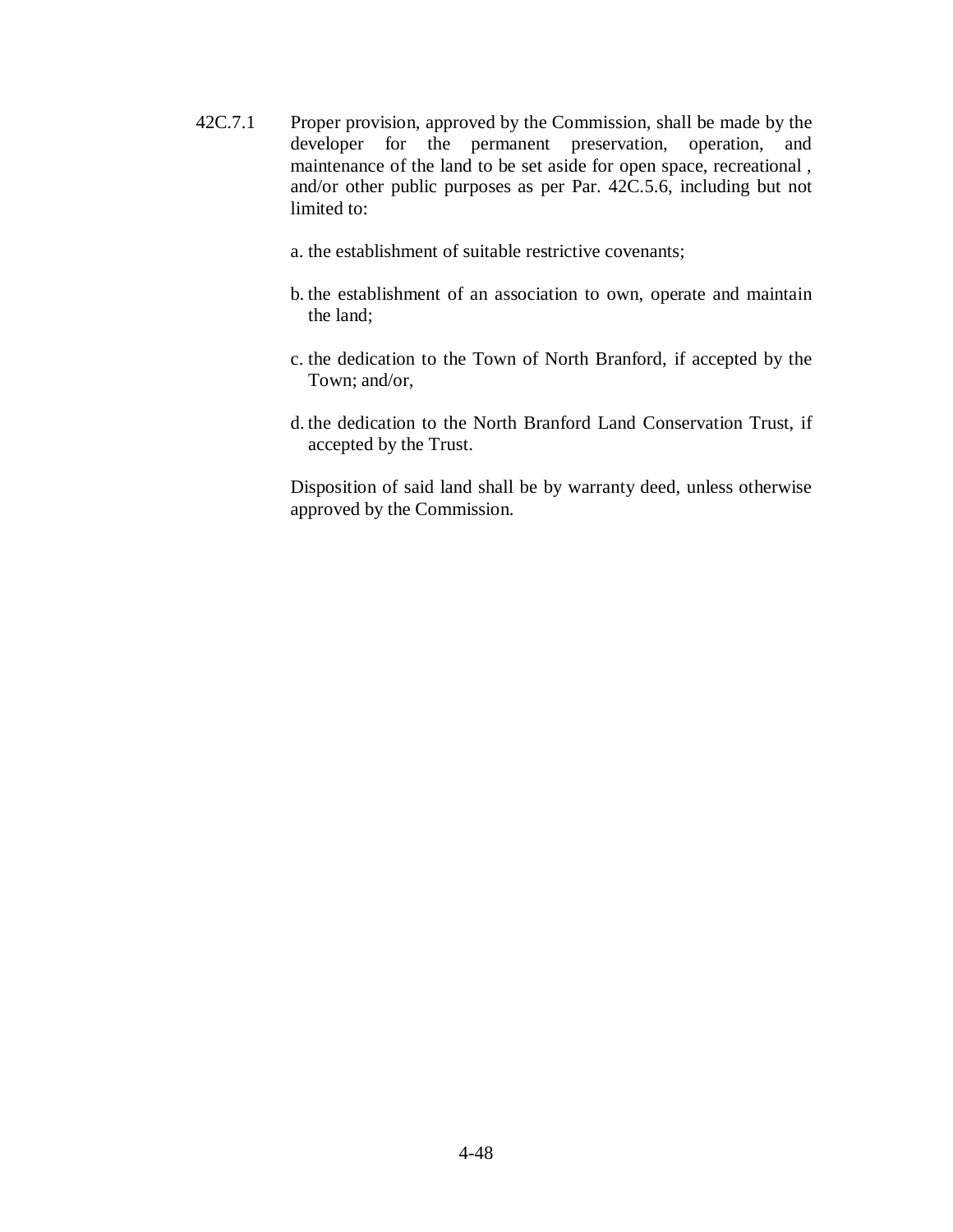### \*SECTION 42D HISTORIC CONVERSION

- 42D.1 General: In accordance with procedures, standards and conditions as set forth in Section 42, the Commission may grant a Special Use Permit to authorize the conversion of historically and/or architecturally significant buildings which have been recorded in but not limited to the Historical and Architectural Survey of North Branford, 1980. Historically and/or significant buildings located in R-40, R-80 and R-GA zones may be granted a Special Use Permit to allow a conversion o fuse from residential to commercial. Such structures in all other zones may also be granted a Special Use Permit to allow a conversion to a use normally not permitted in the zone where located. Such building types may be obsolete by reason of location, large size or the nature of the structure and therefore may not be usable for a use permitted in the residential, commercial or industrial zone where located.
- 42D.2 Purpose: The purpose of a Historic Conversion is to promote the educational, cultural, economic and general welfare of the Town of North Branford by providing a mechanism to identify and preserve the distinctive historic and architectural characteristics of the Town and conserving and improving the value of property designated as landmarks while protecting and enhancing the attractiveness of the Town.
- 42D.3 Application and Procedure: Application for a Special Use Permit to allow a Historic Conversion shall be submitted in writing and shall be accompanied by the following:
	- 42D.3.1 Ten (10) copies of a map of the site at a scale of not less than  $1'' =$ 40¶, which shall meet all of the requirements set forth in Section 62.4 Plot Plan of these Regulations.
	- 42D.3.2 A utilities report specifying the means by which sewage disposal and water supply will be provided or continued to be provided for the project:
		- a) for those sites on which an on-site sewage disposal system exists, an evaluation prepared by a licensed professional engineer shall be submitted as to the suitability of the system to accommodate the proposed use;
		- b) for these sites which are connected to sanitary sewers, a statement form the Town Engineer shall be submitted addressing the adequacy of the system to accommodate projected effluence from the project;
		- c) for those sites on which an on-site source of water exists a report prepared by a licensed professional engineer shall be submitted indicating the suitability of the existing water supply to accommodate the proposed use.

\* Effective: 3/6/87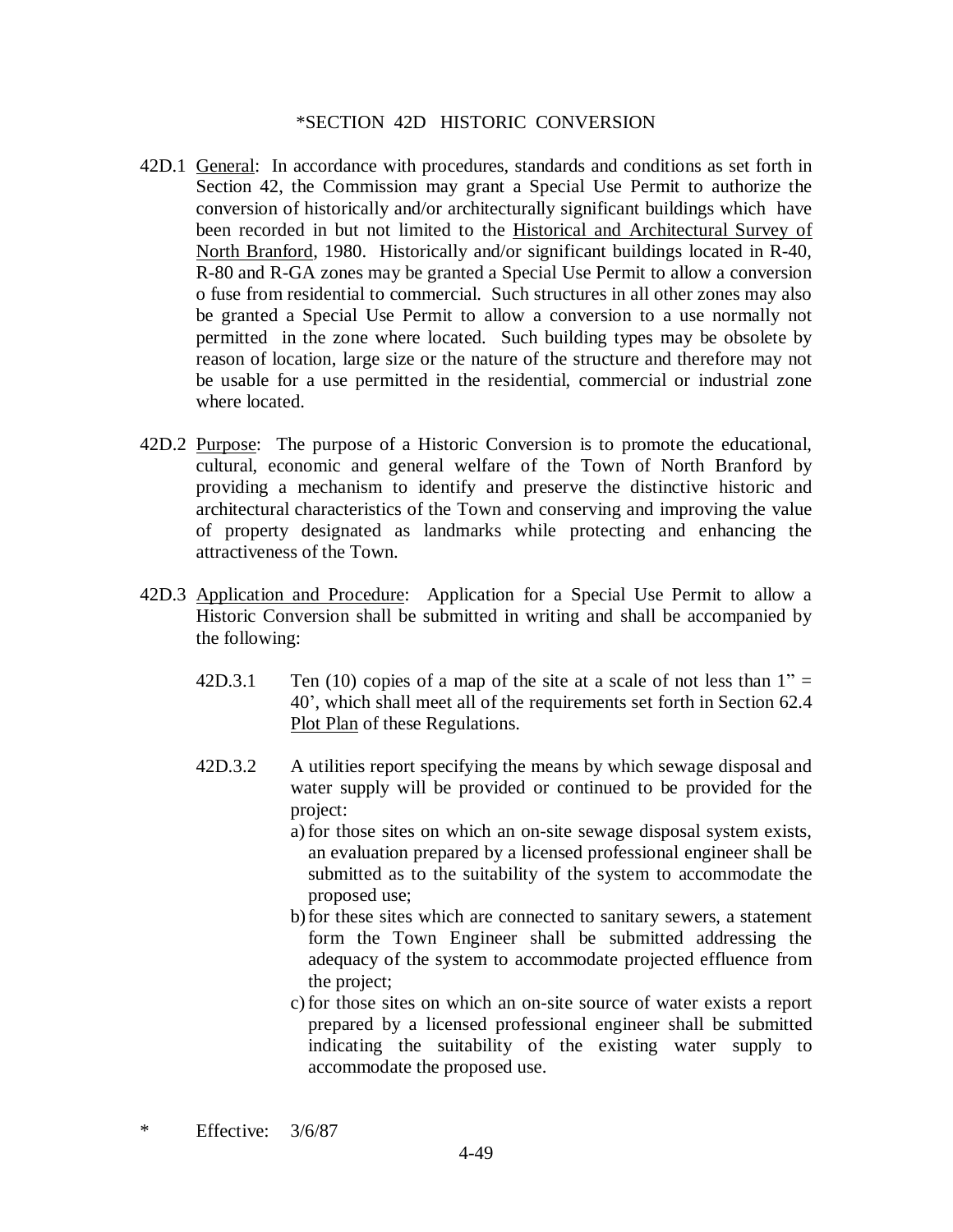- 42D.3.3 A statement containing the following information:
	- a) a description and evaluation of the existing uses within 500 feet of the subject site;
	- b) site development;
	- c) an inventory of buildings in the neighborhood and within 500 feet around the parcel for which the Special Permit is requested.
- 42D.3.4 A statement giving a description of how the Conversion in use supports the integrity of the Town of North Branford.
- 42D.3.5 Proof of record that subject building is listed in the Historical and Architectural Survey of North Branford, 1980 or is a historically significant building.
- 42D.3.6 Ten (10) copies of architectural plans of any existing and proposed additions or structures or alterations thereof and signs and outdoor illumination facilities. Such plans shall be prepared by a licensed architect or engineer and shall include exterior elevation drawings, floor plans, perspective drawings, and shall indicate the bulk, and exterior character and finish of the building or structure.
- 42D.4 Standards: Historic Conversions shall conform to the following standards in addition to all other applicable Sections of these Regulations:

 42D.4.1 The Commission may approve or approve with conditions a Special Permit under this Section 42D if it finds that all of the standards applicable to Special Permits under Section 42 have been met in addition to all other standards and requirements under Section 34 TOWN DESIGN DISTRICTS and SECTION 34A NORTHFORD, TOWN DESIGN DISTRICT  $II^*$ , Section 41 – Site Plans, Section  $44 -$  Additional Standards, Section  $52 -$  Signs, Section  $53 -$  parking and Loading, Section 62.4 Plot Plan and Section 62.5 Site Development Plan and that all of the following additional standards are met:\*

- a) the building or major portion thereof, for which conversion is requested shall be recorded in but not limited to the Historical and Architectural Survey of North Branford, 1980;
- b) any proposed additions to or extensions of such building shall be incidental to the intended conversion, preservation and rehabilitation and shall conform to all of the setbacks, height and coverage requirements of the Zoning District where located, except that an existing building within a street line setback may be allowed to increase its nonconformity within that setback with a rear building extension (total floor area) to the existing building not to exceed 50 percent of the existing building's first floor area and not to extend out beyond the other existing sides of the building and shall conform to all other lot coverage requirements of the Zoning District where located:\*\*

<sup>\*</sup> Effective: 5/05/88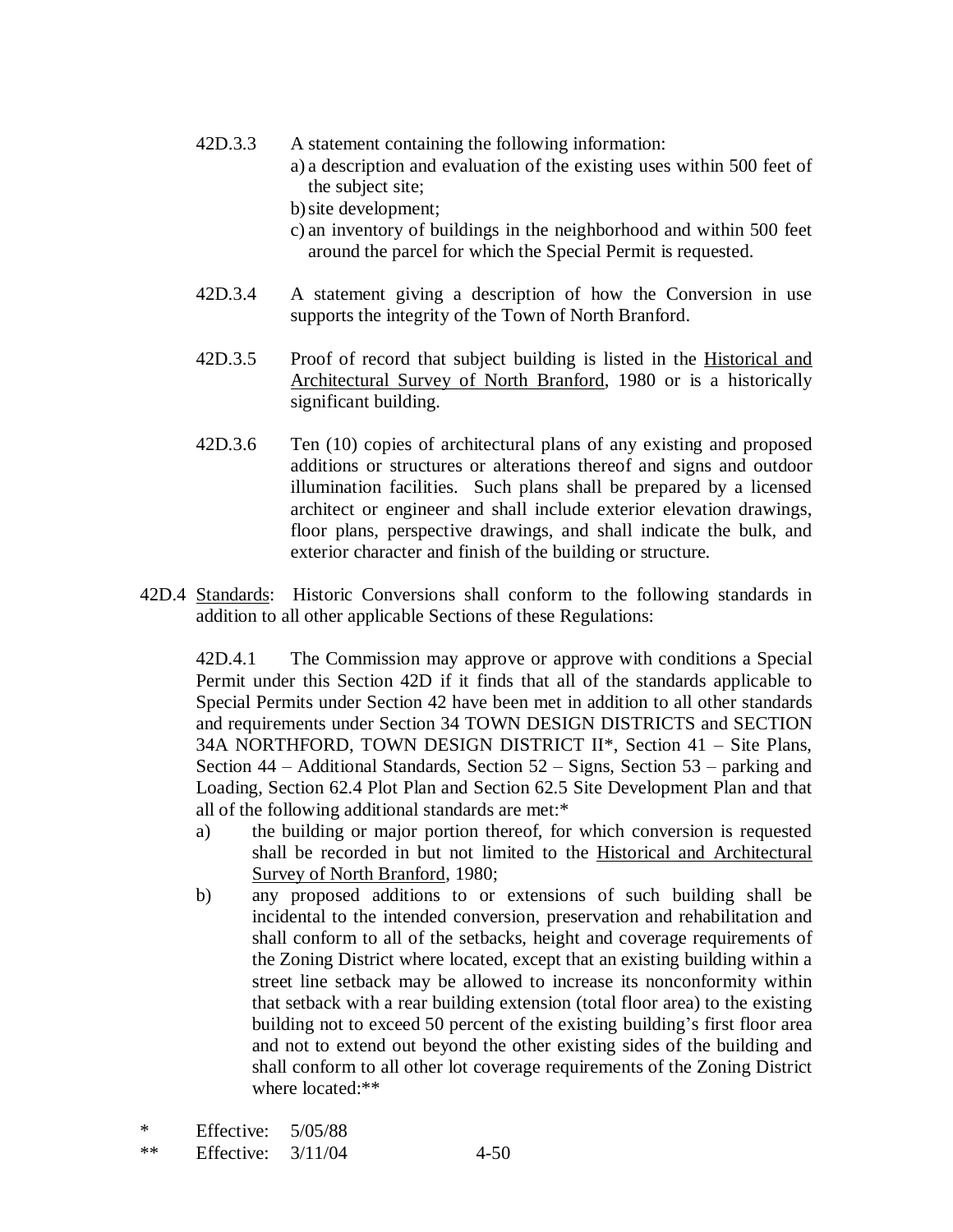- c) the use to which the conversion is requested shall assure substantial preservation and rehabilitation of the building, shall match in design the historic architectural style, and shall be in harmony with the neighborhood as specified.\*\*
- 42D.5 Decision: After the public hearing, the Commission may approve a SPECIAL USE to allow an Historic Conversion if it finds that the proposed development conforms to the General Standards for SPECIAL USES as set forth in Paragraph 42.4 and will be in harmony with the purpose and intent of the Plan of Development and these Regulations.

 A SPECIAL USE to allow an Historic Conversion may be approved subject to the imposition of a time period within which an application for approval of a Site Development Plan must be filed, and/or other appropriate conditions and safeguards deemed by the Commission necessary to protect the public health, safety, convenience and property values.

- 42D.6 Site Development Plan Approval: After the effective date of a SPECIAL USE for an Historic Conversion approved by the Commission, the Commission is authorized to consider an application for approval of a Site Development Plan for the proposed site in accordance with the standards and procedures of Section 41 and 62.5 of the Zoning Regulations, the provisions of this Section, and any conditions imposed as part of the SPECIAL USE approval.
	- 42D.6.1 the Site Development Plan shall be in substantial conformance with the Preliminary Site Plan required by Par. 42D.3.1.
	- 42D.6.2 the Commission shall review the floor plans of the building and review building elevations to assure the development is in harmony with the general character of the neighborhood in which it is located. Such plans shall meet all the requirements set forth in Section 42D.3.6.
	- 42D.6.3 the Site Development Plan and structure plans shall be in conformance with the provisions and standards of Section 34 and Section 34A.\*

\* Effective: 5/05/88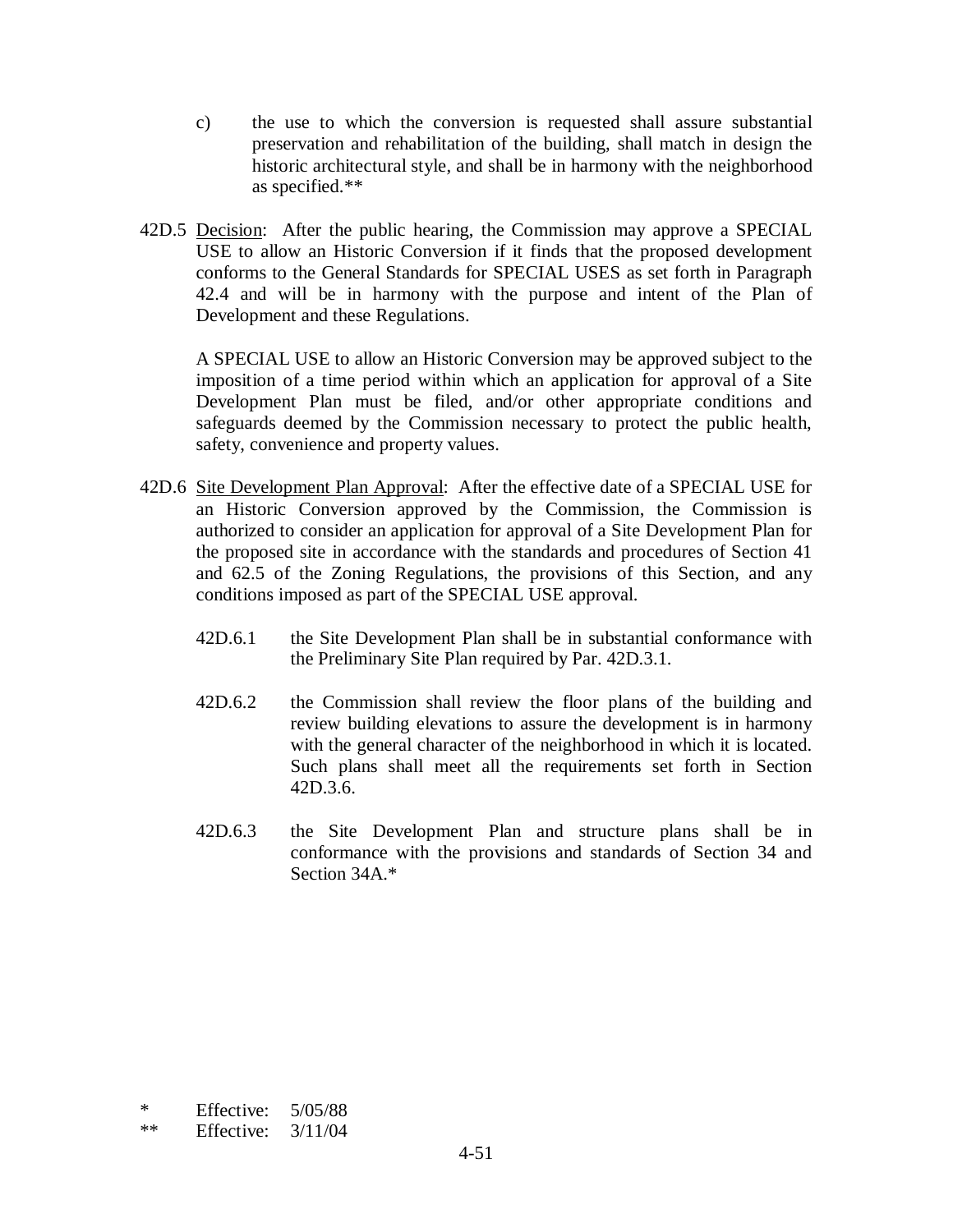### SECTION 43 - EXCAVATION, GRADING, REMOVAL OR FILLING

- 43.1 General: Excavation, grading or filling of land, or removal of sod, loam, clay, sand, gravel or stone from any lot, is permitted only in accordance with the exclusions listed in Par. 43.2 or upon securing a TEMPORARY SPECIAL USE PERMIT from the Commission in accordance with Par.43.3 through 43.6. Such TEMPORARY SPECIAL USE PERMIT may be granted by the Commission subject to conditions deemed necessary to prevent damage to other property and to protect the health, safety, convenience and general welfare.
- 43.2 Exclusions: A TEMPORARY SPECIAL USE PERMIT is not required in connection with the following excavation, grading, removal or filling operation:
	- 43.2.1 necessary foundation and trench work on a lot for which a ZONING PERMIT and a Building Permit have been issued and then not exceeding 300 cubic yards of material;
	- 43.2.2 necessary foundation and trench work on a lot for which a ZONING PERMIT and a Building Permit have been issued and then more than 300 but not exceeding 1,000 cubic yards of material provided that he Zoning Enforcement Officer, when issuing the ZONING PERMIT, is satisfied that the conditions of Par. 43.4.3, 43.4.4, 43.4.6, 43.4.7 and 43.4.9 through 43.4.12 will be met;
	- 43.2.2.b All necessary work for an engineering septic system on a lot for which a ZONING PERMIT and a Building Permit have been issued, and then more than 1,000 cubic yards but not exceeding 2,000 cubic yards of material provided that the engineered septic system has been approved by the municipal or District Health Department and the Zoning Enforcement Officer, when issuing the ZONING PERMIT, is satisfied that all requirements and Section 43.4 have been met.\*
	- 43.2.3 Work for landscaping and changing of contours on a lot, when no Building Permit is required, and then not exceed 100 cubic yards in any calendar year AND work for landscaping and changing of contours on a lot, when no Building Permit is required, and then more than 100 but not exceeding 300 cubic yards in any calendar year, provided that a Zoning Permit therefore is obtained and the Zoning Enforcement Officer, when issuing the Permit, is satisfied that the conditions of Par. 43/43, 43.4.4, 43.46, 43.4.7, and 43.4.9 through 43.4.12 will be met;\*
	- 43.2.4 stone quarry operations and earth excavation, removal and filling relating thereto, in Industrial Quarry I-1 Districts;
	- 43.2.5 construction of improvements and changing of contours in a subdivision approved by the Commission and in accordance with construction plans
- \* Effective: 5/5/88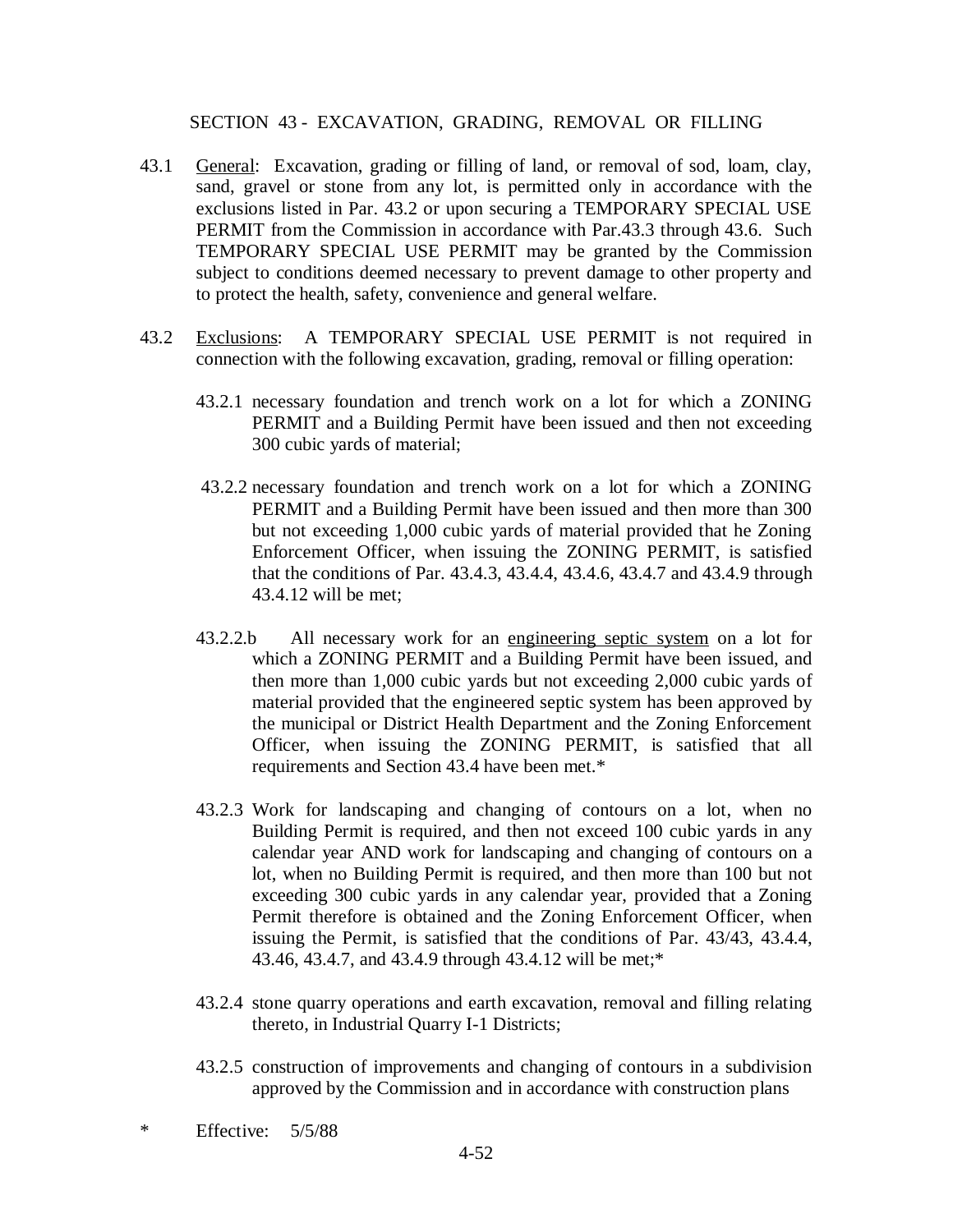and grading plans, with existing and proposed contours, for such subdivision.

- 43.2.6 work under a SITE DEVELOPMENT PLAN approved by the Commission in accordance with Section 41 or 32, or under a SPECIAL USE PERMIT granted by the Commission under Section 42;
- 43.2.7 the normal maintenance and repair of roads and driveways, and the construction of new Town roads;
- 43.2.8 conduct of a sanitary landfill by the Town of North Branford as approved by the State of Connecticut;
- 43.2.9 stockpiling of street maintenance material required by the Town of North Branford.
- 43.3 Application and Procedure: Application for a TEMPORARY SPECIAL USE PERMIT under this Section shall be submitted in writing to the Zoning Enforcement Officer together with an APPLICATION for a ZONING PERMIT. The Commission may request the applicant to submit such additional information that it deems necessary in order to decide on the application. In acting on any application, the Commission shall hold a public hearing, shall decide thereon and shall give notice of its decision as required by law. The application shall be signed by the owner of the lot, or his authorized agent, where the excavation, grading, removal or filling operation is proposed and shall be accompanied by maps and plans, drawn to scale of  $1'' = 40'$ , with profiles on the longitudinal axis 200 feet on center or closer if required by the Commission, prepared by a licensed surveyor or engineer, and showing the following:
	- 43.3.1 zoning district for the lot, the Town Tax Assessor's map and parcel number for the lot and the acreage of the lot;
	- 43.3.2 a small scale map, drawn to the same scale as the Town Tax Assessor's map of the area, showing the location of the lot, the names of all abutting owners and street and the names of the applicant and the owner of the lot;
	- 43.3.3 in the area of the proposed operation and within 100 feet thereof, existing contours and the proposed contours for the completed operation, which contours shall have a maximum interval of five (5) feet;
	- 43.3.4 location and size of any existing and proposed buildings or structures on the lot;
	- 43.3.5 proposed travel access to the area of the proposed operation;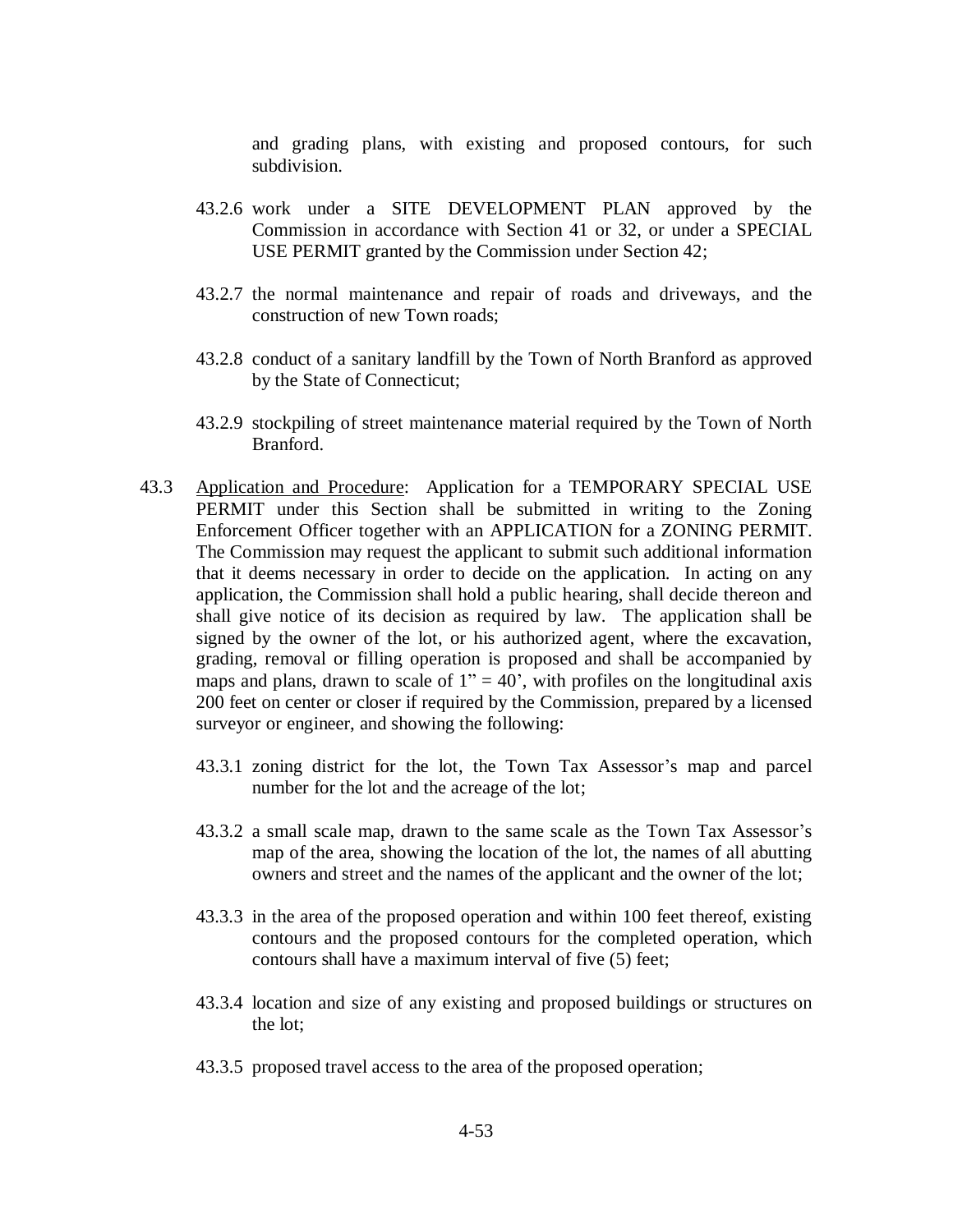- 43.3.6 location of rivers, streams, brooks, waterways, lakes, pond, marshes, swamps, bogs, flood plains and wooded areas on and adjacent to the lot;
- 43.3.7 details of existing and proposed drainage systems and proposed measures for erosion and sedimentation control, and details of proposed planting for the area of the proposed operation, both to prevent erosion during the course of the operation and at the conclusion thereof; and
- 43.3.8 the location and limits of the area of the proposed operation.
- 43.4 Standards: The Commission may grant a TEMPORARY SPECIAL USE PERMIT for a maximum period of one (1) year, when it is satisfied that the following conditions will be met:
	- 43.4.1 The operation will be carried out in conformity with the maps and plans as approved.
	- 43.4.2 the applicant shall file with the Commission a performance bond in form acceptable to the Town Attorney and executed by the owner of the lot and the person, firm, or corporation to conduct the operation, as principals and in such amount as the Commission deems sufficient to insure the rehabilitation of the lot in accordance with the maps and plans as approved.
	- 43.4.3 No screening, sifting, washing, crushing or other forms of processing shall be conducted on the lot unless located in an I-1 or I-2 District.
	- 43.4.4 No fixed machinery shall be erected or maintained within 100 feet of any property line or street line.
	- 43.4.5 Excavation occurring within 50 feet of a property or street line shall blend with the grade of the adjoining property or street and shall not exceed a slope of 1 % from such line.
	- 43.4.6 No building or other structure shall be erected on the lot during the operation except temporary shelter for machinery and field office, or portable sanitary facilities, subject to approval by the Commission.
	- 43.4.7 At all stages of the operation, and upon completion, proper drainage shall be provided to prevent collection and stagnation of water and the prevention of harmful effects upon surrounding properties through soil erosion or interference with natural watercourses.
	- 43.4.8 During the period of operation, barricades or fences shall be erected as are deemed necessary by the Commission for the protection of pedestrians and vehicles.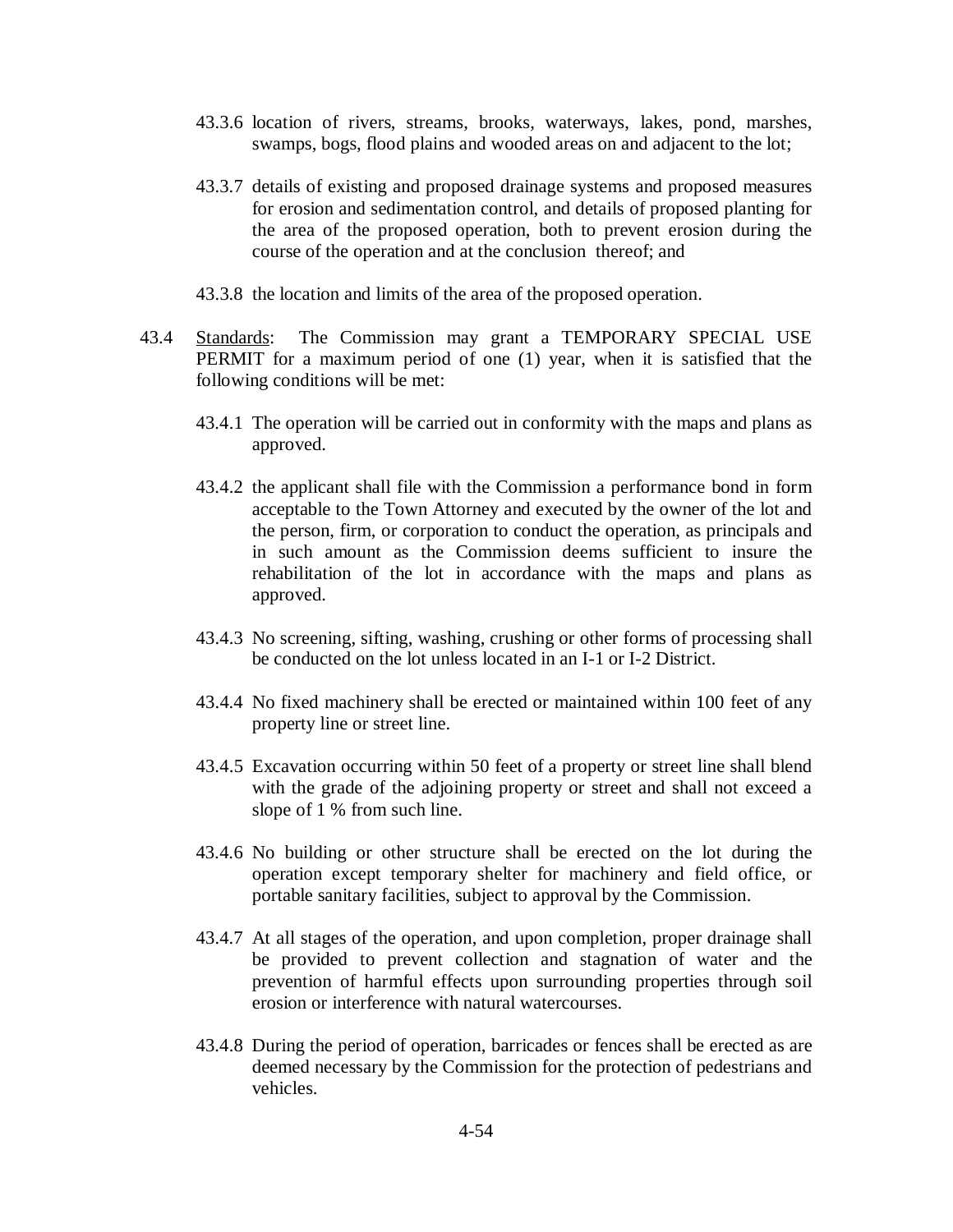- 43.4.9 Truck access to the site shall be so arranged as to minimize danger to traffic and nuisance to surrounding properties. The access road shall be provided with a dustless surface. At points of access to town or state roads, normal traffic shall have the right-of-way over trucks utilizing the access.
- 43.4.10 Proper measures, as determined by the Commission shall be taken to minimize the impact on adjacent properties for noise, flying dust or rock and unsightly or dangerous conditions. Such measures may include, when considered necessary, screening, fencing, limitations upon the practice of stockpiling excavated materials upon the site and shall include covering of truck loads.
- 43.4.11 There shall be no operation conducted between 5 P.M. and 8 A.M., nor on Saturdays, Sundays or legal holidays, except with the approval of the Commission.
- 43.4.12 When the operation is completed, or work has progressed sufficiently to where reclamation is practicable, the area affected by the operation shall then be graded so that slopes in disturbed areas shall be no steeper than 1:3 (vertical-horizontal). A layer of topsoil shall be spread over the disturbed area, to a minimum depth of four (4) inches after compaction in accordance with the approved final grading plan. The area shall then be seeded with a suitable grass mixture at the minimum rate of 5 lbs. per 1,000 square feet containing at least 75 % permanent grasses and maintained by mulching, repairing and reseeding until the area is stabilized and approved by the Commission.
- 43.5 Expiration and Renewal: The flowing shall be applicable to the expiration and renewal of TEMPORARY SPECIAL USE PERMITS under this Section:
	- 43.5.1 Any TEMPORARY SPECIAL USE PERMIT granted under this Section shall expire one (1) year from the date of such grant, unless specifically granted for a shorter period of time.
	- 43.5.2 In the event that an application is denied, the Commission shall not be required to consider an application pertaining to the same lot for a period of 12 months from the date of denial.
	- 43.5.3 After due notice and public hearing as required for action on an application under this Section, the Commission may grant one (1) extension of an approved TEMPORARY SPECIAL USE PERMIT for a period not to exceed one (1) year, provided that the operation is being conducted as approved and provided that the Commission may determine that a revised or additional performance bond shall be posted.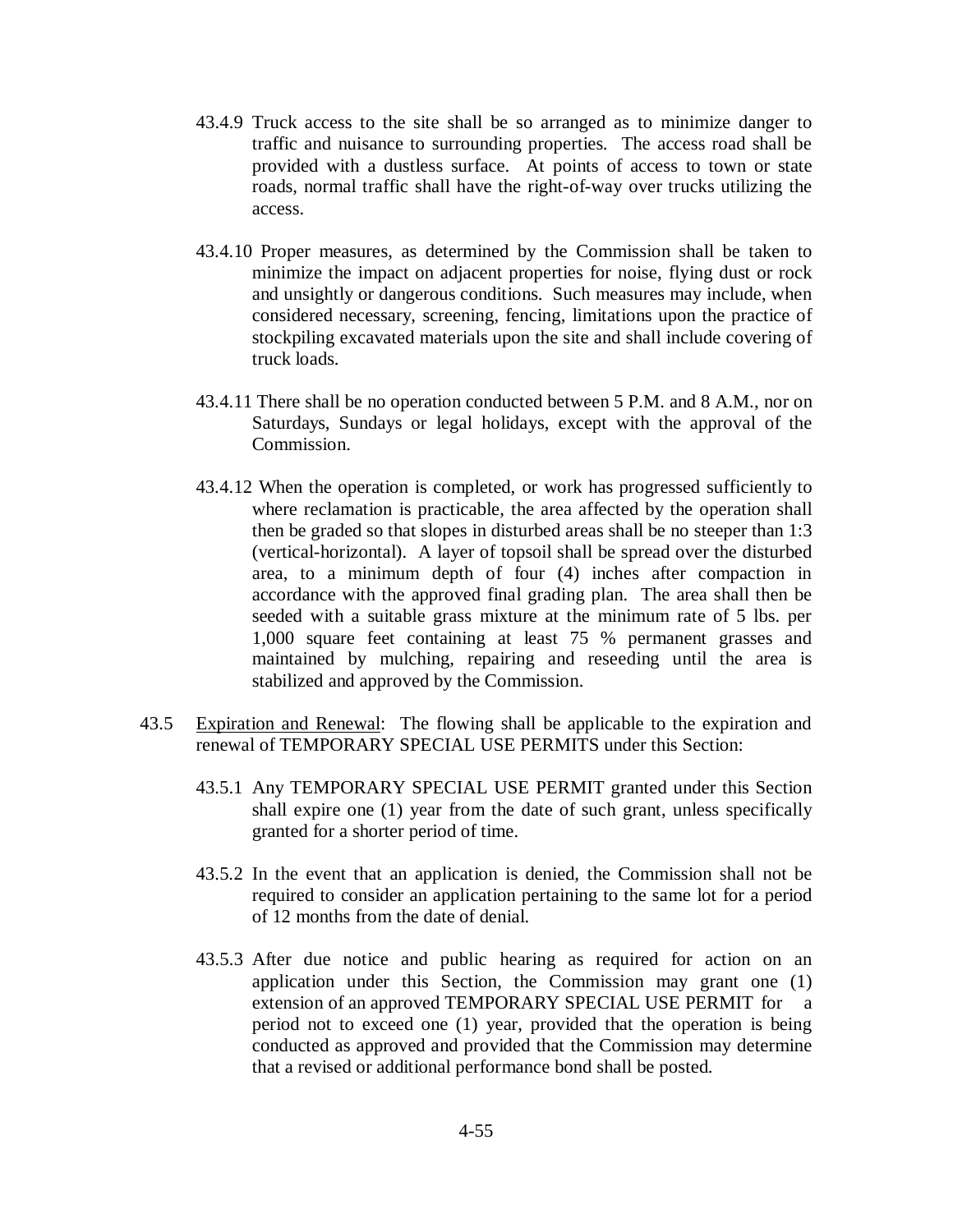43.6 Existing Operations: The owner of a lawful excavation, grading, removal or filling operation, existing on the effective date of this Section and authorized under Zoning Regulations previously in effect, shall, upon expiration of such prior authorization, comply with the requirements of this Section.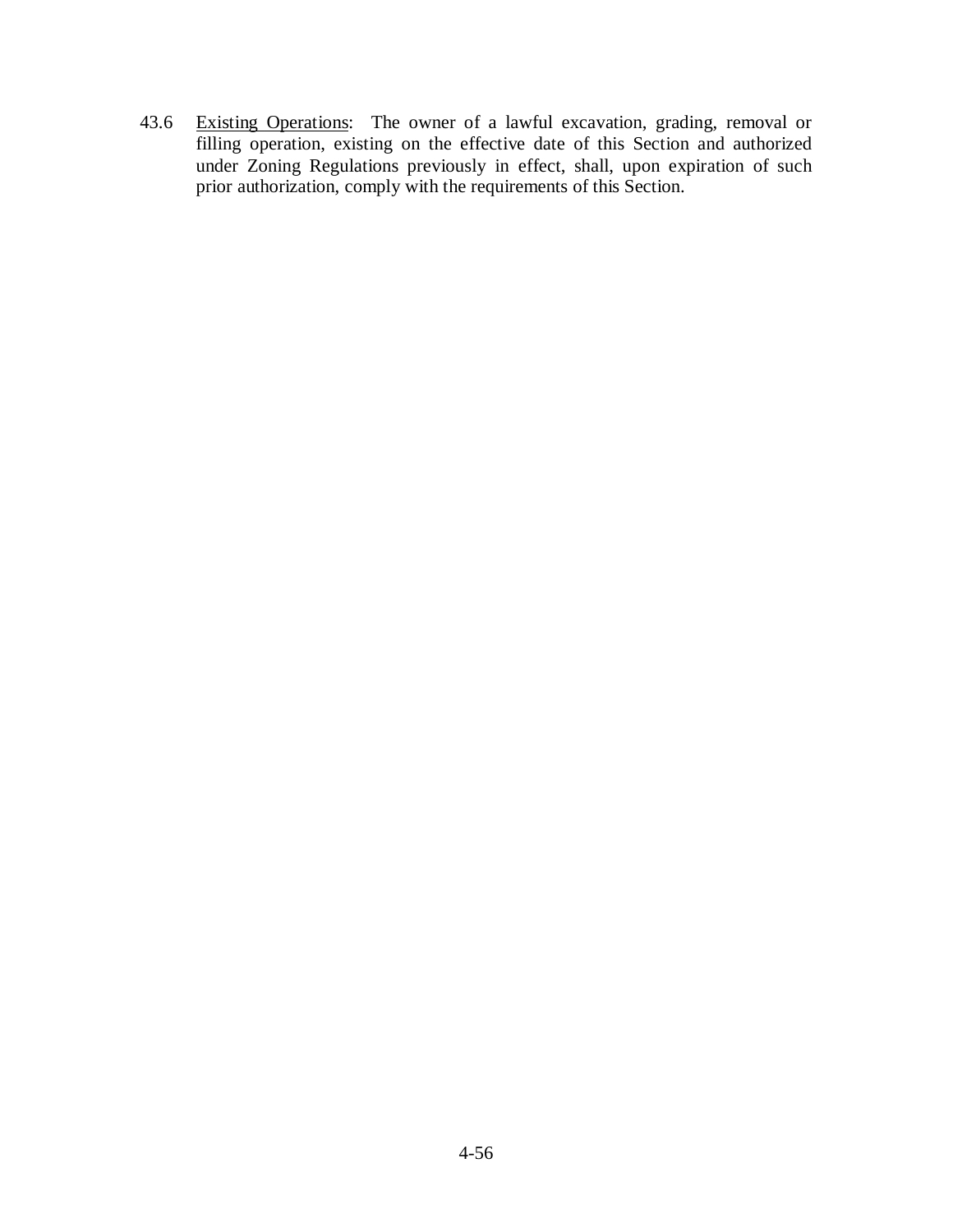### SECTION 44 - ADDITIONAL STANDARDS

- 44.1 General: The requirements hereinafter specified are supplementary to and in addition to requirements and standards set forth elsewhere in these Regulations.
- 44.2 Professional or Business Office: A professional or business office in a dwelling unit in a Residence District is an additional use for which a ZONING PERMIT and CERTIFICATE OF ZONING COMPLIANCE are required. The use shall conform to the following conditions:
	- 44.2.1 The person or persons conducting the office shall reside in the dwelling unit, and there shall be no more than one (1) nonresident person engaged in the conduct of the office.
	- 44.2.2 The office shall not impair the residential character of the premises, and there shall be no evidence of the office outside the dwelling unit except permitted signs.
	- 44.2.3 The floor area used for the office shall not exceed one-third of the floor area of the dwelling unit or 400 square feet, whichever is less.
	- 44.2.4 The portion of the dwelling unit used as an office shall be confined to but one (1) floor of the dwelling unit.
	- 44.2.5 Off-street parking spaces shall be provided as specified in Section 53.
- 44.3 Customary Home Occupations: Customary home occupations in a dwelling unit in a Residence District, including home industries and service occupations, is an additional use for which a ZONING PERMIT and CERTIFICATE OF ZONING COMPLIANCE are required. The use shall conform to the following conditions:
	- 44.3.1 The person or persons conducting the occupation shall reside in the dwelling unit, and there shall be no nonresident persons engaged in the conduct of the occupation.
	- 44.3.2 The occupation shall not impair the residential character of the premises, and there shall be no evidence of the occupation outside the dwelling unit except permitted signs.
	- 44.3.3 The floor area used for the conduct of the occupation shall not exceed onethird of the floor area of the dwelling unit or 400 square feet, whichever is less.
	- 44.3.4 The portion of the dwelling unit used for the conduct of the occupation shall be confined to but one (1) floor of the dwelling unit.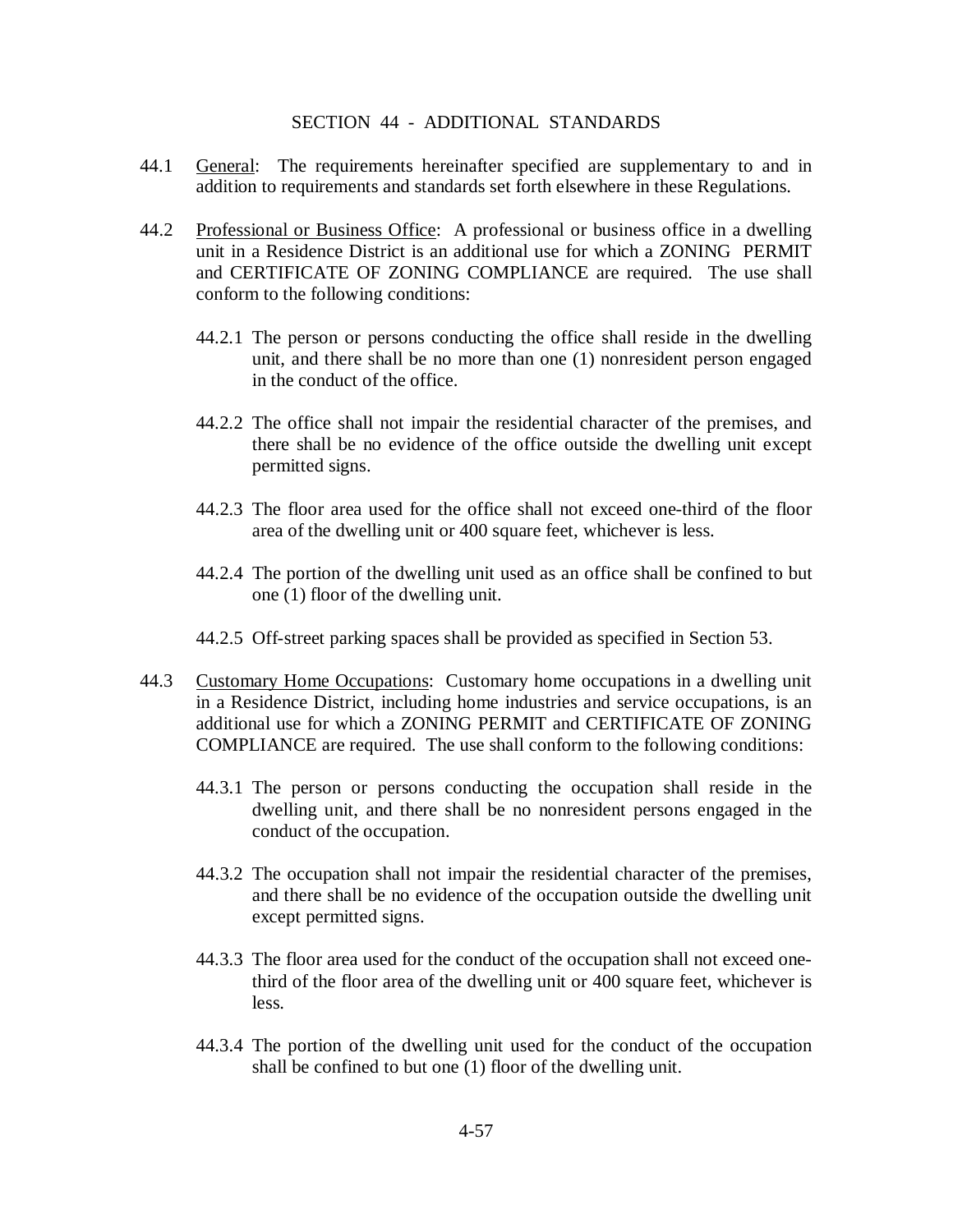- 44.3.5 No finished consumer goods shall be acquired outside the dwelling unit for sale in connection with a home occupation.
- 44.4 Room and Board: The letting of rooms and/or furnishing of board in a dwelling unit is an additional use for which a ZONING PERMIT and CERTIFICATE OF ZONING COMPLIANCE are required. The use shall conform to the following conditions:
	- 44.4.1 The person or persons letting the rooms and/or furnishing board shall reside in the dwelling unit.
	- 44.4.2 The letting of rooms shall not include the provision of cooking facilities for such rooms but may include sharing of the cooking facilities of the dwelling.
	- 44.4.3 No accessory building shall be used for letting of rooms or furnished of board.
- 44.5 Farms: Farms, truck gardens, forestry, the keeping of livestock and poultry and nurseries (including greenhouses incidental thereto) shall conform to the following conditions:
	- 44.5.1 Farms shall not include commercial piggeries or mink or fox farms.
	- 44.5.2 In Residence Districts, any greenhouse shall be located not less than 100 feet from any property or street line.
	- 44.5.3.\* Whether in connection with a farm or not, no livestock or poultry shall be kept on a lot of less than 160,000 square feet, and a) any buildings, enclosures or feed yards therefore shall conform to the setback requirements for buildings and other structures and b) all poultry and any pasture for livestock shall be enclosed by a fence set back not less than 10 feet from any property or street line.
	- 44.5.4 Notwithstanding the provisions of Par. 44.5.3, livestock or poultry may be kept on a lot of less than 160,000 square feet provided that all of the building, enclosure, feed yard and poultry and pasture fencing and setback provisions of Par. 44.5.3 are met and provided that a) for livestock, the lot contains not less than 80,000 square feet for the first animal plus 40,000 square feet for the second animal and the total number of animals does not exceed two (2), b) an aggregate of not more than 20 chickens or other poultry are kept on the lot and c) all poultry and any pasture for livestock shall be enclosed by a fence set back not less than 25 feet from any property or street line.
	- 44.5. There shall be no commercial slaughtering nor any fertilizer manufacturing or commercial reduction of animal matter.
- \* Effective: 12/16/94 4-58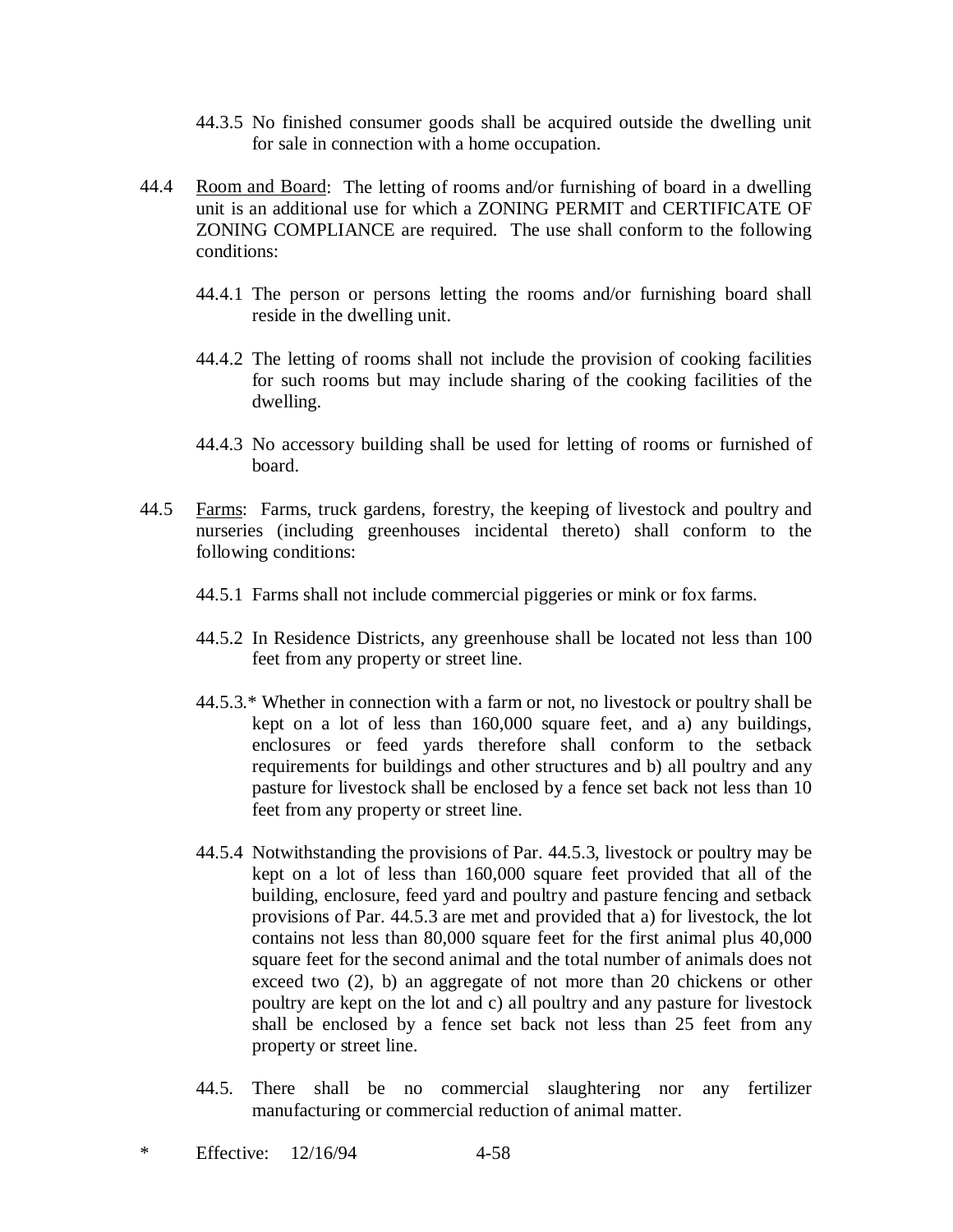- 44.6 Accessory Uses and Buildings: Accessory uses and buildings shall conform to the following conditions:\*\*
	- 44.6.1 Residence Districts: In Residence Districts, accessory uses and buildings shall conform to the following additional conditions: \*\*
		- a. The accessory use shall be located on the same lot with the permitted use to which it is accessory.
		- b. Accessory uses may include off-street parking and loading spaces and private garages, and driveways giving access thereto, but shall not include driveways to a use permitted only in a Business or Industrial District.
		- c. Except in connection with as farm, there shall be not more than one (1) commercial vehicle parked or stored on any lot and such vehicle shall not exceed 1 ½ tons capacity.
		- d. Accessory uses may include outside storage of one boat exceeding (14) feet in length, provided that such boat is stored on a registered trailer, and provided that such space shall meet the setback requirements for buildings and other structures as specified in Section 24.4 and Schedule B.\*
		- e. An accessory building in a residential zone shall not be used as an accessory dwelling unit, shall not be used as part of any home occupation or to store business vehicles and equipment used by the resident for any business except as allowed under Section 44.6.1.c.\*\*
		- f. Any accessory building in a residential zone shall be designed to reflect the residential character and appearance of the neighborhood and shall be constructed of materials typically used in residential home construction, unless it is located on a farm. The residential accessory building footprint shall be no more than 50 per cent of the principal residential building footprint on the lot and shall not exceed a maximum building size of 1,000 sq. ft. of floor area on any lot 50,000 sq. ft. or larger, unless it is on a farm.\*\*
	- 44.6.2 Swimming Pools: Swimming pools are an accessory use, wherever located, and shall conform to the following additional conditions:
		- a. No private swimming pool shall be located between any street line and the single detached dwelling for one (1) family to which it is accessory.
- \* Effective: 7/1/88

<sup>\*\*</sup> Effective: 12/8/04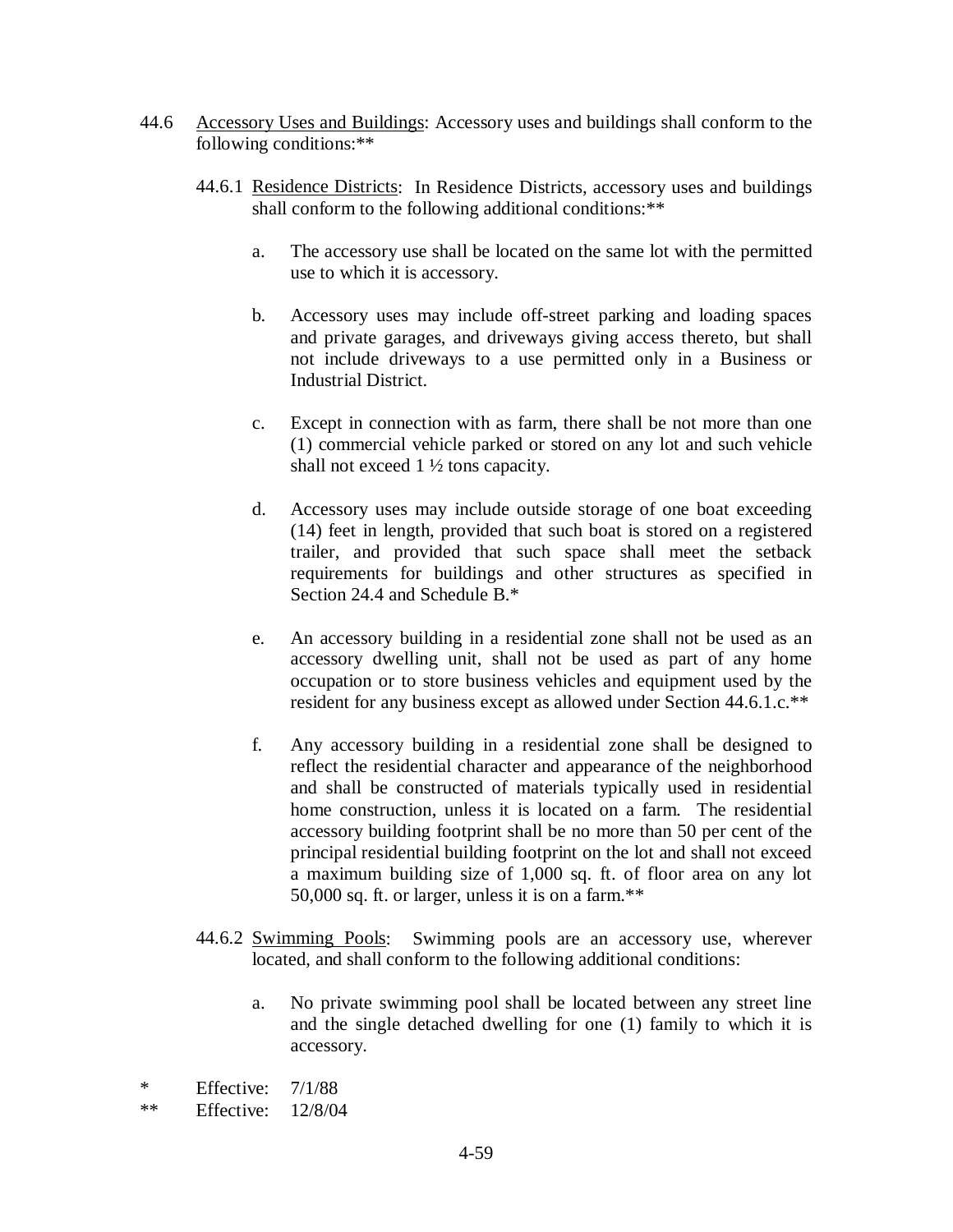- b. No public or semi-public swimming pool shall be located in the area required for setback from a street line.
- c. No swimming pool, whether private, public or semi-public, shall extend within less than 10 feet of a property Line, other than a street line. \*
- d. All swimming pools shall be fenced as required by the Building Code, and a permit for such fence shall be obtained from the Building Inspector prior to any construction, installation, enlargement or alteration of any private, public or semi-public swimming pool.
- 44.6.3 Dumpster and Outdoor Storage Areas shall comply with all setbacks as specified in Section 24 Schedule B. All receptacles and areas must be enclosed with fences and/or landscaping.
- 44.7 Corner Visibility: On any corner lot there shall be no building, or structure including signs, nor any fence, wall or planting, located within a triangular space on the lot bounded by the two intersecting street lines and a straight line connecting a point on one street line 25 feet from the intersection with a point on the other street line 25 feet from the intersection, so as to obstruct a clear line of sight anywhere across such triangle between an observer's eye at an elevation 3.5 feet above one street line and an object one (1) foot above the other street line, except that any building may extend to within the minimum distance of a street line as specified in these Regulations. Any sign, fence, wall or planting which so obstructs such line of sight shall not be considered a nonconformity authorized to continue under the provisions of Par. 2.3.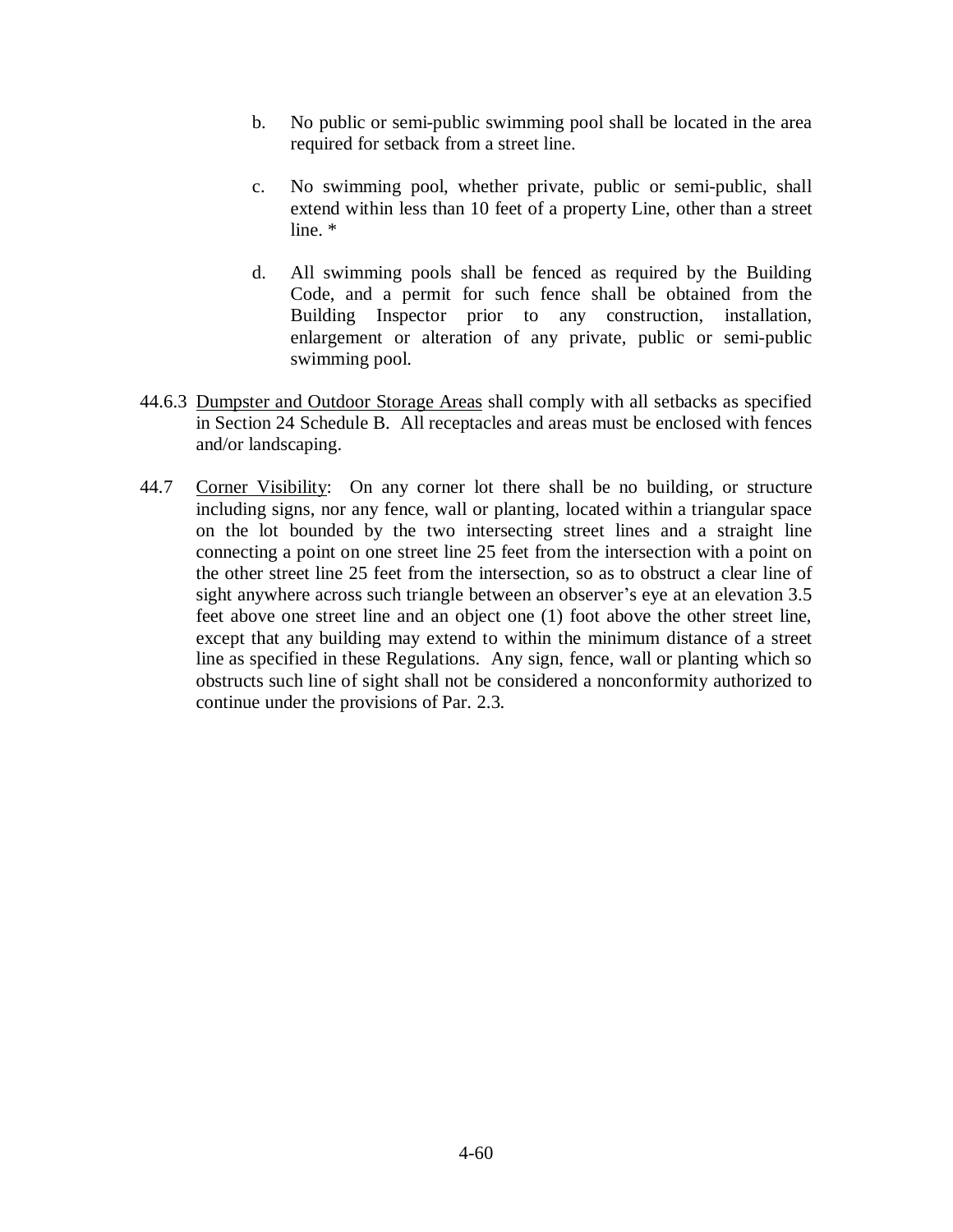# ARTICLE V - TOWNWIDE REQUIREMENTS

SECTION 51 - PERFORMANCE STANDARDS

SECTION 52 - SIGNS

SECTION 53 - PARKING AND LOADING

SECTION 54 - ALCOHOLIC BEVERAGES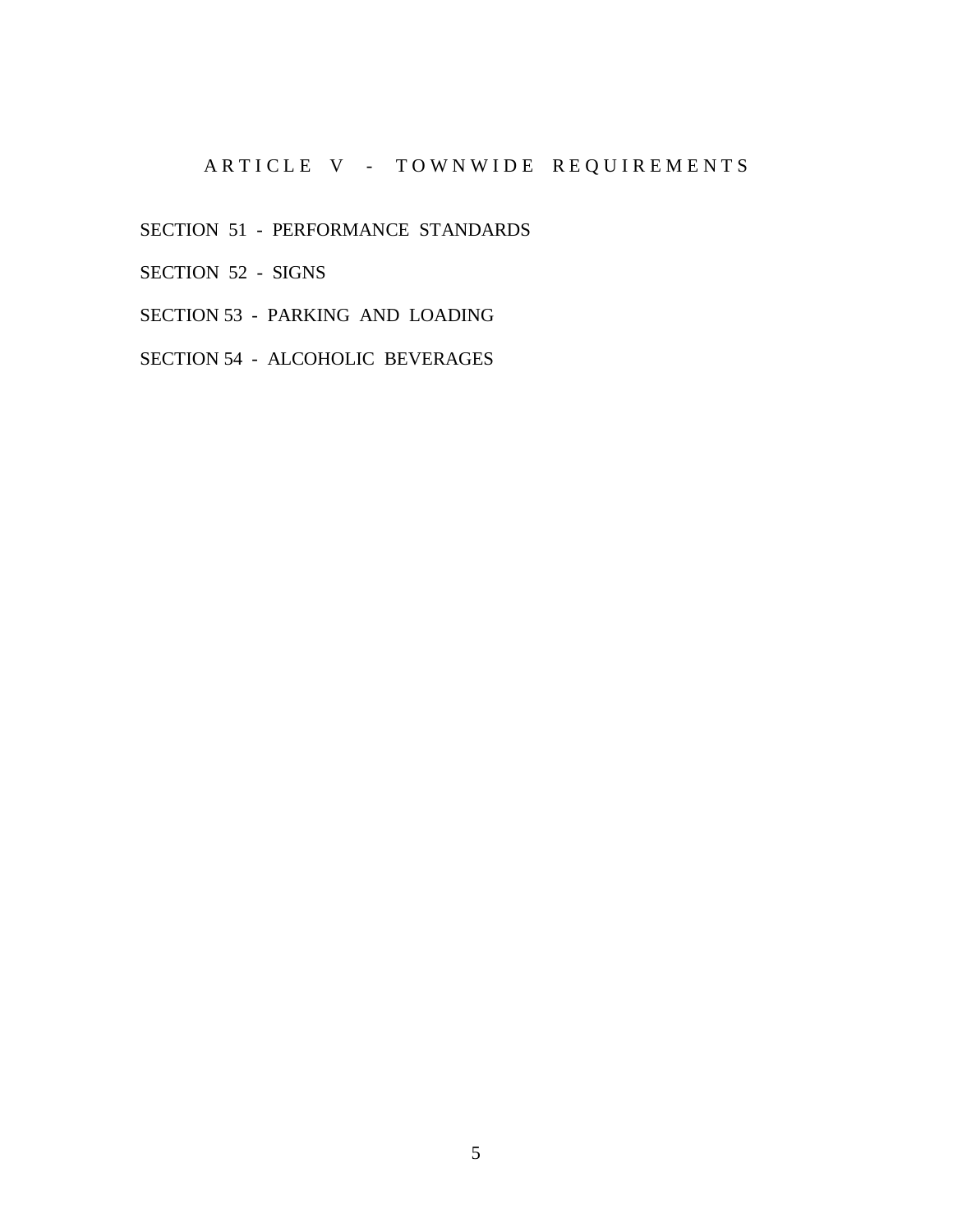### SECTION 51 - PERFORMANCE STANDARDS

- 51.1 General: The use of land, buildings and other structures, whenever located, shall be established and conducted so as to conform to the performance standards hereinafter specified. The performance standards establish certain nuisance factors and other conditions which if committed or exceeded in the use of land, buildings and other structures will be detrimental to the use, enjoyment and value of other land, buildings and other structures or will be detrimental to the public health, safety and welfare and will be therefore be contrary to the comprehensive plan of zoning. The Zoning Enforcement Officer is authorized to make surveys and take measurements to determine compliance. No APPLICATION for a ZONING PERMIT shall be approved by the Zoning Enforcement Officer and no CERTIFICATE OF ZONING COMPLIANCE shall be issued by him until he has made a determination that the proposed use of land, buildings and other structures will be established and conducted in accordance with the performance standards and with the standards stated in other relevant Town, State and Federal codes, ordinances or regulations, whichever is the more restrictive. The performance standards hereinafter specified shall be of continuing applicability.
- 51.2 Air Pollution: Provision shall be made for control of emissions of smoke, gas, fumes, fly ash, dirt, dust and odors in accordance with the standards of the State Department of Environmental Protection.
- 51.3 Noise: With the exception of time signals and noise necessarily involved in the lawful construction or demolition of buildings and other structures or lawful excavation, grading, removal or filling operations, no noise shall be transmitted outside the lot where it originates when noise has a decibel level, octave band, intermittence and/or beat frequency which endangers the public health and safety or impairs safety on or the value and reasonable use of any other lot.
- 51.4 Vibration: With the exception of vibration necessarily involved in the lawful construction or demolition of buildings and other structures or lawful excavation, grading, removal or filling operations, no vibration shall be transmitted outside the lot where it originates.
- 51.5 Glare and Heat: No light shall be transmitted outside the lot where it originates so as to endanger the public health or safety, including the public safety on any street or highway, or to impair the value and reasonable use of any other lot.
- 51.6 Refuse and Pollution: No refuse or other waste materials shall be deposited on any lot except with the approval of the East Shore District Health Department.
- 51.7 Danger: No material which is dangerous due to explosion, extreme fire hazard or radioactivity shall be used, stored, manufactured, processed or assembled except in accordance with applicable codes, ordinances and regulations of the Town of North Branford, State of Connecticut and Federal Government.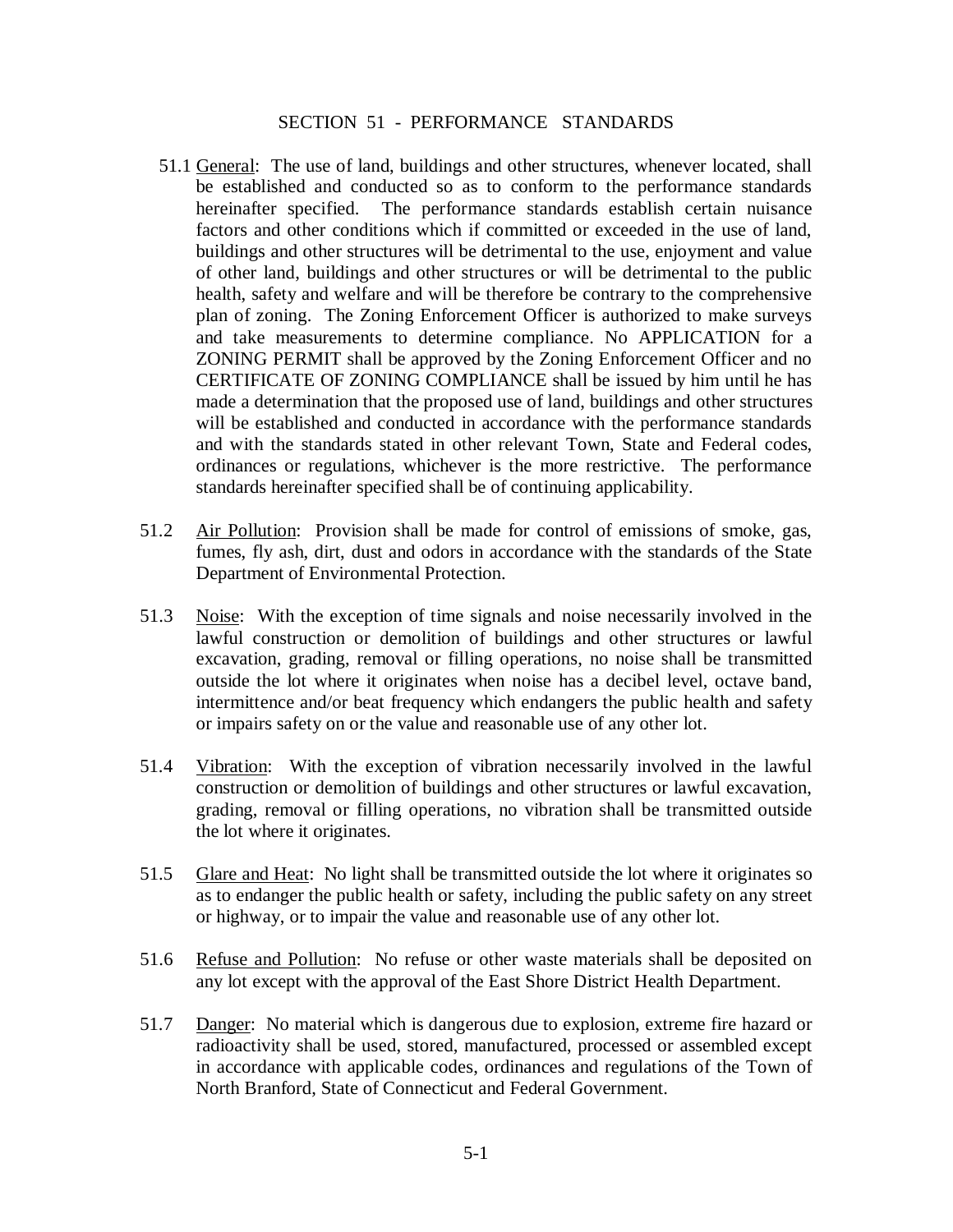51.8 Radio Interference: No use on any lot shall cause interference with radio and television reception on any other lot, and any use shall conform to the regulations of the Federal Communications Commission with regard to electromagnetic radiation and interference.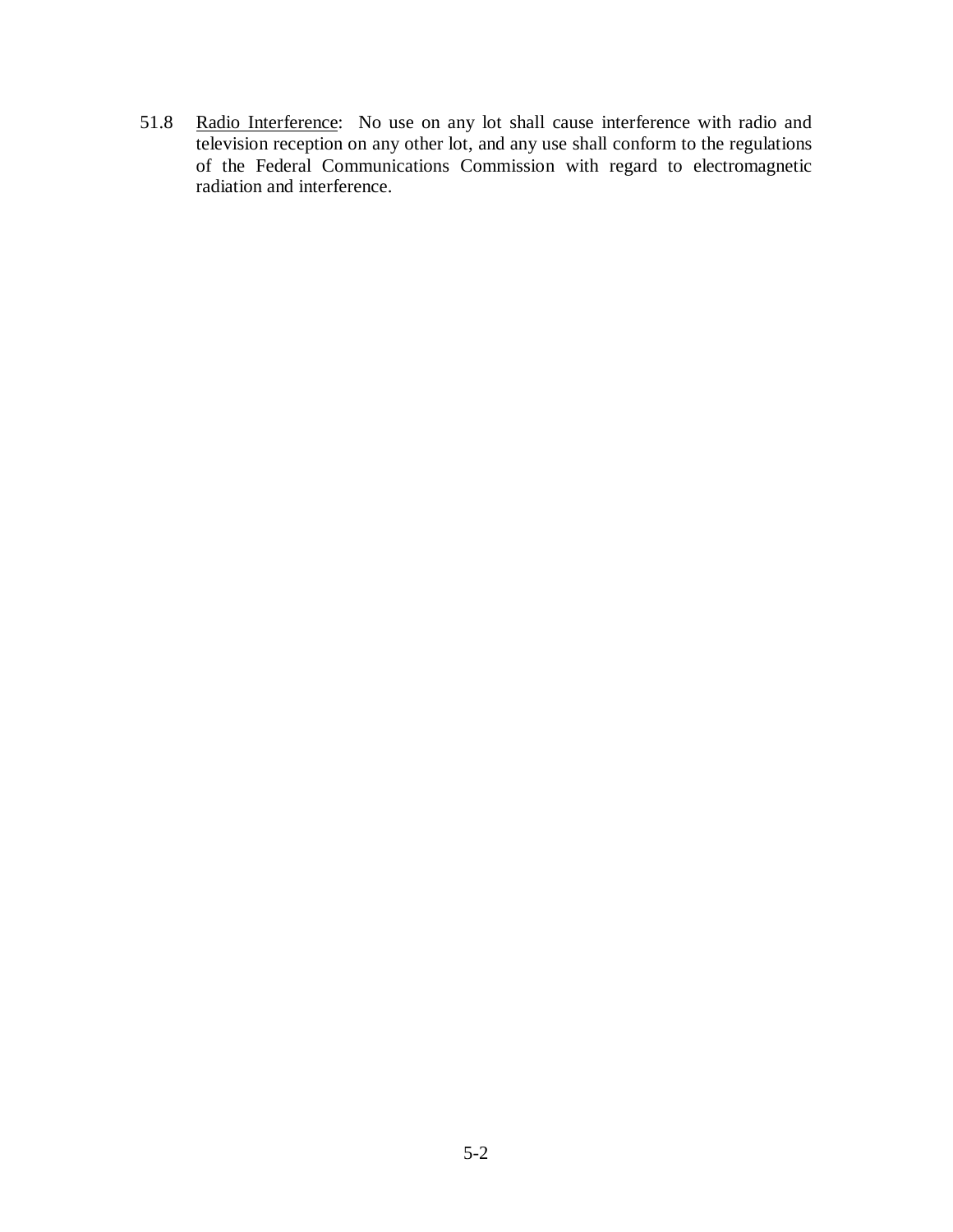#### SECTION 52 - SIGNS

- 52.1 General: Unless otherwise provided in this Section, no sign permanent or temporary\* shall be established, constructed, reconstructed, enlarged, extended, moved or structurally altered until an APPLICATION for a ZONING PERMIT therefore has been approved by the Zoning Enforcement Officer. It is the purpose and intent of this Section to accommodate the establishments of signs necessary for identification, direction and reasonable commercial promotion while avoiding signs of a character, as well as a proliferation and extension of signs, that would be detrimental to the public health and safety, property values and the appearance and beauty of the community. All signs shall conform to the provisions hereinafter specified and to any additional conditions or limitations that may be imposed by the Commission in connection with the approval of a SITE DEVELOPMENT PLAN or SPECIAL USE PERMIT.
- 52.2 Definition: The term "sign" shall include every sign, billboard, illustration, insignia, lettering, picture, display, banner, pennant, flag or other device, however made, displayed, painted, supported or attached, intended for use for the purpose of advertisement, identification, publicity or notice, when visible from any street or from any lot other than the lot on which the sign is located and either 1) located out-of-doors or 2) located indoors and intended to be viewed from outside the building. The term "sign", however, shall not include any organization, any traffic or directional sign located within the right-of-way of a street when authorized by the Town of North Branford or State of Connecticut nor any illustrations, insignia or letting which are an integral and permanent part of the architecture of a building approved under a SITE DEVELOPMENT PLAN or SPECIAL USE PERMIT.
- 52.3 Standards  $-$  All Districts: Signs in all Districts shall conform to the following standards:
	- 52.3.1 Purpose: All signs, except as hereinafter provided, shall advertise, identify or give publicity or notice only with respect to a use of land, buildings or other structures actually in being on the lot where the sign is located. When such use shall have been discontinued for a continuous period of six (6) months, all signs pertaining thereto shall be removed or otherwise eliminated.
	- 52.3.2 Location: No sign shall be located within or hang over the right-of-way of any street, except that a sign attached to the wall of a building may project 15 inches from the wall and into such right-of-way.
	- 52.3.3 Projecting and Hanging Signs: No signs shall project over or hang over any sidewalk, driveway, walkway, roadway or access way, except that signs attached to the wall of a building may thus project not more than 15 inches there from, provided that such projection does not occur within 10 feet vertical clearance of the ground.
- \* Effective: 5/5/88 5-3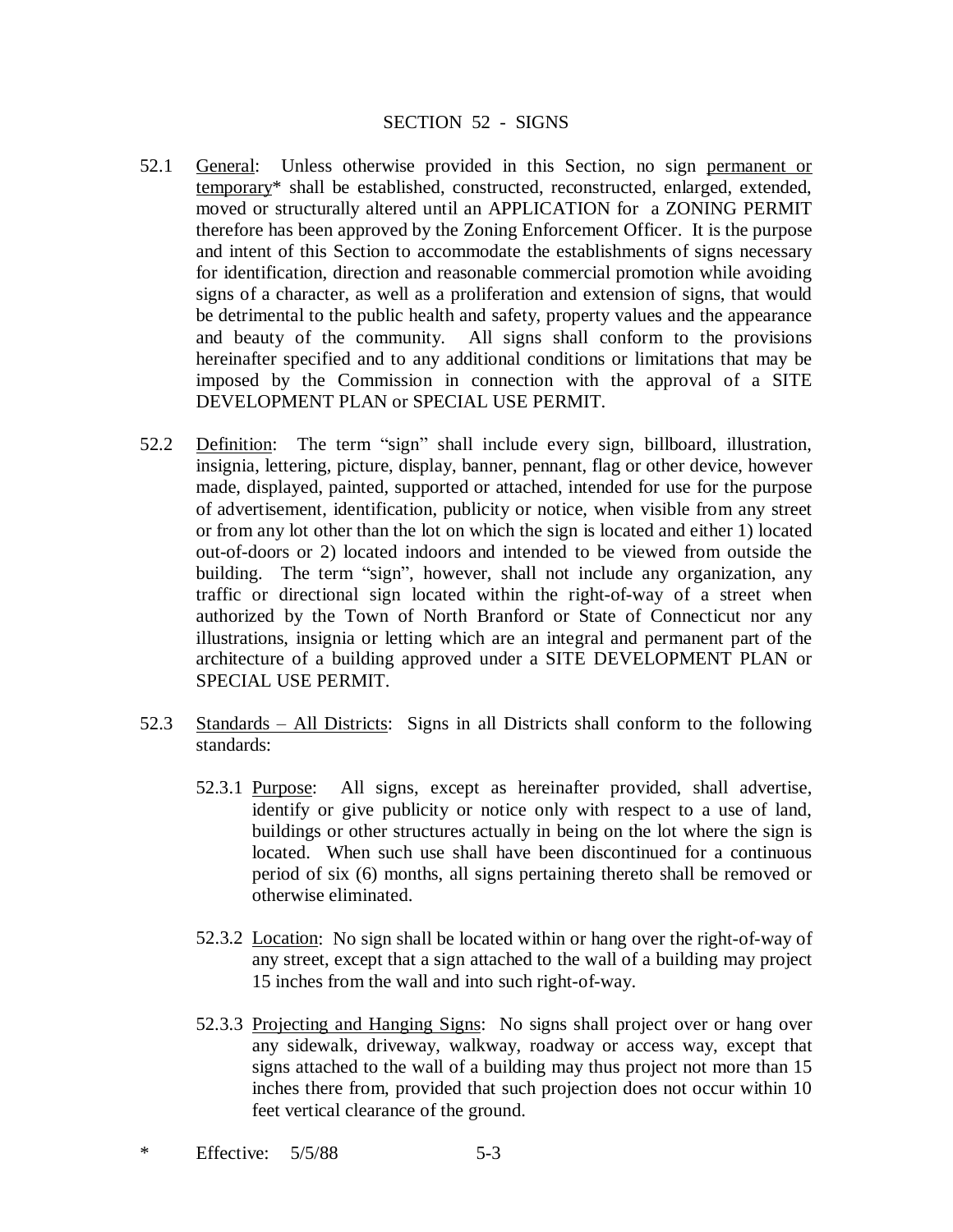- 52.3.4 Obstructions: No sign hall be located or maintained so as to be a hazard to traffic or pedestrians, to obstruct any door, window, ventilation system or fire escape or exit, or to cause any other hazard to the public health or safety.
- 52.3.5 Light and Motion: No flashing signs and no revolving, waving or other moving signs are permitted. No lighting which is hazardous, or confusing to vision, is permitted. The lighting of all signs shall conform to the requirements of Section 41.2.11 Lighting.\*
- 52.4 Standards Residence Districts: In addition to the standards specified in Par. 52.3, all signs in Residence Districts shall conform to the following standards:
	- 52.4.1 Permitted Signs: The following signs are permitted in Residence Districts, and no other, and none shall be illuminated except signs accessory to a SPECIAL USE and when specifically approved by the Commission to be so illuminated:
		- a. on any lot, one (1) identification sign not exceeding two (2) square feet in area, giving only the name of the premises and/or of the occupant, or announcing a professional or business office or a home occupation on the premises;
		- b. on a lot where the premises are for sale or for rent, one (1) real estate sign not exceeding eight (8) square feet in area and not referring to any other premises;
		- c. building contractors' and designers' signs pertaining to building under construction on the lot where the signs are located, provided that the total area of such signs shall not exceed 24 square feet, and such signs shall be removed within 30 days after completion of the project;
		- d. on a lot containing a farm, one (1) sign not exceeding 16 square feet in area;
		- e. on a lot at the entrance to a residential neighborhood, one (1) permanent sign not exceeding 16 square feet in area giving only the name of the neighborhood;
		- f. on any lot containing Town facilities of a SPECIAL USE, one (1) sign not exceeding 16 square feet in area;
		- g. on any lot containing Town facilities or a church or other place of worship, one (1) sign constituting a bulletin board and not exceeding 16 square feet in area; and
- \* Effective; 12/8/04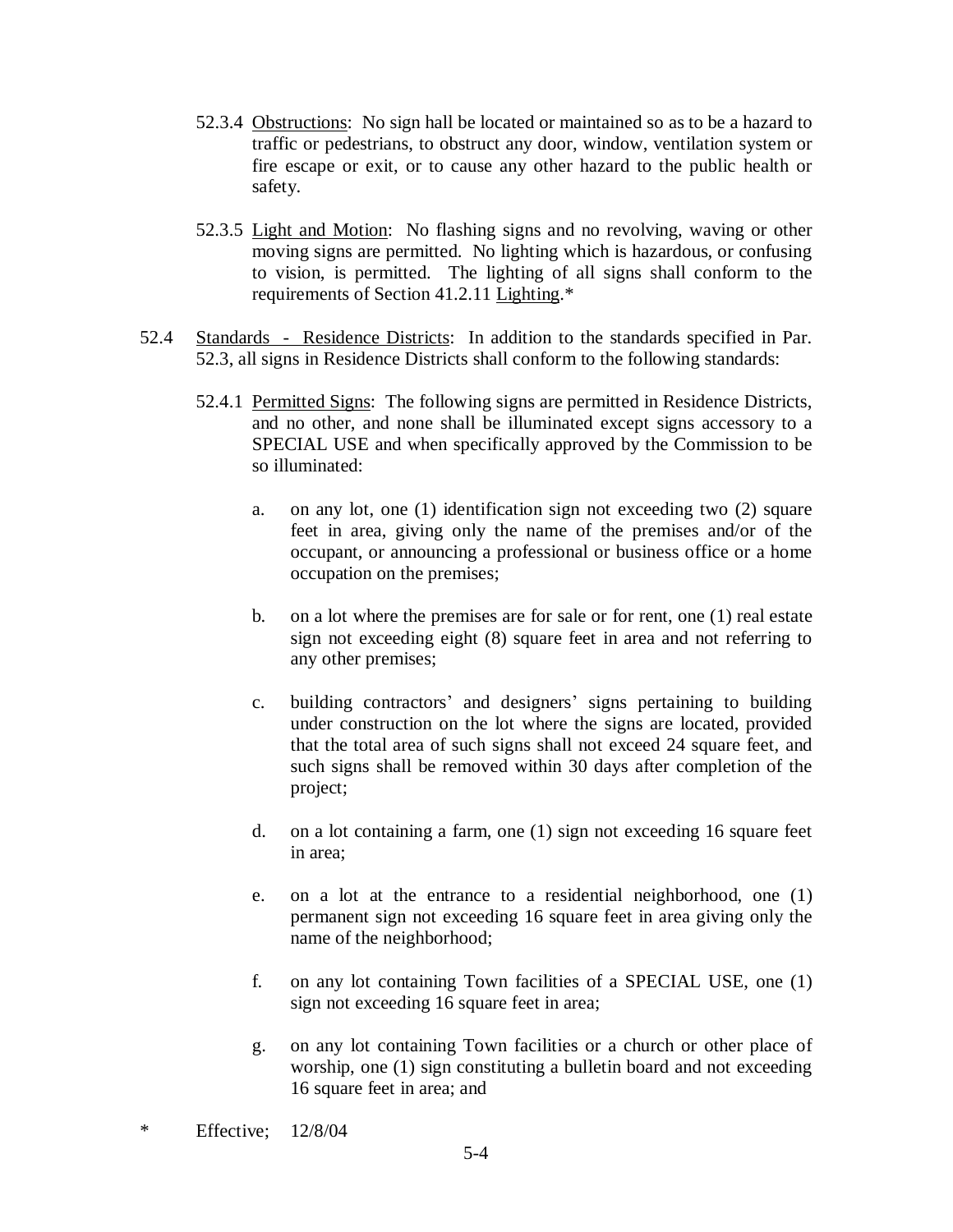h. private warning and traffic signs, with no advertising thereon, each not exceeding two (2) square feet in area.

No APPLICATION for a ZONING PERMIT and no CERTIFICATE OF ZONING COMPLIANCE is required for signs permitted under Subparagraphs 52.4.1 (a), 52.4.1 (b) and 52.4.1 (h).

- 54.4.2 Location and Height: Signs permitted under Par. 52.4.1 ( c), 52.4.1(d), 52.4.1 (e), 52.4.1 (f) and 52.4.1 (g) shall not extend within less than 10 feet of any property line or street line; other signs may extend to the property line or street line. No sign shall be located on any roof, and no sign attached to a building shall project above the top of the wall of the building. Signs attached to buildings may project into the area required for setback provided that the sign does not project more than 15 inches from the wall of the building. No sign attached to the ground shall exceed a height of eight (8) feet.
- 52.5 Standards Other Districts: Signs permitted under Par. 52.4 are permitted in all other Districts. In addition to the standards specified in Par. 52.3, all other signs in Business and Industrial Districts shall conform to the following standards:
	- 52.5.1 Location and Height: Except as hereinafter provided, signs shall observe all setbacks required for buildings and other structures, but signs attached to buildings and other structures may project into the area required for setbacks provided that the sign does not project more than 15 inches from the wall of the building; no sign shall be located on any roof, and no sign attached to a building shall project above the top of the wall of the building nor more than 15 inches from the wall of the building.
	- 52.5.2 General Business B-1 District:
		- a. on any lot, one (1) sign attached to the ground is permitted for each e lot has frontage, and such sign shall not exceed 32 square feet in area nor a height of 12 feet but may extend to within 10 feet of the street line;
		- b. signs attached to buildings and not exceeding 12 square feet in area may project up to four (4) feet from the wall of the building, provided that the provisions of Par.52.3.3 are met;
		- c. signs attached to one (1) wall f a building, including projecting signs in Par. 52.5.2 (b), may have a total area of as much as 20 % of the area of such wall measured to a height of 12 feet above ground level, but signs attached to any other wall shall not exceed either 5 % of the area of such other wall measured to a height of 12 feet above ground level or 30 square feet, whichever is less, and shall give only the name of the enterprise or occupant of the premises; signs are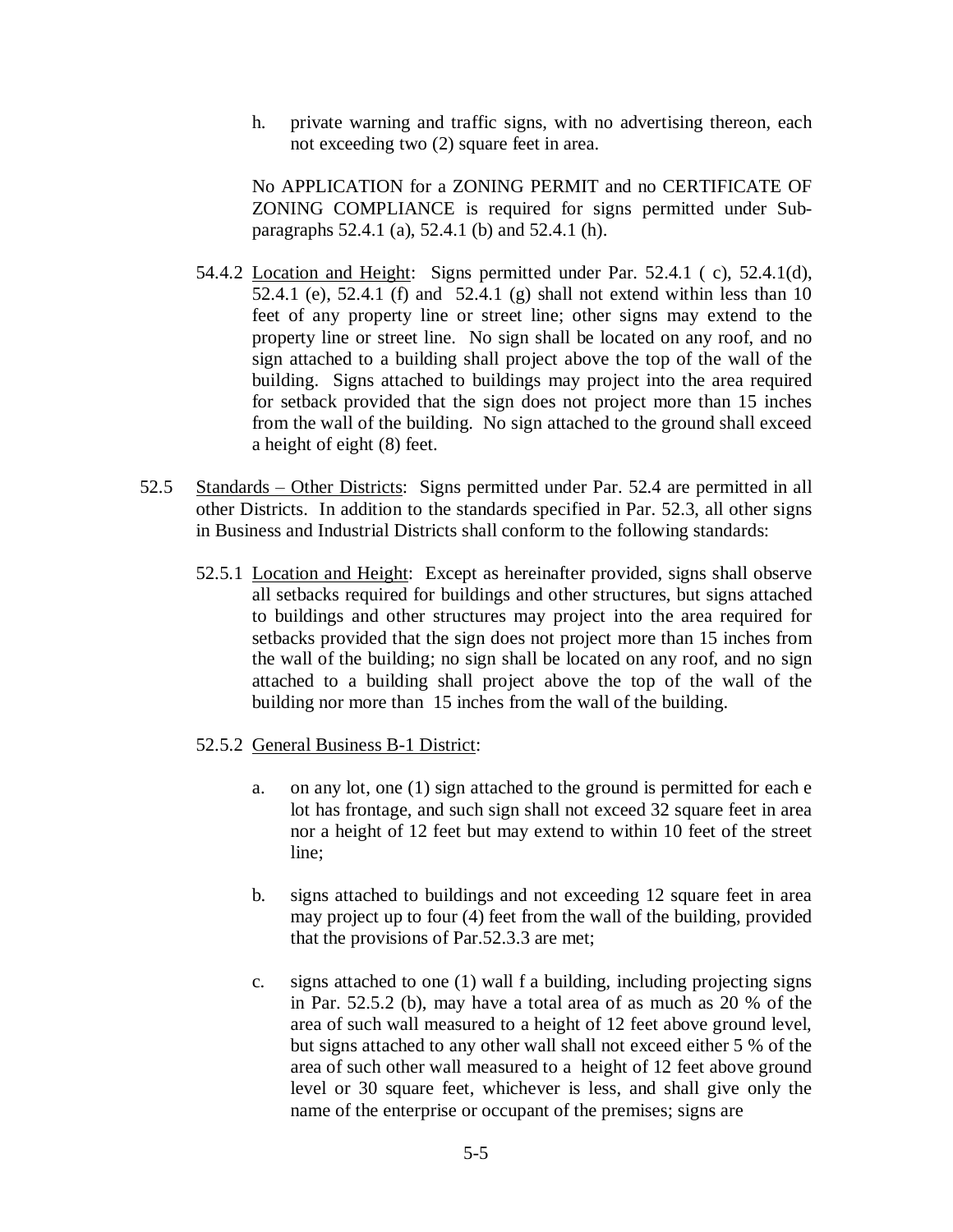permitted on more than one (1) wall only when each wall faces directly onto a public highway or where more than one (1) wall has a public entrance to the building; service entrances at the rear of a building may have an identification sign not exceeding three (3) square feet in area.

## 52.5.3 Central Business B-2 District:

- a. on any lot, one (1) sign attached to the ground is permitted for each street where the lot has frontage, and such sign shall not exceed 24 square feet in area nor a height of 10 feet but may extend to the street line;
- b. signs attached to buildings and not exceeding 12 square feet in area may project up to four (4) feet from the wall of the building, provided that the provisions of Par. 52.3.3 are met; and
- c. signs attached to one (1) wall of a building, including projecting signs in Par. 52.5.3B, may have a total area of as much as 10 % of the area of such wall measured to a height of 12 feet above ground level, but signs attached to any other wall shall not exceed either 5 % of the area of such other wall measured to a height of 12 feet above ground level or 40 square feet, whichever is less, and shall give only the name of the enterprise or occupant of the premises; signs are permitted on more than one (1) wall only when each wall faces directly onto a public highway or when more than one (1) wall has a public entrance to the building; service entrances at the rear of a building may have an identification sign not exceeding three (3) square feet in area.

### 52.5.4 Local Business B-3 District:

- a. on any lot, one (1) sign attached to the ground is permitted for each street where the lot has frontage, and such sign shall not exceed 12 square feet in area nor a height of 10 feet but may extend to the street line;
- b. signs attached to buildings and not exceeding 12 square feet in area may project up to four (4) feet from the wall of a building, provide that the provisions of Par. 52.3.3 are met;
- c. signs shall be attached to only one (1) wall of a building, and the total area of signs, including projecting signs in Par. 52.5.4b, shall not exceed 5 % of the area of such wall measured to a height of 12 feet above ground level; signs are permitted on more then one (1) wall only when each wall faces directly onto a public highway or where more than one (1) wall has a public entrance to the building; service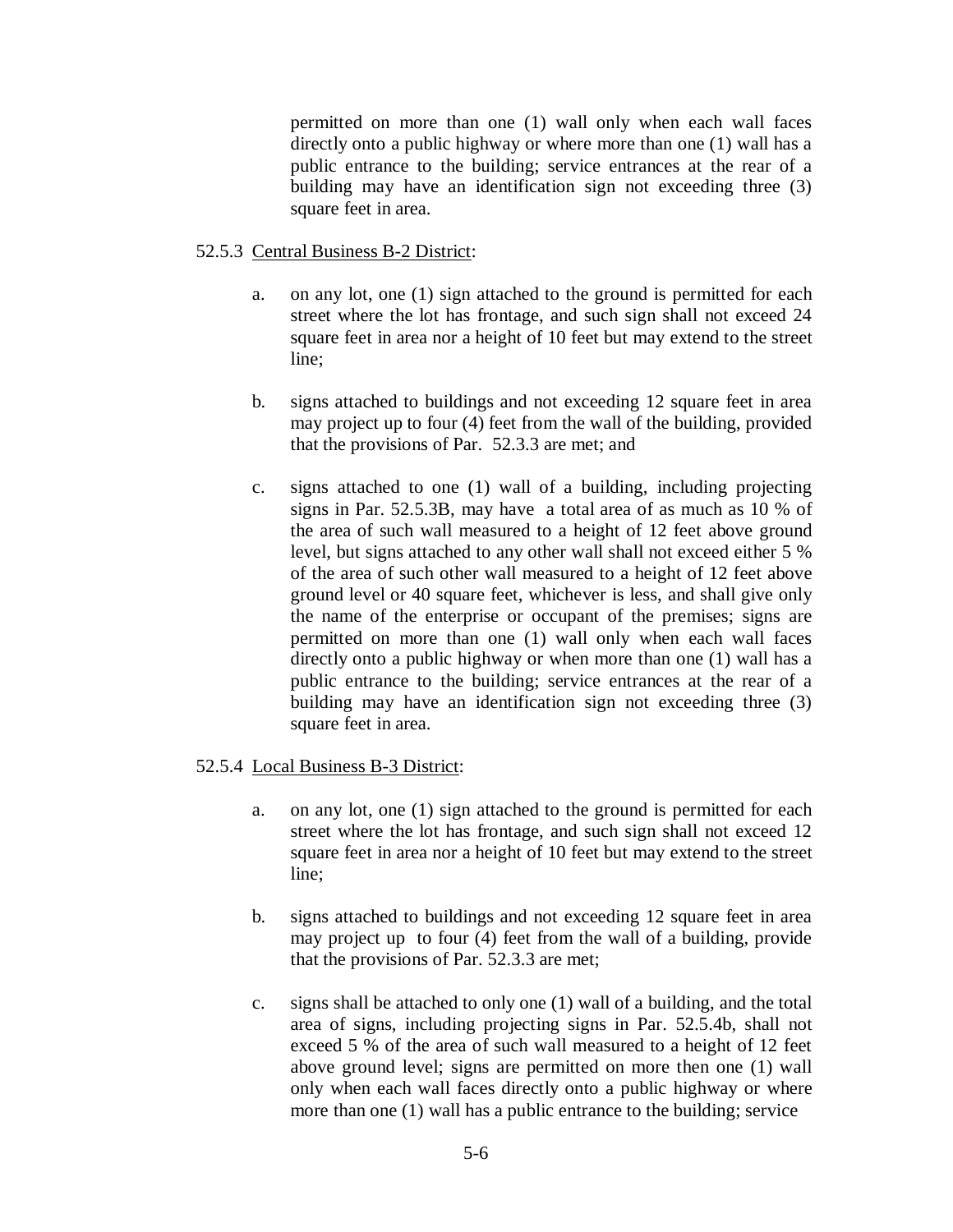entrances at the rear of a building may have an identification sign not exceeding three (3) square feet in area; and

 d. all lighting of signs shall be indirect with the source of illumination not visible from any street or from any lot other than the lot on which the sign is located.

## 52.5.5 Industrial Districts:

- a. on any lot, one (1) sign attached to the ground is permitted, and such sign shall not exceed 50 square feet in area nor a height of 10 feet; and
- b. signs attached to one (1) wall of a building may have a total area of as much as10 % of the area of such wall measured to a height of 12 feet above ground level, but signs attached to any other wall shall not exceed 5 % of the area of such other wall measured to a height of 12 feet above ground level or 40 square feet, which ever is less, and shall give only the name of the enterprise or occupant of the premises.
- 52.5.6 Ground Signs: In Business and Industrial Districts, the Commission, in connection with the approval of a SITE DEVELOPMENT PLAN for any lot on which a large enterprise, a shopping center complex or an industrial park is to be located, may authorize the applicant to reduce by a specific amount the maximum area of signs permitted to be attached to buildings, or to eliminate such signs, and to provide one (1) sign, attached to the ground, that is larger in area than otherwise permitted in the District.
- 52.6 Measurements: Any sign may be double facing, and when a sign is attached to the ground only one face shall be counted in determining conformity to sign area limitations. All dimensions for signs shall be based on measurements to the outside edge of the sign excluding any structure necessary to support the sign. The area of any sign shall be the entire area encompassed by the perimeter of the sign, which perimeter shall be the polygon formed by connecting all the outermost edges or points of the sign.
- 52.7 Special Events: Notwithstanding the provisions of this Section, the Commission may, upon written application made to it and by resolution, authorize the establishment of temporary signs for periods not exceeding 10 consecutive days, and totaling more than 30 days in any calendar year, for the purpose of announcing special events having a community purpose.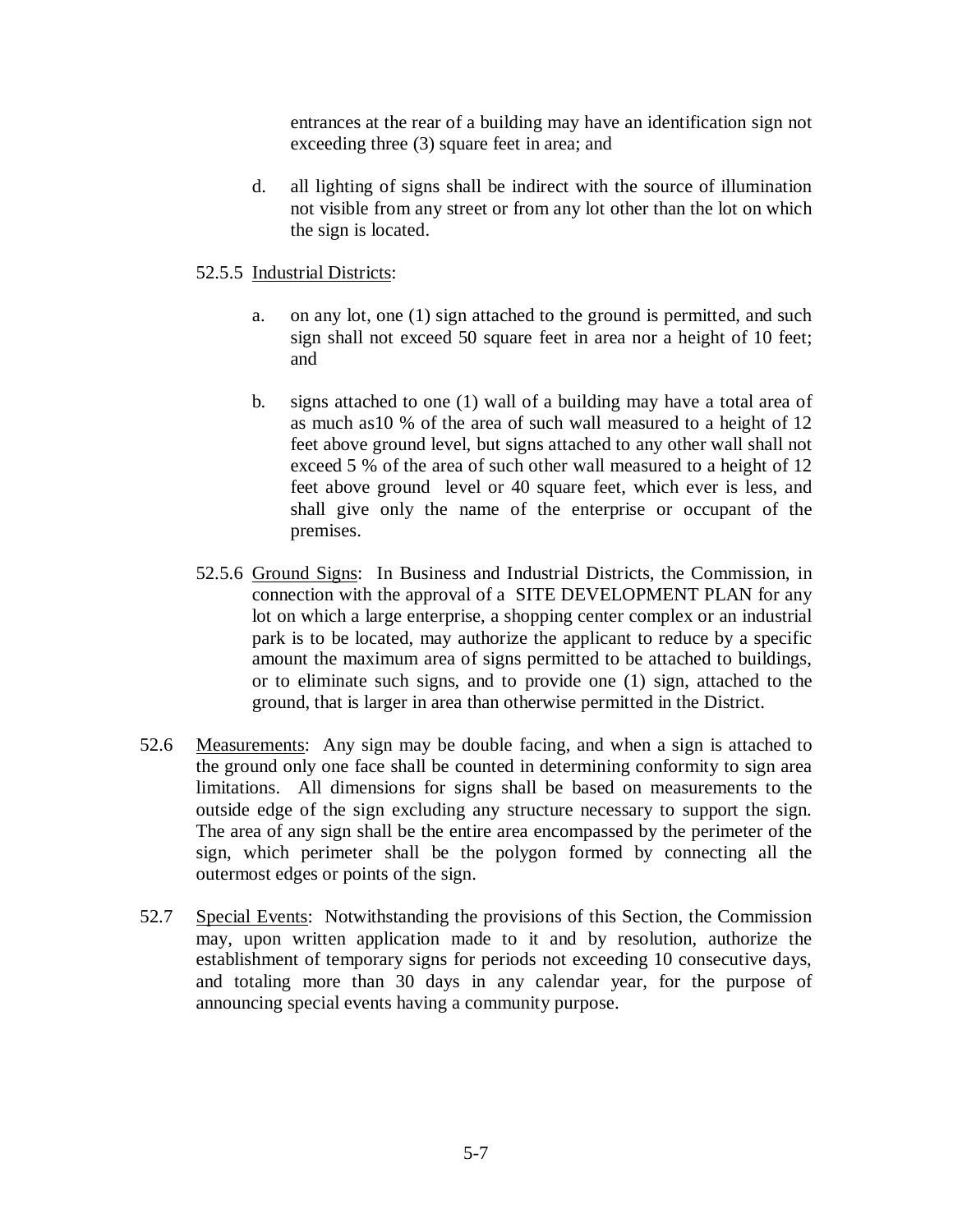### SECTION 53 - PARKING AND LOADING

- 53.1 General: Parking spaces and loading spaces shall be provided off the street for any use of land, buildings, or other structures in accordance with the standards hereinafter specified. The number of off-street parking and loading spaces required by the Section shall be permanently maintained and made available for occupancy in connection with and for the full duration of the use of land, buildings and other structures for which such spaces are herein required. All offstreet parking and loading spaces hereafter established, whether required by this Section or not, shall conform to the standards of Paragraph 53.3.
- 53.2 Definitions: For the purpose of this Section, a parking space and a loading space shall consist of the following:
	- 53.2.1 Parking Space: A space of such shape as to contain a rectangle not less than nine (9) feet in width and twenty (20) feet in length and having vertical clearance, access and slope as to accommodate an automobile having an overall length of twenty (20) feet. The Commission may, however, allow for compact parking spaces not less than nine (9) feet in width and fifteen (15) feet in length and having vertical clearance, access and slope as to accommodate an automobile.\*
	- 53.2.2 Loading Space: A space of such shape as to contain a rectangle not less than 12 feet in width and 40 feet in length and having a vertical clearance of not less than 15 feet and such access and slope as to accommodate a truck having an overall length of 40 feet.
- 53.3 Design and Construction Standards: All off-street parking and loading spaces shall be designed and constructed in accordance with the following standards:
	- 53.3.1 Turning: Each parking space shall be provided with adequate area for approach, turning and exit of an automobile having an overall length of 20 feet without need to use any part of a public street right-of-way, except that this provision shall not apply to spaces provided in connection with a dwelling containing one (1) dwelling unit when the sole driveway access to such spaces connects to a street other than a State Highway or a Town Major Street shown on the Plan of Development adopted by the Commission. No loading space, including any truck loading bay, ramp or dock, shall be designed or arranged in a manner that a truck must use any part of a public street right-of-way to enter, back into and/or exit from such space.
	- 53.3.2 Improvement: All off-street parking and loading spaces shall be suitably improved, graded, stabilized and maintained so as to cause no nuisance or danger from dust or from storm water flow onto any public street right-ofway. Except for necessary driveway entrances, and except for parking

\*Effective: 9/20/95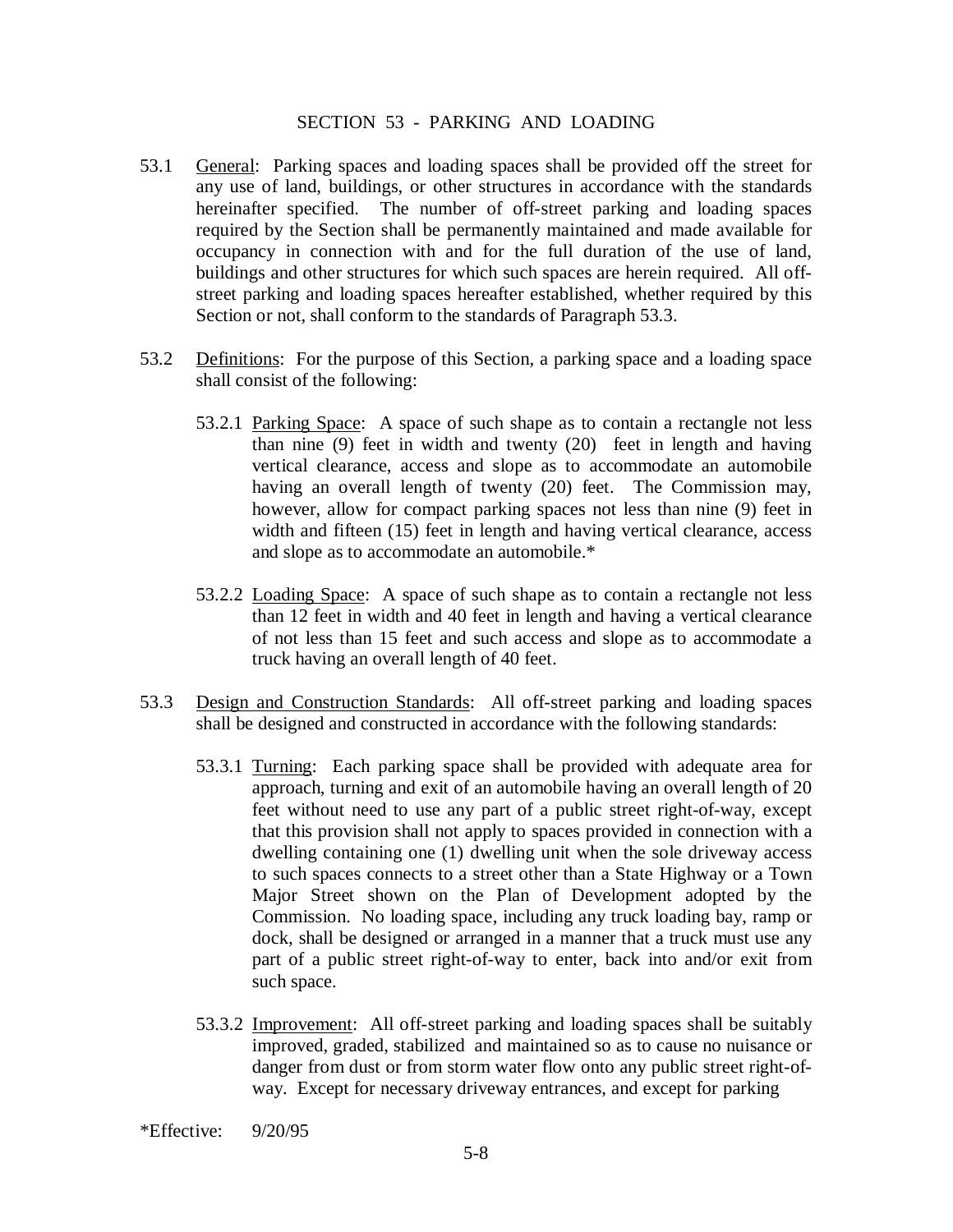spaces provided in connection with a dwelling containing one (1) dwelling unit, all off-street parking and loading spaces located within 20 feet of any street line shall be separated from such street line by a curb, a fence or wall or an embankment and shall be provided with the curb, fence, wall or embankment in such a manner that cars will not overhang the street line.

- 53.3.3 Layout: All off-street parking areas shall be provided with parking spaces of suitable angle, width and length and with access aisles of sufficient width and suitable alignment to such spaces as to allow safe and convenient use of each parking space. Provision shall be made for safe and convenient use of parking spaces and for circulation within parking areas as follows:
	- a. by provision of suitable circulation driveways giving access to parking aisles and spaces;
	- b. by provision for safe pedestrian circulation within parking areas;
	- c. by providing for channelized traffic flow within parking areas, including provision of fences, or islands to separate any two (2) parking bays from any other bay; and
	- d. by suitable markings, curbs, end islands, fences or other devices to encourage proper and efficient use of each parking space.

All off-street loading spaces shall be provided with a suitable angle of approach and sufficient width and length to accommodate the types of trucks expected to use the space. No loading space shall be arranged in such a manner as, when the space is in use, to block use of required parking spaces or traffic circulation within parking areas.

- 53.3.4 Location Loading: No off-street loading spaces or access aisle in connection there with shall be located in the area required for setback from a street line or Residence District boundary line; in Residence Districts and Industrial Park I-3 Districts, no such space shall be located in the area required for setback from a property line.
- 53.3.5 Location  $-$  Parking: No parking space or access aisle in connection therewith shall exceed within less than the following distances of a street line, property line or Residence District boundary line: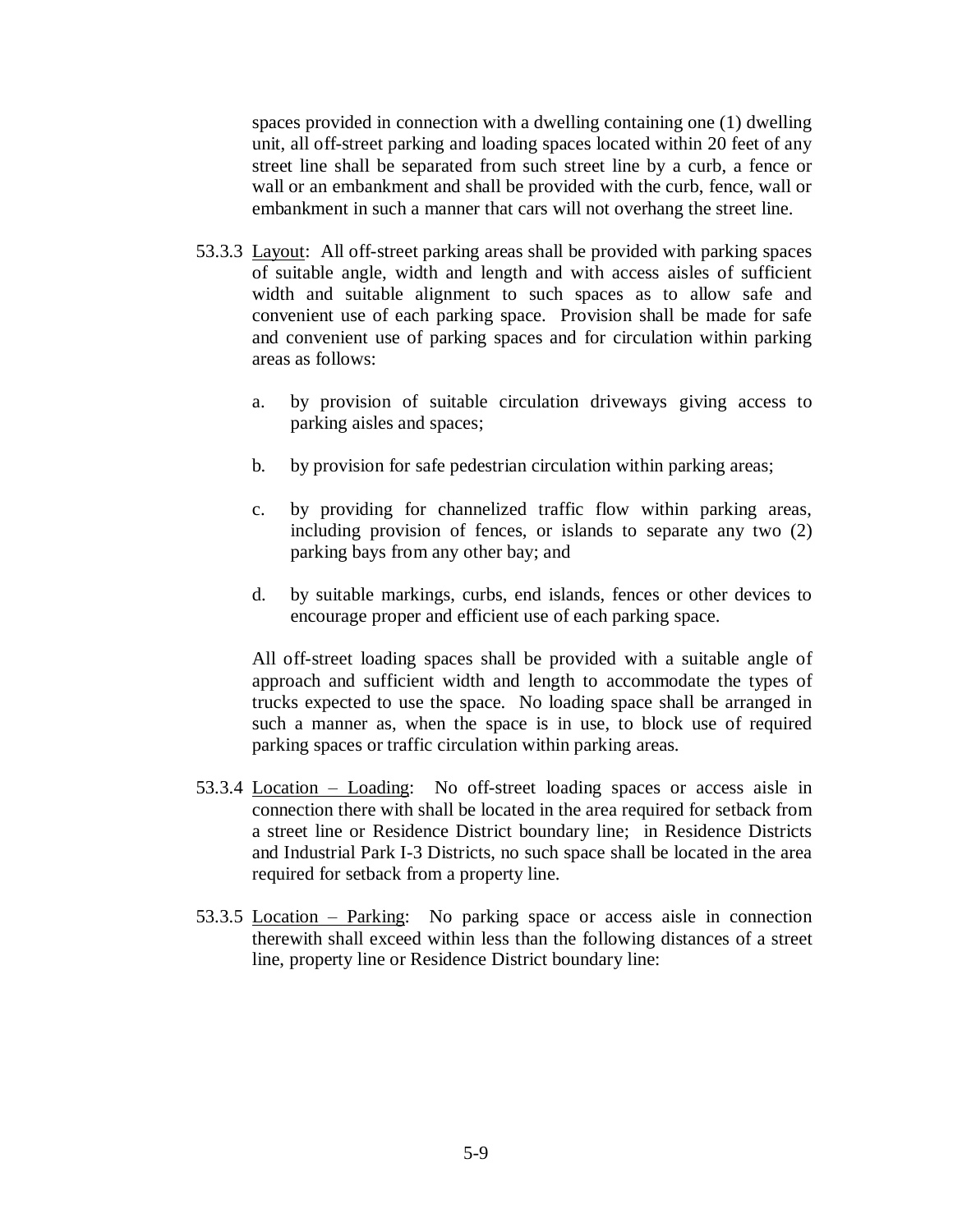| District        | <b>Street Line</b> | <b>Property Line</b>     | <b>Residence Boundary</b> |
|-----------------|--------------------|--------------------------|---------------------------|
| $B-1$           | 10 <sup>′</sup>    |                          | 50'                       |
| $B-2$           | 10 <sup>′</sup>    | $\overline{\phantom{a}}$ | 50 <sup>′</sup>           |
| $B-3$           | 20'                | 10 <sup>′</sup>          | 50'                       |
| $I-1$           | 50 <sup>′</sup>    |                          | 50'                       |
| $I-2$           | 20'                |                          | 50 <sup>′</sup>           |
| $I-3$           | 50 <sup>′</sup>    | 25'                      | 50'                       |
| $MBP***$        | 50 <sup>′</sup>    | 20'                      | 50'                       |
| $\text{SED***}$ | 75'                | 25'                      | $100$ $^{\prime}$         |

In Residence Districts no parking or access aisles, except parking spaces provided in connection with a dwelling containing one (1) dwelling unit, shall be located within the area required for setbacks by buildings and other structures. \*\*\* (see also Paragraph 42.5.9 of the Regulations)

53.4 Parking Spaces Standards: It is the purpose and intent of this Section to assure that off-street parking spaces are provided to accommodate the automobiles of all persons normally using or visiting a use, building or other structure at any one time. Off-street parking spaces shall be provided in accordance with the following minimum standards and shall be located on the same lot with the use:

|          | Use Classification                                                                                                                                                                          | <b>Standard</b>                                                                                                                                                                                                                      |
|----------|---------------------------------------------------------------------------------------------------------------------------------------------------------------------------------------------|--------------------------------------------------------------------------------------------------------------------------------------------------------------------------------------------------------------------------------------|
|          | 53.4.1 Dwelling containing one (1) dwelling unit.                                                                                                                                           | 2 spaces for each dwelling.                                                                                                                                                                                                          |
|          | 53.4.2 Dwellings containing more than<br>one (1) dwelling unit.                                                                                                                             | 2 spaces for each dwelling unit.                                                                                                                                                                                                     |
|          | 53.4.3 Professional or business office in a<br>dwelling unit.                                                                                                                               | 1 space for each 100 sq. ft. of floor area<br>devoted to the use (in addition to spaces<br>required for the dwelling unit).                                                                                                          |
|          | 53.4.4 Rooms to let in a dwelling unit.                                                                                                                                                     | 1 space for each 2 beds.                                                                                                                                                                                                             |
|          | 53.4.5 Churches, places of worship, theaters,<br>assembly hall, stadium or undertaker's<br>establishment.                                                                                   | 1 space for each 3 seats.                                                                                                                                                                                                            |
|          | 53.4.6 Hospitals, convalescent homes, nursing<br>homes and sanitaria.                                                                                                                       | 1 space for each 2 beds.                                                                                                                                                                                                             |
|          | 53.4.7 ** Retail stores, business and professional<br>offices, banks and other financial institutions,<br>medical and dental clinics and veterinary<br>hospitals, indoor amusement centers. | * 1 space for each 150 sq.ft. of gross<br>floor area on the first floor plus 1 space<br>for each 300 sq.ft. of gross floor area on<br>the upper floors, and located not more<br>than 300 feet in a direct line from the<br>building. |
| *        | Amended: $5/3/82$                                                                                                                                                                           |                                                                                                                                                                                                                                      |
| $**$     | Effective:<br>5/17/91                                                                                                                                                                       |                                                                                                                                                                                                                                      |
| sk sk sk | $\Gamma_{\text{L}}\Gamma_{\text{L}}$ $\sim$ $\sim$ 0/1/02                                                                                                                                   |                                                                                                                                                                                                                                      |

| ጥጥጥ | EITECTIVE: | 9/1/93                     |
|-----|------------|----------------------------|
| .   |            | $\sim$ 18 $\sim$ 18 $\sim$ |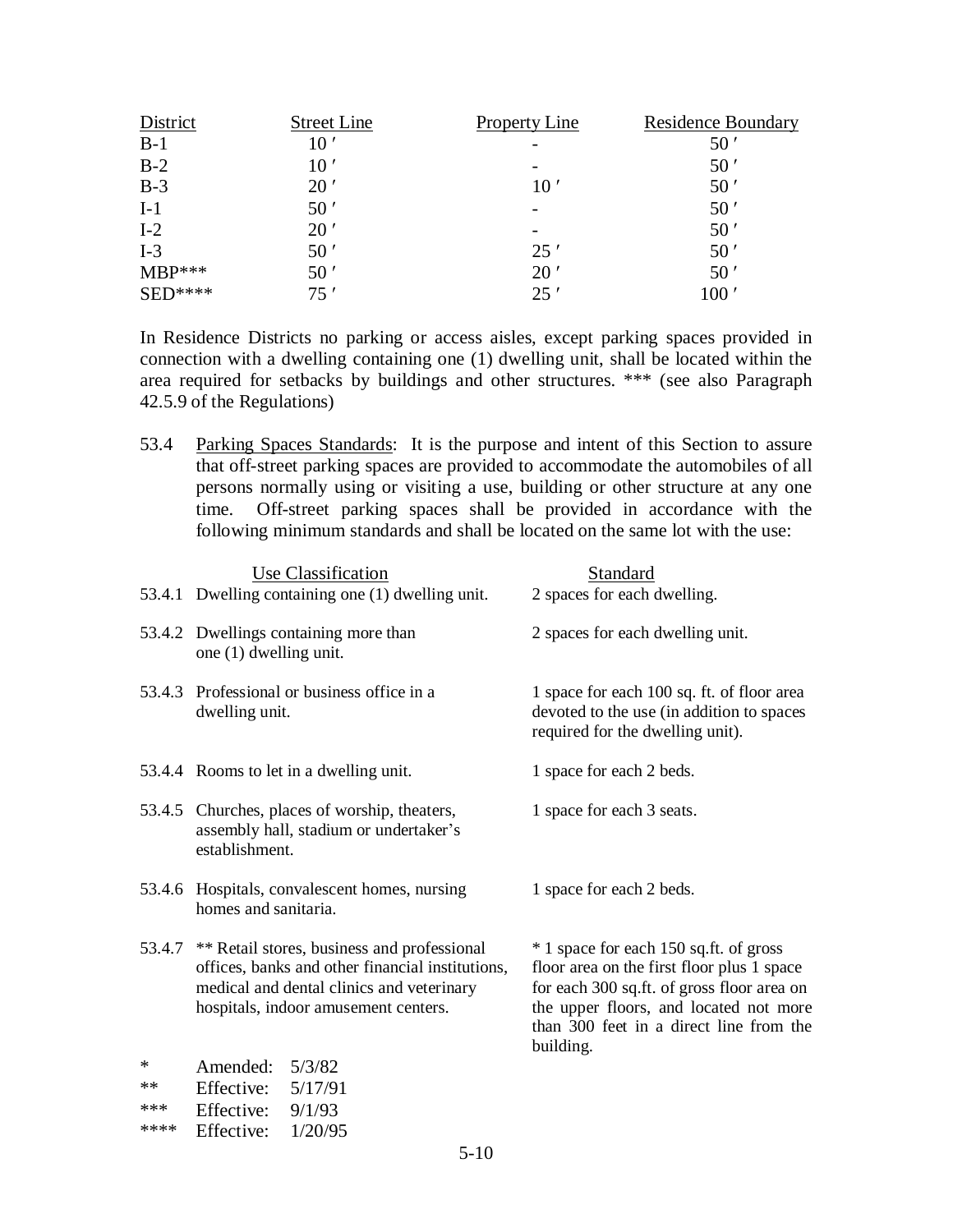|      | Use Classification       |                                                                                                                                                                                                                                                                        | Standard                                                                                                                                                                                                                                                                                                                                                                                                                                                                              |
|------|--------------------------|------------------------------------------------------------------------------------------------------------------------------------------------------------------------------------------------------------------------------------------------------------------------|---------------------------------------------------------------------------------------------------------------------------------------------------------------------------------------------------------------------------------------------------------------------------------------------------------------------------------------------------------------------------------------------------------------------------------------------------------------------------------------|
|      |                          | 53.4.8 Motor vehicle service stations and                                                                                                                                                                                                                              | 10 spaces, or 5 spaces for each garage                                                                                                                                                                                                                                                                                                                                                                                                                                                |
|      | repair garages.          |                                                                                                                                                                                                                                                                        | bay, whichever is greater.                                                                                                                                                                                                                                                                                                                                                                                                                                                            |
|      | 53.4.9 Hotel and motels. |                                                                                                                                                                                                                                                                        | 1 space for each guest room plus 1 space<br>for each employee.                                                                                                                                                                                                                                                                                                                                                                                                                        |
|      | service establishments.  | 53.4.10 Restaurants and other food and beverage                                                                                                                                                                                                                        | 1 space for each 50 sq.ft. of patron<br>floor area and located not more than 300<br>feet in a direct line from the building.                                                                                                                                                                                                                                                                                                                                                          |
|      | 53.4.11 Bowling alleys.  |                                                                                                                                                                                                                                                                        | 5 spaces for each alley.                                                                                                                                                                                                                                                                                                                                                                                                                                                              |
|      |                          | 53.4.12 Warehouse, wholesale businesses,<br>trucking terminals, contractor's<br>businesses, research laboratories,<br>central office buildings and establishments<br>for the manufacture, processing or assembling<br>of goods and intermediate processing facilities. | 1 space for each 1.5 employees or<br>1 space for each 500 sq.ft. of gross<br>floor area, whichever is greater.                                                                                                                                                                                                                                                                                                                                                                        |
|      |                          | 53.4.13* Child Day Care Center, Family Day<br>Care Homes and Group Day Care Homes.                                                                                                                                                                                     | 1 space for each employee plus<br>1 space for every 5 children.                                                                                                                                                                                                                                                                                                                                                                                                                       |
|      | 53.4.14** Flea Markets   |                                                                                                                                                                                                                                                                        | 1 space for each 50 sq.ft. of<br>showroom/display area plus1 space<br>for each employee and 1 space for<br>each seller and located not more than<br>300 feet in a direct line from the<br>building or structure.                                                                                                                                                                                                                                                                      |
|      |                          | 53.4.15*** Commercial Recreational Facility                                                                                                                                                                                                                            | 35 spaces for each ball field,<br>1 space for each employee,<br>1 space for each 150 sq.ft. of gross<br>floor area for retail stores & offices,<br>1 space for each 50 sq.ft. of patron<br>floor area for restaurant & other food<br>beverage establishments,<br>4 spaces for each horseshoe pit,<br>35 spaces for each ice rink,<br>space for each employee and one<br>space for every 2.5 visitors for each<br>indoor Recreational facility,<br>1 space for each employee & 1 space |
| ∗    | Effective:               | 6/21/91                                                                                                                                                                                                                                                                | for every 5 children in sports camp,                                                                                                                                                                                                                                                                                                                                                                                                                                                  |
| $**$ | Effective:               | 12/3/93                                                                                                                                                                                                                                                                | 1 space for every $\frac{1}{2}$ acre of general                                                                                                                                                                                                                                                                                                                                                                                                                                       |
| ***  | Effective:               | 9/20/95                                                                                                                                                                                                                                                                | passive recreational land (picnic area,<br>fishing areas, trails)                                                                                                                                                                                                                                                                                                                                                                                                                     |

(For uses not covered elsewhere in the Regulations the Commission shall base parking space requirements on Standards published by the Urban Land Institute, the Institute of Transportation Engineering, and the National Recreation and Park Association.)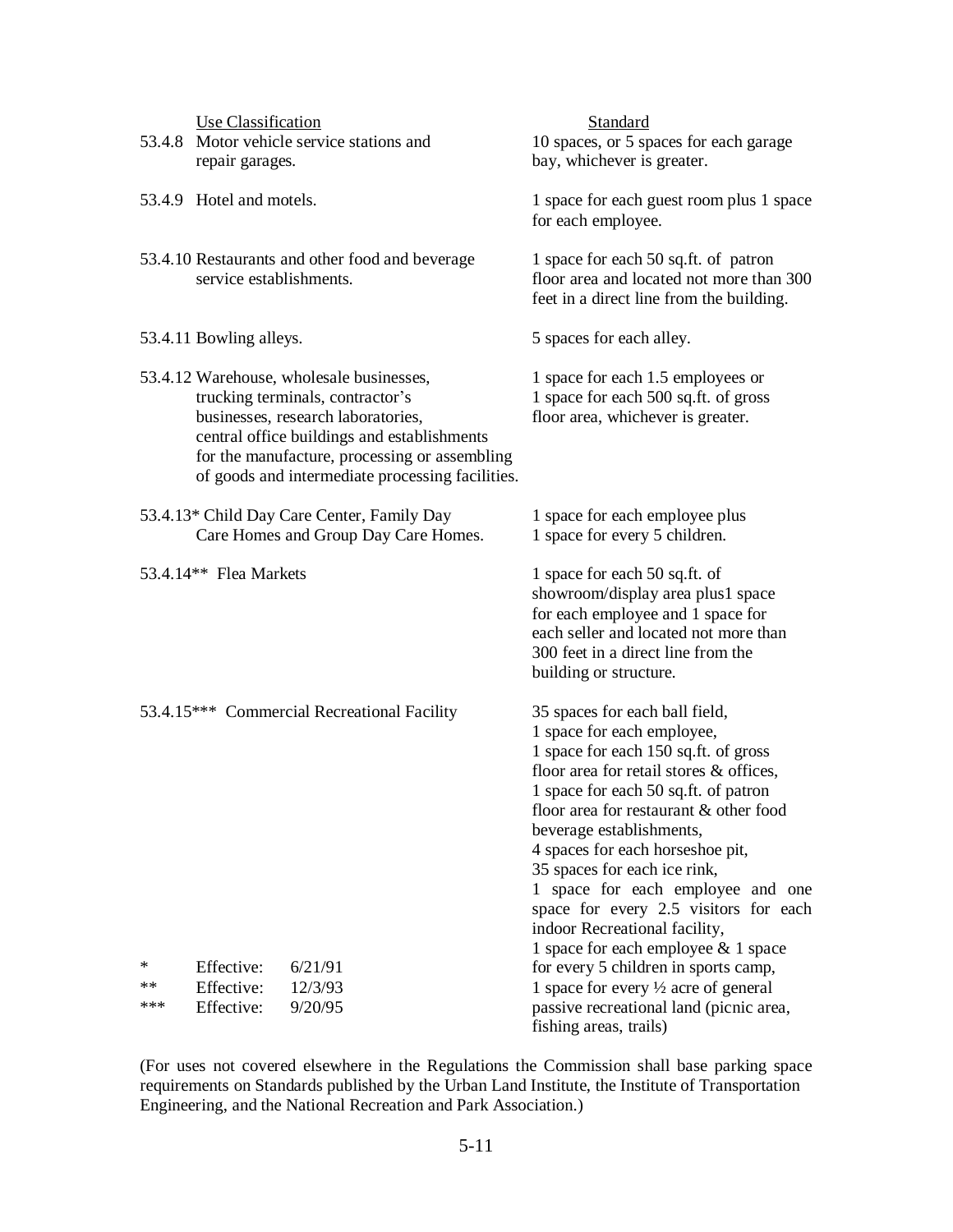- 53.4.16 Other Uses: Sufficient parking spaces be provided in connection with any use not listed under Paragraph 53.4 to preserve the purpose and intent of this section.
- 53.5 Loading Space Standards: Each building, other than a dwelling or a farm building, having a ground floor area in excess of 4,000 square feet, shall have one (1) off-street loading space for each 40,000 square feet of gross floor area or fraction thereof, excluding basements.
- 53.6 Classification of Uses: Whenever two or more use classifications listed in Par. 53.4 shall be applicable to a use of land, buildings or other structures, the standard requiring the larger number of parking spaces shall apply. Where separate parts of a building or structure are used for different use classifications, the number of required spaces shall be determined by adding the number of spaces required for each type of use.
- 53.7 Joint Use: Joint parking area and loading spaces may be established by the owners of separate, contiguous lots in order to provide the total number of offstreet parking and loading spaces required for each lot.
- 53.8 Modification o f Standards: The Commission, in connection with the approval of a SITE DEVELOPMENT PLAN for a lot in a Business or Industrial District or in connection with the granting of a SPECIAL USE PERMIT may authorize offstreet parking and/or loading spaces less in number than specified in Par. 53.4 and 53.5 or authorize such spaces to be located on a lot other than the lot where the use is located, if the Commission determines that the following standards and conditions are met:
	- 53.8.1 The number of spaces provided on the SITE DEVELOPMENT PLAN are sufficient to accommodate the vehicles of all persons using and visiting the particular use or occupancy of land, buildings or other structures specified in the APPLICATION for a ZONING PERMIT;
	- 53.8.2 There is sufficient and suitable area on the lot to provide in the future the full number of spaces specified in Par. 53.4 and 53.5;
	- 53.8.3 That spaces located on another lot are conveniently accessible to persons normally using or visiting the use, and that traffic congestion and on-street parking and loading will not result; and
	- 53.8.4 The authorization shall be applicable only to the particular use or occupancy of land, buildings or other structures specified in the APPLICATION, or such authorization and any CERTIFICATE OF ZONING COMPLIANCE issued for the use shall become null and void in the event that such use or occupancy is changed to another use or occupancy.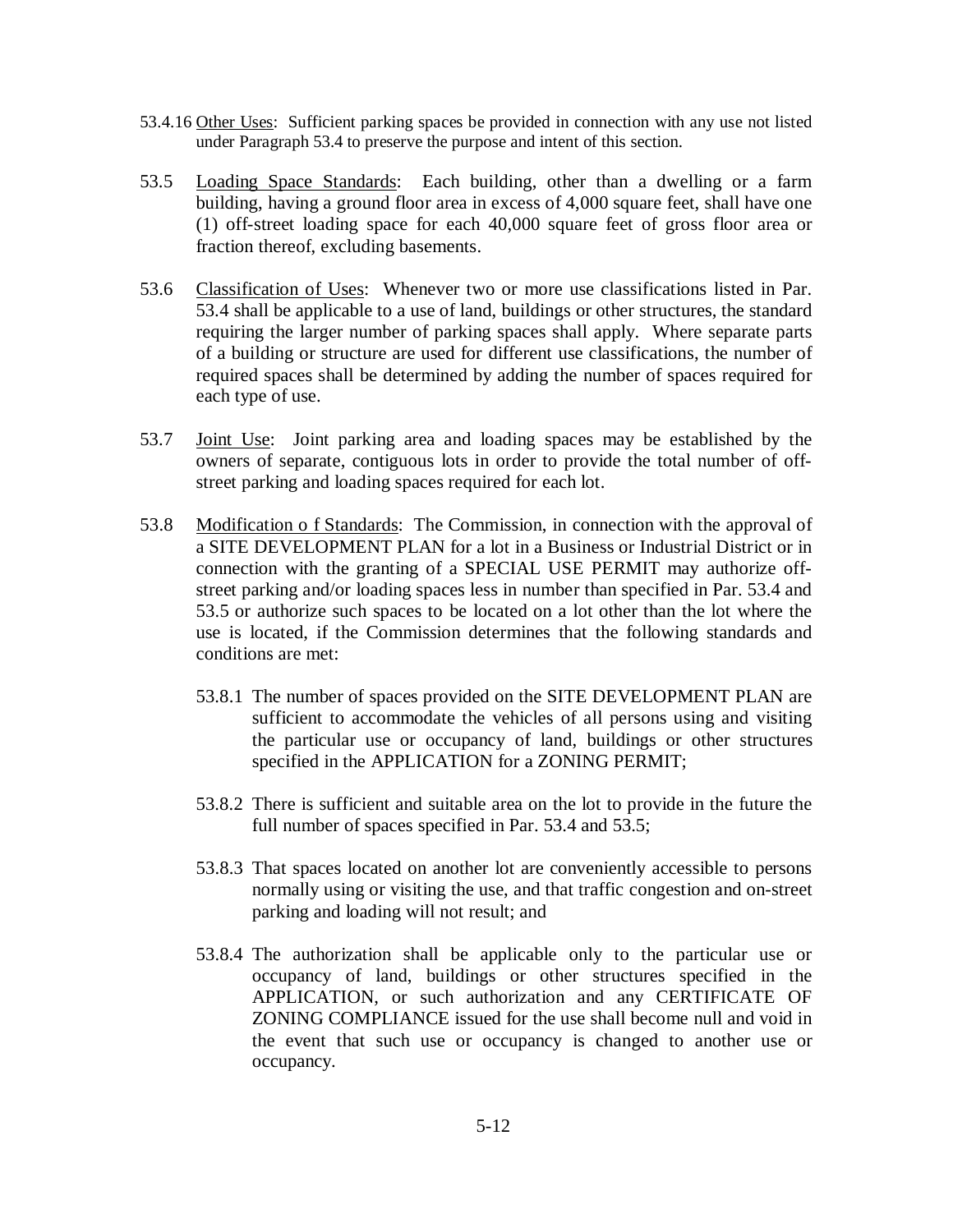53.9\* Handicapped Parking: All proposed uses and changes of use shall provide sufficient handicapped parking spaces as required in the Connecticut State Building Code. Location, design standards and identification signage shall comply with this code.

# \* Effective: 12/3/93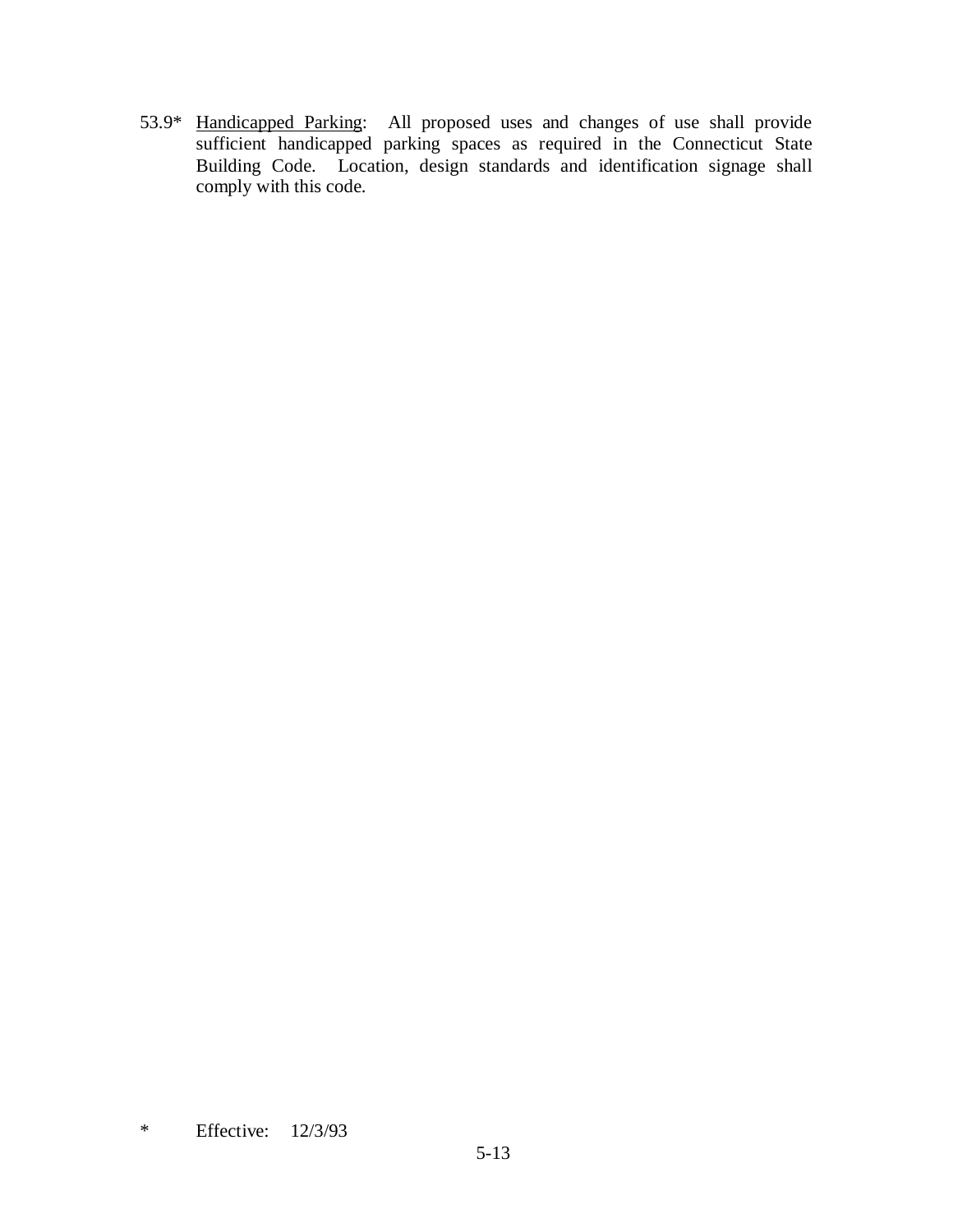### SECTION 54 \* - ALCOHOLIC BEVERAGES

- 54.1 General: The following regulations shall apply to the location of any business where alcoholic liquor, wine, beer or ale is sold at retail for consumption on or off premises under a permit issued by the Liquor Control Commission of the State of Connecticut, which business is hereinafter referred to as a "Liquor Outlet".
- 54.2 Measurement: All required distances shall be measured from the nearest corner of any building or premises used a s a liquor outlet to the nearest corner of any church, synagogue, college, school building, or park or town-owned playground boundary, or to the nearest corner of any building or premises of any other liquor outlet.
- 54.3 Discontinuance: If any existing liquor outlet, which shall e located within the prescribed distance provided for in Section 54.4, shall be discontinued for a period of one (1) year, such liquor outlet shall not be resumed except in conformity with Section 54.4.
- 54.4 Location:
	- 54.4.1 No liquor outlet shall be located within 500 feet of any church, synagogue, college, school, park or town-owned playground.
	- 54.4.2 No liquor outlet shall be located less than 1500 feet from an establishment with the same class permit.

\* Amended: 2/18/86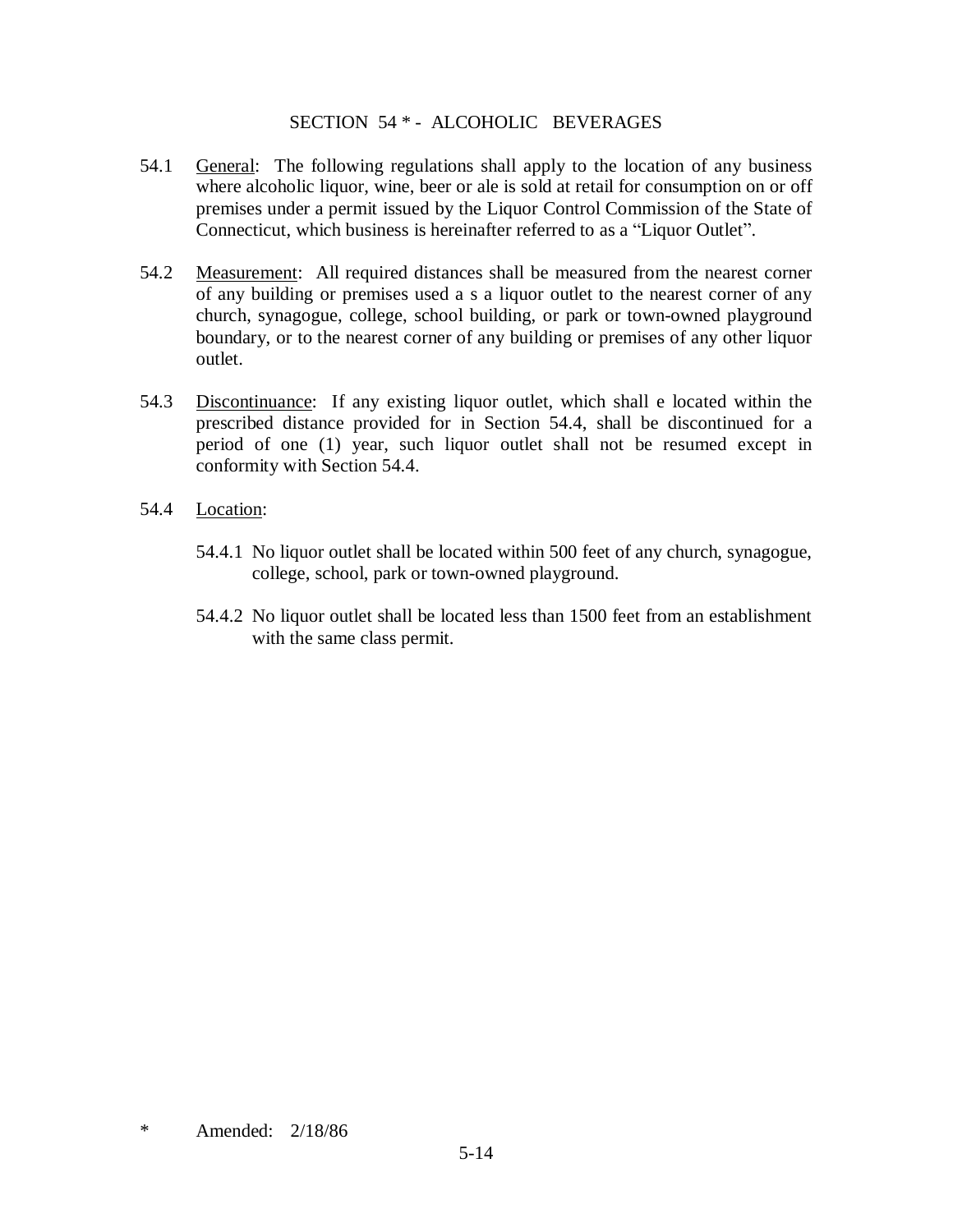## ARTICLE VI - ADMINISTRATION AND ENFORCEMENT

- SECTION 61 ZONING BOARD OF APPEALS
- SECTION 62 ADMINISTRATION
- SECTION 63 AMENDMENTS
- SECTION 64 PENALTIES AND REMEDIES
- SECTION 65 VALIDITY
- SECTION 66 EFFECTIVE DATE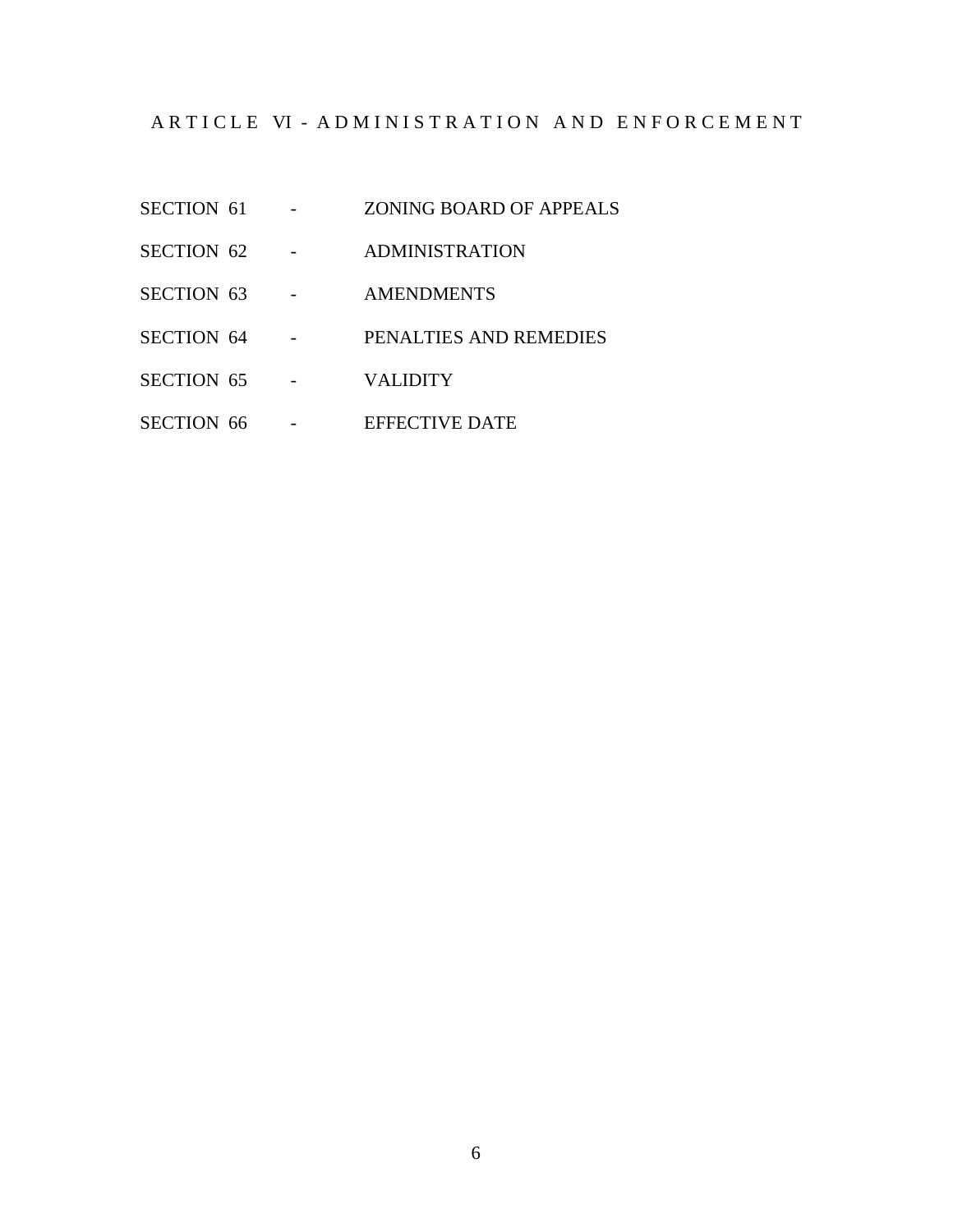### SECTION 61 - ZONING BOARD OF APPEALS

- 61.1 General: The Zoning Board of Appeals shall have all of the powers and duties prescribed by these Regulations and the General Statutes of the State of Connecticut and may adopt rules and procedures necessary to exercise its authority.
- 61.2 Powers: The powers and duties of the Zoning Board of Appeals include the following:
	- 61.2.1 To hear and decide appeals where it is alleged that there is an error in any order, requirement or decision made by the Planning and Zoning Administrator or the Zoning Enforcement Officer;
	- 61.2.2 To hear and decide all matters upon which it is required to pass by the specific terms of these Regulations or of the General Statutes of the State of Connecticut; and
	- 61.2.3 To determine and vary the application of these Regulations in harmony with their general purpose and intent and with due consideration for conserving the public health, safety, convenience, welfare and property values solely with respect to a parcel of land where, owing to conditions especially affecting such parcel but not affecting generally the district in which it is situated, a literal enforcement of these Regulations would result in exceptional difficulty or unusual hardship, so that substantial justice will be done and the public safety and welfare secured.
- 61.3 Findings: It shall be the policy of the Zoning Board of Appeals, when exercising the power to determine and vary the application of these Regulations as described in Par. 61.2.3, to make all of the following findings:
	- 61.3.1 That there exist conditions, fully described in the findings, especially affecting the parcel of land for which a variance is sought, as a result of which conditions a literal enforcement of these Regulations would result in exceptional difficulty or unusual hardship;
	- 61.3.2 That such conditions do not affect generally the district in which the parcel is situated;
	- 61.3.3 That, for reasons fully set forth in the findings, the variance is necessary to relieve the exceptional difficulty or unusual hardship and is the minimum necessary to accomplish such purpose; and
	- 61.3.4 That the variance will be in harmony with the purpose and intent of these Regulations and will conserve the public health, safety, convenience, welfare and property values.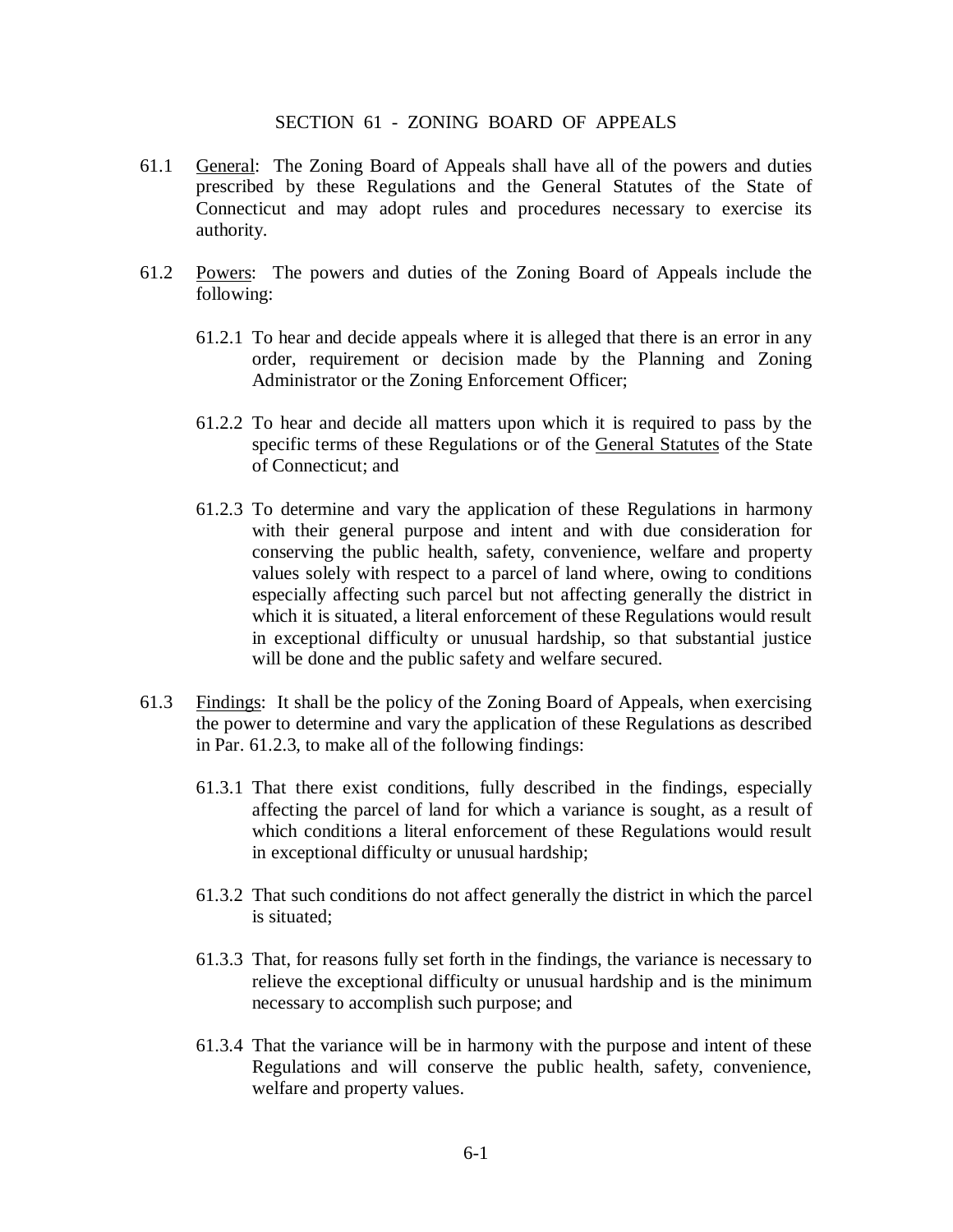61.4 Special Treatment of Use Variances: It is recognized that variances of use provisions of these Regulations present special problems not occurring in the case of variances of other types, and as such, Section 8-6 of the State Statutes provided that these Regulations may specify the extent to which use variances may be granted. Therefore, the following provisions shall control with regard to any application made hereafter for a use variance.

The Zoning Board of Appeals, when exercising the power to determine and vary the application of these Regulations a described in Par. 61.2.3, shall adhere to the following:

- 61.4.1 Where a use of land, buildings or others structures is permitted in a district subject to administrative approval of a SITE DEVELOPMENT PLAN by the Commission, a variance in connection with such use may be granted only subject to submission and approval of a SITE DEVELOPMENT PLAN by the Commission.
- 61.4.2 Where a use of land, buildings or other structures is prohibited in a district but is permitted in another district subject to administrative approval of a SITE DEVELOPMENT PLAN by the Commission under these Regulations, a variance to permit such use may be granted only subject to submission and approval of a SITE DEVELOPMENT PLAN by the Commission.
- 61.4.3 No variance shall be granted which would permit a use of land, buildings or other structures prohibited in all districts in Town.
- 61.4.4\* No application for a variance from the use provision of these Regulations (as distinguished from the area, frontage, yard, coverage, height, etc, provisions hereof) shall be voted upon until a report with recommendations thereon has been received from the Planning and Zoning Commission, or if no such report has been received, until 20 days after a copy of such application has been sent to the Planning and Zoning Commission for its recommendations.
- 61.4.5\* The Board shall not grant any use variance unless each of the findings can be substantiated by the Board and written basis for such determination by the Board shall be entered into the minutes of the meeting at which such variance request is acted upon:
	- a. The subject parcel of land cannot be reasonably developed for any permitted use within the district in which it is located because of reason particular to the parcel in question and not applicable to the area as a whole.
	- b. This use will not impair the essential existing character of the area nor conflict with the general purpose and intent of these Zoning Regulations.
- \* Effective:  $7/1/88$  6-2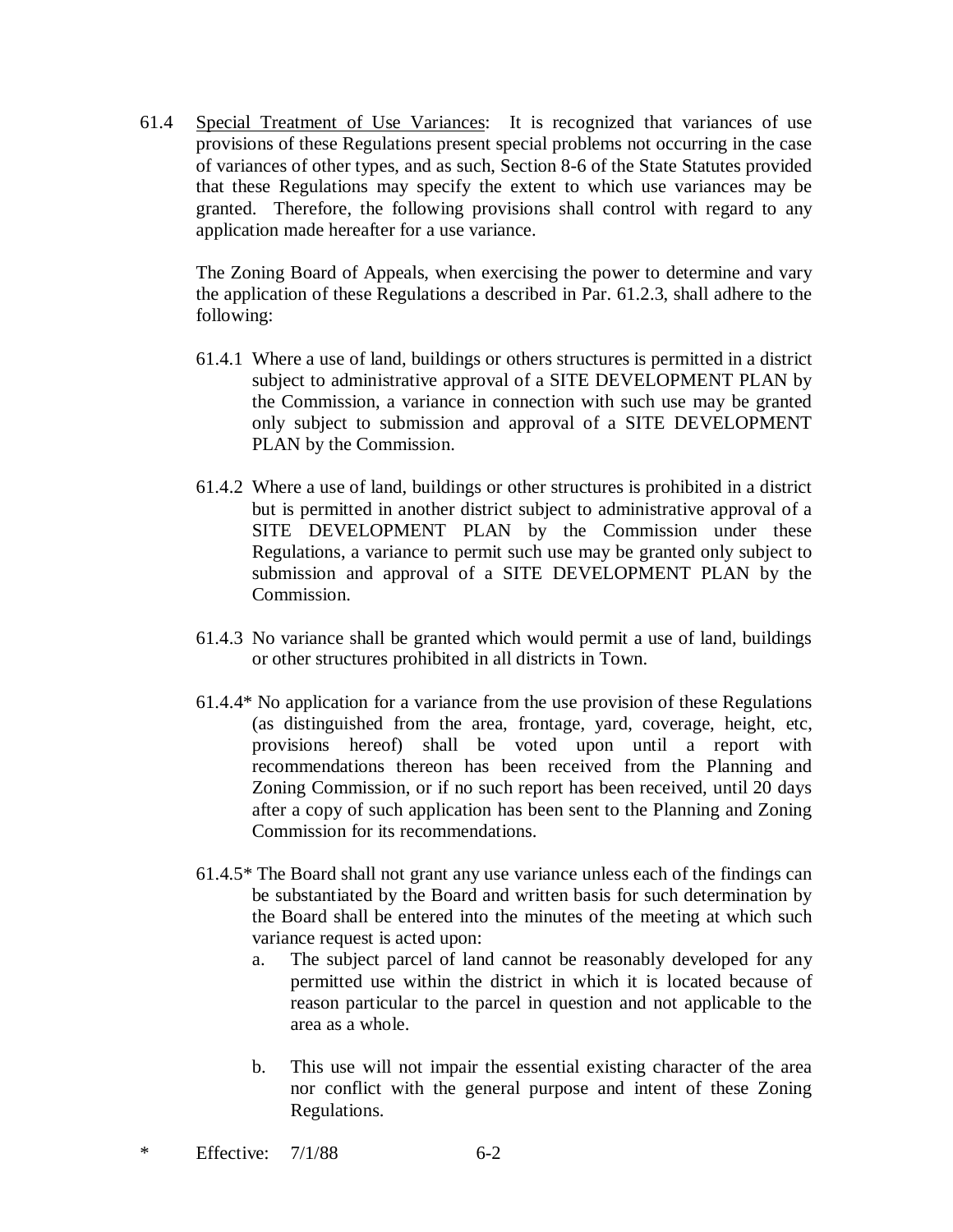61.5.1\*/\*\* Notices: The Zoning Board of Appeals shall, upon receipt, transmit to the Commission a copy of each application made to the Board. In addition, the Board shall transmit to the Commission a copy of each notice of hearing and decision of the Board, which transmittal shall be made within the same time periods as required for publication of notices by the Board under the General Statutes of the State of Connecticut. Notice of applications for a variance in the use of property any portion of which lies with five hundred feet of a contiguous municipality shall, at least one week prior to the hearing on such application for applications be given to the clerk of such municipality. The notice shall be in writing and state the facts of the application and the date, time and place of the hearing.

 After making application and being given assignment for public hearing thereon, the applicant shall submit a property map containing a list of names and addresses of owners of all properties within 100 feet in all directions of the subject property as verified from the most current Real Property Records on file in the Office of the Assessor of the Town of North Branford (or actual owners of record if otherwise known to the applicant). The list shall also include map numbers and lot numbers. The applicant shall mail notification of said pending application to the owner(s) of each property not less than fifteen (15) days prior to the day of the hearing. Notice of the public hearing shall be sent certified mail/return receipt and shall include the text of the application, schedule date, time and place of public hearing. Mail receipts shall be submitted to the Zoning Enforcement Officer prior to the public hearing.

- 61.5.2 Appeals: Any party aggrieved by a ruling of the Zoning Enforcement Officer or any other official charged with the enforcement of these Regulations, shall file such appeal in accordance with the procedures established herein, within 30 days after the date of such ruling. Such appeals shall be filed in accordance with the provisions of Section 8-7 of the State Statutes, using a form provided by the Board, which specified the grounds for such appeal and includes such other information as may be required.
- 61.6a\*\* Time Limit: Any use variance granted by the Zoning Board of Appeals shall expire and be null and void unless 1) within six (6) months from the effective date of the variance a Building Permit is obtained for the building or other structure authorized by the variance, 2) when such use does not involve the establishment of a building or other structure, the use authorized thereby shall have been established within one (1) year from the effective date of such variance as evidenced by the issuance of a CERTIFICATE OF ZONING COMPLIANCE or 3) the use, building or other structure authorized thereby shall be established and completed within two (2) years from the effective date of such variance as evidenced by the issuance of a CERTIFICATE OF ZONING COMPLIANCE. The Zoning Board of Appeals may grant one (1) extension of such period for an additional permit not to exceed one (1) year for good cause.
- \* Effective: 7/1/88
- \*\* Effective: 4/17/93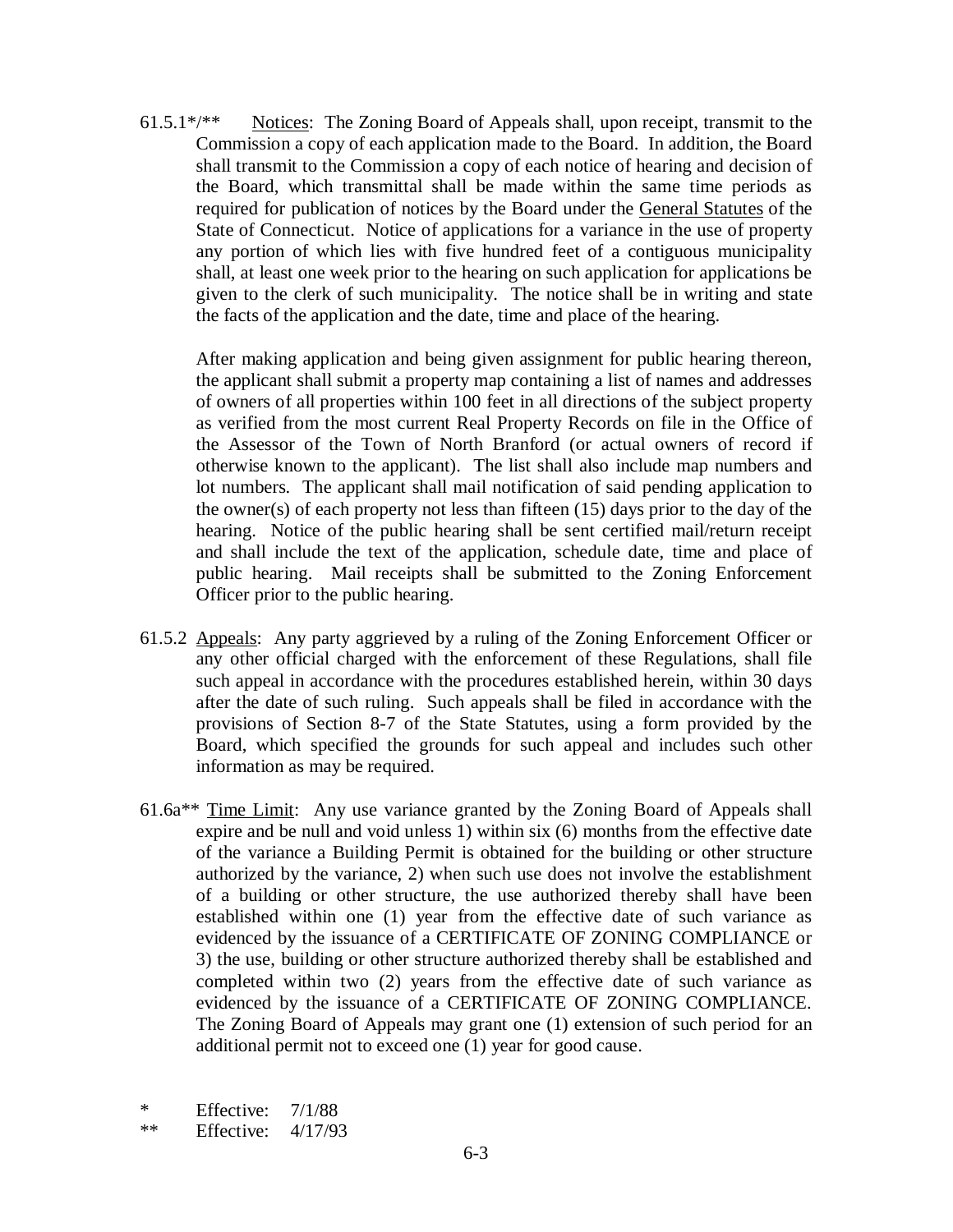- 61.6b\*\* Any area, location and bulk variance granted by the Zoning Board of Appeals shall expire and be null and void unless 1) within one (1) year from the effective date of the variance a Building Permit or Certificate of Zoning Compliance is obtained for the building or other structure authorized by the variance, or 2) approval for final subdivision plan shall have been obtained within one (1) year from the effective date of such variance. The Zoning Board of Appeals may grant one (1) extension of such period for an additional period not to exceed one (1) year for good cause.
- 61.7 Posting of "Notice of Public Hearing" Sign: Whenever a public hearing is scheduled by the Zoning Board of Appeals, the appellant or applicant shall post a sign on the property which is the subject of the public hearing. The sign shall be visible and legible to passersby on the principal street at the affected property. Such sign, to be provided to the appellant or applicant by the Town, shall state the date, time and place of the public hearing, shall indicate the subject matter of the public hearing, and shall be in evidence for the continuous period of 14 days preceding the date of the public hearing.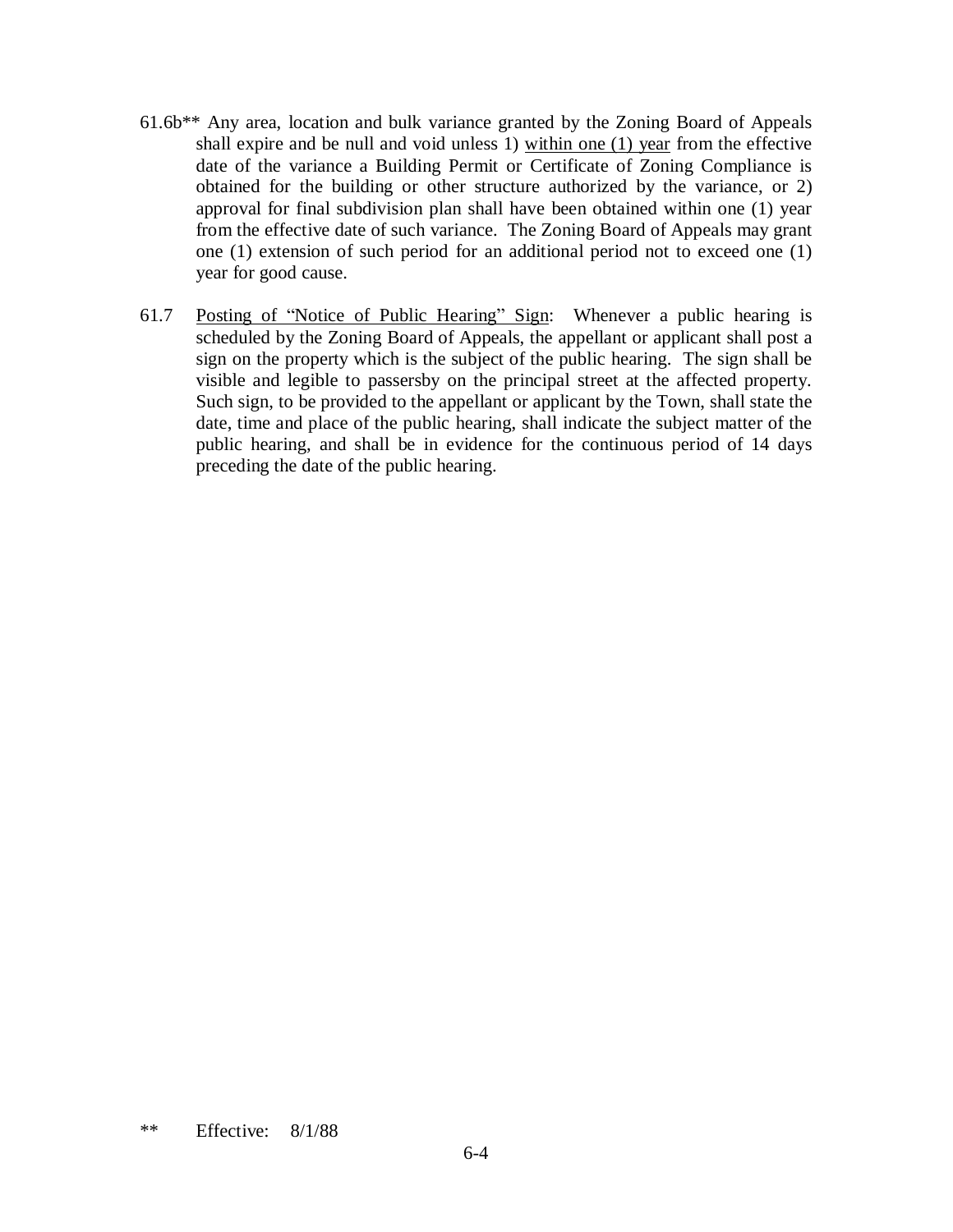### SECTION 62 - ADMINISTRATION

- 62.1 Administrative Officers: The Zoning Enforcement Officer shall be appointed by a two-thirds vote of the Planning and Zoning Commission and shall have the responsibility and authority to enforce the provisions of these Regulations. The Commission may appoint deputy zoning enforcement officers to assist and act for him. The Planning and Zoning Administrator shall have the responsibility to assist the Planning and Zoning Commission by reviewing all APPLICATIONS for SITE DEVELOPMENT PLANS and applications for SPECIAL USE PERMITS accompanying an APPLICATION. No ZONING PERMIT shall be issued unless signed by the Zoning Enforcement Officer; any ZONING PERMIT that involves approval of a SITE DEVELOPMENT PLAN or SPECIAL USE PERMIT by the Commission, or other action of the Commission, shall be countersigned by the Planning and Zoning Administrator. No CERTIFICATE OF ZONNIG COMPLIANCE shall be issued unless signed by the Zoning Enforcement Officer; any CERTIFICATE that pertains to a use, building, structure or site development for which a SITE DEVELOPMENT PLAN or SPECIAL USE PERMIT has been approved by the Commission shall be countersigned by the Planning and Zoning Administrator.
- 62.2 Application: APPLICATION for a ZONING PERMIT shall be submitted to the Zoning Enforcement Officer. The APPLICATION shall be accompanied by the following as applicable to the particular proposal:
	- 62.2.1 application fees as specified in Par. 62.11;
	- 62.2.2 a plot plan as specified in Par. 62.4;
	- 62.2.3 a SITE DEVELOPMENT PLAN, including statement of use, site plan and architectural plans, as specified in Par. 62.5;
	- 62.2.4 an application for any SPECIAL USE PERMIT; and
	- 62.2.5 such application information that the Zoning Enforcement Officer or Planning and Zoning Administrator deems necessary to determine compliance with the provisions of these Regulations.
- 62.3 Referrals and Review: All APPLICATIONS for a ZONING PERMIT shall be referred by the Zoning Enforcement Officer to the Planning and Zoning Administrator for review. When an APPLICATION for a ZONING PERMIT may be approved only after approval of a SITE DEVELOPMENT PLAN, SPECIAL USE PERMIT or other action by the Commission or the Zoning Board of Appeals, a copy of the APPLICATION and accompanying maps, plans and documents shall be promptly referred by the Zoning Enforcement Officer to such Commission or Board. It shall be the responsibility of the Planning and Zoning Administrator to coordinate the commission's plan review process, to place the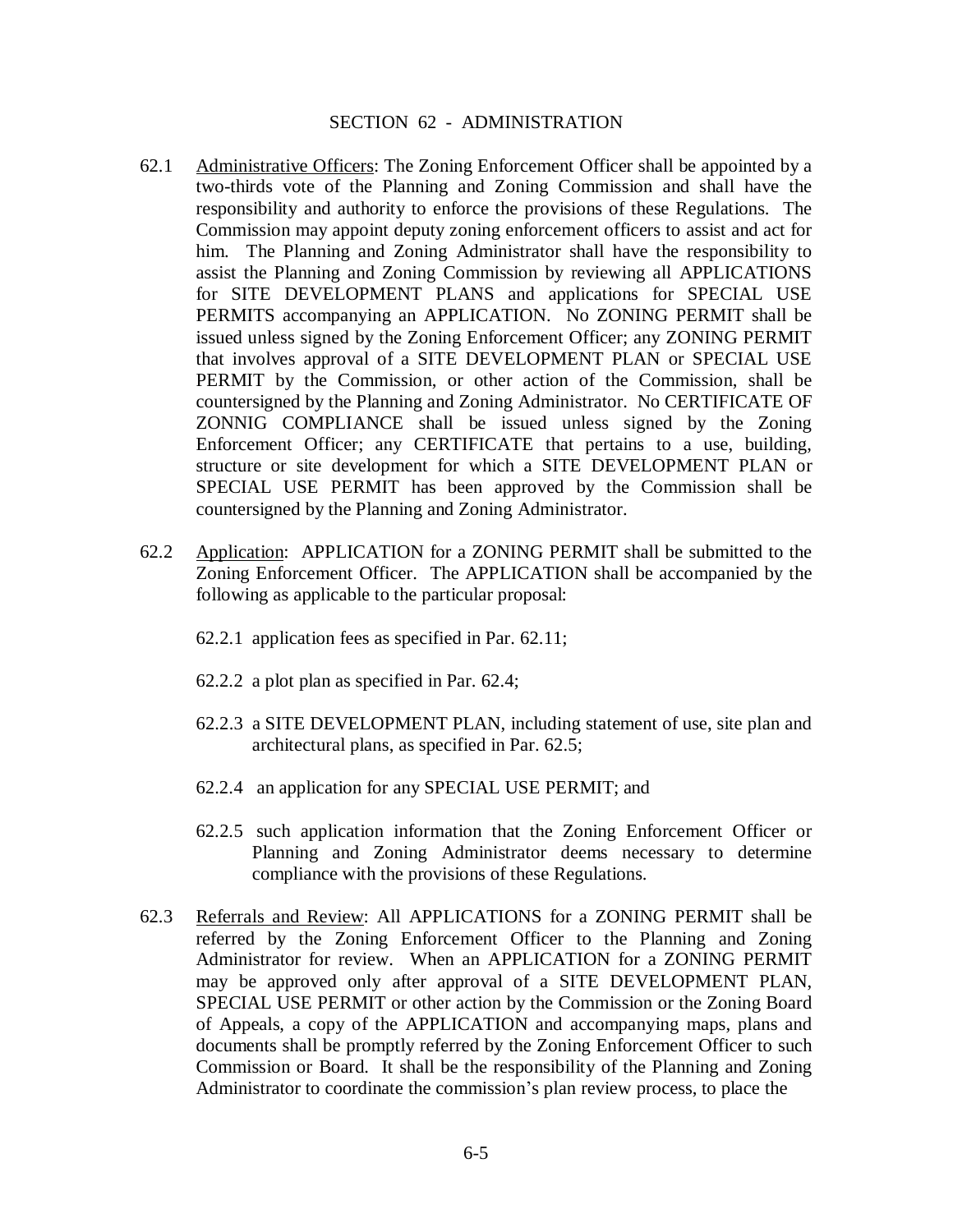APPLICATION on the Commission's agenda in accordance with its by-laws, to request additional information from the applicant on behalf of the Commission, to maintain the Commission's record of actions under these Regulations and to report the Commission's actions to the Zoning Enforcement Officer.

- $62.4*$  Plot Plan: A certified plot plan shall be submitted with the APPLICATION for a ZONING PERMIT for any proposed buildings, structures and improvements. The plot plan shall be submitted in duplicate, shall be drawn to scale and shall show all of the following information, both existing and proposed where applicable:
	- a. Name of applicant and property owner;
	- b. the area of the lot, and the dimensions, radii and angles or bearings of all lot lines;
	- c. street address and assessor's map and lot number;
	- d. north arrow and graphic scale;
	- e. the height, dimension, use, floor area, ground coverage and location of all buildings and other structures;
	- f. the locations, area and dimension of off-street parking and loading spaces, curb cuts, driveways, easements and right-of-way;
	- g. dimensions of all setback lines observed by buildings and structures;
	- h. the location of any on-site sewage disposal system, water supply well or waterline;
	- i. signs and other facilities and improvements that are subject to the provisions of these Regulations;
	- j. any wetlands, watercourses, 25 year flood line, 100 year flood line and floodway boundary lines;
	- k. existing and proposed site grades, contours and flood elevation zone data, top of foundation elevation, and nay proposed watercourse relocation:
		- a. where property is located in a flood prone area include base elevations, finished floor elevations.\*\*\*
	- l. such additional information as may be necessary to determine compliance with the provisions of these Regulations.

For proposed construction involving only interior alterations, or alterations with no enlargement or extension of any existing building or structure, the Zoning Enforcement Officer may waive the required submission of a plot plan. Plot plans accompanying APPLICATIONS which pertain to a nonconforming building or structure or a nonconforming lot shall be prepared and certified by a A-2 licensed land surveyor or engineer.

The Planning and Zoning Administrator may waive any of the plot plan requirements in cases where such information is not needed to determine conformity with these Regulations.

| ж    | Amended: $3/6/87$   |     |
|------|---------------------|-----|
| $**$ | Effective: $5/5/88$ | 6-6 |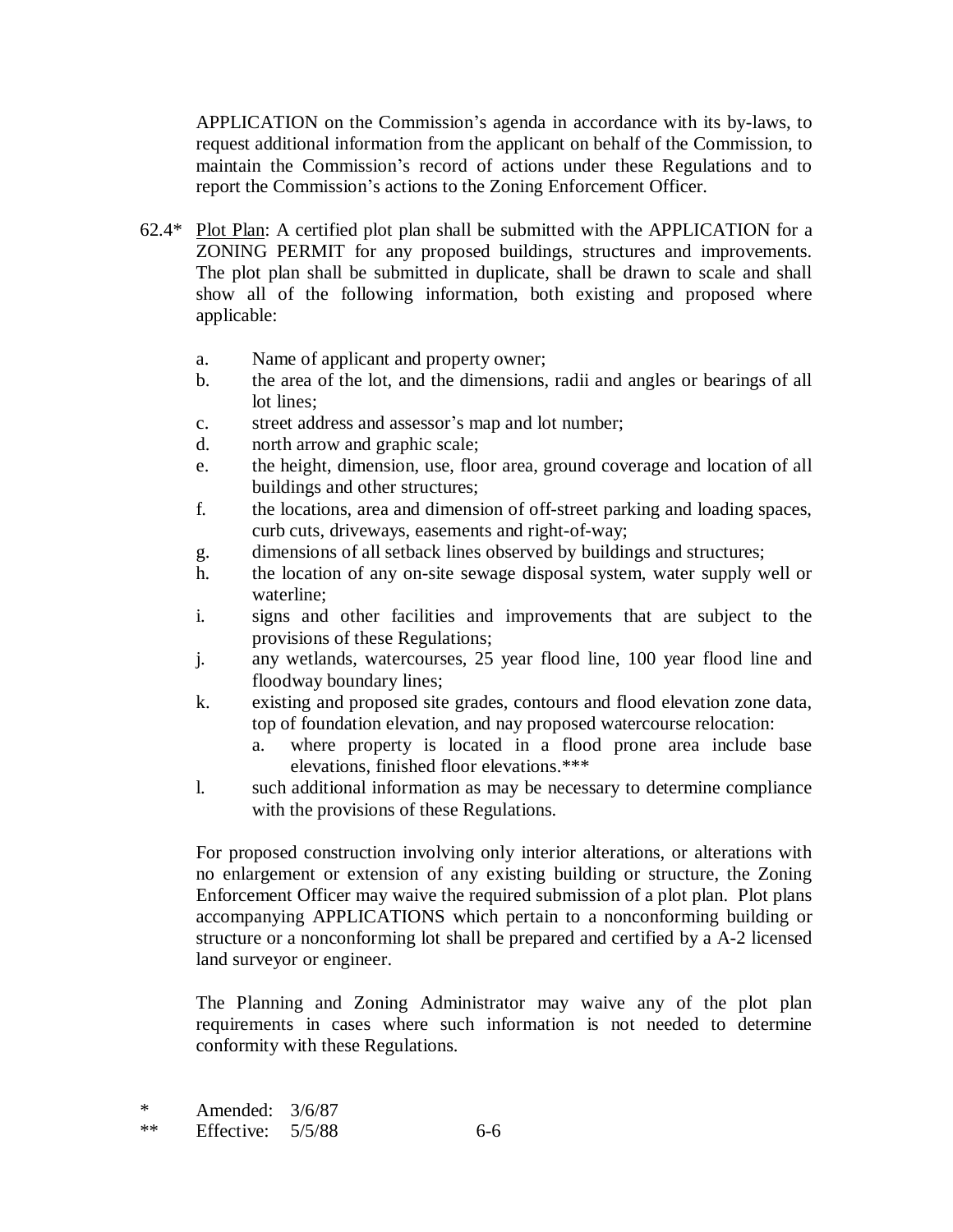### \*\*62.4.1 Foundation Verification

The applicant shall submit a certified A-2 "As-Built" plot plan to the Zoning Enforcement Officer within 14 days after the completion of foundation footings, columns, piers or walls, for verification of setbacks for any new detached building or structure on a lot. The Zoning Enforcement Officer may require a certified A-2 "As-Built" plot plan in other situations involving close proximity to setback lines, lot lines, wetland boundary lines or other similar building restriction lines.

- 62.5 Site Development Plan: A SITE DEVELOPMENT PLAN shall be submitted with the APPLICATION for a ZONING PERMIT for a) all uses permitted in a district subject to administrative approval of a SITE DEVELOPMENT PLAN, b) for all uses subject to the securing of a SPECIAL USE PERMIT and c) as otherwise specified in thee Regulations. The SITE DEVELOPMENT PLAN shall include all of the following information and may be substituted for the plot plan specified in Par. 62.4 if it provides all of the information required for a plot plan:
	- 62.5.1 Statement of Use: A written statement describing the proposed use in sufficient detail to determine compliance with the provisions of these Regulations, including the use provisions of Section 23 and the performance standards of Section 41; four (4) copies shall be submitted.
	- 62.5.2 Site Plan: Six (6) copies of site plan, which may be in one or more sheets, prepared by a licensed surveyor, engineer, architect, or landscape architect, as authorized by law, drawn to a scale of not less than 40 feet to the inch, showing all of the following information, both existing and proposed:
		- a. property lines of the lot, and lines delimiting any lesser area of the lot to be used under the APPLICATION;
		- b.\* contours, existing and proposed, at an interval not exceeding two (2) feet, or equivalent ground elevations, unless upon written request from the applicant, the Commission determines by resolution such information is not necessary;
		- c. wetlands and water courses, as defined in Section 6, and any large trees, wooded areas and ledge;
		- d. buildings, structures, retaining walls, signs, and outdoor illumination facilities;
		- e. streets, driveways, sidewalks and off-street parking and loading facilities;

| $\ast$ | Amended:   | 8/31/85 |     |
|--------|------------|---------|-----|
| $**$   | Effective: | 3/6/87  | 6-7 |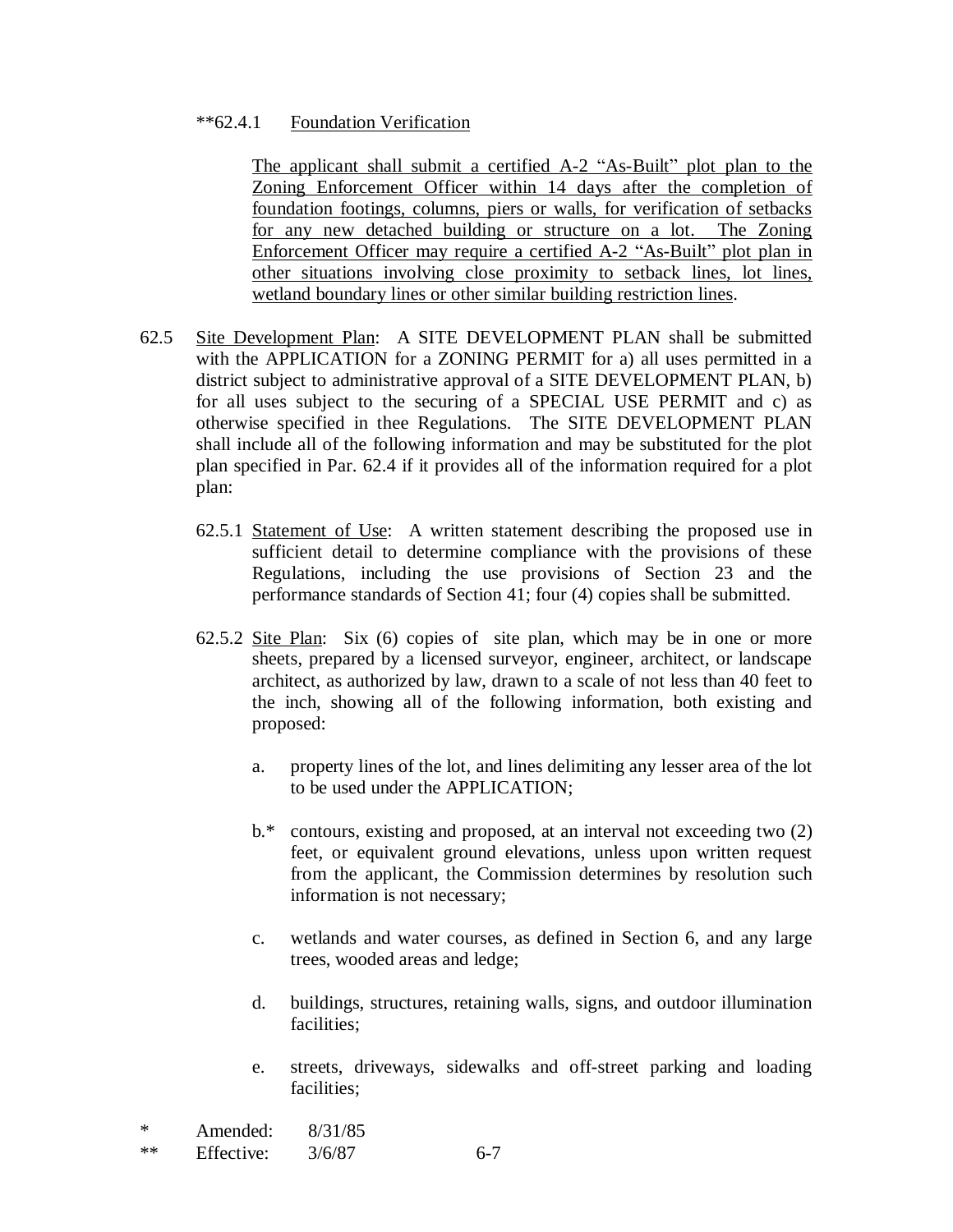- f.\* sewage disposal and water supply facilities and storm drainage;
- g. landscaping, including trees, shrubs, lawn and other features, and natural terrain not to be disturbed;
- h. a location map, showing the location of the lot in the Town, at a scale of  $1" = 800$ ;
- i. a vicinity map, at the same scale as the Town Tax Assessor's map, showing the lot and, for all area within 500 feet of the lot, the existing zoning district boundary lines, existing streets and existing property lines and lots, including the Map and Parcel numbers therefore from such Assessor's map; and
- j. a schedule data indicating no less than the area of the lot, total floor area, the total ground coverage by buildings and by all paved area, the number of parking and loading spaces required and provided and an estimate of the amount of earth material to be removed from or deposited on the lot.
- 62.5.3 Architectural Plans: Six (6) copies of architectural plans of all proposed buildings, structures, signs and outdoor illumination facilities, which plans, except for drawings for signs, shall be prepared by a licensed architect or engineer and shall include exterior elevation drawings, generalized floor plans and perspective drawings in sufficient detail to indicate the function, bulk and exterior character and finish.

### 62.5.4\* Soil Erosion and Sediment Control Plan

- 1. DEFINITIONS
	- 1.1 "Certification" means a signed, written approval by the North Branford Planning and Zoning Commission (its designated agent or the New Haven County Soil and Water Conservation District) that a soil erosion and sediment control plan complies with the applicable requirements of these regulations.
	- 1.2 "Commission" means the Planning and Zoning Commission of the Town of North Branford.
	- 1.3 <sup>4</sup>County Soil and Water Conservation District<sup>\*</sup> means the New Haven County Soil an Water Conservation District established under subsection (a) of section 22a-315 of the General Statutes.
- \* Amended: 8/31/85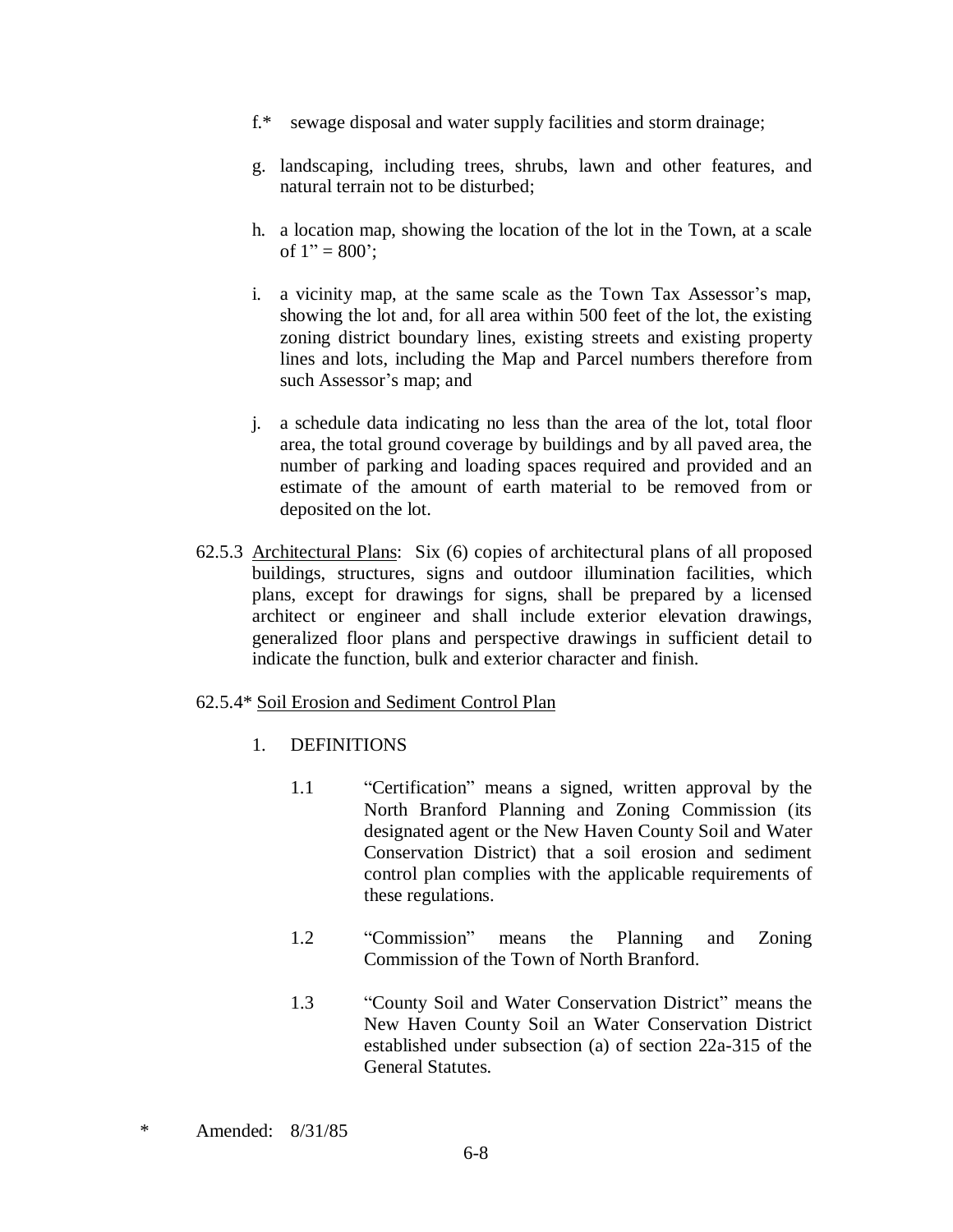- 1.4 **Text Example 1.4 Performent means** any construction or grading activities to improved or unimproved real estate.
- 1.5 <sup>T</sup>Disturbed area<sup>"</sup> means an area where the ground cover is destroyed or removed leaving the land subject to accelerated erosion.
- 1.6 **Example 1.6 Example 1.6 Example 1.6 Example 1.6 Example 1.6 Example 1.6 Example 1.6 Example 1.6 Example 1.6 Example 1.6 Example 1.6 Example 1.6 Example 1.6 Example 1.6 Example 1.6 Example** rock fragments by water, wind, ice or gravity.
- 1.7 "Grading" means any excavating, grubbing, filling including hydraulic fill) or stockpiling of earth materials or any combination thereof, including the land in its excavated or filled condition.
- 1.8 **The** "Inspection" means the periodic review of sediment and erosion control measures shown on the certified plan.
- 1.9 "Sediment" means solid material, whether mineral or organic, that is in suspension, is transported, or has been moved from its site of origin by erosion.
- 1.10 "Soil" means any unconsolidated mineral or organic material or any origin.
- 1.11 <sup>6</sup>Soil Erosion and Sediment Control Plan<sup>"</sup> means a scheme that minimizes soil erosion and sedimentation resulting from development and includes, but is not limited to, a map and narrative.

# 2. ACTIVITIES REQUIRING A CERTIFIED EROSION AND SEDIMENT CONTROL PLAN

A soil erosion and sediment control plan shall be submitted with any application for development when the disturbed area of such development is cumulatively more than one-half acre unless upon written request from the applicant, the Commission determines by resolution such information is not necessary.

# 3. EXEMPTIONS

A single family dwelling that is not part of a subdivision of land and agricultural uses and agricultural activities shall be exempt from these soil erosion and sediment control regulations.

4. EROSION AND SEDIMENT CONTROL PLAN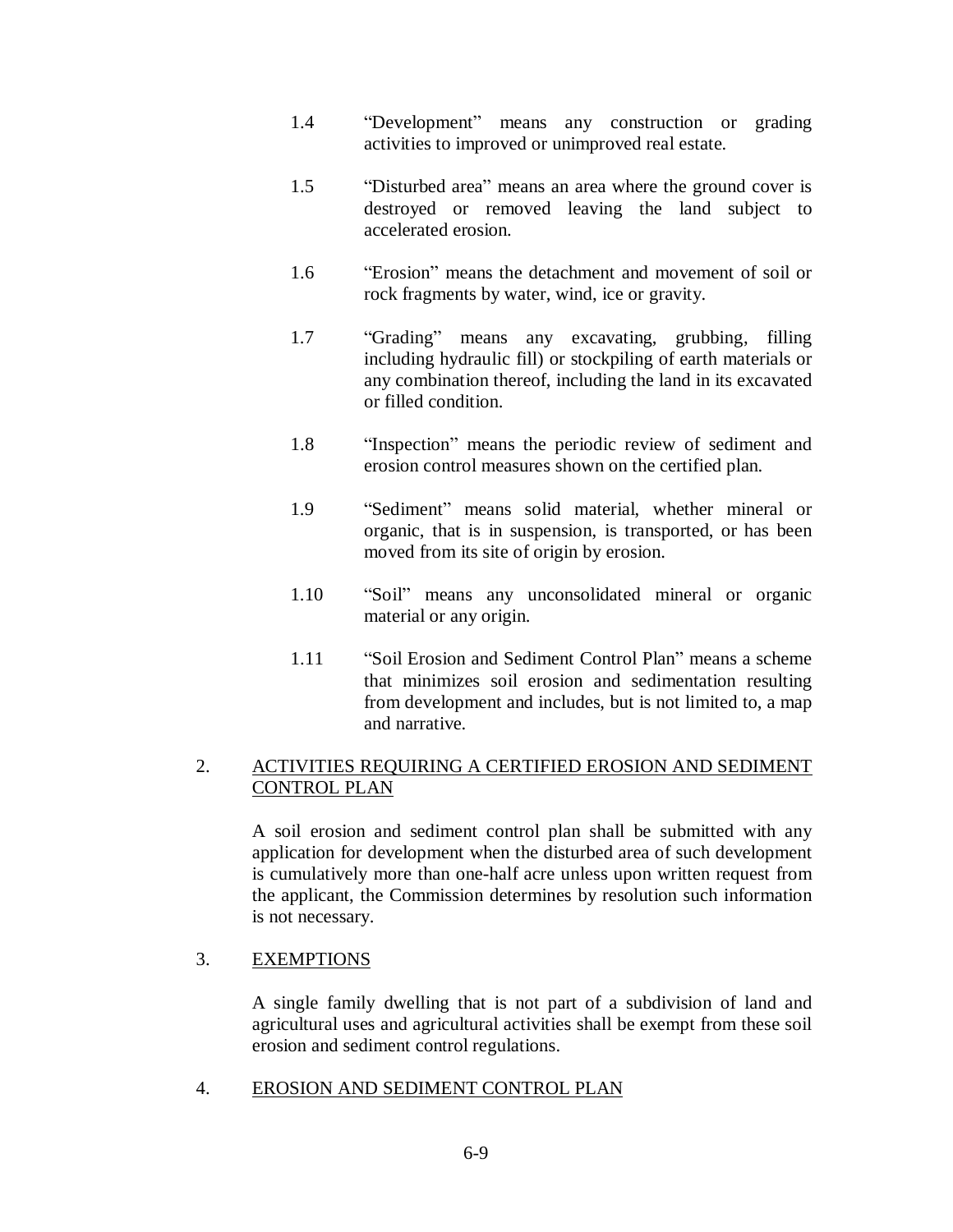- 4.1 To be eligible for certification, a soil erosion and sediment control plan shall contain proper provisions to adequately control accelerated erosion and sedimentation and reduce the danger fro storm water runoff on the proposed site based on the best available technology. Such principles, methods and practices necessary for certification are found in the Connecticut Guidelines for Soil and Sediment Control (1985) as amended. Alternative principles, methods and practices may be used with prior approval of the Commission.
- 4.2 Said plan shall contain, but not be limited to:
	- A. A narrative describing:
		- 1. the development;
		- 2. the schedule for grading and construction activities including:
			- a. start and completion dates;
			- b. sequence of grading and construction activities;
			- c. sequence for installation and/or application of soil erosion and sediment control measures;
			- d. sequence for final stabilization of the project.
		- 3. the design criteria for proposed soil erosion and sediment control measures and storm water management facilities.
		- 4. the construction details for proposed soil erosion and sediment control measures and storm water management facilities.
		- 5. the installation and/or application procedures for proposed soil erosion and sediment control measures and storm water management facilities.
		- 6. the operations and maintenance program for proposed soil erosion and sediment control measures and storm water management facilities.
	- B. A site plan map at a scale of one inch equals 40 feet unless upon written request from the applicant, the Commission determines by resolution such information is not necessary.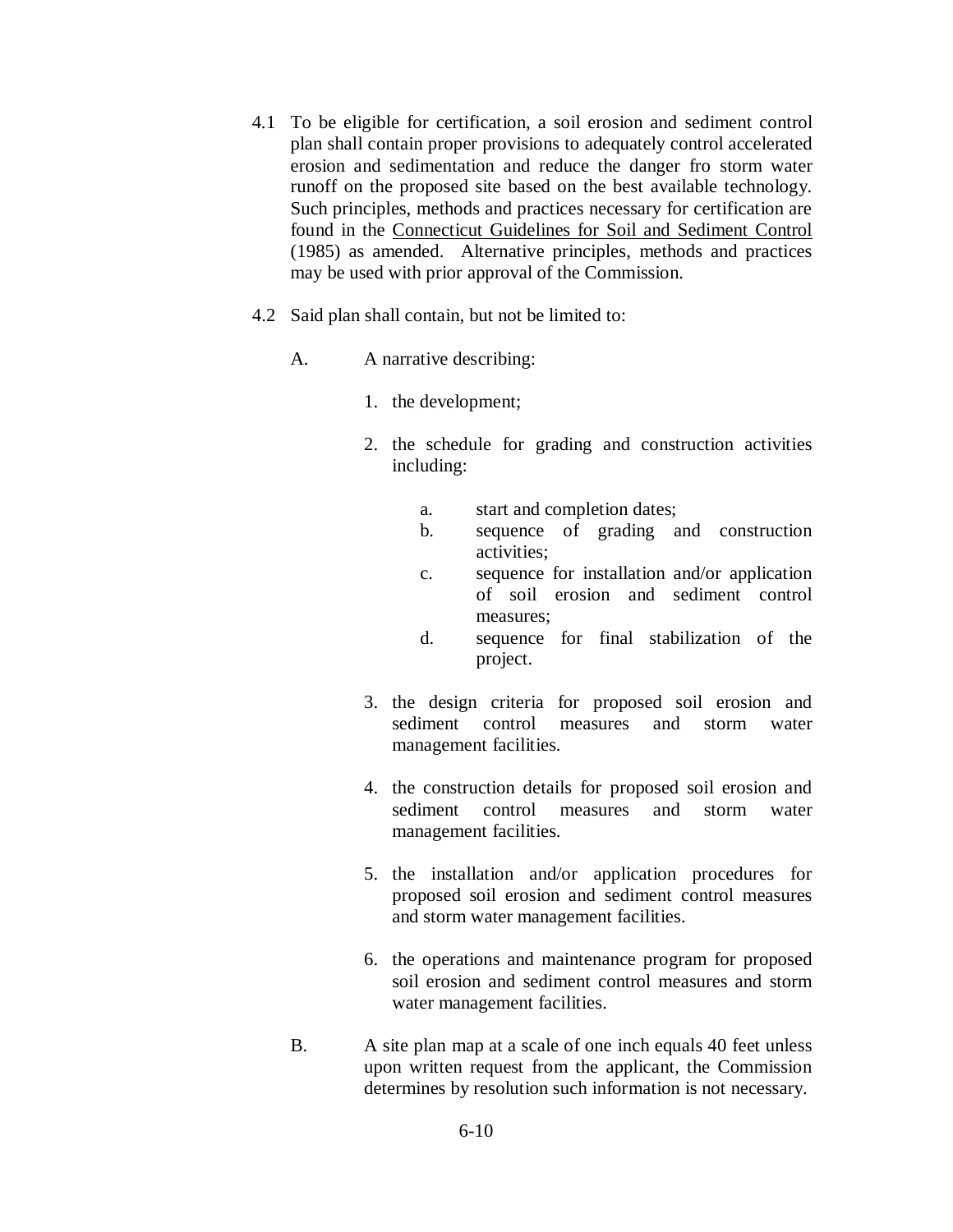- 1. the location of the proposed development and adjacent properties;
- 2. the existing and proposed topography including soil types, wetlands, watercourses and water bodies;
- 3. the existing structure on the project site, if any;
- 4. the proposed area alterations including cleared, excavated, filled or graded areas and proposed structures, utilizes, roads and, if applicable, new property lines;
- 5. the location of and design details for all proposed soil erosion and sediment control measures and storm water management facilities;
- 6. the sequence of grading and construction activities;
- 7. the sequence for installation and/or application of soil erosion and sediment control measures;
- 8. the sequence for final stabilization of the development site.
- C. Any other information deemed necessary and appropriate by the applicant or requested by the Commission or its designated agent.

## 5. MINIMUM ACCEPTABLE STANDARDS

- 5.1 Plans for soil erosion and sediment control shall be developed in accordance with these Regulations using the principles as outlined in Chapters 3 and 4 of the Connecticut Guidelines for Soil Erosion and Sediment Control (1985) as amended. Soil erosion and sediment control plans shall result in a development that minimizes erosion and sedimentation during construction; is stabilized and protected from erosion when completed; and, does not cause off-site erosion and/or sedimentation.
- 5.2 The minimum standards for individual measures are those in the Connecticut Guidelines for Soil Erosion and Sediment Control (1985), as amended. The Commission may grant exceptions when requested by the applicant if technically sound reasons are presented.
- 5.3 The appropriate method from Chapter 9 of the Connecticut Guidelines for Soil Erosion and Sediment Control (1985), as amended, shall be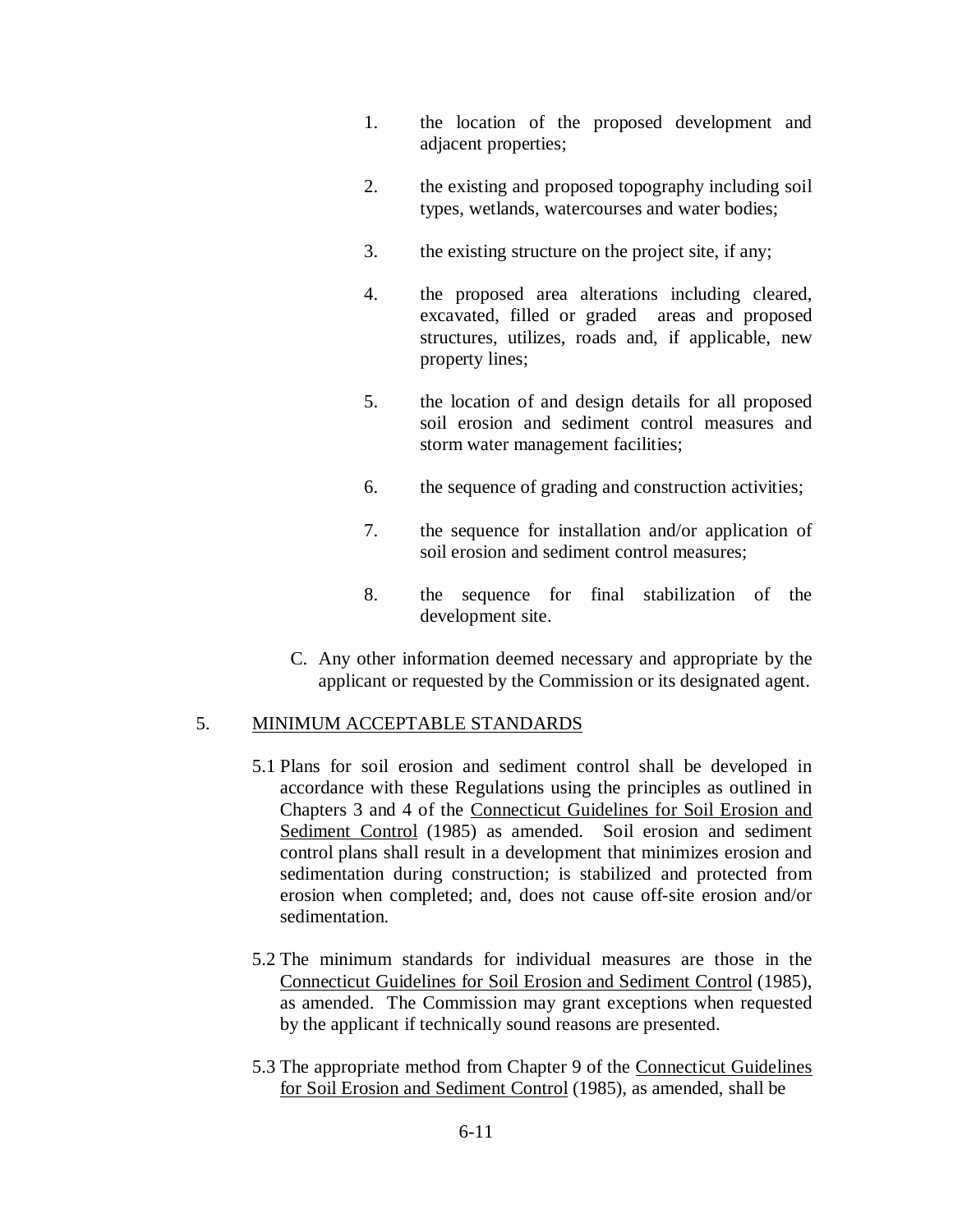used in determining peak flow rates and volumes of runoff unless an alterative method is approved by the Commission.

### 6. ISSUANCE OR DENIAL OF CERTIFICATION

- 6.1 The North Branford Planning and Zoning Commission (its designated agent or the New Haven County Soil and Water Conservation District) shall either certify that the soil erosion and sediment control plans, as filed, complies with the requirements and objectives of this Regulation or deny certification when the development proposal does not comply with these Regulations.
- 6.2 Nothing in these Regulations shall be construed as extending the time limits for the approval of any application under Chapters 124, 124A or 126 of the General Statutes.
- 6.3 Prior to certification, any plan submitted to the municipality may be reviewed by the New Haven County Soil and Water Conservation District which may make recommendations concerning such plan, provided such review shall be completed within thirty days of the receipt of such plan.
- 6.4 The Commission may forward a copy of the development proposal to the Conservation Commission or other review agency or consultant for review and comment.

## 7. CONDITIONS RELATING TO SOIL EROSION AND SEDIMENT **CONTROL**

- 7.1 The estimated costs of measures required to control soil erosion and sedimentation, as specified in the certified plan, that are a condition of certification of any modified site plan may be required to be covered in a performance bond or other assurance acceptable to the Commission in accordance with the provisions specified under section 41.4 of the Regulations.
- 7.2 Site development shall not begin unless the soil erosion and sediment control plan is certified and those control measures and facilities in the plan scheduled for installation prior to site development are installed and functional.
- 7.3 Planned soil erosion and sediment control measures and facilities shall be installed as scheduled according to the certified plan.
- 7.4 All control measures and facilities shall be maintained in effective condition to ensure the compliance of the certified plan.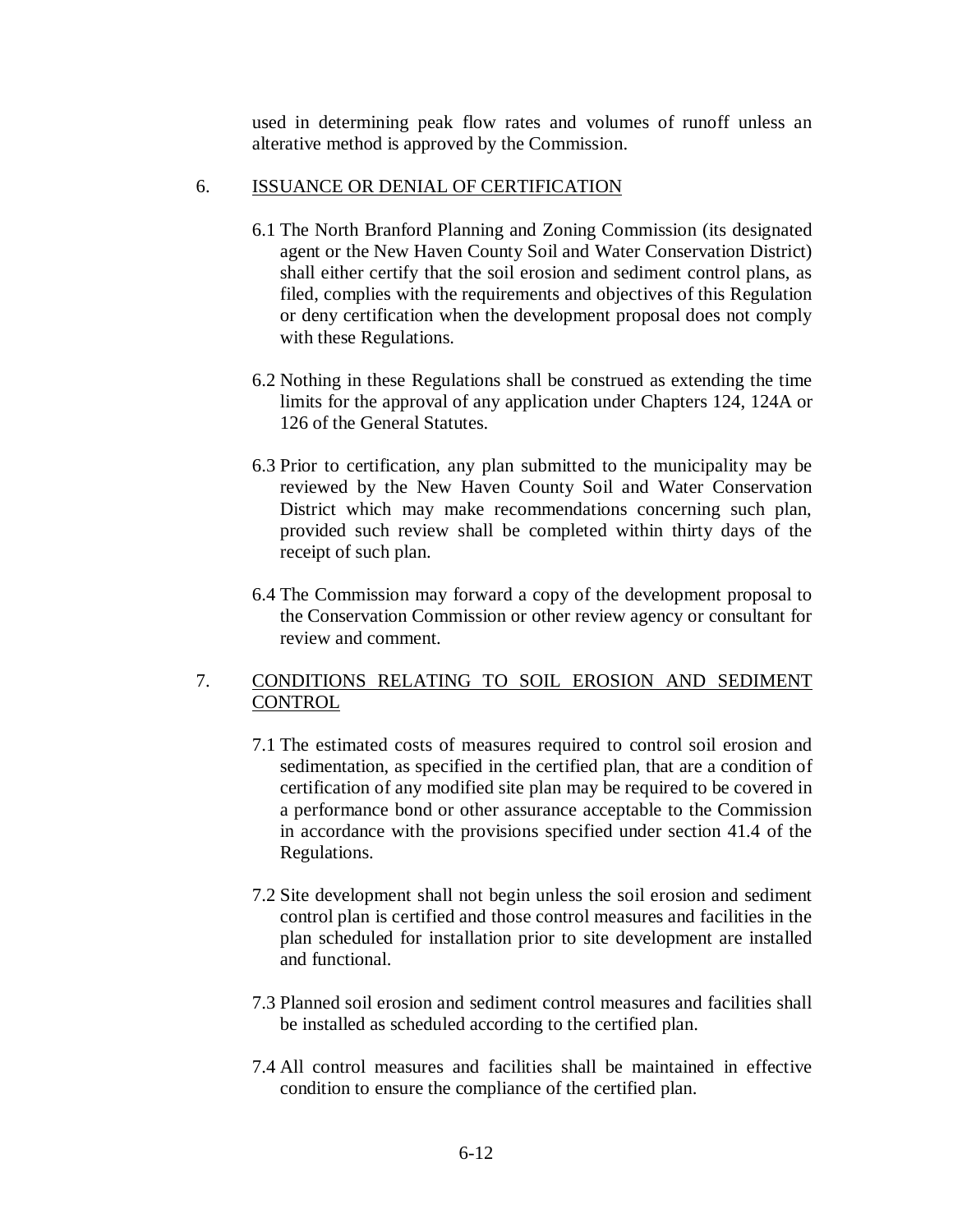## 8. INSPECTION

- 8.1 Inspections shall be made by the Commission or its designated agent during development to ensure compliance with the certified plan and tat control measures and facilities re properly performed or installed and maintained. The Commission may require the permitted to verify through progress reports that soil erosion and sediment control measures and facilities have been performed or installed according to the certified plan and are being operated and maintained.
- 62.5.5.\* Lighting Plan: The Commission, if deemed necessary, shall require the applicant to submit n outdoor lighting plan separate from the site development plan or landscaping plan. The isolux plan shall show the location, the height above grade, the type of illumination, the source lumens, and the luminous area for each source light which is proposed. The style and design specifications of all fixtures to be used shall be submitted for Commission approval.
- 62.6 Approval of Site Development Plans: the following procedures, standards and conditions shall be applicable to review and action on uses permitted in a district subject to administrative approval of a SITE DEVELOPMENT PLAN by the Commission:
	- 62.6.1 Additional Information: The Commission may request the applicant to submit such additional information that it deems necessary in order to decide on the SITE DEVELOPMENT PLAN, including but not limited to a) detailed plans for storm drainage, sewage disposal and water supply facilities, b) storm drainage computations, and c) the results of soils surveys, seepage tests and borings. The Commission, upon written request by the applicant, may by resolution determine that the required submission of all or part of the information specified in Par. 62.5.2 and 62.5.3 is not necessary in order to decide on the PLAN and need not be submitted.
	- 62.6.2 Action: Within 65 days after receipt of a SITE DEVELOPMENT PLAN and APPLICATION by the Commission, it shall either approve, approve subject to modifications or disapprove the PLAN. The applicant may consent in writing to any extension of the time for action. The grounds for the action of the Commission shall be stated by the Commission in its records, and the Commission shall transmit a copy of its action to the Zoning Enforcement Officer. In the event of the failure of the Commission to act within the 65 day period, or as such period may be extended, the Zoning Enforcement Officer shall enforce the provisions of these Regulations.

\*Effective: 12/8/04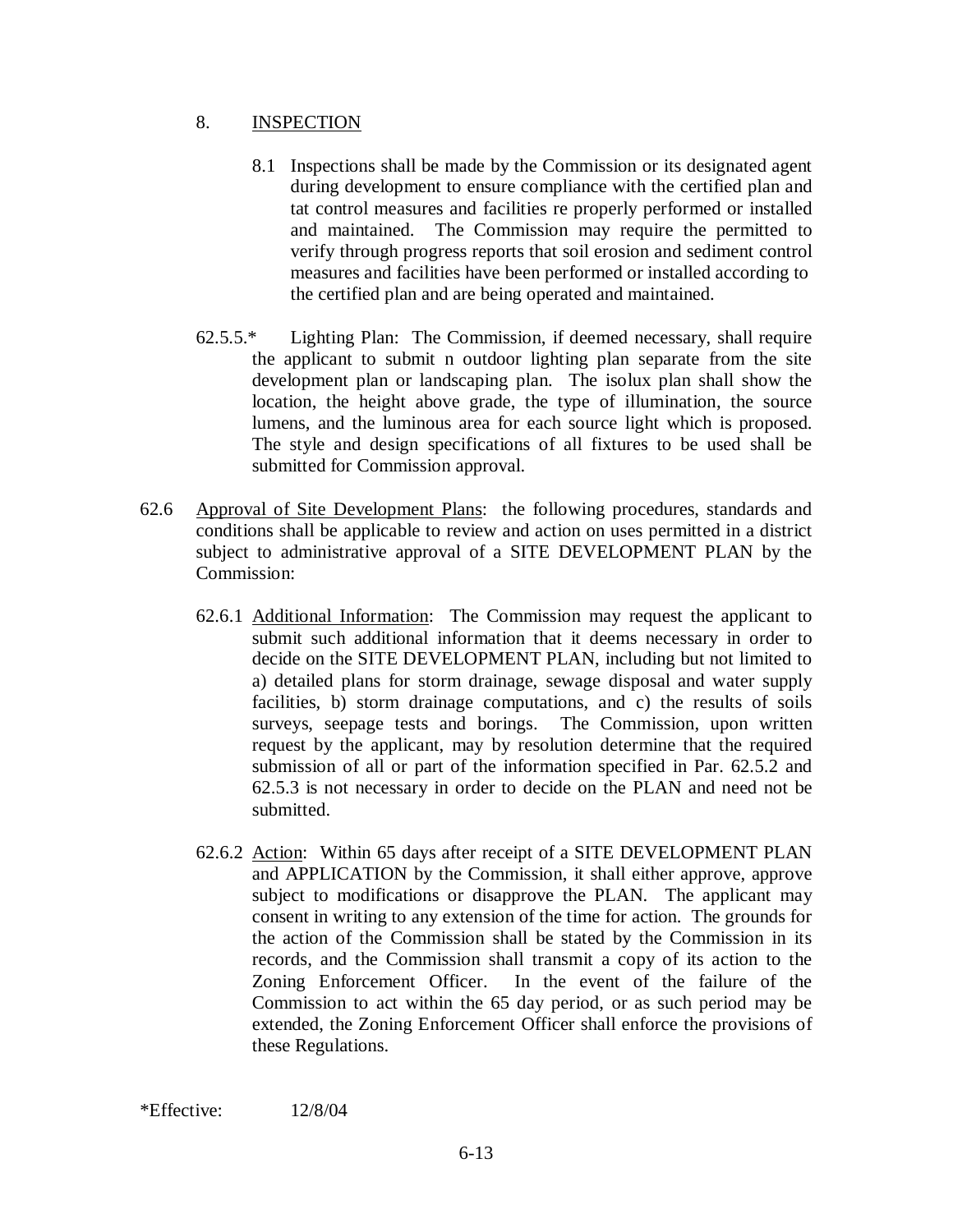- 62.6.3 \* Standards: The SITE DEVELOPMENT PLAN shall be approved by the Commission when the Commission determines that the PLAN conforms to all of the requirements of these Regulations and to the standards for SITE DEVELOPMENT PLANS specified in Section 41. As a condition of approval, the Commission may establish a date of completion by which all site improvements associated with the approved SITE DEVELOPMENT PLAN shall be completed.
- 62.7 Approval and Issuance: The Zoning Enforcement Officer shall issue a ZONING PERMIT and shall issue a CERTIFICATE OF ZONING COMPLIANCE for the use or occupancy of any land, building or other structure in accordance with the provisions of Par. 62.1 and when he determines that all of the requirements of these Regulations have been met. No ZONING PERMIT and no CERTIFIICATE shall be considered issued unless signed by the Zoning Enforcement Officer or his Deputy. Within 10 days after notification by the applicant that the premises are ready for occupancy, the Zoning Enforcement Officer shall issue or deny a CERTIFCATE. One (1) copy of the plot plan or SITE DEVELOPMENT PLAN shall be returned by the Zoning Enforcement Officer to the applicant. The following additional requirements shall apply to the issuance of ZONING PERMITS and CERTIFCATES:
	- 62.7.1 Staking: No ZONING PERMIT shall be issued by the Zoning Enforcement Officer for any new construction until the applicant has accurately placed stakes or markers on the lot indicating the location of proposed construction. The Zoning Enforcement Officer may require the applicant to place stakes or markers on the lot indicating the location of lot lines. The Zoning Enforcement Officer may require the placement of stakes or markers to be made and certified by a licensed land surveyor.
	- 62.7.2 Measurements: If deemed necessary to determine compliance with these Regulations and before issuance of a CERTIFICATE OF ZONING COMPLIANCE, the Zoning Enforcement Officer shall require the applicant to furnish measurements of any construction features subject to the requirements of these Regulations, including setback distances, which measurements shall be prepared and certified by a licensed land surveyor. When such certified measurements are not so required, the applicant shall submit to the Zoning Enforcement Officer a notarized affidavit on a form prescribed by the Commission certifying that the building, structure or other construction features are in compliance with the requirements of these Regulations.
	- 62.7.3 Sanitation: Where a proposed use or a proposed building or other structure involves the installation, extension, relocation or reconstruction of an on-site sewage disposal or water supply system, no ZONING PERMIT shall be issued until plans for such system have been approved
- \* Amended: 5/1/80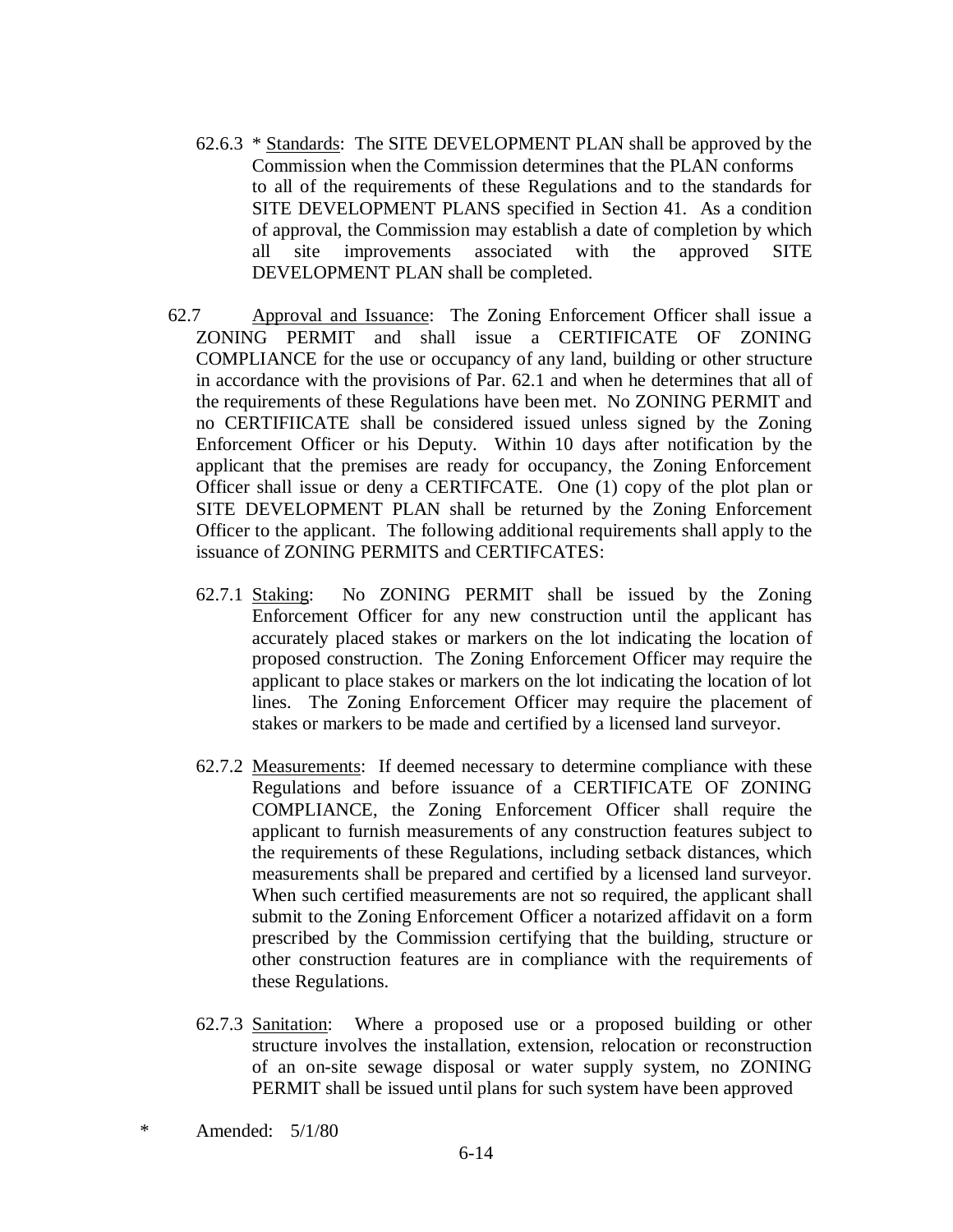by the East Shore District Health Department; no CERTIFICATE OF ZONING COMPLIANCE shall be issued until such system has been completed and approved by the East Shore District Health Department or until the use or building or structure has been provided with connections to public sanitary sewer and/or public water supply system.

- 62.7.4 Conditions: Any maps, plans, documents, statements an stipulations submitted to and approved by the Commission or Zoning Board of Appeals in connection with any action of such Commission or Board under these Regulations, and any conditions of approval attached by the Commission or Board, shall be conditions for issuance of a ZONING PERMIT and a CERTIFICATE OF ZONING COMPLIANCE by the Zoning Enforcement Officer.
- 62.7.5 Temporary Certificate: Upon certification by the applicant that the public health and safety will not be impaired and that there will be compliance with all other laws pertaining to health and safety, the Zoning Enforcement Officer may issue a TEMPORARY CERTIFICATE OF ZONING COMPLIANCE having a duration of not more than six (6) months and renewable only for one additional six (6) month period, for the temporary use of land, building or other structures in the process of improvement and completion in accordance with an approved ZONING PERMIT.
- 62.7.6 Other Permits: Issuance of a ZONING PERMIT or issuance of a CERTIFICATE shall not be construed to constitute compliance with any other regulation, ordinance or law nor to relieve the applicant from responsibility to obtain any permit hereunder. The Zoning Enforcement Officer may at his discretion withhold issuance of a ZONING PERMIT or CERTIFICATE until any such permit has been approved and obtained by the applicant.
- 62.8 Time Limits: Approved SPECIAL USE PERMITS and ZONING PERMITS shall be exercised within the following time limits:
	- 62.8.1 Special Use Permit: An approved SPECIAL USE PERMIT shall terminate and be null and void one (1) year after such approval unless a ZONING PERMIT has been issued for the SPECIAL USE. The Commission, in approving the SPECIAL USE PERMIT, however, may specify a time limit in excess of such one (1) year period, and the Commission may grant one (1) extension for an additional period not to exceed one (1) year.
	- 62.8.2 Zoning Permit: A ZONING PERMIT issued shall terminate and be null and void two (2) years after issuance unless the use or work authorized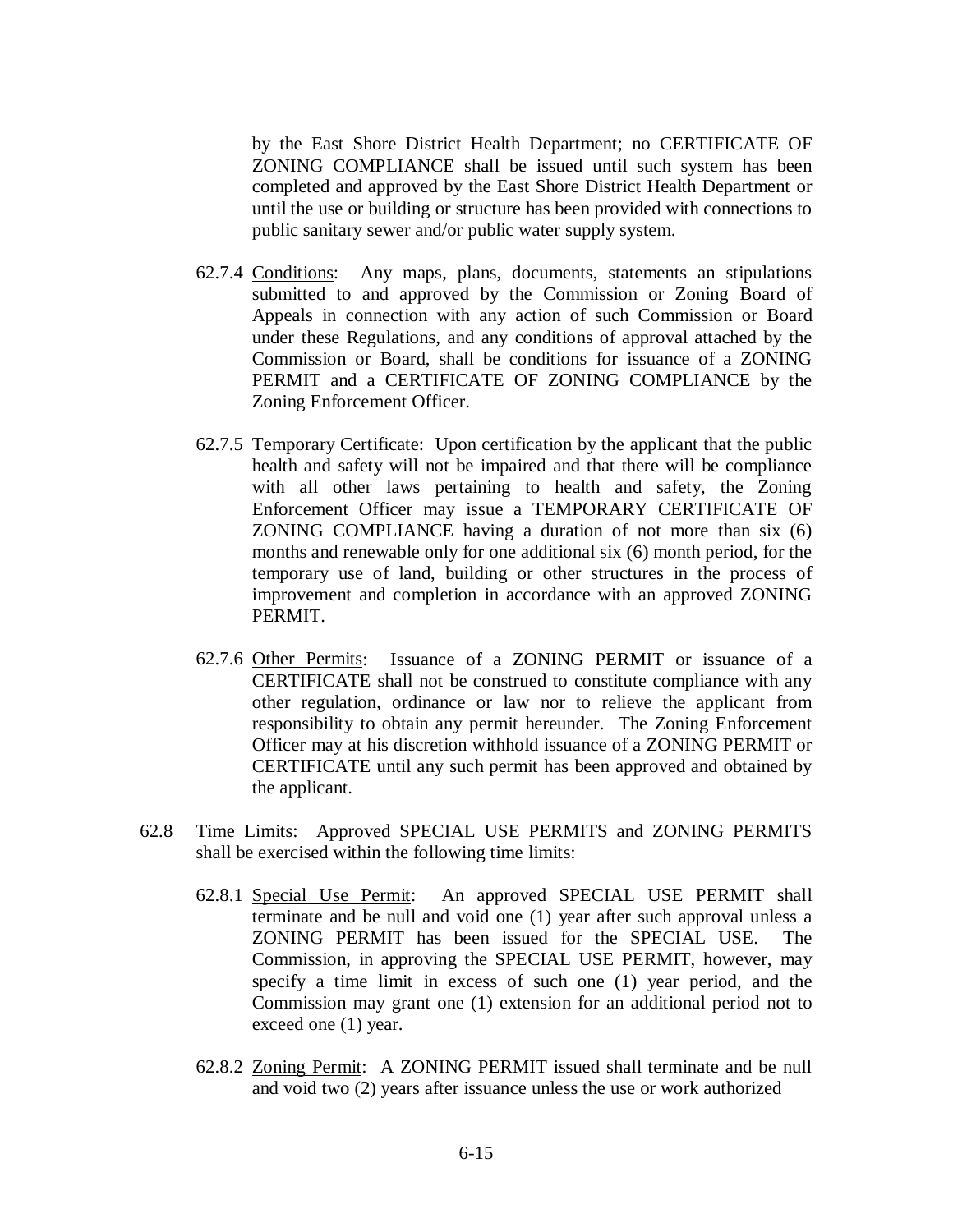thereby has been established or completed and a CERTIFICATE OF ZONING COMPLIANCE therefore has been issued. The Commission may grant extension of the two (2) year period for additional periods not to exceed one (1) year.

- 62.9 Inspections: The Zoning Enforcement Officer is authorized to inspect or cause to be inspected any building, structure or premises to determine compliance with these Regulations. No ZONING PERMIIT and no CERTIFICATE OF ZONING COMPLIANCE shall be issued until the Zoning Enforcement Officer has inspected the building, structure or premises involved to determine that the use and/or the building or other structure conform to these Regulations.
- 62.10 Orders: The Zoning Enforcement Officer may revoke a ZONING PERMIT in case of any false statements or misrepresentation of fact in the APPLICATION or on the maps and plans on which the ZONING PERMIT was based. The Zoning Enforcement Officer is authorized to issue a STOP WORK ORDER if the use of land, buildings and other structures or the construction, reconstruction, extension, enlargement, moving or structural alteration of a building or other structure is not being carried out in compliance with these Regulations; he shall withdraw such ORDER when there is compliance with these Regulations. The Zoning Enforcement Officer is authorized to order in writing the remedying of any conditions found to be in violation of these Regulations.
- $62.11*$  Fee: The Commission shall set the fees for the following: Application for a Zoning Permit; Application for a Special Use Permit a Site Development Plan; Certificate of Zoning Compliance; Certificate of Zoning Compliance certifying the validity of a non-conforming use; Temporary Certificate of Zoning Compliance; Application for Temporary Special Use Permit, and inspection upon the granting thereof; and, a Petition for an Amendment to the Zoning Regulations or Zoning Map.
- 62.12 Records: The Zoning Enforcement Officer shall keep records of all fees, all APPLICATIONS, ZONING PERMITS, and CERTIFICATES, all written complaints of any violation of these Regulations, all inspections made under these Regulations and all notices of violation served by him/her and the action taken thereon.
- 62.13 Rules, Policy and Procedure: The Commission may from time to time by resolution adopt administrative rules, policies and procedures for the administration and enforcement of these Regulations, including but not limited to the following:
	- 62.13.1 Procedures to be followed and reports and notices by the Zoning Enforcement Officer and Planning and Zoning Administrator;
	- 62.13.2 Zoning administrative forms and notices; and
	- 62.13.3 Design criteria to guide preparation and review of SITE DEVELOPMENT PLANS.
- \* Amended: 4/27/81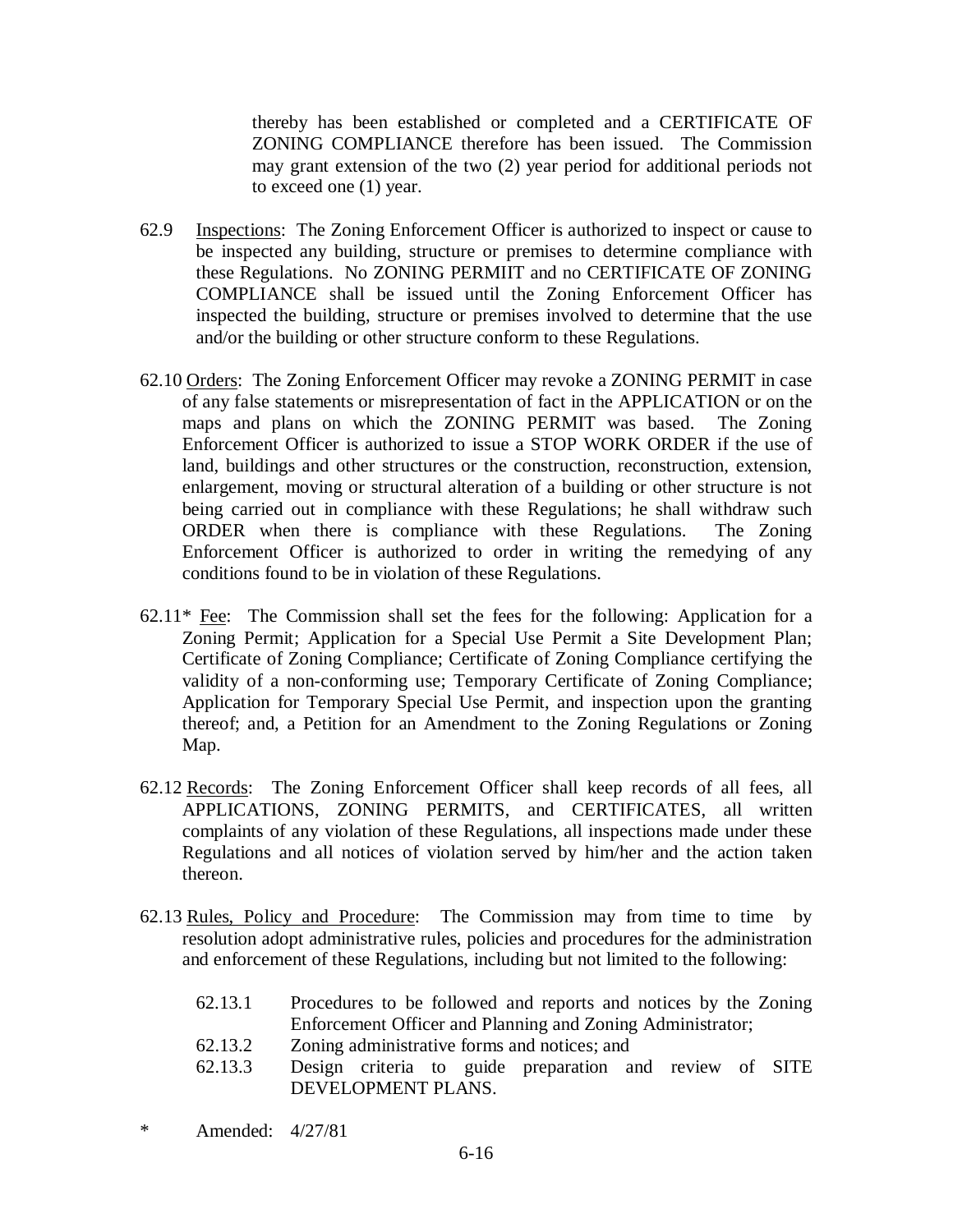#### SECTION 63 - AMENDMENTS

- 63.1 These Regulations, including the Zoning Map which is part hereof, may be amended by the Commission on its own initiative or when initiated by a written petition. Any amendment may be adopted only after due notice and public hearing as prescribed by the General Statutes of the State of Connecticut. Any petition for amendment shall be accompanied by the following:
	- 63.1.1 Text: For petitions concerning the text of these Regulations, 20 copies of the precise wording of both the existing and proposed text shall be submitted.
	- 63.1.2 Map: For petitions concerning the Zoning Map, the following shall be submitted:
		- a. three (3) copies of a map, drawn to the same scale as the Town Tax Assessor's map showing the area of the proposed change and all area in the Town of North Branford within 500 feet of the proposed change, and showing for such area the existing and proposed zoning district boundary lines, existing property lines and, from the North Branford Assessor's records, the owner of each lot and the Assessor's Map and Parcel number for each lot, and in addition, the map shall show for the change area the existing contours at an interval not exceeding five 5) feet; and
		- b. three (3) copes of a metes and bounds description of the area proposed to be changed.

63.1.3 Fee: A petition fee as specified in Section 62.

 $63.2^*$  Posting of "Notice of Public Hearing" Sign: The petitioner requesting amendment of the Zoning Map shall post a sign on property in the area proposed to be changed, which sign shall be visible and legible to passersby on the principal street at the change area. Such sign, to be provided to the petitioner by the Town, shall state the date, time, and place of the public hearing, shall indicate what change of zone is being requested, and shall be in evidence for the continuous period of 14 days preceding the date of the public hearing. In addition, the petitioner requesting amendment of the Zoning Map shall provide proof of certified mail letter notification to all property owners within 500 feet in all directions of the property including in the proposed change 15 days prior to any public hearing.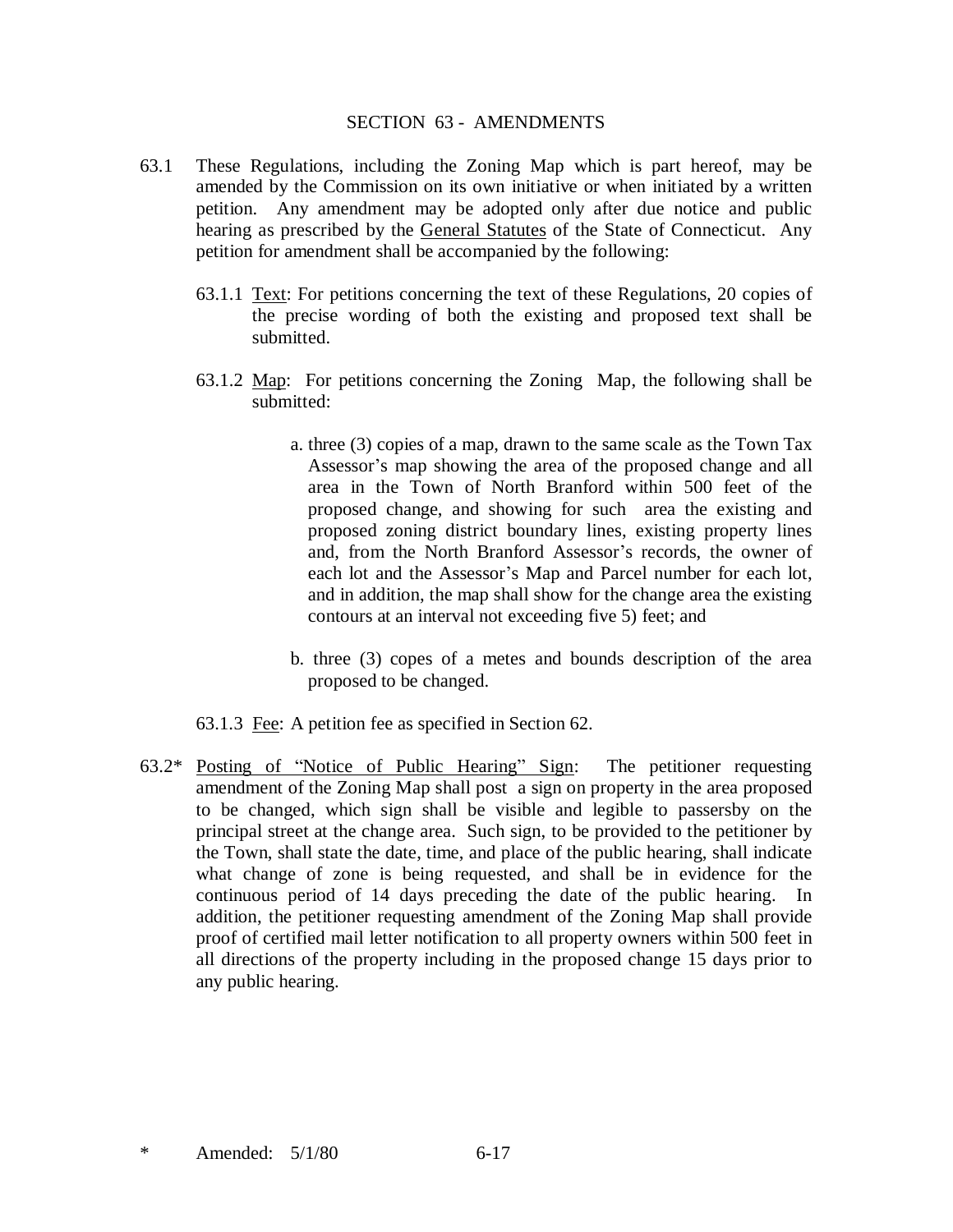### SECTION 64 - PENALTIES AND REMEDIES

- 64.1 Penalties: Any person, firm or corporation who shall violate any provision of these Regulations shall be subject to penalties in accordance with the General Statutes of the State of Connecticut pertaining to zoning.
- 64.2 Remedies: The proper authorities of the Town of North Branford, or any person, firm or corporation, may institute any appropriate action or proceedings to enforce the provisions of these Regulations or to prevent, restrain, enjoin, correct or abate any violation of these Regulations, as may be authorized by law.

### SECTION 65 - VALIDITY

- 65.1 If nay provision of these Regulations is adjudged by a court of competent jurisdiction to be invalid, the effect of such decision shall be limited to the provision expressly stated in the decision to be invalid, and all other provisions of these Regulations shall continue to be valid and fully effective.
- 65.2 If any provision of these Regulations is adjudged by a court of competent jurisdiction to be invalid as such provision applies to a particular building, other structure or lot, the effect of such decision shall be limited to the particular building, other structure or lot, and the general application of such provision to other buildings, structures or lots shall not be affected.

SECTION 66 - EFFECTIVE DATE AND REPEAL

- 66.1 These Regulations, and any amendment or change hereto, shall be in full force and effect from the date established by the Commission in accordance with the General Statutes of the State of Connecticut.
- 66.2 The Zoning Regulations for the Town of North Branford, adopted effective August 1, 1962, and all amendments thereto, are repealed coincident with the effective date of these Regulations. The repeal of the above Regulations, and all amendments thereto, shall not affect or impair any act done, offense committed or right accruing, accrued or acquired or any liability, penalty, forfeiture or punishment incurred prior to the time such repeal took effect, but the same may be enjoyed, asserted, enforced, prosecuted or inflicted as fully and to the same extent as if such repeal has not been effected.